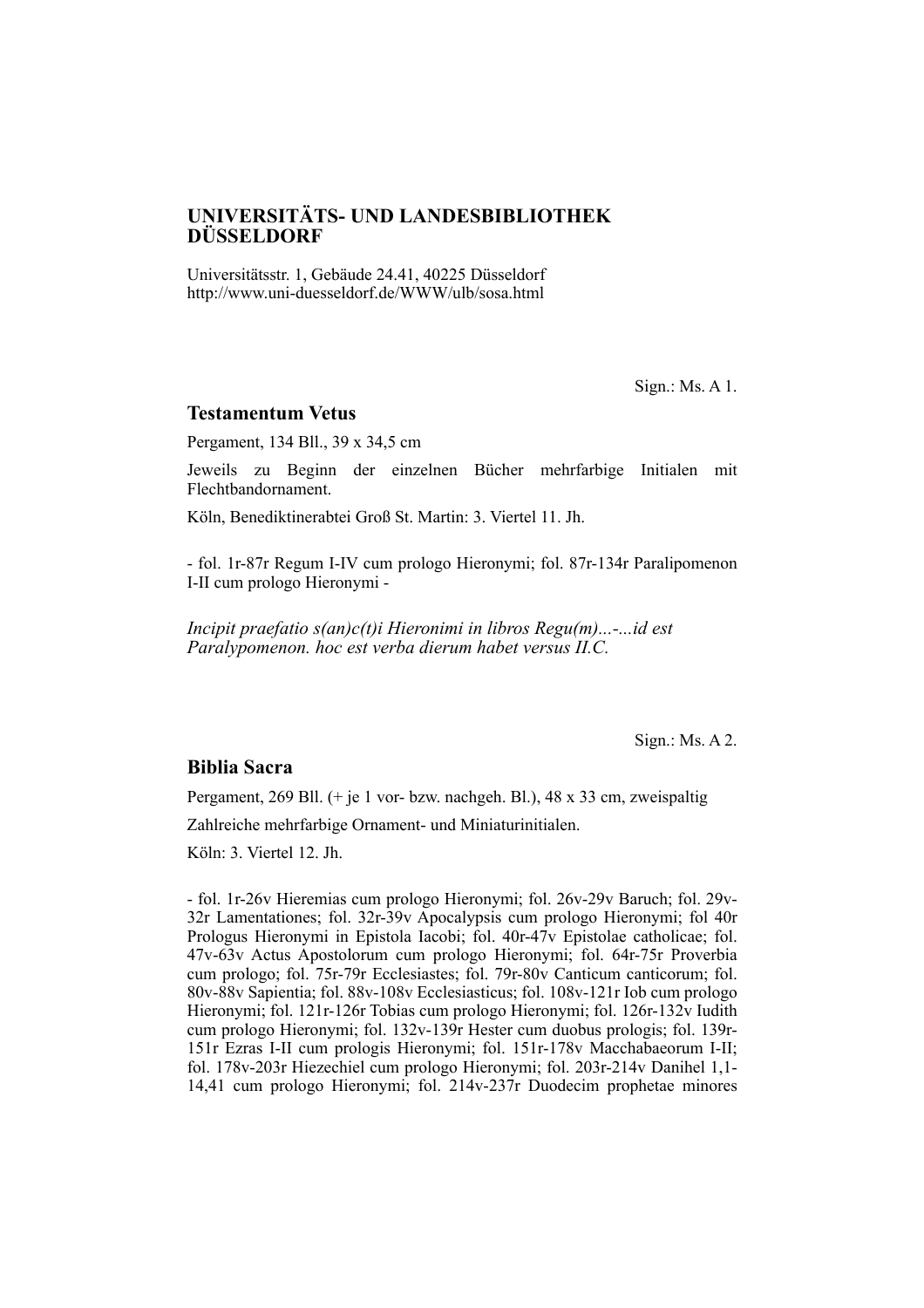cum prologis variis; fol. 237r-258v Isaias cum duobus prologis; fol. 258v-265r Glossarium in libros Veteris et Novi Testamentum; fol. 265r-269v (Pseudo- )Marcellus: Passio sanctorum apostolorum Petri et Pauli; fol. 269y Prologus in passionem sanctorum apostolorum Petri et Pauli (BHL 6663a) -

*Incipit p(rae)fatio s(an)c(t)i Iheronimi pr(es)b(yte)ri in Iheremiam p(ro)phetam...-...ab ipso principe apostolorum petro sumamus exordium expli(ci)t*

Zwei Hände.

Vorbesitzer: Köln, Benediktinerabtei Groß St. Martin; Düsseldorf, Stift St. Marien und St. Lambertus.

Sign.: Ms. A 3.

### **Testamentum Vetus**

Pergament, 166 Bll., 52 x 35,5 cm, zweispaltig

Einfarbige rote oder grüne Zierinitialen mit Rankenornament.

Altenberg, Cistercienserabtei: Ende 12. Jh.

- fol. 1r-30r Paralipomenon I-II cum prologo Hieronymi; fol. 30v leer; fol. 31r-43v Proverbia cum prologis variis; fol. 43v-47v Ecclesiastes; fol. 48r-50r Canticum canticorum; fol. 50r-58v Sapientia; fol. 58v-82v Ecclesiasticus; fol. 82v-97v Iob cum prologo Hieronymi; fol. 97v-102v Tobias 1,1-13,12 cum prologo Hieronymi; fol. 103r-110r Iudith 2,1-16,31; fol. 110r-117r Hesther cum duobus prologis; fol. 117r-131v Ezras I-II cum prologo Hieronymi; fol. 131v-164v Macchabaeorum I-II cum prologo Hieronymi; fol. 165rv Nota; fol. 165v Prologus Hieronymi in Ecclesiasten -

*Si septuaginta int(er)p(re)tu(m) pura et ut ab eis in g(r)aecum v(er)sa est...-...fonte veritatis omisso opinionu(m) rivulas consectarer. Explicit prologus*

Düsseldorf, Universitäts- und Landesbibliothek Ms. A 3 und A 4 (Nr. 445) sind zwei Teile einer mehrbändigen Abschrift des Alten Testaments aus der Cistercienserabtei Altenberg.

Sign.: Ms. A 4.

**Testamentum Vetus**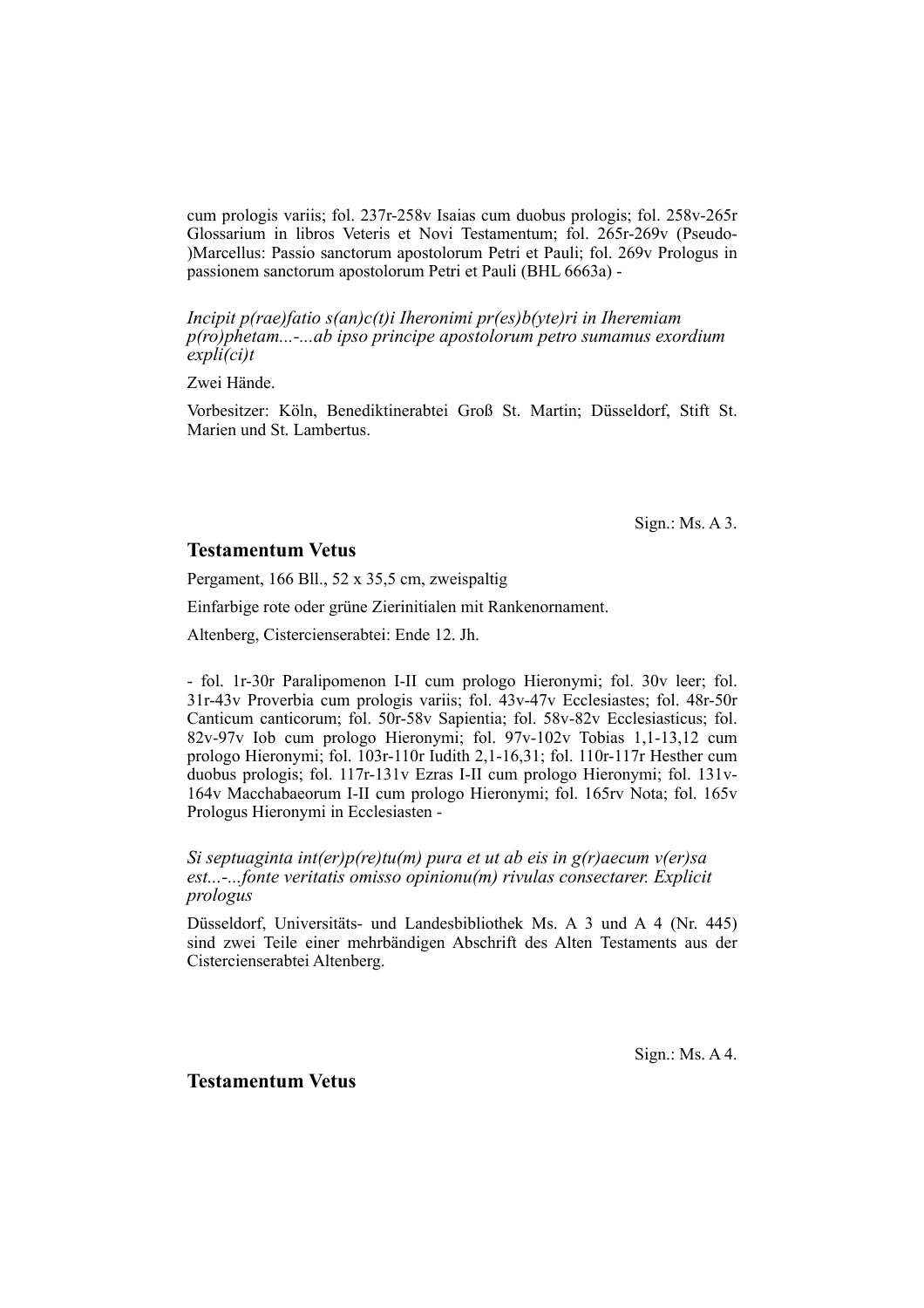Pergament, 187 Bll., 47 x 33 cm, zweispaltig

Zwei- bis dreifarbige Zierinitialen mit vegetabilen und zoomorphen Motiven.

Altenberg, Cistercienserabtei: Ende 12. Jh.

- fol. 1r-2v Hieronymus: Epistola ad Paulinum presbyterum (ep. 53); fol. 3r-26r Genesis; fol. 26r-47r Exodus; fol. 47v-62r Leviticus; fol. 62r-81r Numeri; fol. 81r-99v Deuteronomium; fol. 99v-111v Iosue cum prologo Hieronymi; fol. 111v-124r Iudicum; fol. 124r-125v Ruth; fol. 125v-187v Regum I-IV -

*Incipit ep(isto)la s(an)c(t)i ieronimi p(res)b(yte)ri ad paulinum...-...p(er) singulos dies omnibus dieb(us) vitae su[ae]. Explicit liber regu(m) quart(us)*

Düsseldorf, UB: Ms. A 4 und Düsseldorf, UB: Ms. A 3 sind zwei Teile einer mehrbändigen Abschrift des Alten Testaments aus der Cistercienserabtei Altenberg.

Sign.: Ms. A 5.

### **Testamentum Vetus**

Pergament, 404 Bll., 48,5 x 34,5 cm, zweispaltig

Fol. 6v Miniatureninitiale, die sich über die gesamte linke Spalte der Seite er streckt. Dargestellt ist die Schöpfungsgeschichte in sieben aneinandergereihten Medaillons. Darüber hinaus zahlreiche rot-blaue Zierinitialen mit filigranem Ornament.

Köln (?): um 1310

- fol. 1r-5r Hieronymus: Epistola ad Paulinum presbyterum (ep. 53); fol. 5r-6r Prologus Hieronymi in Pentateuchum ad Desiderium; fol. 6v-131v Pentateuchus; fol. 132r-148v Iosue cum prologo Hieronymi; fol. 148v-165r Iudicum cum prologo Hieronymi; fol. 165r-167r Ruth cum prologo Hieronymi; fol. 168r-244v Regum I-IV cum prologo Hieronymi; fol. 244v-283v Paralipomenon I-II cum prologo Hieronymi; fol. 283v-284r Oratio Manasse; fol. 284r-298v Ezras I-II cum prologo Hieronymi; fol. 299r-308r Ezras III; fol. 308r-313v Tobias cum prologo Hieronymi; fol. 313v-321v Iudith cum prologo Hieronymi; fol. 321v-329r Hesther cum duobus prologis; fol. 329r-344r Iob cum duobus prologis; fol. 344y leer; fol. 345r-359r Proverbia cum prologo Hieronymi; fol. 359r-364r Ecclesiastes cum prologo Hieronymi; fol. 364r-366v Canticum canticorum cum prologo Hieronymi; fol. 366v-377r Sapientia cum prologo Hieronymi; fol. 377r-404v Ecclesiasticus cum prologo Hieronymi; fol. 404v Prologus Hieronymi in Isaiam (fragmentarisch) -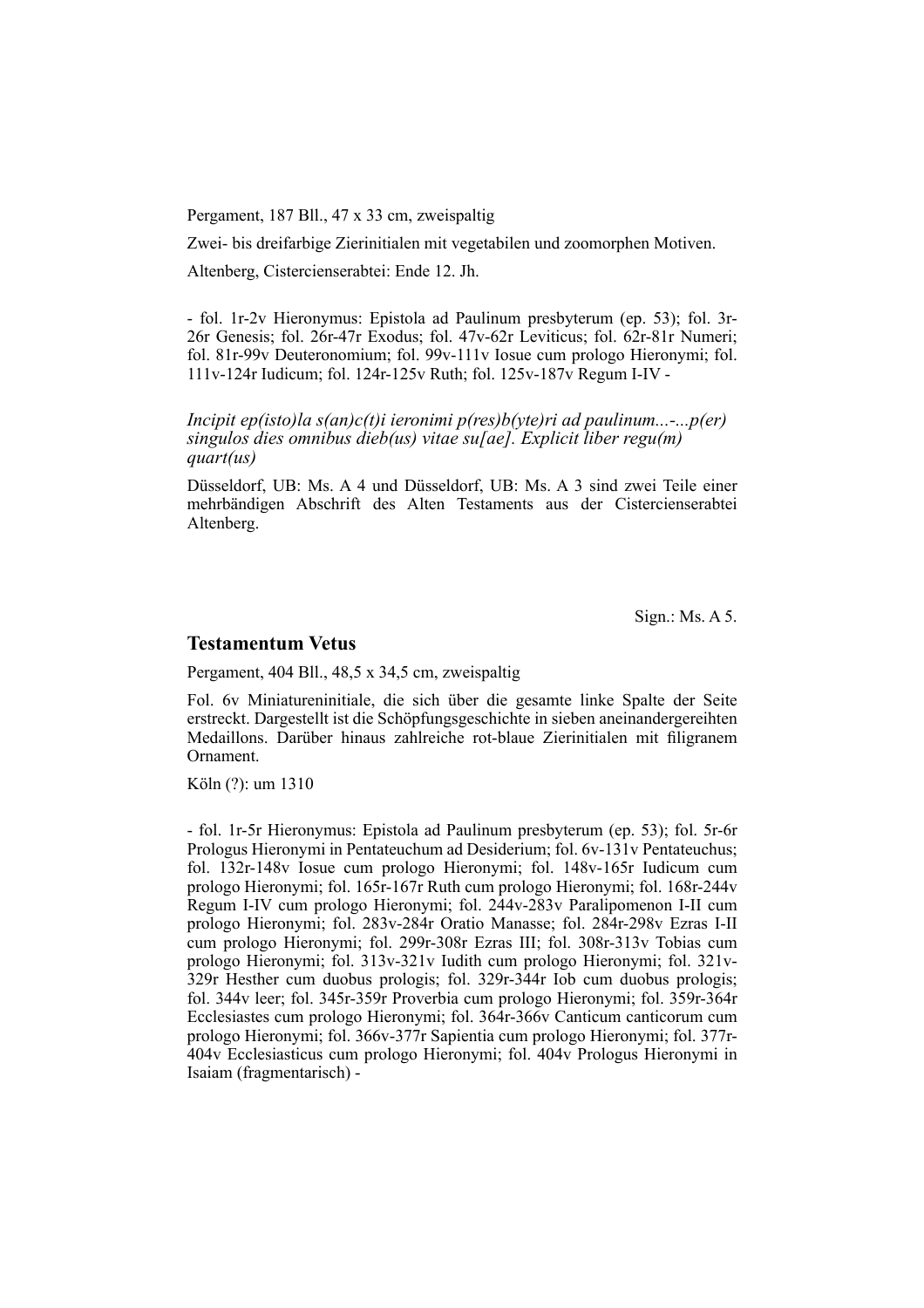*Incipit epistola sancti Ih(er)onimi ad Paulinu(m) p(res)b(yte)r(u)m...- ...nec habe(n)s quiq(ua)m in eloquio rusticitatis*

Vorbesitzer: Köln, Benediktinerabtei Groß St. Martin; Düsseldorf, Stift St. Marien (und St. Lambertus).

Sign.: Ms. A 6.

#### **Testamentum Vetus**

Pergament, 216 Bll., 31 x 21,5 cm

Braune und braun-rote Initialen mit Flechtbandornament.

St. Amand, Benediktinerabtei (?): Anfang 9. Jh.

- fol. 1rv Federproben und Besitzvermerk; fol. 2r-48v Hiezechiel cum prologo Hieronymi; fol. 48v-71v Danihel cum prologo Hieronymi; fol. 72r-118r Isaias cum prologo Hieronymi; fol. 119r-173v Hieremias cum prologo Hieronymi; fol. 173v-177v Lamentationes; fol. 177v-215v Duodecim prophetae minores; fol. 216r Federproben. Auf fol. 50r befindet sich zudem eine altsächsische Glosse von einer Hand des 10. Jh.s -

*Hiezechiel propheta cum ioachim rege iuda captivus ductus est...- ...Explict liber prophetarum feliciter amen*

Verschiedene Hände.

Vorbesitzer: Essen, Kanonissenstift.

Sign.: Ms. A 7.

#### **Testamentum Vetus**

Pergament, 152 Bll. (+ je 1 vor- bzw. nachgeh. Bl.), 25,5 x 19,5 cm, zweispaltig

Zwei- bis dreifarbige Zierinitialen, zum Teil mit Filigranornamentik bzw. ve getabilen Motiven und Verwendung von Blattgold.

Mitte 15. Jh.

- fol. 1r-17v Proverbia cum prologis Hieronymi; fol. 17v-23v Ecclesiastes; fol.  $23v-25v$  Canticum canticorum 1,1-7,4; fol. 26v fehlt; fol. 27r-38v Sapientia cum prologo; fol. 38v-72v Ecclesiasticus cum prologo; fol. 72v-90v Iob cum duobus prologis Hieronymi; fol. 90v-97v Tobias cum prologo Hieronymi; fol. 97v-106v Iudith cum prologo Hieronymi; fol. 106v-115v Hester cum duobus prologis; fol.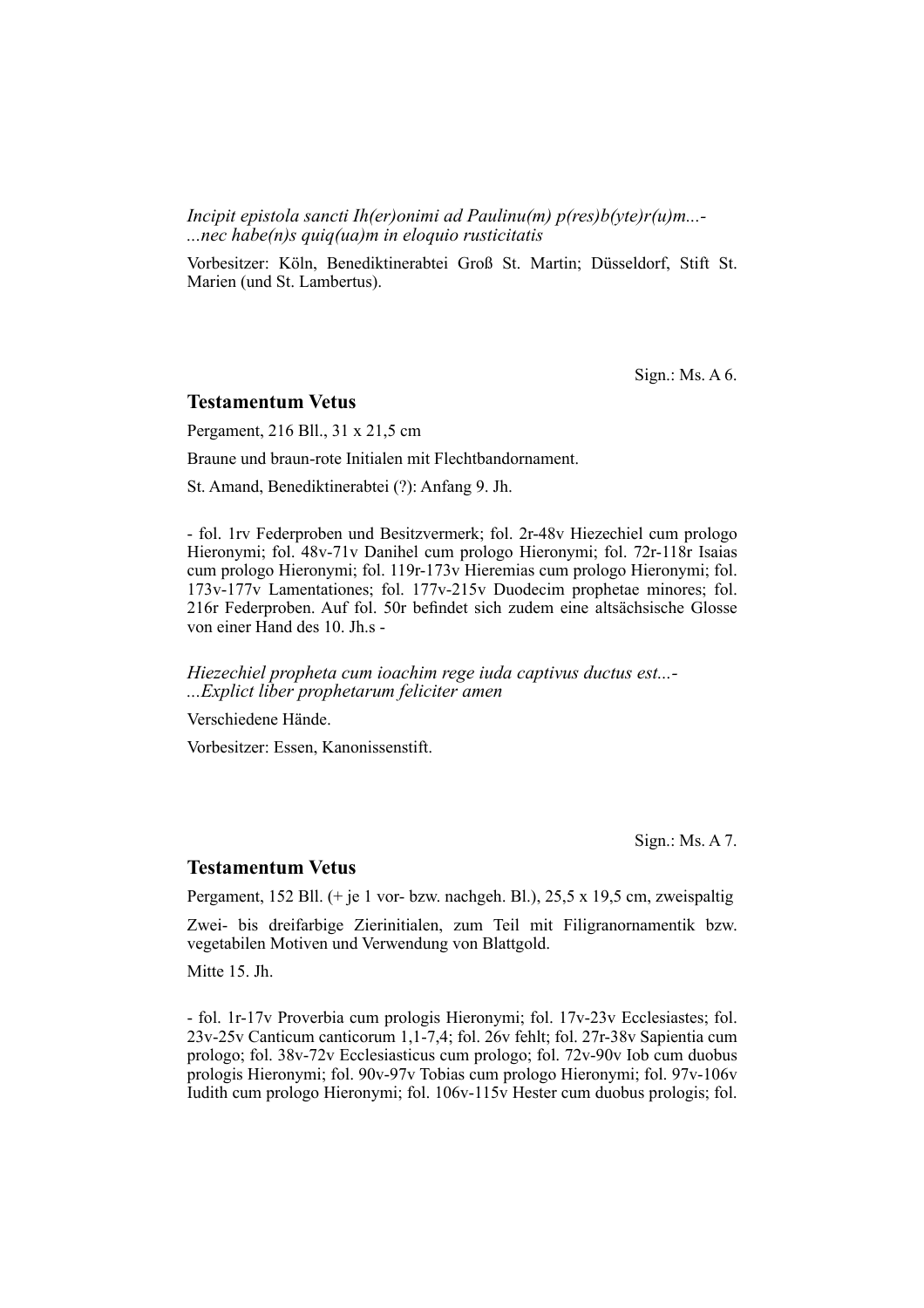115r-152r Macchabaeorum I-II cum prologo; fol. 152v leer -

*Incipit praefatio sancti Iheronimi presbiteri in Proverbia Salomonis...- ...Hic ergo erit co(n)sum(m)atus.*

Vorbesitzer: Düsseldorf, Kreuzbrüderkonvent.

Sign.: Ms. A 8.

### **Biblia Sacra**

Pergament, 136 Bll., 25,5 x 18,7 cm, zweispaltig

Rot-blaue Zierinitialen mit filigraner Ornamentik.

2. Hälfte 14. Jh.

- fol. 1r-7v Tobias cum prologo Hieronymi; fol. 8r-24v Iob cum duobus prologis; fol. 25r-39r Proverbia cum prologo Hieronymi; fol. 39r-44v Ecclesiastes cum prologo Hieronymi; fol. 44v-47r Canticum canticorum; fol. 47r-57v Sapientia cum prologo (Stegmüller 468); fol. 57v-87r Ecclesiasticus; fol. 87v-96v Epistola Pauli ad Romanos; fol. 96v-104v Epistola Pauli ad Corinthios I 1,1-16,10; fol. 105r-106v Epistola Pauli ad Ephesios, ab 3,10; fol. 106v-108v Epistola Pauli ad Philippenses; fol 108v-110v Epistola Pauli ad Colossenses; fol. 111r-113v Epistola Pauli ad Thessalonicienses I-II; fol. 113v-117v Epistola Pauli ad Timotheum I-II; fol. 117v-118v Epistola Pauli ad Titum; fol. 118v-119r Epistola Pauli ad Philemonem; fol. 119v-125v Epistola ad Hebraeos; fol. 125v-126r Prologus (Pseudo-)Hieronymi in Epistolas catholicas; fol. 126r-135v Epistolae catholicae; fol. 136rv Confiteor, Gloria, Oratio -

#### *Incipit prolog(us) s(upe)r libru(m) Tobiae....-...in saecula gloria pro*

Vorbesitzer: Düsseldorf, Stift St. Marien (und St. Lambertus); Johannes von Deutzenfeld, Scholaster des Chorherrenstiftes St. Severin in Köln.

Sign.: Ms. A 9.

## **Isaias cum glossa Hugonis de S. Caro**

Pergament, 100 Bll., 34,5 x 24,5 cm

Fol. 4r Schmuckinitiale mit Goldgrundierung; fol. 5r Miniaturinitiale mit Verwendung von Blattgold.

Nordfrankreich (?): um 1240/50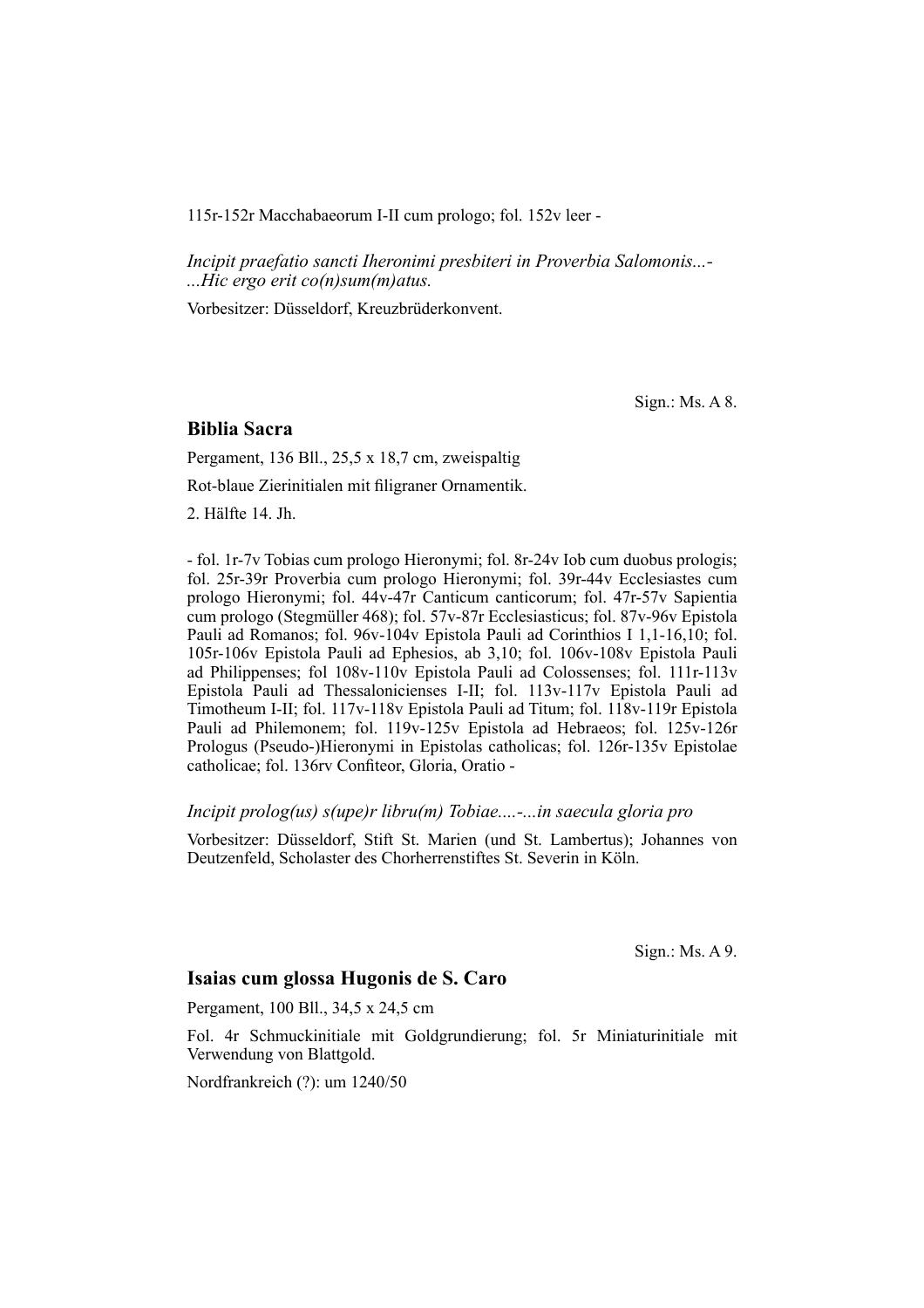*ut cum pace sua...-...dicet sic libellus [i.f. unleserlich]* Vorbesitzer: Düsseldorf, Stift St. Marien (und St. Lambertus).

Sign.: Ms. A 10.

## **Theologische Sammelhandschrift**

Pergament, 137 Bll., 33 x 24 cm, zweispaltig

Fol. 1r gerahmte Spaltbreitinitiale mit vegetabilen und zoomorphen Motiven; fol. 5r-7v Kanontafeln; rot-blau-grüne Zierinitialen.

Altenberg, Cistercienserabtei (?): Ende 12. Jh.

- fol. 1v-2v Hieronymus: Epistola ad Damasum; fol. 2v-3v Ders.: Prologus in Commentariis in Evangelium Matthaei libris IV; fol. 3v-4v Hieronymus: Epistola ad Cyprianum; fol. 4rv Prologus in Evangelium secundum Matthaeum; fol. 4v Verzeichnis der Wundererzählungen in den 4 Evangelien; fol. 5r-7v Kanontafeln; fol. 8r-103r Evangeliar mit Konkordanzvermerken auf den Blatträndern. Jedem einzelnen Evangelium ist der sog. Prologus monarchianus vorangestellt. fol. 103v theologisches Fragment, von einer Hand des 14. Jh.s nachgetragen; fol. 104r-116r Paschasius Radbertus: Epistola ad Paulam et Eustochium de assumptione Mariae; fol. 116r-118v (Pseudo-)Ildefonsus Toletanus: Sermo 3; fol. 118v-124r Petrus Damiani: Sermo 63; fol. 124r-129v Ders.: Sermo 64; fol. 130r-132v (Pseudo- )Augustinus/Anselmus Cantuariensis: De assumptione Beatae Mariae Virginis liber I, cap. 1 (Anfang und Ende fehlen); fol. 133r-137v (Pseudo-)Amphilochius: Vita Basilii Caesariensis, von einer Hand des frühen 13. Jh.s nachgetragen -

*Incipit praefatio sancti Iheronimi presbyteri ad Damasum...-...est impiu(m) eicere orthodoxos ex eccl(es)ia eor(um) et co(n)stitutis*

Sign.: Ms. A 11.

## **Evangelium secundum Matthaeum cum glossa ordinaria**

Pergament, 94 Bll. (+ je 3 vor- bzw. nachgeh. Bll.), 34,5 x 25 cm Fol. 1r, fol. 2r rot-blaue Zierinitialen mit filigranem Ornament. Frankreich: 1. Hälfte 13. Jh.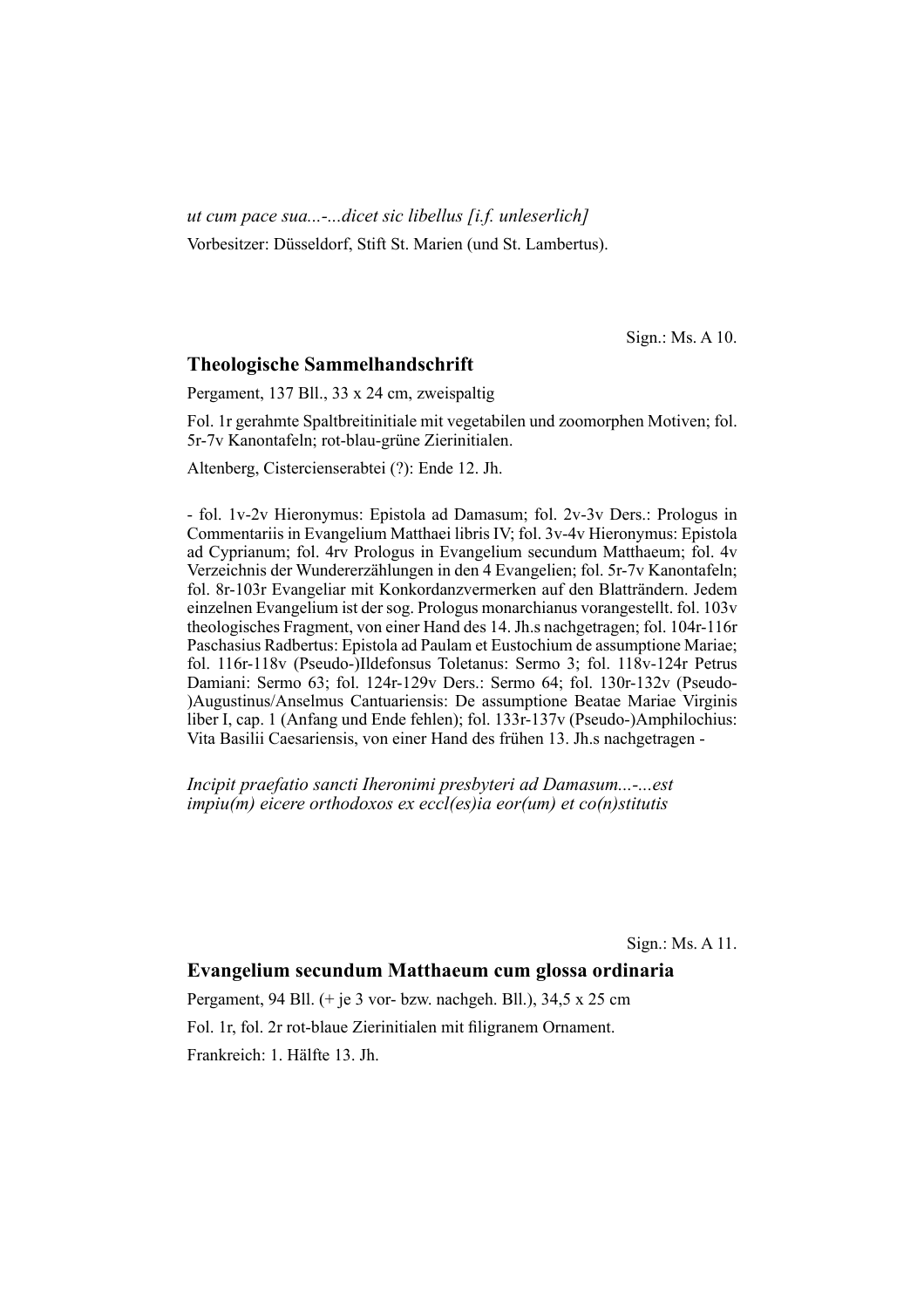- fol. 1r-2r Prologus monarchianus in evangelium secundum Matthaeum; fol. 2r-94v Evangelium secundum Matthaeum cum glossa ordinaria -

*Mathaeus ex iudea sicut in ordine primus ponitur...-...ibi eum videbitis ecce p(rae)dixi vob(is) et exier(unt)*

Vorbesitzer: Marienfrede, Kreuzbrüderkonvent; Johannes und Bruno Rodeneve de Dyngeden (15. Jh.).

Sign.: Ms. A 12.

### **Evangelium secundum Lucam et secundum Iohannem cum glossa ordinaria**

Pergament, 186 Bll., 28,5 x 20 cm

Fol. 111r, 112r Schmuckinitiale.

Norditalien: Mitte 13. Jh.

- fol. 1v-110v Evangelium secundum Lucam cum glossa ordinaria; fol. 111r-186r Evangelium secundum Iohannem cum glossa ordinaria; fol. 186v leer -

*Lucas de omnib(us) que fecit Jesus...-...hic liber est scriptus qui scripsit sit benedictus*

Vorbesitzer: Pastor von St. Dionysius in Essen-Borbeck; Werden a.d. Ruhr, Benediktinerabtei St. Ludger.

Sign.: Ms. A 13.

## **Evangelium secundum Johannem cum glossa ordinaria**

Pergament, 93 Bll., 26,5 x 17 cm

Fol. 4r, fol. 6r Miniaturinitialen.

Nordfrankreich: 1. Drittel 13. Jh.

- fol. 1rv Auszüge aus einem zeitgenössischen Sakramentar; fol. 2v-3r Eides formeln für verschiedene kirchliche Ämter, von einer Hand des frühen 16. Jh.s nachgetragen; fol. 3v leer; fol. 4r-5v Prologus monarchianus in Evangelium secundum Iohannem; fol. 6r-90v Evangelium secundum Iohannem cum glossa ordinaria; fol. 90v Nota; fol. 91r-92r weitere Eidesformeln für verschiedene kirchliche Ämter, von einer Hand des 18. Jh.s nachgetragen; fol. 93rv weitere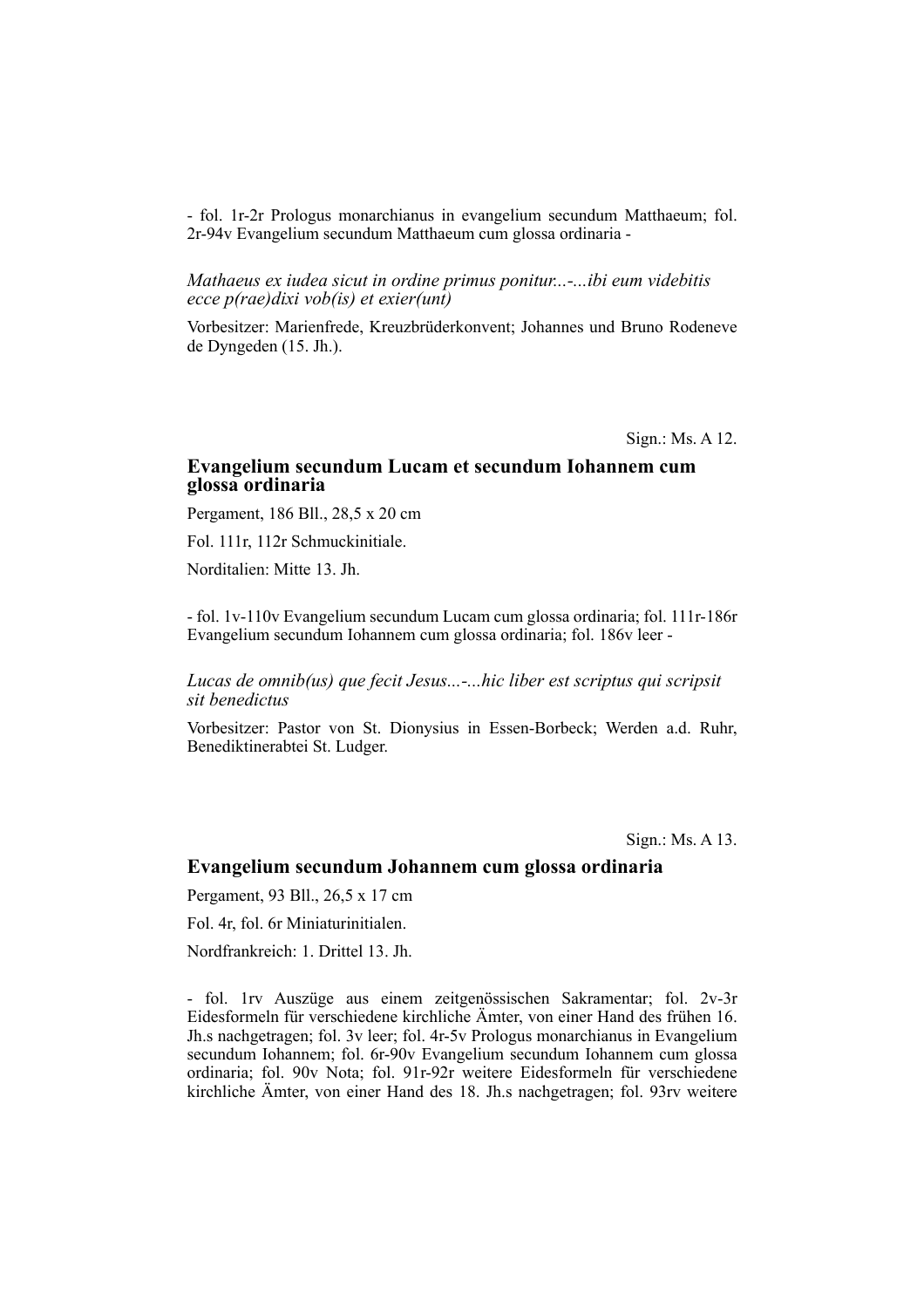Auszüge aus dem o.g. Sakramentar -

*[sa]lutaris potabit illu(m) do(mi)n(u)s n(oste)r...-...quam in usum humani generis*

Vorbesitzer: Nideggen, Kollegiatstift (Ende 15. Jh.); Jülich, Kollegiatstift (1569); Michael Frissemius aus Friesheim, Pastor an der Pfarrkirche in Oberzier.

Sign.: Ms. A 14.

#### **Testamentum Novum**

Pergament, 147 Bll., 28 x 20,5 cm

Fol. 120v und fol. 121r Federzeichnungen des 10. Jh.s, die Titus als Schrei benden und Paulus unter göttlicher Inspiration darstellen.

Nordwestdeutschland: um 800

- fol. 1r leer; fol. 1v Kapitelverzeichnis zur Epistola Iudae; fol. 2r Federproben; fol. 2v-3r Inhaltsübersicht; fol. 3r-5v Prologus Pelagii(?) in Epistolas Pauli; fol. 5v-6r Versus Damasi; fol. 6r-8r Prologus Pelagii in Epistolam Pauli ad Romanos; fol. 8r-27v Epistola Pauli ad Romanos; fol. 27v-58v Epistola Pauli ad Corinthios I-II; fol 58v-65v Epistola Pauli ad Galatas; fol. 66r-74r Epistola Pauli ad Ephesios; fol. 74v-80r Epistola Pauli ad Philippenses; fol. 80 $v$ -87v Epistola Pauli ad Thessalonicienses I-II; fol. 87v-92r Epistola Pauli ad Colossenses; fol. 92r-100v Epistola Pauli ad Timotheum I-II; fol. 100v-103r Epistola Pauli ad Titum; fol. 103rv Epistola Pauli ad Philemonem; fol. 104r-119r Epistola Pauli ad Hebraeos cum prologo (Stegmüller 793); fol. 119v und fol. 120v Federzeichnungen aus dem 10. Jh.; fol. 121r-127r Epistola Iacobi cum prologo (Stegmüller 809); fol. 127v-137r Epistolae Petri I-II; fol. 137r-143v Epistolae Iohannis I-III; fol. 144r-145r Epistola Iudae; fol. 145v nachgetragene Prologe zu den Epistolae Petri (Stegmüller 816, 818). Auf fol. 4r und 7v befinden sich außerdem einige ahd. Glossen. -

*Incipiunt capitula. De falsis doctrinibus...-...et nunc et in omnia saecula s(ae)c(u)lorum amen;*

Zwei Hände.

Der Cod. Reg. lat. 9 der Bibliotheca Vaticana weist Parallelen bei der Textüberlieferung auf.

Vorbesitzer: Essen, Kanonissenstift.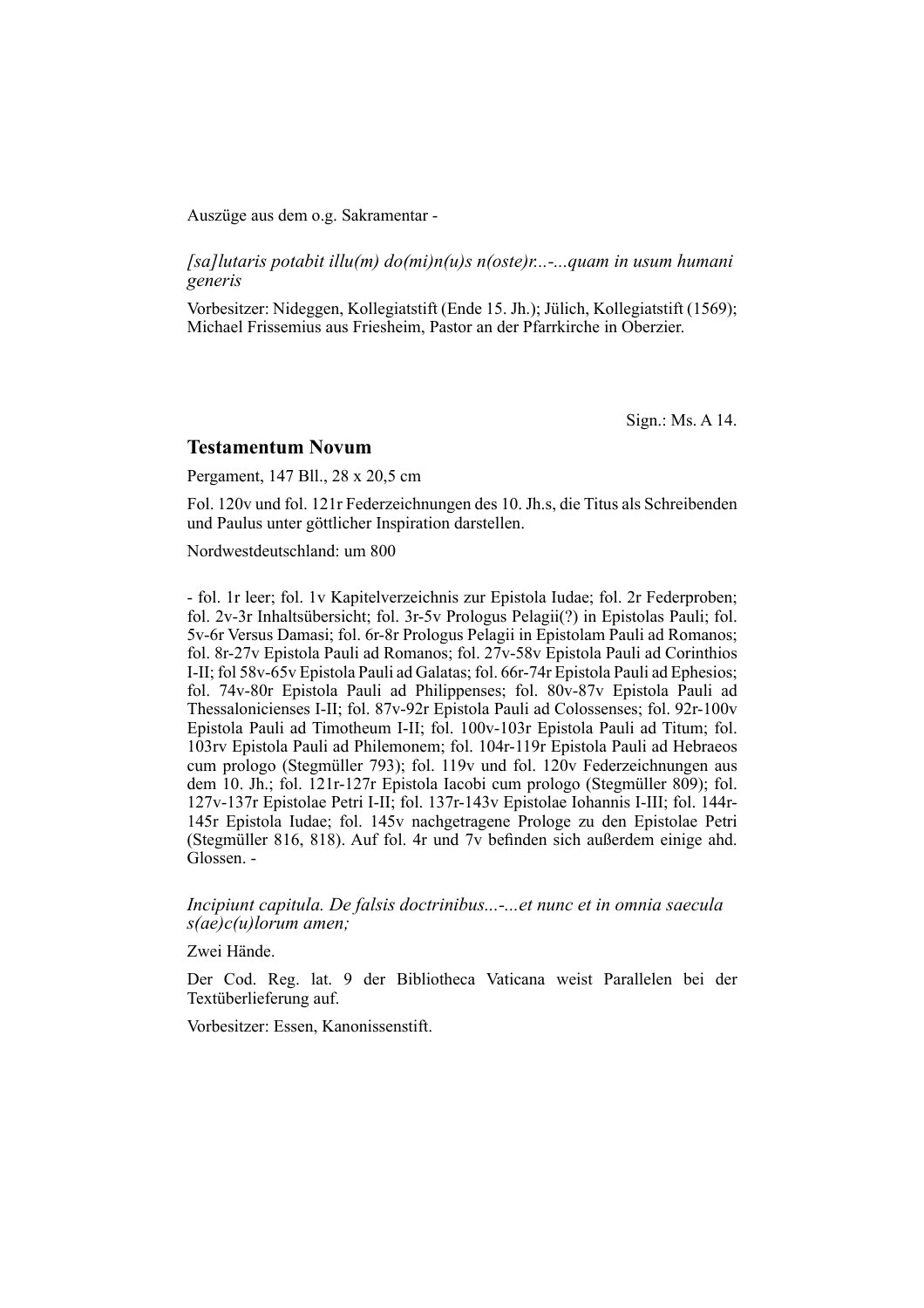Sign.: Ms. A 15.

#### **Concordantiae evangeliorum**

Pergament, 318 Bll., 22 x 15 cm, zweispaltig

Mitte 14. Jh.

- fol. 1rv Fragment; fol. 2r Ablässe, von einer Hand des 14. Jh.s nachgetragen; fol. 2v leer; fol. 3r-308v Concordantiae evangeliorum; fol. 309r-311r Register; fol. 311r-318v Auszüge aus einem Sakramentar; fol. 318v weitere Benediktionsformeln von einer Hand des 16. Jh.s -

*Absconditus deus carne...-...quor(um) p(ro)secutio media(n)tib(us) istis c(on)cordantiis studenti patebit*

Vorbesitzer: Essen, Kanonissenstift.

Sign.: Ms. A 16.

# **Petrus Riga <Remensis>: Aurora cum glossis**

Pergament, 271 Bll., 21,8 x 13,5 cm

Blau-rote Zierinitialen.

2. Hälfte 13. Jh.

- fol. 1r Praefatio (Der Text entspricht Aurora Petri Rigae Biblia versificata. Hrsg. von P.E. Beichner. Bd. 1. Notre Dame (Indiana) 1965, Preface VII) sowie Aegidius Parisiensis: Praefatio (P.E. Beichner, a.a.O., Preface IV); fol. 1r-2r Praefatio (P.E. Beichner, a.a.O., Preface V); fol. 2r-3r Prologus magistralis (P.E. Beichner, a.a.O., Preface II); fol. 3rv Petrus Remensis <Riga>: Praefatio (P.E. Beichner, a.a.O., Preface III); fol. 3v-4r Aegidius Parisiensis: Prologus (P.E. Beichner, a.a.O., Preface VIII); fol. 4v-5r Petrus Comestor: Sermo in purificatione Beatae Mariae Virginis (Schneyer 4, 643); fol. 5v leer; fol. 6r Gebetsfragment; fol. 6v leer; fol. 7r-271r Petrus Riga <Remensis>: Aurora. Der Text entspricht im wesentlichen der 1. Aegidius redaktion und ist mit Glossen versehen, die teilweise von einer Hand des 16. Jh.s stammen. -

*Opus metric(um) Petri Rigae utru(m)qu(e) co(m)plectus testamentu(m)....-...per ordine(m) alphabet[icum] explicit*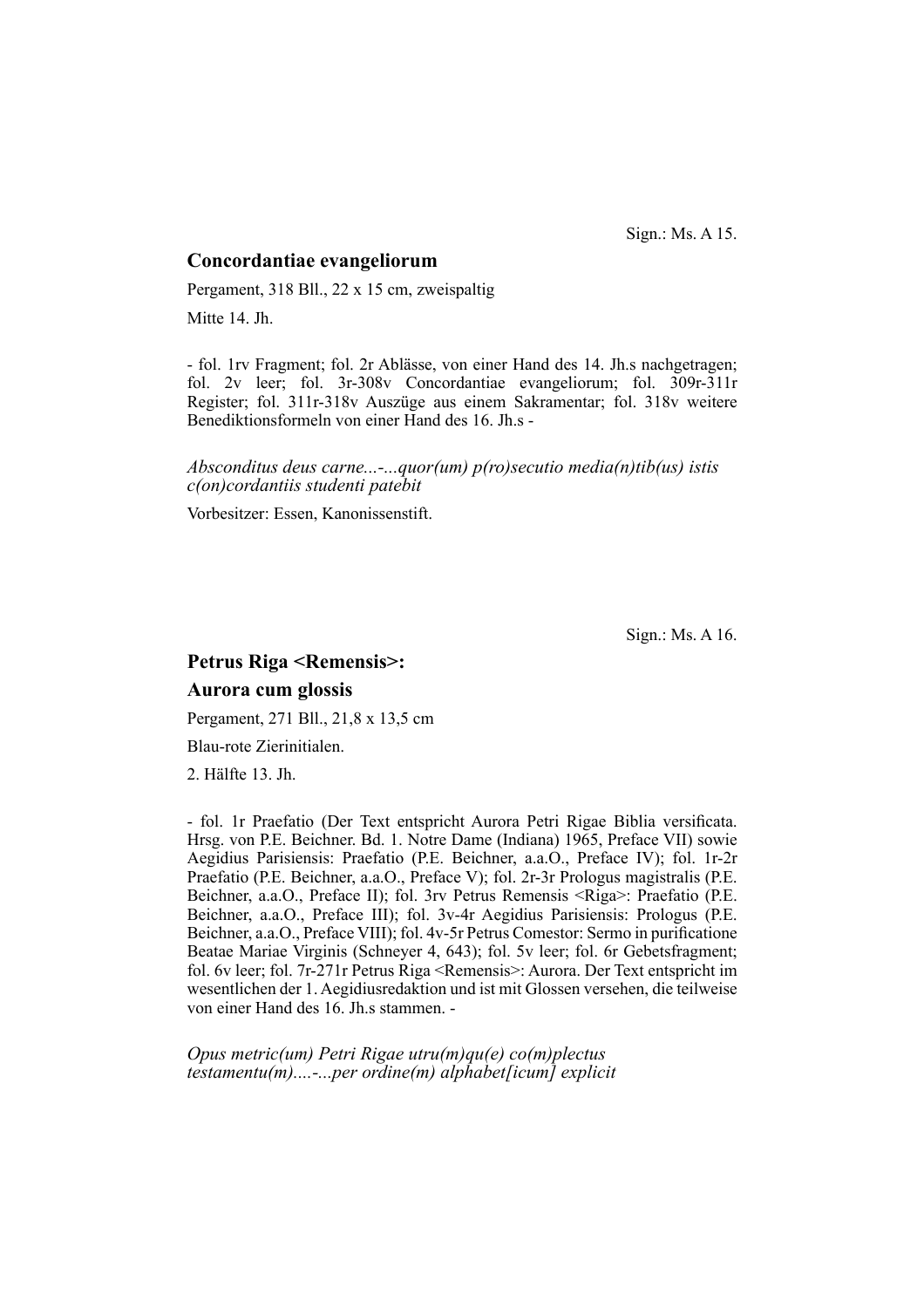Drei Hände.

Zahlreiche Nachträge späterer Hände.

Vorbesitzer: Helmstedt, Benediktinerabtei St. Ludger; Werden a. d. Ruhr, Benediktinerabtei St. Ludger.

Sign.: Ms. A 17.

#### **Testamentum Vetus**

Papier, 309 Bll. (+ je 2 vor- bzw. nachgeh. Pergamentbll.), 28,5 x 21 cm, zweispaltig

Blau-rot-grüne Zierinitialen.

Münster, Fraterhaus zum Springborn: um 1450

- fol. 1r-5r Hieronymus: Epistola ad Paulinum presbyterum (ep. 53); fol. 5r-6r Prologus Hieronymi in Pentateuchum; fol. 6r-40r Genesis; fol. 40r-66v Exodus; fol. 66v-85r Leviticus; fol. 85r-111v Numeri; fol. 111v-135r Deuteronomium; fol. 135r-151v Iosue cum prologo Hieronymi; fol. 151v-167v Iudicum; fol. 168r-170v Ruth; fol. 170v-250v Regum I-IV cum prologo galeato Hieronymi; fol. 251r-252v leer; fol. 253r-291r Paralipomenon I-II cum prologo Hieronymi; fol. 291v-306v Ezras I-II cum prologo; fol. 306v-309v leer -

*Incipit prologus s(an)c(t)i Iheronimi presbiteri ad Paulin(am)...- ...Memento mei deus meus in bonu(m). Amen.*

Vorbesitzer: Coesfeld, Augustiner-Chorfrauenstift Marienbrink.

Sign.: Ms. A 19.

## **Testamentum Vetus ("Heptateuchfragment")**

Pergament, 31 Bll., 30,5 x 21,5 cm (Bl. 17: 13 x 20,3 cm), zweispaltig

Werden a. d. Ruhr, Benediktinerabtei St. Ludger (?): Anfang 9. Jh.

 $-$  fol. 1rv Leviticus 2,21-4,18; fol. 2rv Leviticus 11,10-13,4; fol. 3rv Leviticus 7,33-9,7; fol. 4rv Leviticus 13,5-51; fol. 5rv Leviticus 4,18-6,10; fol. 6rv Leviticus 9,7-11,10; fol. 7rv Leviticus 6,11-7,33; fol. 8r-9v Numeri 28,17-31,24; fol. 10rv Deuteronomium, Inhaltsübersicht und 1,1-8; fol. 11rv Numeri 24,7-26,7; fol. 12rv Numeri 33,43-35,12; fol. 13rv Numeri 26,61-28,17; fol. 14rv Numeri 31,24-32,22; fol. 15rv Genesis, fragmentarische In halts übersicht; fol. 16rv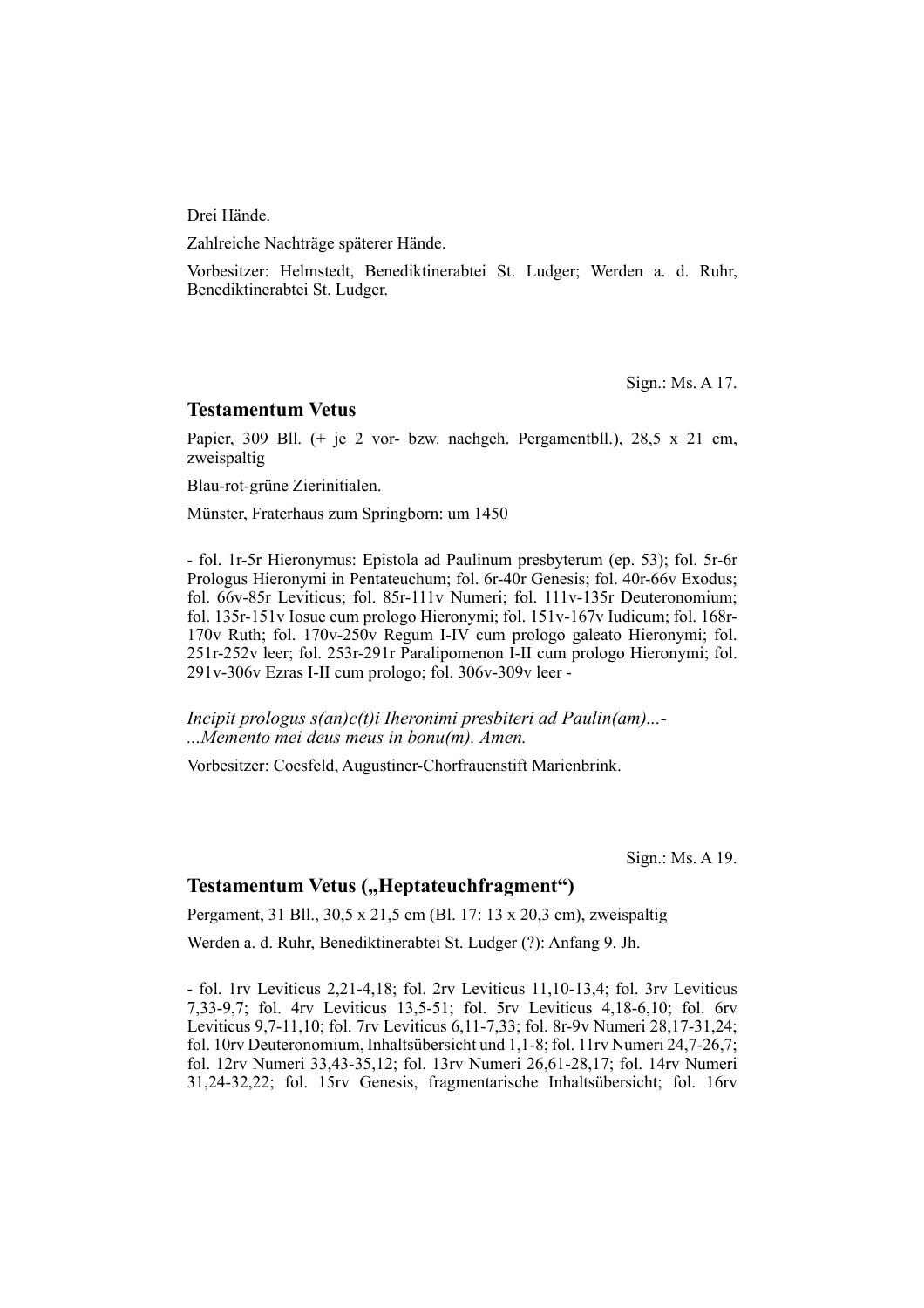Deuteronomium 3,3-4,9; fol. 17rv Genesis 3,13-4,12 (unvollständig); fol. 18rv Ge nesis 33,14-35,6; fol. 19rv Genesis 36,29-37,32; fol. 20rv Exodus 21,18-22,18; fol. 21rv Exodus 29,44-31,6; fol. 22rv Numeri 35,13-36,13 und Deuteronomium, Inhaltsübersicht; fol. 23rv Deuteronomium 4,9-45; fol. 24rv Deuteronomium 4,45-6,5; fol. 25rv Deuteronomium 6,5-7,20; fol. 26rv Deuteronomium 9,8-10,14; fol. 27rv Deuteronomium 10,15-12,1; fol. 28rv Deuteronomium 13,6-15,6; fol. 29rv Deuteronomium 15,6-16,22; fol. 30rv Iosue 17,6-18,19; fol. 31rv Iudicum 2,4-3,21. Um 1500 diente die zerlegte Hs. als Buchbindermakulatur, die ursprüngliche Anordnung ist verloren ge gangen und die Hs. daher nicht foliiert. Die Zählung entspricht der Anordnung der Blätter, die der Handschriftencensus Rheinland im Juli 1990 vorgefunden hat. -

*d(omi)no; quod autem reliquo fuerit...-...fi xitq(ue) in ventre eius*

Sign.: Ms. B 1.

## **Albertus Magnus:**

#### **Summa theologiae sive de mirabili scientia Dei (lib. II)**

Papier, 390 Bll., 28 x 21,5 cm, zweispaltig

Fol. 1r Schmuckinitiale; fol. 166r Miniaturinitiale.

Düsseldorf, Kreuzbrüderkonvent: 1514

- fol. 1r-382v Albertus Magnus: Summa theologiae sive de mirabilia scientia Dei (lib. II); fol. 383r-389r Inhaltsverzeichnis, im Jahr 1548 nachgetragen; fol. 389v-390v leer. Als Textvorlagen dienten ein mittlerweile verschollener Kodex aus dem Augustiner-Chorherrenstift Neuss sowie VD 16 A 1360 -

*Exodi t(ri)cesimo q(ua)rto dicitur...-...si archiepicopi no(n) haberent potestatem limitata(m)*

Schreiber: Jordanus Traiectensis.

Sign.: Ms. B 2.

## **Theologische Sammelhandschrift**

Papier, 271 Bll. (+ je 1 vor- bzw. nachgeh. Pergamentbll.), 28,5 x 21 cm, zweispaltig

Düsseldorf, Kreuzbrüderkonvent: 1497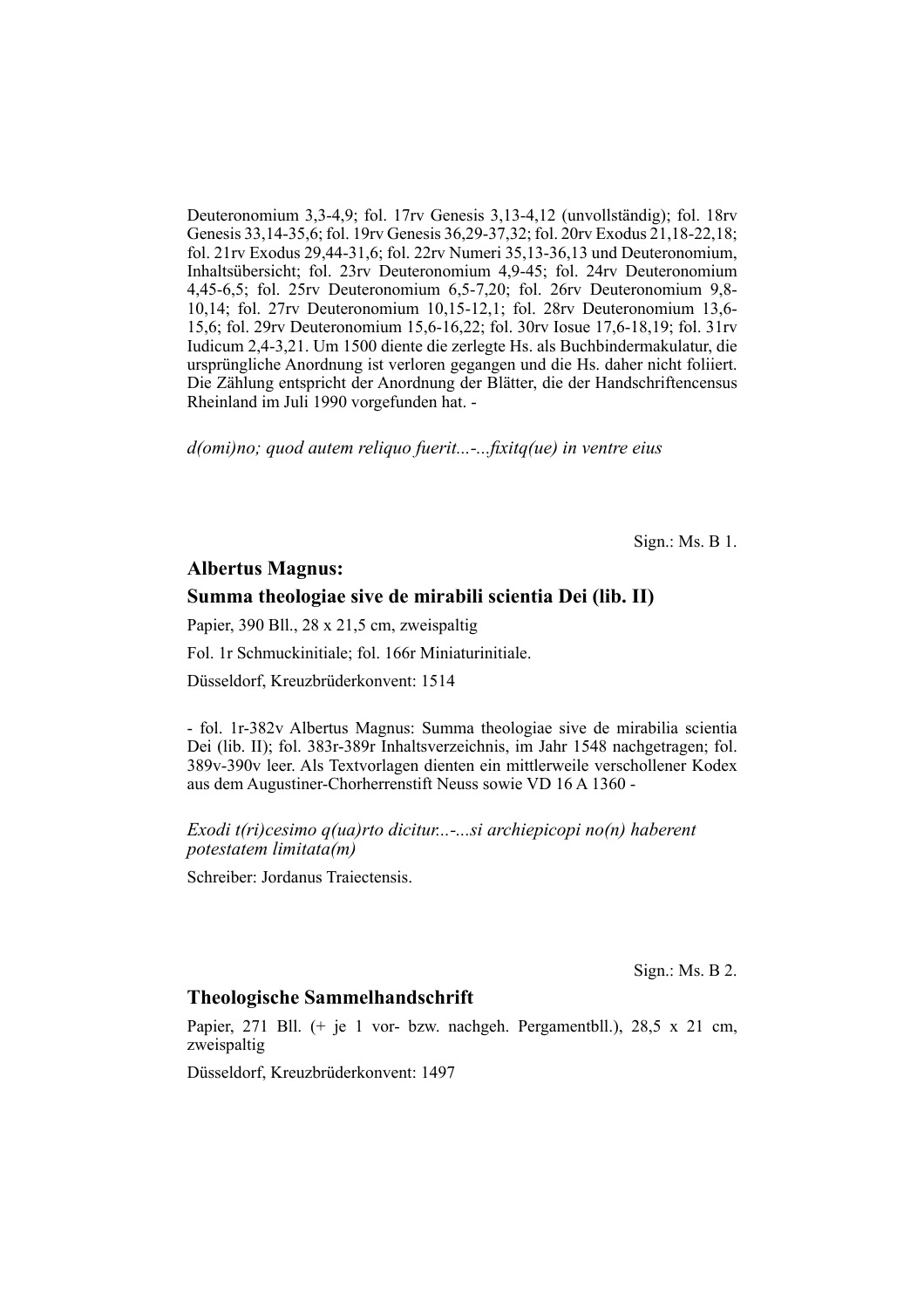- fol. 1r Inhaltsverzeichnis; fol. 1v leer; fol. 2r-95v Guerricus de S. Quentino: De muliere forti; fol. 96r-98v leer; fol. 99r-106r Ambrosius Mediolanensis: De incarnationis dominicae sacramento; fol.  $106v-144v$  Ders.: De poenitentia libri II; fol. 144v-177v Ders.: De virginibus; fol. 177v-199r Ders.: De viduis; fol. 199v-209v Ders.: De institutione virginis; fol. 209v-232r Ders.: De fide ad Gratianum Augustum; fol. 232r-271r Ders.: De spiritu sancto; fol. 271v-273v leer -

*Incipit liber sermonu(m) d(omi)ni Alberti magni sup(er) mulier(em) fortem...-...po(n)tifices ia(m) migravera(n)t cu(m) b(ea)to Anthonio:* 

Schreiber: Wilhelmus Oerdingensis.

Sign.: Ms. B 2a an: M.Th.u.Sch. 12 (Ink.).

# **Johannes Castellensis: De fine religiosae perfectionis**

Papier, 7 Bll., 29 x 21 cm, zweispaltig 15. Jh.

- Die Handschrift ist an die Inkunabel GW 678 angebunden. -

*Incipit liber Alberti magni de adhaere(n)do deo...-...et ulti(m)a p(er)fec(t)io(n)e ho(min)is i(n) hac vita q(ua)ntu(m) possibile est.*

Vorbesitzer: Düsseldorf, Kreuzbrüderkonvent.

Sign.: Ms. B 3.

#### **Sammelhandschrift**

Pergament, 306 Bll., 23 x 17 cm

Nordfrankreich: Anfang 9. Jh.

- fol. 1r Inhaltsübersicht; fol. 1v-24v Excerpta variorum patrum de libro Genesis; fol. 25r-73r Alcuinus: Interrogationes et responsiones in Genesim; fol. 73r-84r De benedictionibus patriarcharum; fol. 84v-95r Collectio sententiarum de libro Regum; fol. 95r-100v Proverbia (Auszug); fol. 101r-107v Canticum canticorum; fol. 107v-134r Tractatus in Canticum canticorum; fol. 134r-160v Gregorius I papa: Expositio in Canticum canticorum; fol. 161r-168v Sententiae de libris Isaiae, Hieremiae et Hiezechielis; fol. 169r-186r Commentaria in Epistolas Pauli;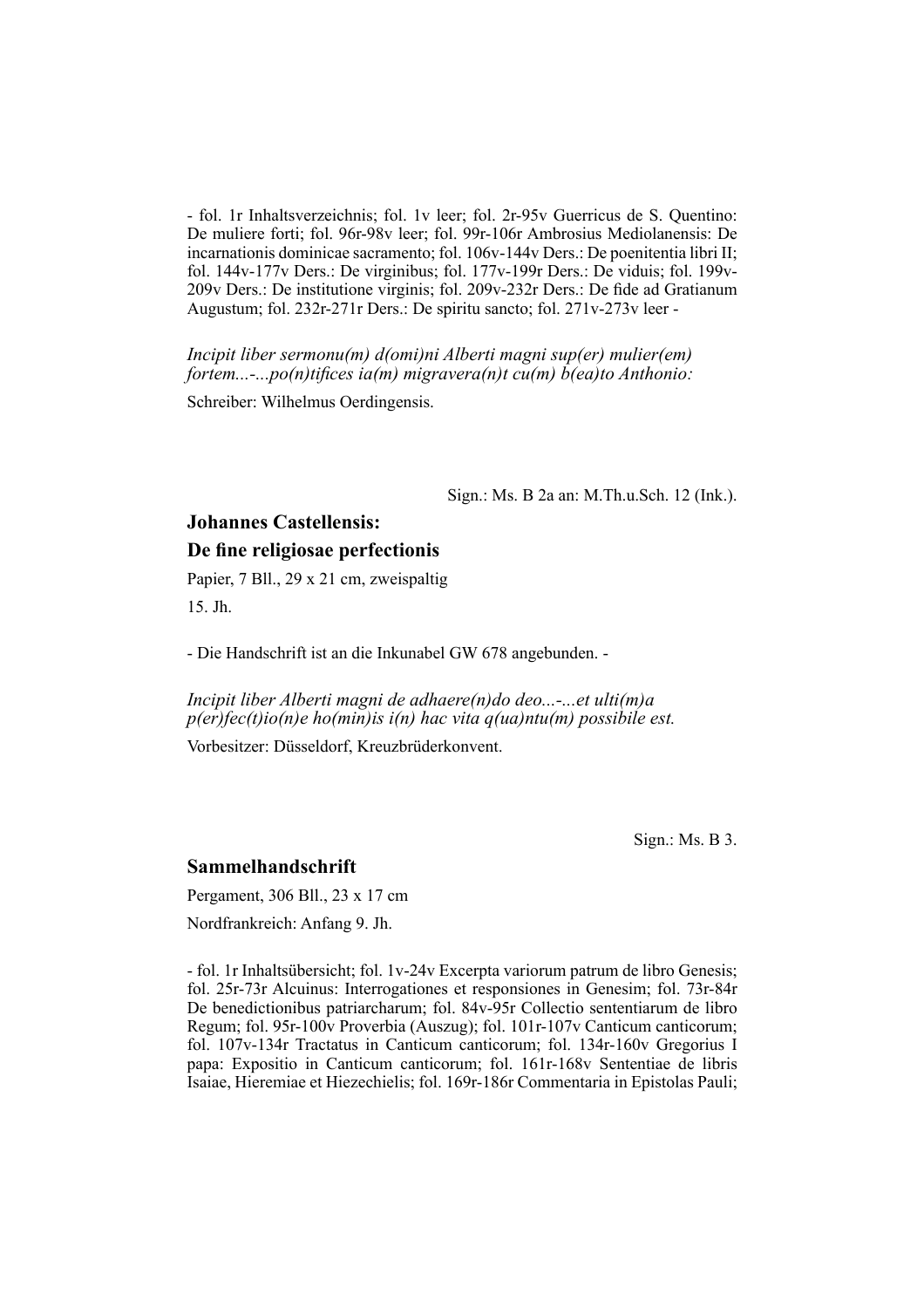fol. 186r-196v Epistolae Pauli ad Timotheum I,II; fol. 196v-198r Epistola Pauli ad Titum; fol. 198v-204v Epistola Iacobi; fol. 205r-209v Epistolae Petri I,II; fol. 209v-213r Epistola Iohannis I (Auszug); fol. 213v-215r Epistola Iudae; fol. 215r-228v Apocalypsis; fol. 229r-234v theologisches Fragment; fol. 234v-239v Homilia in vigiliam nativitatis domini; fol. 240v-252r Vita Euphrosinae (BHL 2723); fol. 252r-255v Vita Marinae (BHL 5528); fol. 255v-271v Hymnarium; fol. 272r-279v Cantica; fol. 280r-290v Aurelius Augustinus Hipponensis: De opere mona chorum liber I (Auszug); fol. 291r-304v Ders.: De disciplina christiana; fol. 304v-305r Nota; fol. 305v Brief einer Essener Klosterschülerin, 9./10. Jh. ("Domina magistra Fehlin..."); fol. 306r Federproben -

*Sent[ent]iae de Libro Genesis. Dixit quoque D(eu)s...-...Valete In d(omi)no*

Vorbesitzer: Essen, Kanonissenstift.

Sign.: Ms. B 4.

#### **Alcuinus:**

#### **Commentaria in sancti Johannis evangelium**

Pergament, 223 Bll. (+ 1 vorgeh. Bl.), 32,5 x 22 cm

Fol. 7v einfarbige I-Initiale mit Flechtbandornament.

1. Hälfte 9. Jh.

- fol. Iv Federproben und Katalog der Bibliothek des Essener Damenstifts; fol. 1r-2r Epistola famularum Gislae et Rectrudis ad Alcuinum; fol. 2r-5r Al cuinus: Epistola ad Gislam et Rectrudem; fol. 5v-7r Kapitelverzeichnis; fol. 7v-223v Alcuinus: Commentaria in sancti Johannis evangelium (lib. I-lib. VII, cap. 46) -

*Venerando patri nobis que cum summo honori a(m)plectando albino magistro...-...visionis et allocutionis meruit crebra consola[tione revelari]*

Vorbesitzer: Essen, Kanonissenstift.

Sign.: Ms. B 5.

### **Theologische Sammelhandschrift**

Papier, 363 Bll., 29,5 x 20 cm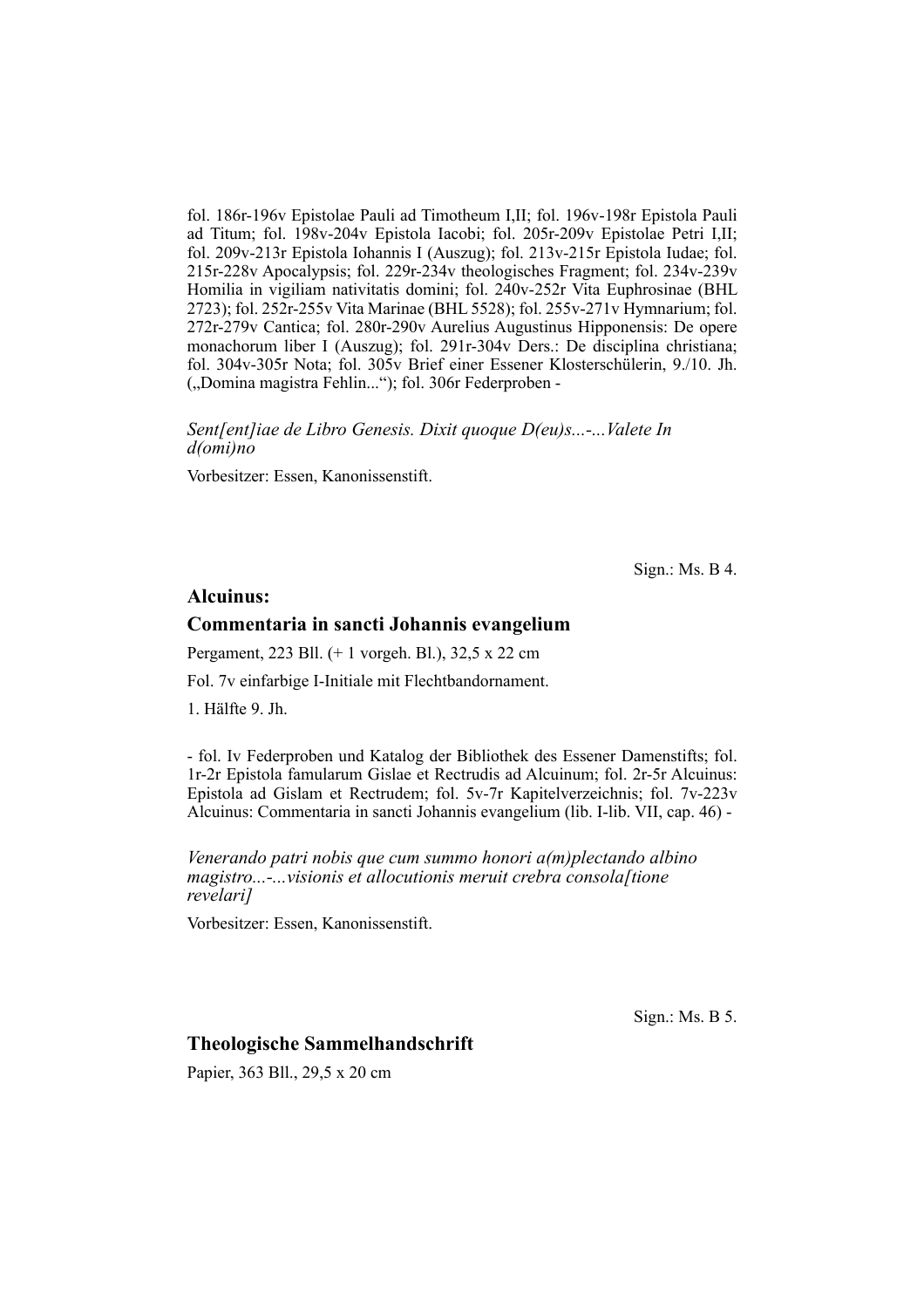Niederrhein: um 1461

- fol. 1r-17r Henricus de Frimaria sen.: Praeceptorium <Expositio decalogi> (Bloomfield-Guyot 0526); fol. 17y-24r Petrus de Alliaco: Meditatio in septem psalmos poenitentiales; fol. 24v leer; fol. 25rv fol. Nota; 26r-29r De vita Christi; fol. 29v-36r De Johanne Baptista; fol. 36r-38v De blasphemia; fol. 38v leer; fol. 39r-111r Expositio missae. Es handelt sich um eine anonyme Bearbeitung des Rationale divinorum officiorum von Guilelmus Durantus. Fol. 111r-113v Computus calendarii secundum Rationale divinorum officiorum (unvollständig); fol. 114r-116v leer; fol. 117r-343r Albertus de Sigeberg: Expositio in Biblia sacra; fol. 343v-351r Kapitelverzeichnis; fol. 351v-353v leer; fol. 354r-357r Exzerpte aus verschiedenen Werken des Alphonsus Bonihominis; fol. 357rv Auszug aus Flavius Josephus translat. Rufino Tyrannio <Aquileiensi>: Antiquitates Iudaicae; fol. 358r-359v Dietrich von Coelde: Christenspiegel (lat.); fol. 359v-363r theologische Fragmente; fol. 363v leer -

*Audi isr[ae]l p(rae)cepta d(omi)ni et ea in corde tuo quasi in libro scribe...-...nullo iure sit p(ro)hibitu(m)*

Schreiber: Gerardus de Capella; Arnolt Berck.

Vorbesitzer: Marienfrede, Kreuzbrüderkonvent.

Sign.: Ms. B 6.

#### **Sammelhandschrift**

Papier, 244 Bll., 28,5 x 21,5 cm, zweispaltig

Fol. 2r blau-rote Zierinitiale mit vegetabilem Motiv.

15. Jh.

- fol. 1v Inhaltsübersicht; fol. 2r-113v Ambrosius Mediolanensis: Epistolae 7, 65, 67, 27, 4, 28, 37, 39, 59, 38, 29, 30, 31, 33, 59, 76, 52, 88, 81, 70, 71, 77, 34, 35, 36, 82, 53, 54, 58, 50, 43, 44, 48, 49, 45, 83, 2, 47, 55, 46, 32, 87, 86, 3, 68, 85, 66, 25, 15, 16, 91, 64, 8, 5, 6, 14, 84, 90, 89, 19, 73, 74, 75, 78, 26, 72, 56, 17; fol. 114r-116r Symmachi relatio III; fol. 116r-127r Ambrosius Mediolanensis: Epistolae 18, 40, 21; fol. 127r-136v Ders.: Sermo contra Auxentium de basilicis tradendis; fol. 137r-145r Ders.: De obitu Theodosii; fol. 145v-147v Ders.: Epistola 22; fol. 148r-157v Ders.: De Na buthae; fol. 158r-159v Ders.: Epistolae 24, 59; fol. 159v-168r Ders.: De obitu Valentiniani; fol. 168r-193r Ders.: De excessu fratris sui Satyri libri II; fol. 193r-205v Ders.: De apologia prophetae David; fol. 205v-209v (Pseudo-)Ambrosius: De dignitate sacerdotali; fol. 210r-240v (Pseudo-)Athanasius Alexandrinus: De sancta trinitate dialogus; fol. 240v-243v Nota -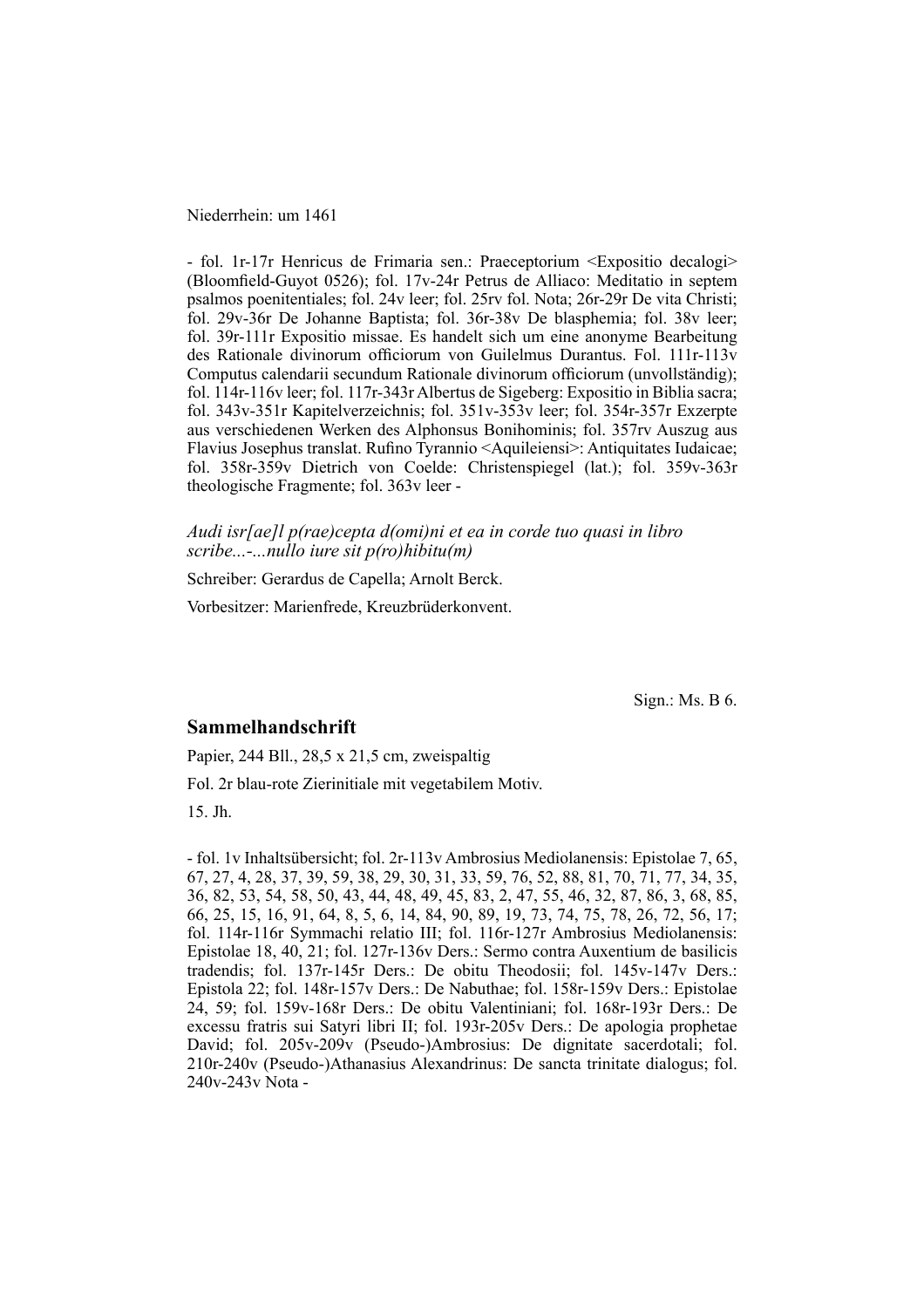*Ambrosius iusto salute(m). Pulchre admones frater...-...sed cu(m) s(an)c(t)is mereat(ur) regna(r)e p(er)hen(n)it(er). Amen.*

Vorbesitzer: Düsseldorf, Kreuzbrüderkonvent.

Sign.: Ms. B 7.

# **Johannes Bloemendal de Colonia: Vocabularius virtutum et vi tiorum**

Papier, 202 Bll., 21 x 14 cm, zweispaltig

Fol. 3r Zierinitiale.

Marienfrede, Kreuzbrüderkonvent: 15. Jh.

*In hoc brevi opus(cu)lo de dictis m(u)lto(rum) dicto(rum)...- ...B(e)n(e)d(i)c(tu)m sit nome(n) d(omi)ni*

Schreiber: Arnoldus de Vorschelen.

Sign.: Ms. B 8.

## **Theologische Sammelhandschrift**

Pergament, 144 Bll., 27 x 19,5 cm

10./11. Jh.

- fol. 1v-7v Aurelius Augustinus Hipponensis: Sermo 76; fol. 7v-12v Ders.: Sermo 134; fol. 12v-17r Ders.: Sermo 115; fol. 17r-22r Alcuinus: Commentaria in sancti Johannis evangelium, lib. III, 12; fol. 22r-23r Gregorius I papa: Praefatio in Ders.: Homiliae XL in evangelia; fol. 23v-24v Ders.: Oratio ad plebem de mortalitate (unvollständig); fol. 25r-144v Homiliae XL in evangelia (Homiliae  $I-XX$ ) -

*In cathedra s(ancti) Petri [H]omilia B(eati) Aug(ustini) ep(isco)pi...- ...mi(sericor)diae pignus tenemus.*

Vorbesitzer: Essen, Kanonissenstift (?).

Sign.: Ms. B 9.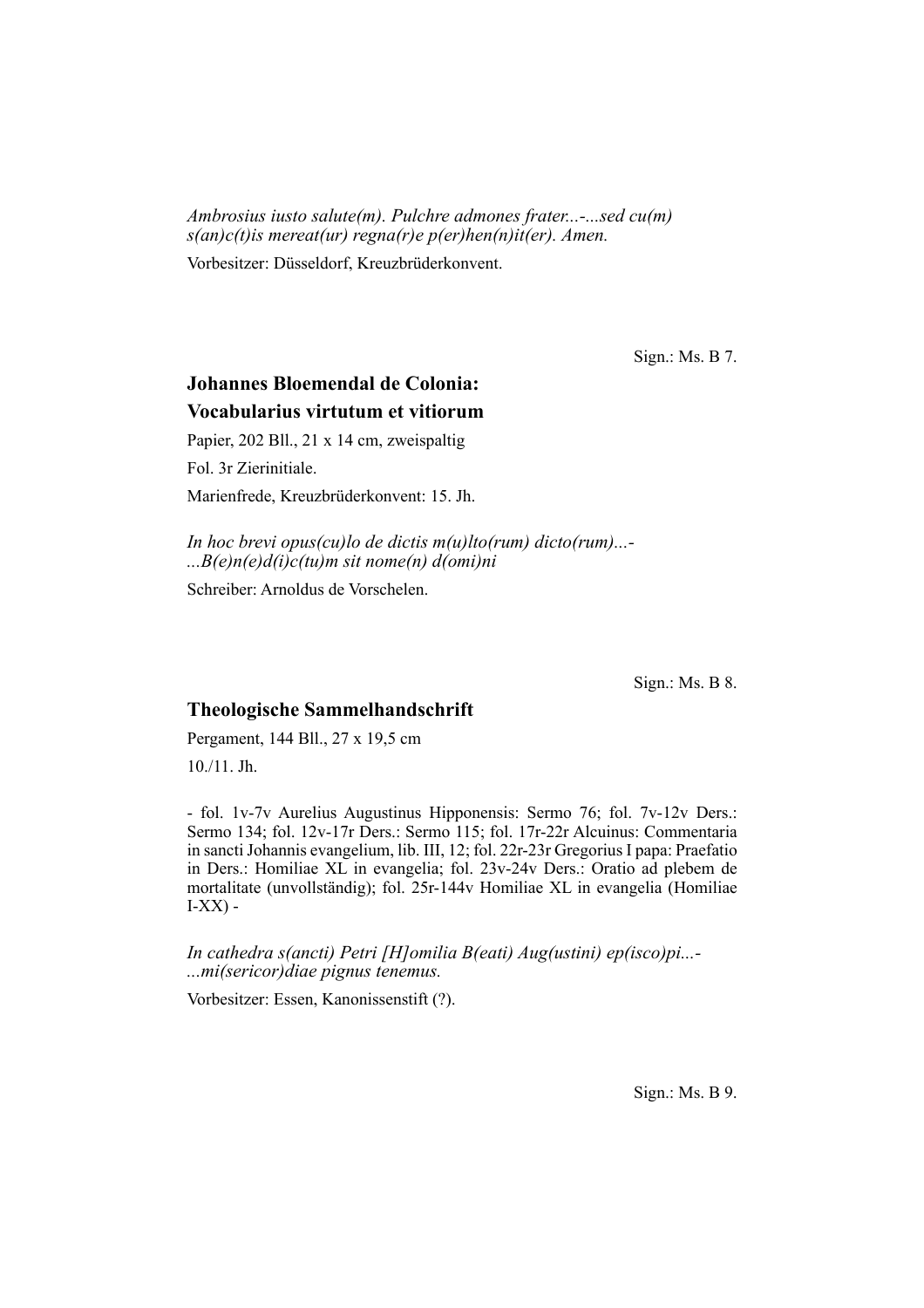## **Theologische Sammelhandschrift**

Papier, 144 Bll., 21,7 x 15 cm

Fol. 4r rot-blau-grüne Zierinitiale.

Niederrhein: 1459

- fol. 1r leer; fol. 1v Inhaltsübersicht; fol. 2r-3r Nota; fol. 3v-98r Aurelius Au gustinus Hipponensis: In Epistolam Johannis ad Parthos tractatus X; fol. 98r-143r Caesarius Arelatensis: Expositio in Apocalypsin; fol. 143v-144v leer -

*Domin(us) ac r(e)demptor nost(er)...-...et r(e)gnat p(er) o)mn)ia s(ae)cula s(ae)c(u)lo(rum). Amen.*

Vorbesitzer: Düsseldorf, Kreuzbrüderkonvent.

Sign.: Ms. B 10.

### **Theologische Sammelhandschrift**

Papier, 207 Bll., 29,5 x 21,5 cm, zweispaltig

Blau-rot-grüne Zierinitialen.

Düsseldorf, Kreuzbrüderkonvent: 1460

- fol. 1r Inhaltsübersicht; fol. 1v-2v leer; fol. 3r-106r Aurelius Augustinus Hipponensis: Confessiones; fol. 106v-109v leer; fol. 110r-172r Richardus de S. Victore: Explicatio in Canticum canticorum; fol. 172r-204v Bernardus Clarae vallensis: De gradibus humilitatis et superbiae; fol. 205r-207v leer -

*Confessionu(m) mear(um) libri tredeci(m) et de bonis et mal(is) meis...- ...et studii satisfac(er)e volu(n)tati.*

Schreiber: Henricus de Werdenborch; Arnoldus de Stipel.

Sign.: Ms. B 11.

# **Expositio psalmorum Augustini et Hieronymi**

Pergament, 217 Bll., 25,5 x 18 cm, zweispaltig 15. Jh.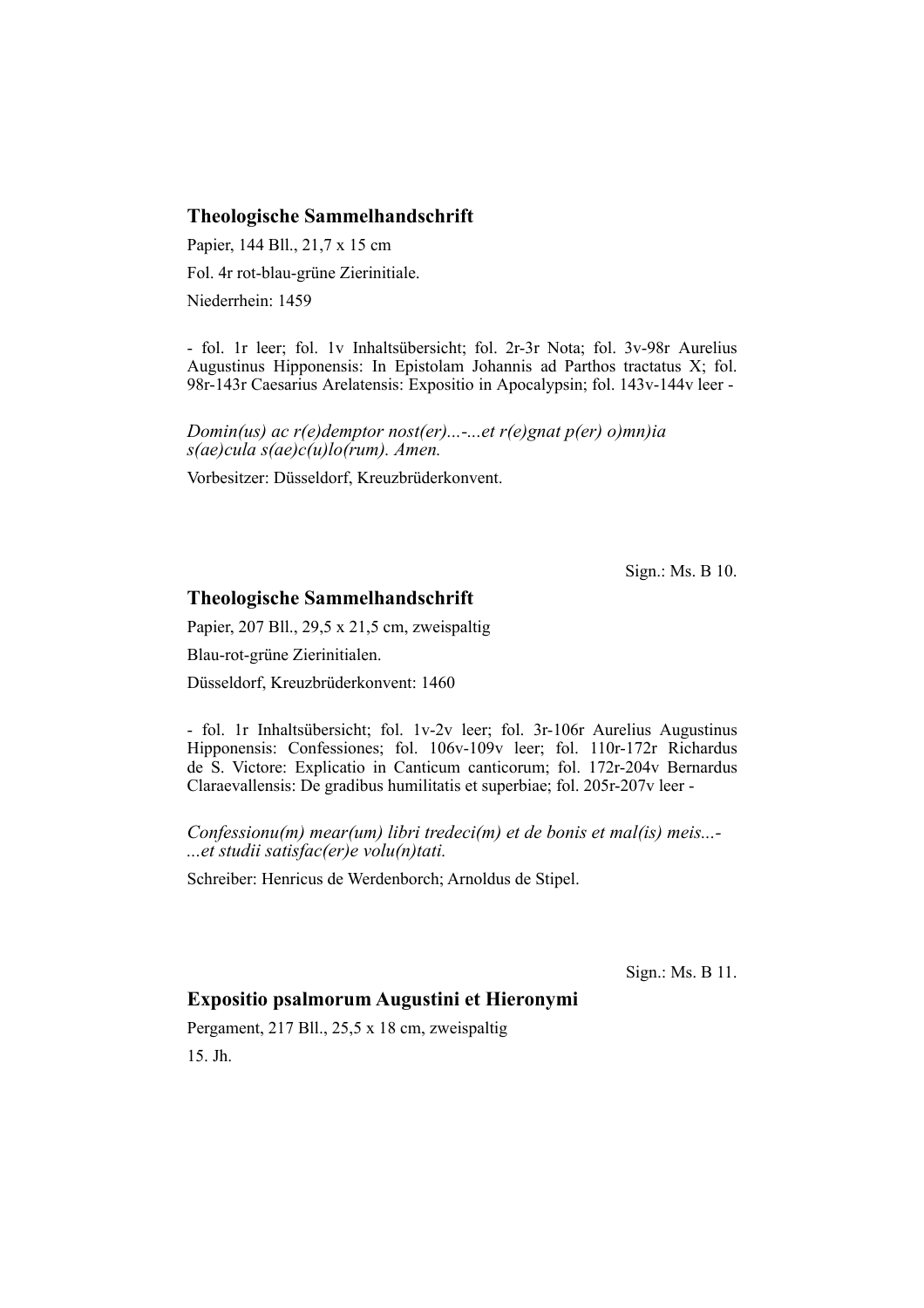- Expositio psalmorum Augustini et Hieronymi (Lambert 990) -

*o(mn)ia illi(us) p(ro)sperabu(n)t(ur)...-...divinitas dya(lecticam) p(er)forat.*

Vorbesitzer: Düsseldorf, Stift St. Marien (und St. Lambertus).

Sign.: Ms. B 12.

#### **Theologische Sammelhandschrift**

Papier, 319 Bll., 29 x 20,5 cm, zweispaltig

Fol. 47r Miniaturinitiale, darüber hinaus zahlreiche Zierinitialen mit vegetabilen Motiven.

15. Jh.

- fol. 1v Inhaltsübersicht; fol. 2v-45r Aurelius Augustinus Hipponensis: De doc trina christiana libri IV; fol. 45r-82v Ders.: De diversis quaestionibus; fol. 82v-121v Ders.: De libero arbitrio; fol. 122r-157v De sermone domini in monte secundum Mathaeum libri II; fol. 157v-158v Sermo 224; fol. 158v-159v Caesarius Arelatensis: Sermo 46; fol. 159v-160r Ders.: Sermo 63; fol. 160rv (Pseudo-)Augustinus: Sermo app. 97; fol. 160v-161v Petrus Chryso logus: Sermo 53; fol. 161v-162r (Pseudo-)Petrus Chrysologus: Sermo app. 6; fol. 162r-163r Sermo de oratione dominica; fol. 163rv (Pseudo-)Augustinus: Sermo app. 56; fol. 163y-164r Aurelius Augustinus Hipponensis: Sermones ad fratres in eremo (Auszug); fol.  $164v-169v$  (Pseudo-)Augustinus/Eucherius Lugdunensis: De essentia divinitatis liber I; fol. 169v-171r Caesarius Arelatensis: Sermo 100; fol. 171r-181r (Pseudo-)Augustinus: Dialogus quaestionum LXV; fol. 181r-185v (Pseudo-)Isidorus Hispalensis: De fide et doctrina ecclesiastica; fol. 185v-192v (Pseudo-)Augustinus: De vita christiana liber I ad Iulianam viduam; fol. 192v-193r (Pseudo-)Augustinus: De spiritu et anima lib. I, cap. 35 <De creatione primi hominis tractatus>; fol. 193r-203v Aurelius Augustinus Hipponensis: De opere monachorum liber I (Auszug); fol. 203v-229v Ders.: De vera religione liber I; fol. 230r-281v Julianus Pomerius: De vita contemplativa; fol. 281v-311r Julianus Toletanus: Prognosticon futuri saeculi; fol. 311r-314v Colloquium peccatoris et crucifixi Iesu Christi; fol. 315rv Nota; fol. 315v-316v Epigrammata Diogenis Cynici; fol. 316v-317v Epistolae Senecae ad Paulinum et Paulini ad Senecam; fol.  $317v-318v$  Disputatio divitis et pauperis; fol.  $319rv$  leer -

#### *Incipit p(ro)hemiu(m) sancti Augustini ep(iscop)i i(n) q(ua)ttuor libros de doctri(n)a christiana...-...q(uo)d fie(r)i n(on) p(otes)t. A(men)*

Zwei Hände.

Vorbesitzer: Düsseldorf, Kreuzbrüderkonvent.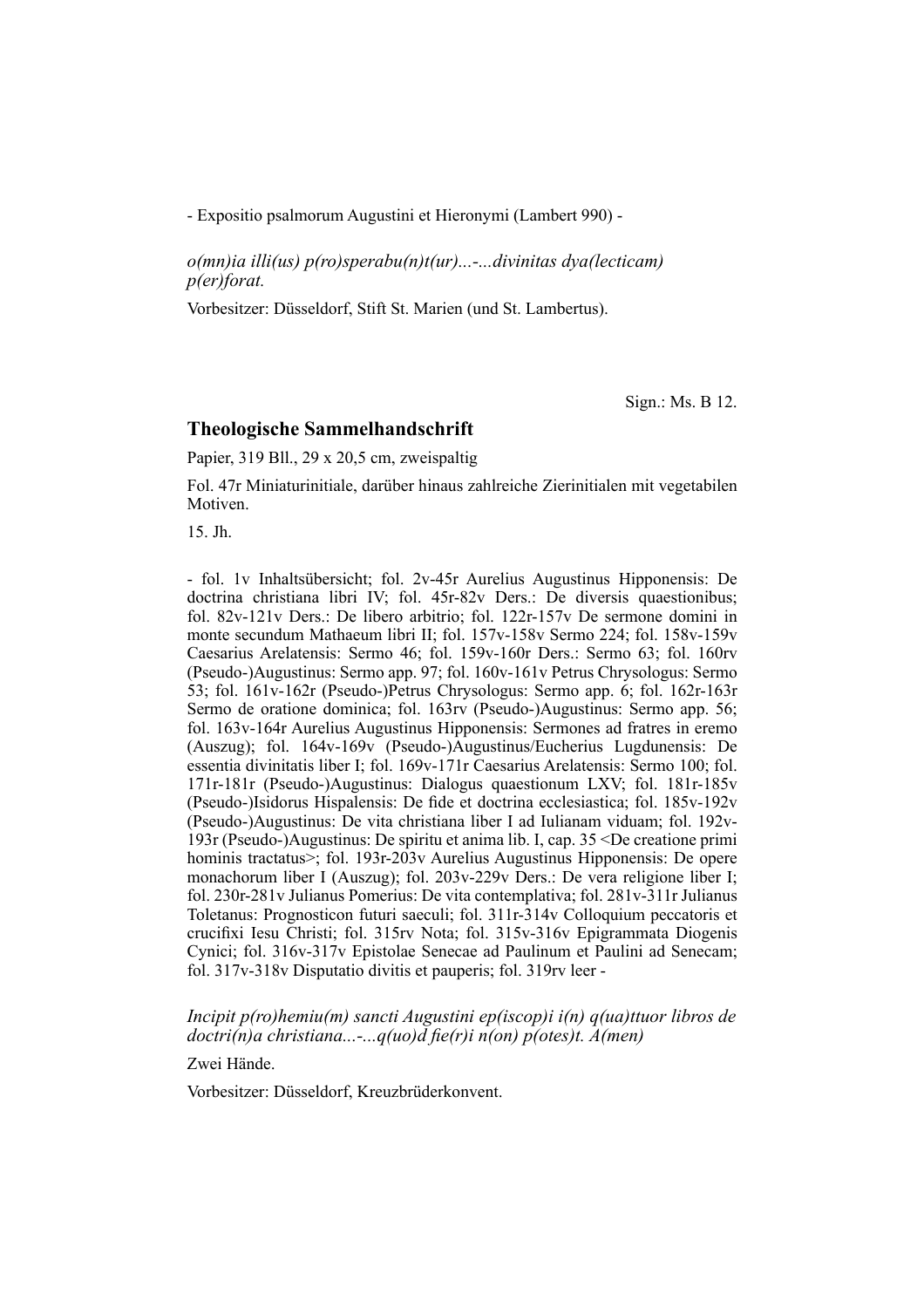Sign.: Ms. B 13.

### **Sammelhandschrift**

Papier, 97 Bll., 30,5 x 22 cm

Deventer: 1438

- fol. 1r-19r Aurelius Augustinus Hipponensis: Enchiridion, mit Kapitelver zeichnis; fol. 19v-80v Ders.: Confessiones; fol. 81r Franciscus Petrarcha: Epistola ad Clementem VI papam; fol. 81r-97v Ders.: Invectivae contra medicum quendam -

### *Incipit liber Encheridion [sic]...-...lacessente(m) oderis et valeas p(ec)c(at)or(em)*

Schreiber: Johannes Gebynch.

Vorbesitzer: Marienfrede, Kreuzbrüderkonvent.

Sign.: Ms. B 14.

# **Aurelius Augustinus Hipponensis: De trinitate libri XV**

Papier, einige Bll. Pergament, 175 Bll., 29 x 20 cm, zweispaltig

Fol. 1v rot-blau-grüne Zierinitiale mit filigranem Rankenornament. 1433

- fol. 1r-174v Aurelius Augustinus Hipponensis: De trinitate libri XV; fol. 174v-175r Ders.: Oratio in librum de trinitate; fol. 175rv Orationes variae -

*Incipit praefacio beati Augustini ep(iscop)i in qui(n)decim libros de sum(m)a trinitate...-...si placat(us) a(n)i(m)as copiis non desideriis*

Vorbesitzer: Kentrup, Cistercienserinnenkloster.

Sign.: Ms. B 15.

# **Theologische Sammelhandschrift**

Papier, 296 Bll., 29 x 21 cm, zweispaltig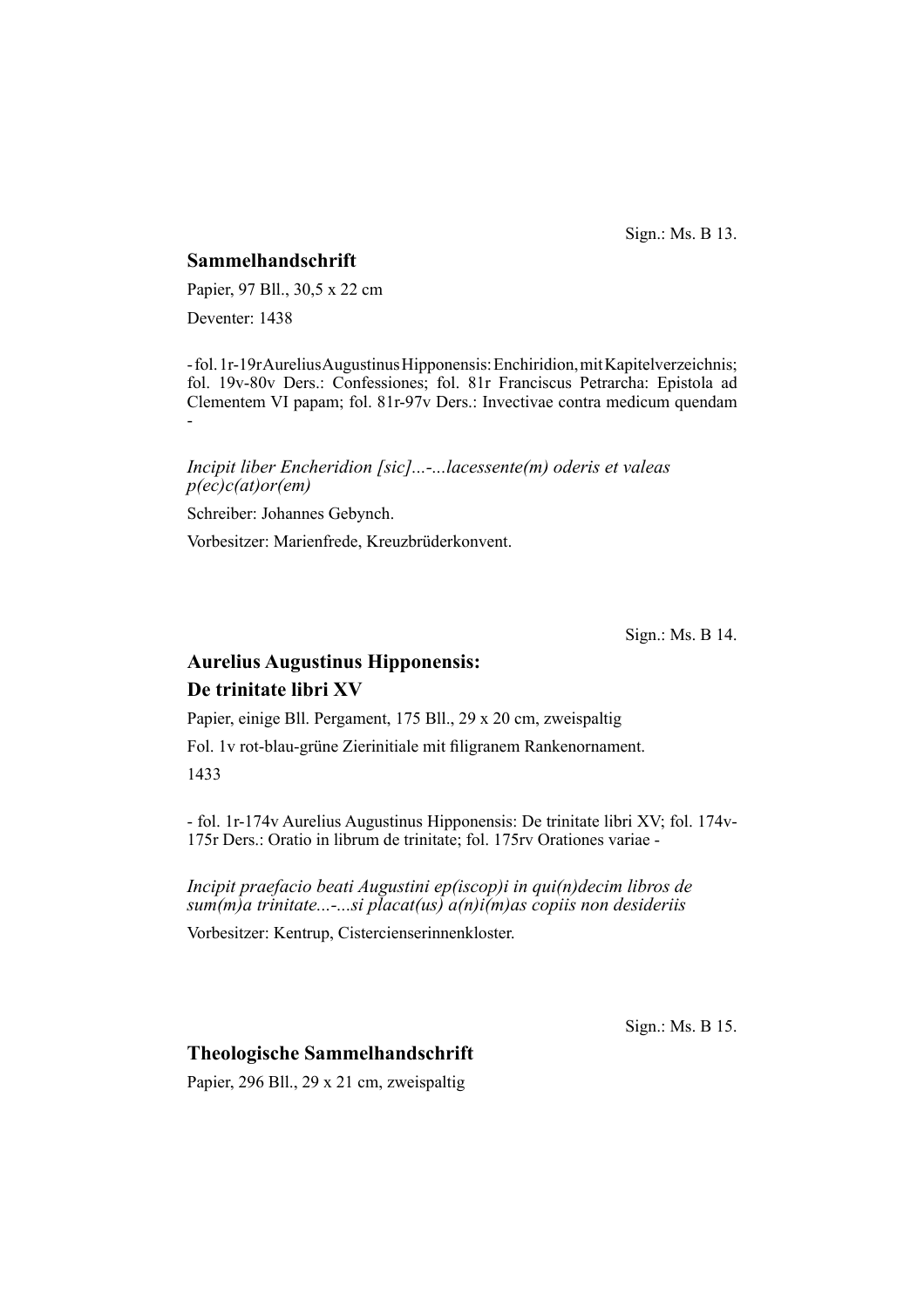Einige Zierinitialen.

Düsseldorf, Kreuzbrüderkonvent: um 1483

- fol. 2r-129v Aurelius Augustinus Hipponensis: De trinitate libri XV; fol. 129v-130r Sermo de trinitate; fol. 130v-217v Aurelius Augustinus Hipponensis: De consensu evangelistarum libri IV; fol. 218r-236v Ders.: De spiritu et littera; fol. 237r-273v (Pseudo-)Bernardus Claraevallensis: Tractatus de passione domini; fol. 274r-283r Epistola ad sacerdotem; fol. 283r-289v Gemmae crucifixi; fol. 289v-290r "O pugna mirabilis/o tropheum dignum" (Verse, die vermutlich zu den Gemmae crucifixi gehören); fol. 290r-291v Bernardus Claraevallensis: Epistola ad canonicos Lugdunenses de conceptione s. Mariae; fol. 292r-296v leer -

*Domino beatissimo et since(r)issi(m)a ca(r)itate venerando...-...sapio p(ar)atus iudicio emendare;*

Schreiber: Henricus de Werdenborch; Lambertus Bruynkens de Xanten.

Sign.: Ms. B 16.

#### **Sammelhandschrift**

Pergament, 176 Bll., 33 x 23,5 cm, zweispaltig

Vereinzelt Zierinitialen mit zoomorphen oder vegetabilen Motiven.

12. Jh.

- fol. 1v-69v Beda Venerabilis: Capitula lectionum in Esdram et Nehemiam; fol. 70r Ders.: Sententiae (Auszug); fol. 70v leer; fol. 71r-144v Hrabanus Maurus: Commentaria in libros Macchabaeorum; fol. 145r-176v Beda Venerabilis: Expositio in Actus apostolorum -

*Incipit p(rae)facio venerabilis bedae pr(esbyter)i in ezram...-...p(er) ludos scenicos c(on)templaretur*

Vorbesitzer: Altenberg, Cistercienserabtei.

Sign.: Ms. B 17.

**Beda Venerabilis:** 

**Expositio in Marci evangelium**

Pergament, 171 Bll., 34,5 24 cm, zweispaltig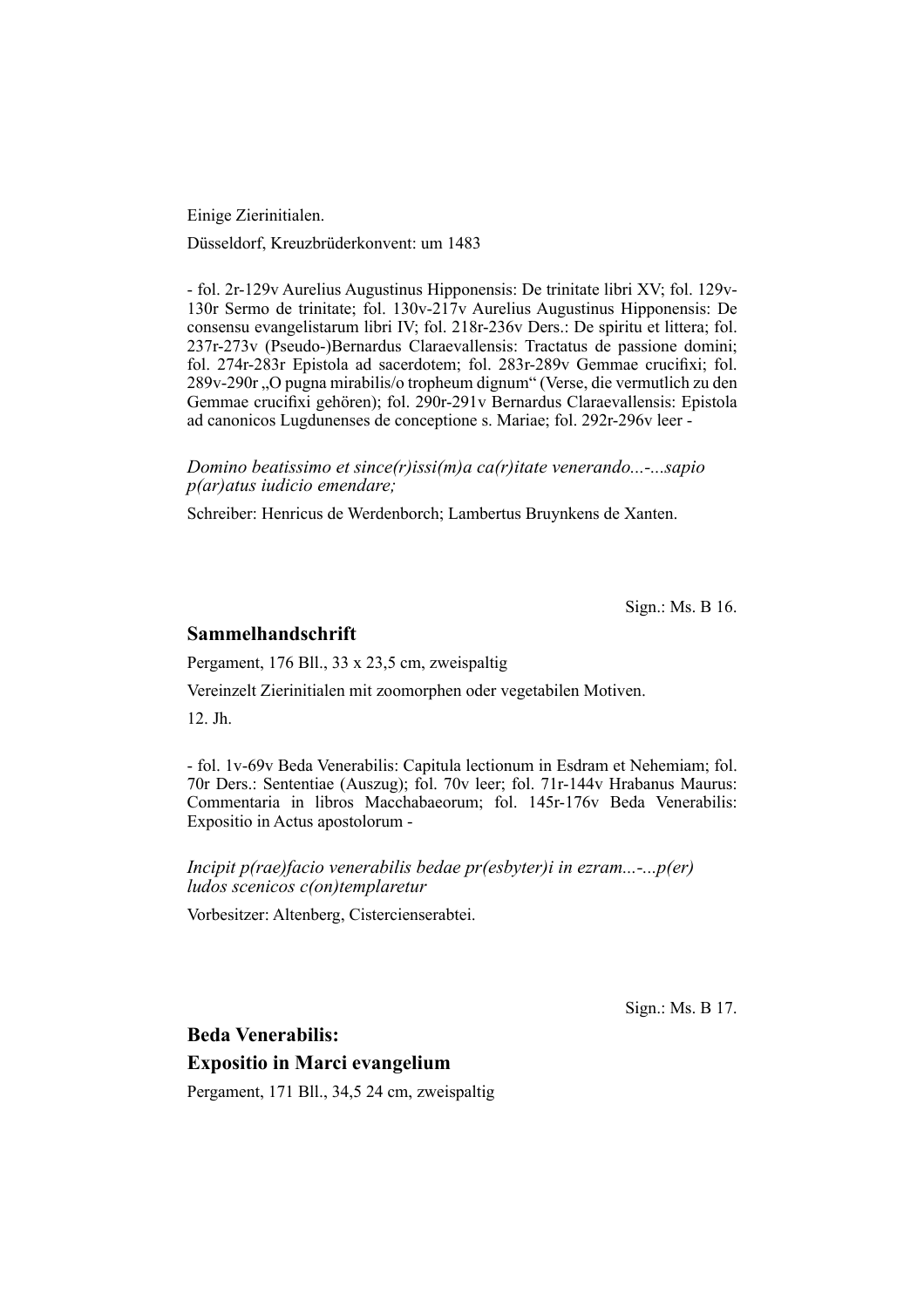Diverse Zierinitialen.

12. Jh.

- fol. 1v-129v Beda Venerabilis: Expositio in Marci evangelium; fol. 130r-171r Vita Pachomii (BHL 6410); fol. 171v leer -

*Incipit Prologus Venerabilis Bedae Presbiteri in Literam Evangelii secundum Marcum...-...p(er) om(n)ia benedictus d(eu)s qui regnat in s(ae)c(u)la. Amen.*

Vorbesitzer: Altenberg, Cistercienserabtei.

Sign.: Ms. B 18.

# **Beda Venerabilis: Expositio in Lucae evangelium**

Pergament, 224 Bll., 33 x 23,5 cm, zweispaltig

Einige Zierinitialen.

12. Jh.

*Reverendo in Christo fr(atr)i et co(n)sacerdoti bedae pr(es)b(yter)o...- ...Explicit expositio Bedae pr(es)b(yter)i in Lucam Evangelistam*

Fol. 224rv De amore, von einer Hand des 15. Jh. nachgetragen.

Vorbesitzer: Altenberg, Cistercienserabtei.

Sign.: Ms. B 19.

### **Theologische Sammelhandschrift**

Pergament, 199 Bll.(+ 1 vorgeh. Papier- bzw. Pergamentbl.), 33 x 23 cm, zweispaltig

12. Jh.

- fol. 1r-75v Beda Venerabilis: Expositio super Epistolas catholicas; fol. 76r-88r Ambrosius Mediolanensis: De Nabuthae; fol. 88r-151v Anselmus Laudunensis(?): Commentarius in Apocalypsin; fol. 151v-152v Aurelius Augustinus Hipponensis: In Johannis evangelium tractatus CXXIV (Auszug); fol. 152v leer; fol. 153r Hieronymus: Commentarii in Danielem (Auszug); fol.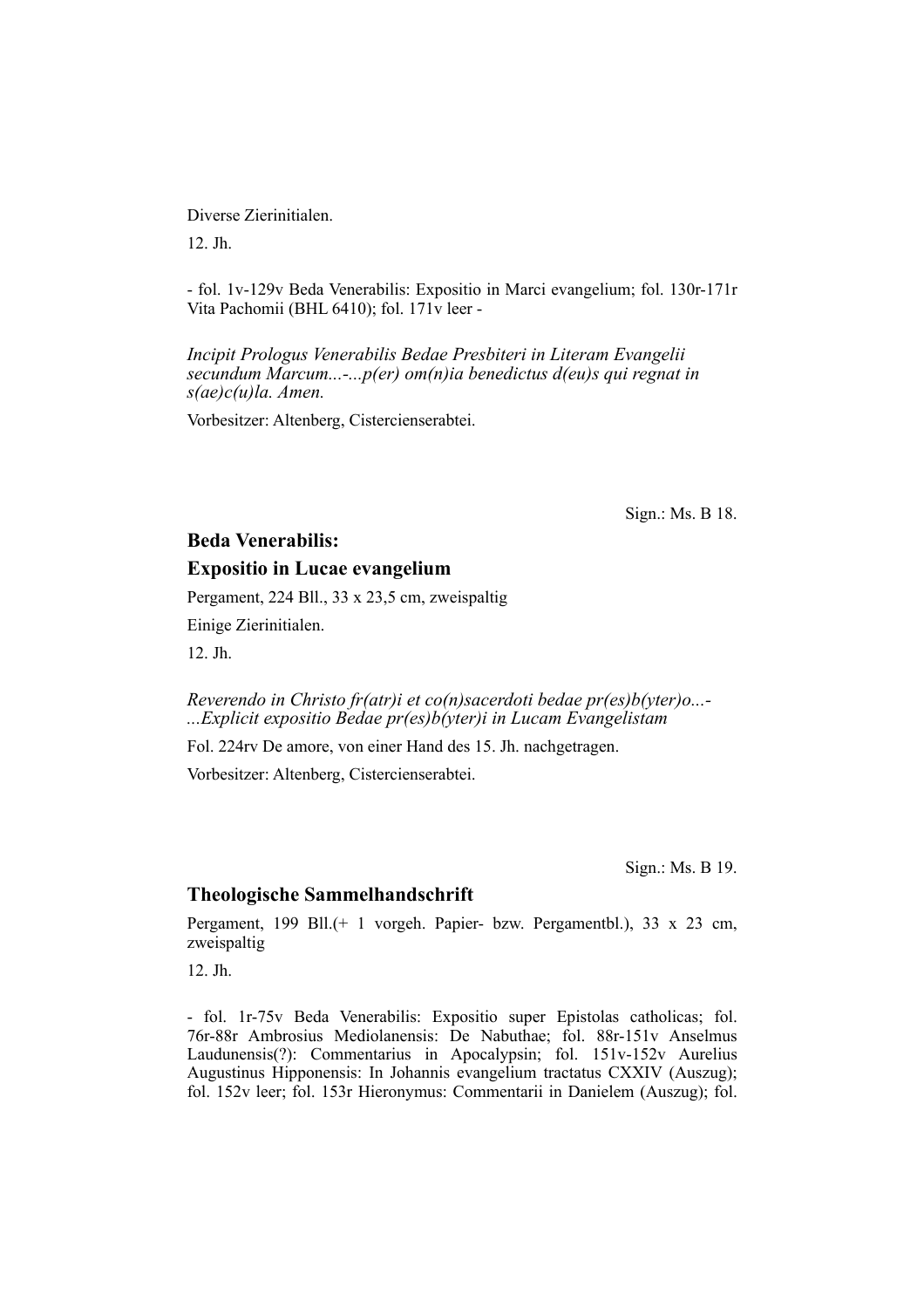153r-199r Ders.: Commentarii in IV Epistolas Paulinas; fol. 199rv Expositio hymni "Ave maris stella" -

*Incipit expositio in septem canonicas ep(isto)las venerabilis Bedae presbiteri...-...vel aliud aliquid vice eius malo supponitur.*

Vorbesitzer: Altenberg, Cistercienserabtei.

Sign.: Ms. B 20.

# **Beda Venerabilis:**

## **Opera selecta**

Papier, 172 Bll., 29,5 x 22 cm, zweispaltig

Ende 15. Jh.

- fol. 1r-95v Beda Venerabilis: Expositio in Marci evangelium; fol. 96r-97v leer; fol. 98r-134v Expositio in Actus apostolorum; fol. 135rv leer; fol. 136r-172r Explanatio Apocalypsis; fol. 172v leer -

*Incipit prologus bedae p(re)sb(ite)ri...-...Explicit lib(er) t(er)tius bedae p(re)sbiter(i) in apocalipsin I(o)h(ann)is apostoli*

Sign.: Ms. B 21.

#### **Theologische Sammelhandschrift**

Papier, 293 Bll., 28 x 21 cm, zweispaltig

Düsseldorf, Kreuzbrüderkonvent: 1511

- fol. 1rv Nota, fol. 2rv Origenes: In Genesim (Auszug aus dem Prolog); fol. 3r knappe biographische Notiz über Beda Venerabilis; fol. 3v leer; fol. 4r-176r Beda Venerabilis: Expositio in Lucae evangelium; fol. 176-183v Richardus de S. Victore: De eruditione hominis interioris (lib. III); fol. 184r-232r Ders.: De trinitate; fol. 232v-254r Ders.: De eruditione hominis interioris (lib. II); fol. 254rv Hermannus de Schildesche: Claustrum animae (Prolog); fol. 254v-265r Richardus de S. Victore: Adnotationes mysticae in psalmum XXVIII; fol. 265v-292r Ders.: Beniamin minor; fol. 292v-293r Inhaltsverzeichnis -

*Na(m) si vox humana...-...sit lau(s) et gl(ori)a trini. Amen.*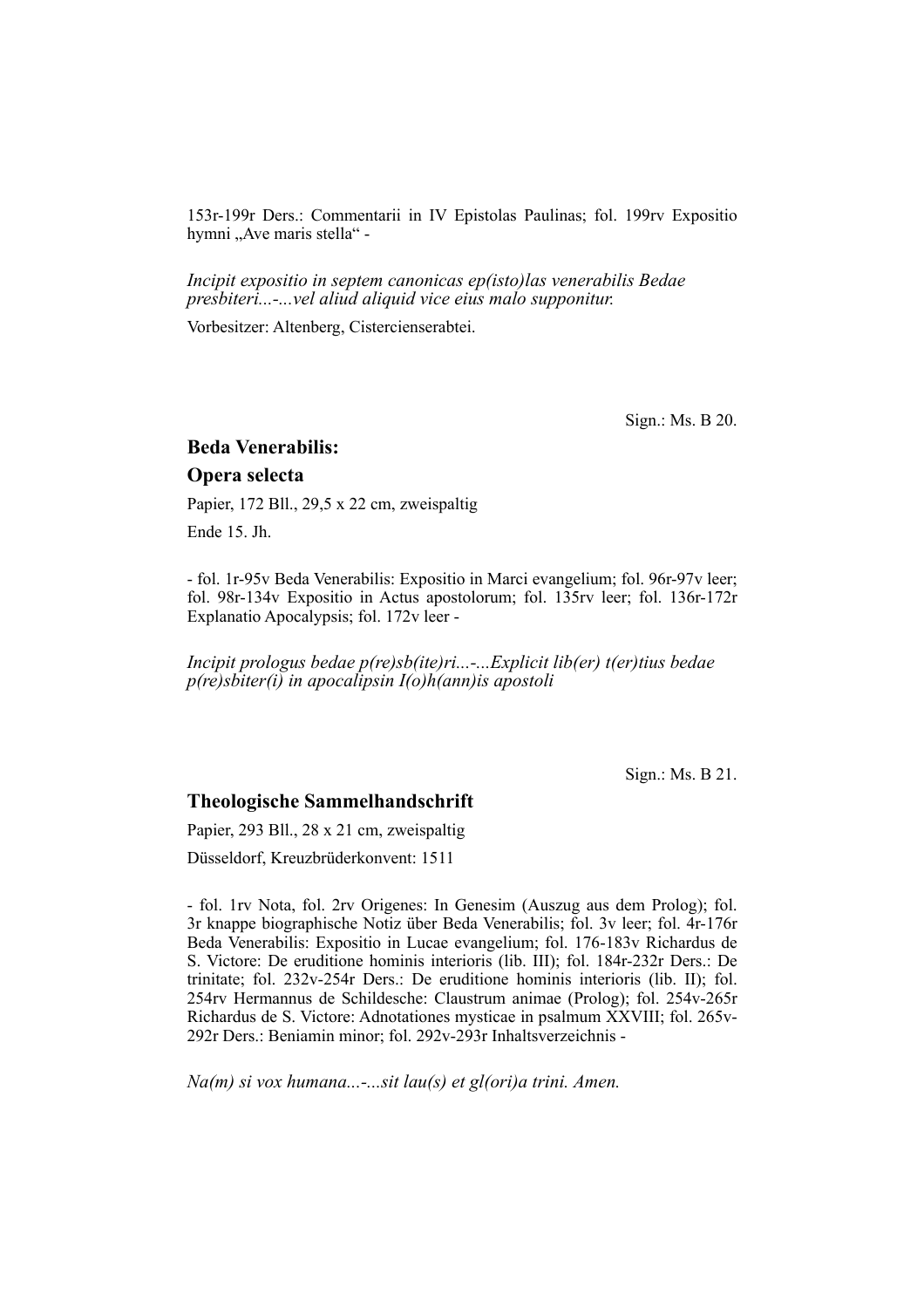Schreiber: Henricus de Werdenborch.

Sign.: Ms. B 22.

#### **Theologische Sammelhandschrift**

Papier, 204 Bll., 29,5 x 21,5 cm, zweispaltig

Fol. 2r rot-grüne Zierinitiale.

15. Jh.

- fol. 1r Inhaltsübersicht; fol. 1v leer; fol. 2r-58r Beda Venerabilis: Expositio super Epistolas catholicas; fol. 58y leer; fol. 59r-60r Honorius Augustodunensis: De praecellentia sacerdotii prae regno (cap. 6-8); fol. 60r-62v Sermo de morte ("Qui saeculum pro deo relinquens..."); fol. 63r-91r Beda Venerabilis: Expositio in Actus apostolorum; fol. 91r-124r Ders.: Explanatio Apocalypsis; fol. 124v leer; fol. 125r-153v Aurelius Augustinus Hipponensis: Enchiridion de fide, spe et caritate; fol. 154rv leer; fol. 155r-169v Honorius Augustodunensis: Cognitio vitae; fol. 170rv leer; fol. 171r-201r Nicolaus Magni de Jawor: Tractatus de superstitionibus; fol. 201v-204v leer -

*Incipit expositio in septem catholicas epistolas vene(r)abilis bedae...-...et p(ro) suppositio(n)e voluntatis;*

Zwei Hände.

Vorbesitzer: Düsseldorf, Kreuzbrüderkonvent.

Sign.: Ms. B 23.

#### **Sammelhandschrift**

Papier, 297 Bll. (+ je 1 vor- bzw. nachgeh. Pergamentbll.), 21 x 13 cm

Fol. 2r, 96r, 106v, 153r rot-grüne Zierinitialen mit floralen bzw. vegetabilen Motiven.

Düsseldorf, Kreuzbrüderkonvent: um 1502

- fol. 1rv leer; fol. 2r-94v Johannes Beleth: Summa de ecclesiasticis officiis; fol. 95r-126v Micrologus de ecclesiasticis observationibus; fol. 126v-143r Collecta ordinum officiorum; fol. 143v-148v Ordo missae; fol. 149rv De vestimentis ecclesiasticis ("Sandaliae dicuntur soleae. Est autem genus calciamenti..."); fol. 149v-151r De nataliciis sanctorum ("Quaestiones a tua dilectione mihi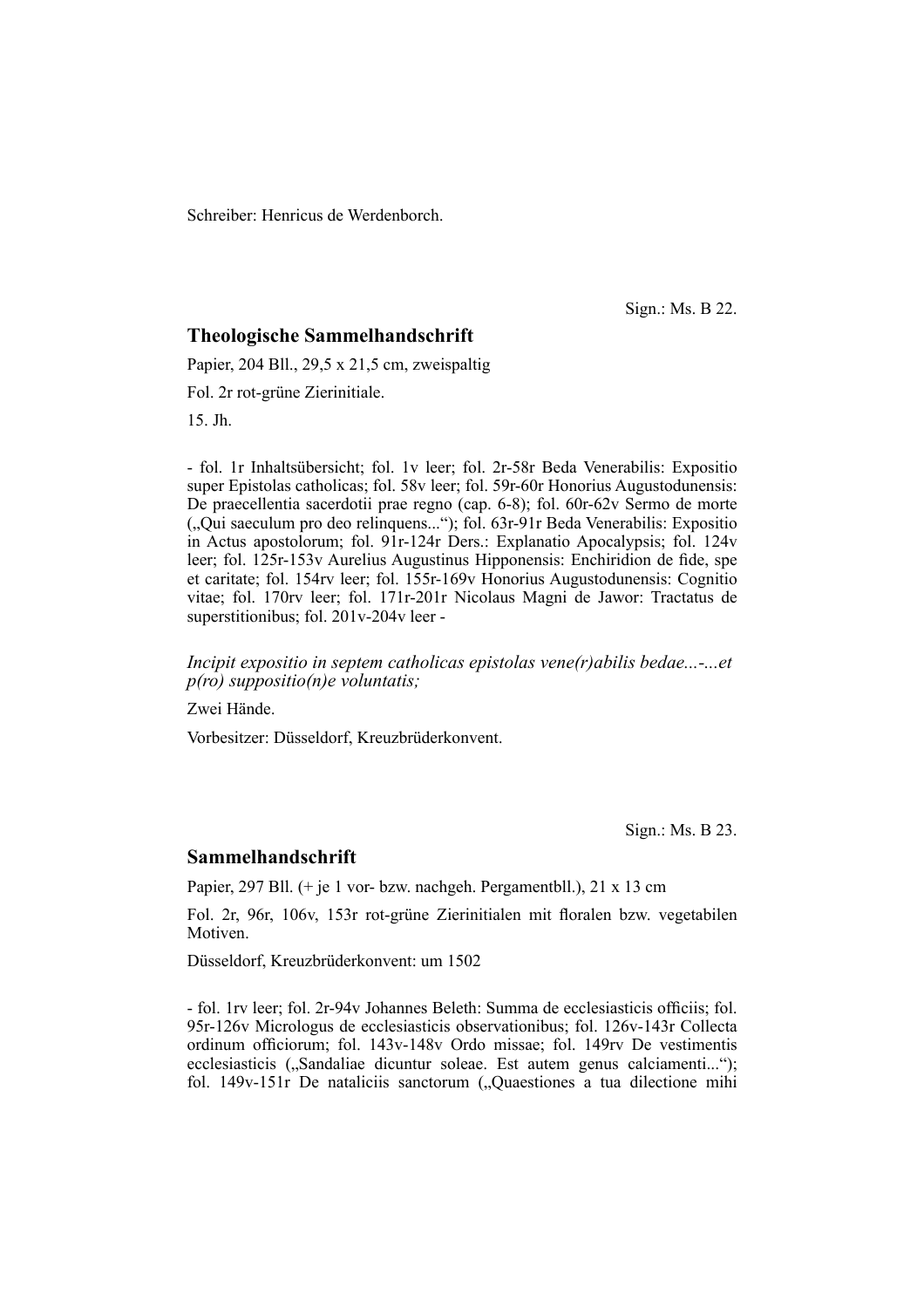propositam..."). In der Hs. erscheint Beda Venerabilis als Autor dieses Textes. Fol. 151v-152v leer; fol. 153r-293v Nicolaus de Blonie: Trac tatus sacerdotalis de sacramentis deque divinis officiis et eorum administrationibus -

*Incipit Sum(m)a M(a)g(ist)ri Joh(ann)is Beleth de divinis officiis...-...deq(ue) censuris ecclesiasticis canonice observandis*

Schreiber: Henricus de Geinssen; Gerardus Gerichen.

Sign.: Ms. B 24.

#### **Theologische Sammelhandschrift**

Papier, 188 Bll., 21,7 x 15,5 cm, ab Bl. 42 zweispaltig

15. Jh.

- fol. 1rv Registerfragment; fol. 2r-12v Paulus Hungarus: Tractatus bonus de confessione; fol. 12v-16r Honorius Augustodunensis: Cognitio vitae; fol. 16v leer; fol. 17r-18v De usu rei sine proprietate; fol. 19r-26v (Pseudo-)Augustinus: De diligendo Deo lib. I; fol. 27r-33r Florigerus <Liber florum Augustini>; fol. 33r-40v (Pseudo-)Augustinus: Manuale; fol. 41rv leer; fol. 42r-180r Matthaeus de Aquis(?): Regimen conscientiae ad institutionem simplicum. Matthaeus de Aquis ist - Angaben auf fol. 186r zu folge - Kompilator und Schreiber des Regimen. Fol. 180r-186r Kapitelverzeichnis; fol. 186v-187v Notae; fol. 188r leer; fol. 188v Registerfragment -

*Quonia(m) c(ir)c(a) c(on)fessiones a(nim)a(rum) p(er)icula su(n)t...- ...sc(ri)psiss(et) melius si potuisset*

Schreiber: Matthaeus de Aquis (fol. 42r-187v).

Vorbesitzer: Düsseldorf, Kreuzbrüderkonvent.

Sign.: Ms. B 25.

### **Theologische Sammelhandschrift**

Pergament, 161 Bll., 24 x 17,5 cm Rot-grüne Zierinitialen. 12. Jh.

- fol. 1r (Pseudo-)Ignatius Antiochenus: Epistola spuria ad sanctum Johannem;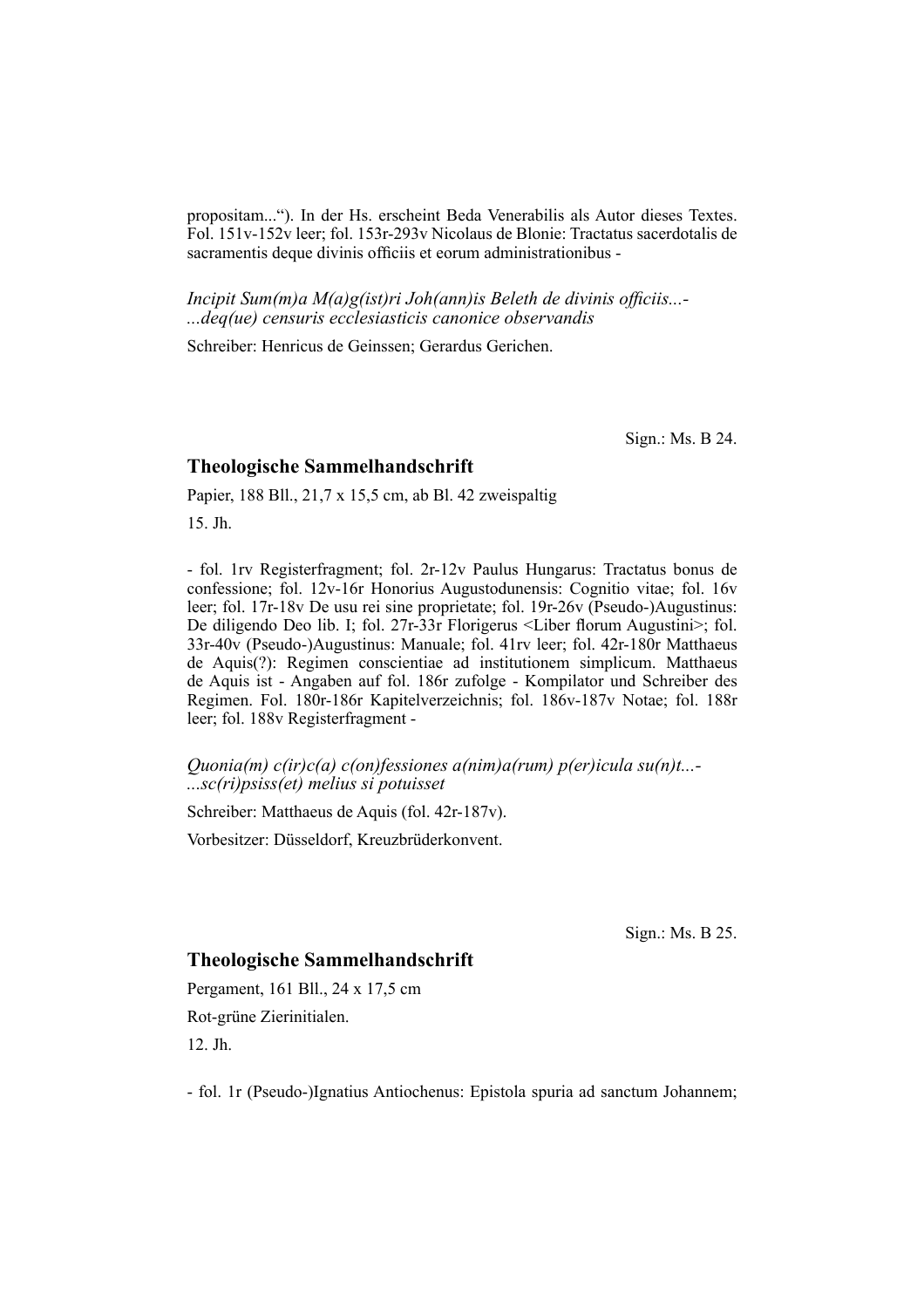fol. 1v-60r Bernardus Claraevallensis: De consideratione ad Eugenium papam; fol. 60rv (Pseudo-)Bernardus Claraevallensis: Meditationes de cognitione humanae conditionis <De contemptu mundi> (Auszug); fol. 60v-93v Gaufridus Autissiodorensis <Claraevallensis>: Declamationes de colloquio Simonis cum Iesu; fol. 93v-134v Sermones et sententiae, fol. 98rv Sentenz "Peccantes", die in der Forschung (vgl. H.M. Rochais: Enquête sur les sermons divers et les sentences de Saint Bernard. In: ASOC 18 (1962), S. 44) Bernardus Claraevallensis zugeschrieben wird; fol. 135r-136v Hervaeus Burgidolensis: Epistola libros magistri Hervei vitamque continens; fol. 137r-160v Bernardus Claraevallensis: De diligendo Deo; fol. 161rv Predigtfragmente -

#### *Johanni sancto seniori suus ignatius...-...mu(n)di lib(er)atos velud peni[tentiae]*

Vorbesitzer: Altenberg, Cistercienserabtei.

Sign.: Ms. B 26.

### **Theologische Sammelhandschrift**

Pergament, 129 Bll., 17,5 x 11 cm

12. Jh.

- fol. 1r-65v Bernardus Claraevallensis: Vita Malachiae; fol. 65v-66r Ders.: Hym nus Malachiae; fol. 66v leer; fol. 67r-81v Gaufridus Autissiodorensis <Cla rae vallensis>: Vita prima sancti Bernardi Claraevallensis (lib. V); fol. 82r Epitaphe auf Bernardus Claraevallensis und Eugenius III papa; fol. 82v leer; fol. 83r-128v Commentarius in Sacram Scripturam ("Quattuor sunt regulae" scripturarum..."); fol. 128v-129v De corpore et sanguine domini (unvollständig) -

#### *Hic vita scotie lege pontificis Malachie...-...maritima p(ro)pe monte(m) carmelum*

Vorbesitzer: Altenberg, Cistercienserabtei.

*Textausgabe:* fol. 120r-121v in: G. Lobrichon: Notice du Ms Düsseldorf, Universitätbibliothek, Ms B 26. In: La France de Philippe Auguste. Le temps des mutations. Hrsg. von R.-H. Bautier. Paris 1982, S. 107-110, hier S. 109f.

Sign.: Ms. B 27.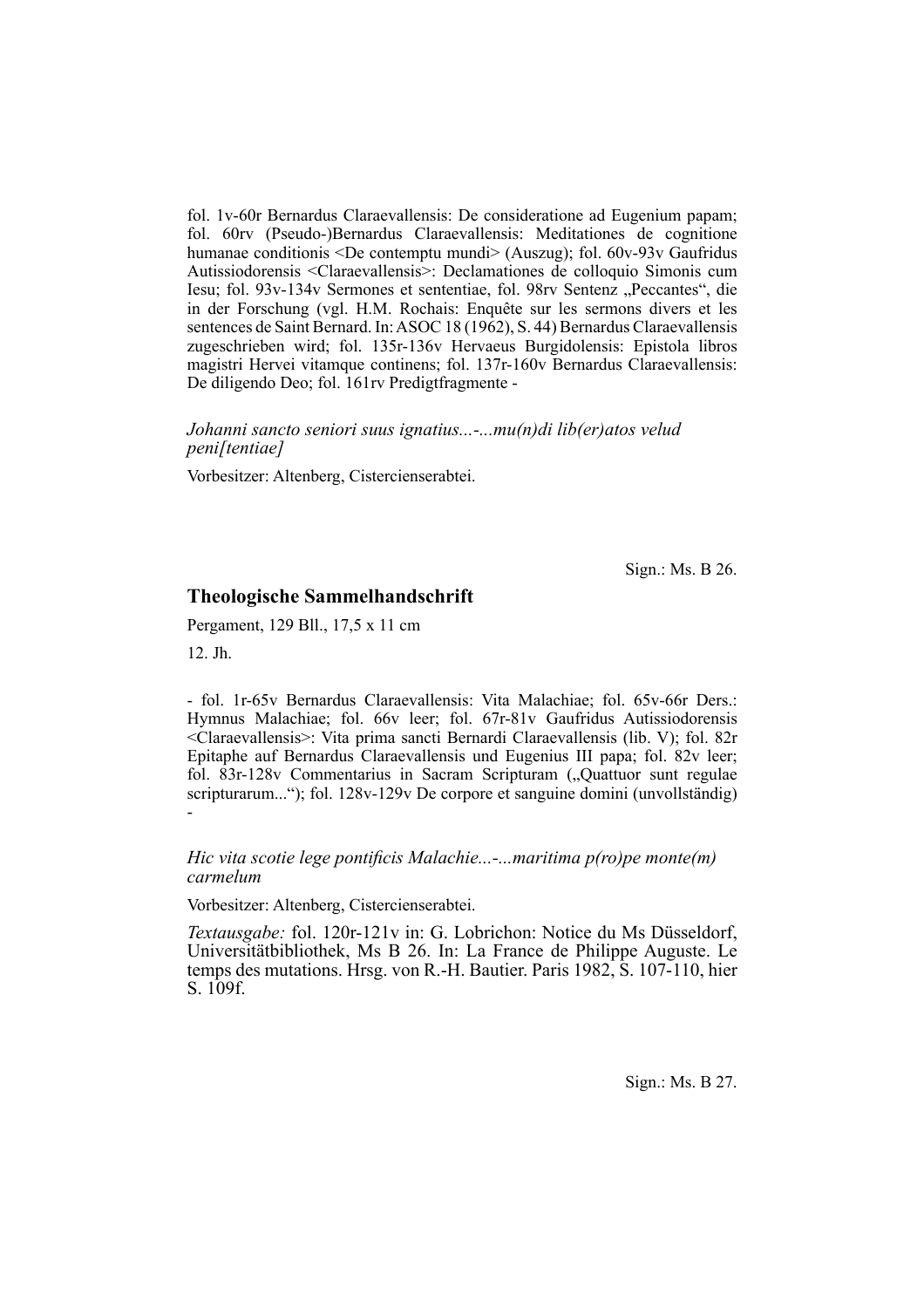## **Theologische Sammelhandschrift**

Pergament, 310 Bll., 34 x 24 cm, zweispaltig

Altenberg, Cistercienserabtei (?): 1302

- fol 1r-149v Guilelmus de S. Martino Tornacensis: Flores Bernardi  $\leq$ Bernardinum $\geq$ ; fol. 149v-163v Florigerus  $\leq$ Liber florum Augustini $\geq$ ; fol. 164r leer; fol. 164v-310r (Pseudo-)Bonaventura: Pharetra -

*Incipit prologus excerpto(rum) b(eat)i B(er)nardi abb[at]is...-...et ab omnibus que voluerit p(ro)hibetur. Explicit Pharetra.*

Fol. 310v Auszug aus einem Glossar, von einer Hand des 15. Jh. nachgetragen.

Sign.: Ms. B 28.

# **Bernardus Claraevallensis: Opera selecta**

Pergament, 184 Bll., 23 x 16 cm

14. Jh.

- fol. 1r-20v Tractatus de effectu sacrae communionis; fol. 21r-22v leer; fol. 23r-41v Bernardus Claraevallensis: De praecepto et dispensatione; fol. 41v-58r De gratia et libero arbitrio; fol. 58r-81v De diligendo Deo; fol. 82r-184v Sermones in Cantica canticorum (Sermones 52-86) -

*Incipit sermo b(eat)i berna[r]di de sacramento...-...quaere in quaterne*

Sign.: Ms. B 29.

# **Bernardus Claraevallensis: Sermones in Cantica canticorum (Auszug)**

Pergament, 152 Bll., 32,5 x 23,5 cm, zweispaltig Ende 12./Anfang 13. Jh.

- Der Auszug umfaßt die Sermones 37-83 in Cantica canticorum. -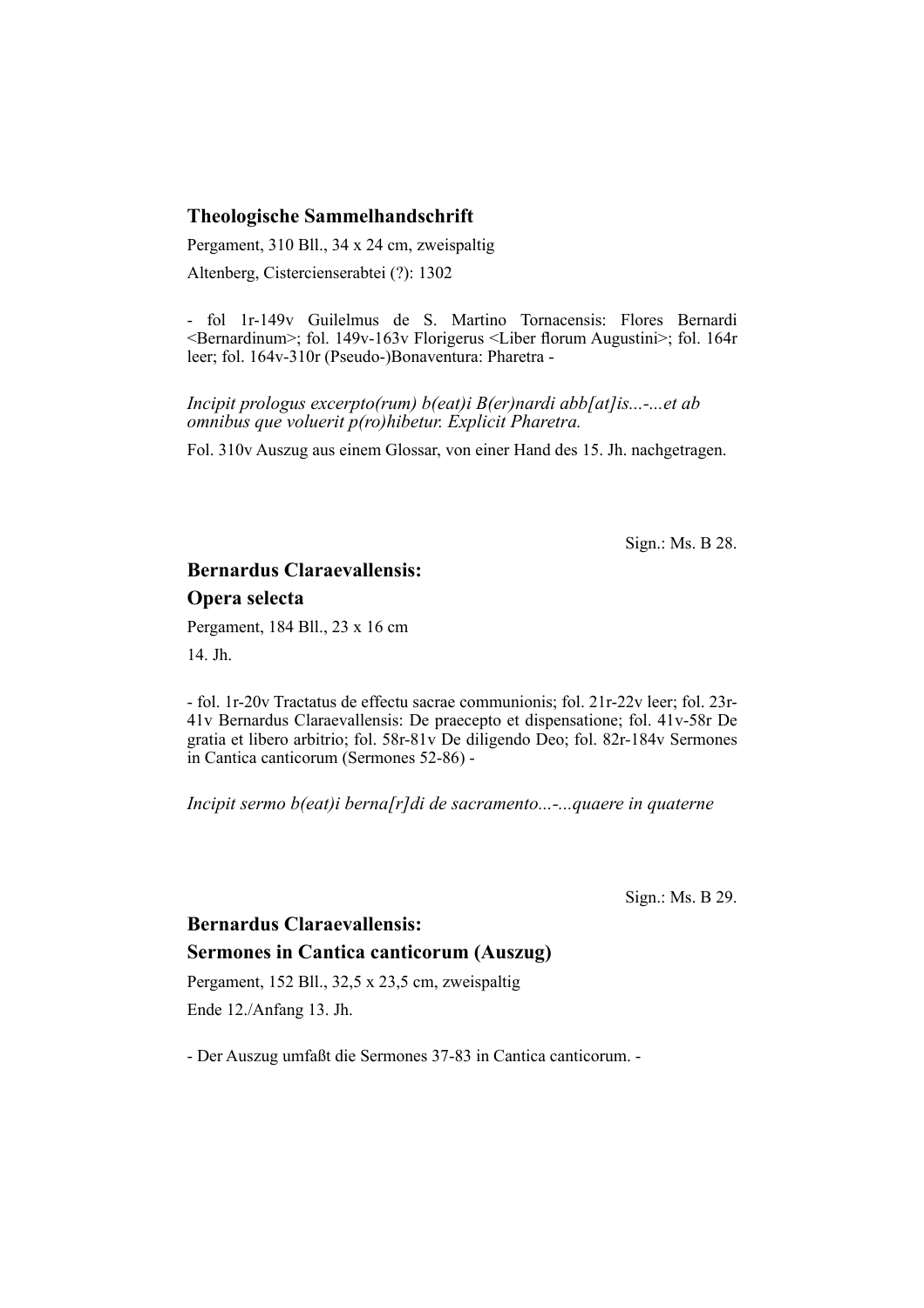*Sermo XXXVII. Puto nunc non habemus opus hortari...-...qui est super omnia deus benedictus in saecula. Amen.*

Vorbesitzer; Altenberg, Cistercienserabtei.

Sign.: Ms. B 30a.

#### **Theologische Sammelhandschrift**

Papier, 222 Bll. (+ 1 vorgeh. Pergamentbl.), 29 x 21 cm, zweispaltig

Fol. 7r und 166v Zierinitialen.

Marienfrede, Kreuzbrüderkonvent: 1473

- fol. 2r-4v Register (unvollständig) zu Bernardus Claraevallensis: Sermones in Cantica canticorum; fol. 5r-6v leer; fol. 7r-164r Bernardus Claraevallensis: Sermones in Cantica canticorum; fol. 164v-165v leer; fol. 166r-212v Richardus de S. Victore: Explicatio in Cantica canticorum; fol. 212v-213r Ders.: Explicatio in Cantica canticorum, cap. 41; fol. 213v leer; fol. 214r-222r Ders.: Adnotationes mysticae in psalmum XXVIII; fol. 222v leer -

*Apparuit Christus i(n)firmis ut face(re)t fide(m)...-...i(n) aspi(r)atio(n)e volu(n)tatis. Si p(salmu)s Afferte*

Schreiber: Gerhardus Messynck de Dyngeden.

Sign.: Ms. B 30b.

### **Richardus de S. Victore:**

#### **Explicatio in Cantica canticorum (mndd.)**

Pergament, 117 Bll., 22 x 15 cm

Fol. 3r Rankenornament mit vegetabilem Motiv, Verwendung von Blattgold. Niederrhein: 1426

*Hyr beghint een Tractaet meyster rychardus van Sunte victoer....-...Hyr* 

*endet dit boek. God sys ghelovet.*

Vorbesitzer: Coesfeld, Augustiner-Chorfrauenstift Marienbrink.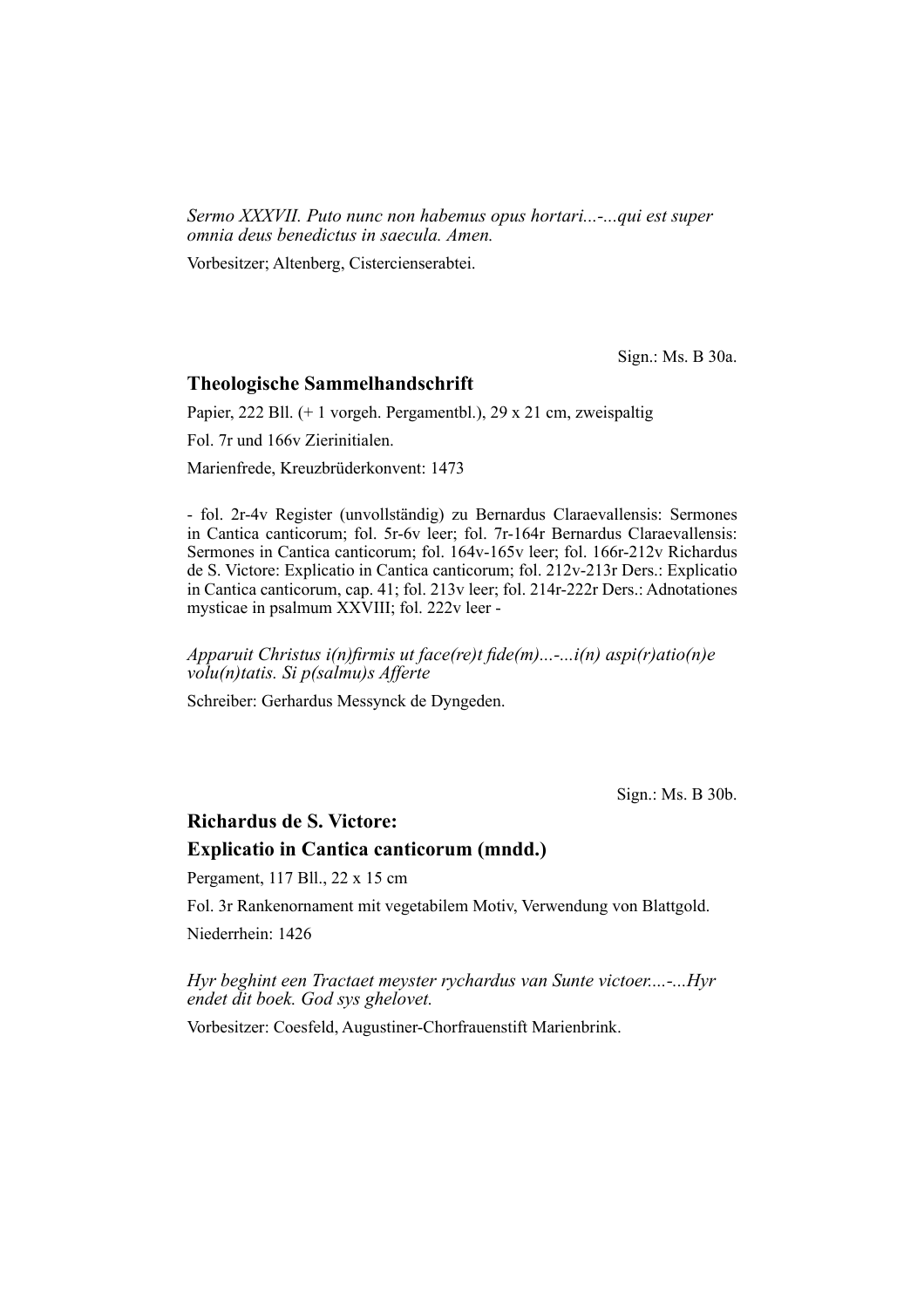Sign.: Ms. B 31.

## **Bernardus Claraevallensis:**

### **Sermones de tempore et de sanctis**

Pergament, 226 Bll. (+ 1 nachgeh. Bl.), 26,5 x 19 cm, zweispaltig

Fol. 122v ganzseitige Doppelminiatur. Dargestellt sind die Kreuzigung und die Auferstehung Christi. Fol. 23r, 51r, 94v und 170r Miniaturinitialen in gedeckten Farben und mit Verwendung von Blattgold. Darüber hinaus befinden sich zahlreiche rot-blaue Zierinitialen mit filigranem Ornament in der Handschrift.

Rhein-Maas-Gebiet: 13. Jh.

- fol. 1v-226r Bernardus Claraevallensis: Sermones de tempore et de sanctis (un vollständig, die Sermones de sanctis sind in die Sermones de tempore ein geordnet); fol. Iv (Pseudo-)Bernardus Claraevallensis: De interiori domo (Pro oemium und Auszug aus cap. 1) -

*Domus haec in q(ua) habitamus...-...Explicit Liber Sermonu(m) Beati Bernardi Abb[at]is de toto Anno. Sit laus et gl(ori)a Christo.*

Vorbesitzer: Heisterbach, Cistercienserabtei.

Sign.: Ms. B 32.

# **Bernardus Claraevallensis: Sermones de diversis**

Pergament, 202 Bll., 21 x 13,5 cm

Niederrhein: 1446

- fol. 1r-179r Bernardus Claraevallensis: Sermones de diversis 1-32 und 40-42; fol. 179v-201r Ders.: Parabolae -

## *Vera o(mn)ino sente(n)tia fr(atr)es...-...et a dextris caritatis decem milia. Deo gratias.*

Schreiber: Johannes Rode.

Fol. 201r-202v Notizen einer Hand des 16. Jh.s

Vorbesitzer: Beyenburg (Steinhaus), Kreuzbrüderkonvent St. Maria Magdalena.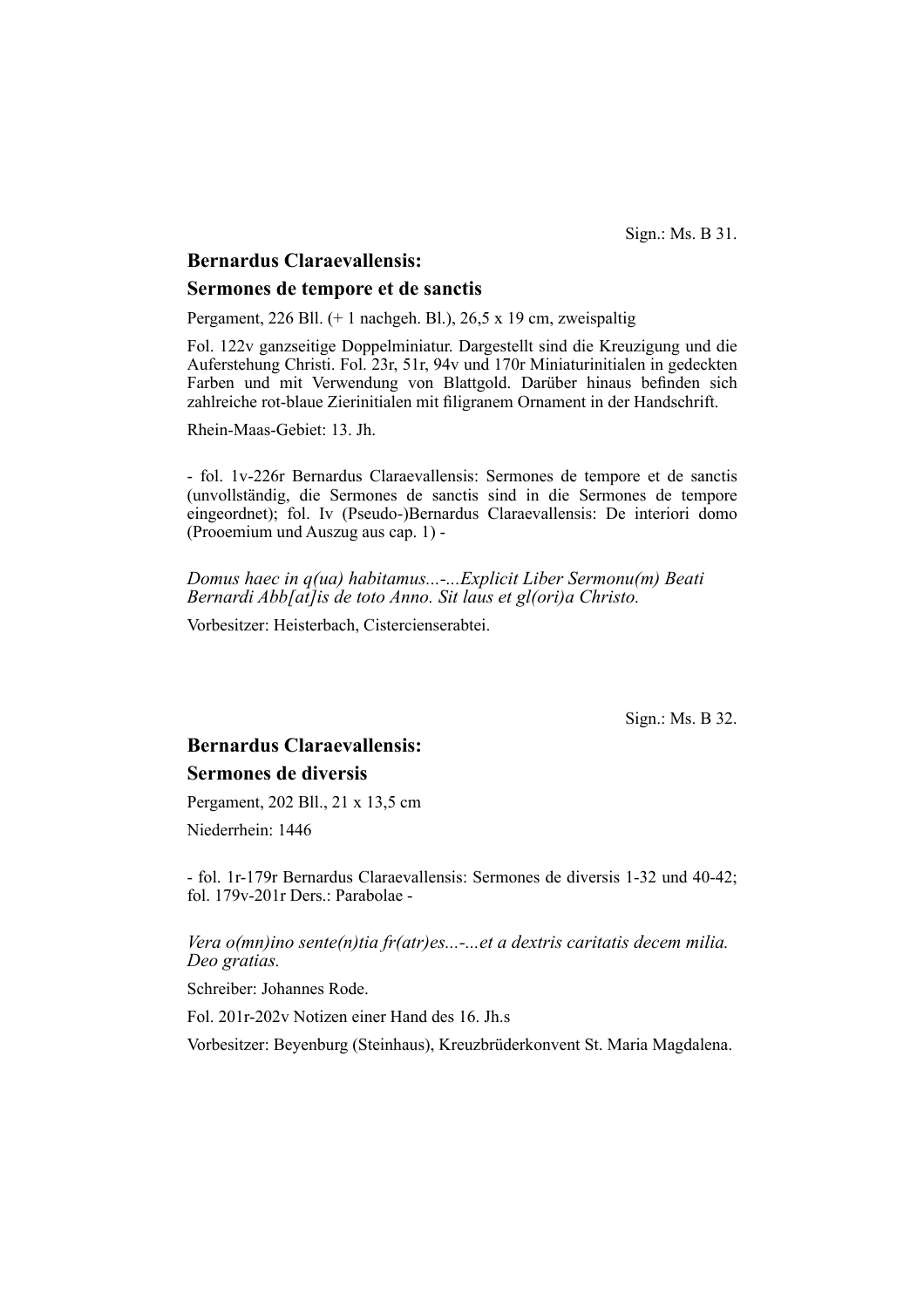Sign.: Ms. B 33.

# **Bernardus Claraevallensis: Opera selecta**

Papier, 205 Bll. (+ 2 vorgeh. Bll.), 21 x 14 cm

Fol. 2r Schmuckinitiale mit filigranem Rankenornament.

15. u. 16. Jh.

- fol. 1r-92v Bernardus Claraevallensis: Sermones de diversis (unvollständig); fol. 93r-108v Ders.: De conversione ad clericos; fol. 108v-119r Ders.: Parabolae; fol. 119v-120v leer; fol. 121r-205v Commentarius in psalmum CXVIII (Stegmüller 8772), von einer Hand des 16. Jh.s kopiert und den Opera selecta Bernhards von Clairvaux wohl nachträglich beigeheftet. Der Kommentar ist in der Handschrift unvollständig wiedergegeben und umfaßt die Verse 1-132 des Psalms 118. -

*Vera omnino se(n)te(n)cia est fr(atr)es...-...luxuria destruit na(tura)lia destruit sci(enti)as destruit*

Vorbesitzer: Düsseldorf, Kreuzbrüderkonvent.

Sign.: Ms. B 34.

#### **Bernardus Claraevallensis:**

#### **Sermones de tempore et de sanctis**

Pergament, 217 Bll., 30,5 x 22 cm, zweispaltig

Zahlreiche rot-blaue Zierinitialen mit vegetabilem bzw. filigranem Ornament. Eine große Zahl weiterer Initialen ist später herausgeschnitten worden.

13. Jh.

- fol. 1r-85r und fol. 87r-194v Bernardus Claraevallensis: Sermones de tempore et de sanctis. Die Sermones de sanctis sind in die Sermones de tempore eingeordnet. fol. 85v-86r Guilelmus de S. Theodorico: De contemplando Deo (Auszug aus dem Prooemium); fol. 86v leer; fol. 195r-217r Bernardus Claraevallensis: Sermones in psalmum "Qui habitat"; fol. 217v Makulatur -

*Incipiu(n)t sermones b(ea)ti bernardi abbatis de adventu d(omi)ni...-...qui est super omnia deus benedictus in saecula. Amen*

Vorbesitzer: Altenberg, Cistercienserabtei.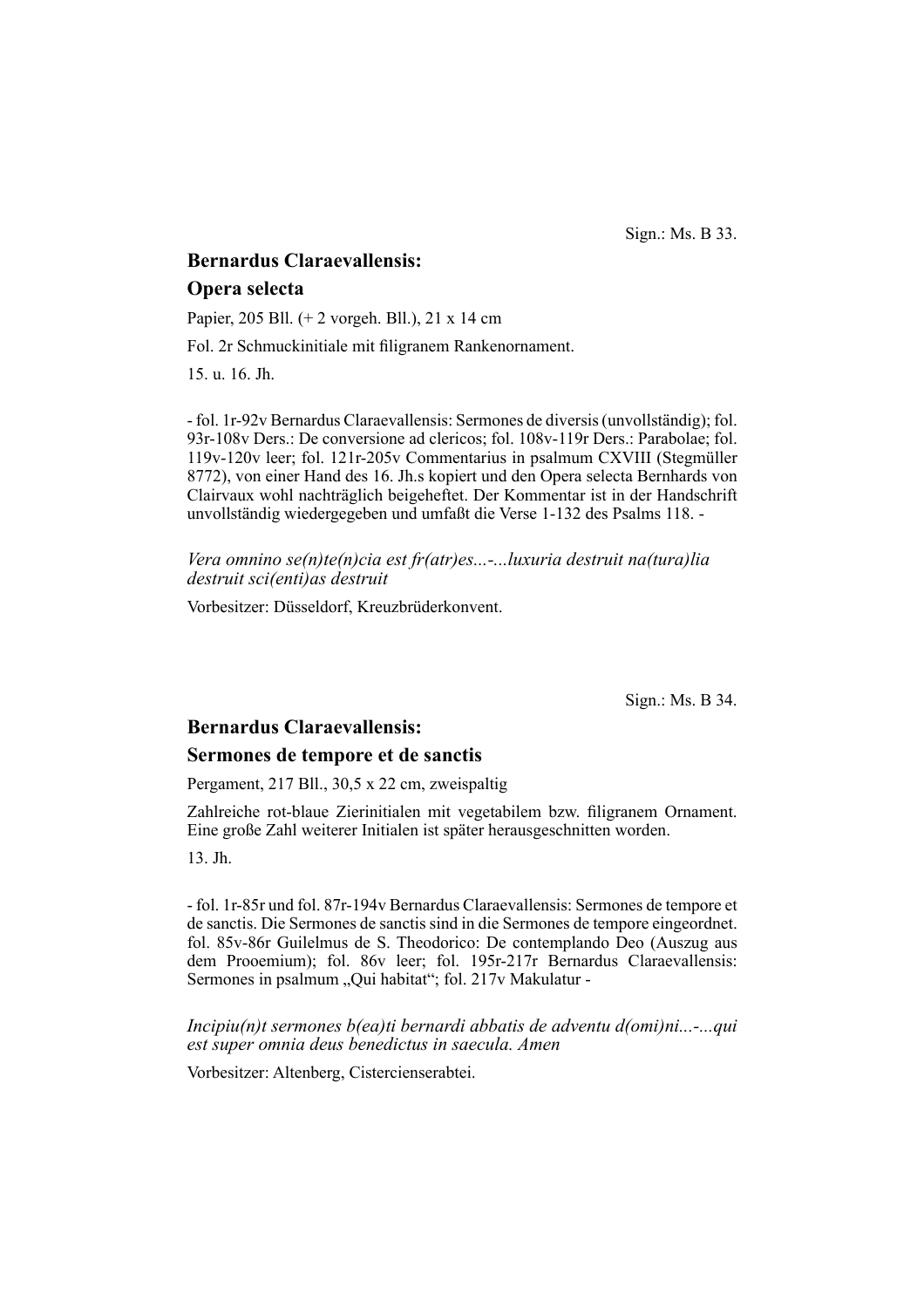Sign.: Ms. B 35.

# **Bernardus Claraevallensis: Sermones de tempore et de sanctis**

Papier, 186 Bll. (+ 3 vorgeh. Bll.), 29 x 21 cm

um 1470

- fol. 1r-185r Bernardus Claraevallensis: Sermones de tempore et de sanctis. Die Sermones de sanctis sind in die Sermones de tempore eingeordnet. fol. 185v-186v leer -

*Incipiu(n)t sermones beati bernardi abbatis hyemales de tempore et de sanctis...-...et futuroru(m) expectatio premiorum. Explicunt sermones beati bernardi*

Vorbesitzer: Düsseldorf, Stift St. Marien (und St. Lambertus).

Sign.: Ms. B 36.

## **Bernardus Claraevallensis:**

## **Sermones de tempore et de sanctis (pars hiemalis)**

Pergament, 130 Bll., 28,5 x 19 cm

Fol. 1r Zierinitiale mit filigranem Rankenornament.

15. Jh.

- Bernardus Claraevallensis: Sermones de tempore et de sanctis (pars hiemalis). Die Sermones de sanctis sind in die Sermones de tempore eingeordnet. -

*Incipiu(n)t sermo(n)es b(ea)ti bernardi abbatis de hieme...-...donec requie(m) resurre(ct)io donec sabbatu(m) pascha sequatur*

Verschiedene Hände.

Vorbesitzer: Essen, Kanonissenstift.

Sign.: Ms. B 37.

**Bernardus Claraevallensis:**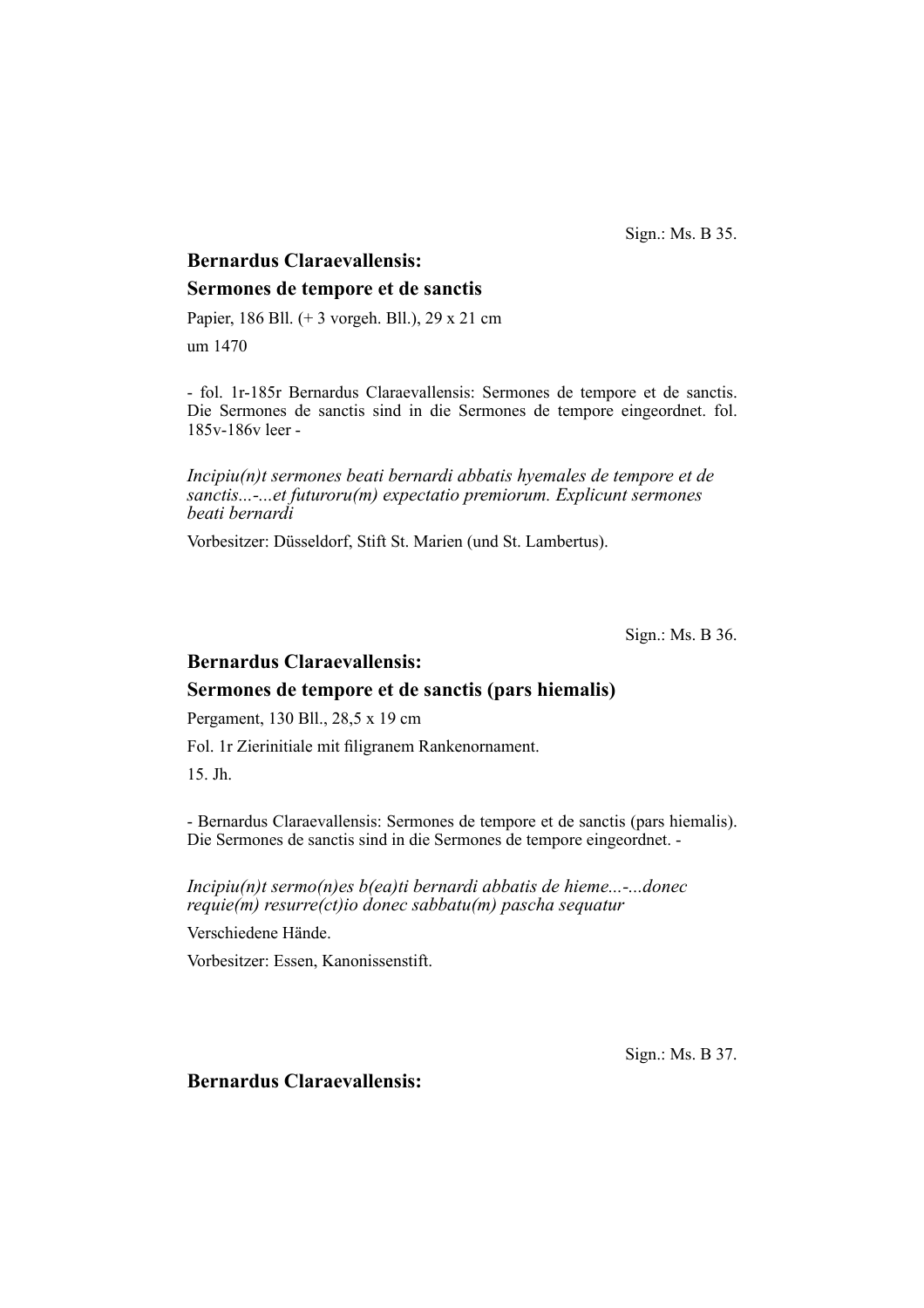## **Opera selecta**

Pergament, 204 Bll., 24,7 x 17,5 cm, zweispaltig

Vereinzelt Zierinitialen.

Ende 14./Anfang 15. Jh.

- fol. 1r-132r Bernardus Claraevallensis: Sermones de tempore et de sanctis (Auszüge). Die Sermones de sanctis sind in die Sermones de tempore einge ordnet. fol.  $132v$  leer; fol.  $133r-179r$  Ders.: Sermones in psalmum "Qui habitat"; fol. 179r-189v Ders.: Apologia ad Guilelmum abbatem; fol. 189v-204v (Pseudo- )Bernardus Claraevallensis/Johannes Homo Dei: Tractatus de vitae ordine et morum disciplina -

*Sermone[s] beati bernardi claraevall(en)sis abb(at)is...-...et flebilis suppletq(ue) tu ora hoc modo*

Vorbesitzer: Kentrup, Cistercienserinnenkloster.

Sign.: Ms. B 38.

## **Theologische Sammelhandschrift**

Pergament, 232 Bll. (+ 4 vorgeh. Papierbll.), 25 x 18 cm, zweispaltig

Fol. 1r Miniaturinitiale; fol. 162r Zierinitiale.

Kentrup, Cistercienserinnenkloster: 1478

- fol. 1r-161v Bernardus Claraevallensis: Sermones de tempore et de sanctis (pars aestivalis). Die Sermones de sanctis sind in die Sermones de tempore eingeordnet. fol. 162r-232r Isidorus Hispalensis: Sententiae I-III -

*Incip[i]unt sermones beatissi(mi) Bernardi de resurrectione d(omi)ni...- ...Explicit liber s(an)c(t)i ysidori hyspamensis [sic] archiepiscopi de sum(m)o bono.*

Schreiber: Katharina de Westhoven; Anna Kyttelers; Katharina Regis.

Sign.: Ms. B 39.

## **Theologische Sammelhandschrift**

Papier, 132 Bll., 20,5 x 14 cm, bis Bl. 25 einschl. zweispaltig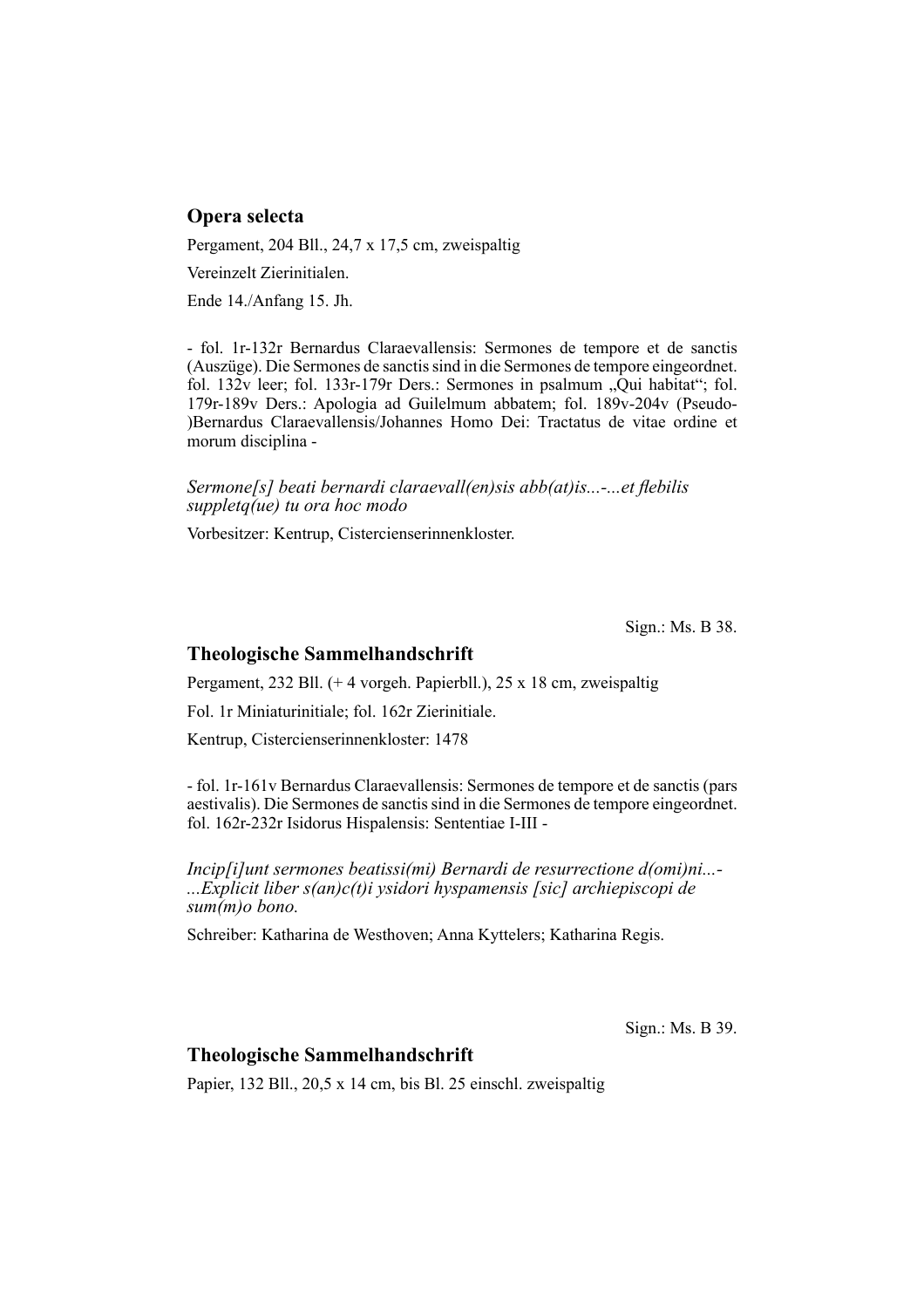Ende 15./Anfang 16. Jh.

- fol. 1r Inhaltsübersicht; fol. 1v leer; fol. 2r-19r Bernardus Claraevallensis: Sermones IV in laudibus virginis matris <Missus est>; fol. 19r-21r Jacobus de Voragine: De conversione sanctae Catharinae; fol. 21r-25r Indulgentia Gregorii IX papae (?) (unvollständig); fol. 25v leer; fol. 26r-96v Conradus (Holtnicker) de Saxonia: Speculum Beatae Mariae Virginis; fol. 97rv leer; fol. 98r-131r Johannes Chrysostomus: De laudibus sancti Pauli apostoli homiliae VII -

*Incipit omilia b(ea)ti B(er)nardi abb(at)is s(upe)r ewa(ngelio) Missus e(st)...-...Explicu(n)t omiliae b(ea)ti johan(n)is crisostomi de laudibus beati pauli apostoli*

Vorbesitzer: Marienfrede, Kreuzbrüderkonvent.

Sign.: Ms. B 40.

## **Bernardus Claraevallensis:**

#### **Sermones de tempore et de sanctis**

Papier, 153 Bll., 29 x 20,5 cm, zweispaltig

Vereinzelt Zierinitialen mit vegetabilen Motiven und filigranem Ornament.

15. Jh.

- Bernardus Claraevallensis: Sermones de tempore et de sanctis (pars hiemalis). Die Sermones de sanctis sind in die Sermones de tempore eingeordnet. -

*Incipiu(n)t s(er)mones b(ea)ti ber(n)hardi abb(a)t(is) de hyeme...- ...done(c) sabb(atu)m pascha seq(ui)t(ur). Ame(n)*

Vorbesitzer: Düsseldorf, Kreuzbrüderkonvent.

Sign.: Ms. B 41.

# **Bernardus Claraevallensis: Sermones in Cantica canticorum**

Papier, 169 Bll., 29 x 20 cm, zweispaltig 15. Jh.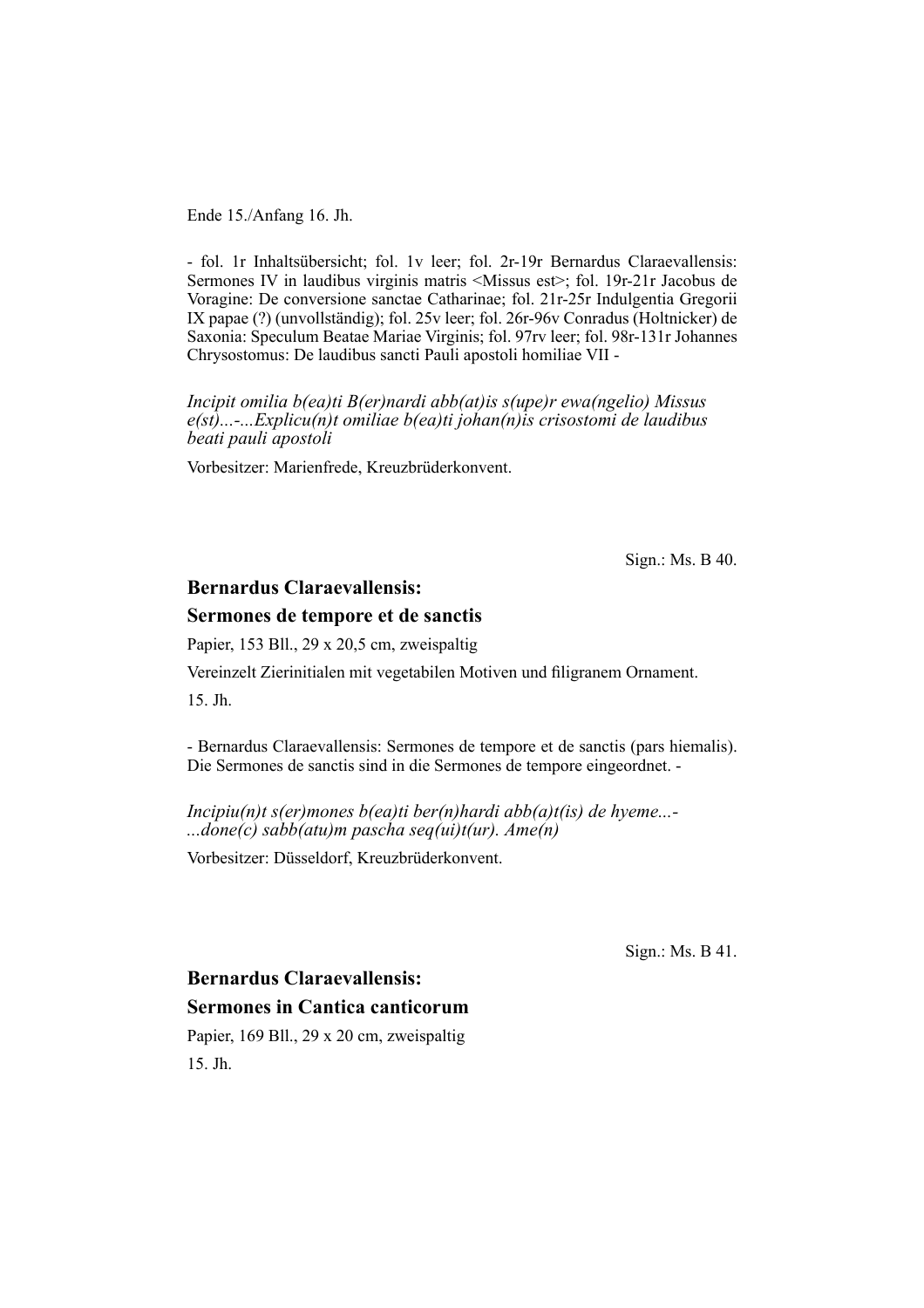*Incipit sermo p(rimus) b(ea)ti bernardi abb(at)is sup(er) ca(n)tica ca(n)tico(rum)...-...ut filii lucis inquit ambulate.* 

Zwei Hände.

Vorbesitzer: Düsseldorf, Kreuzbrüderkonvent.

Sign.: Ms. B 42.

# **Bernardus Claraevallensis: Sermones in Cantica canticorum**

Papier, 163 Bll., 28,5 x 20 cm, zweispaltig

Kentrup, Cistercienserinnenkloster: 1475

*Na dem male dat twe bosheit...-...dar uns got allen vor beware. Amen. Deo sit laus et gl(ori)a i(n) s(ae)c(u)la.*

Schreiber: Katharina Regis.

Sign.: Ms. B 43.

## Guilelmus de S. Theodorico/Bernardus de S. Bonaevalle/ **Gaufridus Autissiodorensis <Claraevallensis>:**

### **Vita prima sancti Bernardi Claraevallensis libri V**

Pergament, 128 Bll., 23 x 16 cm

12. Jh.

- fol. 1r-39v Guilelmus de S. Theodorico: Vita prima sancti Bernardi Clarae vallensis (lib. I) (Anfang des Prologs fehlt); fol. 39v-73r Bernardus de S. Bonaevalle: Vita prima sancti Bernardi Claraevallensis (lib. II); fol. 73r-128v Gaufridus Autissiodorensis <Claraevallensis>: Vita prima sancti Bernardi Claraevallensis (lib. III-V) -

*verecundia p[er]hibit(us) sim usque ad huc...-...tu sup(er) om(n)ia deus benedictus in saecula amen.*

Vorbesitzer: Altenberg, Cistercienserabtei.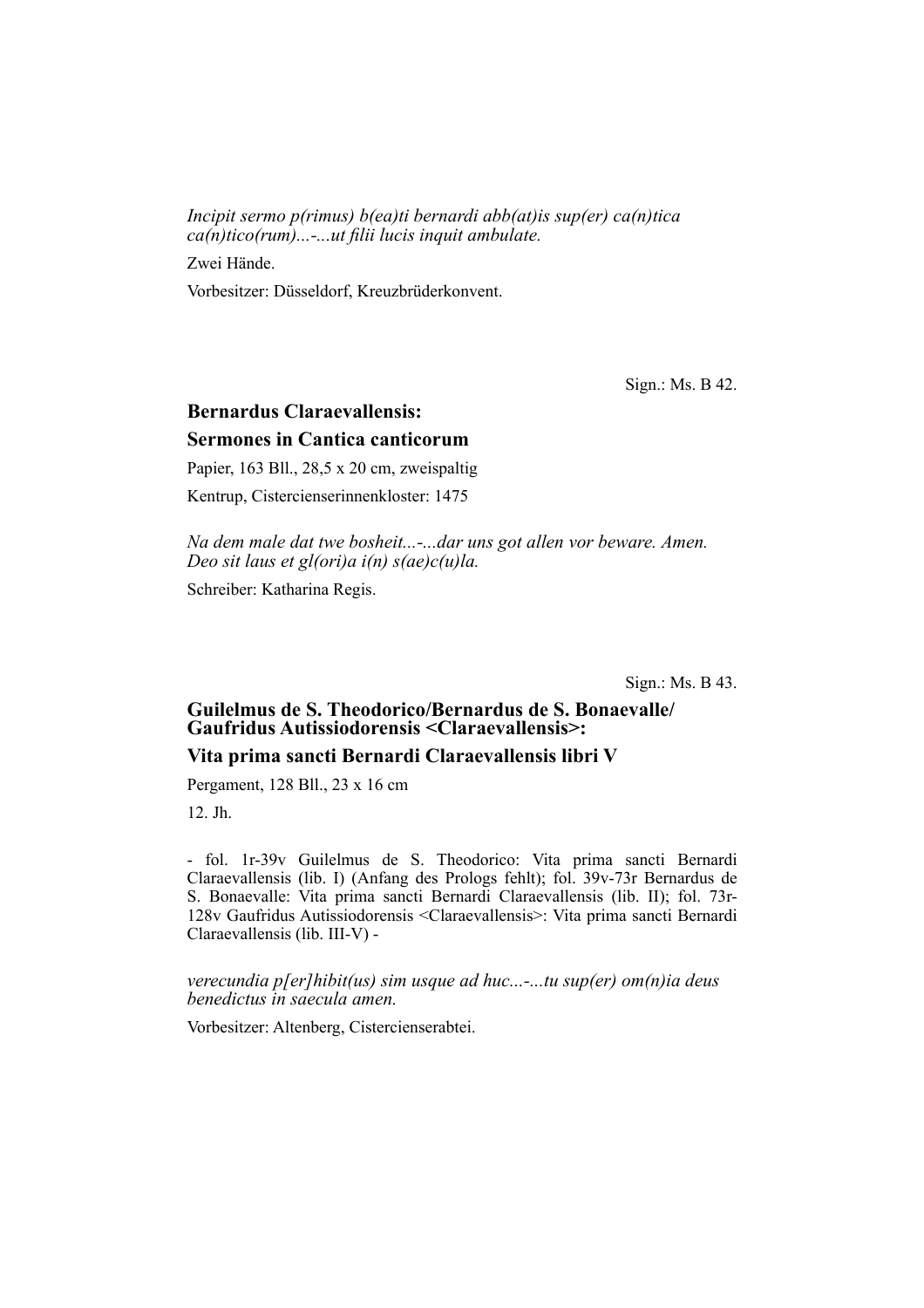### **Guilelmus de S. Theodorico/Bernardus de S. Bonae valle/ Gaufridus Autissiodorensis <Claraevallensis>:**

### **Vita prima sancti Bernardi Claraevallensis libri V**

Pergament, 126 Bll. (+ je 1 vor- bzw. nachgeh. Bl.), 28 x 19,5 cm, zweispaltig Burtscheid, Cistercienserinnenabtei: 14. Jh.

- fol. 1r-39v Guilelmus de Theodorico: Vita prima sancti Bernardi Claraevallensis (lib. I); fol. 39v-74v Bernardus de S. Bonaevalle: Vita prima sancti Bernardi Claraevallensis (lib. II); fol. 74v-126v Gaufridus Autissiodorensis <Clarae vallensis>: Vita prima sancti Bernardi Claraevallensis (lib. III-V) -

*Praefacio wilhelmi abb(at)is i(n) vita(m) d(omi)ni bernardi p(ri)mi claraevalle(n)sis abbatis...-...et tu sup(er) o(mn)ia d(eu)s b(e)n(e)dictus i(n) saecula Amen. Explicit vita sancti bernardi abbatis*

Schreiber: Elysabeth de Strabach.

Sign.: Ms. B 46.

## **Dietrich Bollick:**

#### **Postillae et sermones de sanctis**

Papier, 195 Bll. (+ 1 nachgeh. Pergamentbl.), 29,5 x 20 cm, zweispaltig

Fol. 17r Schmuckinitiale.

Niederrhein: 15. Jh.

- fol. 1r-4v Vita Gudulae (BHL 3685); fol. 4v Sequentia Gudulae; fol. 5r-15v Register zu Dietrich Bollicks Postillae et sermones de sanctis; fol. 16rv Ka pitelverzeichnis; fol. 17r-194v Dietrich Bollick: Postillae et sermones de sanctis; fol. 195r Fortsetzung der Vita Gudulae (Schluß fehlt) -

*Vita s(an)c(t)ae gudulae v(ir)gi(ni)s gloriosae...-...et gloria(m) d(omi)n(u)s per miracula multa declaravit.*

Zwei Hände.

Vorbesitzer: Marienfrede, Kreuzbrüderkonvent.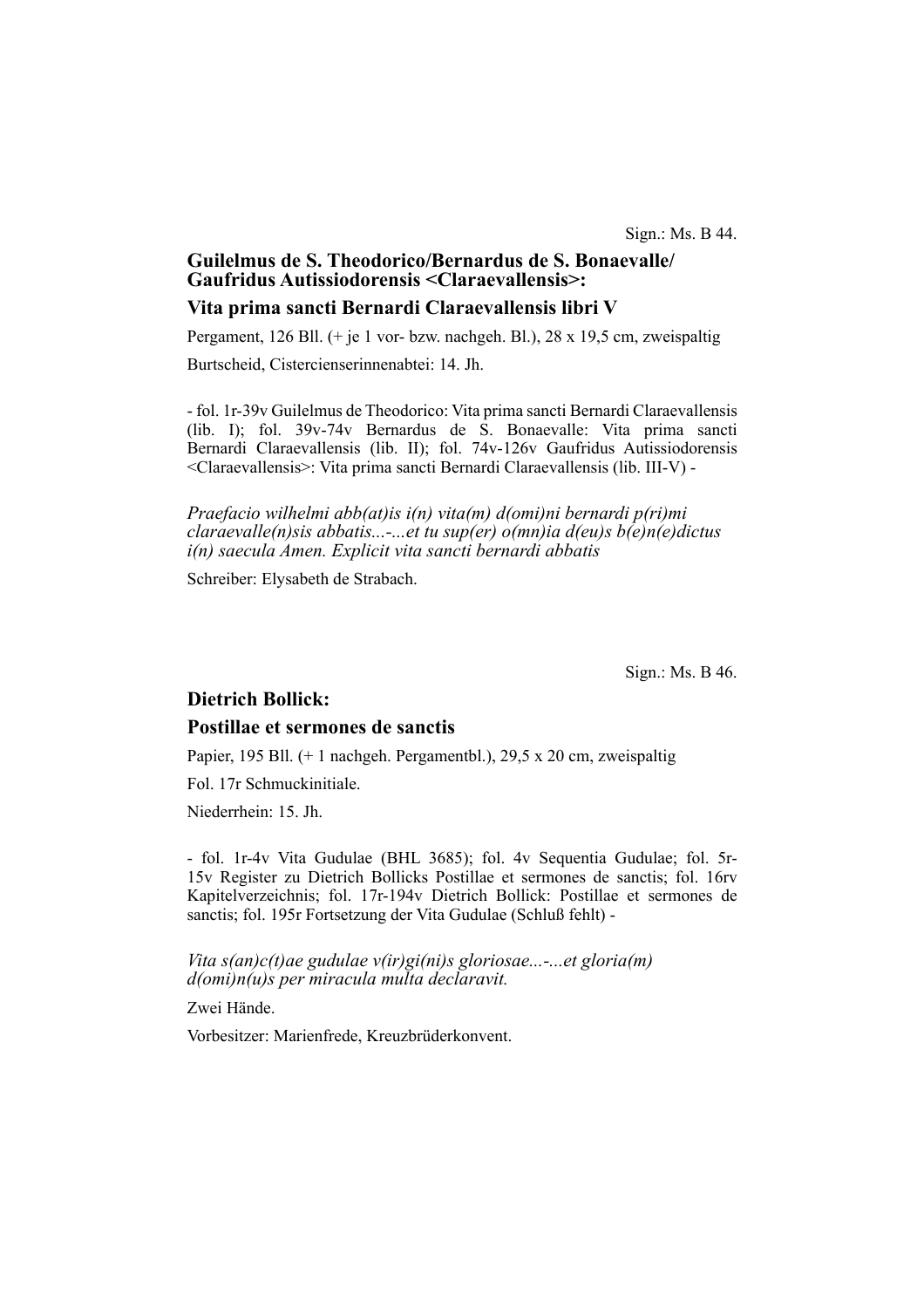Sign.: Ms. B 47.

## **Dietrich Bollick:**

### **Sermones de tempore**

Papier, 223 Bll., 29 x 19,5 cm, zweispaltig Niederrhein: 15. Jh.

*In adve(n)tu d(om)ni d(omini)ca p(rim)a...-...cu(m) r(e)g(no) suo q(ui) sequitur* Verschiedene Hände. Vorbesitzer: Marienfrede, Kreuzbrüderkonvent.

Sign.: Ms. B 48.

## **Dietrich Bollick:**

#### **Postillae et sermones de tempore**

Papier, 288 Bll. (+ 1 vorgeh. Bl.), 28,5 x 20 cm, zweispaltig

Fol. 1r Zierinitiale mit Rankenornament.

Düsseldorf, Kreuzbrüderkonvent: 1503

- fol. 1r-277r Dietrich Bollick: Postillae et sermones de tempore; fol. 277v-287r Register -

*In ill[o tempore] dixit Iesus disci(pulis) suis. Eru(n)t signa i(n) sole et lu(na) et stell(is)....-...Ypocris(is) q(uae) detesta(tur)*

Schreiber: Henricus de Werdenborch.

Sign.: Ms. B 49.

## **Sammelhandschrift**

Pergament, 158 Bll., 34 x 24 cm, zweispaltig

Fol. 117r Zierinitiale mit zoomorphem Motiv; fol. 140v und 141r Manus computistici (Schaubilder, in denen die Anatomie der menschlichen Hand der Demonstration komputistischer Zusammenhänge dient).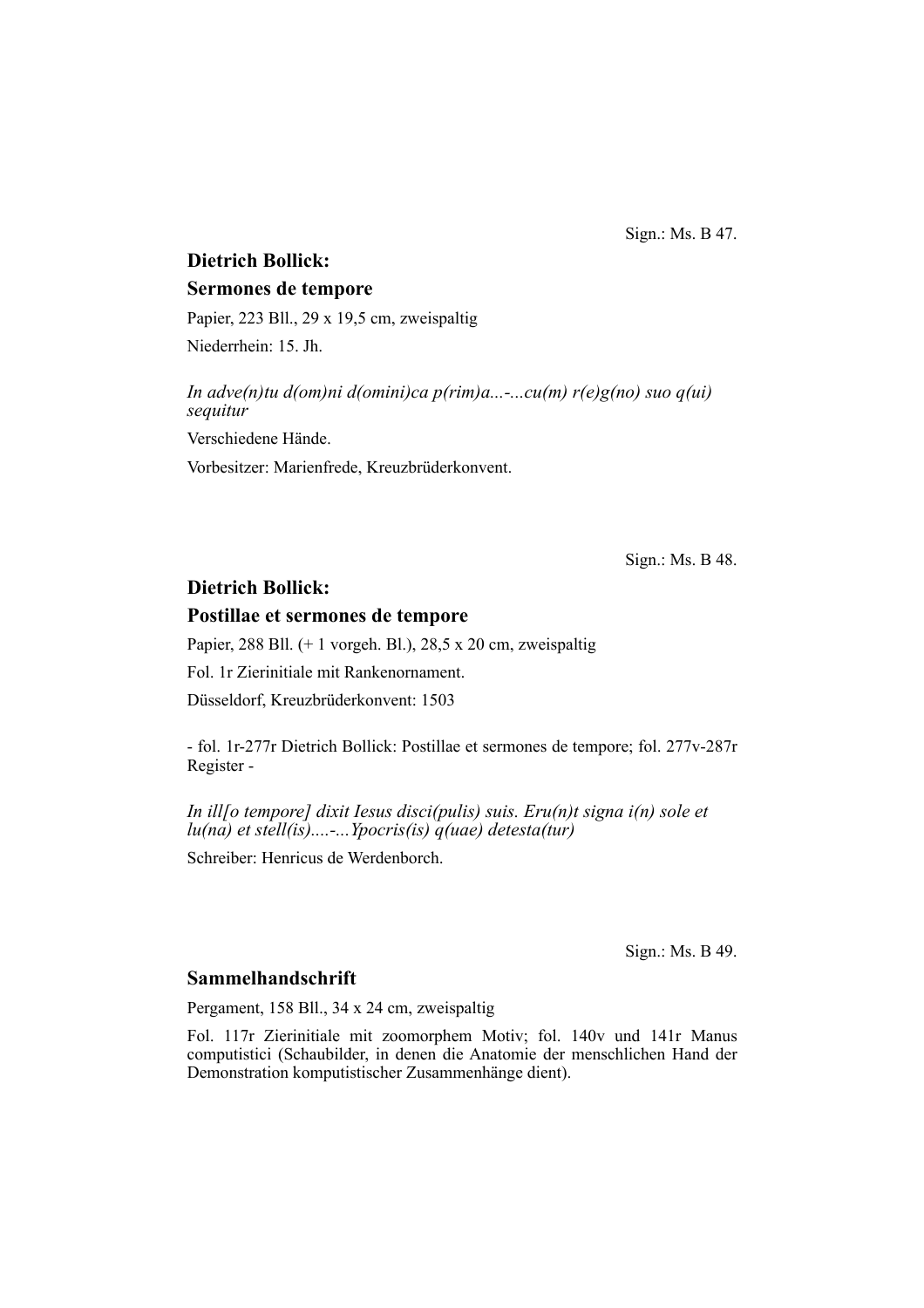#### 12. Jh.

- fol. 1r-52r Anselmus Laudunensis: Glossa in psalterium; fol. 52rv De tribus sceleribus ("Sunt tria haec quae procedunt cogitatio mala, locutio perversa, operatio prava..."); fol. 53r-77v Eucherius Lugdunensis: Formulae spiritualis intelligentiae; fol. 77v-84v Isidorus Hispalensis: Allegoriae quaedam sacrae scripturae, cap. 1-130 <De nominibus legis et evangeliorum liber unus>; fol. 84v-92r Ders.: De ortu et obitu patrum; fol. 92v-117r Excerpta patrum. Es dominieren Auszüge aus Bernardus Claraevallensis und Hugo de S. Victore. Fol. 117<sub>y</sub>-124v Odo II Cluniacensis: Sermo 2; fol. 125r-130r Beda Venerabilis: Expositio allegorica in librum patris Tobiae; fol. 130r-135v Kompilation hagiographischer Fragmente; fol. 135v-137r Brevis historia Prudentii; fol. 137r-141r Computus; fol. 141r-146v De eucharistia; fol. 146v-152r "Capitula super quibus dominus Albero [de Merken] convictus est errasse" (Auszug aus dem anonymen Libellus adversus errores Alberonis); fol. 152v-154v Glossar (lat.); fol. 155r-158v Nota zur Grammatik -

*Prophetia est inspirat(i)o divina quae eventus reru(m)...-...ut posco poposci curro cucurri*

Vorbesitzer: Altenberg, Cistercienserabtei.

Sign.: Ms. B 50.

#### **Hagiographische Sammelhandschrift**

Pergament, 323 Bll., 34 x 23 cm, zweispaltig

14. Jh.

- fol. 1r-56v Rufinus Tyrannius <Aquileiensis>: Historia monachorum; fol. 56v-99v Athanasius Alexandrinus translat. Euagrio Antiocheno: Vita Antonii (Auszug aus den Vitae patrum, lib. I); fol. 99v-105v Hieronymus: Vita Pauli; fol. 105v-110v Ders.: Vita Malchi; fol. 110v-127v Ders.: Vita Hilarionis; fol. 128r-253r Vita patrum (lib. V, VI) <Verba seniorum>; fol. 253r-254v Angelus et eremita; fol. 254v-257r Vita Marinae (BHL 5528); fol. 257v-264v Vita Pelagiae (BHL 6605); fol. 264v-273r Vita Euphrosinae (Auszug aus den Vitae patrum, lib. I); fol. 273r-287v Sophronius Hierosolymitanus translat. Paulo Diacono: Vita Mariae Aegyptiacae (Auszug aus den Vitae patrum, lib. I); fol. 287v-303r Ephraem Syrus: Vita Abrahae eremitae (Auszug aus den Vitae patrum, lib. I); fol. 303r-323r Vita Epicteti et Astionis (Auszug aus den Vitae patrum, lib. I) -

*Incipit prologus de vitis sanctorum patrum heremitar(um)...-...et cu(m) sp(irit)u s(an)c(t)o i(n) s(ae)c(u)la s(ae)c(u)lor(um) am(en);*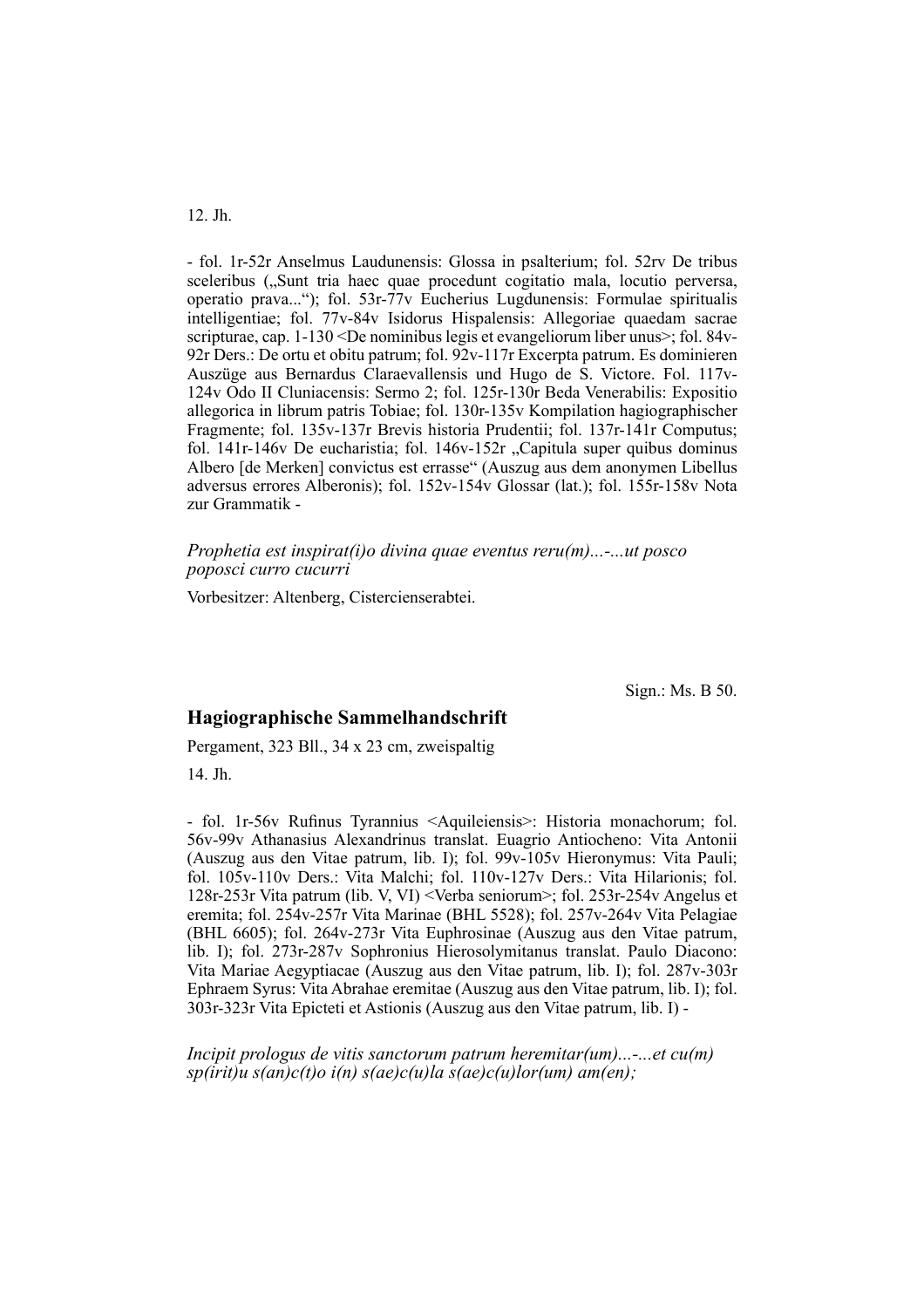Vorbesitzer: Altenberg, Cistercienserabtei.

Sign.: Ms. B 51.

## **Johannes Cassianus:**

#### **Opera selecta**

Pergament, 230 Bll., 31 x 22,5 cm

Zahlreiche rot-blau-grüne Schmuckinitialen mit vegetabilen und - in geringerem Umfang - zoomorphen Motiven.

2. Hälfte 12. und 14. Jh.

- fol. 1r-59v De coenobiorum institutis (14. Jh.); fol. 60r leer; fol. 60v-230r Collationes (2. Hälfte 12. Jh.); die beiden Teile der Handschrift sind nachträglich zusammengebunden worden -

*Incipit prologus Beati cassiani ep(iscop)i de institutione monachor(um)...-...theodosio et valentiniano regnantib(us). Amen*

Vorbesitzer: Altenberg, Cistercienserabtei.

Sign.: Ms. B 52.

## **Johannes Cassianus:**

## **Collationes**

Papier, 248 Bll. (+ 1 vorgeh. Bl.), 29 x 21 cm, zweispaltig

Vereinzelt Zierinitialen.

Marienfrede, Kreuzbrüderkonvent: um 1478

- fol. 1r-231r Johannes Cassianus: Collationes; fol. 232r-242r Johannes Castellensis: De fine religiosae perfectionis; fol. 242r-244v De novem gradibus ad perfectam vitam; fol. 244v Isidor-Fragment; fol. 245r-248v leer -

*Incipit p(rae)fatio Joh(ann)is cassiani i(n) X collaciones egiptioru(m) p(at)r(u)m...-...labore(m) h(abe)r(e) Ysidor(us)*

Schreiber: Gerhardus Messynck de Dyngeden.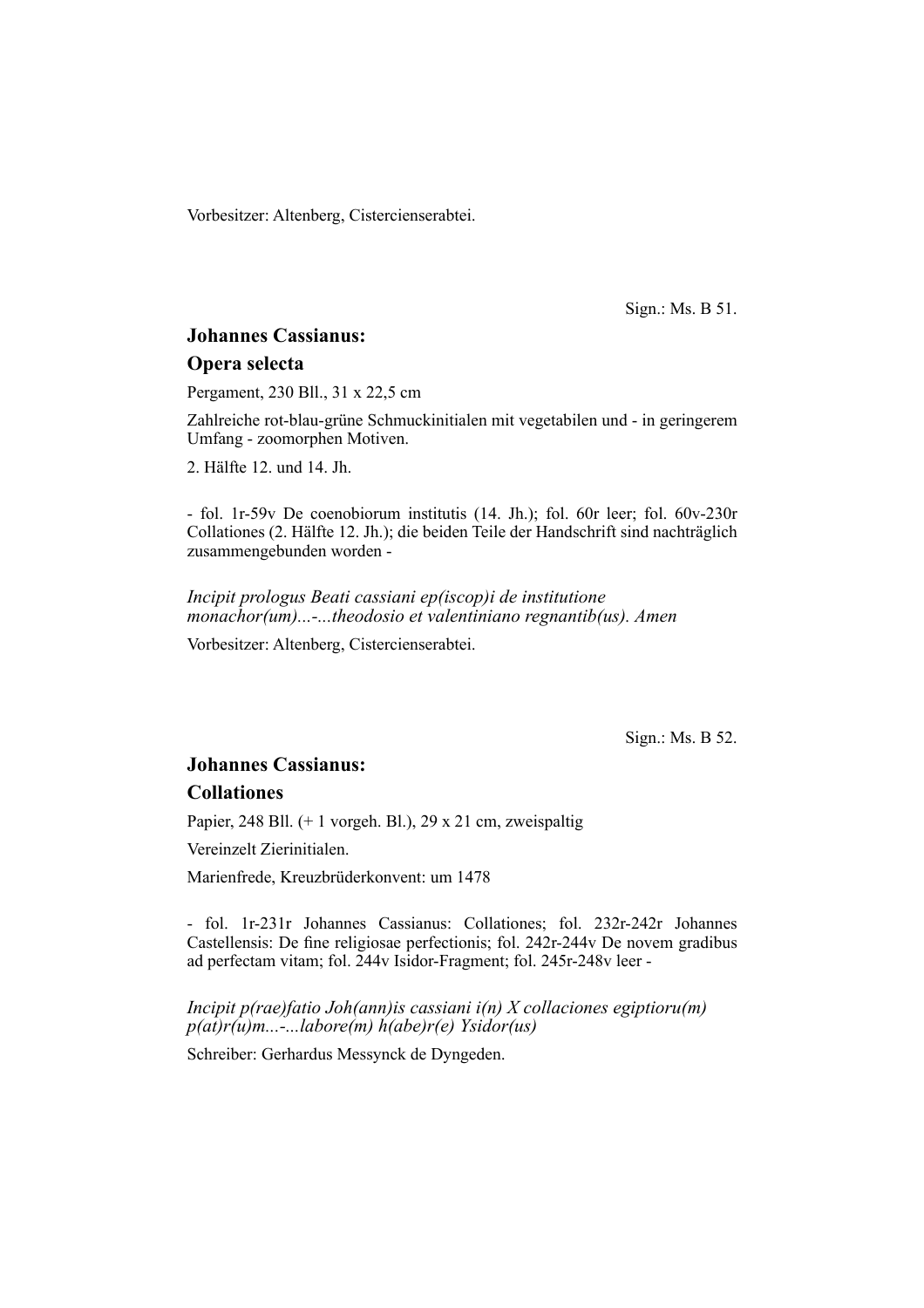#### **Sammelhandschrift**

Papier, einige Pergamentbll., 257 Bll. (+ je 1 vor- bzw. nachgeh. Pergamentbll.), 21,5 x 14 cm

Marienfrede, Kreuzbrüderkonvent: um 1469

- fol. 1r-160r Johannes Cassianus: De coenobiorum institutis; fol. 160v-164v leer; fol. 165r-253r Jacobus de Voragine: Legenda aurea; fol. 253v-254r leer; fol. 254v-255r Sequenzen; fol. 255v-257r Decisio de contractibus emptionis reddituum; fol. 257v Makulatur -

*Incip(it) p(rae)facio b(ea)ti cassia(n)i s(upe)r i(n)sti(tu)ta egiptior(um)...- ...suffi cit eis q(uia) de iure n(on) e(st) dub(iu)m*

Schreiber: Gerhardus Messynck de Dyngeden; zwei weitere Hände des späten 15. Jh.s.

Sign.: Ms. B 54.

### **Theologische Sammelhandschrift**

Papier, 140 Bll., 29 x 20,5 cm, zweispaltig

Fol. 1r Zierinitiale.

15. Jh.

- fol. 1r-27r Rufinus Tyrannius <Aquileiensis>: Historia monachorum; fol. 28r-52v Vitae patrum (lib. III); fol. 52v-72v Palladius Helenopolitanus: Historia Lausiaca; fol. 72v-129v Vitae patrum (lib. V) <Verba seniores>; fol. 129v-138r Vitae patrum (lib. V) (Auszüge); fol. 138r-139v Verba septem abbatis Moysis -

*S(an)c(t)i Iheronimi p(ro)logus in vitas p(at)r(u)m...-...et in se(m)piternu(m) est requies. Amen. explicit.*

Zwei Hände.

Vorbesitzer: Düsseldorf, Kreuzbrüderkonvent.

Sign.: Ms. B 55.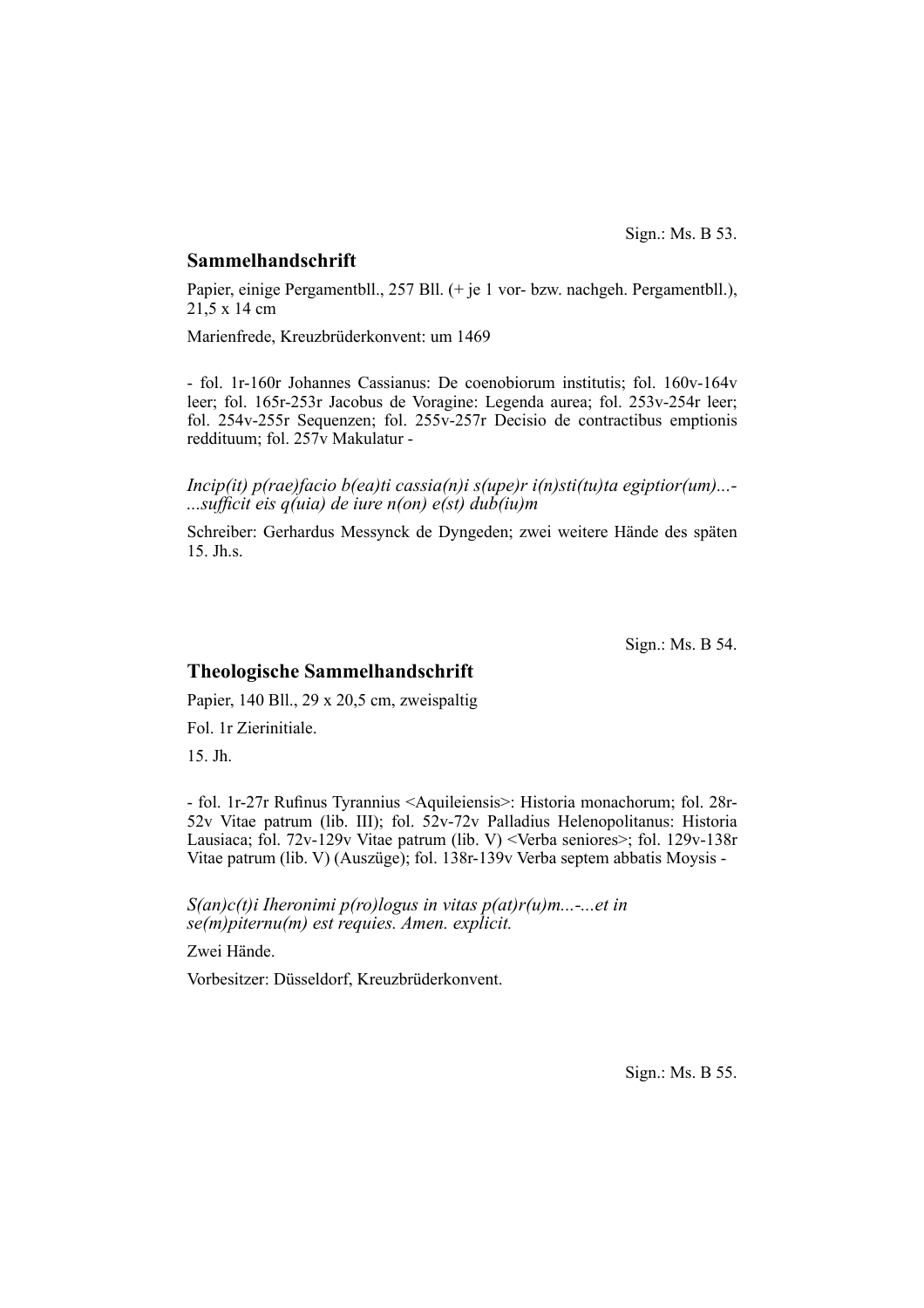# **Johannes Cassianus: De coenobiorum institutis**

Papier, 119 Bll., 21,5 x 14,5 cm

Fol. 4r Schmuckinitiale mit filigranem Rankenornament.

15. Jh.

- fol. 3rv Gennadius Massiliensis: De viris illustribus (cap. 72); fol. 4r-119r Johannes Cassianus: De coenobiorum institutis -

*Gennadius in libro de illustribus viris: de cassiano presbitero et monacho...-...Explicit liber duodecim(us) cassiani eloq(uen)tissimi i(n)titulat(us) de sp(irit)u sup(er)biae. Deo gr(ati)as.*

Sign.: Ms. B 56.

## **Sammelhandschrift**

Pergament, 204 Bll., 24 x 17 cm

Rot-blaue Zierinitialen mit filigranem Rankenornament.

14. Jh.

- fol. 1r-124v Gerardus Leodiensis (?): De doctrina cordis (Anfang fehlt); fol. 124v-204v Johannes Cassianus: Flores Cassiani -

*in altum se tollere praevalebit...-...ubi splendore s(an)c(t)itatis et humilitatis enituit. Ne [Text bricht ab]*

Vorbesitzer: Soest (Westfalen), Dominikanerinnenkonvent Paradies (?).

Sign.: Ms. B 58.

# **Sammelhandschrift**

Papier, 252 Bll., 29,5 x 21 cm, zweispaltig Fol. 4r, 20r, 215r, 221v blau-rot-grüne Zierinitialen. Marienfrede, Kreuzbrüderkonvent: 1480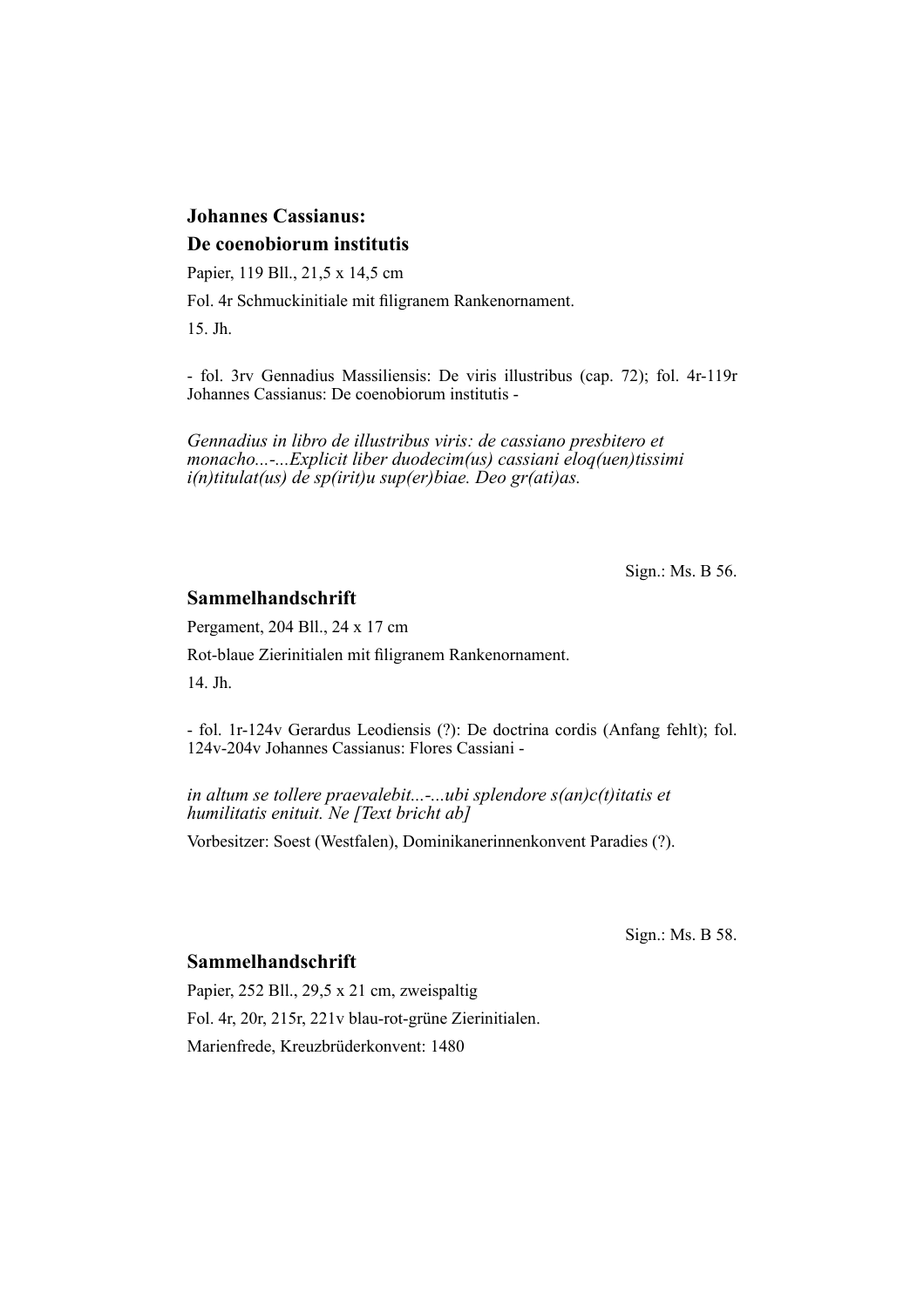- fol. 1r-2v leer; fol. 3rv Kapitelverzeichnis; fol. 4r-204v (Pseudo-)Johannes Chrysostomus: Opus imperfectum in Matthaeum; fol. 205r-221v Johannes Chrysostomus: De compunctione cordis; fol. 221v-242r Ders.: De reparatione lapsi; fol. 242v-252 Ders.: De eo quod nemo laeditur nisi semetipso (Auszug) -

*Incipit p(rae)facio b(ea)ti Johan(n)is Crisostomi i(n) lib(rum) omelia(rum)...-...et sp(irit)u sancto p(er) o(mn)ia s(ae)c(u)la s(ae)c(u)lo(rum): amen.*

Schreiber: Hermannus de Bocholt; eine weitere Hand.

Sign.: Ms. B 59.

#### **Johannes Chrysostomus:**

#### **Sermones super Matthaeum**

Papier, 320 Bll., 28 x 21,7 cm, zweispaltig

Düsseldorf, Kreuzbrüderkonvent: 1506

*Incipit opus p(er)f(e)c(tu)m Joh(ann)is Chrisostomi...-...tui gl(ori)a et i(m)p(er)iu(m) i(n) s(ae)c(u)la s(ae)c(u)lo(rum). Amen.*

Schreiber: Henricus de Gry.

Sign.: Ms. B 60.

#### **Sammelhandschrift**

Papier, 237 Bll., 28 x 21 cm, zweispaltig Düsseldorf, Kreuzbrüderkonvent: um 1505

- fol. 1r-139r Johannes Chrysostomus translat. Mutiano Scholastico: Homiliae in Epistolam Pauli ad Hebraeos; fol. 139v leer; fol. 140r-197v Ders. translat. Laelio Tiferno: Sermones in Iob de patientia et de poenitentia; fol. 198r-199v leer; fol. 200r-213r Matthaeus de Cracovia: De puritate conscientiae; fol. 213rv De pecunia; fol. 214r-225r Dicta patrum super simoniam; fol. 225r-229v Dicta patrum de sacramento eucharistiae; fol. 230r-236r Johannes Gerson: De praeparatione ad missam et pollutione nocturna -

*Incipit com(m)entu(m) beati Johannis Chrisostomi ep(iscop)i co(n)sta(n)tinopolitani i(n) i(n) [sic!] ep(isto)las Pauli ap(osto)li...-...Et*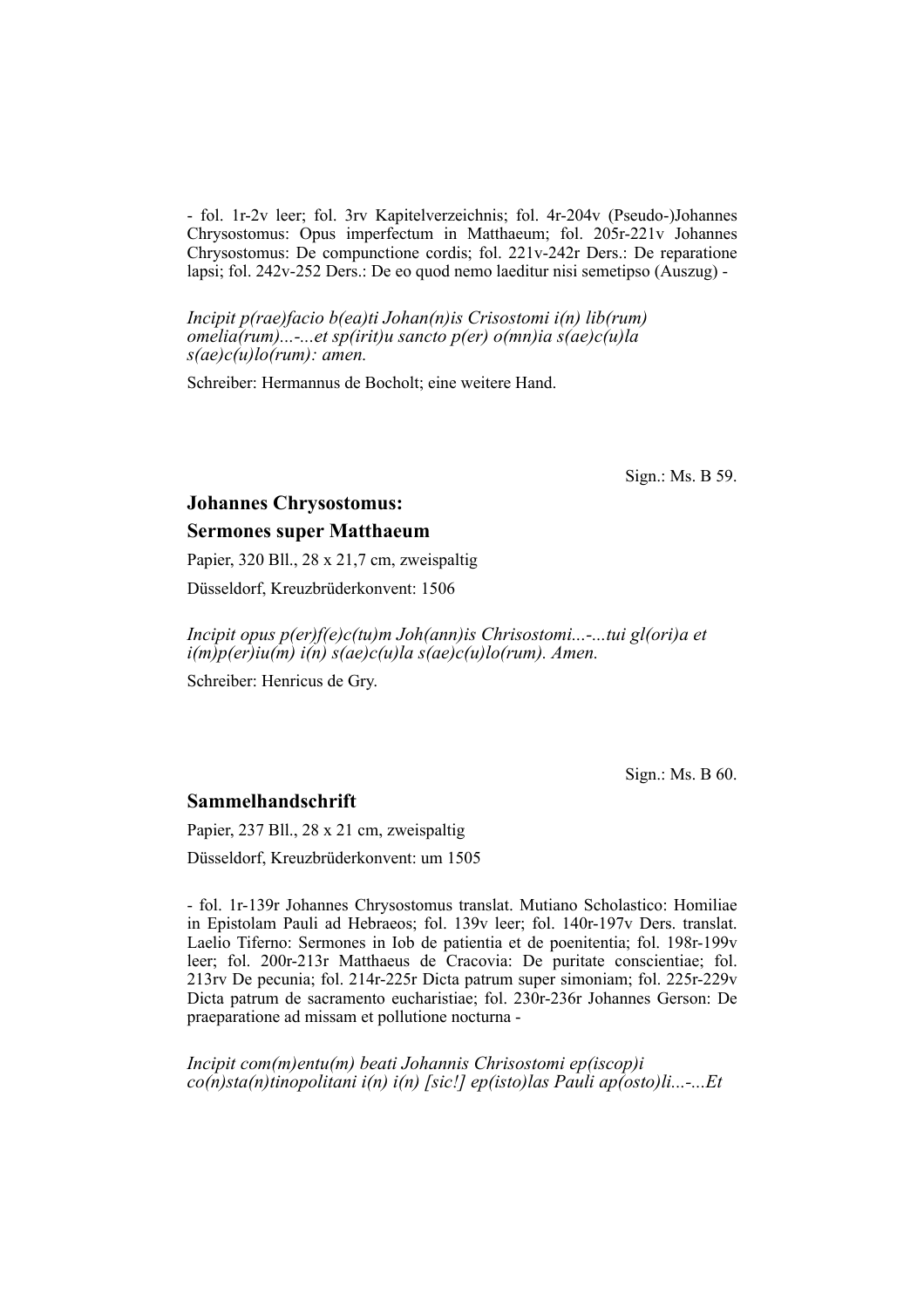*sic habet(ur) finis sit deo laus et t(ri)nis.* Schreiber: Henricus de Werdenborch.

Sign.: Ms. B 61.

# **Ludolphus de Saxonia: Vita Jesu Christi (pars II cap. 1-57)**

Papier, 155 Bll. (+ 1 nachgeh. Pergamentbl.), 28 x 20,5 cm, zweispaltig Niederrhein: 15. Jh.

*De co(n)fessione verae fidei qua(m) b(ea)t(us) petrus ap(osto)lus fecit pro o(mn)ib(us)...-...etia(m) eor(um) salvatore(m) te o(ste)ndas Amen.*

Vorbesitzer: Marienfrede, Kreuzbrüderkonvent.

Sign.: Ms. B 62.

# **Johannes Damascenus: Barlaam et Josaphat**

Papier, 141 Bll., 21 x 14,5 cm Fol. 2r Zierinitiale. 15. Jh.

*Incipit liber gestorum Barlaan [sic] et Josaphat servorum dei...-...P(er) Iehsum [sic] Christum fi liu(m) tuu(m) do(mi)n(u)m n(os)tr(u)m Ame(n)*

Vorbesitzer: Düsseldorf, Kreuzbrüderkonvent.

Sign.: Ms. B 64.

# **Theologische Sammelhandschrift**

Papier, 158 Bll., 21 x 13,5 cm Zweifarbige Zierinitialen. 15. Jh.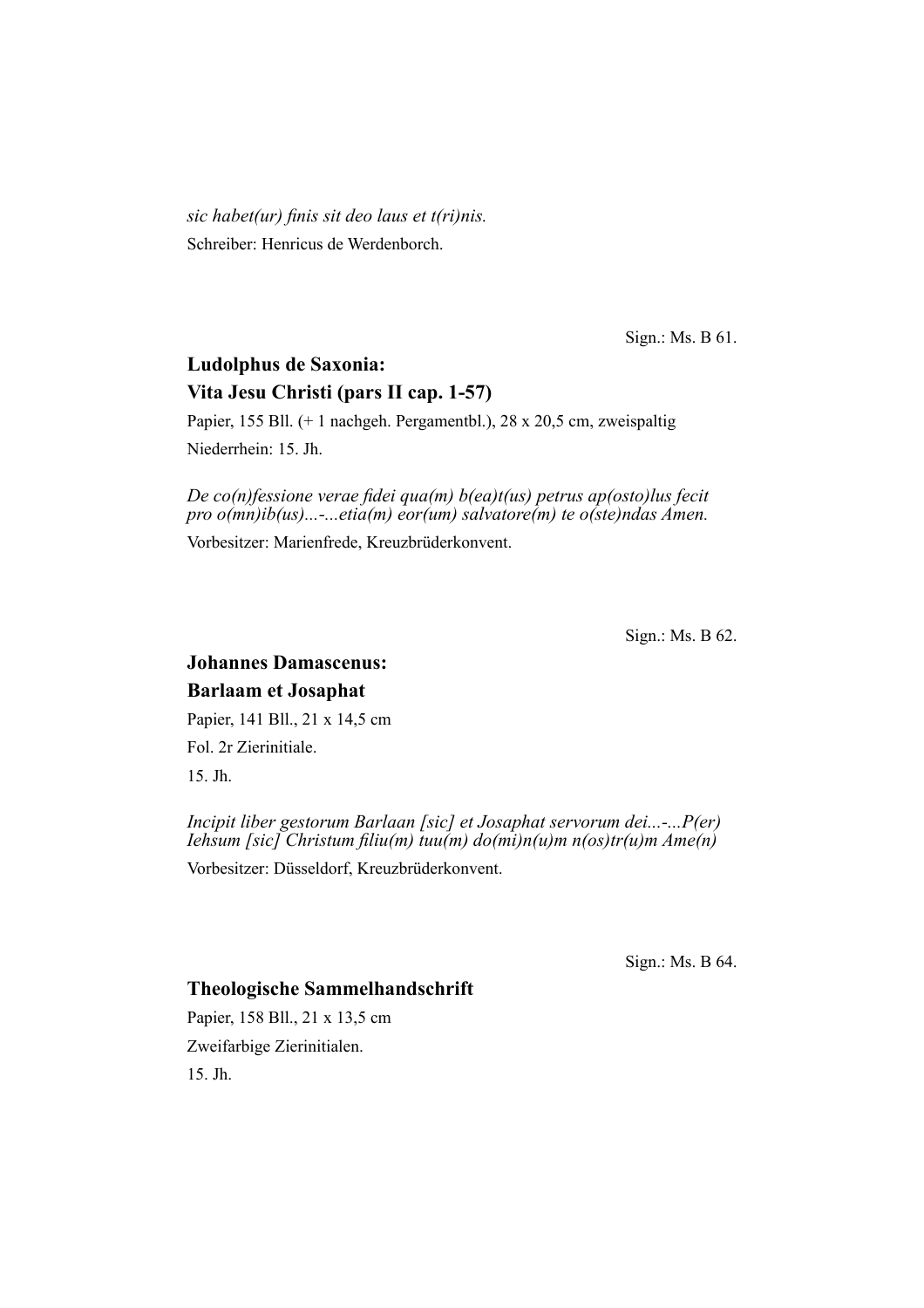- fol. 1rv Inhaltsübersicht; fol. 2r-83v Smaragdus de S. Mihiel: Diadema monachorum, daran schließen sich ein fragmentarisches Register und ein Kapitelverzeichnis an; fol. 84rv leer; fol. 85r-101v Johannes de Schoonhovia: Epistola secunda in Eemsteyn <De cursu spirituali>; fol. 102r-122v Theodericus de Herxen: Epistola contra detractores monachorum; fol. 123r-139r (Pseudo-)Augustinus: Manuale; fol. 139v-142v Johannes Gerson: De remediis contra pusillanimitatem; fol. 143r-149r Aurelius Augustinus Hipponensis: Sermo 255; fol.  $149r-151v$  (Pseudo-)Augustinus: Sermo 252; fol.  $152v-158v$  Bernardinus Senensis(?)/Dionysius Cartusianus(?)/Jacobus Cartusianus(?): Speculum amatorum mundi (unvollständig) -

#### *Hunc modicu(m) operis n(os)tri libellu(m) de multoru(m) dictis ort[h]odoxoru(m)...-...cu(m) fr(atr)is et e(cc)l(esiasti)cis eoru(m) me(r)itis et p(re)cibus possideat*

Drei Hände.

Vorbesitzer: Düsseldorf, Kreuzbrüderkonvent.

Sign.: Ms. B 65.

## **Ephraem Syrus:**

#### **Sermones**

Pergament, 88 Bll. (+ 1 vorgeh. Bl.), 17 x 11,5 cm

12. u. 14. Jh.

- Da der aus dem 12. Jh. stammende Teil der Sermones des Ephraem Syrus bereits im 14. Jh. wohl nur noch fragmentarisch vorlag, sind die fehlenden Teile von einer Hand des 14. Jh.s ergänzt und mit den Partien des 12. Jh.s zusammengebunden worden -

*Incipit liber sancti effrem dyaco(n)i atq(ue) abb(at)is de co(m)pu(n)ctione cordis...-...Explicit liber sextus b(ea)ti Effrem de extremo iudicio et caritate et potentia lac(r)imaru(m)*

Vorbesitzer: Marienfrede, Kreuzbrüderkonvent.

Sign.: Ms. B 67.

#### **Sammelhandschrift**

Pergament, 214 Bll.  $(+$  je 1 vor- bzw. nachgeh. Bll.), 33 x 23 cm, zweispaltig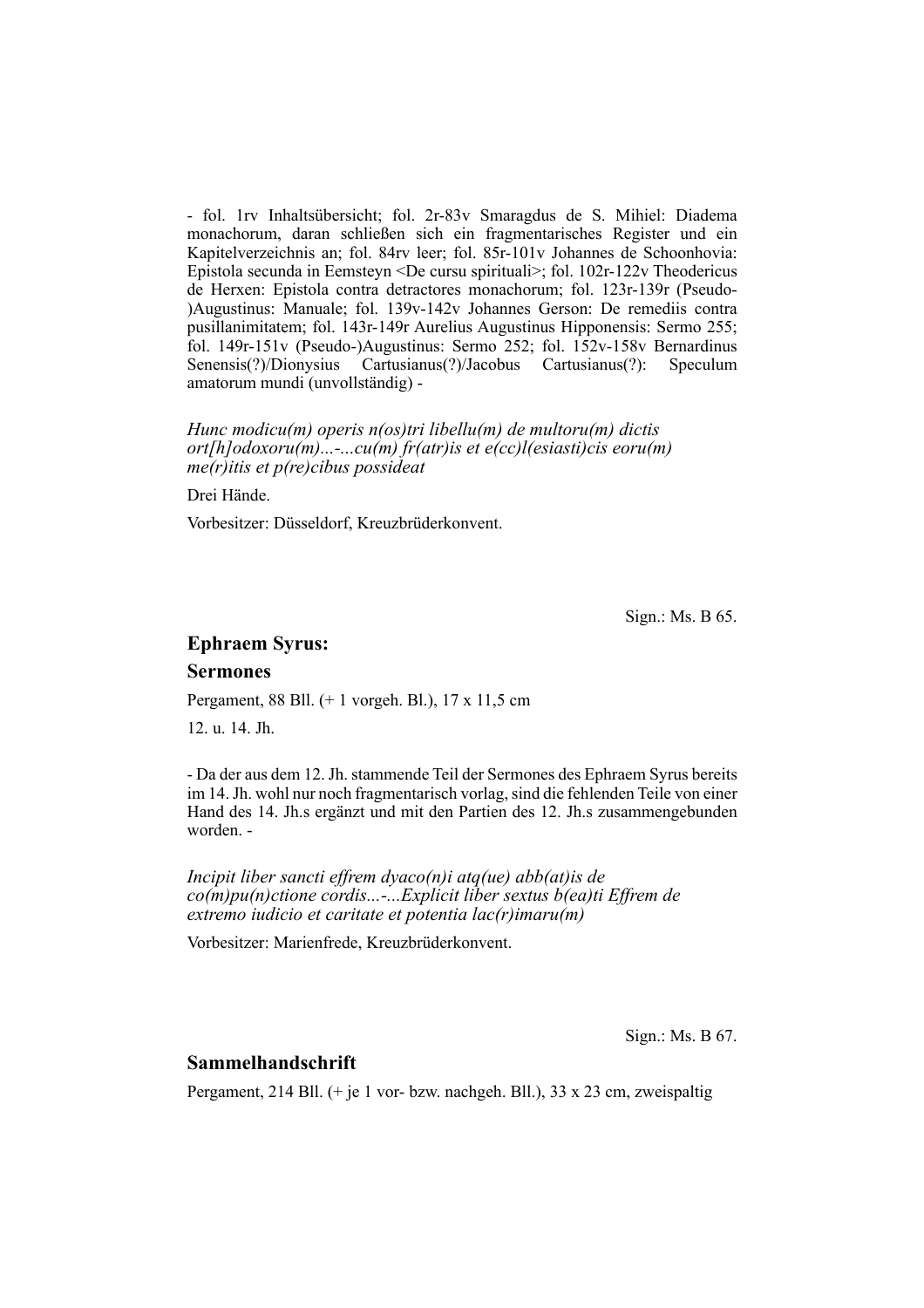Miniaturen auf fol. 1r Bischof Eusebius Gallicanus, 41v Bekehrung Josaphats durch Barlaam und 83r Siebenschläferlegende in zwei Szenen. Die Miniaturen sind in grünen und braunen Tönen gehalten. Darüber hinaus befinden sich zahlreiche Schmuck- und Zierinitialen in der Handschrift.

13. Jh.

- fol. 1r-21v Eusebius , Gallicanus' < (Pseudo-)Eusebius Emisenus >: Homiliae de pascha XII (= Homiliae 12a-23); fol.  $21v-29r$  Anselmus Cantuariensis: Exhortationes, meditationes, orationes; fol. 29r-40v Hugo de Folieto: De claustro animae (lib. III, cap. 1-9); fol. 41r-79r Johannes Damascenus: Barlaam et Josaphat (gekürzt) mit Kapitelverzeichnis; fol. 79r-82v Vita Alexii (BHL  $287$ ); fol.  $83r-91v$  Gesta dormientium septem; fol.  $91v-99v$  Vita Eustachii (BHL) 2760); fol. 99v-103v Historia Jephtae; fol. 103v-104r Sermo de verbo Osiae; fol. 104v leer; fol. 105r-110v Passio Marini (BHL 5538); fol. 110v-129v Passio Sebastiani (BHL 7543); fol. 130r-141r Passio Juliani (BHL 4529); fol. 141v-144v Vita Symeonis (Auszug aus den Vitae patrum, lib. I); fol. 144v-145v Passio Luciani (BHL 5008); fol. 146r-171r Gesta Silvestri (lib. I-VI) (BHL 7725-7733); fol. 171r-200r Johannes Diaconus Hymonides: Vita Gregorii I papae (BHL 3641-3642); fol. 200r-204v Passio Julianae (BHL 4522); fol. 204v-213r Brevis comprehensio symboli et finis saeculi; fol. 213r-214v Nachträge -

*Sciendu(m) quod iste Eusebi(us) fuit pisan(us) ep(iscopu)s non cesariensis...-...sit mos iste terent(ur)*

Zwei Hände.

Fol. 213r-214v Vita Sanctae Mariae Magdalenae (BHL 5458) und ein hagio graphisches Fragment, von einer Hand des 14. Jh.s nachgetragen.

Vorbesitzer: Altenberg, Cistercienserabtei.

Sign.: Ms. B 68.

#### **Sammelhandschrift**

Papier, 133 Bll., 31,5 x 15 cm

Mehrfarbige Zierinitialen auf fol. 3r, 45r, 53v und 95v.

Ende 15. Jh.

- fol. 1r-2v leer; fol. 3r-44v (Pseudo-)Eusebius Cremonensis/Johannes de Novo Foro(?): Epistola ad Damasum et Theodosium de morte Hieronymi; fol. 45r-53r (Pseudo-)Augustinus/Johannes de Novo Foro(?): Epistola ad Cyrillum de magnificentiis Hieronymi; fol. 53r-93r (Pseudo-)Cyrillus/Johannes de Novo Foro(?): Epistola ad Augustinum de miraculis Hieronymi; fol. 93v-131v Johannes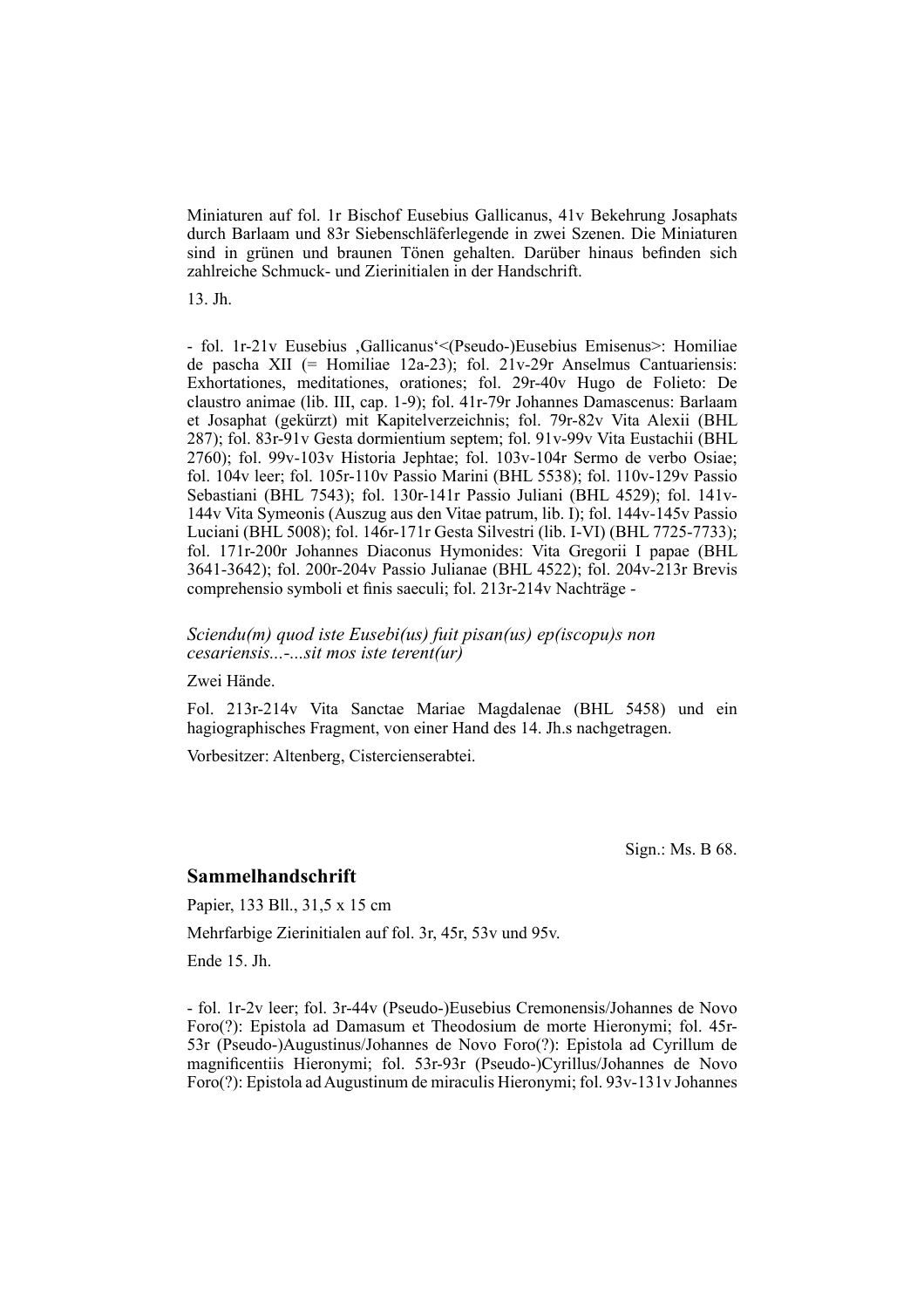de Turrecremata: Expositio in Regulam Sancti Benedicti (gekürzte Fassung mit einem Kapitelverzeichnis, die den Prolog des Johannes de Turrecremata sowie das Ordensstatut umfaßt); fol. 132r-133v leer -

*Incipit ep(isto)la b(ea)ti Eusebii ad damas(u)m portue(n)s(em) ep(iscopu)m...-...Et sic deo da(n)te fi (ni)s h(ab)et(ur)*

Zwei Hände.

Vorbesitzer: Düsseldorf, Kreuzbrüderkonvent.

Sign.: Ms. B 69a.

#### **Flores auctorum**

Papier, 130 Bll. (+ 1 vor- u. 2 nachgeh. Pergamentbll.), 21 x 14 cm 15. Jh.

*Nichil sci(enci)a suavi(us), nichil sapiencia utilius, nichil prude(n)cia meli(us)...-...ut ego fiam filius dei. Et sic est finis.* 

Vorbesitzer: Düsseldorf, Kreuzbrüderkonvent.

Sign.: Ms. B 69b.

## **Flores auctorum**

Papier, 135 Bll., 21,2 x 14 cm, zweispaltig 15. Jh.

*De v(er)a sci(enti)a et sapi(enti)a. Incipit liber qui voc(at)ur Flores auctorum...-...Si manus errant sc(ri)ptoris corrige l(e)c(t)or*

Vorbesitzer: Marienfrede, Kreuzbrüderkonvent.

Sign.: Ms. B 70.

# **Theologische Sammelhandschrift**

Pergament, 238 Bll., 21,5 x 14 cm Blau-rot-grüne Zierinitialen mit vegetabilen Motiven und filigranem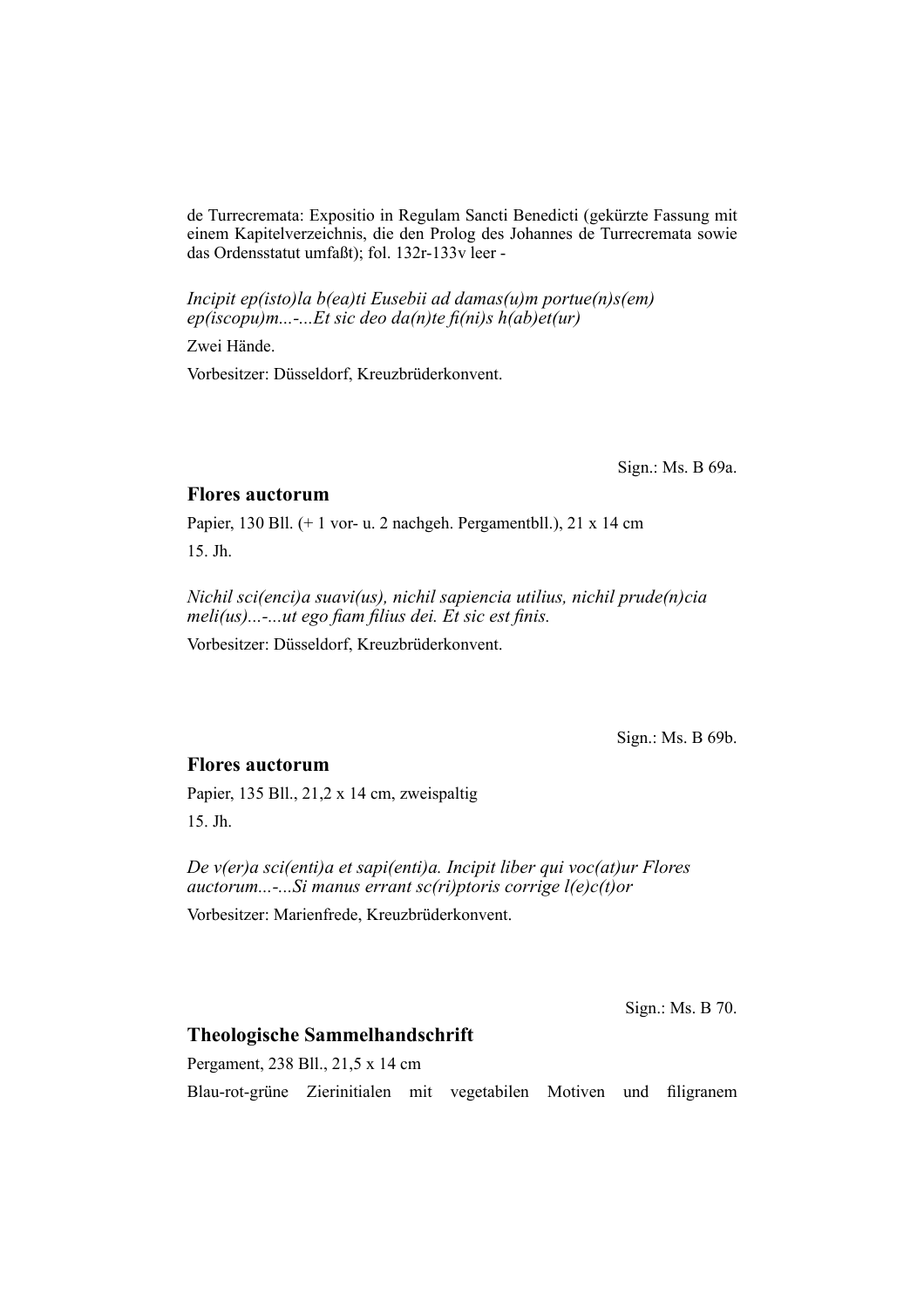#### Rankenornament.

15. Jh.

- fol. 1r-148r Hugo de Folieto: De claustro animae; fol. 148v-152v Aurelius Augustinus Hipponensis: Regula recepta; fol. 152v-187v Hugo de S. Victore(?): Expositio in regulam beati Augustini; fol. 187v-192v (Pseudo-)Anselmus Cantuariensis: De pace et concordia; fol. 192v-212v Humbertus de Romanis: De tribus votis substantialibus; fol. 212v-231r Matthaeus de Cracovia: De puritate conscientiae; fol. 231r-234v Johannes Gerson: Responsa ad quattuor quaestiones, Quaestio I de detractione; fol. 234v-237r Johannes Bourchelli: Exercitatorium ad vitae perfectionem; fol. 237v-238v leer -

*Incipit tractat(us) seu prolog(us) magistri venerabilis hugonis folieti de claustro corp(or)is et a(n)i(m)ae...-...Explicit aureus tractatulus. Deo gracias.*

Zwei Hände.

Vorbesitzer: Marienfrede, Kreuzbrüderkonvent.

Sign.: Ms. B 71.

## **Theologische Sammelhandschrift**

Papier, 306 Bll., 21,2 x 14,5 cm

Fol. 2r Schmuckinitiale; darüber hinaus zahlreiche mehr- und einfarbige Zierinitialen.

Düsseldorf, Kreuzbrüderkonvent: um 1493

- fol. 1r Inhaltsverzeichnis; fol. 1v-146v Hugo de Folieto: De claustro animae; fol. 146v-150r Hugo de Folieto(?): De constructione tabernaculi secundum litteram; fol.  $150v-151v$  leer; fol.  $152r-215r$  Hugo de S. Victore: Didascalicon de studio legendi; fol. 215r-228v Ders.: De beatae Mariae virginitate; fol. 229r-230r Ders.: De verbo incarnato (collatio I); fol. 230r-245r (Pseudo-)Hugo de S. Victore: De statu virtutum variabili; fol. 245v-265v Hugo de S. Victore: De tribus diebus; fol. 266r-306v Hugo de S. Victore(?): Miscellanea -

*Rogasti nos f(rate)r amatissi(m)e...-...et r(e)g(na)t i(n) et(er)na saecula Amen*

Schreiber: Hermannus de Colonia.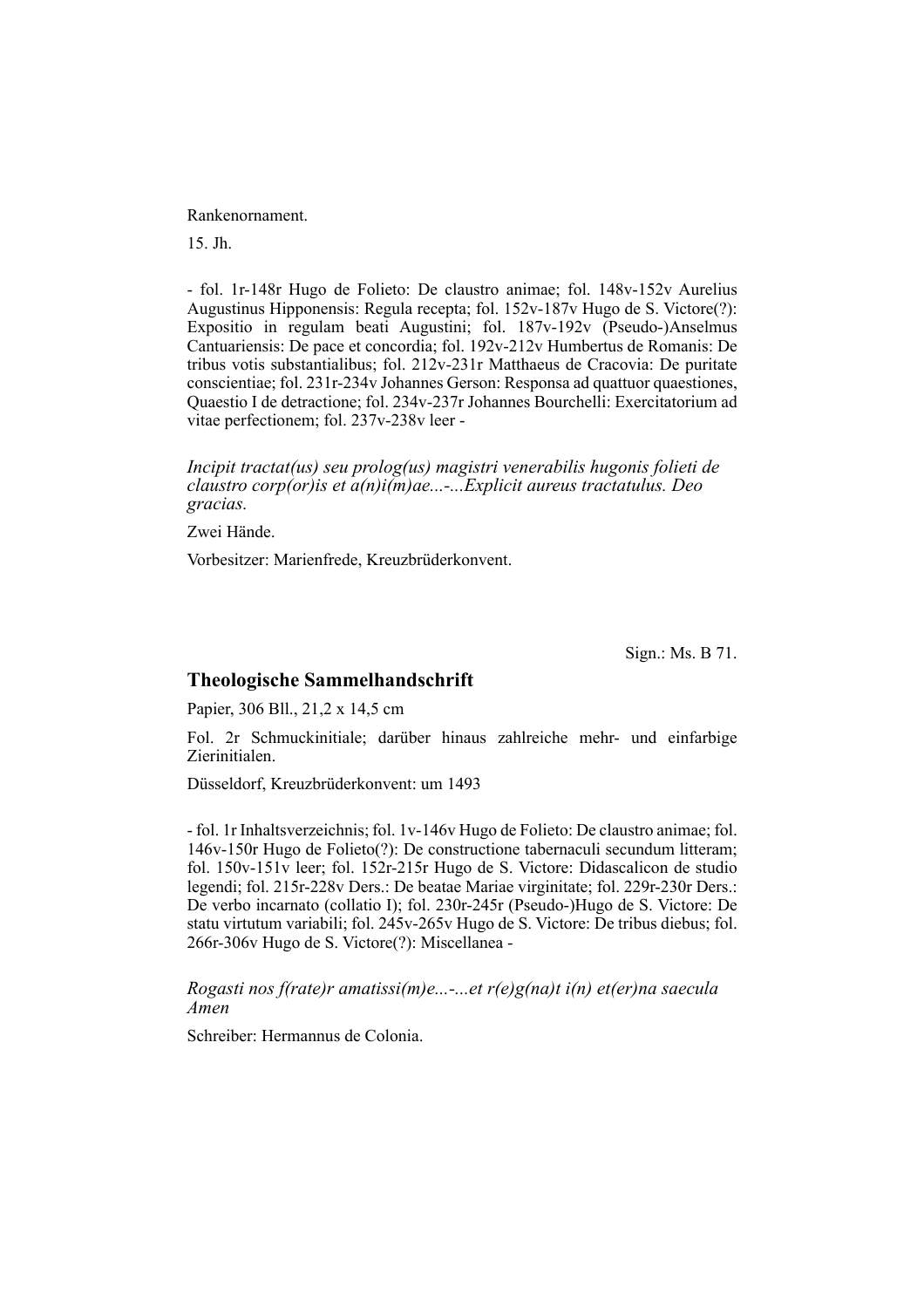#### **Theologische Sammelhandschrift**

Papier, einige Pergamentbll., 210 Bll. (+ je 1 vor- bzw. nachgeh. Pergamentbll.), 29 x 20,5 cm, zweispaltig

um 1439

- fol. 1r-106v Honorius Augustodunensis: Gemma animae; fol. 106v-133v Beda Venerabilis: Explanatio Apocalypsis; fol. 134r-155r Ders.: Expositio in Actus apostolorum; fol. 155r-157v Liber nominum, ex Actis Apostolorum; fol. 158r-171r Hugo de S. Victore: De tribus diebus; fol. 171 $v$  Makulatur; fol. 172 $r$ -173 $v$ leer; fol. 174r-175r Leo I papa: Sermo 83; fol. 175r-185v Beda Venerabilis: Sermones 31, 6, 7; fol. 186r-188r Fulgentius Ruspensis: Sermo 3; fol. 188v leer; fol. 189rv De trinitate; fol. 189v-198r (Pseudo-)Augustinus/Vigilius Thapsensis: Contra Felicianum arianum de unitate Trinitatis liber I; fol. 198v-200v Paulus Diaconus <Neapolitanus>: Sermo 158; fol. 201r-210r Thomas de Aquino: Officium de corpore Christi (Schluß fehlt); fol. 210v leer -

*Quod hic liber de missa de ecclesia...-...ut nullus horror cruoris sit. et pretium*

Vorbesitzer: Marienfrede, Kreuzbrüderkonvent.

Sign.: Ms. B 74.

#### **Theologische Sammelhandschrift**

Papier, 264 Bll. (+ je 1 vor- bzw. nachgeh. Pergamentbll.), 21,5 x 14,5 cm

Rote Zierinitialen, zum Teil mit filigranem Rankenornament.

15. Jh.

- fol. Ir-IIv Urkundenfragmente; fol. 1rv leer; fol. 2r-15v Johannes Gerson: De praeparatione ad missam et pollutione nocturna; fol. 16r-25r Ders.: De cognitione castitatis; fol. 25v-50r Ders.: Regulae mandatorum; fol. 50r-66r Ders.: De passionibus animae; fol. 66v-70r Ders.: De modo vivendi fidelium; fol. 70v-71r De decem praeceptis decalogi ("In tabulis binis lex est depicta..."); fol. 71v-73v leer; fol. 74r-102r Nicolaus Kempf: Alphabetarium divini amoris; fol.  $102v-103v$  leer; fol.  $104r-130r$  Tractatus de effectu sacrae communionis ("Ihesu christi nobili ancille et humili sponse..."); fol. 130r-133r Ex canonibus; fol. 133v leer; fol. 134r Makulatur; fol. 134v-144v theologisches Fragment; fol. 145r-149v leer; fol. 150r-167v Nicolaus de Ambiano: Ars catholicae fidei; fol. 168r-170r Gebeno Eberbachensis: Speculum futurorum temporum (zum Text vgl. J.B.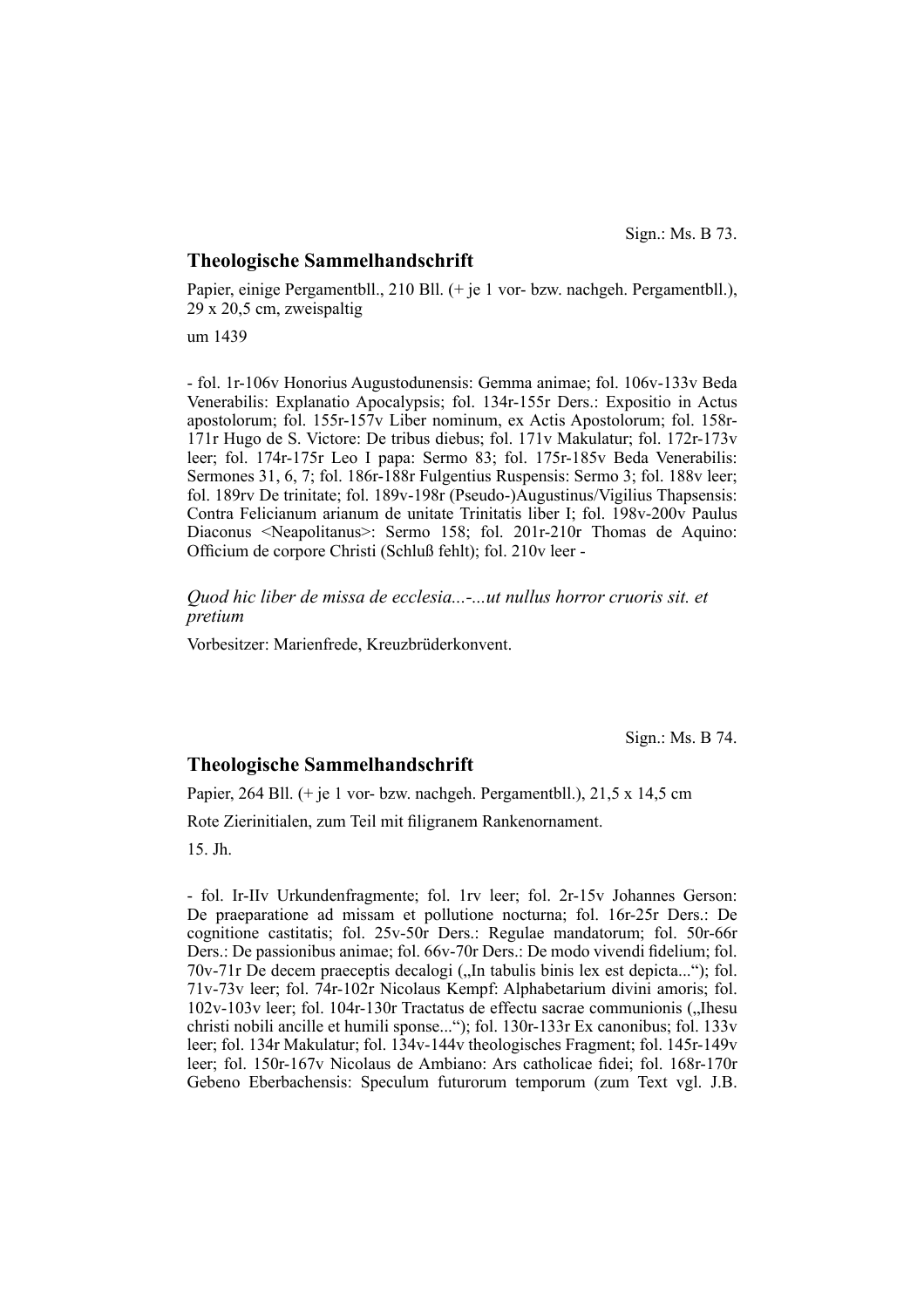Pitra: Analecta Sanctae Hildegardis Opera VIII. Sacri Montis Cassinensis 1882, S. 483-485); fol. 170r-178v Hildegardis de Bingen: Epistola 48; fol. 178v-213r Gebeno Eberbachensis: Speculum futurorum temporum (Auszug. Vgl. J.B. Pitra. a.a.O., S. 486); fol. 214r-216r Hildegardis de Bingen: Epistola 52; fol. 216v-217v leer; fol. 218r-251r (Pseudo-)Thomas de Aquino: De beatitudine; fol. 251v-263v Ders.: De divinis moribus -

*Incipit Tractat(us) ven(er)abilis M(a)g(ist)ri Joh(ann)is Gerson ca(n)cellarii p(ar)isien(sis) Super materia celebratio(n)is missae...- ...ip(s)e solus scit numeru(m) elector(um). Benedictus Deus Amen*

Verschiedene Hände.

Vorbesitzer: Marienfrede, Kreuzbrüderkonvent.

Sign.: Ms. B 75.

### **Theologische Sammelhandschrift**

Papier, 178 Bll. (+ 1 vorgeh. Pergamentbl.), 20,5 x 15 cm, z.T. zweispaltig

Fol. 49r rot-blaue Rankeninitiale mit vegetabilen Motiven.

15./16. Jh.

- fol. 1rv Inhaltsübersichten aus dem 16. und 18. Jh.; fol. 2r-16v Johannes Gerson: Opus tripartitum (Auszug); fol. 17r-37y Petrus de Alliaco: Meditatio in septem psalmos poenitentiales; fol. 38r leer; fol. 38v-39v Nota; fol. 40r-43v Sermones in symbolum; fol. 44r Thomas de Aquino: De iudiciis astrorum; fol. 44v leer; fol. 45r-47v Johan nes Gerson: Responsa ad quattuor quaestiones (quaestio I de detractione); fol. 48r-127r Johan nes de Tambaco: De consolatione theologiae, mit einem Kapitelverzeichnis; fol. 127v-128v Vita Euphrosinae (unvollständig); fol. 129r-138v Thomas de Aquino: De articulis fidei et ecclesiae sacramentis; fol. 139r-140v Hieronymus: Epistola 14; fol. 141rv leer; fol. 142r-153v Hugo de S. Victore: Soliloquium de arra animae; fol. 154rv leer; fol. 155r-158v Arnoldus Heimericus: Pronostica infallibilia magistri sine nomine; fol. 159rv leer; fol. 160r-174v Ders.: Argumentum Romani itineris; fol. 175rv leer; fol. 176r-178r Modus faciendi maledictionem; fol. 178v leer -

#### *Incipit opusculu(m) t(ri)partitu(m) de p(rae)ceptis decalogi de co(n)fessio(n)e et arte moriendi...-...tunc celebrans proscynatur*

Verschiedene Hände.

Vorbesitzer: Marienfrede, Kreuzbrüderkonvent; Düsseldorf, Hauptstaatsarchiv.

*Textausgabe:* fol. 160r-174v in W. Harleß: Aus dem Leben eines nachgeborenen clevischen Fürstensohnes. In: ZBGV 17 (1881), S. 171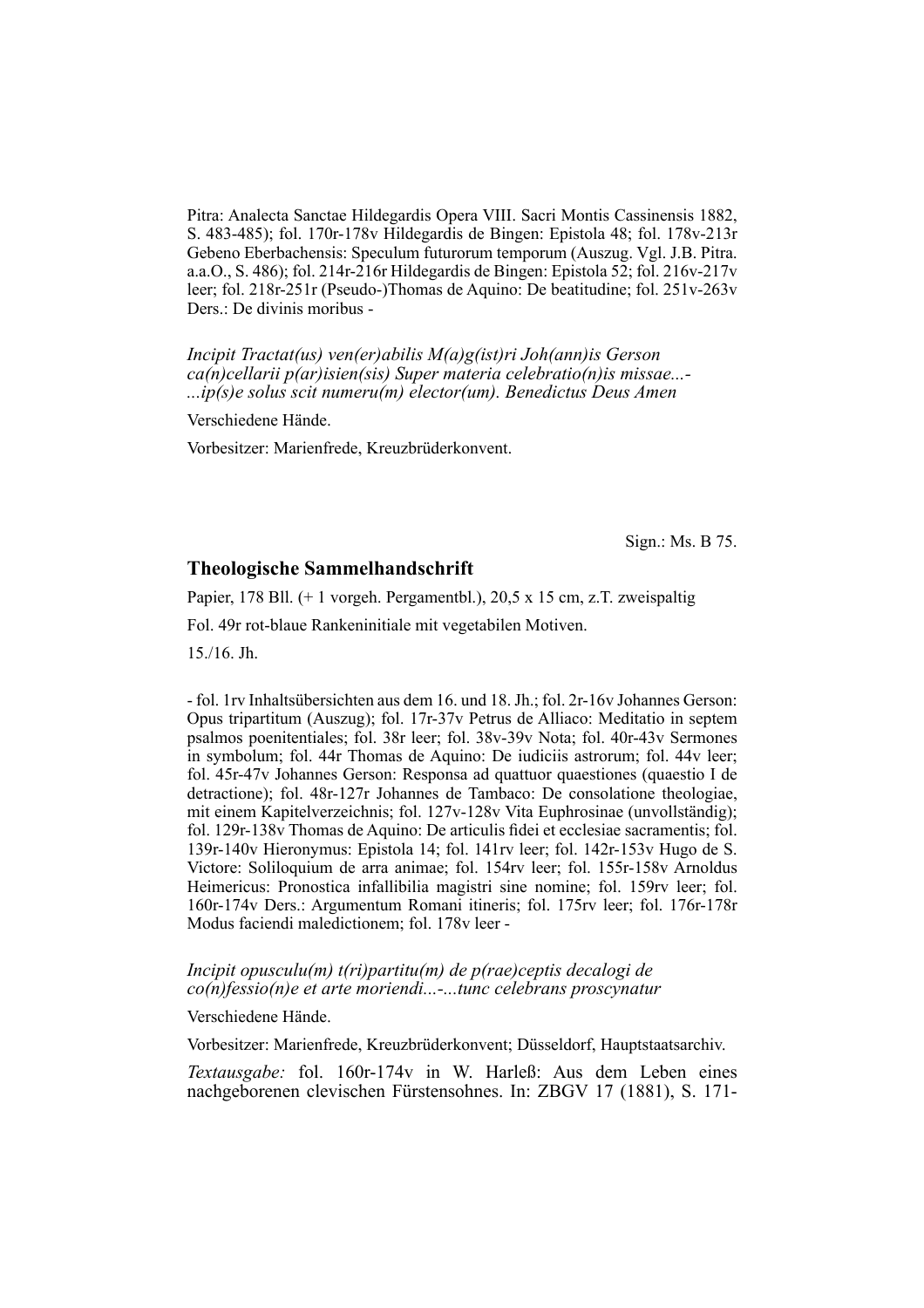194, hier S. 177-192.

Sign.: Ms. B 76.

# **Theologische Sammelhandschrift**

Papier, 164 Bll. (+ 1 vorgeh. Bl.), 21,3 x 14,5 cm Niederrhein: 15. Jh.

- fol Irv Inhaltsverzeichnisse aus dem 15. und 18. Jh.; fol. 1r-121v Godfridus Herliacensis: Expositio in Pater noster; fol. 122r-137v Gilbertus Crispinus Westmonasteriensis: Altercatio Christiani adversus Iudaeum; fol. 138rv leer; fol. 139r-140v (Pseudo-)Augustinus: De oboedientia et humilitate sermo; fol. 140v-146v Aurelius Augustinus Hipponensis: Sermones 347, 348, 350; fol. 147r-163r Johannes Gerson: De praeparatione ad missam et pollutione nocturna; fol. 163v-164v leer -

*Incipit exposit(i)o s(upe)r mate(r)ia or(ati)o(n)es d(o)m(ini)cas...- ...Explicit tractatulus bonus super mat(er)ia celebratio(n)is missae vene(r)abilis m(a)g(ist)ri Ioha(n)nis Gerson cancellarii parisiensis*

Schreiber: Gotschatius de Moers; zwei weitere Hände.

Vorbesitzer: Düsseldorf, Kreuzbrüderkonvent.

Sign.: Ms. B 77.

# **Flores Johannis Gersonis**

Papier, 331 Bll., 28,7 x 20,5 cm, zweispaltig Düsseldorf, Kreuzbrüderkonvent: 1508

*Factu(m) est p(roe)liu(m) magnu(m) i(n) caelo...-...Colloqu(ium) sensuum [i.f. unleserlich, dann:] LXXII*

Schreiber: Henricus de Werdenborch.

Sign.: Ms. B 78.

#### **Theologische Sammelhandschrift**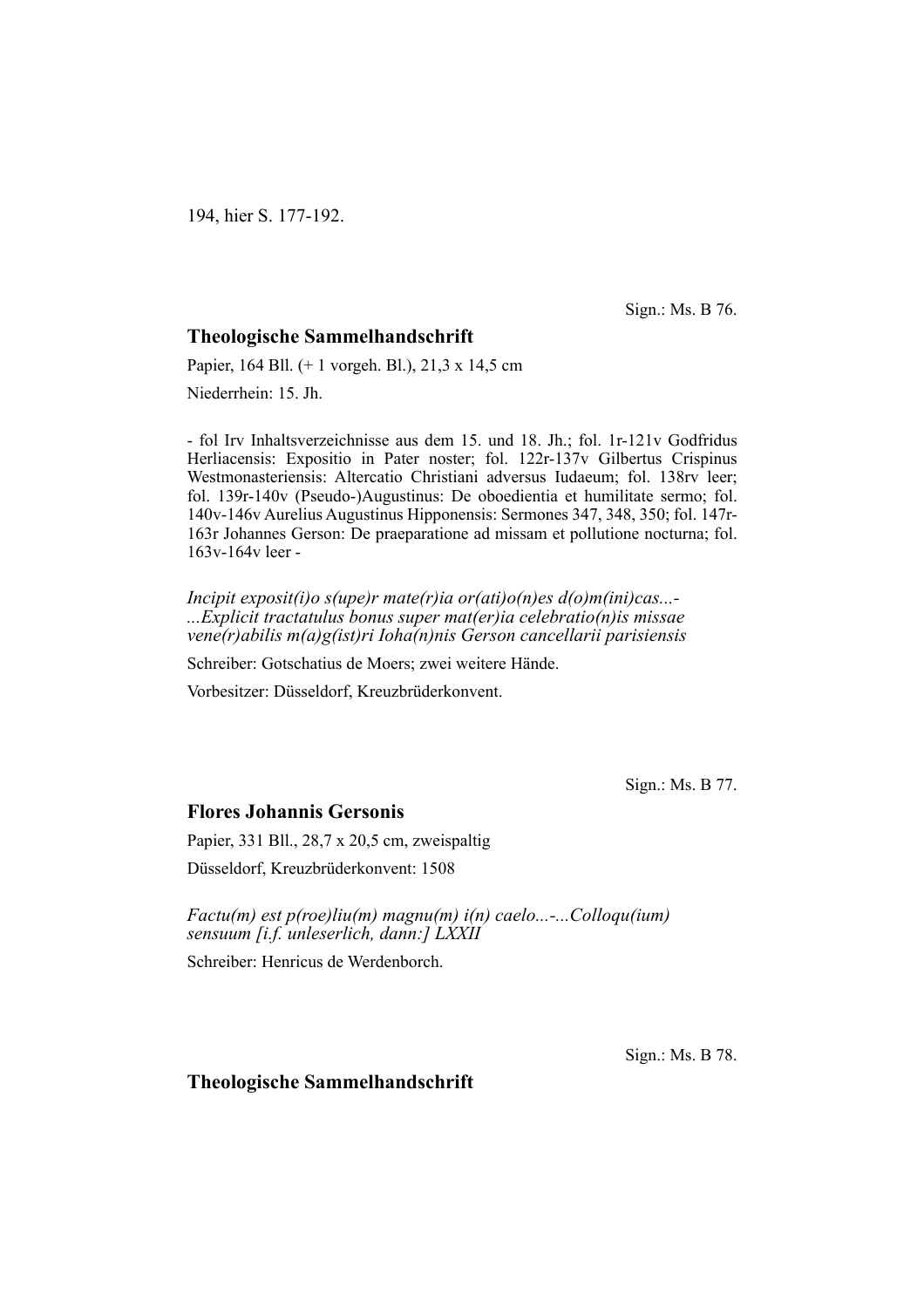Papier, 120 Bll. (+ je 2 vor- bzw. nachgeh. Pergamentbll.), 22 x 15 cm Ende 15. Jh.

- Die Handschrift ist mit den Inkunabeln Hain-Copinger 1140 und Hain-Copinger 11750 zusammengebunden. Diese Drucke wurden bei der Foliierung der Handschrift, die im folgenden übernommen wird, mitberücksichtigt. Daher weichen die Anzahl der Blätter der Handschrift und ihre Foliierung voneinander ab. Fol. I-IV Graduale-Fragment; fol. 1rv leer; fol. 2r-8v Johannes Gerson: Sermo de trinitate; fol. 9r-23r Passio Jesu Christi ex evangeliis quattuor collata; fol. 23v-34v Jacobus de Voragine: De passione domini; fol. 35r-56v HC 1140, HC 11750; fol. 57r-65r Sermo de Beatae Mariae Virginis planctu amarissimo ("Universi populi attendite et videte dolorem meum..."); fol. 65v-67v leer; fol. 68r-76v De officio in parascheve (Fragment); fol. 76y-84y Sermo in die parascheve ("Christus est anima mea usque ad mortem..."); fol. 84v-89r Sermo in parascheve  $($ <sub>u</sub>Quo abiit dilectus tuus ... $($ Ct 5,17 $)$ . Passione domini nostri..." $)$ ; fol. 89r-93r Sermo in die parascheve ("O vos omnes... (Lam 1,12). Verba proposita sunt scripta in libro lamentationum..."); fol. 93r-97v Sermo 91 in tempore ("Paratus") (Schneyer 4,530); fol. 97v-100v Jaco bus de Voragine: Sermo 284; fol. 100r-115r Sermones duo in die parascheve de passione Christi ("O vos omnes...(Lam 1,12). Considerando passionem domini..."); fol. 115r-123r Sermo in die parascheve de passione Christi ("Inclinato capite emisit spiritum... (Io 19,30). Unde Johannes dominus..."); fol. 123r-137v Exempla et miracula de passione Christi ("Quidam bonus homo multum dilexit..."); fol. 138r-144v Speculum humanae salvationis (Auszug) -

*In no(m)i(n)e p(at)ris et filii et sp(irit)us s(an)c(t)i....-...Hoc osculando et a(m)plexando dulcit(er) relegebat.*

Sign.: Ms. B 79.

# **Gregorius I papa: Registrum Epistolarum (Collectio C und Collectio P)**

Pergament, 138 Bll., 26 x 17,5 cm

Fol. 138r Federzeichnung, Papst Gregor I. darstellend.

1. Hälfte 10. Jh.

- Die Handschrift enthält die Collectiones C und P, wobei Collectio P - und das ist ungewöhnlich - Collectio C vorangestellt ist. -

*Gregorius Sabinano subdiac(ono) salutem. De causa maximi praevaricatoris...-...animae magis utilitate cognoscat. Explicit.*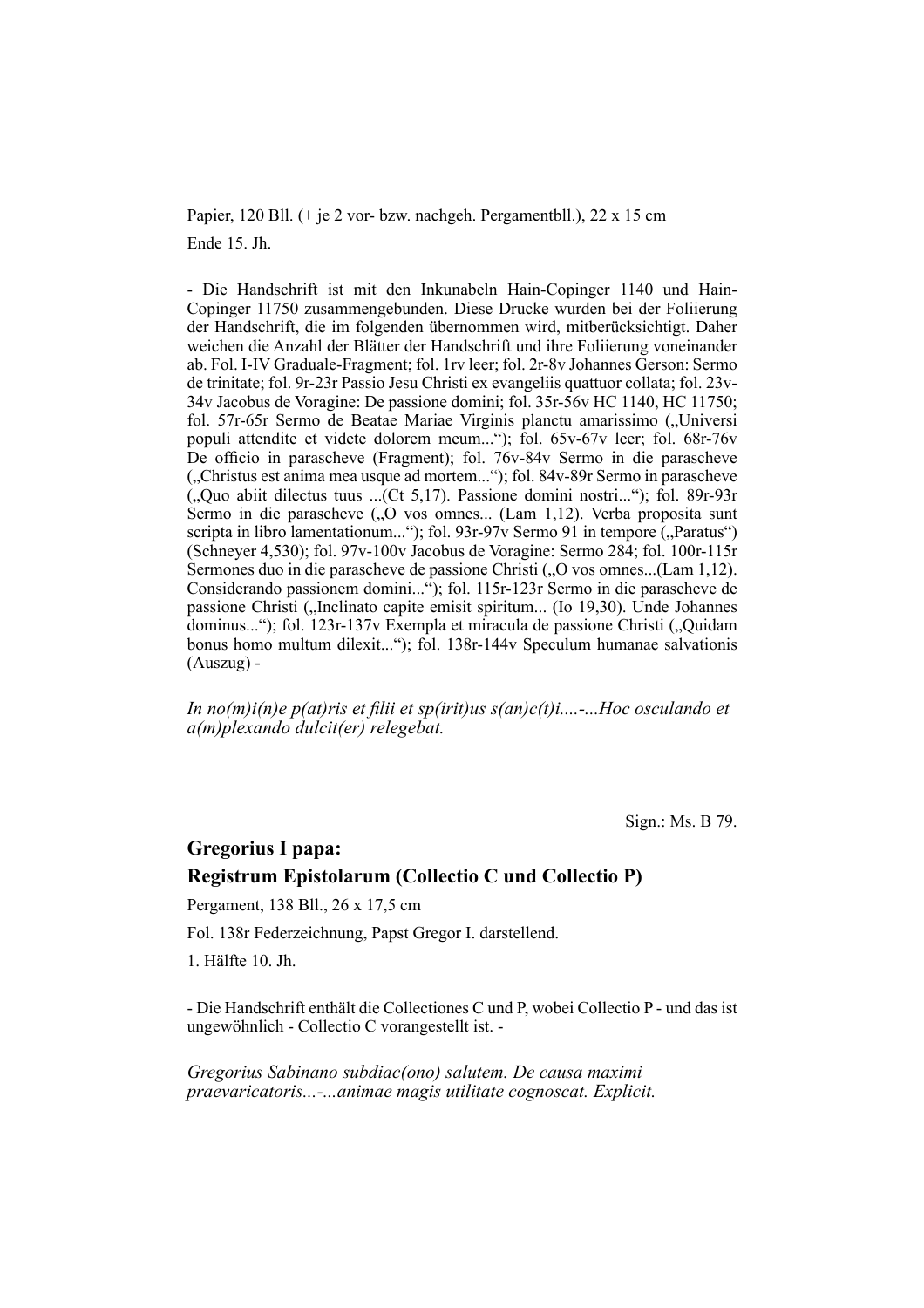Verschiedene Hände.

Vorbesitzer: Essen, Kanonissenstift.

Sign.: Ms. B 80.

# **Gregorius I papa: Homiliae XL in evangelia**

Pergament, 153 Bll., 28 x 19,5 cm

Ende 9./Anfang 10. Jh.

- fol. 1r-152v Gregorius I papa: Homiliae XL in evangelia (hom. 22 - hom. 40), mit einigen altsächsischen Glossen; fol. 152v-153r Beda Venerabilis(?): De omnibus sanctis (altsächs. Auszug); fol. 152v und 153v "Essener Heberegister" (altsächs.) -

#### *quo eu(m) laborare usque ad morte(m) viderant...-...endi ahtodoch bikera. endi viar crukon*

Vorbesitzer: Essen, Kanonissenstift.

*Textausgabe:* Altsächsische Glossen zu den Homilien Gregors I. In: J.H. Gallée: Altsächsische Sprachdenkmäler. Leiden 1894, S. 107-114; E. Wadstein: Kleinere altsächsische Sprachdenkmäler. Norden/Leipzig 1899 (= Niederdeutsche Denkmäler 6), S. 140f.; fol. 152v-153r in: J.H. Gallée, a.a.O., S. 117-119; E.G. Graff: Diutiska. Bd. 2. Stuttgart, Tübingen 1827, S. 190f.; Th. J. Lacomblet: Sprachdenkmäler. In: AGN 1 (1831), S. 9-15, hier S. 11f.; E. Wadstein, a.a.O., S. 126f.; fol. 152v und 153v in: W. Crocelius: Einnahmeverzeichnis aus Essen. In: ZBGV 11 (1876), S. 200; J.H. Gallée, a.a.O., S. 115f.; E.G. Graff, a.a.O., S. 190f.; M. Heyne: Kleinere altniederdeutsche Denkmäler. 2. Aufl . Paderborn 1877 (= Bibliothek der ältesten deutschen Litteratur-Denkmäler 4/2), S. 64; H. Th. Hoederath: Die Reichsabtei Essen. Quellen zur Geschichte eines Frauenstiftes im Mittelalter. Essen 1929 (= Hilfsmittel für den geschichtlichen Arbeitsunterricht 1), S. 5; R. Jahn: Der Hoftag König Ottos I. bei Steele im Mai 938. In: BGSE 56 (1938), S. 72-76; Bonifatiuslegende und Essener Heberolle in: V.N. Kindlinger: Zwei alte Bruchstücke teutscher Schrift. In: Allgemeiner litterarischer Anzeiger 110 (1799), Sp. 1081-1084; Th.J. Lacomblet, a.a.O., S. 12f.; E. Wadstein, a.a.O., S. 131f.

Sign.: Ms. B 81.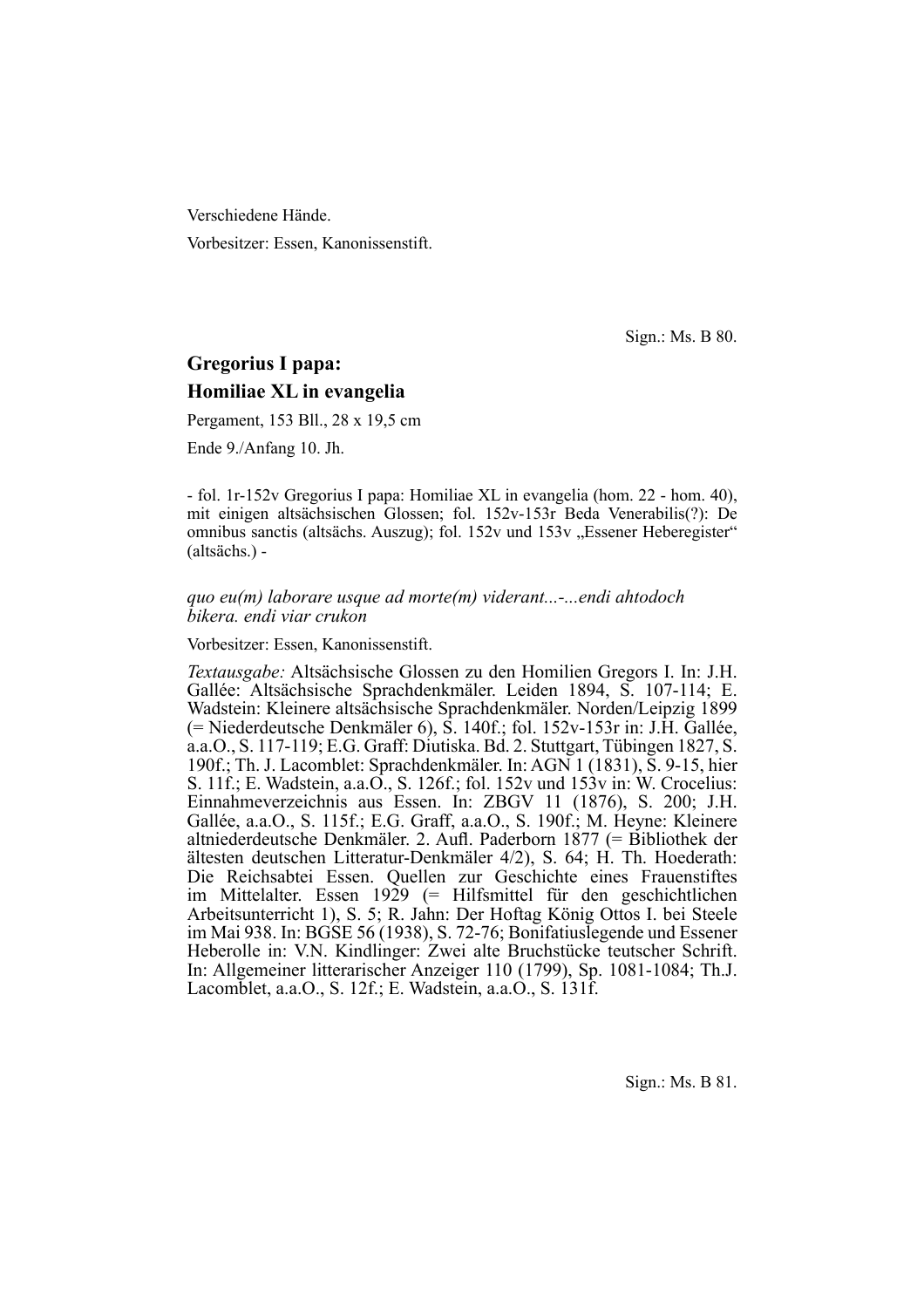# **Gregorius I papa: Homiliae XL in evangelia**

Pergament, 109 Bll., 27,5 x 22 cm

Fol. 1r braune Zierinitiale mit Flechtbandornament; fol. 52v, 59v, 68v, 99r, 104r Schmuckinitialen in braun-grünen und braun-rostroten Tönen.

10. Jh.

- Gregorius I papa: Homiliae XL in evangelia (hom. 1 - hom. 30) -

*In illo te(m)pore dix[it] Iesus disc(i)p(u)lis suis. Erunt signa in sole et luna...-...p(er) igne(m) vero in hominib(us) quae quanto*

Vorbesitzer: Werden a. d. Ruhr, Benediktinerabtei St. Ludger.

Sign.: Ms. B 82.

# **Gregorius I papa:**

### **Homiliae XL in evangelia (mndd.)**

Papier, 211 Bll. (+ je 1 vor- bzw. nachgeh. Pergamentbl.), 29,5 x 20 cm, zweispaltig

15. Jh.

*Dit is die prologus of die voersprake yn su(n)te Gregorius omelien yn duytsche...-...Hyr eynden sunte gregorius omelien yn duytsche. God sys ghelaeft un dye moder ihesu cristi maria. Amen.*

Vorbesitzer: Marienfrede, Kreuzbrüderkonvent.

Sign.: Ms. B 83.

#### **Theologische Sammelhandschrift**

Papier, 276 Bll., 21,5 x 15 cm, zweispaltig, Bl. 1-70 einspaltig Fol. 148r schwarz-rote Zierinitiale; fol. 193r rot-grüne Zierinitiale. Ende 15./Anfang 16. Jh.

- fol. 1r-55v Geert Groote: Sermo "Recedite" contra focaristas; fol. 56r leer;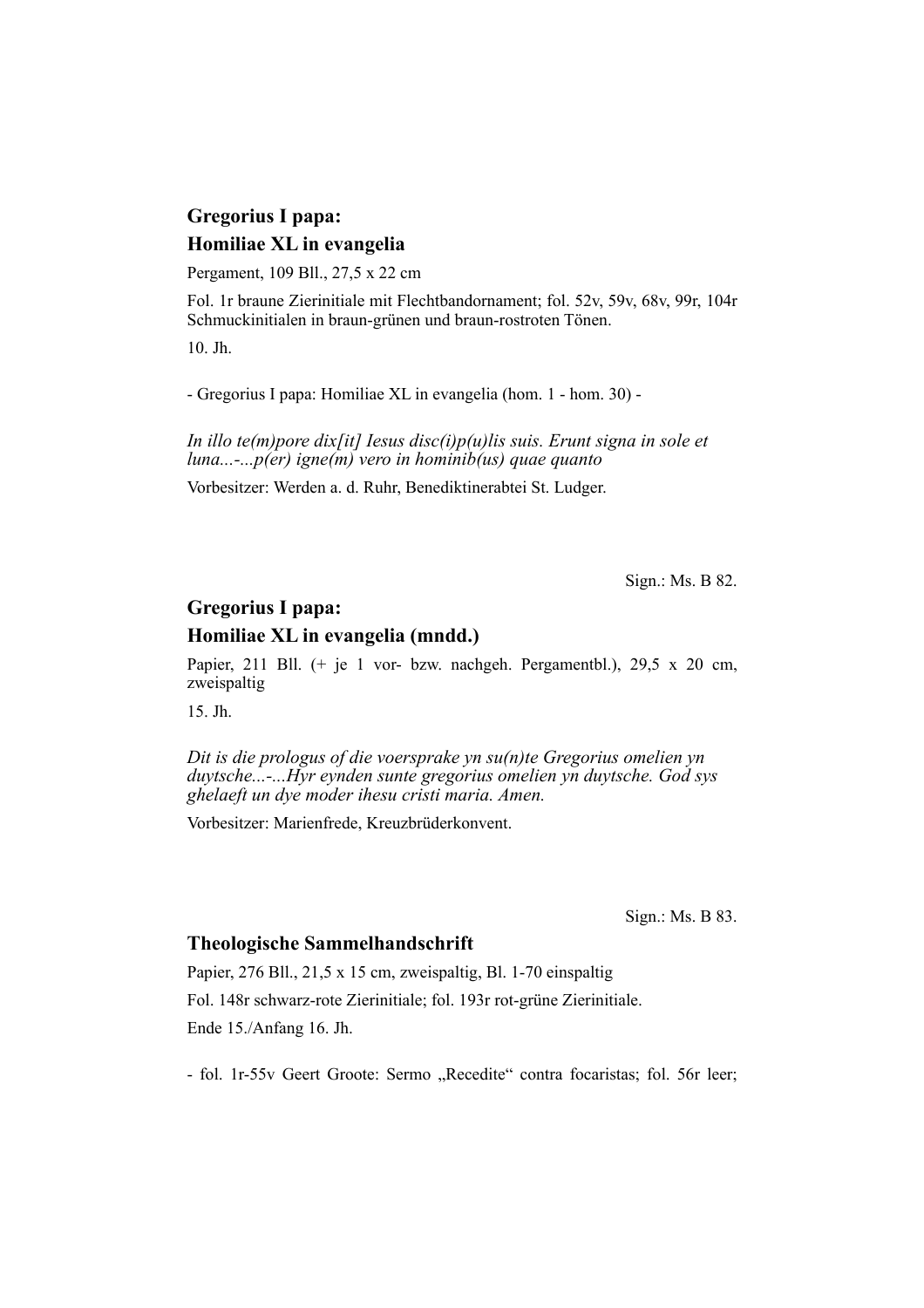fol. 56v-57v Ders.: Epistola 70 (Auszug); fol. 58r-59v leer; fol. 60r-66r Ders.: De cura pastorali non acceptanda; fol. 66v leer; fol. 67r-69v Thomas Cantimpratensis: Bonum universale de apibus (lib. I, cap. 19); fol. 70r-113r Henricus de Frimaria sen.: Praeceptorium <Expositio decalogi> (Bloomfield-Guyot 0526); fol. 113v leer; fol. 114r-118v Ders.: Tabula super expositionem decem praecep to rum (unvollständig); fol. 119rv leer; fol. 120r-147r Gallus Aulae Regiae: Malogranatum I (beginnt erst in cap. 6 mit den Worten: "Ante omnia scire debemus..."); fol. 147v leer; fol. 148r-188v Jordanus de Quedlinburg: Articuli LXV de passione domini cum theorematibus et documentis <Meditationes de passione Christi $>$ ; fol. 189v-191v De virtutibus moralibus; fol. 192rv leer; fol. 193r-257v De imitatione Christi (lib. I) <Admonitiones ad spiritualem vitam utiles>; fol. 258r-276v Expositio super diversa miracula multum horribilissima et mirabilissima -

*Incipiu(n)t d(i)c(t)a magistri Gerardi dicti groet contra foca(r)istas...-* ...*in occursum iustum viditis. et sic e(st) finis.* 

Verschiedene Hände.

Vorbesitzer: Marienfrede, Kreuzbrüderkonvent.

Sign.: Ms. B 84.

#### **Theologische Sammelhandschrift**

Papier, 132 Bll., 21 x 14 cm, ein- und zweispaltig 15./16. Jh.

- fol. 1r Federproben; fol. 1y leer; fol. 2r-22y Johannes Algrinus <Abbatis villa>: Expositio super Rm 13; fol. 23r-40r Petrus Damiani: Institutio monialis; fol. 40r-41v Aurelius Augustinus Hipponensis: Sermones ad fratres in eremo, Sermo 58; fol. 42r-81r (Pseudo-)Augustinus/Paulinus Aquileiensis: Liber exhortationis  $\leq$ De salutaribus documentis ad quendam comitem $\geq$ ; fol. 81r-97r Petrus Damiani: De recusatione praelaturae; fol. 97r-110r Petrus Blesensis: Canon episcopalis <Tractatus de institutione episcopi>; fol. 110rv (Pseudo-)Thomas de Aquino: De beatitudine (Fragment); fol. 123r-143v Origenes translat. Rufino Tyrannio <Aquileiense>: Homiliae in Epistolas sancti Pauli (unvollständig); fol. 187rv theologisches Fragment. Die Handschrift ist mit Hain-Copinger 2976, VD 16 A 70 und einem fragmentarischen Druck ("De vita conventualis") zusammengebunden. -

*In h(oc) vol(u)m(in)e c(on)ti(nen)t(ur) omilie joh(an)n(i)s de villa...- ...minor poena i(n)ferni maior e(st)*

Verschiedene Hände.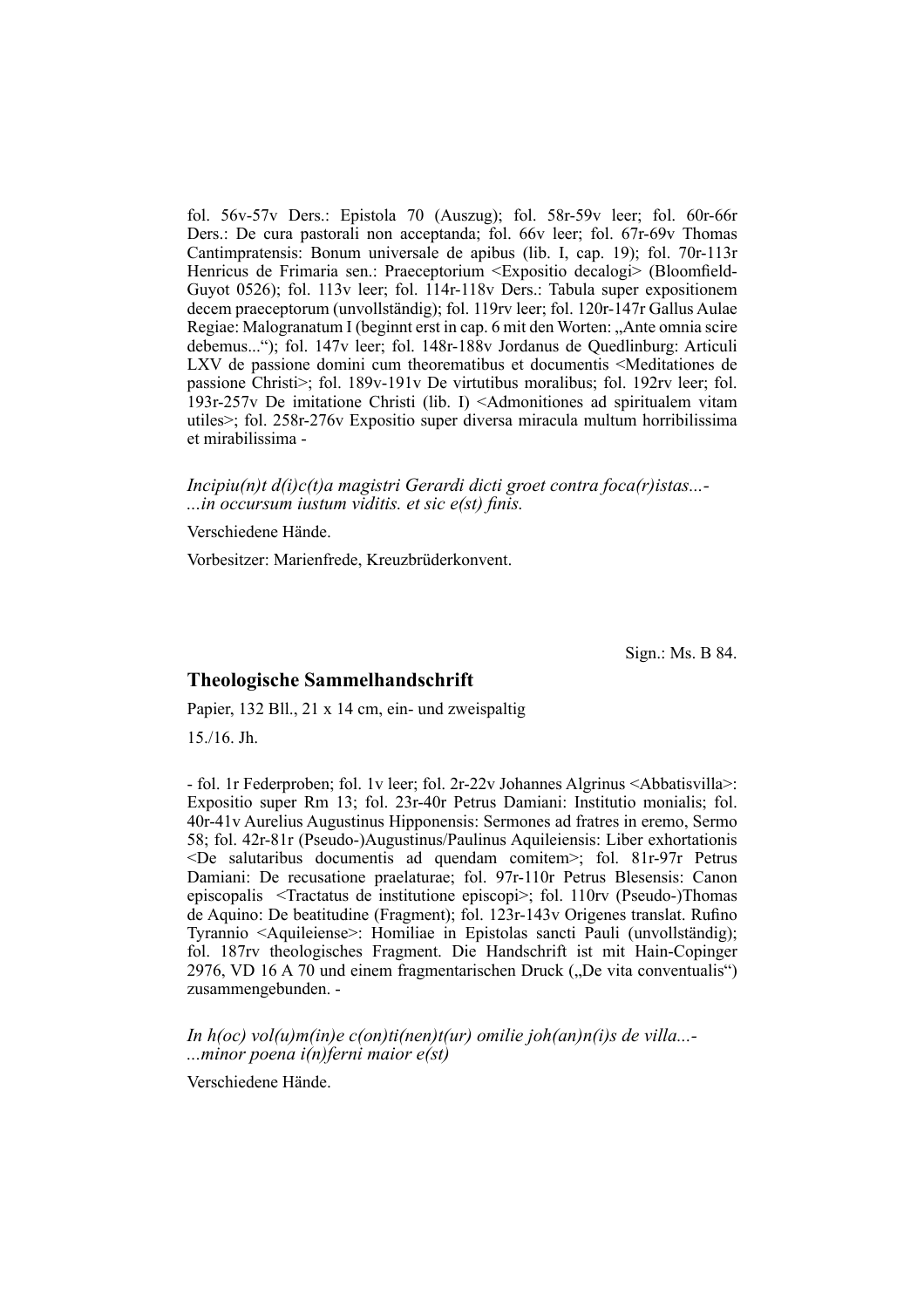Vorbesitzer: Marienfrede, Kreuzbrüderkonvent.

Sign.: Ms. B 85.

## **Theologische Sammelhandschrift**

Papier, 130 Bll. (+ 2 nachgeh. Pergament- bzw. Papierbll.), 28,7 x 21,5 cm, zweispaltig

Fol. 1r verblaßte rot-blau-grüne Zierinitiale mit filigranem Rankenornament.

Anfang 15. Jh.

- fol. 1r-7v Henricus de Langenstein: De proprietate ("Pro salute") (Auszug); fol. 8r-62r Speculum perfectionis status Fratris Minoris (BHL 3120); fol. 62v leer; fol. 63r-80v Legenda trium sociorum Sancti Francisci (BHL 3114); fol. 80v-130v Actus Sancti Francisci et sociorum eius (BHL Suppl. 3119b) -

*Incipit tractatus venerabil(is) m(a)g(ist)ri hinrici de hassia doctoris...- ...Explicit liber tertius de actib(us) q(ui)busda(m) mirabilibus b(ea)ti fra[n]cisci et socio(rum) ei(us) p(ri)mo(rum).*

Vorbesitzer: Marienfrede, Kreuzbrüderkonvent.

Sign.: Ms. B 86.

# **Haimo Autissiodorensis: Expositio in Apocalypsin**

Papier, 153 Bll., 30 x 27 cm, zweispaltig

15. Jh.

*[L]egim(us) in ecc(lesia)stica histo(r)ia beatu(m) ioha(n)ne(m) a domitiano impiissimo caesare i(n) pathmos insula relegatu(m)...- ...Explicit exposicio d(omi)ni haymonis sup(er) apocalipsim ioha(n)nis ap(osto)li et eva(n)gelistae*

Vorbesitzer: Düsseldorf, Kreuzbrüderkonvent.

Sign.: Ms. B 87.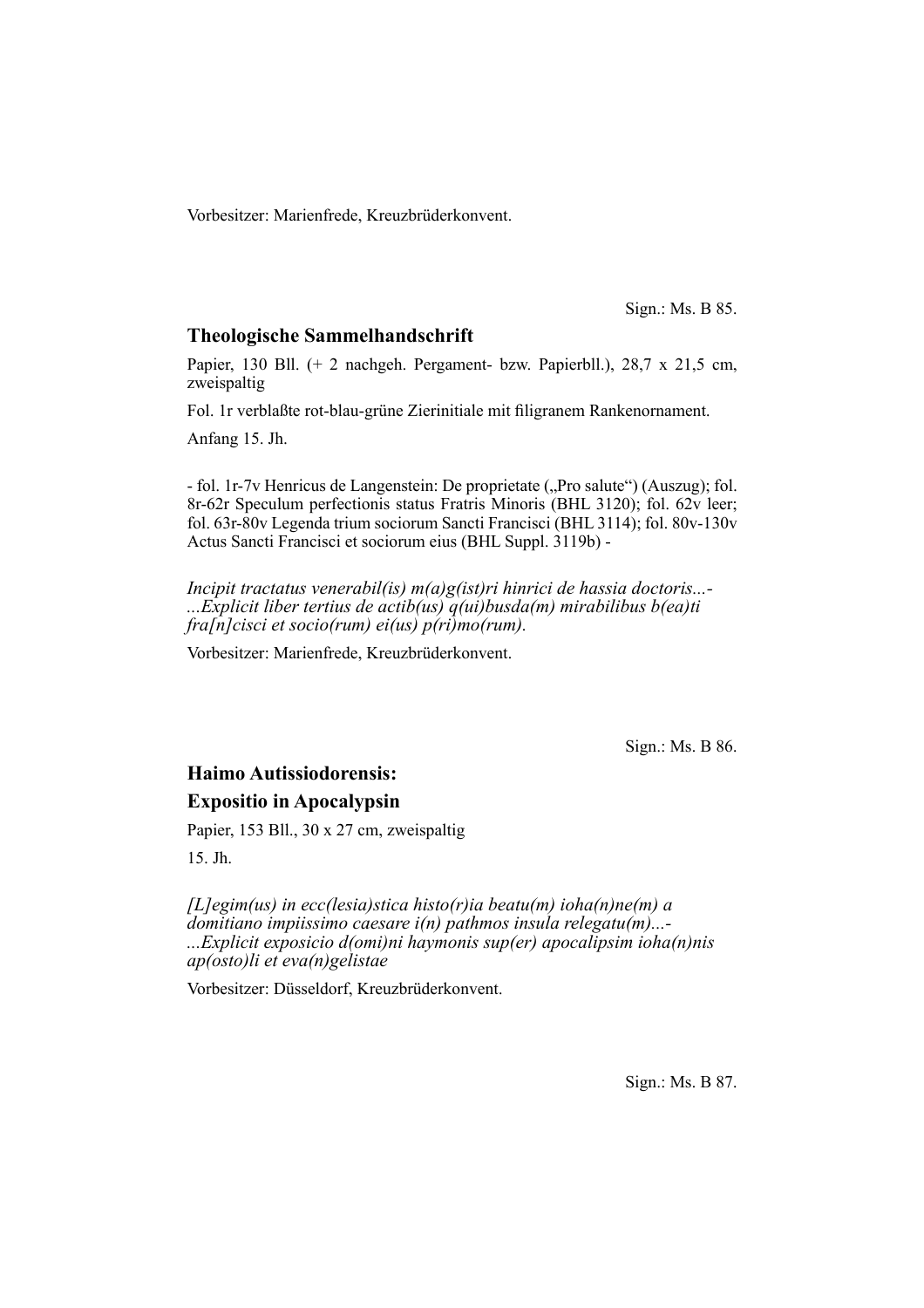### **Biblia Sacra cum glossis**

Pergament, 278 Bll., 35,5 x 34,5 cm, zweispaltig

Rot-blaue Schmuckinitialen mit filigranem Ornament.

Ende 12./Anfang 13. Jh.

- fol. 1r-46v Hiezechiel (Anfang und Ende fehlen); fol. 46v-48v Hieronymus in Danielem prophetam; fol. 48v-78v Danihel; fol. 78v-138v Petrus Lombardus: Glossatura super Isaiam (= Glossa ordinaria in Isaiam); fol. 139 $r$ -140 $v$  Prologus Pelagii in Pauli Epistolas; fol. 140v-142r Prologus Pelagii in Epistolam ad Romanos; fol. 142r Prologus Marcionis in Epistolam ad Romanos; fol. 142r-160r Pauli Epistola ad Romanos; fol. 160r-189v Epistolae I, II ad Corinthios cum prologis Petri Lombardi; fol. 189v-210rv Epistolae ad Galatas, Ephesios, Philippenses, Colossenses cum prologis Marcionis; fol. 210rv Epistola ad Laodicenses (apokryph); fol.  $210v-240v$  Epistolae ad Thessalonicenses (I,II), ad Timotheum (I,II), ad Titum, ad Philemon, ad Hebraeos cum prologis Marcionis; fol. 241r-275r Aurelius Augustinus Hipponensis: Enarrationes in psalmos 119-122; fol. 275r-278v Hieremias -

#### *quoq(ue) erat rotis et altitud[o] et horribilis aspectus...-...et loci q(uem) dedi vob(is) et p(at)ribus*

Zwei Hände.

Vorbesitzer: Altenberg, Cistercienserabtei.

Sign.: Ms. B 88.

#### **Hieronymus:**

#### **Opera selecta**

Papier, 249 Bll.  $(+ 1 \text{ vorgen. B1.})$ , 28 x 20,5 cm, zweispaltig

Rote Schmuckinitialen mit vegetabilen Motiven.

Düsseldorf, Kreuzbrüderkonvent: 1507

- fol. 1r-210v Hieronymus: Commentarii in Hiezechielem; fol. 210v-248v Ders.: Commentarii in Danielem; fol. 249rv leer -

*Incipit p(rae)facio s(an)c(t)i I(er)o(ni)mi explanatio(nis) ezechiel(is) p(ro)ph(et)ae...-...quaerendu(m) est q(uo)d ei r(espo)nd(er)e debeam(us).*

Schreiber: Henricus de Werdenborch.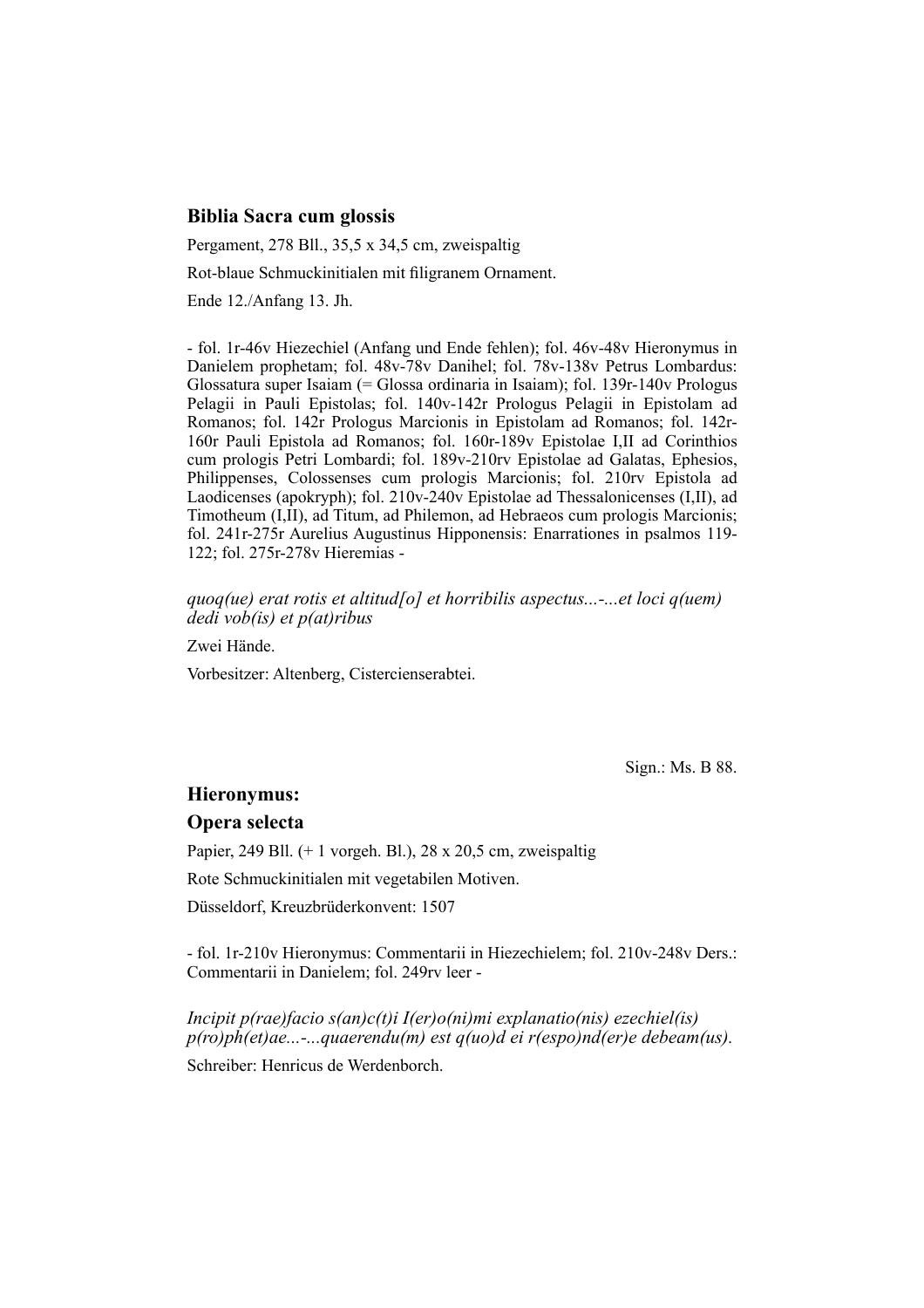Sign.: Ms. B 89.

#### **Theologische Sammelhandschrift**

Papier, 296 Bll., 28,5 x 21 cm, zweispaltig Düsseldorf, Kreuzbrüderkonvent: 1513

- fol. 1r Besitzvermerk und Inhaltsübersicht; fol. 1v leer; fol. 2r-118r Hieronymus: In Hieremiam prophetam libri VI; fol. 118v-120v leer; fol. 121r-144v Didymus Alexandrinus trans lat. Hieronymo: De spiritu sancto; fol. 144v-145v verschiedene Notizen über Didymus Alexandrinus, seine Werke sowie Übersetzungen derselben ins Lateinische; fol. 146r-147v leer; fol. 148r-295v Eusebius Caesariensis translat. Georgio Trapezuntio: De praeparatione evangelica; fol. 296rv leer -

*P(ro)logus s(an)cti Ihero(ni)mi in explanat(i)o(n)e(m) Iheremiae p(ro)ph(et)ae...-...magno risu omniu(m) explosi sunt. Amen*

Schreiber: Henricus de Werdenborch; Henricus Russiensis.

Sign.: Ms. B 90.

# **Theologische Sammelhandschrift**

Papier, 232 Bll., 29 x 21 cm, zweispaltig Düsseldorf, Kreuzbrüderkonvent: 1498

- fol. 1r Besitzvermerk und Inhaltsübersicht; fol. 1v leer; fol. 2r-101v Hieronymus: Commentarii in Matthaeum; fol. 102rv leer; fol. 103r-117r (Pseudo-)Hieronymus/Cumeanus: Commentarius in evangelium secundum Marcum (Auszug); fol. 117v-119v leer; fol. 120r-154r (Pseudo-)Hieronymus: Quaestiones hebraicae in I-III Regum et I-II Paralipomenon; fol. 154v-156v leer; fol. 157r-202r Hieronymus: Commentarius in Ecclesiasten; fol. 202v leer; fol. 203r-231r Anselmus Cantuariensis: Cur deus homo; fol. 232rv De sacramento evocando -

*Prologus b(ea)ti Ihe(r)onimi in quatuor eva(n)gelia...-...vel substa(n)cia(m) latere cui(us) no(n) appareat forma.*

Schreiber: Henricus de Millingen; Vitus de Gladbach; Henricus de Werden borch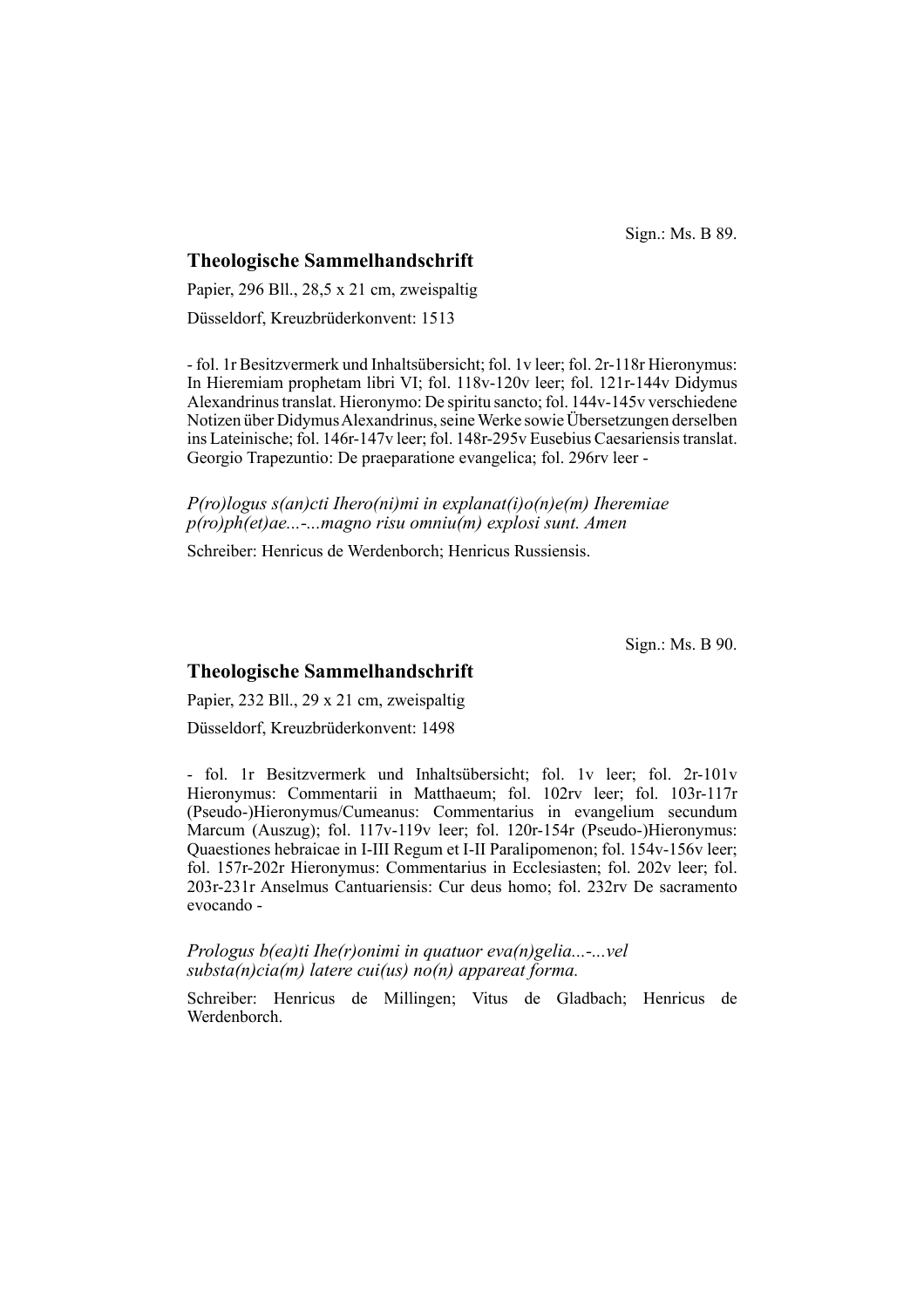#### **Theologische Sammelhandschrift**

Papier, 227 Bll. (+ je 1 vor- bzw. nachgeh. Pergamentbl.), 28,5 x 21 cm, zweispaltig

Rote Zierinitialen mit floralen und vegetabilen Motiven.

Düsseldorf, Kreuzbrüderkonvent: 1511

- fol. Irv theologisches Fragment mit Marginalglossen; fol. IIrv hebräisches Fragment; fol. 1r-137r (Pseudo-)Hieronymus: Tractatus in Psalmos (Stegmüller 3337); fol. 137r-143r Ders.: Tractatus in cantica Veteris Testamenti (Stegmüller 3338); fol. 143r-145v Ders.: Tractatus in cantica Novi Testamenti (Stegmüller 3339); fol. 146r-148v leer; fol. 149r-225v Nicolaus Trivet: Super psalterium iuxta Hebraeos; fol. 226r-227v leer -

*Incipit explanatio s(an)c(t)i Iheronimi sup(er) psalteriu(m)...-...om(n)e q(uo)d spirat laudet deu(m) all(elui)a*

Schreiber: Henricus de Gorrichem.

Sign.: Ms. B 92.

# **Guilelmus Peraldus: De eruditione religiosorum**

Pergament, 181 Bll., 25 x 18 cm

14. Jh.

*In no(m)i(n)e d(omi)ni incipit prologus in librum eruditionis Religiosorum...-...Ypocrita libro I ca(pitul)o III Item IIII ca(pitul)o XXI*

Drei verschiedene Hände.

Vorbesitzer: Altenberg, Cistercienserabtei.

Sign.: Ms. B 93.

### **Theologische Sammelhandschrift**

Papier, 220 Bll. (+ 1 vorgeh. Bl.), 21,5 x 14,5 cm Düsseldorf, Kreuzbrüderkonvent: 1465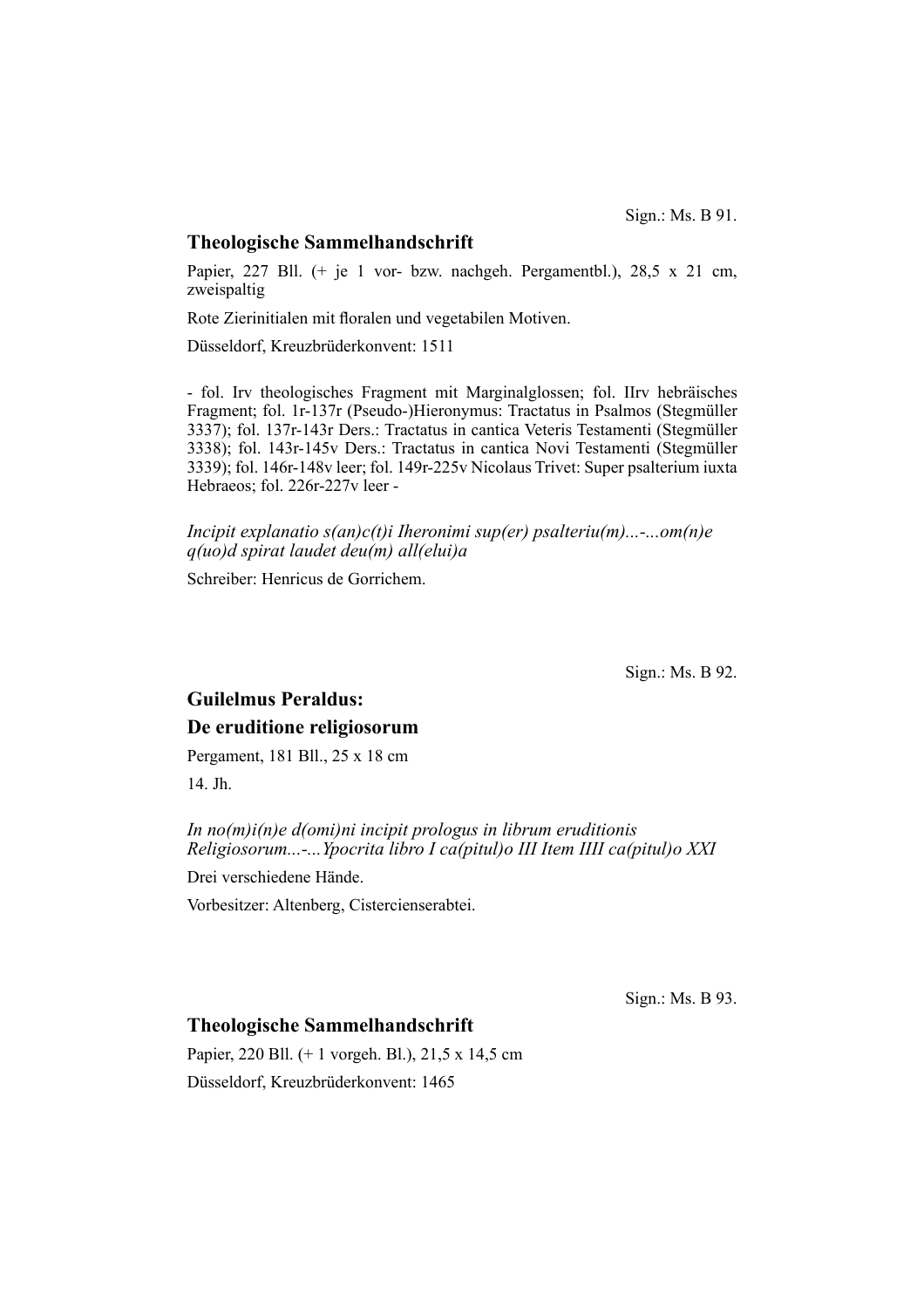- fol. 1r-149r Gerardus de Fracheto: Vitae Fratrum Ordinis Praedicatorum cum praefatione Humberti de Romanis; fol. 150rv leer; fol. 151r-162v Johannes Gobius iun.: De spiritu Guidonis; fol. 163r-191r Frater Marcus: Visio Tnugdali; fol. 191v-219v Arnt Buschmann: Miracula <De spiritu qui Arnoldo Buschmann apparuit> (mndfrk.) -

*E(xem)pla vene(r)abil(is) p(at)ris f(rat)ris hu(m)b(er)ti m(a)g(ist)ri...- ...Qui e(st) b(e)n(e)dictus in o(mn)ia s(ae)c(u)la Amen*

Schreiber: Albertus (frater); Jacobus (frater).

Sign.: Ms. B 94a.

#### **Jordanus de Quedlinburg:**

#### **Opus postillarum et sermonum de tempore <Postilla de evan geliis dominicalibus> (ndd.)**

Papier, 314 Bll., 28,3 x 20,5 cm, zweispaltig

15. Jh.

*Hyer beghynnt sermone op die sonnendeghes evangelium als Jordanus beschryvet...-...Dat yzte sermo en iordaens upt evangelium des selven dages*

Vorbesitzer: Marienfrede, Kreuzbrüderkonvent.

Sign.: Ms. B 94b.

## **Jordanus de Quedlinburg:**

#### **Sermones de sanctis <Opus Dan>**

Papier, 205 Bll., 28,5 x 20,5 cm, zweispaltig

Fol. 2r, 4r, 169r blau-rot-grüne Schmuckinitialen mit vegetabilen Motiven und filigranem Ornament.

15. Jh.

- fol. 1rv leer; fol. 2r-3v Inhaltsübersicht; fol. 4r-168v Jordanus de Quedlinburg: Sermones de sanctis; fol. 169r-204v Ders.: Sermones varii (darunter auch die sogenannten Standespredigten ad religiosas personas, pro sacerdotibus, de militibus, de nobilibus, de mercatoribus, de clericis) -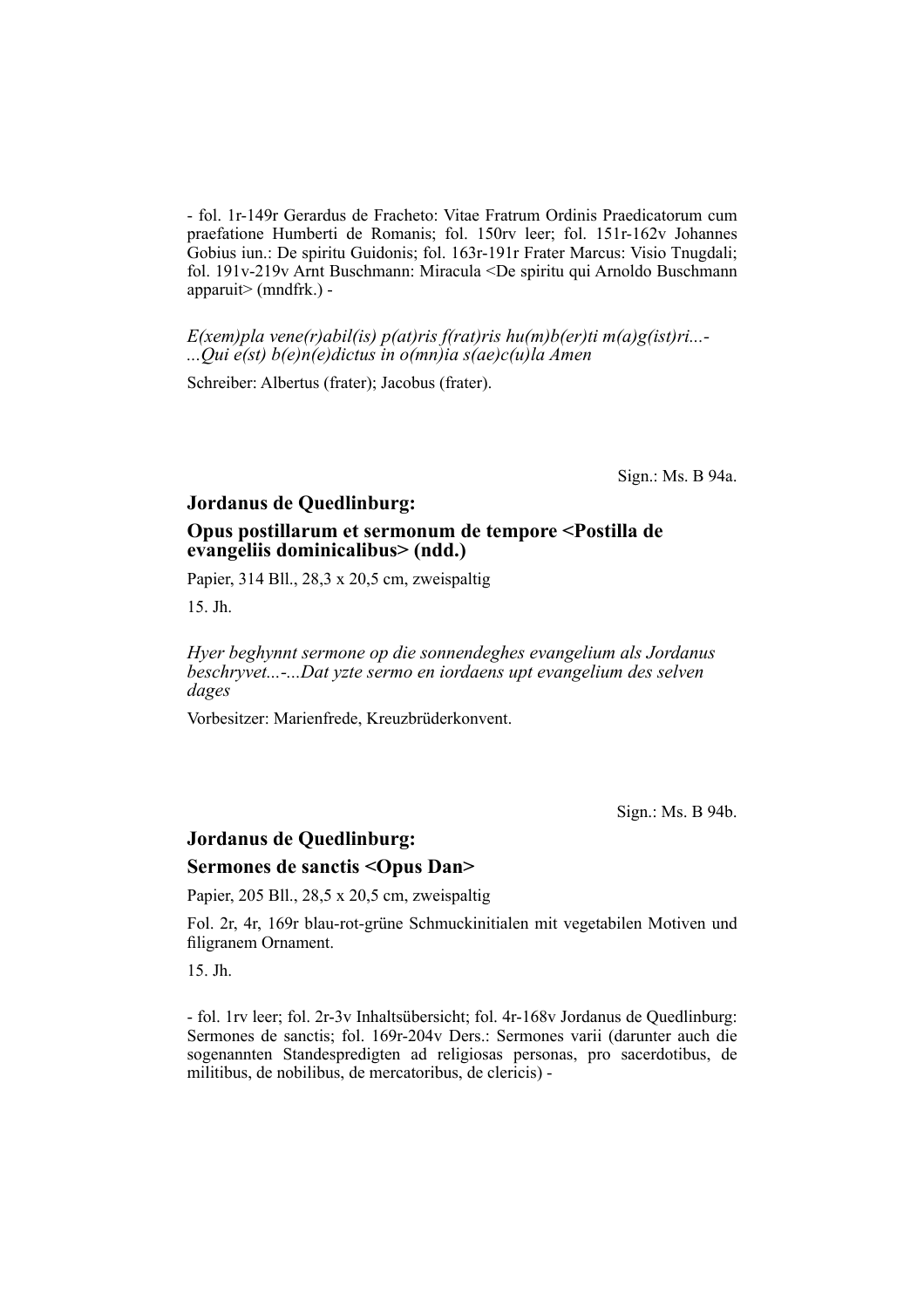*Incipiunt sermones f(rat)ris Jordani de quiddeburch de ordine f(rat)r(u)m heremita(tis) sancti Augustini...-...iustus et s(an)c(t)us cu(m) eff(e)c(t)u(m) teneat sanctitate(m)*

Vorbesitzer: Marienfrede, Kreuzbrüderkonvent.

Sign.: Ms. B 95.

### **Sammelhandschrift**

Papier, 332 Bll., 29 x 21 cm, zweispaltig

Ende 15./Anfang 16. Jh.

- fol. 1rv leer; fol. 2r-20v Kapitelverzeichnis, von späterer Hand nachgetragen; fol. 21r-301v Servasanctus de Faenza: Summa de poenitentia et eius tribus partibus <Antidotarium animae>; fol. 302r-330r Jacobus de Cessolis: Liber de moribus hominum et de officiis <Super ludo scaccorum>; fol. 330v-332v leer -

*Praefatio totius operis. Incipit tractatus de poenitentia...-...Deo igit(ur) sit honor et gloria i(n) saecula saeculorum. Amen amen Amen.*

Sign.: Ms. B 96.

### **Theologische Sammelhandschrift**

Papier, 232 Bll., 28 x 21 cm, zweispaltig

Fol. 2r blau-rot-grüne Zierinitiale.

Düsseldorf, Kreuzbrüderkonvent: 1508

- fol. 1r leer; fol. 1v Besitzvermerk und Inhaltsübersicht; fol. 2r-93v Isidorus Hispalensis: Quaestiones in Vetus Testamentum; fol. 94r-96v leer; fol. 97r-229r Guilelmus de S. Martino Tornacensis: Flores Bernardi <Bernardinum>; fol. 229v-232v leer -

*Incipit p(rae)facio ysidori b(ea)ti Gregorii p(a)pae discipuli...- ...Expliciu(n)t exceptio(n)es coll(a)tae ex div(er)sis opuscul(is) b(ea)ti b(er)n(ar)di abbatis*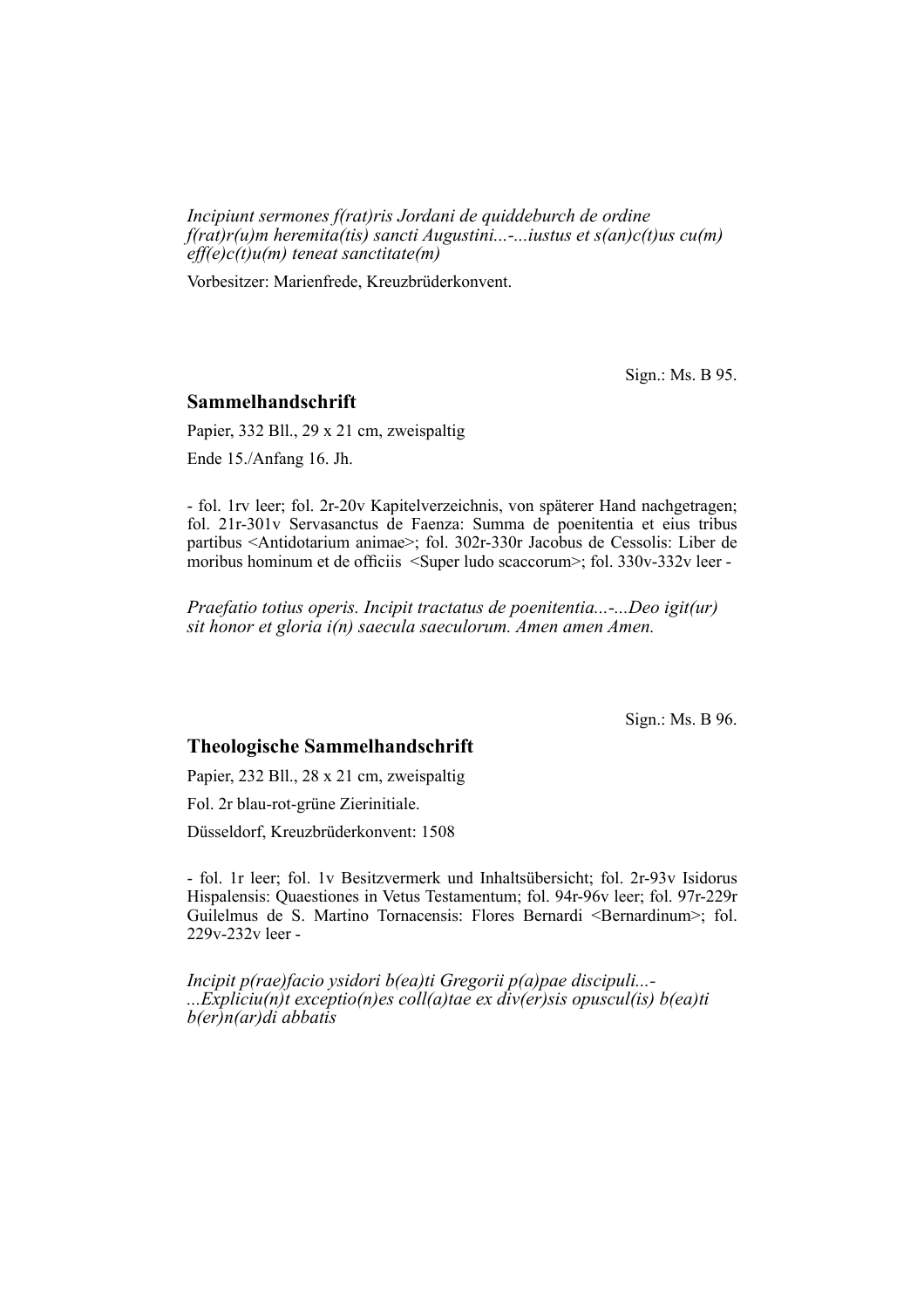Sign.: Ms. B 97.

# **Lucius Caecilius Firmianus Lactantius: Opera selecta**

Papier, 200 Bll., 29,3 x 21,5 cm

Fol. 1r blau-rote Zierinitiale mit filigranem Rankenornament.

15. Jh.

- fol. 1r-170v Divinae institutiones; fol. 170v-185v De ira Dei; fol. 186r-200v De opificio Dei (Schluß fehlt) -

*De hiis libris dici p(otes)t aliquid habere...-...brevit(er) expona(m). Cur deus dedit*

Sign.: Ms. B 98.

### **Matthias de Liegnitz:**

#### **Postilla super epistolas dominicales**

Papier, 241 Bll. (+ je 1 vor- bzw. nachgeh. Pergamentbl.), 29 x 21 cm, zweispaltig

Nijmegen (?): Ende 15./Anfang 16. Jh

*Videte quonia(m) non michi soli laboravi sed omnibus...-...per m(agist)r(u)m Mathia(m) de legnitz sacrae theologiae p(ro)fessore(m) deo se(m)piterna laus*

Vorbesitzer: Heusden (Niederlande), Cistercienserinnenkloster Maria-Kroon.

Sign.: Ms. B 99.

#### **Theologische Sammelhandschrift**

Papier, 351 Bll.  $(+ 1 \text{ vorgeh. B1.})$ , 28,5 x 20 cm, zweispaltig

Fol. 1v, 110v, 189v rot-grüne Schmuckinitialen mit vegetabilen Motiven.

Düsseldorf, Kreuzbrüderkonvent: 1507

- fol. 1r-110v Leo I papa: Sermones <in praecipuis totius anni festivitatibus ad romanam plebem habiti>, mit vorgestelltem Kapitelverzeichnis; fol. 110v-187r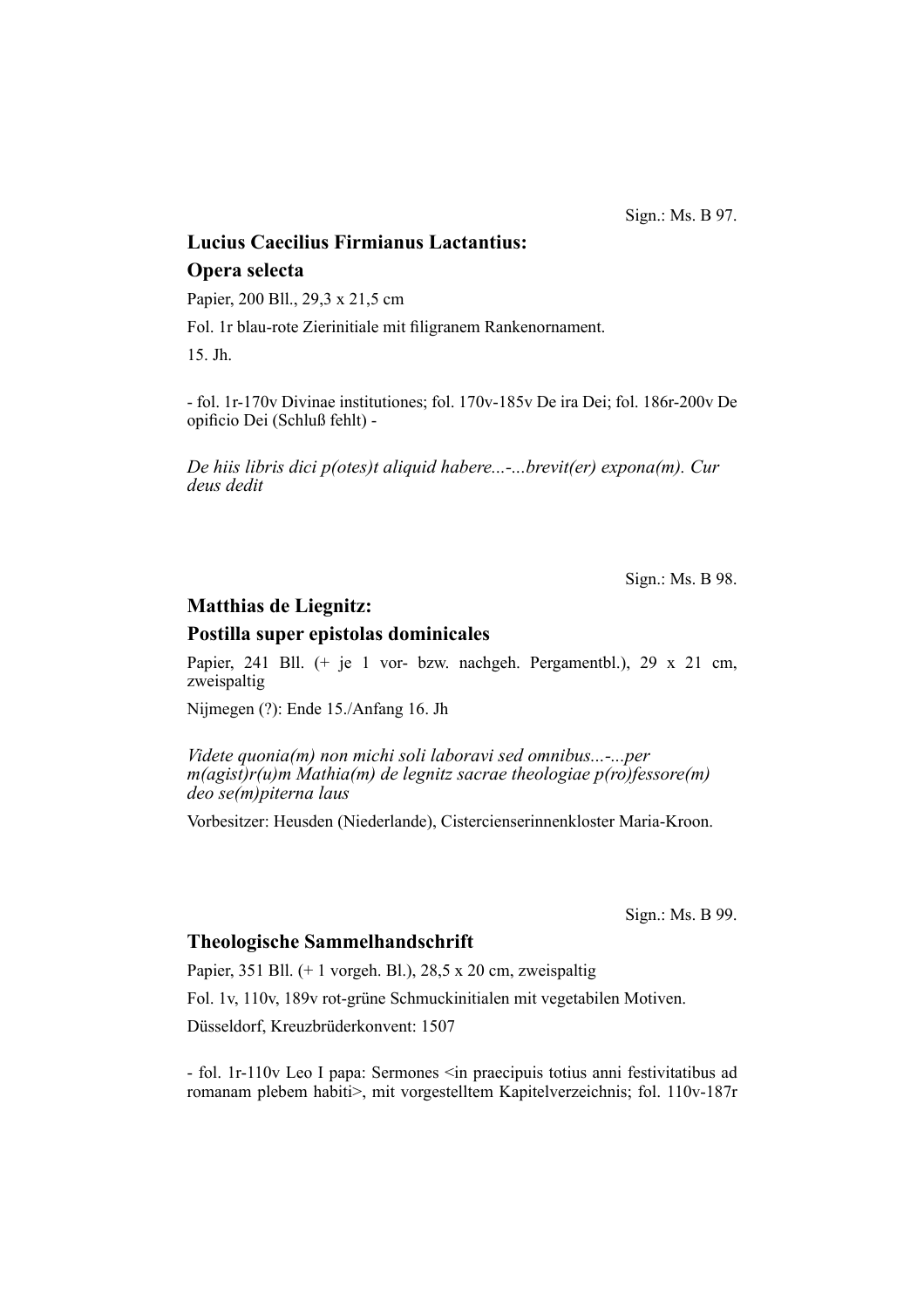Ders.: Epistolae 24, 23, 12, 28, 35, 29, 31, 9, 33, 54, 44, 45, 60, 61, 69, 70, 95, 71, 94, 82, 90, 83, 80, 125, 85, 93, 106, 104, 105, 115, 130, 134, 113, 111, 112, 79, 118, 123, 125, 124, 120, 127, 143, 135, 114, 139, 99, 102, 121, 122, 162, 165, 14, 2, 1, 168, 4, 159, 18, 19, 16, 7, 166, 12, (2), 10, 41, 108, 167, 15; fol. 187r-188v (Pseudo-)Isidorus <Isidorus Mercator>: Decretalium collectio (cap. 7); fol. 188v-198v Thascius Caecilius Cyprianus: Epistola 1; fol. 198v-204v Ders.: De opere et eleemosynis; fol. 204v-211v Ders.: Ad Fortunatum de exhortatione martyrii; fol. 211v-215r Ders.: De zelo et livore; fol. 215r-220r Ders.: De bono patien tiae; fol. 220r-225r Ders.: De mortalitate; fol. 225r-230r Ders.: De habitu virginum; fol. 230r-233v Ders.: Epistola 63; fol. 233v-239v Ders.: De unitate ecclesiae; fol. 239v-247r Ders.: De lapsis; fol. 247v-254v Ders.: De oratione dominica; fol. 254v-256v Ders.: De idolorum vanitate; fol. 256v-271r (Pseudo-)Cyprianus: De singularitate clericorum; fol. 271r-274v Ders.: De montibus Sina et Sion; fol. 274v-284v Thascius Caecilius Cyprianus: Epistolae 52, 56, 76; fol. 284v-298v Ders.: Adversus Judaeos, lib. I, II; fol. 298v-299v Cornelius papa: Epistola 13; fol. 299v-301r Thascius Caecilius Cyprianus: Epistola synodica de lapsis; fol. 301r-307r Cornelius papa: Epistola 12; fol. 307r-309v Concilium Carthaginense IV; fol. 309v-310v Thascius Caecilius Cyprianus: Epistola 6; fol. 310v-313r Ders.: Epistola ad Magnum de baptizandis novitianis; fol. 313r-318v Ders.: Epistolae  $64, 40, 66, 61, 62$ ; fol.  $318v-319r$  Concilium Carthaginense V; fol. 319v-320r Concilium Carthaginense VI; fol. 320r-325r Thascius Caecilius Cyprianus: Epistolae 15, 33, 8, 31; fol. 325r-328r Cornelius papa: Epistolae 7, 3, 2, 1, 8; fol. 328rv Thascius Caecilius Cyprianus: Epistola unica de exsilio reversus; fol. 328v-331v Ders.: Epistolae 50, 51, 32, 15, 37, 79; fol. 331v-332v Concilium Carthaginense III; fol. 332v-334r Thascius Caecilius Cyprianus: Epistolae 65, 5; fol. 334r-335r Cornelius papa: Epistolae 6, 5; fol. 335r-336r Thas cius Caecilius Cyprianus: Epistola ad Stephanum I papam; fol. 336r-347r Ders.: Epistolae 50, 10, 11, 12, 13, 17, 19, 3, 24, 53, 36, 77, 81, 25, 7, 34; fol. 347rv Cornelius papa: Epistola 4; fol. 347v-350r Thascius Caecilius Cyprianus: Epistolae 69, 35; fol. 350v-351v leer -

#### *Incipiu(n)t s(er)mones b(ea)ti leonis p(a)pae. Laude(m) d(omi)ni loq(ua)tur...-...co(n)fessus n(ost)ri honore florere*

Schreiber: Henricus de Werdenborch.

Sign.: Ms. B 100.

# **Nicolaus de Lyra: Postilla litteralis super evangelia quattuor**

Papier, 170 Bll., 29,5 x 21,5 cm, zweispaltig

Fol. 2r Zierinitiale.

15. Jh.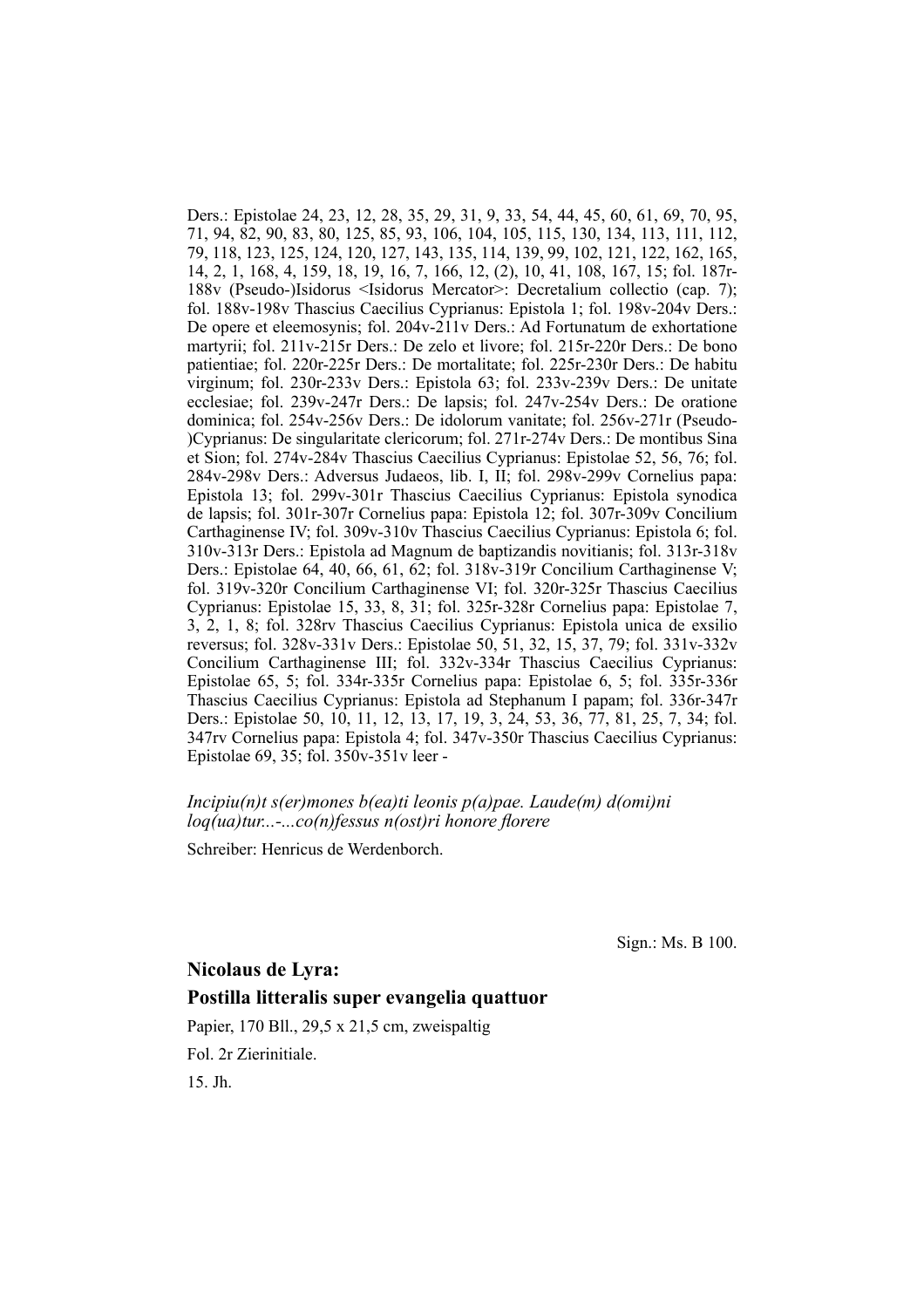*Quatuor facies uni Ezechielis p(ri)mo...-...Explicit postilla nycolai de lyra super evangelia. de quo de(us) sit b(e)n(e)d(ic)t(us) in s(ae)c(u)la.*

Vorbesitzer: Düsseldorf, Kreuzbrüderkonvent.

Sign.: Ms. B 101a.

# **Gallus Aulae Regiae:**

#### **Malogranatum I**

Papier, 130 Bll. (+ 1 vorgeh. Papier- u. 1 nachgeh. Pergamentbl.), 28,5 x 20,5 cm

Fol. 8r, 72r, 98r mehrfarbige Schmuckinitialen und Spiegelverzierungen mit vegetabilen und floralen Ornamenten.

Marienfrede, Kreuzbrüderkonvent: 15. Jh.

*Liber p(ri)m(us) malog(ra)nati. Iste prim(us) lib(er) qui est de statu incipientiu(m)...-...Explicit lib(er) prim(us) malogranati q(ui) tractat de statu i(n)cipientiu(m)*

Schreiber: Gerardus Sessynck de Emmerich.

Sign.: Ms. B 101b.

# **Gallus Aulae Regiae: Malogranatum III**

Papier, 178 Bll. (+ 1 vorgeh. Pergamentbl.), 29,5 x 21,5 cm, zweispaltig

Fol. 11r, 100r rot-grüne Schmuckinitialen mit vegetabilen Motiven.

15. Jh.

*Liber tercius malogranati. Iste liber tercius q(ui) de statu p(er)f(e)c(t)orum e(st)...-...Explicit dyalogus dictus malogranatu(m) co(m)pilatus a quoda(m) venerabili abbate Aulae regiae i(n) Bohemia ordinis Cistercien(sis)*

Zwei Hände.

Vorbesitzer: Marienfrede, Kreuzbrüderkonvent.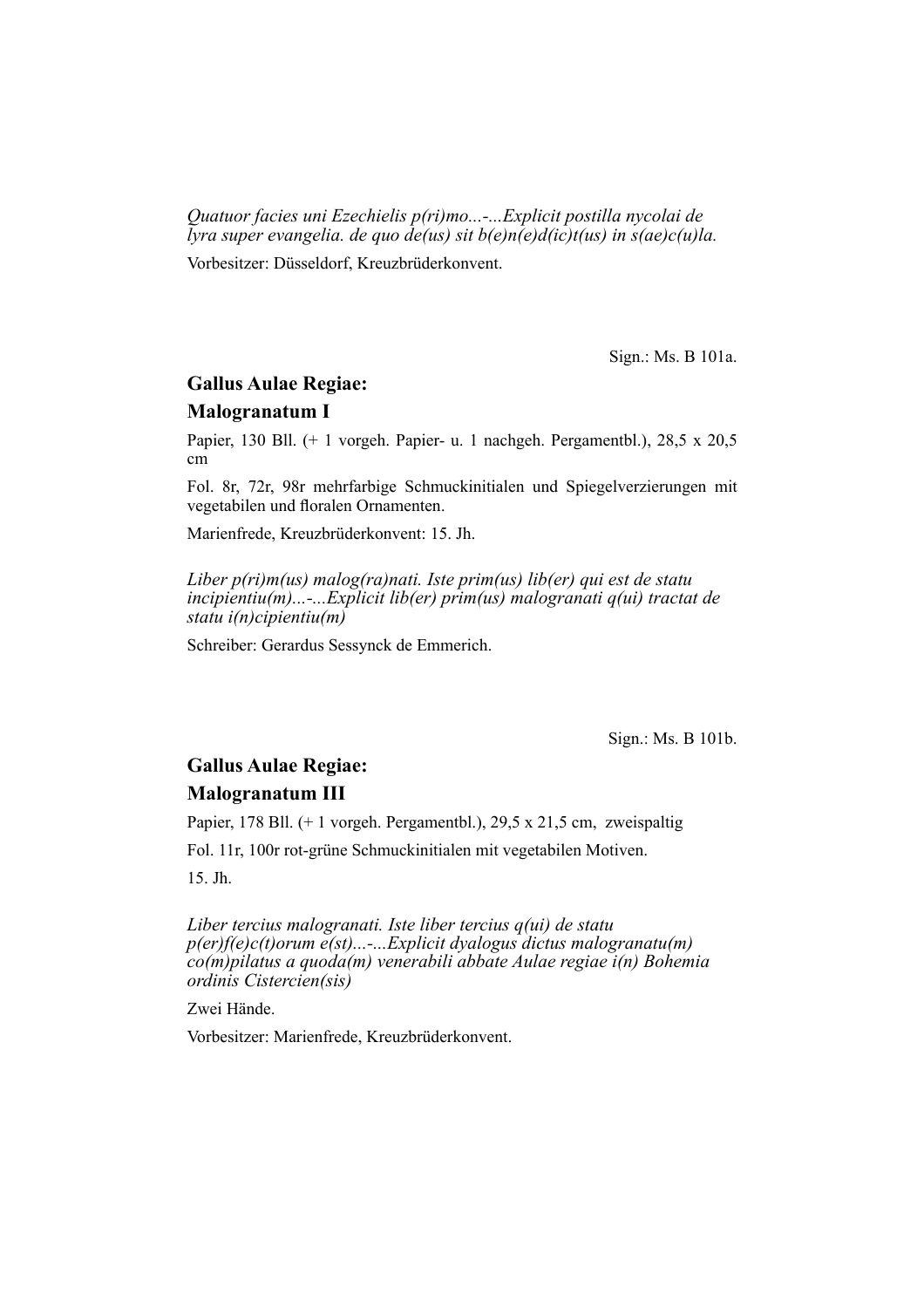Sign.: Ms. B 102.

### **Theologische Sammelhandschrift**

Pergament, 225 Bll., 36 x 25,5 cm, zweispaltig

Ende 12. Jh.

- fol. 1r-70v Guilelmus de Merula: Sermones de tempore; fol. 70v-73r Julianus Vizeliacensis: Sermo super Mt 25,1 (Schneyer 3,  $\frac{873}{7}$ ); fol. 73r-75v und 225r Registrum ad inveniendum destinationes ad praedicandum utiles; fol. 76r-221v Thomas Cisterciensis <de Valcellis>: Commentaria in Canticum canticorum; fol.  $221v-225r$  Expositio super adventum dominum ("Quem ad modum lucet ager multicolorum...") -

*Omelie Mauricii parisiensis episc(o)pi. In Nomine d(omi)ni incipit p(ro)logus...-...ab ip(s)o felicitas regnandi. Christi gl(ori)a i(n) s(ae)c(u)la s(ae)c(u)l(orum) Am(en).*

Vorbesitzer: Altenberg, Cistercienserabtei.

Sign.: Ms. B 103.

## **Henricus de Millingen (?):**

#### **Sermones de sanctis**

Papier, fol. 1,6 Pergament, 451 Bll., 27 x 19 cm

Die Handschrift war ursprünglich mit einigen Schmuckinitialen und Spiegelverzierungen ausgestattet, welche jedoch herausgeschnitten worden sind.

Düsseldorf, Kreuzbrüderkonvent: Anfang 16. Jh.

*Sermo ad [r]eligiosas personas. Non vos me elegist(is) s(ed) ego elegi vos...-...Expliciu(n)t s(er)mones de s(an)c(t)is Collecti p(er) fr(atr)em Henrici millinge(nsis). Utentes eis ore(n)t p(ro) eo.*

Sign.: Ms. B 104.

### **Theologische Sammelhandschrift**

Papier, 188 Bll., 29 x 21 cm, zweispaltig

Fol. 3r, 27r, 134r blau-rote Zierinitialen mit filigranem Rankenornament.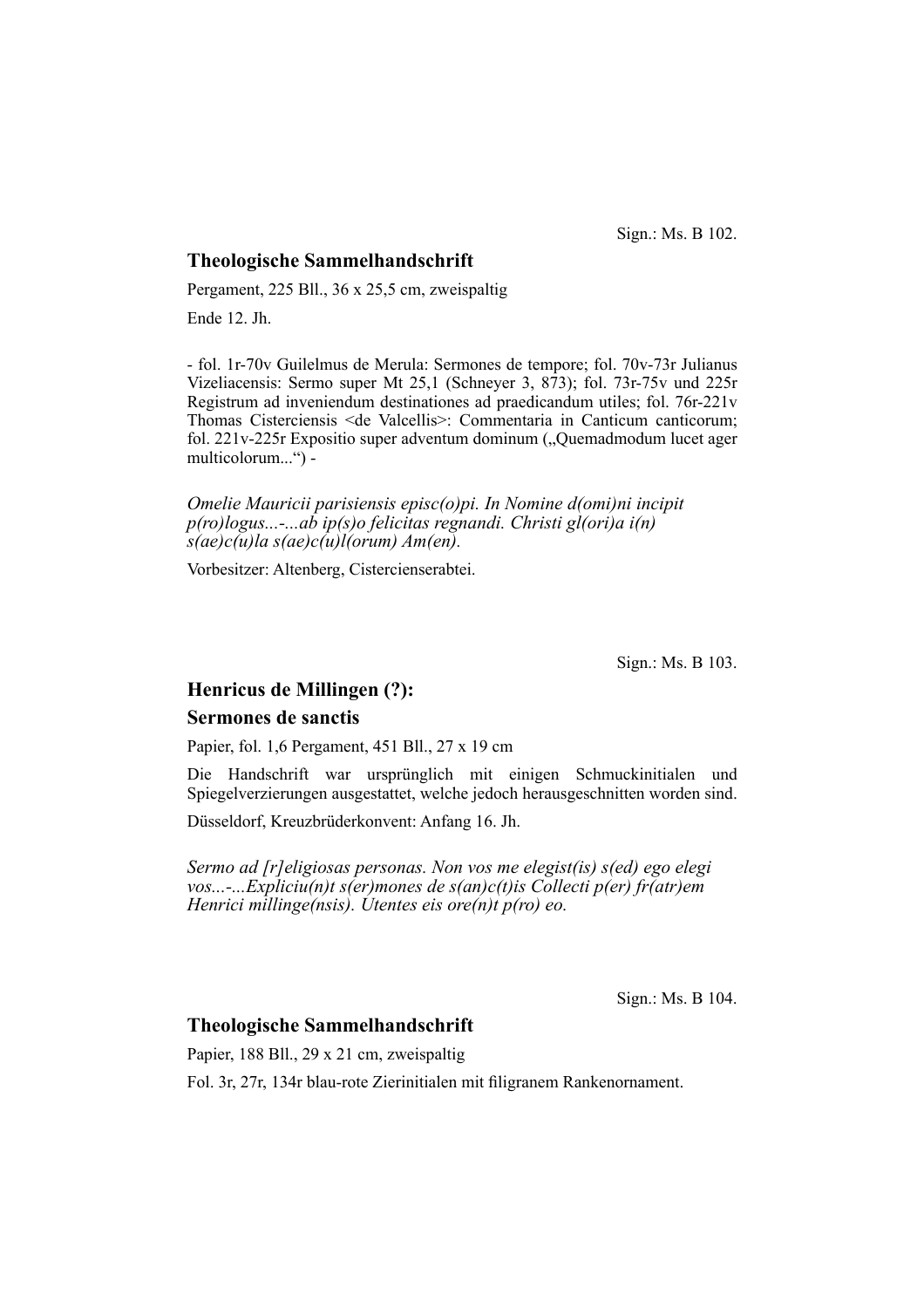Marienfrede, Kreuzbrüderkonvent: um 1476

- fol. 1r-2v leer; fol. 3r-25v Johannes Nider: Consolatorium timoratae conscientiae (redactio brevior); fol. 25v-26v leer; fol. 27r-133v Lucas de Bitonto: Sermones  $(Auszug)$  (Schneyer 4, 50-63); fol. 134r-184r Johannes Herolt (Discipulus): De eruditione Christifidelium; fol. 184v-187v Alexander Fabricius Anglicus: Destructorium vitiorum (Auszug); fol. 188rv leer -

*Incipit tractatus eximii doctoris ioh(annis) Nyd(i) cont(ra) ti(m)orata(m) consci(enti)am...-...sed non cu(m) mor(ta)li p(e)cc(at)o. Expliciu(n)t.*

Verschiedene Hände.

Sign.: Ms. B 105.

#### **Hagiographische Sammelhandschrift**

Papier, 174 Bll. (+ 1 vorgeh. Bl.), 29 x 21 cm, zweispaltig

Zahlreiche mehrfarbige Rankeninitialen; fol. 174v Arbor porphyriana.

15. Jh.

- fol. 1r-36v Rufinus Tyrannius <Aquileiensis>: Historia monachorum; fol. 36v-64v Vitae patrum III; fol. 64v-87r Palladius Helenopolitanus: Historia Lausiaca; fol. 87r-159r Vitae patrum IV (primae editionis) et verba septem abbatis Moysis (BHL 6528f.); fol 159v leer; fol. 160r-173v Vitae patrum V (primae editionis) (BHL 6538) -

*Incipit p(ro)log(us) in p(ri)mu(m) lib(rum) de vita et doct(ri)na s(an)c(t)o(rum) pat(rum)...-...Explicit liber q(ui)ntus de co(n)st(it)uc(i)o(n)e et vita s(an)c(t)o(rum) p(at)r(u)m.*

Vorbesitzer: Marienfrede, Kreuzbrüderkonvent.

Sign.: Ms. B 107a.

# **Bartholomaeus a S. Concordio <Pisanus>:**

# **Summa de casibus conscientiae**

Papier, 228 Bll. (+ 1 vorgeh. Pergamentbl.), 29,2 x 21 cm, zweispaltig Fol. 5r Zierinitiale.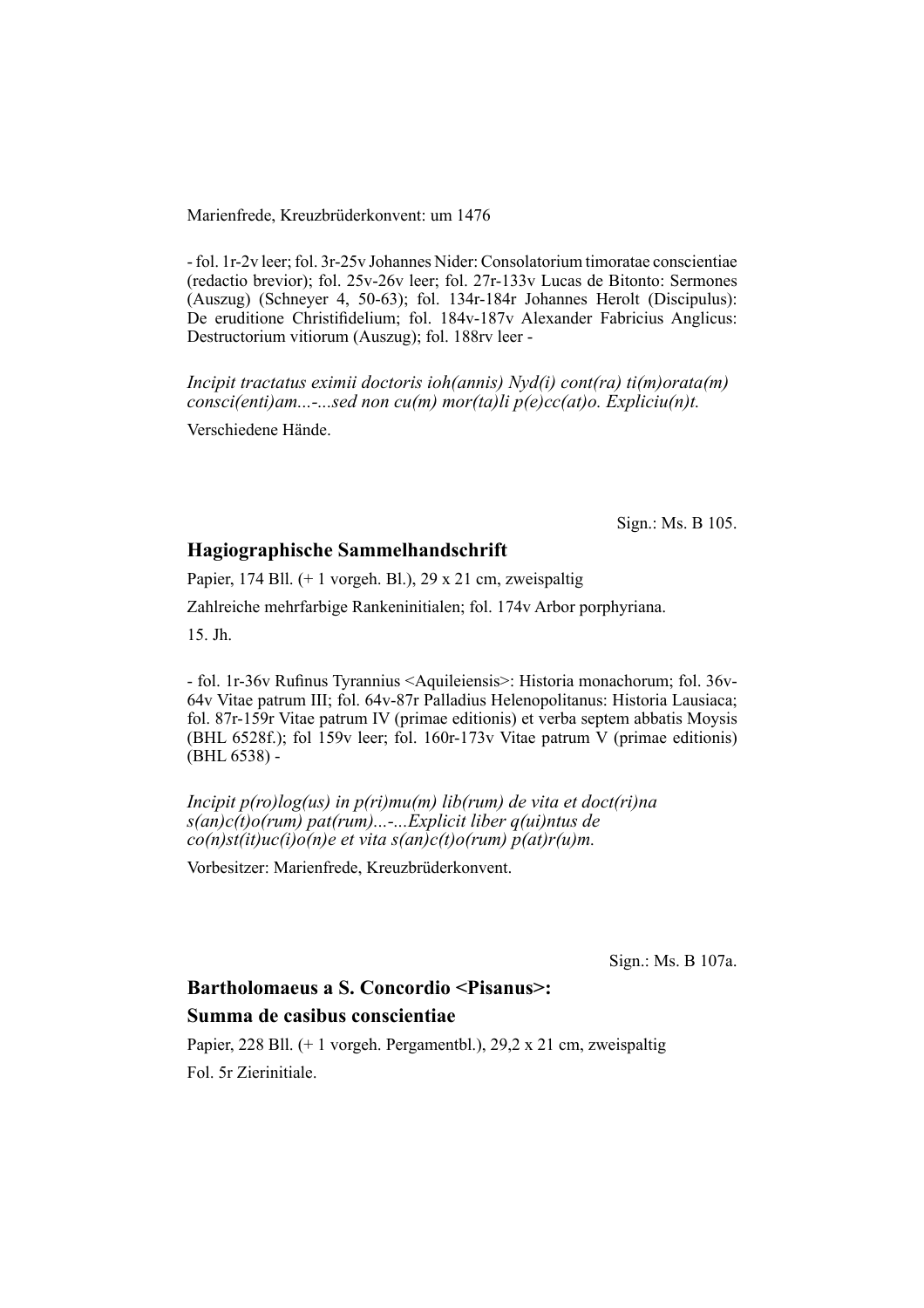#### Marienfrede, Kreuzbrüderkonvent: 1437

- fol. 1r leer; fol. 1v Abkürzungsverzeichnis; fol. 2r-4r Register; fol. 4v leer; fol. 5r-227v Bartholomaeus a S. Concordio <Pisanus>: Summa de casibus conscientiae; fol. 227v-228r Predigtfragmente; fol. 228v leer -

*Haec est breviatu(r)a s(e)c(un)d(u)m mod(um) lege(n)di...-...quia p(er)secut(us) sum*

Schreiber: Johannes They.

Sign.: Ms. B 107b.

# **Bartholomaeus a S. Concordio <Pisanus>:**

# **Summa de casibus conscientiae**

Papier, 246 Bll. (+ 1 vorgeh. Bl.), 29,4 x 20,5 cm, zweispaltig

Schmuck- und Zierinitialen.

1476

*Quonia(m) ut ayt gregori(us) s(upe)r ezechiele(m)...-...sec(un)da die mens(is) Julii d(e)o g(ratia)s.*

Zwei Hände.

Vorbesitzer: Düsseldorf, Kreuzbrüderkonvent.

Sign.: Ms. B 107c.

# **Bartholomaeus a S. Concordio <Pisanus>: Summa de casibus conscientiae**

Papier, 190 Bll., 28 x 20 cm, zweispaltig

Blau-rote Zierinitialen mit filigranem Ornament.

15. Jh.

- fol. 1rv leer; fol. 2r-182r Bartholomaeus a S. Concordio <Pisanus>: Summa de casibus conscientiae, mit nachgestelltem Abkürzungs- und Inhaltsverzeichnis; fol. 182v-183v leer; fol. 184r-190r Liber vitiorum et virtutum (Exzerpt) -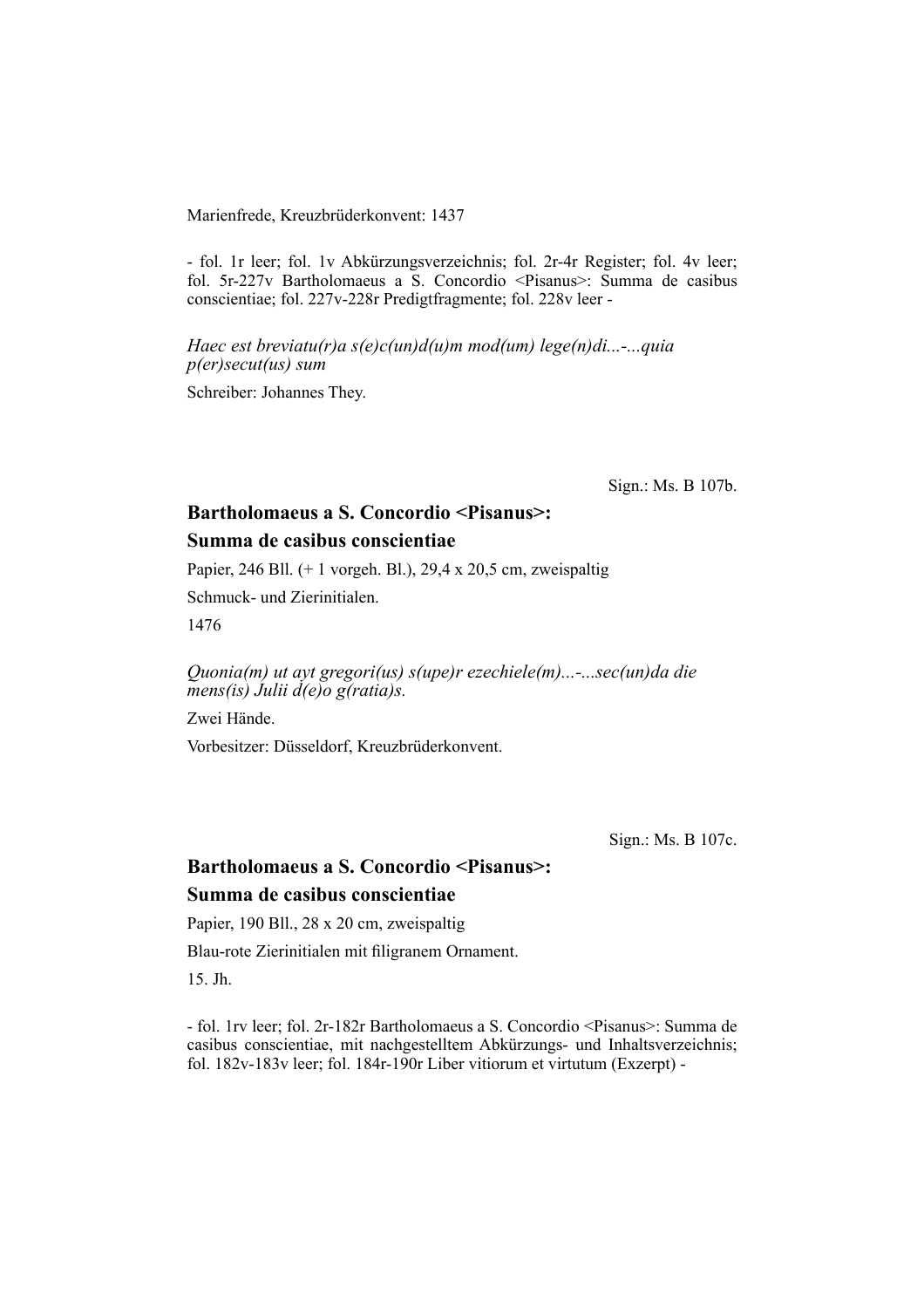*Quoniam ut ait gregori(us) sup(er) ezechielem...-...et exultant i(n) r(e)bus pessimis*

Schreiber: Johannes de Essendia.

Vorbesitzer: Marienfrede, Kreuzbrüderkonvent.

Sign.: Ms. B 108 [a].

#### **Aszetisch-liturgische Sammelhandschrift**

Pergament, 50 Bll. (+ 2 vorgeh. Bll.), 20,5 x 14 cm

Einige blau-rote Zierinitialen mit filigranem Rankenornament.

15. Jh.

- fol. 1r Inhaltsübersicht; fol. 1v-4v Johannes Gerson: Appellatio peccatoris ad divinam misericordiam; fol. 4v-11v (Pseudo-)Augustinus: Speculum peccatoris liber I; fol. 11v-17r Henricus de Coesfeldia <de Kemenade>: Meditatio <Praeparatio ad missam>; fol. 17rv Preces; fol. 17v-40v Ordo missae; fol. 41r-48r Confessionale ("Confiteor deo omnipotenti et vobis me graviter pecasse..."); fol. 48r-49v Aegidius Assisiensis: Dicta; fol. 50rv leer -

*In tua o regina coeli et mu(n)di totius d(omi)na dei genet(ri)x...-...Haec frater Egidius. Et sic est finis hui(us) operis. Amen* 

Die Inhaltsübersicht auf fol. 1r wurde von einer Hand des 18. Jh.s nachgetragen.

Sign.: Ms. B 108 [b].

#### **Speculum peccatoris**

Papier, 48 Bll. (+ 2 nachgeh. Pergamentbll.), 21 x 15 cm

1. Hälfte 15. Jh.

- fol. 1r-41v Speculum peccatoris; fol. 41v-42r Ludolphus de Saxonia: Vita Jesu Christi (pars I, cap. 1); fol. 42r-46r Notae; fol. 46v-48v leer -

*In hoc libello habetur q(uod)dam spec(u)l(u)m confessor(is) simplic(u)m...-...nos er(i)piat Ihesus Christus Amen. Expliciu(n)t casus div(er)si*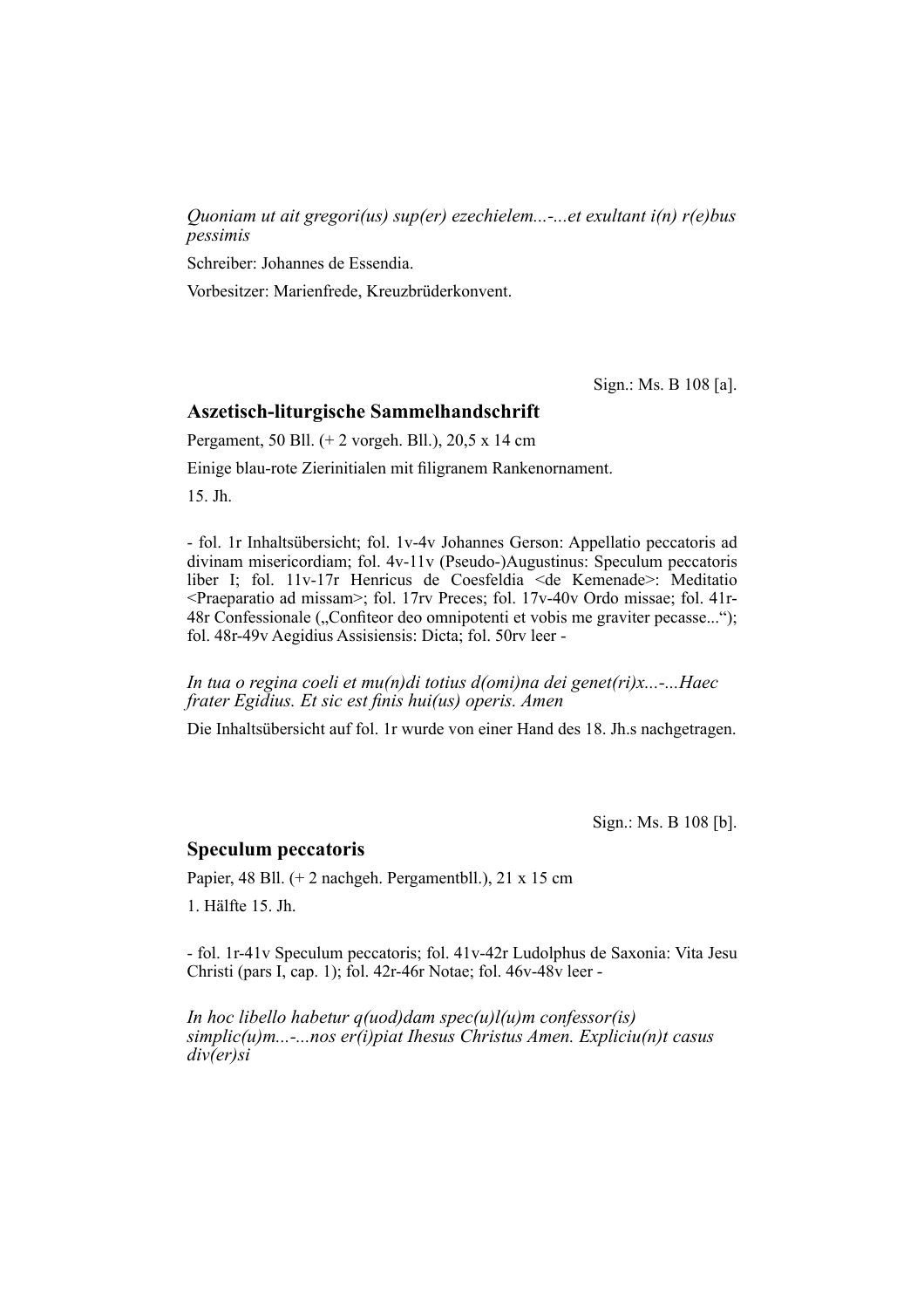Sign.: Ms. B 109.

# **Julianus Pomerius:**

### **De vita contemplativa**

Pergament, 71 Bll., 22,5 x 15 cm

Fol. 71 Federzeichnung eines Hundes von einer späteren Hand.

12. Jh.

*Incip(it) p(ro)logus in libro p(ro)sp(er)i [sic] Diu multumq(ue) revisus...- ...sed p(ro) rebus enu(n)tiandis verba sunt instituta. Explicit liber prosperi [sic] tercius.*

Vorbesitzer: Altenberg, Cistercienserabtei.

Sign.: Ms. B 110.

### **Sermones**

Papier, 167 Bll. (+ 1 vorgeh. Pergamentbl.), 28 x 21 cm, zweispaltig

Ende 15./Anfang 16. Jh.

- fol. Iv Besitzvermerk und Urkundenfragment; fol. 1r-53v Sermones de sanctis (zum Text vgl.: J.B. Schneyer: Wegweiser zu lateinischen Predigtreihen des Mittelalters. München 1965 (= Veröffentlichungen der Kommission für die Herausgabe ungedruckter Texte aus der mittelalterlichen Geisteswelt 1), S. 19); fol. 54r-167v Petrus Salinerii(?): Sermones de tempore -

*Incipiu(n)t postillae evangeliorum de sanctis p(er) c(ir)culu(m) anni...- ...et hic ex erro(r)e i(n) fine apposita vel ex def(e)c(t)u o(ri)ginalis* 

Vorbesitzer: Marienfrede, Kreuzbrüderkonvent.

Sign.: Ms. B 112.

# **Theologische Sammelhandschrift (z.T. ndd.)**

Papier, 198 Bll., 21 x 14 cm

Marienfrede, Kreuzbrüderkonvent: 2. Hälfte 15. Jh.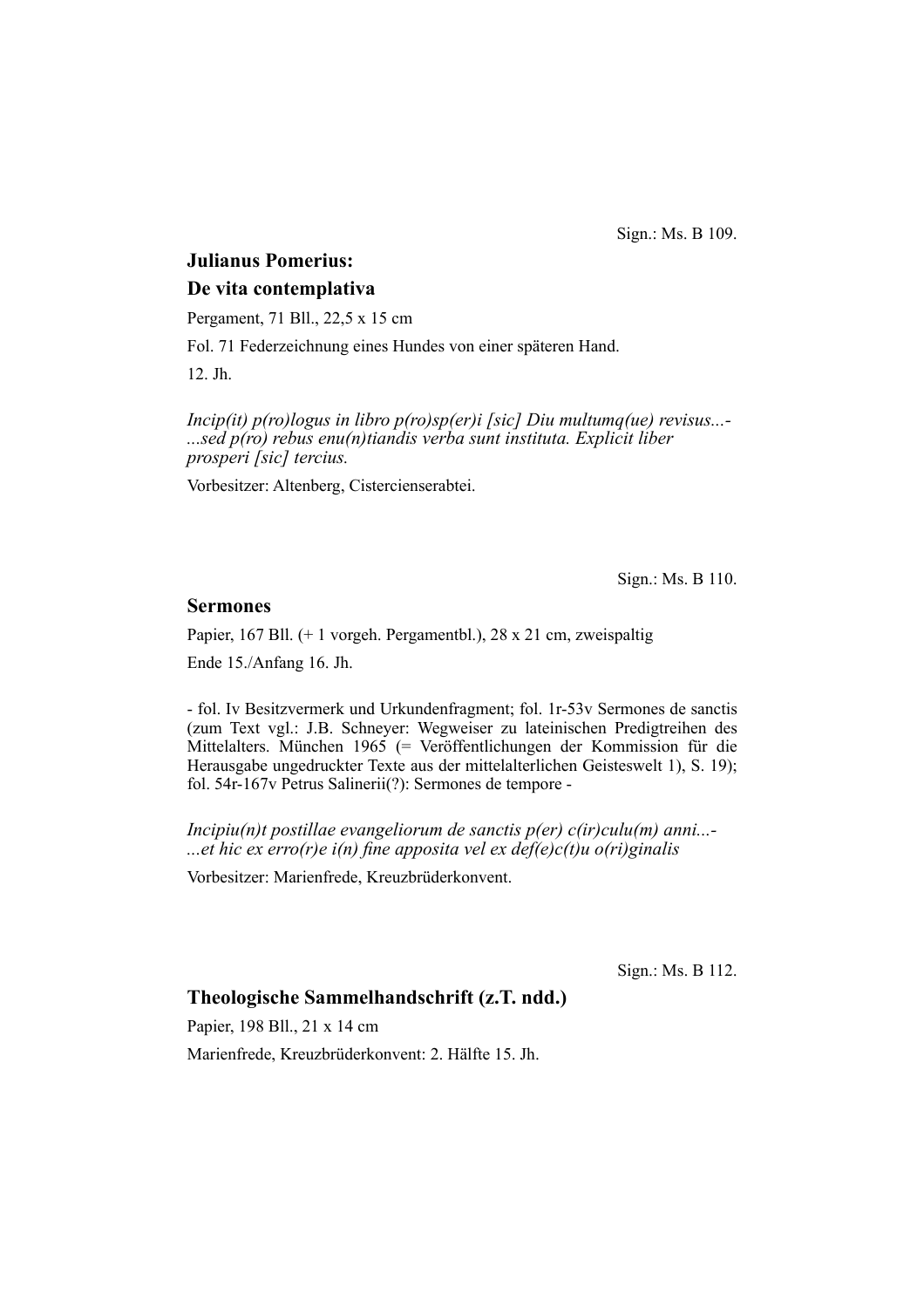- fol. 1r Besitzvermerk und Inhaltsübersicht; fol. 1v leer; fol. 2r-40v Gerardus de Vliederhoven(?): Cordiale <De quattuor novissimis>, mit nachgestelltem Kapitelverzeichnis; fol. 41r-71v Dionysius Cartusianus: De vita sacerdotum; fol. 72r leer; fol. 72v-95r Stella clericorum (Bloomfield-Guyot 4435), mit umfangreichen in den Text eingeschobenen Erläuterungen; fol. 95v leer; fol. 96r-108r Testamenta duodecim patriarcharum; fol. 108v leer; fol. 109r-122r Gebeno Eberbachensis: Speculum futurorum temporum (Auszug); fol. 122r-123r Hildegardis de Bingen: Epistola ad Colonienses (Auszug); fol. 123r-126v Dies.: Epistola ad Trevirenses (Auszug); fol. 127r-161r Geert Groote: Sermo "Recedite" contra focaristas (Auszug in ndd. Sprache; Bibelzitate sind in lat. Sprache eingefügt); fol. 161v leer; fol. 162r-164r Ders.: Quinque puncta (Auszug in ndd. Sprache); fol. 164v leer; fol. 165r-198r Ludolphus de Sudheim: De itinere Terrae Sanctae (gekürzte ndd. Fassung) -

*Incipit multu(m) utilis liber salus cordiale. Memorare novissima tua...- ...in wat lande dat he wil. et sic est finis Deo gr(atia)s* 

Schreiber: Henricus de Vorschelen; weitere Hände.

Sign.: Ms. B 113.

#### **Sammelhandschrift**

Pergament, 114 Bll., 27 x 19,5 cm

Fol. 5r Federzeichnung, die Heilung des Aussätzigen darstellend; fol. 5v Fe derzeichnung, die wahrscheinlich die Heilung der verdorrten Hand darstellen soll.

Rheinland (?): Ende 9. Jh., Anfang 10. Jh.

- fol. 1r-4v Evangelistar-Fragment. Es umfaßt die Perikopen vom 2. Sonntag nach Epiphanias bis zum Fest der heiligen Agnes. Fol. 4v Hymnus de susceptione Sancti Florini, mit Neumen versehen; fol. 5rv Federzeichnungen; fol. 6r Besitzvermerk von einer Hand des 18. Jh.s; fol. 6v-44r Hrabanus Maurus: De institutione clericorum; fol. 44r-76r Ders.: Poenitentium liber ad Otgarium; fol. 76r-81v verschiedene Bußbestimmungen ("Si quis infantem suum incaute oppresserit..."); fol. 82r-103v Halitgarius Cameracensis: Ordo ad dandam poenitentiam; fol. 103v-105r Anweisung für Priester im Bußverfahren ("Primum interroges eum si teneat..."); fol. 105rv Carmen Hrabani; fol. 105r-113v Glossar, nicht alphabetisch geordnet, zur Vermittlung theologischen Grundwissens; fol. 114r Oratio "Florine, Christi confessor"; fol. 114v leer -

*dixeris sed vade ostende te sacerdoti et offer munus...-...atq(ue) in omni necessitate se invocantibus adesse dignetur amen*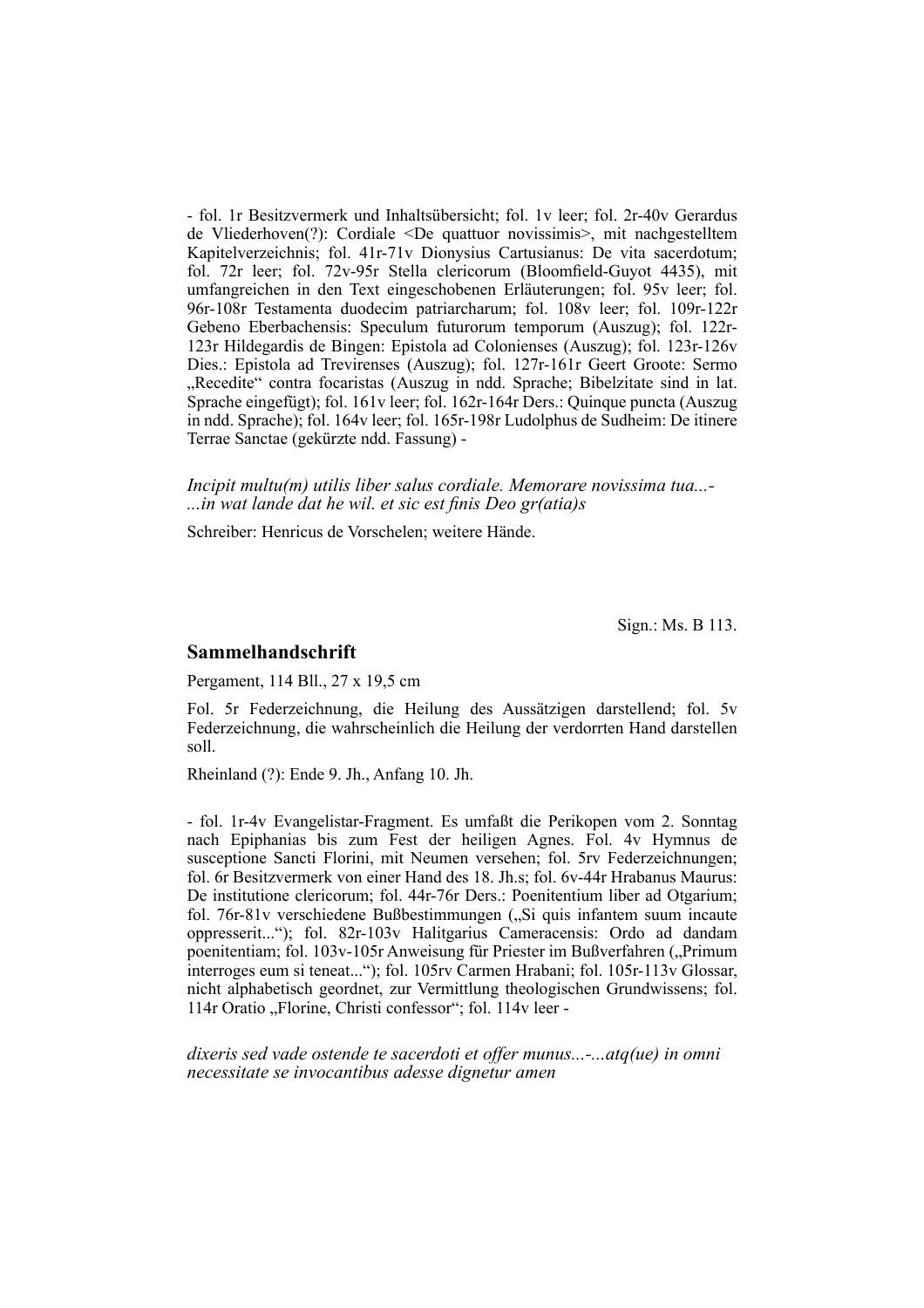Vorbesitzer: Essen, Kanonissenstift.

Sign.: Ms. B 114.

### **Sammelhandschrift**

Pergament, 177 Bll., 33,5 x 24 cm, zweispaltig

Rote Zierinitialen.

12. Jh.

- fol. 1r-121v Hrabanus Maurus: Commentaria in libros Regum I-IV; fol. 122r-177r Beda Venerabilis: Expositio allegorica super Parabolas Salomonis -

*Incipit ep(isto)la Rabani ad hildewinu(m) abbatem...-...Christo d(omi)no copulantur*

Fol. 177v hagiographischer Text "Miraculum de mira dei clementia", von einer Hand des 15. Jh. nachgetragen.

Vorbesitzer: Altenberg, Cistercienserabtei.

Sign.: Ms. B 115.

# **Hrabanus Maurus:**

#### **Opera selecta**

Pergament, 170 Bll. (+ 1 vorgeh. Bl.), 34,5 x 23,5 cm, zweispaltig

Rote Zierinitialen.

12. Jh.

- fol. 2r-129r Hrabanus Maurus: Commentaria in Paralipomenon; fol. 129r-153r Ders.: Expositio in librum Iudith; fol. 153r-169v Ders.: Expositio in librum Hester; fol. 169v-170v Richardus de Wedinghausen: Expositio canonis missae (unvollständig) -

*p(ri)ncipiu(m) h(uius) t(ra)ctatus ubi hoc signu(m) vid(er)is in fine voluminis...-...seq(uen)tia q(uae)re in p(ri)ncipio lib(ri) hui(us) h(oc) signo*

Vorbesitzer: Conradus Jacobus (Stifter); Altenberg, Cistercienserabtei.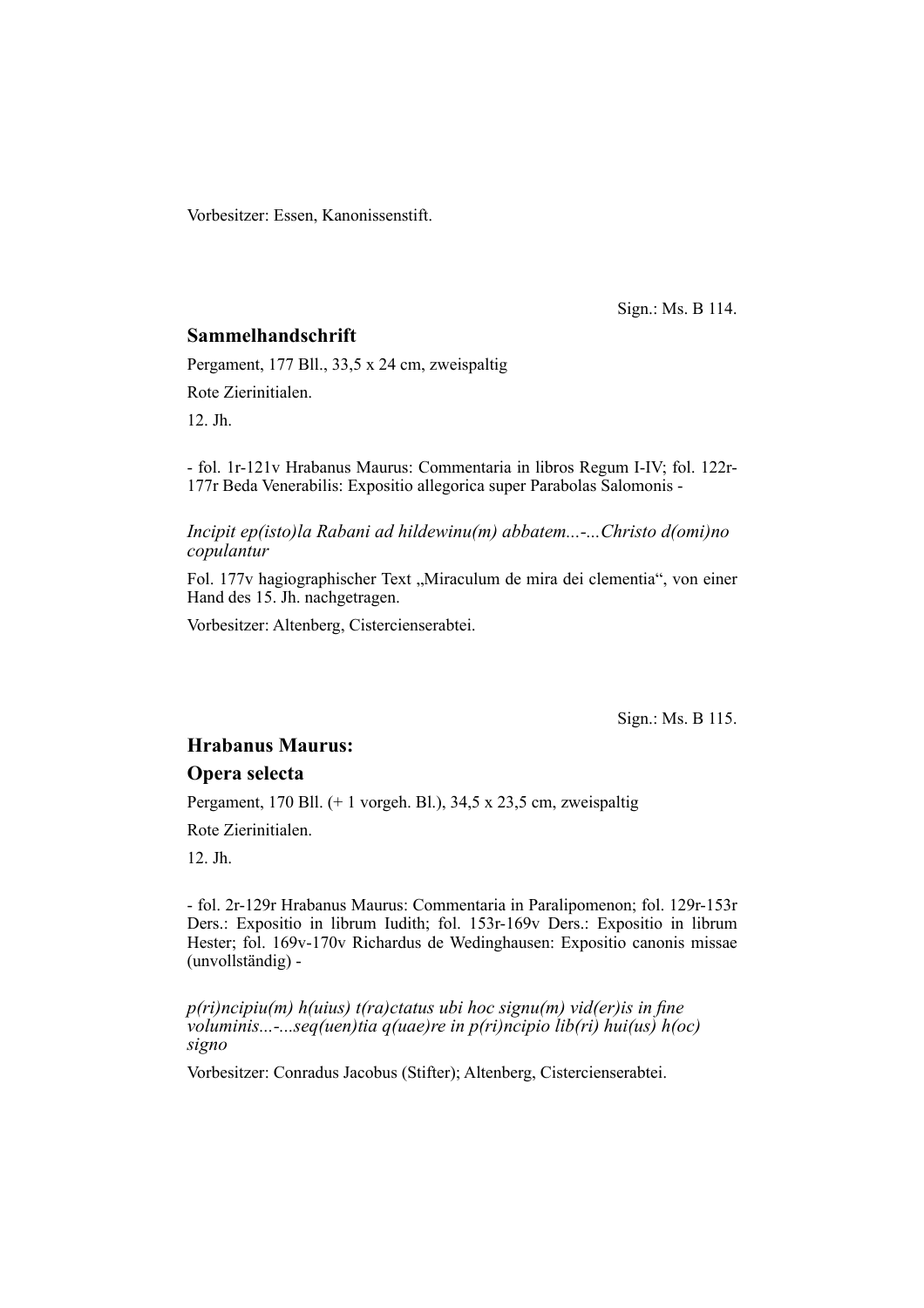Sign.: Ms. B 116.

# **Rupertus Tuitiensis: De divinis officiis**

Pergament, 186 Bll., 27 x 18,5 cm, zweispaltig

Vereinzelt Zierinitialen.

12. Jh.

- fol. 1r Besitzvermerk und Inhaltsübersicht, von einer Hand des 16. Jh.s nach getragen; fol. 1v-185r Rupertus Tuitiensis: De divinis officiis; fol. 185r-186r Ders.: Epistola ad Cunonem episcopum Ratisbonensem de divinis officiis -

*I(n)cipit p(ro)logus d(omi)ni Ruperti abbatis de divinis officiis...-...in iusticia tua exaltabuntur.*

Zwei verschiedene Hände.

Vorbesitzer: Altenberg, Cistercienserabtei.

Sign.: Ms. B 117.

# **Guilelmus Peraldus:**

#### **De virtutibus**

Pergament, 343 Bll., 34 x 24 cm, zweispaltig

Altenberg, Cistercienserabtei: 1276

- fol. 1v-342r Guilelmus Peraldus: De virtutibus (Bloomfield-Guyot 1628); fol. 342v-343r De fundatione Bergensis cenobii -

*Incipit tractat(us) moral(is) de virtutib(us)...-...in odore(m) suavitatis obtulerunt.*

Zwei verschiedene Hände.

*Textausgabe:* fol. 342v-343r in: MG SS rer. Germ. N.S. 6, S. 112-115; Levolds von Northof Chronik der Grafen von der Mark und der Erzbischöfe von Köln. Hrsg. von C.L.P. Tross. Hamm 1859, S. 315-318.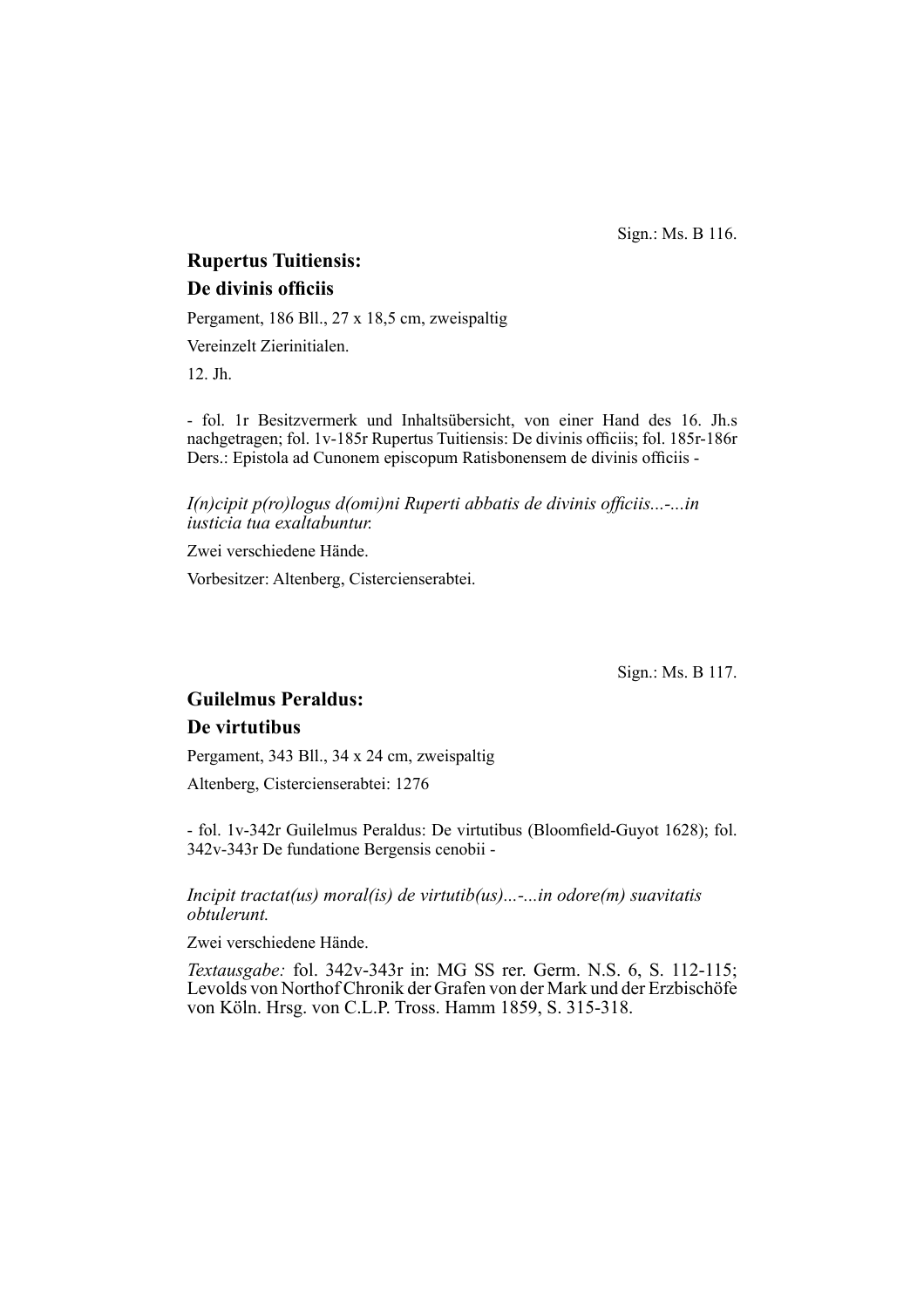Sign.: Ms. B 118.

# **Guilelmus Peraldus: Summa vitiorum**

Pergament, 246 Bll., 36 x 26 cm, zweispaltig

Altenberg, Cistercienserabtei: 13. Jh.

- fol. 1r Thomas Cantimpratensis: Bonum universale de apibus (Auszug), von einer Hand des 15. Jh.s nachgetragen; fol. 1v-5v Kapitelverzeichnis; fol. 5v-6r Collatio de verbo evangelico ("Negotiamini dum venio"), von einer Hand des 15. Jh.s nachgetragen; fol. 6r historiographisches Fragment, von der gleichen Hand des 15. Jh.s nachgetragen; fol. 6v-7r Notizen zur Schreibertätigkeit im Skriptorium der Cistercienserabtei Altenberg im 13. Jh. ("Horum sit omnibus quod in ecclesia bergensi conscripti sunt de novo..."); fol. 7v Dedikations notiz; fol. 8r-15r weiteres Kapitelverzeichnis; fol. 15r-246r Guilelmus Peraldus: De vitiis (vgl. Bloomfield- $\dot{G}$ uyot 1628); fol. 246rv hagiographischer Text, von einer zeitgenössischen Hand nachgetragen ("Quaedam devota matrona cum puero suo vadens...") -

*Quicquid terrorem vel amorem gignit amato. De torneame(n)tis...-...ad et(er)na gaudia felicit(er) transmig(ra)vit*

Sign.: Ms. B 119.

## **Aszetische Sammelhandschrift (mndl.)**

Papier, 160 Bll., 21 x 23,5 cm

15. Jh.

- fol. 1r Besitzvermerk; fol. 1v leer; fol. 2r-60r Godevert van We vele/(Pseudo- )Johannes Ruusbroec: Van den XII dogheden; fol. 60v leer; fol. 61r-88r Johannes Brinckerinck: Collacien; fol. 88r-117r Johannes Ruusbroec: Van den seven trappen; fol. 117v-120v leer; fol. 121r-156v Rulmannus Merswin: Neun-Felsen-Buch <Liber de novem rupibus>; fol. 157v-159r Expositio super Pater noster (mndl.)  $\left($ , So wie dat pater noster als hier na geschreven steet..."); fol. 159v-160v leer -

*Hyr beghynt dat boek her Joha(nne)s Ruesbrockes Van tweelf doechteren...-...got die vader die soen und die heilige gheest. Amen.*

Zwei Hände.

Vorbesitzer: Marienfrede, Kreuzbrüderkonvent.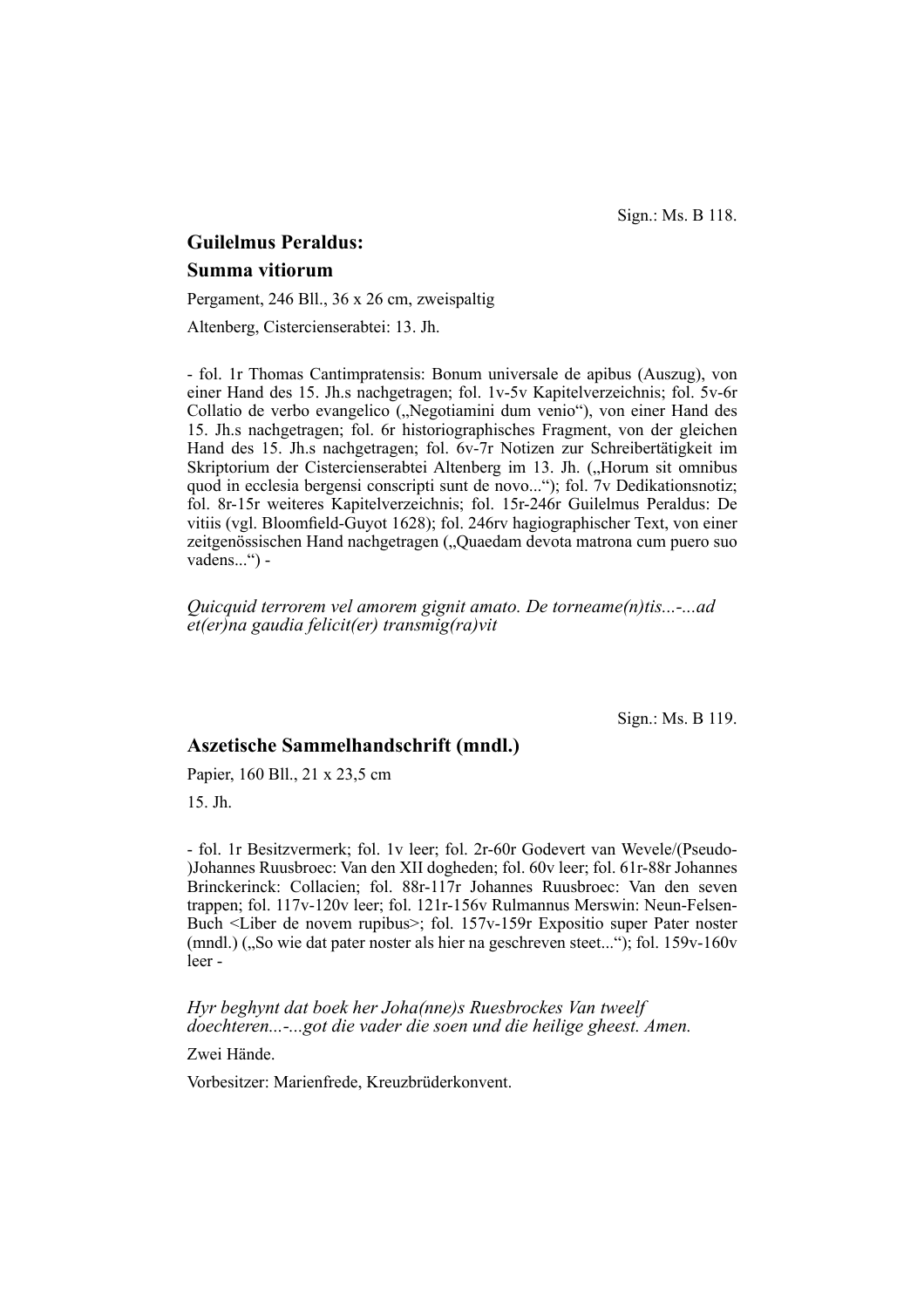#### **Theologische Sammelhandschrift**

Papier, 130 Bll. (+ 1 vorgeh. Pergamentbl.), 21 x 14 cm, Bll. 38r-87v zweispaltig

Marienfrede, Kreuzbrüderkonvent: 15./16. Jh.

- fol. Iv Besitzvermerk, von einer Hand des 17. Jh.s nachgetragen sowie Inhalts übersicht, von einer Hand des 18. Jh.s nachgetragen; fol. 1r-33r Expositio canonis missae; fol. 33v-37v leer; fol. 38r-51r Dialogus de eucharistia inter discipulum et dilectum; fol. 51v leer; fol. 52r-87v De imitatione Christi (lib. II)  $\leq$ Admonitiones ad interna trahentes $\geq$ , (lib. III)  $\leq$ Liber internae consolationis $\geq$ ; fol. 88r-100v Testamenta duodecim patriarcharum; fol. 101rv leer; fol. 102r-122v Johannes de Assindia: Narratio de spiritu qui Arnoldo Buschmann apparuit; fol. 123r-129r Ders.: Determinatio quorundam dubitabilium circa acta seu dicta per spiritum in Meyerick; fol. 129v Besitz vermerk, von einer Hand des 17. Jh.s nachgetragen; fol. 130rv leer -

*Carissimi ad sacri cano(n)is expo(sitio)nem et mistica(m) signor(um)...-* ...*Et sic est finis sit laus et gloria finis* 

Schreiber: Arnoldus Vorschelen; weitere Hände.

Vorbesitzer: Johannes Amelonck; Theodericus Amelonck; Marienfrede, Kreuzbrüderkonvent.

Sign.: Ms. B 121.

#### **Theologische Sammelhandschrift**

Pergament, 201 Bll., 33,5 x 23,5 cm, zweispaltig

Rot-blaue Zierinitialen mit filigranem Ornament.

15. Jh.

- fol. 1r-186r Raimundus de Sabunde: Liber creaturarum sive de homine <Theologia naturalis>, mit vorangestelltem Inhaltsverzeichnis (Textanfang fehlt); fol. 186v leer; fol. 187r-201v Raimundus Lullus: Apostrophe <Liber de articulis fidei $>$  -

*Incipit liber nat(ur)ae sive creat(ur)aru(m) in quo tractat(ur) sp(eci)alit(er) de ho(m)i(n)e...-...Septim(us) articul(us) de divinitate.*

Vorbesitzer: Altenberg, Cistercienserabtei.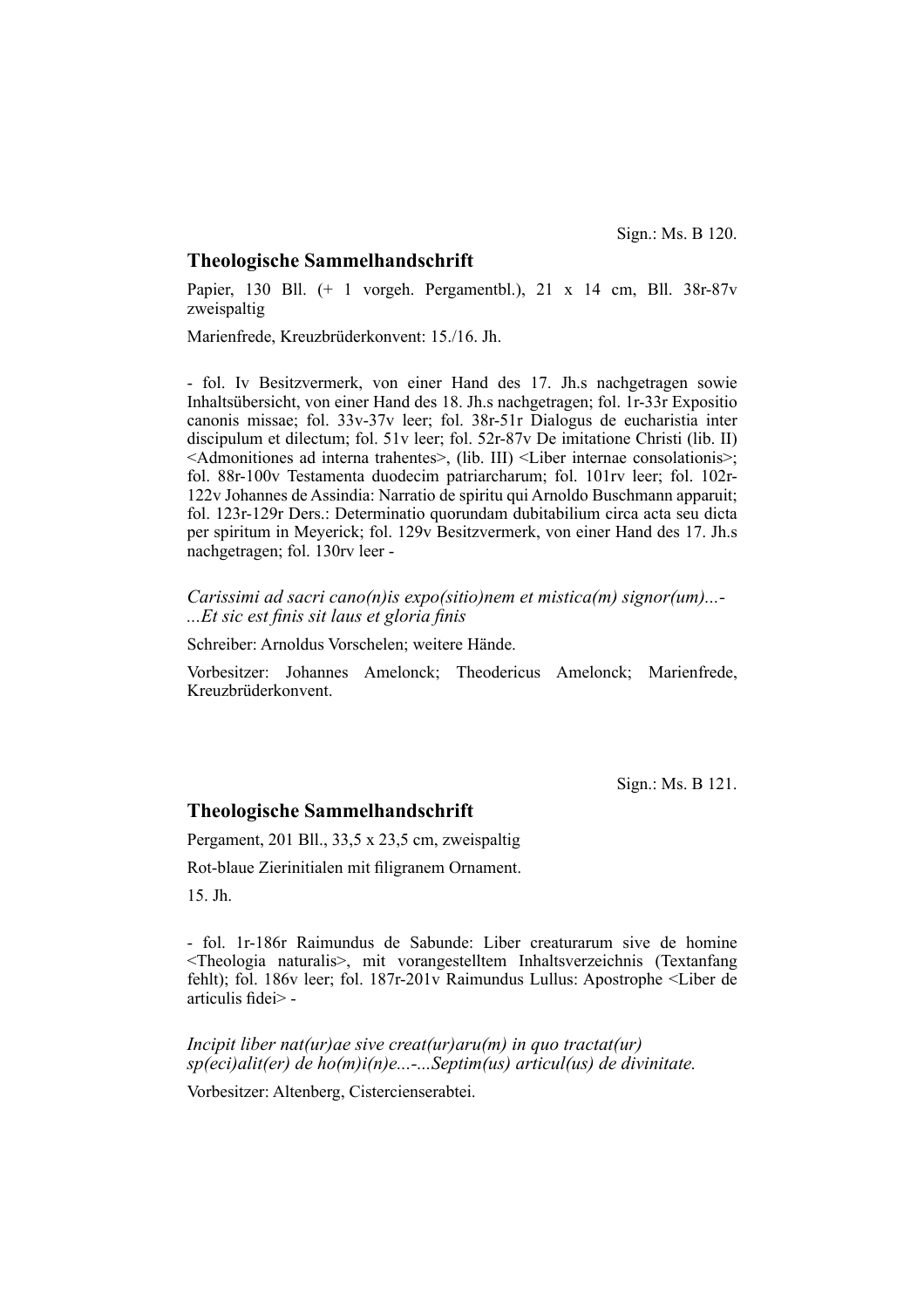Sign.: Ms. B 123.

### **Aszetische Sammelhandschrift**

Papier, 136 Bll. (+ 2 vorgeh. Bll.), 21 x 13,5 cm 15./16. Jh.

- fol. 1r-89v (Pseudo-)Guilelmus Parisiensis: Dialogus de septem sacramentis; fol. 90rv leer; fol. 91r-124r Gerardus de Vliederhoven(?): Cordiale <De quattuor novissimis>; fol. 124v leer; fol. 125r-134v Ars moriendi ("Cum de presentis exilii..."); fol. 135r-136v leer -

*Incipit su(m)mula aute(n)tica co(n)fessorib(us) maxi(m)e nec(essar)ia...-* ...*mors occupet mori discat Et [est] finis sit laus et gl(ori)a t(ri)nis* 

Verschiedene Hände.

Vorbesitzer: Düsseldorf, Kreuzbrüderkonvent.

Sign.: Ms. B 124.

### **Theologische Sammelhandschrift**

Papier, 305 Bll. (+ 3 vorgeh. Bll.), 21 x 14,5 cm, fol. 1r-138v zweispaltig

Düsseldorf, Kreuzbrüderkonvent: um 1500

- fol. 1r-128r Conradus (Holtnicker) de Saxonia: Sermones de tempore, mit nachgestelltem Register; fol. 128v-138v Robertus de Sorbona: De tribus dietis; fol. 139r-142v leer; fol. 143r-302r Speculum virginum (nur bis pars VII einschließlich); fol. 302v-305v leer -

*Emitte manu(m) tua(m) de alto...-...sup(er) que(m) ymago ho(min)is cu(m) gladio evaginato.*

Schreiber: Henricus de Werdenborch; weitere Hände.

Sign.: Ms. B 125.

#### **Sermones**

Papier, einige Pergamentbll., 247 Bll. (+ 1 vorgeh. Pergamentbl.),  $29,5 \times 20,5 \text{ cm}$ , zweispaltig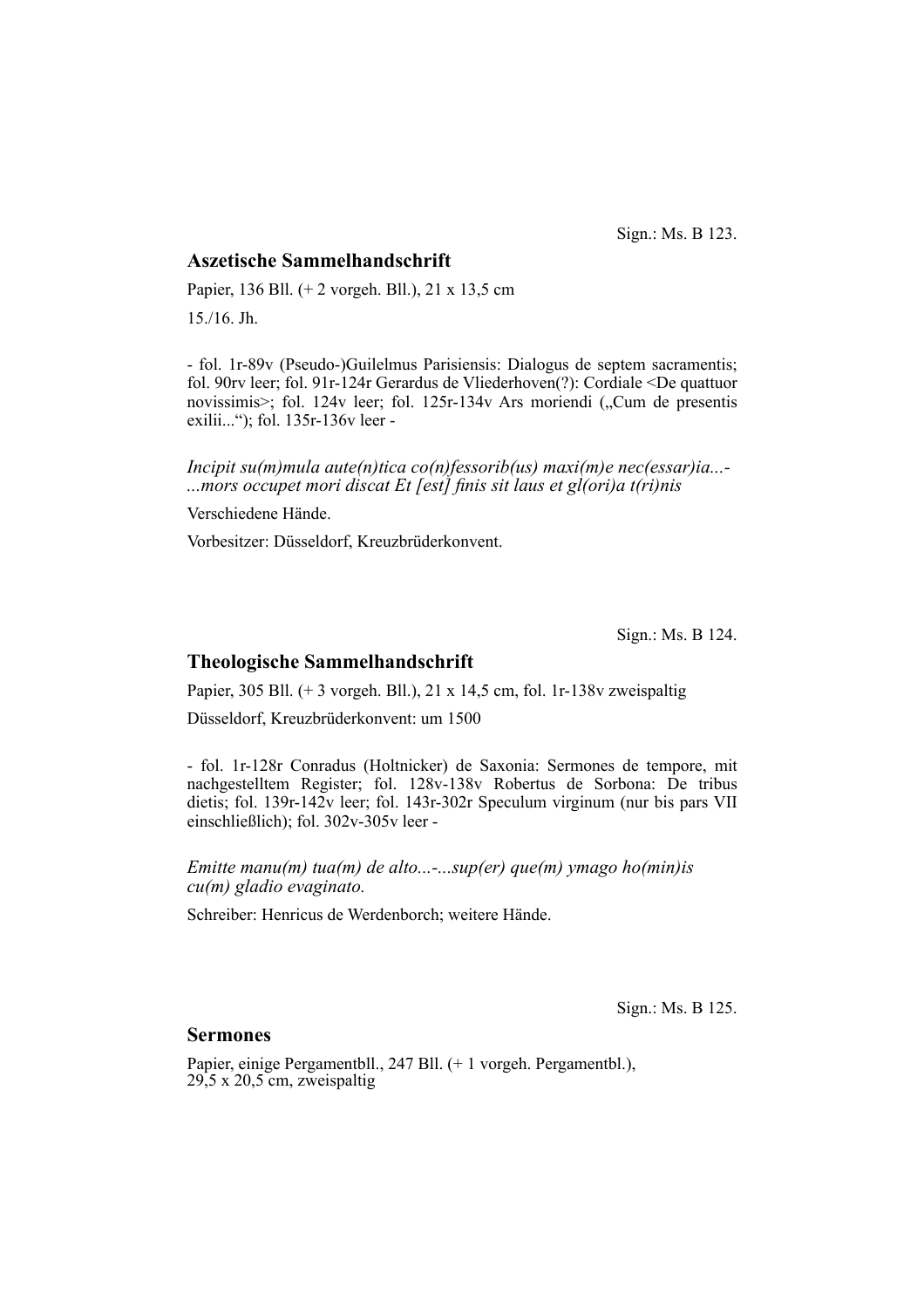Fol. 98r rot-grüne Zierinitiale mit floralem Ornament.

15. u. 16. Jh.

- fol. Irv hebräisches Fragment; fol. 1r Besitzvermerk und Inhaltsübersicht; fol. 1v leer; fol. 2r-97r Sermones Sensati de tempore; fol. 97v leer; fol. 98r-161r Sermones de sanctis ; fol 161v leer; fol. 162r-222r Servasanctus de Faenza: Commune sanctorum; fol. 222v leer; fol. 223r-247v Henricus de Frimaria sen.: Praeceptorium <Expositio decalogi> (Bloomfield-Guyot 0526) -

*Si videris sensatu(m) evigila ad illu(m)...-...de(us) b(e)n(e)dict(us) i(n) saec(u)la saec(u)lor(um) Amen et e(st) finis.* 

Fünf Hände.

Vorbesitzer: Düsseldorf, Kreuzbrüderkonvent.

Sign.: Ms. B 126.

## **Jacobus de Vitriaco:**

### **Sermones de tempore (Auszug)**

Papier, 236 Bll., 29,3 x 21 cm, zweispaltig Fol. 2r rot-grüne Zierinitiale mit vegetabilen Motiven. Düsseldorf, Kreuzbrüderkonvent: 1497

- Der Umfang der Predigtsammlung entspricht Schneyer 3, 185-189. -

*In die sa(n)cto paschae thema sup(posi)tu(m) ex officio missae...-...Cui*  $e(st)$  ho(no)r  $v(ir)t(us)$  et gl(ori)a  $s(i)$ n(e) fine Amen.

Schreiber: Henricus de Werdenborch.

Sign.: Ms. B 129.

#### **Theologische Sammelhandschrift**

Papier, 167 Bll., 21,5 x 13,5 cm, fol. 111-166 zweispaltig Marienfrede, Kreuzbrüderkonvent: um 1450

- fol. 1r Inhaltsübersicht; fol. 1v-4v leer; fol. 5r-43r Specula omnis status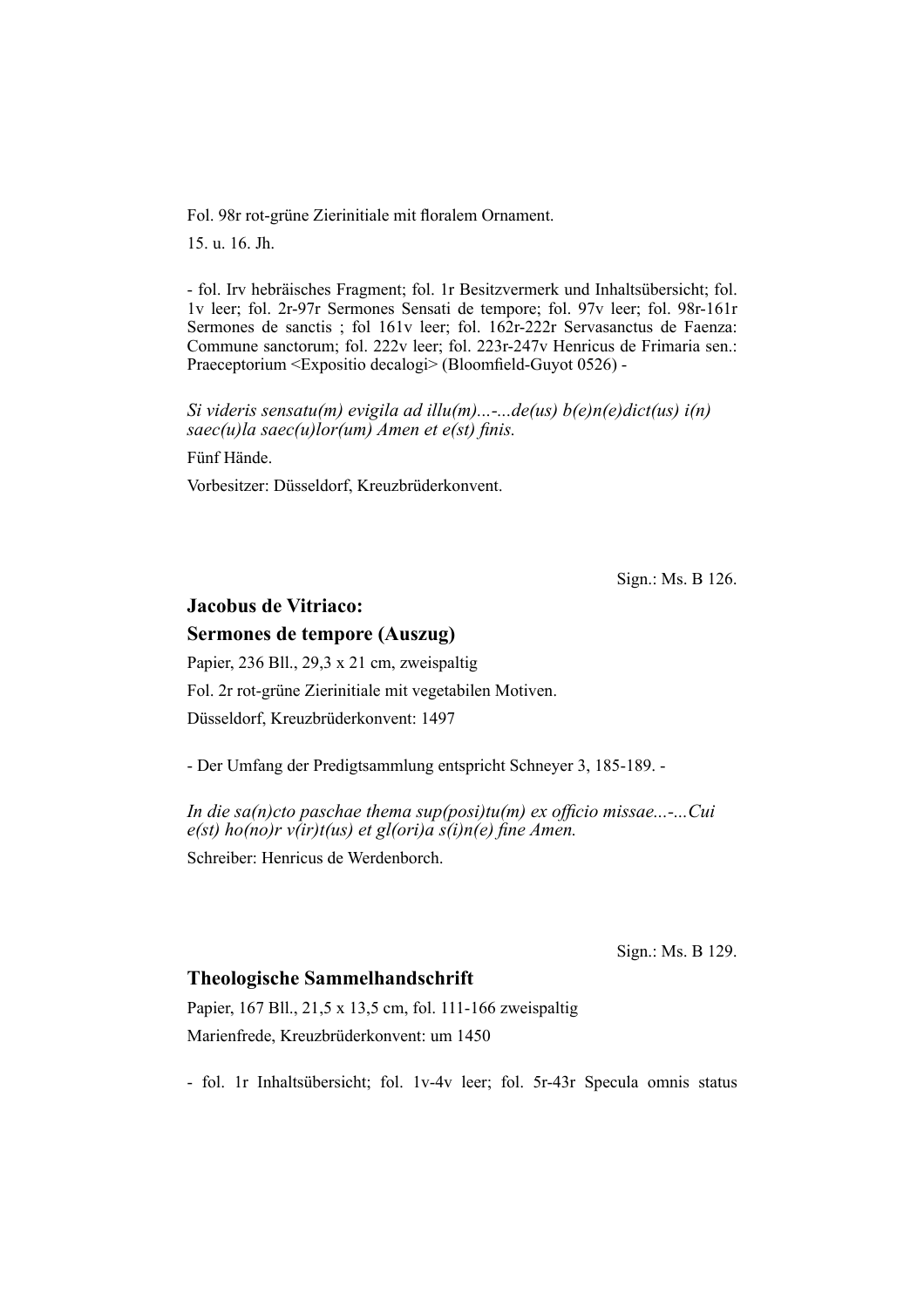humanae vitae (pars IV) <Speculum saecularium et huius mundi amatorum>; fol. 43v-44v leer; fol. 45r-88v Expositio canonis missae; fol. 89r-92v leer; fol. 93r-106v (Pseudo-)Bernardus Claraevallensis: De interiori domo (Auszug); fol. 107r-109r Bernardus Claraevallensis: Sermones in Cantica canticorum, Sermo 13 (unvollständig); fol. 109v-110r Expositio super Psalmum 75,2 ("Quoniam cogitatio hominis mansueti prima..."); fol. 110v leer; fol. 111r-166v Gerardus Zerbolt de Zutphania: De spiritualibus ascensionibus -

*Prologus Incipit prologus cuiusda(m) devoti v(e)n(erabil)is ordinis Carthusien(sis)...-...dyaboli sunt divitiae hui(us) saeculi et sic est finis deo gr(ati)as*

Schreiber: Otto van den Heye; Arnoldus de Vorschelen und eine weitere Hand.

Vorbesitzer: Johannes Amelonck.

Sign.: Ms. B 130.

#### **Sammelhandschrift (mndd.)**

Papier, 216 Bll., 21,2 x 14,5 cm

Fol. 2r grün-rote Zierinitiale mit floralem Rankenornament.

1471

- fol. 1r Besitzvermerk; fol. 1v leer; fol. 2r-80v Spiegel van der kerstense geloeven <Speculum humanae salvationis>; fol. 84r-215v Kräutergarten der Seele <Hortulus animae>; fol. 216rv leer -

*Hijr beghijnt die spiegel van der kerstense geloeven...-...un ende to ewiger tijt Amen Hier eyndet sick de kruthoff der sielen got sy gelovet.*

Vorbesitzer: Marienfrede, Kreuzbrüderkonvent.

Sign.: Ms. B 131.

# **Stephanus (Langton) Cantuariensis: Commentaria in libros Regum I-IV**

Pergament, 152 Bll. (+ 1 vorgeh. Bl.), 32 x 23,5 cm, zweispaltig 13. Jh.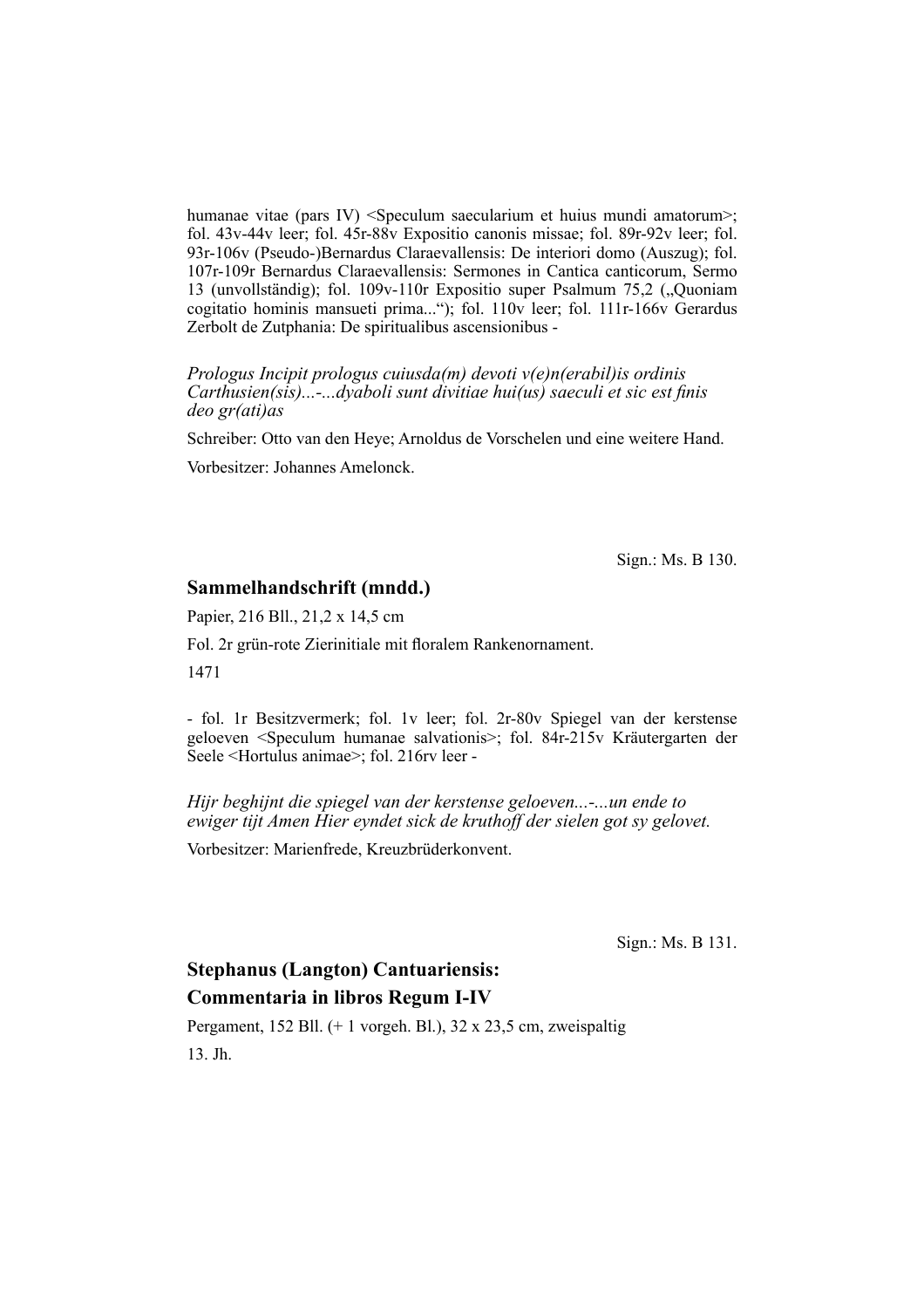- fol. Ir leer; fol. Iv Missale (Fragment); fol. 1r Sermo super Beatam Mariam Virginem ("Signum magnum apparuit in caelo mulier amicta sole et luna..."), von einer Hand des 15. Jh.s nachgetragen; fol. 1v-139r Stephanus (Langton) Cantuariensis: Commentaria in libros Regum I-IV; fol. 139r-146r Ders.: Commentaria in Paralipomenon I (Auszug); fol. 146v-152r Homilia "Audivimus fratres Mariam ad monumentum foris stantem, audivimus Mariam plorantem" (Schneyer 8, 113); fol. 152v leer -

*Sermo nobilissim(us) de beata v(ir)gine maria. Signu(m) magnu(m) apparuit...-...cui est honor et gloria cu(m) patre et spiritu sancto in secula seculorum. Amen*

Vorbesitzer: Altenberg, Cistercienserabtei.

Sign.: Ms. B 132.

#### **Theologische Sammelhandschrift**

Papier, 191 Bll., 28,7 x 19,3 cm, ein- und zweispaltig

Marienfrede, Kreuzbrüderkonvent: um 1435

- fol. 1r leer; fol. 1v Inhaltsübersicht; fol. 2r-67r Henricus Suso: Horologium sapientiae; fol. 67v leer; fol. 68r-98v Decurtatum libri similitudinis; fol. 99r leer; fol. 99v-100r Sermo super Joh. 3.16; fol. 100v leer; fol. 101r-107v (Pseudo- )Augustinus: Manuale; fol. 108r-110v Franciscus Assisiensis: Commonitorium ad omnes fideles; fol. 111r-114r (Pseudo-)Augustinus/Fulgentius Ruspensis: De fide ad Petrum liber <De regula verae fidei liber  $\triangleright$ ; fol. 114rv Aurelius Augustinus Hipponensis: Sermo ad fratres in eremo 58; fol. 114v-121r Aurelius Augustinus Hipponensis(?): De dignitate humanae vitae ("Dignitate humanae" vitae ad intelligendum deum..."); fol. 121r-128r (Pseudo-)Augustinus/Fulgentius Ruspensis: De fide ad Petrum liber <De regula verae fidei liber I>; fol. 129r-136r Matthaeus de Cracovia: Dialogus rationis et conscientiae; fol. 137r-143r (Pseudo-)Augustinus: Manuale; fol. 143r-154r Ders.: Speculum liber I; fol. 154v-167v Honorius Augustodunensis: Cognitio vitae; fol. 168r-180r Auctoritates patrum; fol. 180v leer; fol. 181rv Notae; fol. 182r-186r Aurelius Augustinus Hipponensis: Sermones App. 266, 292, Mai 105, App. 278; fol. 186v leer; fol. 187rv Numeri 22; fol. 187v-191v Tobias -

#### *Sentite de d(omi)no in bo(n)i(ta)te et in simplici(ta)te cordis...-...et (cun)ctis habitato(r)ib(us) terrae. Te deu(m) lauda(mus)*

#### Schreiber: Florenz Spronc.

*Textausgabe:* fol. 2r-67r in: J. Strange: Henrici Susonis seu fratris Amandi Horologium sapientiae. Editio nova. Coloniae 1861.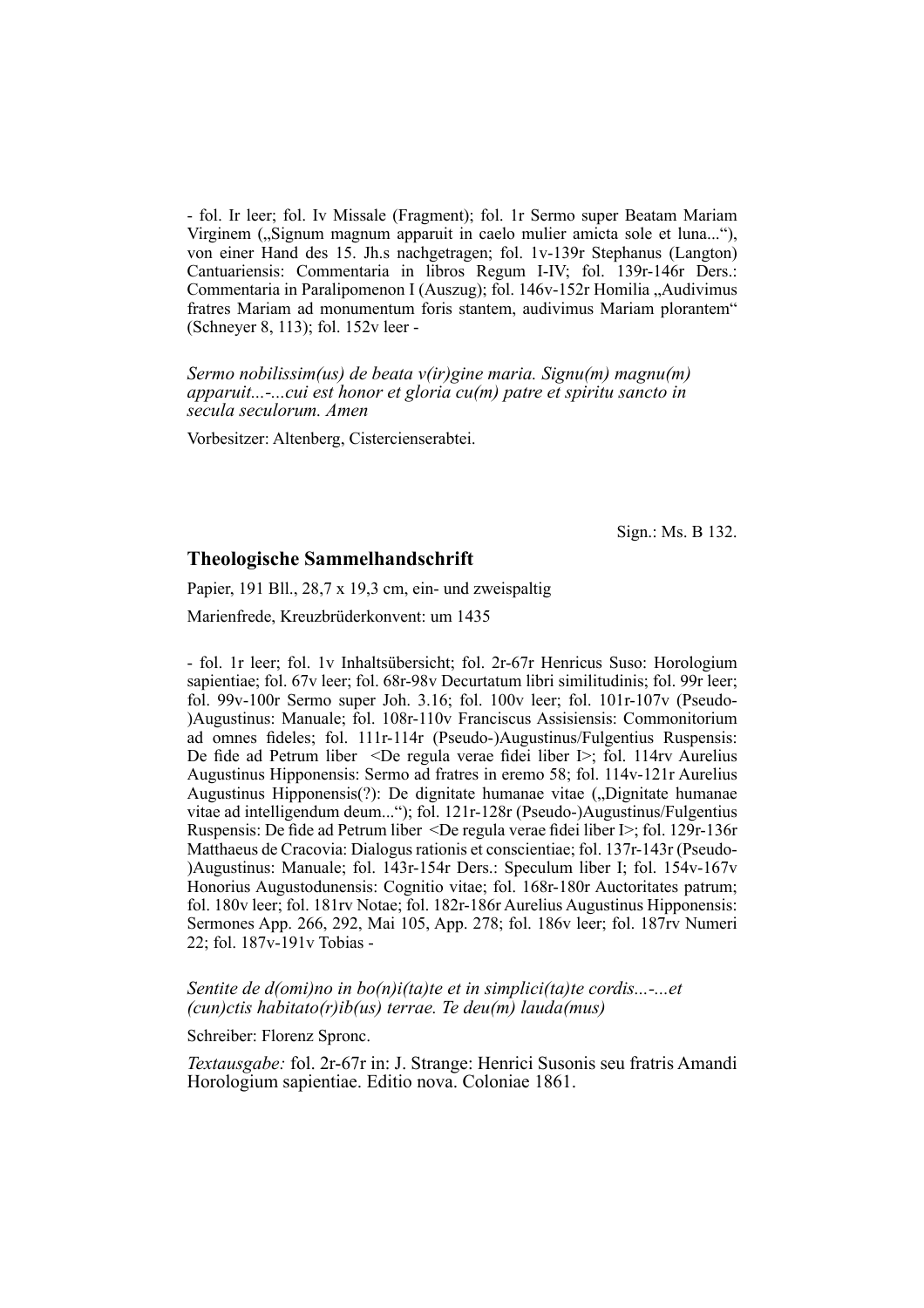Sign.: Ms. B 134.

# **Hugo Ripelin de Argentina: Compendium theologicae veritatis**

Pergament, 104 Bll., 33,5 x 24,5 cm, zweispaltig

Rot-blaue Schmuckinitialen des Blattspiralentyps mit filigranem Rankenornament.

Siegburg, Benediktinerabtei St. Michael: 1311

- fol. 1r-102r Hugo Ripelin de Argentina: Compendium theologicae veritatis (Anfang fehlt); fol. 102v-104v Rupertus Tuitiensis: De monachis (Auszug) -

*p(ri)mo eni(m) habem(us) (con)trariu(m) in symbolo...-...ut eu(m) emendet. vel de medio subtrahat. Unde*

Schreiber: Scodo de Siegburg (frater).

Sign.: Ms. B 135.

# **Hugo Ripelin de Argentina: Compendium theologicae veritatis**

Pergament, 192 Bll., 18 x 13 cm, zweispaltig Schmuckinitialen mit Drolerien und Blattgold. 14. Jh.

*Ad papa(m) feries cleru(m)...-...O caro illa(m) vita(m) amplecti debuisti*

Fol. 1r Notizen zum kirchlichen Bußwesen, von einer Hand des 15. Jh.s nachgetragen.

Sign.: Ms. B 136.

# **Thomas de Aquino: Summa theologiae I**

Papier, 237 Bll., 29,5 x 21,5 cm, zweispaltig Fol. 2r blau-rot-grüne Spaltbreitinitiale, filigrane Spiegelverzierung.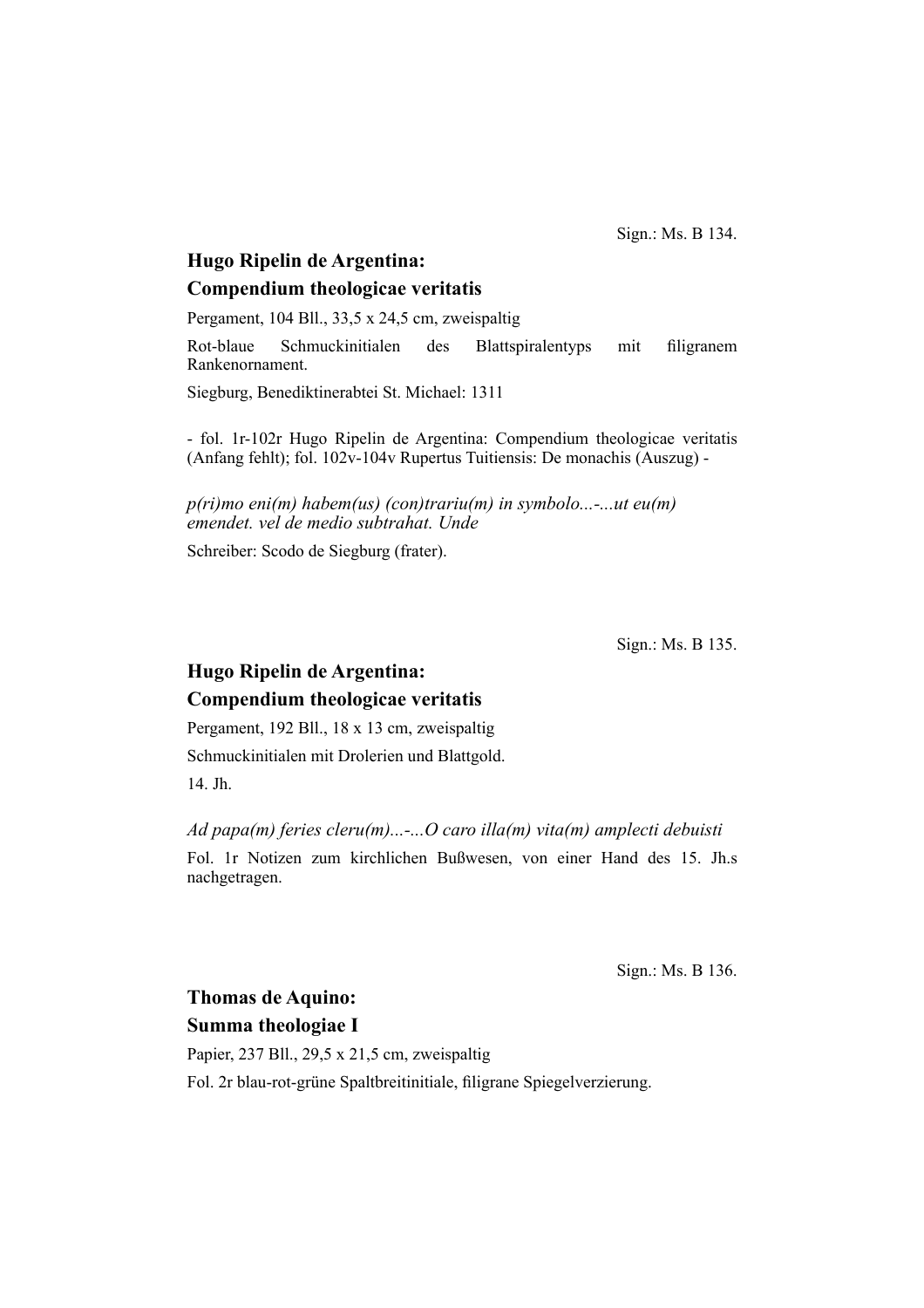Düsseldorf, Kreuzbrüderkonvent: 1477

*Quia (ca)th(oli)ce ve(r)i(ta)tis doctor no(n) solu(m)...-...q(ui) e(st) sup(er) o(mn)ia b(e)n(e)d(i)c(tu)s d(eu)s i(n) s(ae)c(u)la Amen*

Schreiber: Henricus de Werdenborch.

Sign.: Ms. B 137.

#### **Theologische Sammelhandschrift**

Papier, 255 Bll. (+ 1 vorgeh. Pergamentbl.), 29,5 x 20,5 cm, fol. 1r-106v zweispaltig

Ende 15. Jh.

- fol. 1r-106v Hugo Ripelin de Argentina: Compendium theologicae veritatis; fol. 107r-123r Postillae super sancti Pauli apostoli epistolas ("Ad Romanos quos hic commendat..."); fol. 123v-146r Sermones varii. Die knappen Texte sind mit zahlreichen Interlinearglossen durchsetzt. Fol. 146v leer; fol. 147r-179r Collationes quinque (zum Text vgl. Frankfurt a.M., Stadt- und Universitäts bibli othek: Ms. Praed. 129, fol. 95r-144r); fol. 179v-255r Appendix alphabeticum ad Collationes quinque ("Secundum philosophum primo elen chorum qui bene scit distinguere...") -

*Incipit compendium Veritatis theolo[g]ycae sublimitatis...-...fini(tur) p(e)cc(at)o p(er)acto*

Verschiedene Hände.

Vorbesitzer: Düsseldorf, Kreuzbrüderkonvent.

Sign.: Ms. B 138.

#### **Theologische Sammelhandschrift**

Papier, 360 Bll. (+ 1 vorgeh. Bl.), 28,7 x 21 cm, zweispaltig

Düsseldorf, Kreuzbrüderkonvent: um 1519

- fol. 1r-210r Thomas de Aquino: Catena aurea (Auszug); fol. 210v leer; fol. 211r-290r Franciscus de Mayronis: Sermones de sanctis cum legendis abbreviatis; fol. 291r-322v Sermones. (darin u.a.: Aurelius Augustinus Hipponensis: Sermones 129 (supp.), 130 (supp.), 93, 191 (supp.), 146 (supp.), 83 (supp.), 209, 368, 93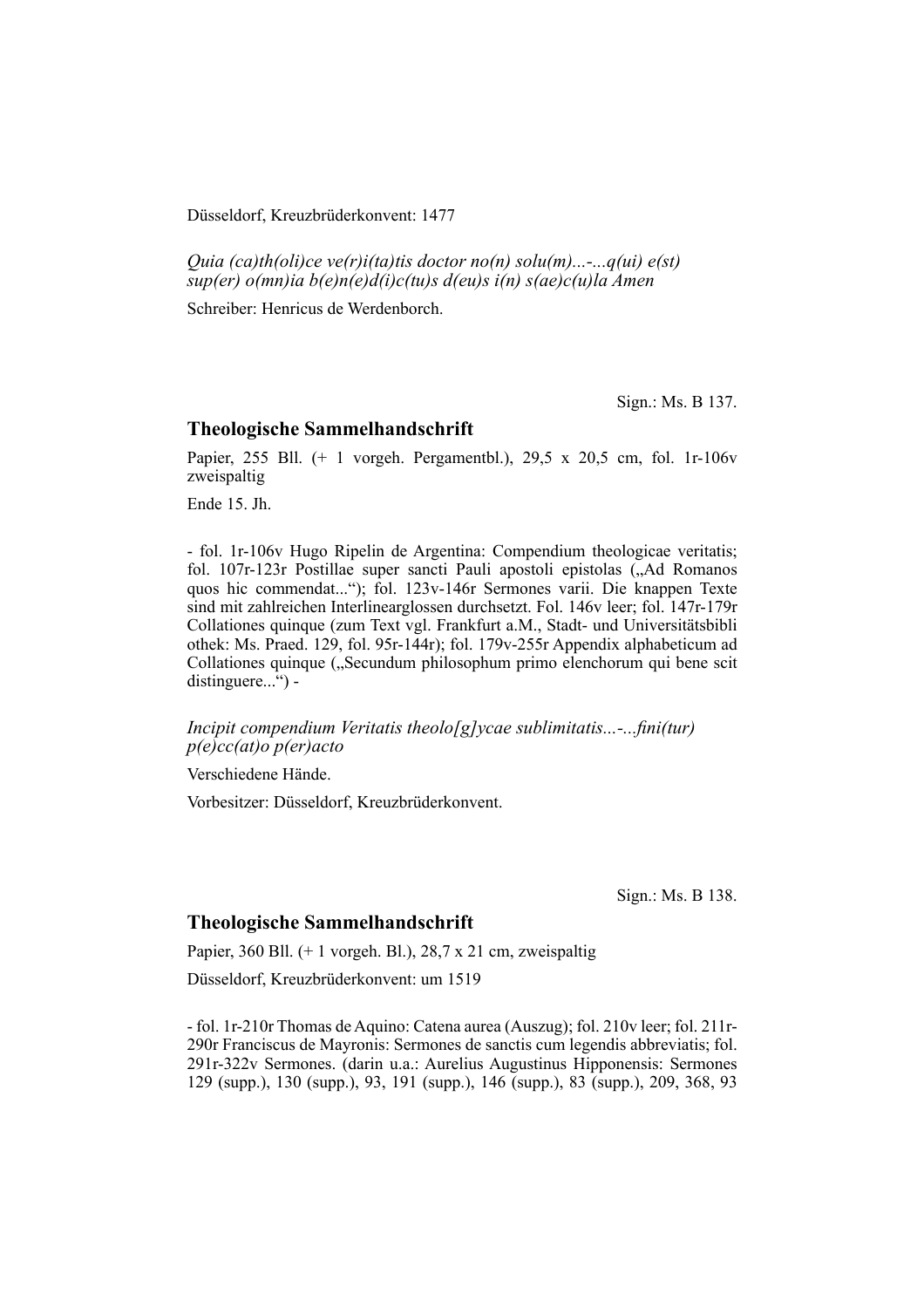(supp.), 173 (supp.), 63 (supp.), 340 (supp.), 293 (supp.), 242 (supp.), Mai 2; (Pseudo-)Hieronymus: Epistola 27; (Pseudo-)Leo I papa: Sermo in tempore jejunii; Maximus Taurinensis: Homiliae 81, 90 und Sermo 68); fol. 323r-333v Ambrosius Mediolanensis: De Elia et jejunio; fol. 334r-335r Aurelius Augustinus Hipponensis: De octo quaestionibus ex veteri testamento; fol. 335r-336r (Pseudo-)Fulgentius Ruspensis: Sermo 64; fol. 336r-340r (Pseudo-)Augustinus: Sermones quinque de tempore passionis; fol. 340r-341r Ders.: Sermo de decimis; fol. 341rv Aurelius Augustinus Hipponensis: Sermo ad fratres in eremo 75; fol. 341 v-342v (Pseudo-)Hiero nymus: Contra carnis superbiam; fol. 343r-360v Honorius Augustodu nensis: Cognitio vitae -

*Incipiu(n)t omeliae de Te(m)p(or)e. Ex (con)tinuo s(an)c(t)i Thomae...- ...q(ui) o(mn)es ad sum(m)u(m) bonu(m) p(er)ducat. Amen. telos*

Schreiber: Henricus Grischen; weitere Hände.

Vorbesitzer: Henricus de Bergheim.

Sign.: Ms. B 139.

### **Thomas Cantimpratensis:**

#### **Bonum universale de apibus**

Papier, 169 Bll., 28,7 x 20 cm, zweispaltig

Fol. 5v Schmuckinitiale, Darstellung eines Bienenkorbes auf dem unteren Blattrand, Spiegelverzierung mit floralen Motiven.

Marienfrede, Kreuzbrüderkonvent: um 1460

- fol. 1rv leer; fol. 2r-163v Thomas Cantimpratensis: Bonum universale de apibus; fol. 164rv leer; fol. 165r-168v Vita Liudgeri Monasteriensis (BHL 4942); fol. 169rv leer -

*Incipit prologus in libru(m) q(ui) dicit(ur) bonu(m) univ(er)sale...-...et sexto kale(n)das maij deposit(us).*

Schreiber: Lambertus Bruynkens de Xanten und eine weitere Hand.

Sign.: Ms. B 140.

#### **Theologische Sammelhandschrift**

Pergament, 217 Bll., 19 x 13,5 cm, ein- und zweispaltig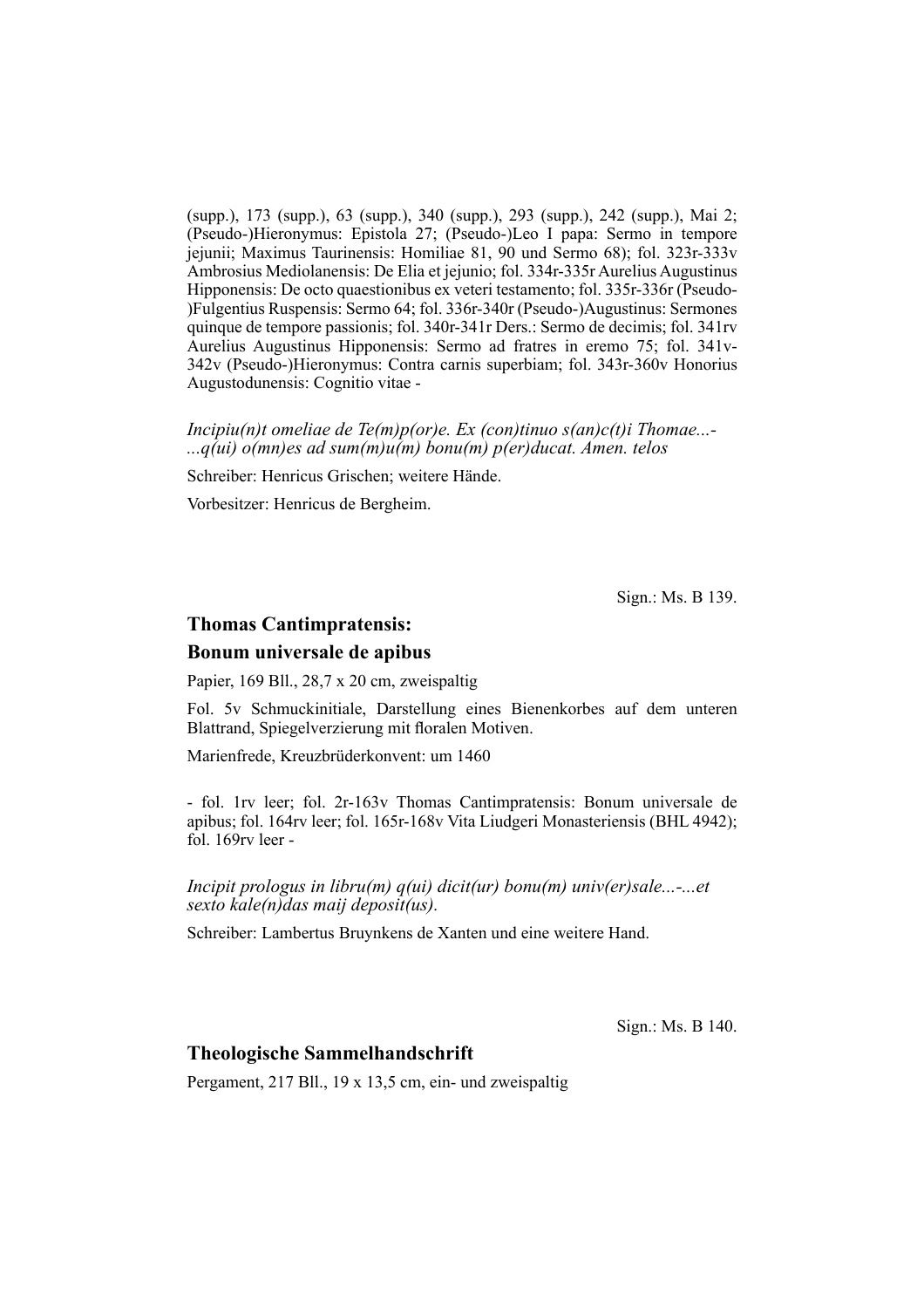Zahlreiche Zierinitialen.

Ende 13. Jh.

- fol. 1r-14v liturgisch-enzyklopädisches Fragment; fol. 15r-51r Hugo de Folieto: De claustro animae (lib. II-III, cap. 1-9); fol. 51v-65r Hugo de S. Victore: De sacramentis naturalis legis et scriptae dialogus; fol. 65v-126v Richardus de S. Victore: Allegoriae Veteris Testamenti; fol. 127r-161v Richardus de S. Victore/ Robertus de S. Melun: Allegoriae Novi Testamenti; fol. 161v-166r Sermo super Lc 16,19 ("Huius sancti evangelii lectio..."); fol. 166r-215v Liber sanctorum praecedentium patrum collectus ex multis ("Omni custodia servemus cor nostrum fratres et exspectantes patrem familias Christum dominum ac deum nostrum..."); fol. 215v Ordo lectionum missae; fol. 216r-217v Homiliarfragment -

*[...]fi caret(ur) et p(ro) paup(er)tate in stagneis...-...de tua substantia et de primitiis*

Vorbesitzer: Essen, Kanonissenstift.

Sign.: Ms. B 141.

### **Sammelhandschrift**

Papier, 232 Bll., 20,5 x 14,5 cm

Rote Zierinitialen.

Düsseldorf, Kreuzbrüderkonvent: um 1488

- fol. 1rv leer; fol. 2r-173v Doctor Ulricus: De fraternitate cleri; fol. 174rv leer; fol. 175r-232r Flavius Avianus: Fabulae; fol. 232v Makulatur -

*Prologus In primis deo gracias agemus sicut sui ordinis...-...bonor(um) suor(um) heredem constituit.*

Schreiber: Wilhelmus Uerdinghen und eine weitere Hand.

Sign.: Ms. B 142.

# **Guido de Monte Rocherii: Manipulus curatorum**

Papier, 167 Bll. (+ 3 vorgeh. Papier- bzw. Pergamentbll. u. 2 nachgeh. Pergamentbll.),  $20.5 \times 14$  cm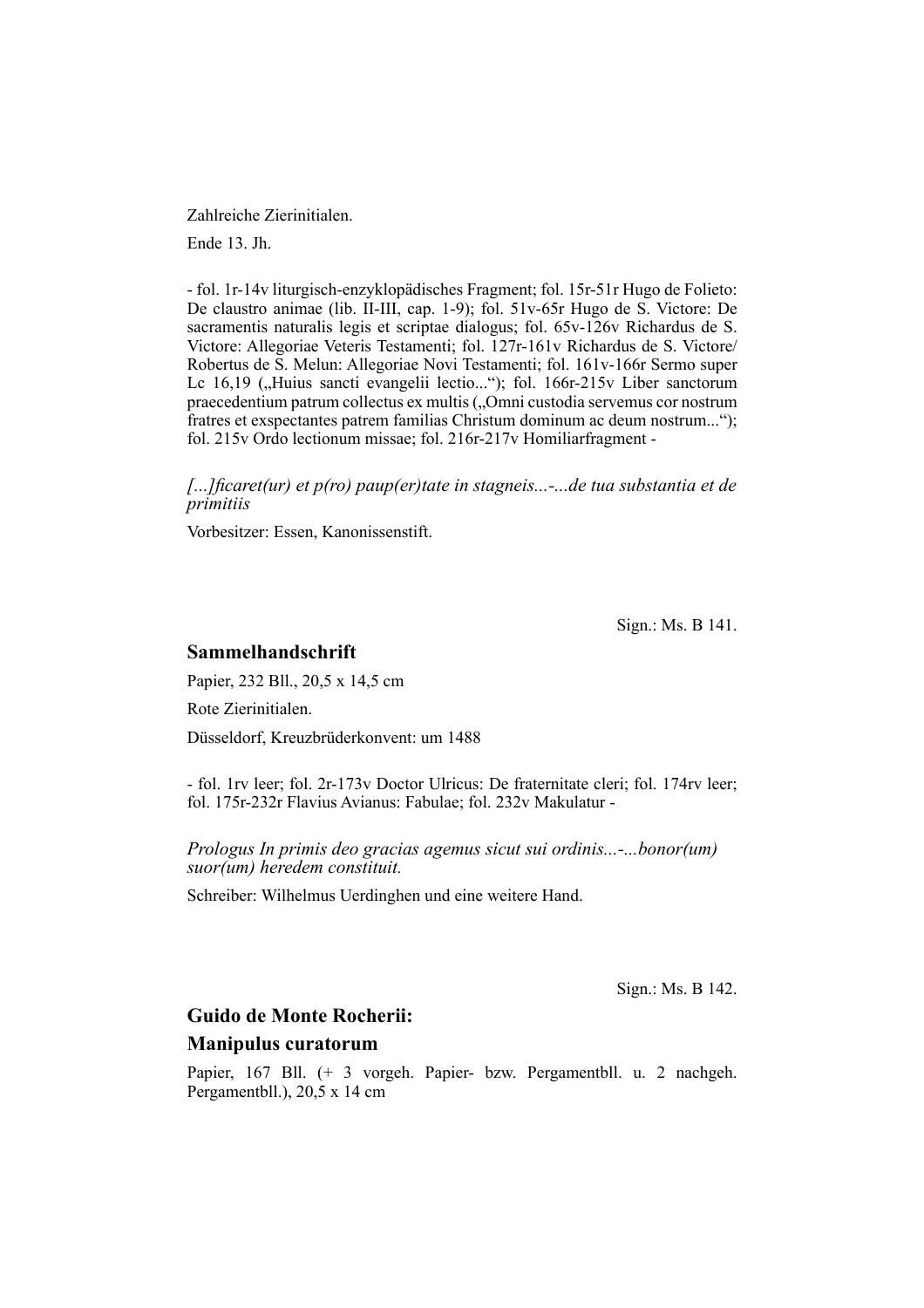Düsseldorf, Kreuzbrüderkonvent: 1453

*In isto libello sunt tres particulae et p(ri)ma continet in se septem tractatus...-...Explicit manipulus Curatoru(m). Deo gratias*

Schreiber: Henricus Nederceyrn.

Vorbesitzer: Cornelius Sar, Pfarrer in Wölpe.

Sign.: Ms. B 143.

## **Jacobus de Vitriaco:**

## **Sermones de tempore (Auszug)**

Papier, 298 Bll., 28,8 x 21,5 cm, zweispaltig Fol. 2r, 153r mehrfarbige Zierinitialen. Düsseldorf, Kreuzbrüderkonvent: 1486

*Multi cibi i(n) novalibus p(at)r(u)m. Qui n(on) sibi solis...-...p(er) i(n)fi (ni)ta s(ae)c(u)lor(um) s(ae)c(u)la Amen.*

Schreiber: Henricus de Werdenborch.

Sign.: Ms. B 144.

## **Henricus Suso:**

#### **Horologium sapientiae (mndl.)**

Papier, 203 Bll., 21,5 x 14 cm, zweispaltig

Fol. 2r, 132r blaue Zierinitialen mit filigranem Rankenornament.

Niederrhein: 1474

- fol. 1r Besitzvermerk; fol. 1v leer; fol. 2r-202v Henricus Suso: Horologium sapientiae (mndl.); fol. 203r das Erste der Zehn Gebote sowie verschiedene geistliche Prosasprüche; fol. 203v leer -

*Dyt boek is va(n) der ewiger wysh(eit)...-...und dyne(n) eveenen my(n)schen as dich selves*

Vorbesitzer: Marienfrede, Kreuzbrüderkonvent.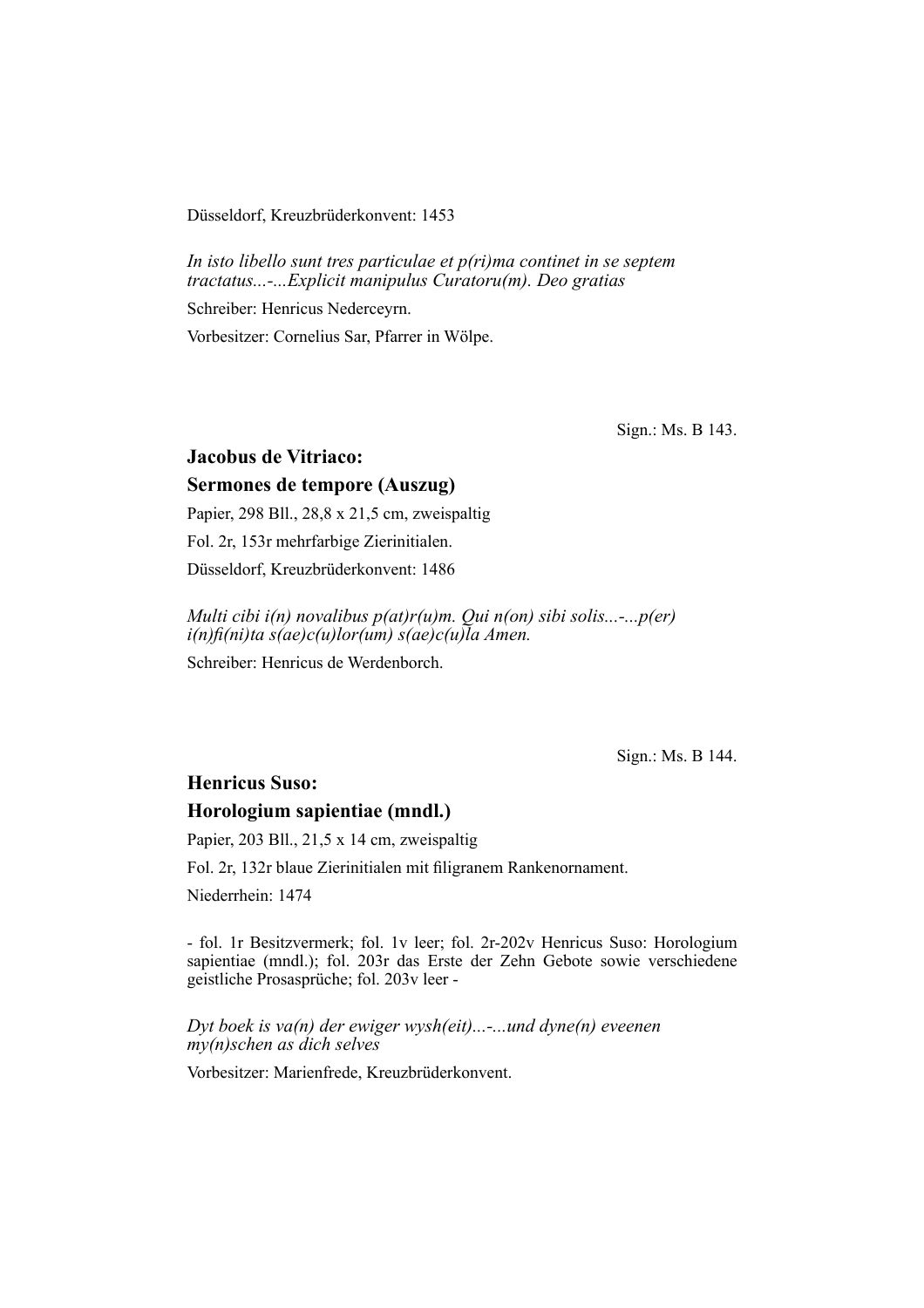Sign.: Ms. B 145.

#### **Sammelhandschrift**

Papier, 152 Bll. (+ 2 vorgeh. Bll.), 21,7 x 14 cm

Fol. 1r, 91r rot-(blaß)grüne Zierinitialen mit floralen und vegetabilen Motiven und filigranem Rankenornament.

Düsseldorf, Kreuzbrüderkonvent: 15. Jh.

- fol. 1r-90v Isaac Syrus <Ninivita>: De contemptu mundi; fol. 91r-150v Bonaventura: Soliloquium (Distelbrink 23); fol. 150r-151v leer; fol. 152rv Makulatur -

*Incipit liber sancti abb(at)is ysaac de Siria De co(n)te(m)ptu o(nm)i(u)m mu(n)danoru(m)...-...sive Dyalog(us) Bonaeventurae de q(ua)tuor ex(er)ci[ti]is*

Schreiber: Albertus Cass.

Sign.: Ms. B 146.

# **Zacharias Chrysopolitanus: Super unum ex quattuor (Pseudo-)Ammonii**

Pergament, 145 Bll., 33 x 23 cm, zweispaltig

12. Jh.

*De institutione ev(an)g(e)lii et differentia ipsius ad legem...-...Explic(it) lib(er) s(e)c(un)d(u)s explanationis in unu(m) ex quatuor.*

Vorbesitzer: Altenberg, Cistercienserabtei.

Sign.: Ms. B 147.

#### **Theologische Sammelhandschrift**

Pergament, einige Bll. Papier, 154 Bll. (+ 1 vorgeh. Papier- u. 2 nachgeh. Pergamentbll.), 10 x 7,2 cm

15. Jh.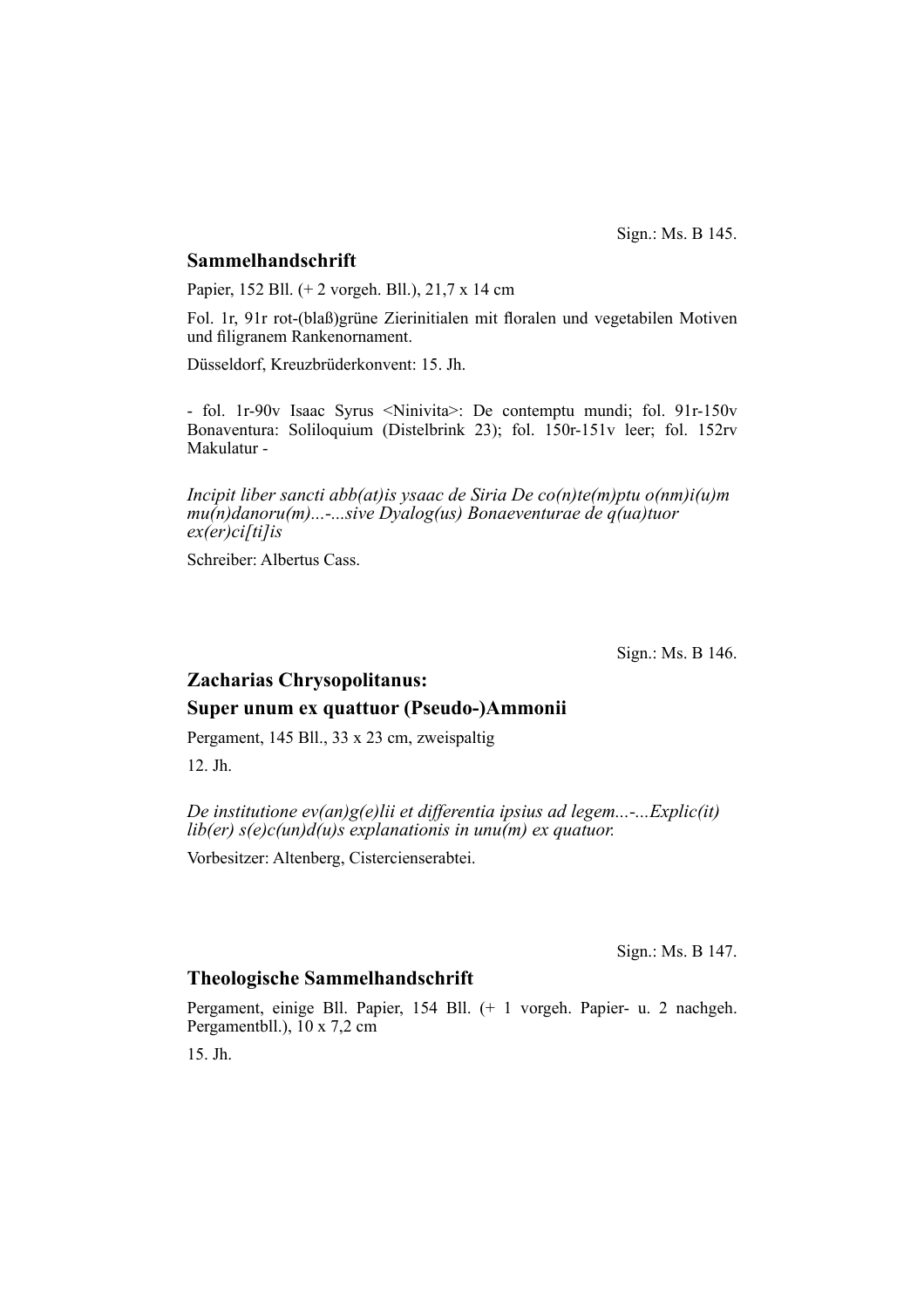- fol. 1r-13r Johannes Gerson: De praeparatione ad missam et pollutione nocturna (Auszug); fol.  $13v-50v$  Dicta varia propter quid sit libenter communicandum ("Unaquaeque fidelis anima libenter ac desiderantissime..."); fol. 51r-52v (Pseudo-)Beda Venerabilis/(Pseudo-)Bernardus Claraevallensis: De passione domini secundum horas canonicas (Auszug); fol. 53r-54r Orationes; fol. 54v-55v Guilelmus de S. Theodorico: Epistola ad fratres de Monte Dei (Auszug); fol. 56r-72r Preces; fol. 72v leer; fol. 73r-92v Responsoria; fol. 93rv Notae; fol. 94r-96v Orationes; fol. 97r-99v Exercitium utile et compendiosum ("Intentio ut te exuas et Christum induas..."); fol. 99v-101v Dicta patrum; fol. 102r-105v Exhortationes ad fideles confitentes ("Discite a me quia mitis sum ... Ad hoc per dei gratiam et meritum gloriosae genetricis..."); fol. 106r-109r Sapientiae antiquorum auctorum; fol. 109v leer; fol. 110r-118r Flores patrum (Ambrosius Mediolanensis, Anselmus Cantuarensis, Aurelius Augustinus Hipponensis, Bernardus Claraevallensis, Hugo de S. Victore); fol. 118v-123v Dicta Hugonis de S. Victore in laude caritatis; fol. 123v-148v, fol. 151r-152r Excerpta ex variis tractatibus latinis virtutum et vitiorum; fol. 149r-150v, 152r-154v leer -

*Incipit Tractatus Ven(erabilis) Magistri Joh(ann)is Gerson...- ...obsequioru(m) pacifi cu(m) exemplare(m)*

Zwei Hände.

Sign.: Ms. B 150.

# **Guilelmus Peraldus: De vitiis**

Papier, 158 Bll., 21 x 15 cm

Fol. 1r rot-schwarze Zierinitiale mit Fleuronnée-Ornament.

Ende 15./Anfang 16. Jh.

*Tractatus iste continet nove(m) partes...-...notet e(ss)e locutu(m). Et sic*   $e(st)$  finis deo laus

Vorbesitzer: Marienfrede, Kreuzbrüderkonvent.

Sign.: Ms. B 151.

#### **Sammelhandschrift**

Papier, 129 Bll., 21,5 x 14 cm 15. Jh.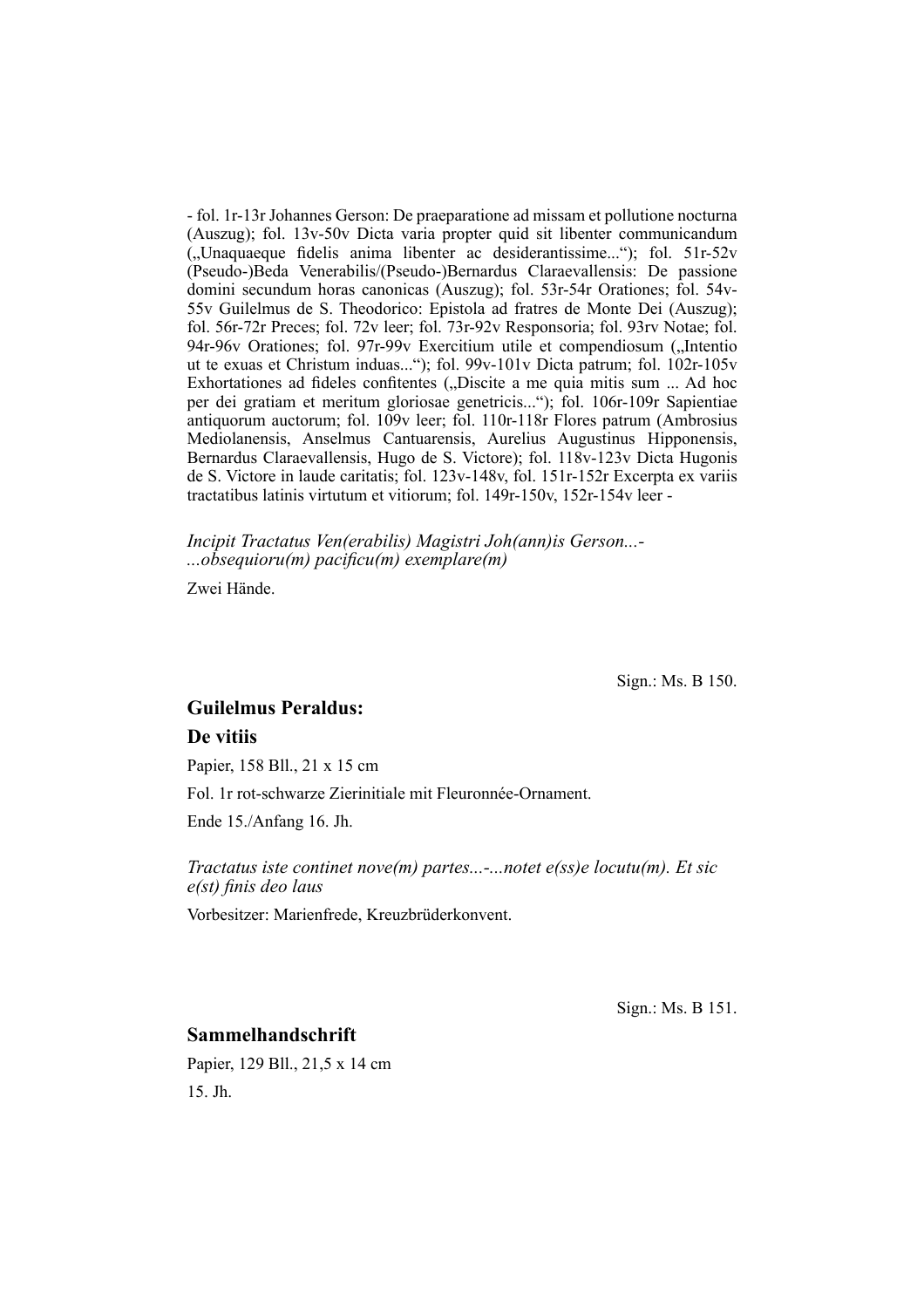- fol. 1r-70r Henricus de Frimaria sen.: Praeceptorium <Expositio decalogi> (Bloomfield-Guyot 0526); fol. 73r-129r Gerardus de Vliederhoven(?): Cordiale <De quattuor novissimis> -

#### *Audi isr(ae)l p(rae)cepta d(omi)ni...-...de q(uo) d(omi)n(u)s sit b(e)n(e)dictus in secula seculorum.*

Fol. 70v-72v sowie fol. 129v sind von einer Hand des ausgehenden 16. Jh.s zur Niederschrift eines theologischen Nachtrags genutzt worden.

Vorbesitzer: Marienfrede, Kreuzbrüderkonvent.

Sign.: Ms. B 152.

#### **Henricus Suso:**

#### **Horologium sapientiae**

Papier, 125 Bll., 21,2 x 14 cm

Fol. 5r, 10r, 52v, 82r rot-schwarze Zierinitialen mit vegetabilen Motiven und filigranem Rankenornament.

15. Jh.

*Incipit p(ro)log(us) in lib(rum) q(ui) i(n)titulat(ur) Horologi(um) et(er)ne sapi(enti)e...-...et custodiat corda et corp(or)a nostra.*

Fol. 2r mndl. Notizen aszetischen Inhalts, von Frater Theodericus Pauper im 16. Jh. nachgetragen.

Vorbesitzer: Düsseldorf, Kreuzbrüderkonvent.

Sign.: Ms. B 153.

## **Isidorus Hispalensis: Opera selecta**

Papier, 149 Bll. (+ 1 vorgeh. Pergamentbl.), 21,4 x 13,5 cm

Marienfrede, Kreuzbrüderkonvent: 1470

- fol. Ir Besitzvermerk und Inhaltsübersicht; fol. Iv leer; fol. 1r-2v leer; fol. 3r-115r Sententiae I-III, mit vorangestelltem Kapitelverzeichnis und Namens register; fol. 115v leer; fol. 116r-130r Allegoriae quaedam sacrae scripturae <De nominibus legis et evangeliorum liber unus>; fol. 130v-132v leer; fol. 133r-148v Synonyma;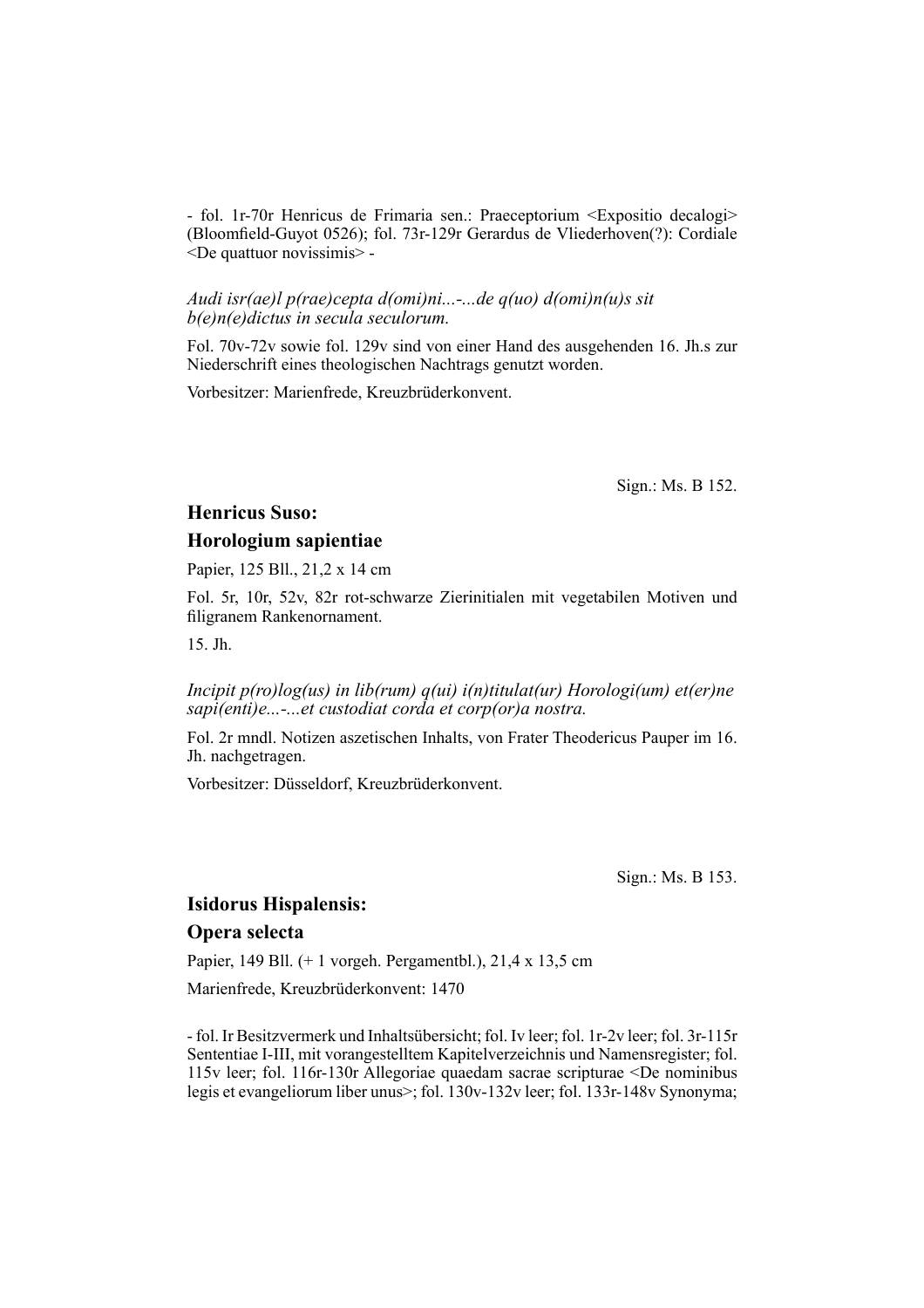fol. 149rv theologisches Fragment. An die Handschrift angebunden sind die Inkunabeln GW  $4072$  und GW 265. -

*Incipit lib(ri) p(ro)log(us) b(ea)ti ysidori...-...ipsi(us) eligist(is).* Schreiber: Gerardus Messynck de Dyngeden; zwei weitere Hände.

Sign.: Ms. B 154.

# **Antoninus Florentinus: Confessionale "Defecerunt"**

Papier, 152 Bll., 21,3 x 14,2 cm

Fol. 4r Zierinitiale.

15. Jh.

- fol. 1r-3v leer; fol. 4r-148v Antoninus Florentinus: Confessionale ..Defecerunt" (recensio brevior), mit vorangestelltem Kapitelverzeichnis; fol. 148v-152r (Pseudo-)Johannes Chrysostomus: Sermo de poenitentia. An die Handschrift angebunden ist die Inkunabel GW 3021. -

*Prologus sup(er) tractatu(m) de instructione seu directione...- ...praestante vero d(omi)no n(ost)ro ihesu christo i(n) s(ae)c(u)la s(ae)c(u)lor(um) Ame(n)*

Vorbesitzer: Altenberg, Cistercienserabtei.

Sign.: Ms. B 155.

#### **Theologische Sammelhandschrift**

Papier, 115 Bll. (+ 1 vorgeh. Pergamentbl.), 21,2 x 14,5 cm Düsseldorf, Kreuzbrüderkonvent: 15. Jh.

- fol. Irv Textfragment in Geheimschrift; fol. 1r Besitzvermerk und Inhalts übersicht; fol. 1v leer; fol. 2r-65r (Pseudo-)Bonaventura: Theologia mystica (Distelbrink 226); fol. 65v leer; fol. 66r-84r Johannes Ruusbroec translat. Guilelmo Jordaens: De calculo <De perfectione filiorum dei>; fol. 84r-93v De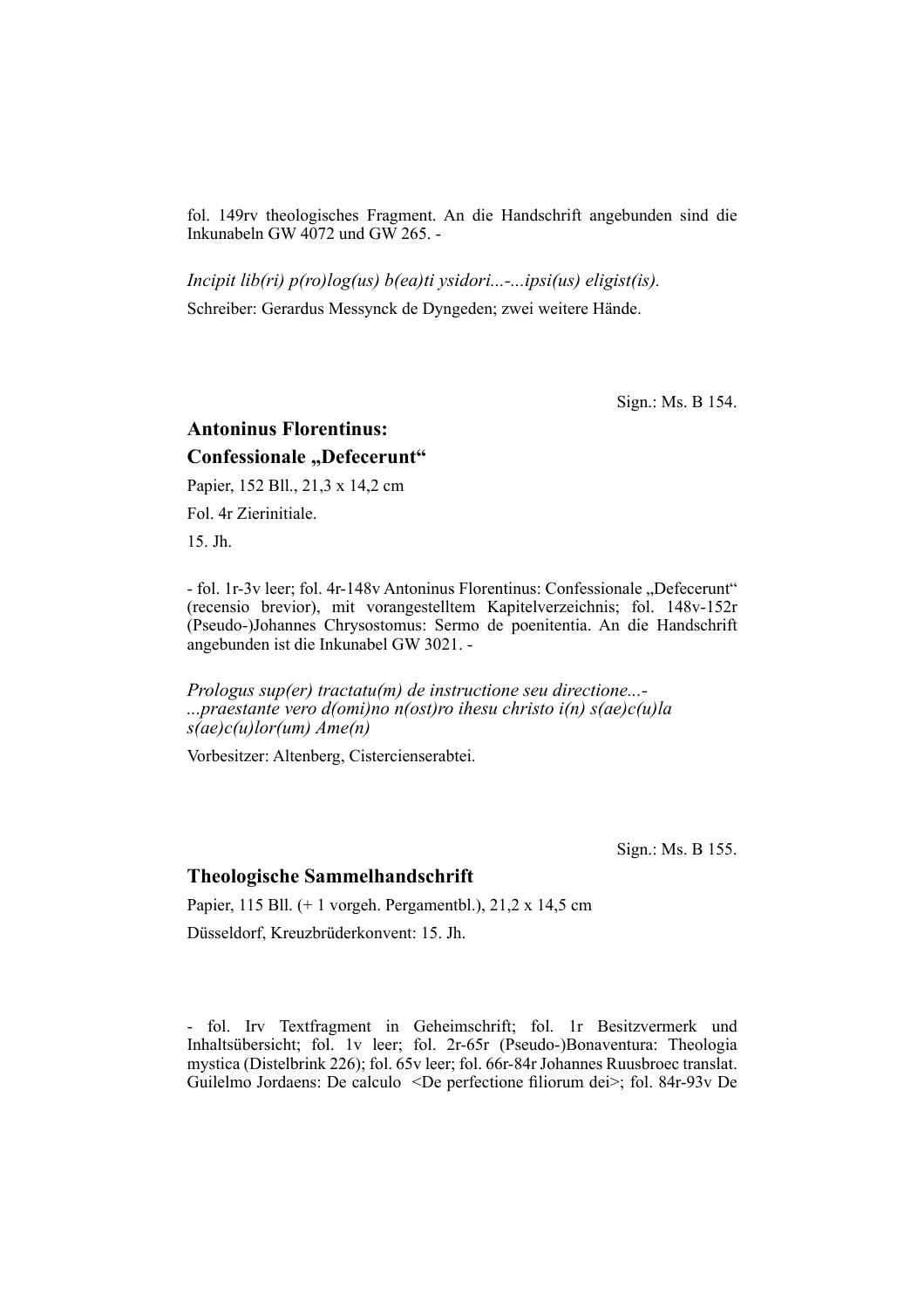tribus conviviis ("Primo igitur dicendum est de primo convivio..."); fol. 94r-115r Bernardus Claraevallensis: De gratia et libero arbitrio -

*Incipit libellus de triplici via scilicet purgativa illuminativa...-...Explicit liber b(ea)ti B(er)nardi de gr(ati)a et libero arbitrio*

Schreiber: Bernardus de Bocholt und eine weitere Hand.

Sign.: Ms. B 156.

#### **Theologische Sammelhandschrift**

Papier, 113 Bll. (+ 7 vorgeh. Bll.), 13,3 x 9,5 cm Rot-blaue Zierinitialen mit filigranem Ornament.

16. Jh.

- fol. 1r-39v Guilelmus de S. Theodorico: Epistola ad fratres de Monte Dei; fol. 39v-65v Bernardus Claraevallensis: De gradibus humilitatis et superbiae; fol. 66r-79r Ders.: Apologia ad Guilelmum abbatem; fol. 79v-81v Arnulfus de Boheriis: Speculum monachorum; fol. 82r-87r Compendium fidei (Pater noster, Symbolum, Dekalog nebst einer Explanatio, Aufzählung der Sakramente, Seligpreisungen, Tugenden, Sünden u.a.m.); fol. 87v-106r Meditationes de morte, mit Auszügen aus Gerardus Zerbolt de Zutphania: De spiritualibus ascensionibus; fol. 106v Makulatur; fol. 107r-113v leer -

*Incipit prefacio ep(isto)lae b(ea)ti Bernardi ad fratres de monte dei...- ...indulgentia tua est d(omi)ne d(eu)s m(eu)s Ame(n).*

Sign.: Ms. B 157.

## Sermones de tempore ("Paratus")

Papier, 297 Bll., 21,3 x 13,5 cm

Fol. 1r rot-braune Zierinitiale.

15. Jh.

*Paratus est iudicare vivos et mor[tu]os...-...i(n)colae q(ui)eti ho(m)i(n)es* Verschiedene Hände.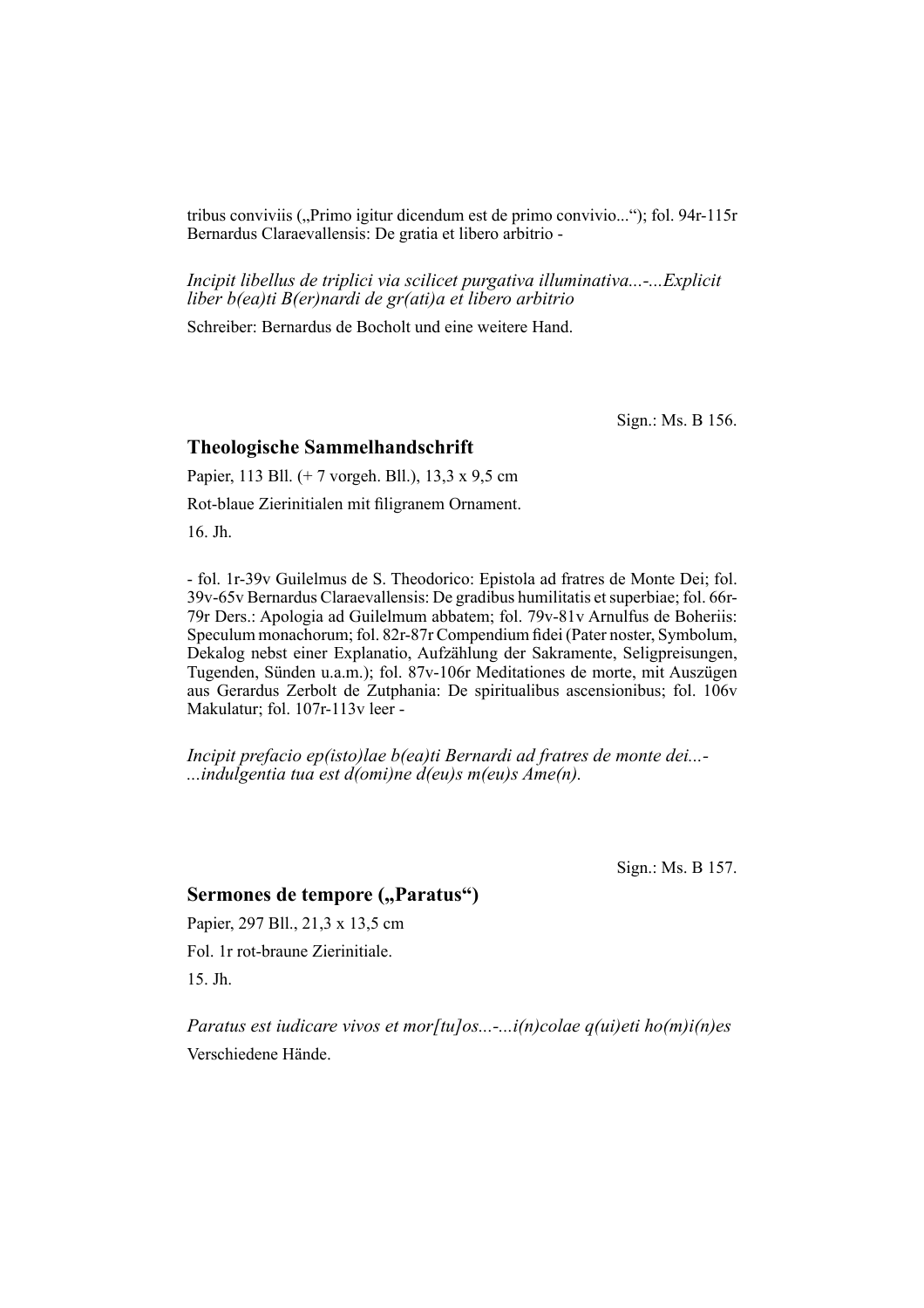Sign.: Ms. B 158.

# **Gregorius I papa: Dialogorum libri IV (mndl.)**

Papier, 199 Bll., 21,6 x 13,5 cm

Jeweils zu Beginn der einzelnen Bücher finden sich blau-grüne Schmuckinitialen mit vegetabilen Motiven und filigranem Rankenornament.

1477

*Hyr beghint dyalog(us) dat is twier me(n)sche(n)...-...Hyer eyndet sick dyalogus gregorii*

Vorbesitzer: Marienfrede, Kreuzbrüderkonvent.

Sign.: Ms. B 159.

## **Petrus Aureoli:**

#### **Opera selecta**

Papier, 205 Bll., 27,3 x 20 cm, zweispaltig, fol. 204r u. 205v einspaltig

Vereinzelt Zierinitialen.

15. Jh.

- fol. 1r-178v Petrus Aureoli: Quaestiones theologicae XLV (Anfang fehlt), mit nachgestelltem Kapitelverzeichnis; fol. 179r-192v Ders.: De conceptione Mariae; fol. 192v-203v Ders.: Repercussorium. An die Handschrift angebunden ist die Inkunabel Hain 9335. -

*nom(ini)s r(e)i fr(atr)e(m) b(eatu)m suu(m) esse post no(n)...-...ad ho(nor)e(m) b(eat)ae ma(r)iae v(ir)g(in)is editu(m)*

Fol. 204r-205v verschiedene theologische Notizen von einer Hand des 16. Jh.s.

Vorbesitzer: Düsseldorf, Kreuzbrüderkonvent.

Sign.: Ms. B 160.

**Henricus Millingen (?):**

**Sermones super epistolas et evangelia per circulum anni**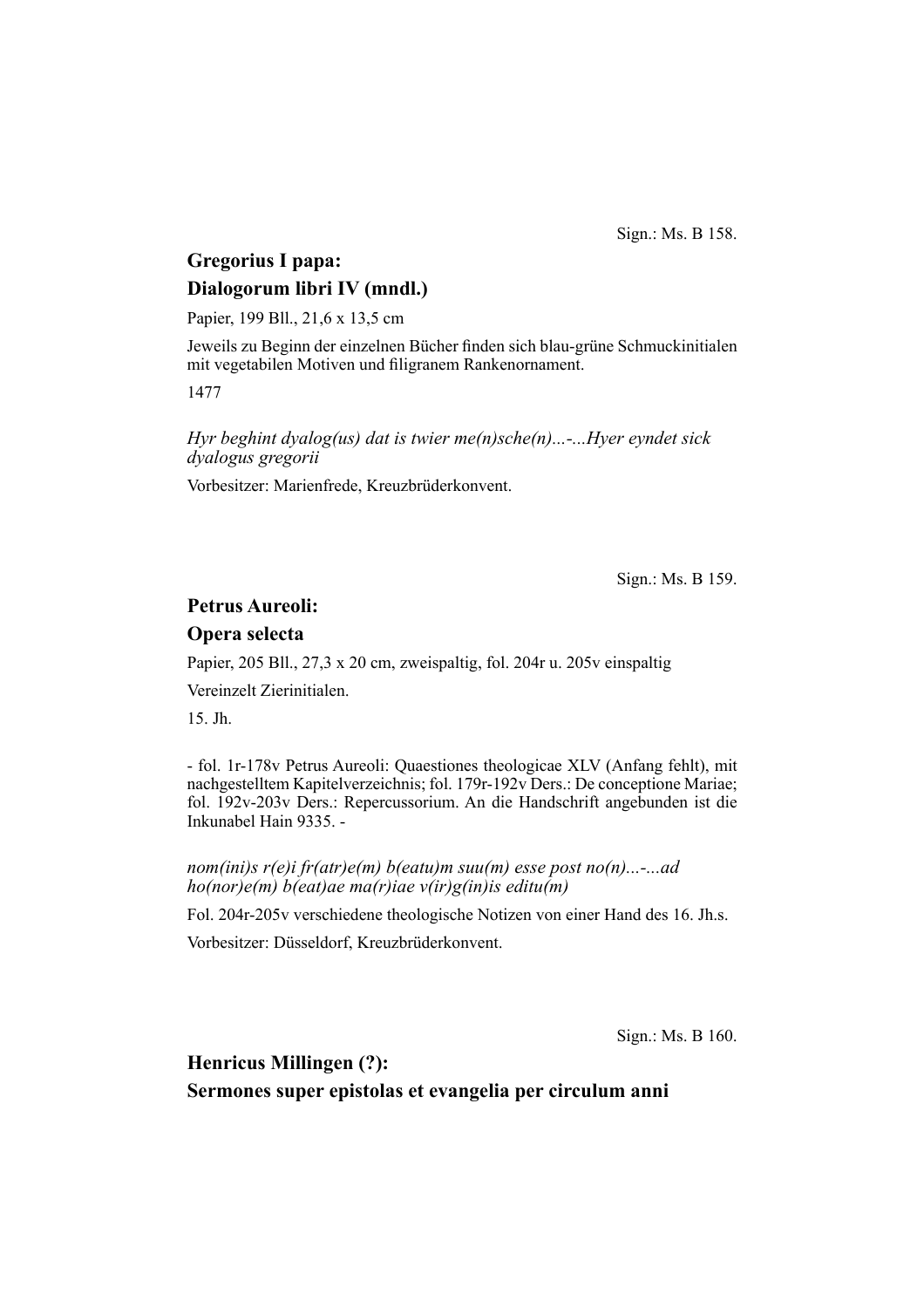# **(Autograph?)**

Papier, 354 Bll., 28,2 x 20 cm

Düsseldorf, Kreuzbrüderkonvent (?): Anfang 16. Jh.

*In d(o)m(ini)ca LXX sup(er) ep(isto)la(m) I Cor(inthios) IX...-...et veri h(er)edes r(e)gni celest(is)*

Sign.: Ms. B 161.

### **Sermones**

Papier, 125 Bll., 21,3 x 14,5 cm

16. Jh.

- fol. Ir Besitzvermerk und Inhaltsübersicht; fol. Iv diverse Notizen; fol. 1r-5r Petrus de Remis <a Vallibus>: Sermones de tempore (Auszug); fol. 5v-9v leer; fol. 10v-121v Sermones de tempore (Schneyer 8, 146ff.); fol. 122r-125v leer -

*[E]ice a(ncil)la(m) et fi(li)a(m) ei(us)...-...pre(ste)t n(o)s ip(se) [i.f. unleserlich]*

Vorbesitzer: Düsseldorf, Kreuzbrüderkonvent.

Sign.: Ms. B 163.

## **Sammelhandschrift**

Papier, 135 Bll., 21,3 x 13,5 cm

15. Jh.

- fol. 1r-49r Gerardus Zerbolt de Zutphania: De reformatione virium animae; fol. 49v leer; fol. 50r-135v Ambrosius Mediolanensis: De officiis ministrorum. Die Handschrift ist mit der Inkunabel Copinger 4421 zusammengebunden. -

*Incipit tractatul(us) devot(us) de reformatione virium animae...- ...E[xpli]cit lib(er) t(er)ti(us) et ultim(us) b(ea)ti a(m)brosii ep(iscop)i de offi ciis*

Vorbesitzer: Marienfrede, Kreuzbrüderkonvent.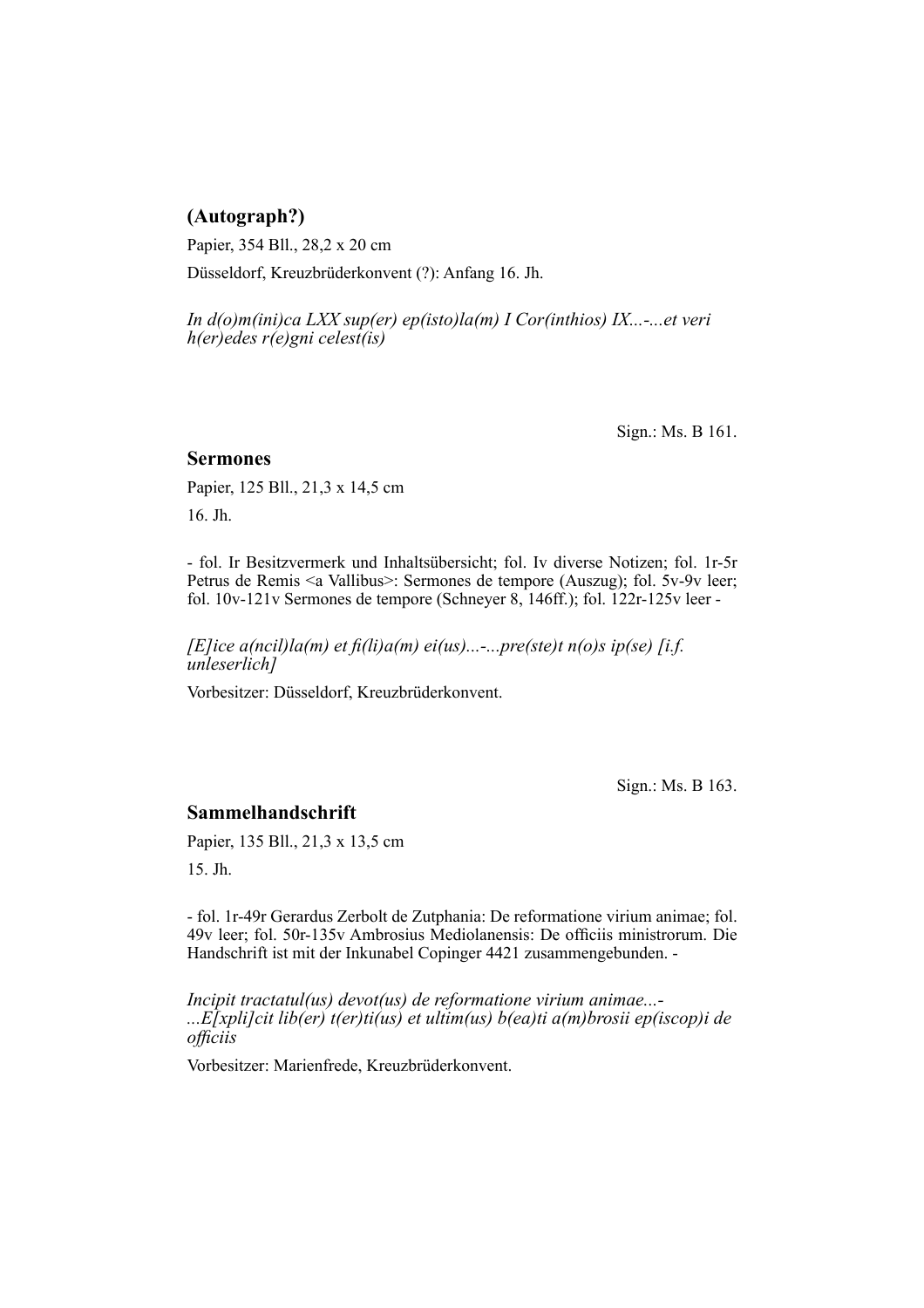Sign.: Ms. B 164.

#### **Aszetische Sammelhandschrift**

Papier, 101 Bll. (+ 2 vorgeh. Bll.), 21 x 14,5 cm Düsseldorf, Kreuzbrüderkonvent: 1481

- fol. Ir Provenienzvermerk sowie Inhaltsübersicht; fol. Iv-IIv leer; fol. 1r-67v Johannes Chrysostomus: De sacerdotio libri VI; fol. 68r-91v Matthaeus de Cracovia: Dialogus rationis et conscientiae; fol. 92r-93r Sermo de exitu animae ("Pensandum quippe est cum iam peccatrix..."); fol. 93r-98r De quattuor virtutibus cardinalibus (Bloomfield-Guyot 4454); fol. 98r-100r (Pseudo-)Seneca: De moribus; fol. 101rv leer -

*Incipit liber dyalogor(um) S(an)c(t)i Joha(n)nis crisostomi...-...i(n) eode(m) vestigio manet. haec ide(m) de Seneca.*

Schreiber: Andreas Poelman de Arnheim.

Sign.: Ms. B 165.

## Aszetische Sammelhandschrift ("Collectanea studiorum")

Papier, 252 Bll. (+ 3 vorgeh. Pergamentbll.), 13,7 x 10 cm

Koperteinband.

vor 1540

- fol. 1r Besitzvermerk; fol. 1v leer; fol. 2r-12v Bernardus Claraevallensis: Sermones de diversis (Auszug); fol. 13r-28r Tabula christianae religionis (Enthält Symbolum, Dekalog, Aufzählung der kirchlichen Hochfeste und Sakramente u.a.m.); fol. 28r-53r Fundamentum aeternae felicitatis (enthält Glaubensartikel, Anweisungen zum Stundengebet, Ausführungen über Fehler und Laster des Menschen, Aufzählung der kirchlichen Sakramente, der "quattuor novissima", der christlichen Tugenden u.a.m.); fol. 53r-54v "Figura conversionis"; fol. 55r-62r Andreas de Escobar <Hispanus>: Modus confitendi; fol. 62v-64v leer; fol. 65r-85v Johannes de Turrecremata: Expositio in Regulam Sancti Benedicti (Auszug). Dem Text vorangestellt sind Benedictus Casinensis: Regula (lib. LVIII, cap. 17-18) und eine Formula confessoris. Fol. 86r-88v leer; fol. 89r-98v De oboedientia discipulorum (Bloomfield-Guyot 4235); fol. 99rv leer; fol. 100r- $147v$  Ex trilogio ("Tria sunt in animam potestates, passiones et habitudines..."); fol. 148r-149v leer; fol. 150r-151r Text über das Stundengebet; fol. 151v-152v leer; fol.  $153r-251v$  De poenitentia (Bloomfield-Guyot 3855); fol. 252r leer; fol. 252v Johannes von Groningen: Summarium vitae (Autograph). Die Handschrift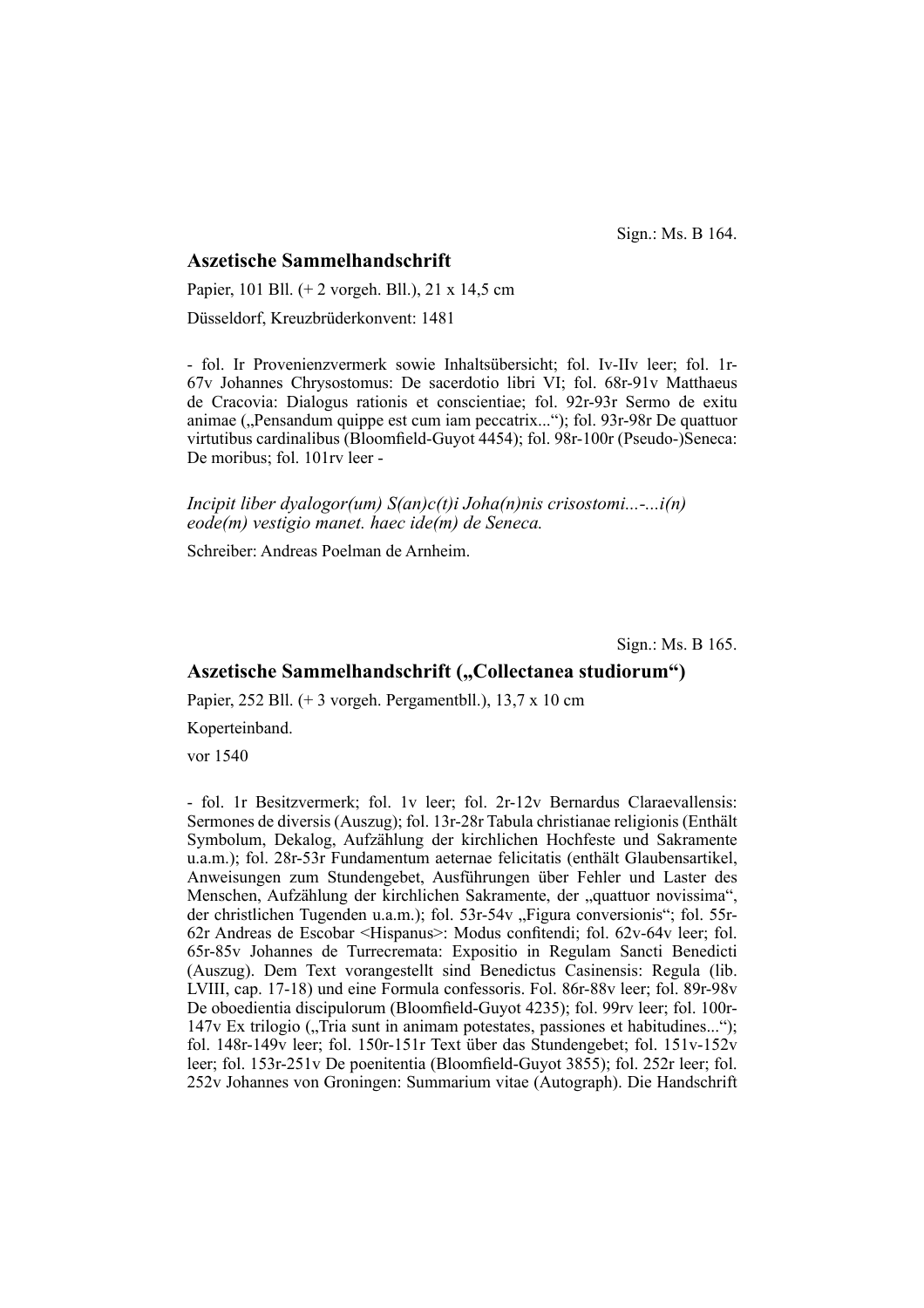ist an ein handschriftliches Kalendarium (fol. IIr-XIVv) sowie an einen Druck des 16. Jh.s, die Lunartafeln des Bernardus de Granolaca für 1506-1550 (fol. XVr-XXXIXv), angebunden. -

*Divi bernardi Abbat(is) de viis vite confessio(n)e(m) sermo...-...quoad mi(n)ores et p(rae)dicatores*

Zwei Hände.

Vgl. Düsseldorf, Universitäts- und Landesbibliothek: Ms. C 48 (Nr. 702), fol. 37v-91r Johannes von Groningen: Notae (Autograph).

Vorbesitzer: Werden a. d. Ruhr, Benediktinerabtei St. Ludger.

Sign.: Ms. B 166.

#### **Theologische Sammelhandschrift**

Papier, 92 Bll., 28 x 20 cm, zweispaltig

Kentrup, Cistercienserinnenkloster: 1472

- fol. 1r-26v Bernardus Claraevallensis: Sermones de diversis (Auszug); fol. 27r-30v Ders.: Parabolae; fol. 31r-32r De oculo cognitionis et dilectionis (unvollständig); fol. 32r-33v De virtutibus reginam sibi eligentibus (Bloomfield-Guyot 3627); fol. 34r-38v Guilelmus de S. Theodorico: De corpore et sanguine Christi; fol. 39r-40v leer; fol. 41r-83r Hermannus de Soest: Unum ex quattuor; fol. 83v leer; fol. 84r-91v Sermones Sensati 1-6. Die Handschrift ist an die Inkunabeln Hain 1351 und GW 10766 angebunden. -

#### *Incipiu(n)t S(er)mones beati Bernardi Abbatis Claraevallis de diversis...- ...duob(us) brachys m(u)ltu(m)*

Schreiber: Johannes Westorpp; vier weitere Hände.

Vorbesitzer: Altenberg, Cistercienserabtei.

Sign.: Ms. B 167.

# **Honorius Augustodunensis: Opera selecta**

Papier, 100 Bll., 28,7 x 21 cm, zweispaltig

Fol. 1r blau-rote Zierinitiale mit vegetabilen und floralen Motiven sowie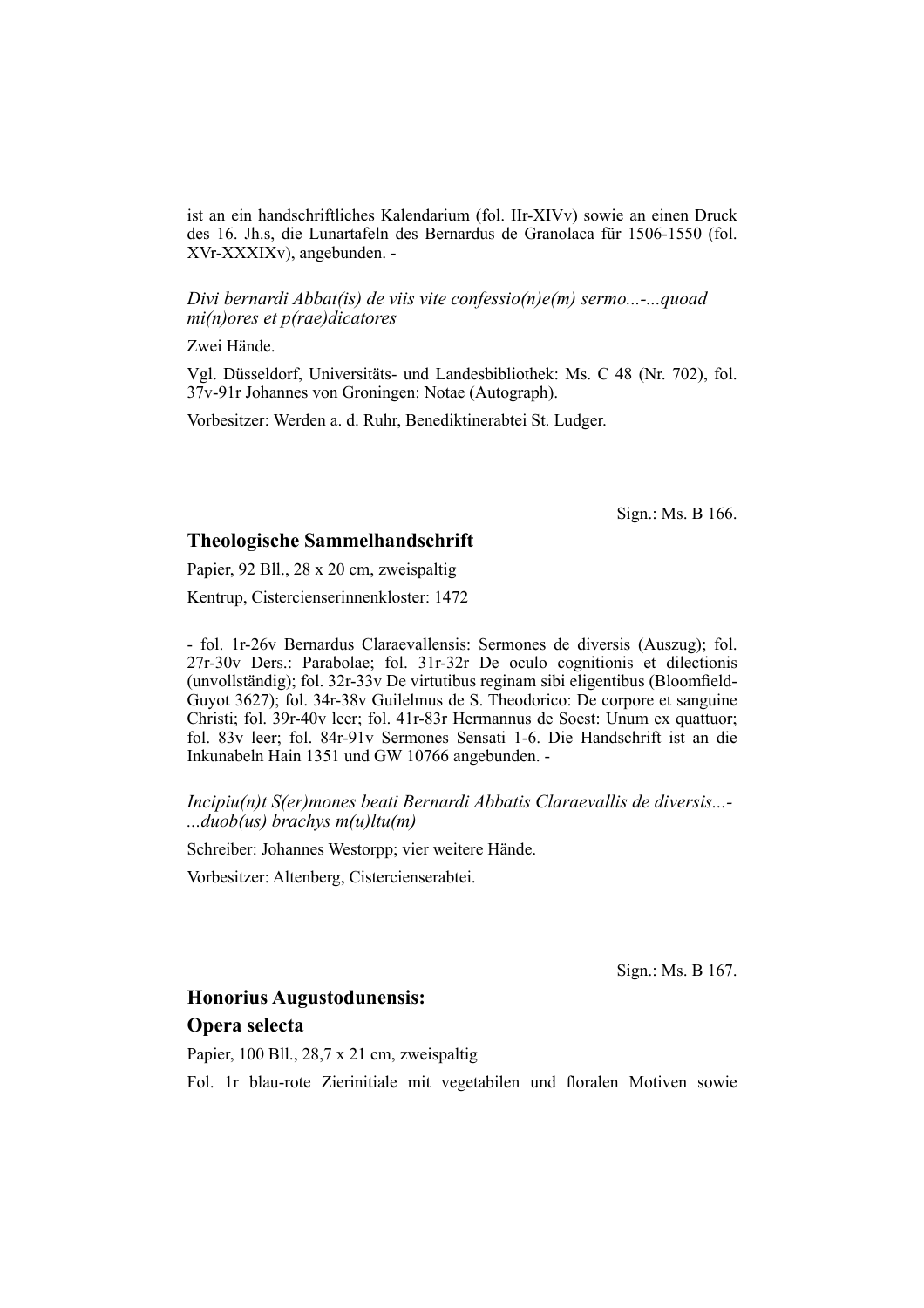#### filigranem Rankenornament.

15. Jh.

- fol. 1r-95v Gemma animae; fol. 95v-100v Summa gloriae (Auszug). Die Handschrift ist an die Inkunabel Copinger 5790 angebunden. -

*Cap(itu)la in lib(rum) qui intitulat(ur) ge(m)ma anime...-...deo implicat se negotiis secularib(us) Gregorius*

Vorbesitzer: Düsseldorf, Kreuzbrüderkonvent.

Sign.: Ms. B 168.

# **Dietrich Bollick:**

### **Postillae et sermones de sanctis**

Papier, 183 Bll., 28,5 x 20,5 cm, zweispaltig

Fol. 1r rote Zierinitiale.

Düsseldorf, Kreuzbrüderkonvent: 1475

- fol. 1r-178v Dietrich Bollick: Postillae et sermones de sanctis; fol. 178v-183v Thomas de Aquino: De articulis fidei et ecclesiae sacramentis (Auszug) -

*Ambula(n)s ih(es)us iuxta mare galilee...-...edita a fr(atr)e thoma de aquino ordinis fratru(m) pr(e)dicator(um) Deo gr(ati)as*

Schreiber: Hermannus (?) (frater); vier weitere Hände.

Sign.: Ms. B 169.

#### **Theologische Sammelhandschrift**

Papier, 337 Bll., 14,5 x 10 cm

Niederlande (?): 1536

- fol. 1r-118v Bernardinus Senensis(?)/Mauritius Anglicus(?)/Petrus de Utino(?): Distinctiones exemplorum; fol. 119r-337v Summa vitiorum et virtutum (Auszug), mit zahlreichen Randbemerkungen. -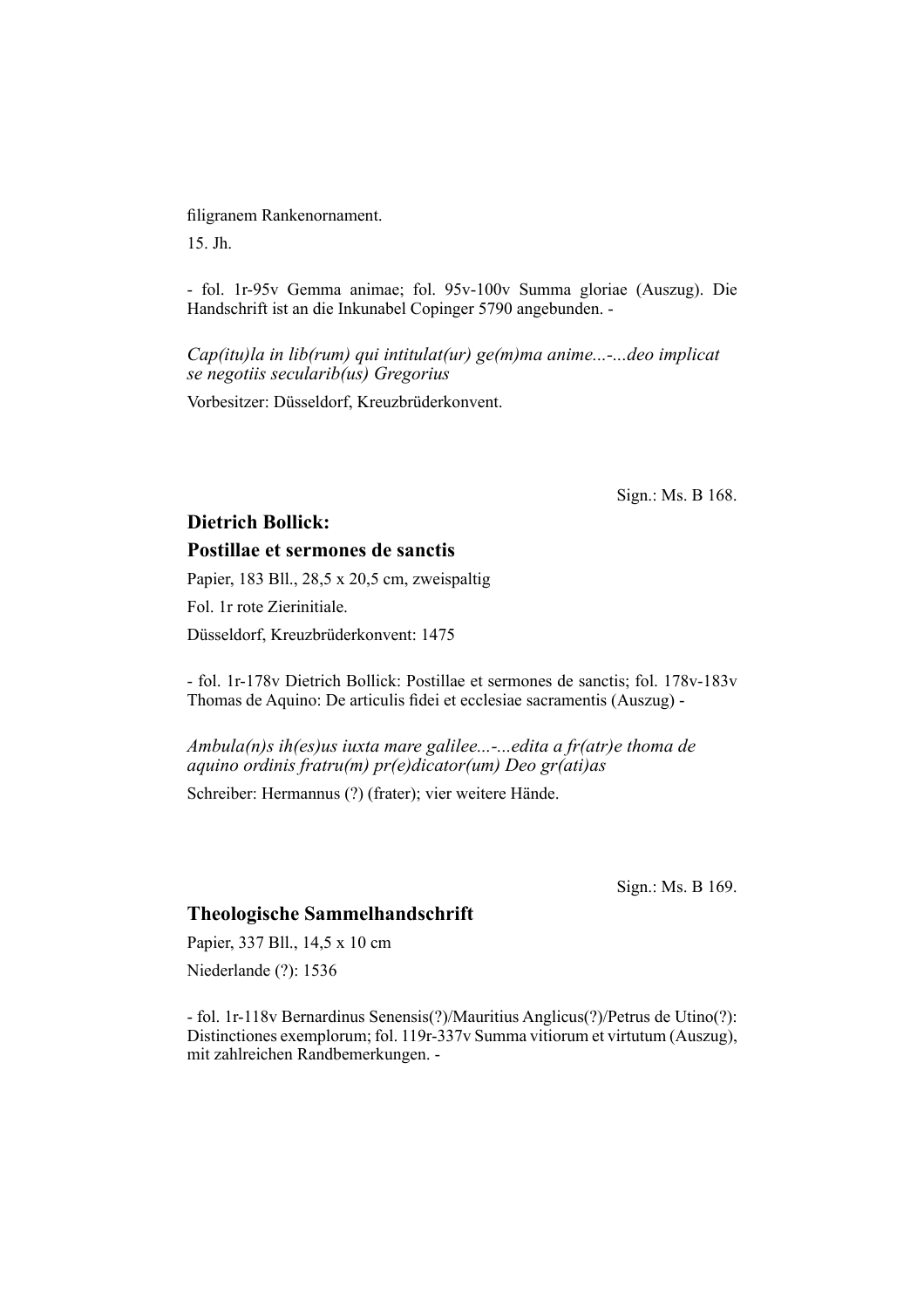*Abstinentia est virtutis augmentati(v)a...-...ut fla(m)ma lini sic transit gl(ori)a mundi*

Schreiber: Johannes de Zutphania.

Sign.: Ms. B 170.

#### **Theologische Sammelhandschrift**

Papier und Pergament, 37 Bll., 21,4 x 14 cm und 20,5 x 13 cm

Amersfort, Stift St. Agatha: um 1482

- fol. 1r-20r Johannes de Brunswich: Meditatio super missam; fol. 20v leer; fol. 21r-22v Nota ("Liber generationis Jesum scribuntur verba..."); fol. 23r-33v Bartholomaeus Ruremundanus(?): Sermo de omnibus sanctis; fol. 34rv Nota; fol. 35r-37v Quaestio "Quaeritur utrum mulier tempore et loco confessionis a sacerdote..." (Fragment) -

*Incipit tr(ac)tat(us) eiusde(m) devoti carthusiens(is) circa missam...- ...quis p(er)dere no(n) tenet(ur)*

Schreiber: Johannes de Tegelen; drei weitere Hände.

Sign.: Ms. B 171.

#### **Theologisch-aszetische Sammelhandschrift**

Papier, 158 Bll., 14,2 x 9,5 cm

Fol. 67r rot-grüne Zierinitiale mit vegetabilen Motiven und filigranem Rankenornament.

15. Jh.

- fol. 1r Besitzvermerk und Inhaltsübersicht; fol. 1v-2v leer; fol. 3r-44r Richardus de S. Victore: Adnotationes mysticae in psalmum CXVIII; fol. 44r-54r Henricus de Langenstein: Epistola de contemptu mundi <ad Eberhardum de Yppelborn>; fol. 54v-59r De vita religiosa ("Quando surgis et statim cum evigilas omnes cogitaciones..."); fol. 59v-63v Flores sancti Francisci et sancti Bernardi Claraevallensis; fol. 64r-66v leer; fol. 67r-72r Regula bullata Fratrum Minorum; fol. 72v leer; fol. 73r-91v De imitatione Christi (lib. II) <Admonitiones ad interna trahentes>; fol. 92r-94v kommentierte Inhaltsübersicht zu Bernardus Claraevallensis: De decem gradibus humilitatis et superbiae; fol. 95rv leer; fol. 96r-119r Passio Iesu Christi collata ex quattuor evangeliis; fol. 119v leer;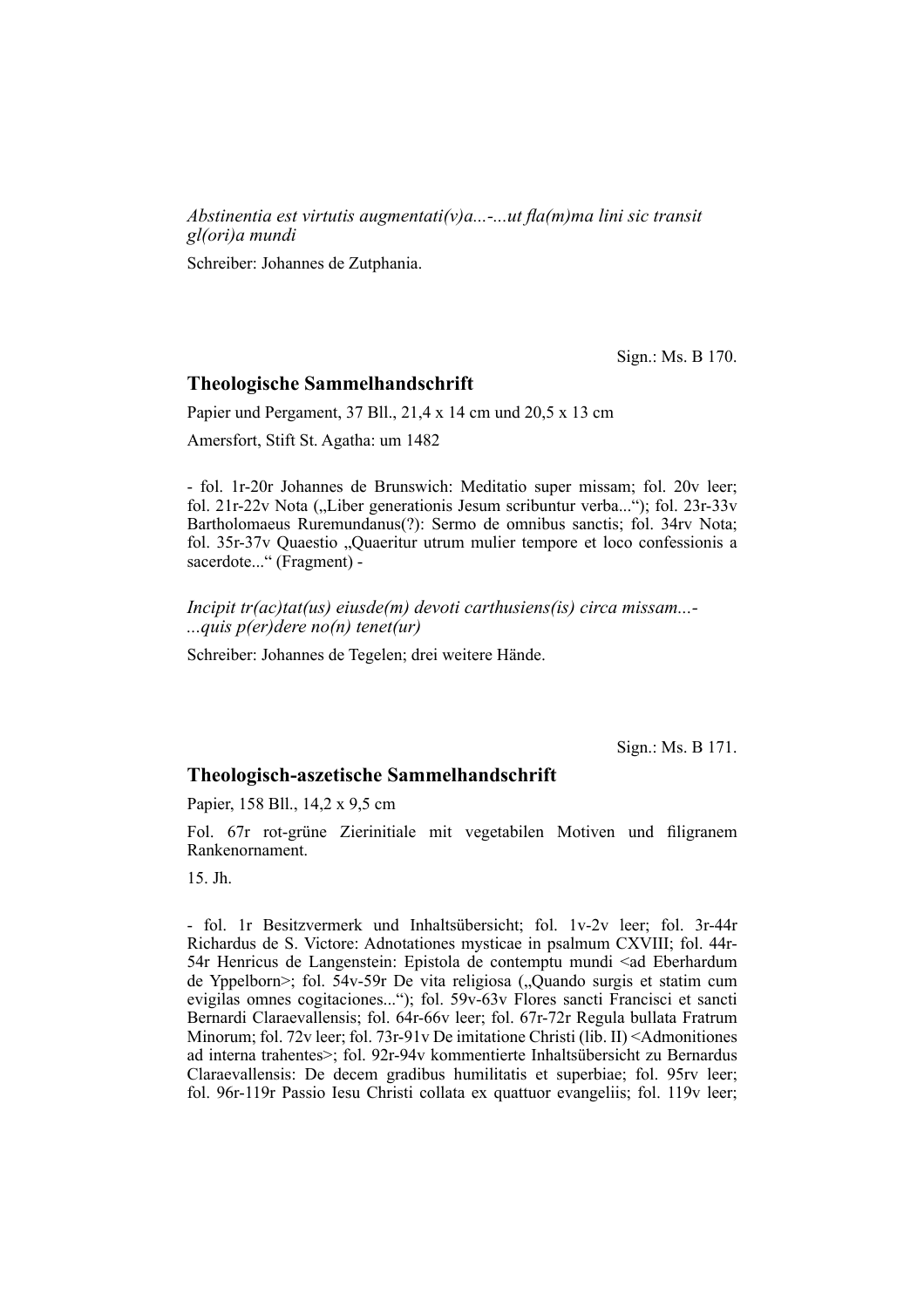fol. 120r-146v Dicta patrum super caelestem gloriam, mortem, beneficia Dei, extremum iudicium et cetera; fol. 147r-157r Henricus de Bitterfeld: De horis canonicis; fol. 157v-158v leer -

*Incipit p(ro)log(us) m(a)g(ist)ri Rich(ardi) sup(er) psal(mo)s aff(er)te...- ...Qua(m) nobis co(n)cedat et cetera*

Verschiedene Hände.

Vorbesitzer: Düsseldorf, Kreuzbrüderkonvent.

Sign.: Ms. B 172.

#### **Sammelhandschrift**

Papier, 148 Bll. (+ 3 vorgeh. Pergament- bzw. Papierbll.), 22 x 14 cm

15. Jh.

- fol. 1r-128v Guilelmus de Lanicia: Diaeta salutis, mit ausführlichen Kapitelverzeichnissen in Form eines Anhangs; fol. 129rv leer; fol. 130r-147r Trans la tio Antonii (BHL 612); fol. 147v-148v leer. Die beiden vorgehefteten Bll. sind in einer Geheimschrift beschrieben. -

*Incipit liber qui vocatur via vel dieta salutis...-...cui e(st) honor et gl(ori)a i(n) s(ae)c(u)la s(ae)c(u)loru(m) Amen*

Verschiedene Hände.

Vorbesitzer: Düsseldorf, Kreuzbrüderkonvent.

Sign.: Ms. B 173.

## **Sammelhandschrift**

Papier, 236 Bll., 14,5 x 10,5 cm

Düsseldorf, Kreuzbrüderkonvent: 1497

- fol. 1r Besitz- und Schreibervermerk nebst Emblem und Wappen der Düs seldorfer Kreuzbrüder; fol. 1v leer; fol. 2r-6v Bonaventura: De reductione artium ad theologiam (Anfang fehlt); fol. 7r-9v (Pseudo-)Bonaventura: De gradibus contemplationis; fol. 10r-236v Franciscus de Mayronis: Super octo libros Physicorum -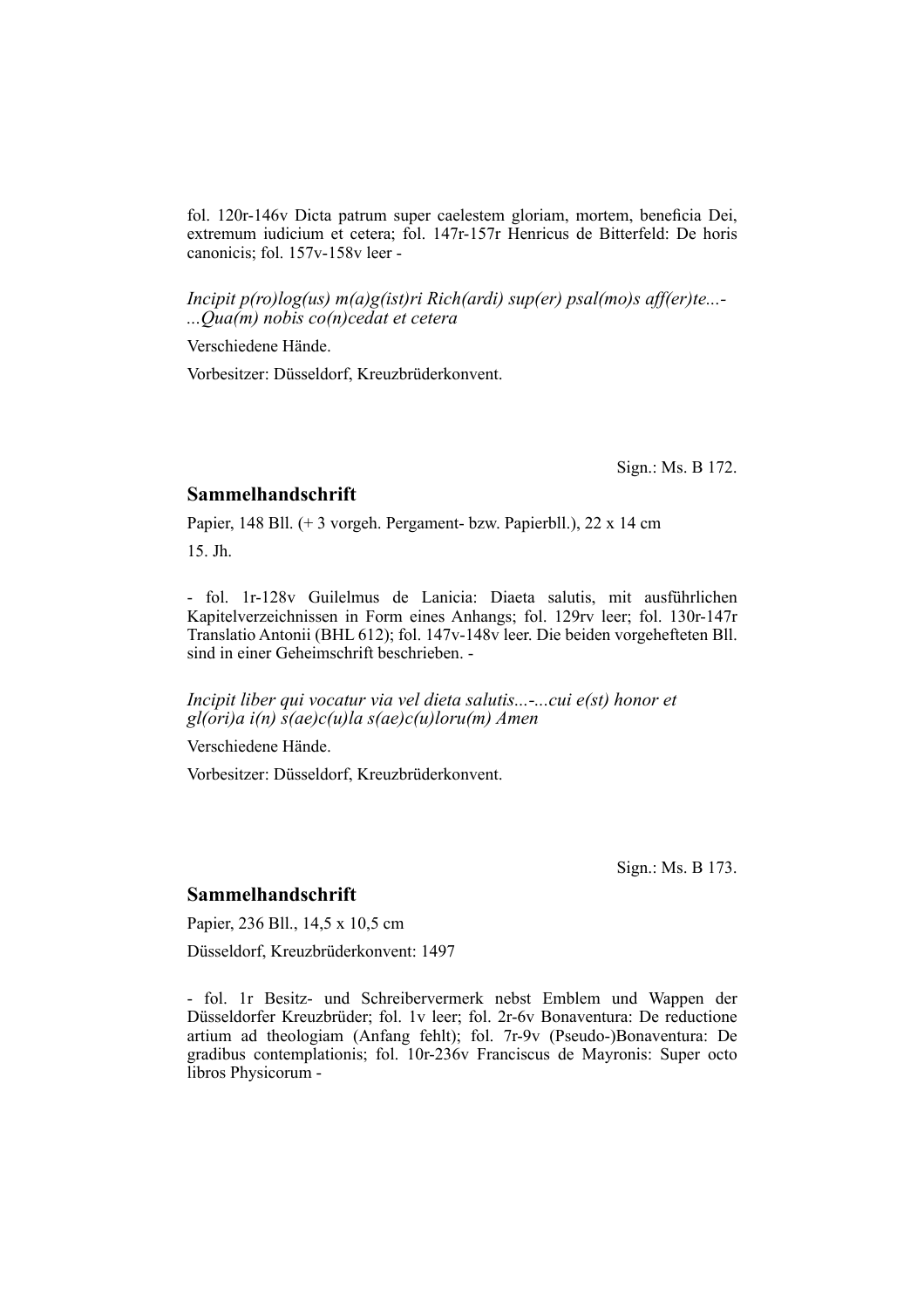*abstrahibiliu(m) et r(ati)o(n)es i(n)telligibiles:...-...sacre theologie lice(n)tiatu(s) a(n)no 1497 septi(m)o k(a)l(endas) iunii*

Schreiber: Jordanus (frater).

Sign.: Ms. B 173 (a).

#### **Sammelhandschrift**

Papier, 308 Bll. (+ 1 vor- u. 2 nachgeh. Pergamentbll.), 14,2 x 10,5 cm

Düsseldorf, Kreuzbrüderkonvent: 1495

- fol. 1r Provenienz- und Schreibervermerk; fol. 1v leer; fol. 2r-18v Bona ventura: Itinerarium mentis in deum ("In principio") (Distelbrink 19); fol. 19rv leer; fol. 20r-156v Gerardus de Harderwijck: Epitoma III librorum De anima Aristotelis (Notabilia); fol. 157r-158r Notae; fol. 158v-159v leer; fol. 160r-308r Johannes de Harderwijck: Commentarius in Aristotelis Physicam; fol. 308v leer -

*Incipit prolog(us) Bonave(n)ture in itine(r)ariu(m) me(n)t(is)...-...est ad op(us) deo gra(cia)s*

Schreiber: Jordanus (frater).

Sign.: Ms. B 174.

#### **Theologische Sammelhandschrift**

Papier, 113 Bll., 14,3 x 10 cm

s'-Hertogenbosch: 1467

- fol. 1r-28r De imitatione Christi (Auszug); fol. 28v Notae; fol. 29r-30v leer; fol. 31r-90r Ephraem Syrus: De compunctione cordis; fol. 90v leer; fol. 91r-106v (Pseudo-)Basilius Magnus: Admonitio ad filium spiritualem; fol. 107r-113v leer -

*Incipiu(n)t a(d)moni(ti)ones ad sp(irit)ualem vitam utiles...-...Explicit Liber doct(ri)nae b(ea)ti basilii e(pisco)pi ad filios spi(ri)t[u]ales* 

Schreiber: Johannes Beckem.

Vorbesitzer: Marienfrede, Kreuzbrüderkonvent.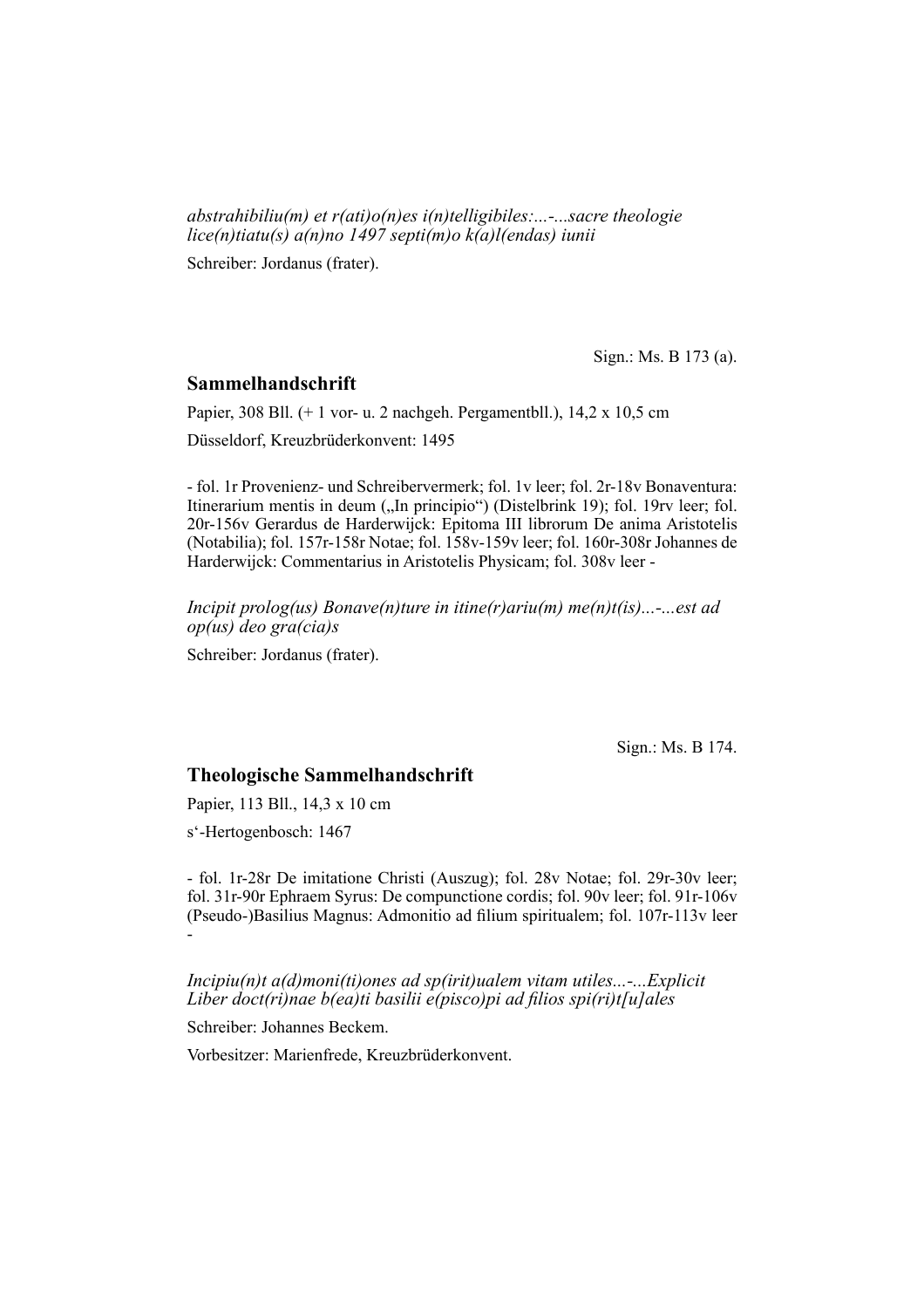Sign.: Ms. B 175.

#### **Postillae super evangelia per circulum anni**

Papier, 532 Bll., 15,2 x 10 cm

um 1545

- fol. 1rv Registerfragment; fol. 2r-8v verschiedene Notizen und Verse theologischen Inhalts in griechischer, lateinischer und mittelniederdeutscher Sprache, zum Teil von späterer Hand nachgetragen; fol. 9r-13v Contiuncula in feriis nataliciis Jesu habita ("Quamcumque de infantia Jesu habita..."); fol. 14rv leer; fol. 15r-491r Postillae super evangelia per circulum anni ("De utilitate adventus Christi. Cum appropinquaret Jesus ...(Mt 21,1). Dominus noster Jesus Christus ergastulo nostro mortalitatis..."); fol. 491v-532v leer, abgesehen von einigen Notizen von einer Hand des 19. Jh.s -

*Contiuncula in feriis nataliciis Jesu habita...-...confortat Absolutio*

Vorbesitzer: Heisterbach, Cistercienserabtei.

Sign.: Ms. B 176.

## **Aszetische Sammelhandschrift**

Pergament, 246 Bll. (+ 1 vorgeh. Bl.), 11 x 7 cm

Fol. 71r blau-rote Zierinitiale mit filigranem Ornament.

15. Jh.

- fol. 1r-60r Collecta ascetica; enthält Exercitia varia, Meditationes ad cogitionem sui, De reformatione animae, Quattuor novissima, Meditationes de vita et passione Christi, De pugna contra vitia principalia u.a. (am Anfang unvollständig); fol. 60r-64v Tractatus de modo vivendi (Bloomfield-Guyot 4854); fol. 64v-70v Dicta patrum de dilectione; fol. 71r-116v Johannes de Schoonhovia: Epistola de passione domini; fol. 117r-143v Ders.: Epistola prima in Eemsteyn <Exhortatorium spirituale>; fol. 144r-187v Petrus de Alliaco: Speculum considerationis; fol. 188r-194v De via purgativa; fol. 195r-197v Compendium vitae religiosae in Stichworten und Aufzählungen ("Diliges dominum deum tuum ex toto corde..."); fol. 198r-213v David ab Augusta: De exterioris et interioris hominis compositione (lib. I) (Auszug); fol. 214r-229r Gerlachus Petri de Daventria: Breviloquium; fol. 229v leer; fol. 230r-245v (Pseudo-)Beda Venerabilis: Institutio sanctorum patrum de qualitate culparum et de disciplina (Auszug); fol. 246rv leer -

*duob(us) ex(er)citijs in q(ui)b(us) ho(mo) devot(us)...-...hoc ad me istud*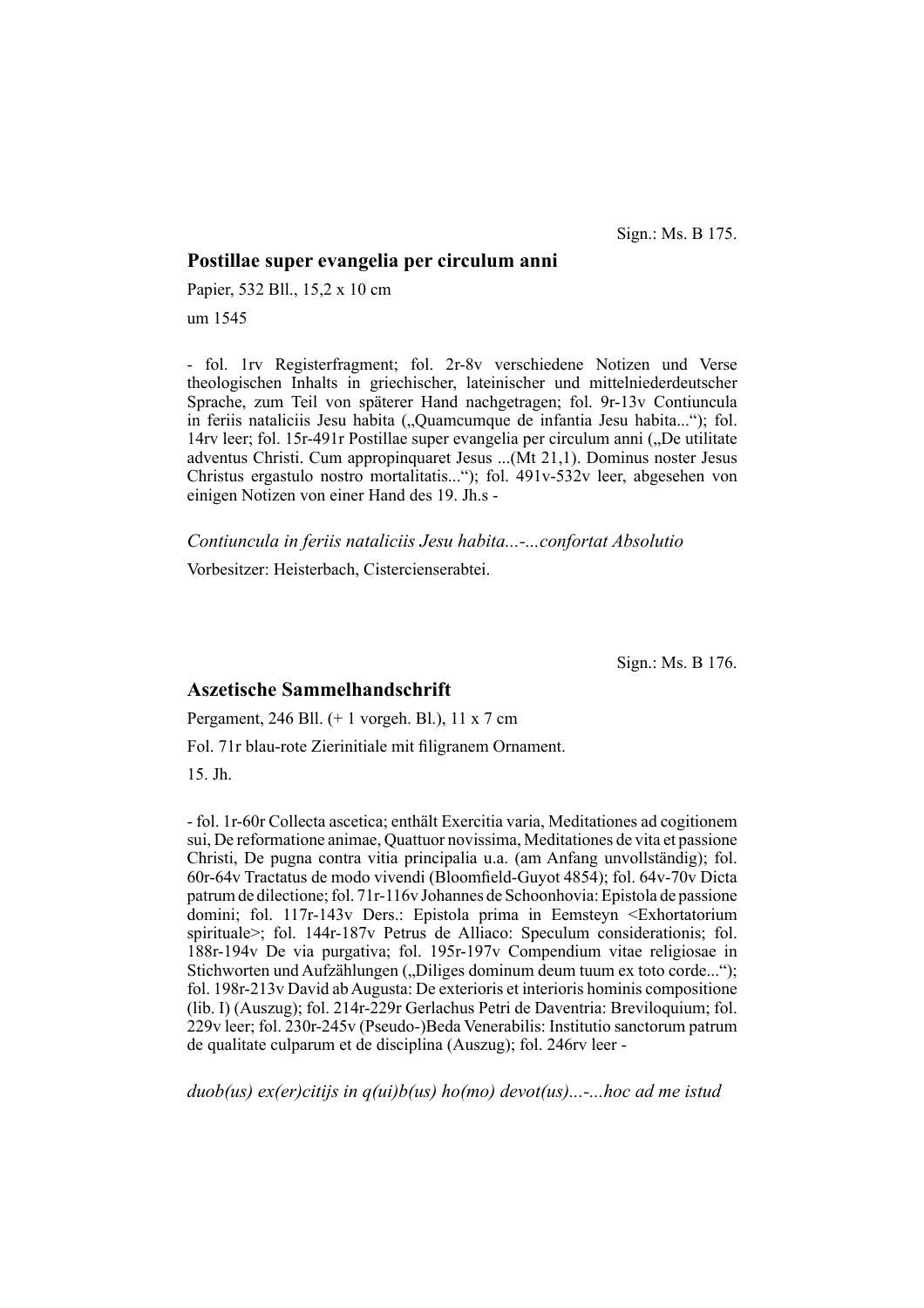Sign.: Ms. B 177.

### **Sammelhandschrift**

Papier, 352 Bll., 14,2 x 10 cm 1497

- fol. 1rv Fragment; fol. 2r-64v Guilelmus Durandus: Rationale divinorum officiorum (Auszug); fol. 65r-78v Guilelmus de Gouda: De expositione missae <Expositio mysteriorum missae et verus modus rite celebrandi> (Auszug); fol. 78v Curriculum vitae Alberti Magni; fol. 79r-170v Albertus Magnus: De mysterio missae (Auszug); fol. 171r-352r Ders.: Commentum in libros Physicorum Aristotelis (Auszug); fol. 352v Makulatur -

*est et missa q(uae) est...-...Hic. Ille. Iste.*

Vorbesitzer: Düsseldorf, Kreuzbrüderkonvent.

Sign.: Ms. B 178.

### **Theologische Sammelhandschrift**

Papier, 161 Bll. (+ je 2 vor- bzw. nachgeh. Pergamentbll.), 14 x 10 cm 16. Jh.

- fol. 1r Inhaltsübersicht; fol. 1v leer; fol. 2r-82v Gerardus Zerbolt de Zutphania: De spiritualibus ascensionibus; fol. 83r-85v leer; fol. 86r-159r Collectanea; dabei handelt es sich um Betrachtungen vorwiegend linguistischer Natur zu einzelnen Heiligenviten und zahlreichen Büchern des Alten Testaments. Fol. 159v-162v leer. Die Handschrift ist mit einer Inkunabel (VK 1245) zusammengebunden. -

*Incipit devot(us) tractatul(us) de spiritualib(us) ascensionib(us)...- ...jubilate deo o(mn)ia u(niversa)l(i)a*

Verschiedene Hände.

Vorbesitzer: Werden a. d. Ruhr, Benediktinerabtei St. Ludger.

Sign.: Ms. B 179.

## **Sammelhandschrift**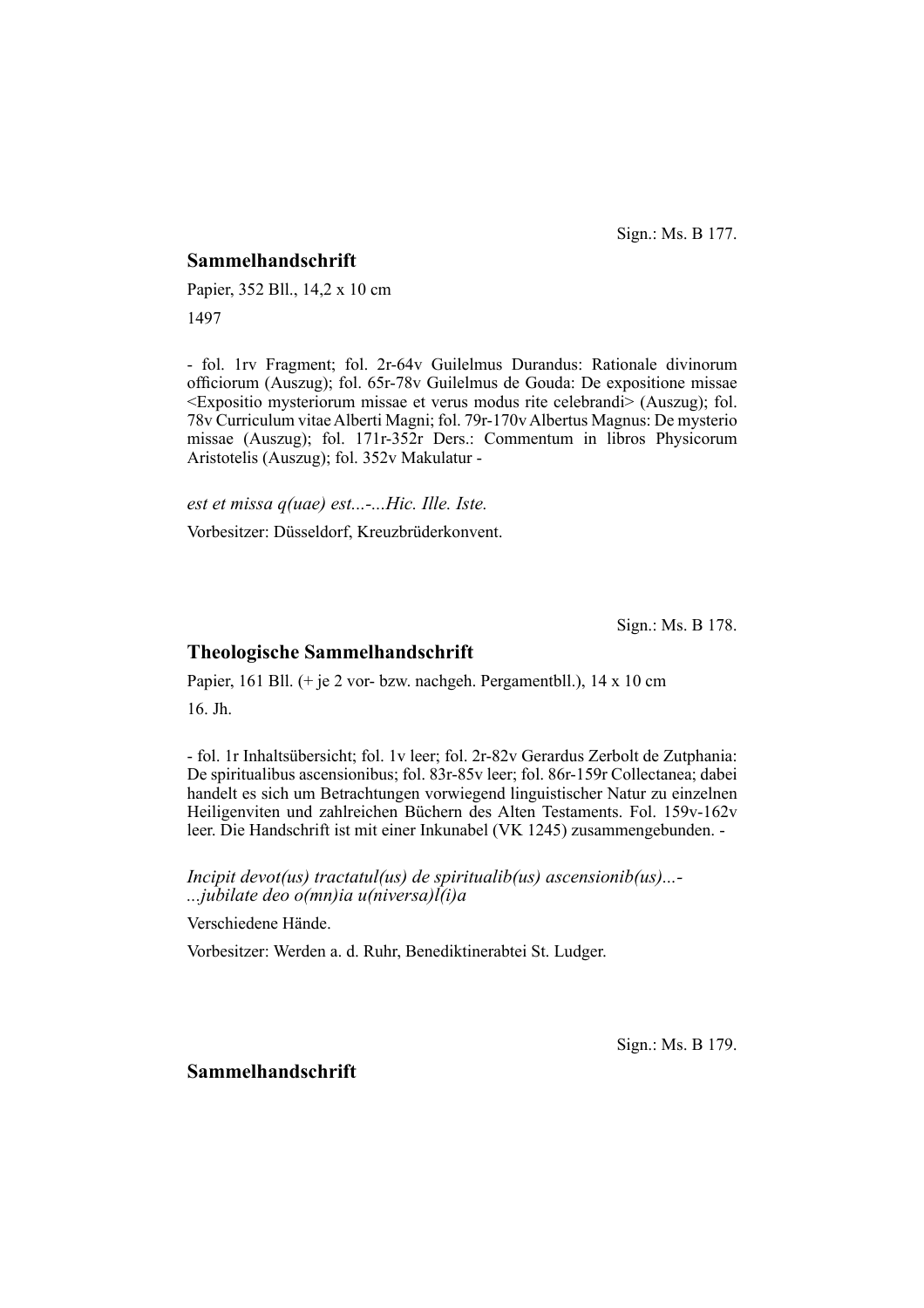Papier, 275 Bll., 14,2 x 10,3 cm

Düsseldorf, Kreuzbrüderkonvent: Ende 15. Jh.

- fol. 1r Besitz- und Schreibervermerk nebst Emblem und Wappen der Düs sel dorfer Kreuzbrüder; fol. 1v leer; fol. 2r-24v Johannes Gerson: De mystica theologia practica (Auszug); fol. 25r-195v Aristoteles translat. Guilelmo de Moerbeke: Metaphysica cum commento Thomae de Aquino (lib. I-XII); fol. 196r-200v Aristoteles: De bona fide cum commento Anonymi; fol. 201r-203v Ders.: De intelligentia; fol. 204r-208r Ders.: De lineis indivisibilibus; fol. 208v-217r Ders.: De motu animalium; fol. 217r-220v Ders.: De spiritu et respiratione; fol. 220v-226v Ders.: De morte et vita; fol. 227r-238v Averroes <Ibn Rustan>: De substantia orbis; fol. 239r-250v (Pseudo-)Aristoteles: Liber de causis; fol. 250r-265r Aristoteles translat. Guilelmo de Moerbeke: Metaphysica (lib. XIII-XIV); fol. 265r-273r (Pseudo-)Aristoteles: De pomo <De morte>; fol. 273v-275v leer -

*Excerptu(m) ex Tr(ac)tatu Joh(anni)s de Gerson Ca(n)cell(ari)i...- ...a(n)i(m)am ho(min)is directi et p(er)fecti, sicut tu es. Explicit*

Schreiber: Jordanus (frater).

Sign.: Ms. B 180.

## **Sammelhandschrift**

Papier, 173 Bll., 21 x 13,5 cm, fol. 1-118 zweispaltig

Fol. 63r Schmuckinitiale.

Deventer, Fraterherren: 1478

- fol. 1r leer; fol. 1v Inhaltsübersicht; fol. 2r-43r (Pseudo-)Thomas de Aquino: De beatitudine; fol. 43r-56v (Pseudo-)Thomas de Aquino: De divinis moribus; fol. 56v-61v Geert Groote: Sermo "Recedite" contra focaristas (Auszug); fol. 62rv leer; fol. 63r-84v (Pseudo-)Thomas de Aquino: De officio sacerdotis; fol. 85r-118r Thomas de Aquino: Expositio super symbolum apostolorum; fol. 118v leer; fol. 119r-135r Augustinus Dathus  $\leq$ Senensis $\geq$ : De variis loquendi figuris sive de modo dictandi <Isagogicus libellus>; fol. 135r-136r Pius II papa <Aeneas Silvius de Piccolomini>: Epistola ad Panormitam cum rescripto Panormitae; fol. 136v-137v leer; fol. 138r-162r Augustinus Dathus <Senensis>: Elegantiolae; fol. 162r-172r Ders.: Figuralis ex positio praeceptorum rhetoricae; fol. 172v-173v leer -

*Incipit tractat(us) b(ea)ti thome de aq(ui)no...-...facile existimabis. Vale* Schreiber: Johannes Nyell; weitere Hände.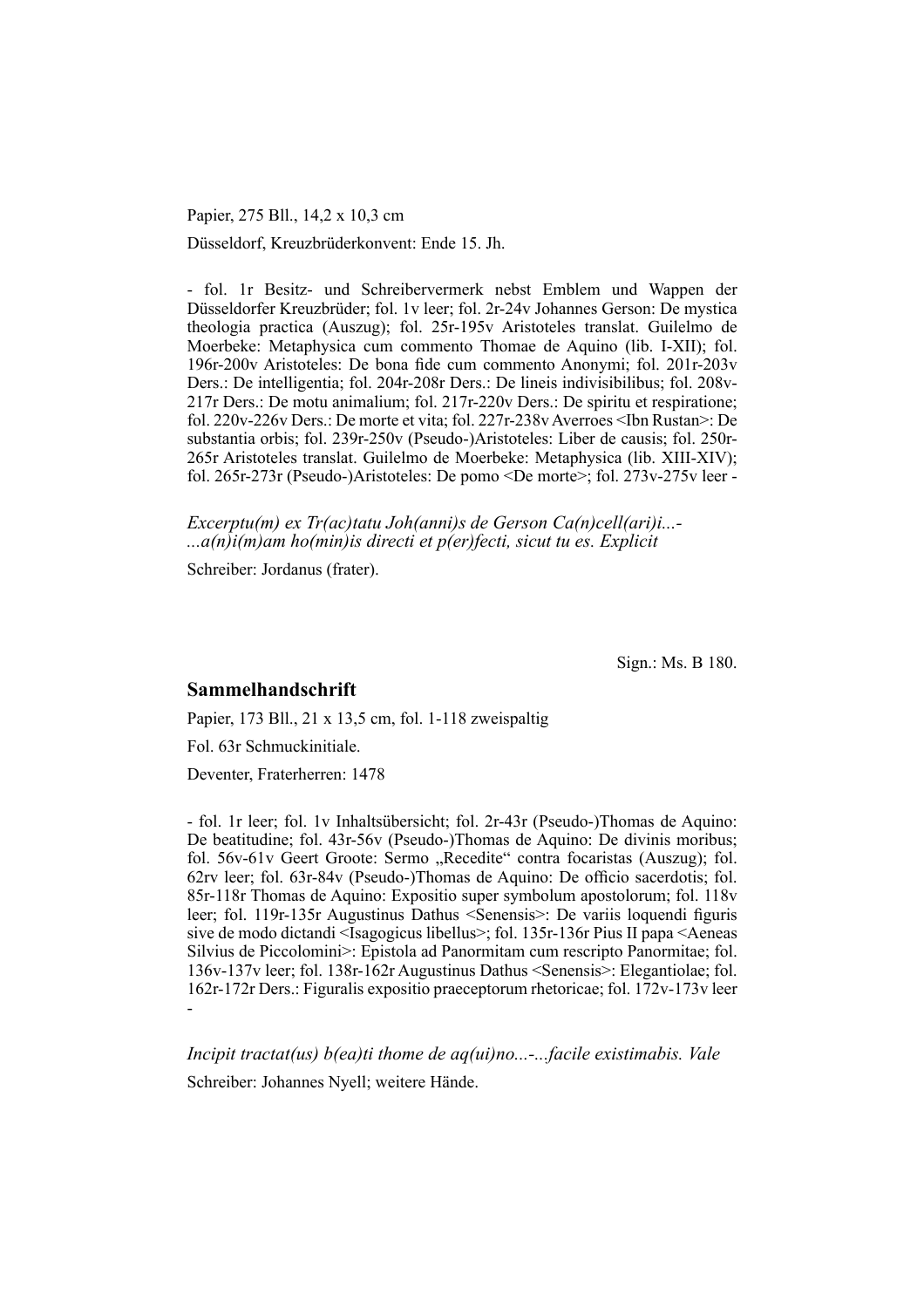Vorbesitzer: Düsseldorf, Kreuzbrüderkonvent.

Sign.: Ms. B 181.

#### **Sammelhandschrift**

Papier, 206 Bll. (+ 1 vorgeh. Bl.), 21,5 x 14,5 cm, ein- und zweispaltig Fol. 97r, 98v, 190r Spaltbreitinitialen mit zoomorphen Motiven. Düsseldorf, Kreuzbrüderkonvent: um 1441

- fol. 1r-15v Paulus Hungarus: Confessionale; fol. 16r Dicta sancti Huberti; fol. 16rv Passio Callisti papae (Auszug) (BHL 1523); fol. 17r-22v leer; fol. 23r-29v Stella clericorum (Bloomfield-Guyot 4435); fol. 30r-31r "Ex dictis doctorum et magistri Gerardi Groet hoc scriptum est..." (Vgl. auch: Stuttgart, Württembergische Landesbibliothek: Cod. XIV 9, fol. 169rv); fol. 31v-34v leer; fol. 35r-65r "Quidam casus pro confessoribus ad poenitentiam perutiles..."; fol. 65v-67r "Qualiter sacerdos debeat confortare poenitentiam..."; fol. 67v-73r Hermannus de Schildesche: Speculum manuale sacerdotum; fol. 73v-74v De die iudicii; fol. 75r-76v leer; fol. 77r-185v Magister Adam dictus de Aldersbach <Adam Teutonicus>: Summula de Summma Raymundi cum commento. Der Text ist anfangs mit zahlreichen Glossen versehen. fol. 186r-188v De zodiaco; fol. 189r Versgedicht über die Sternzeichen; fol. 189v Notae; fol. 190r-198v Theodulus: Ecloga cum glossa (Auszug); fol. 199r-206v leer -

*Quoniam c(ir)ca c(on)fessio(n)es a(n)i(m)ar(um) p(er)icula...-...usq(ue) ad morte(m) christi dura(n)s.*

Schreiber: Michael van der Warden; Bartholdus de Bercka.

Sign.: Ms. B 182.

#### **Sammelhandschrift**

Papier, 45 Bll. (+ 2 vorgeh. Bll.), 10,5 x 6,5 cm

16. Jh.

- fol. 1r-7v Regula bullata Fratrum Minorum; fol. 7v-10v Franciscus Assisiensis: Testamentum; fol. 11r-18v Gonsalvus Hispanus: De praeceptis regulae Ordinis Fratrum Minorum; fol. 19r-20v leer; fol. 21r-38r Rubricae generales, von einer Hand des 17. Jh. nachgetragen; fol. 38v-45v leer. Die Handschrift ist mit dem Druck VD 16 H 304 zusammengebunden.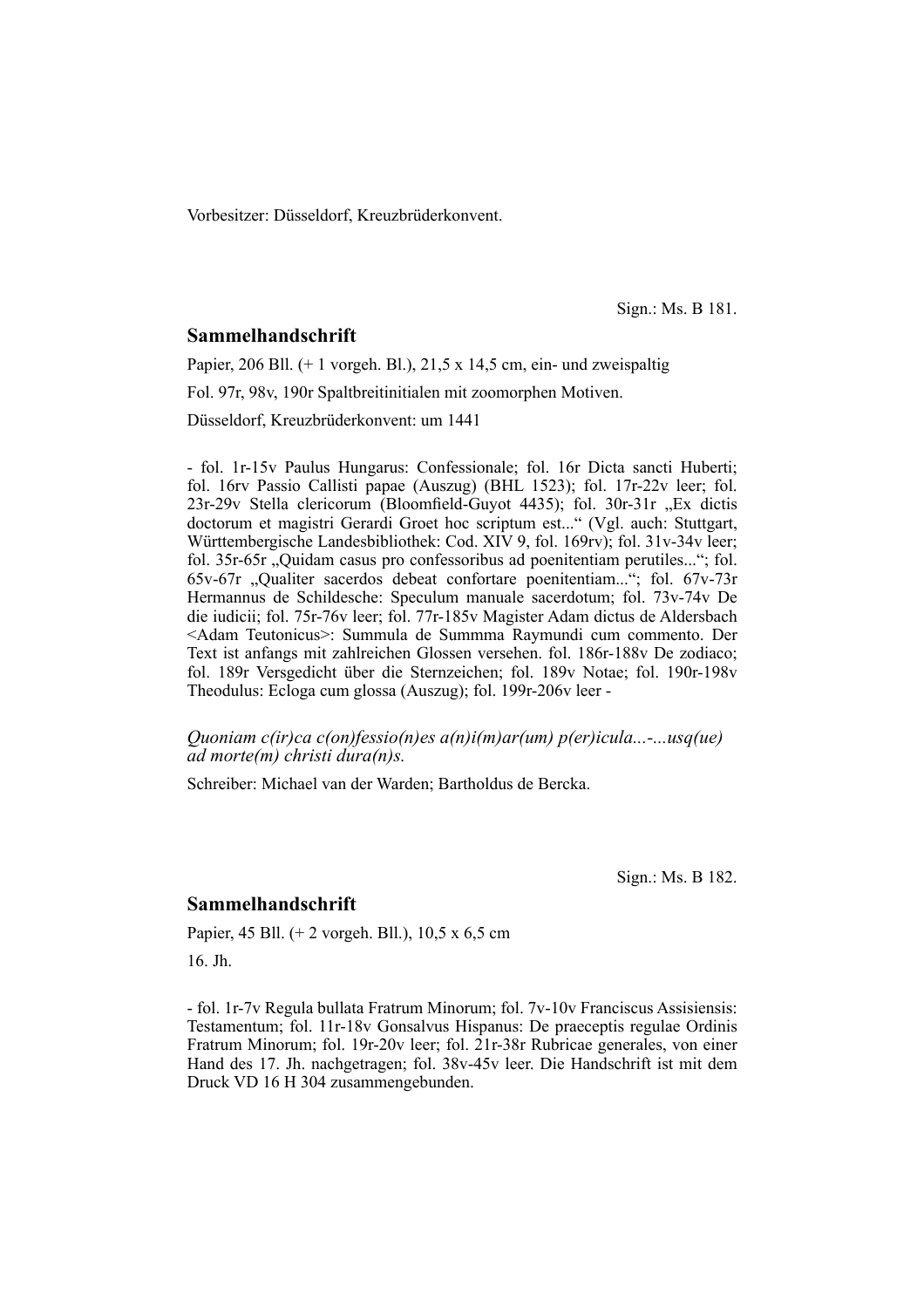*Incipit regula et vita fr(atru)m minor(um)...-...et p(er)utilis exposicio super regulam fr(atru)m minor(um)*

Vorbesitzer: Düsseldorf, Jesuitenkolleg (seit 1624).

Sign.: Ms. B 183.

#### **Theologische Sammelhandschrift**

Pergament, 208 Bll., 15 x 10 cm

15. Jh

- fol. 1r Besitzvermerk; fol. 1v Inhaltsübersicht; fol. 2r-66v (Pseudo-)Bona ven tura: Theologia mystica (Distelbrink 226); fol. 67r-94r Johannes Ruusbroec translat. Guilelmo Jordaens: De calculo <De perfectione filiorum dei>; fol.  $94v-113v$ Bernardus Claraevallensis: De gratia et libero arbitrio; fol. 114r-176v Aurelius Augustinus Hipponensis: De libero arbitrio; fol. 177r-189v Ders.: De agone christiano; fol. 190r-208r Ders.: De magistro; fol. 208v leer -

*Incipit libellus de triplici via scilicet purgativa...-...Explicit liber Augustini de magistro.*

Vorbesitzer: Petrus de Merode, Kanoniker am Stift St. Severin in Köln (Stifter); Marienfrede, Kreuzbrüderkonvent.

Sign.: Ms. B 184 [a].

### **Sammelhandschrift**

Papier, 12 Bll., 21,3 x 14,5 cm

Ende 15. Jh.

- fol. 1r-4v Decretum metricum; fol. 4v-11v Biblia metrica (Stegmüller 8664) (Auszug); fol. 11v-12r Bernardus Claraevallensis: Versus VIII. Die Handschrift ist mit Düsseldorf, Universitäts- und Landesbibliothek: Ms. B 184 [b] (Nr. 639) und mit den Inkunabeln Copinger 5057 und Campbell 419 zusammengebunden. -

*Incipiu(n)t v(er)sus sup(er) c(aus)as et c(ondici)o(n)es decreti...-...tua(m) co(n)sequi movearis*

Vorbesitzer: Marienfrede, Kreuzbrüderkonvent.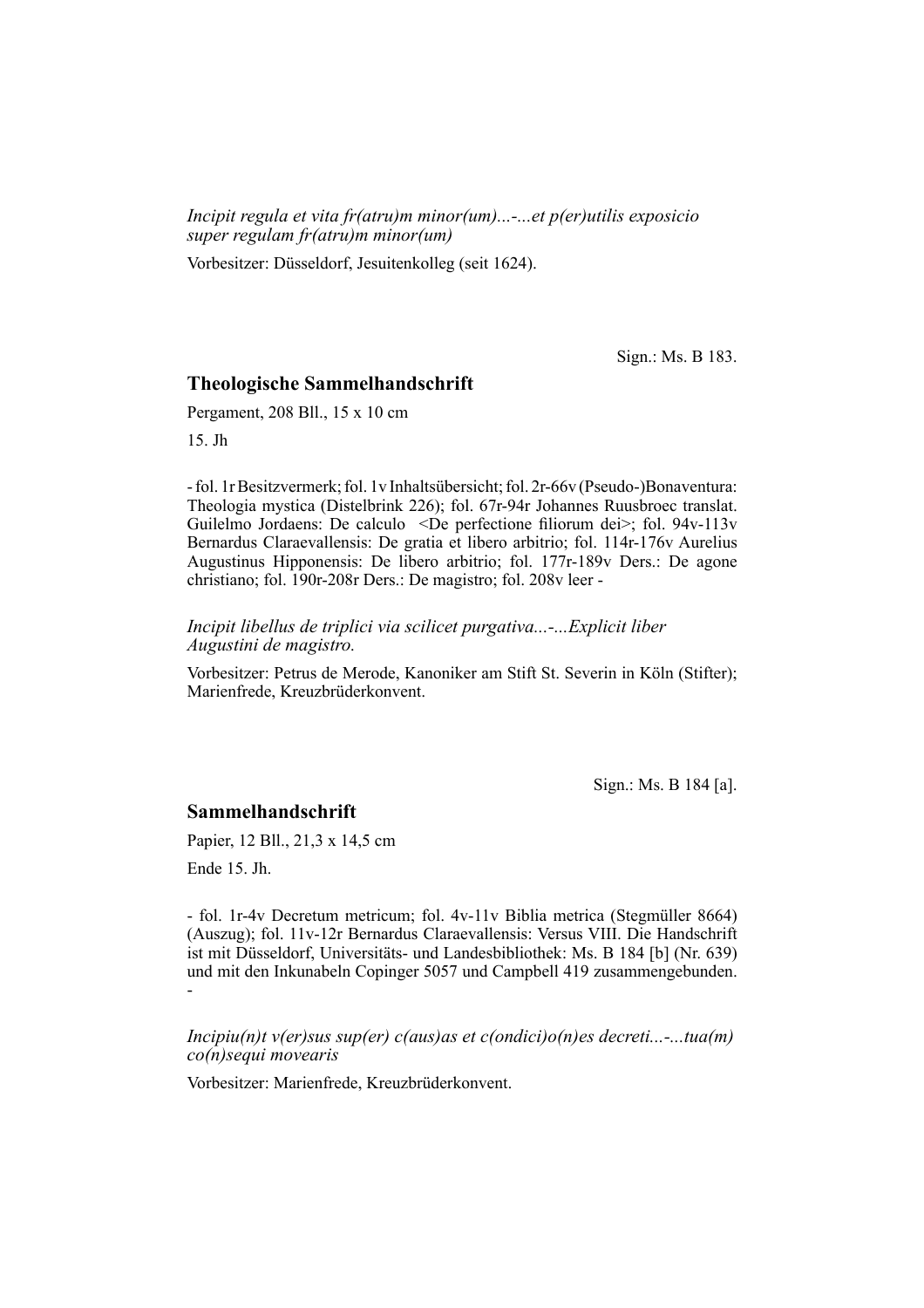Sign.: Ms. B 184 [b].

#### **Sammelhandschrift**

Papier, 47 Bll., 21,3 x 14,5 cm

Ende 15./Anfang 16. Jh.

- fol. 1r Besitzvermerk; fol. 1v leer; fol. 2r-10v Tractatus de indulgentiis; fol. 11r-22v Sextus Placidius: Liber medicinae ex animalibus (Auszug); fol. 23r-28v Petrus Hispanus: Thesaurus pauperum (Auszug); fol. 29r-32v Johannes de Burgundia: Tractatus epidemiae (Auszug); fol. 33rv Makulatur; fol. 34r-39v medizinische Exzerpte. Als Hauptquellen sind genannt: Arnoldus de Villanova: Canones pro conservatione sanitatis und Petrus Hispanus: Thesaurus pauperum. Fol. 40r-42r Hildegardis de Bingen: Epistola ad Colonienses (Auszug); fol. 42v leer; fol. 43r-46v De errore et doctrina Judeorum (Fragment); fol. 47rv leer. Die Handschrift ist mit Düsseldorf, Universitäts- und Landesbibliothek: Ms. B 184 [a] (Nr. 638), und mit den Inkunabeln Copinger 5057 und Campbell 419 zusammengebunden. -

*[Ch]risti nomen invocans ad honore(m) eiusde(m)...-...prius teneat(ur) dirig(en)d(um) c(on)ced(ere)*

Verschiedene Hände.

Vorbesitzer: Marienfrede, Kreuzbrüderkonvent.

Sign.: Ms. B 185.

#### **Sammelhandschrift**

Papier, einige Bll. Pergament, 181 Bll., 14,2 x 9,5 cm

Anfang 15. Jh.

- fol. 2r-3v Notae; fol. 4r-70v Albuinus Gorzianus: De virtutibus et vitiis <Liber Scintillarum>, mit vorangestelltem zweifachem Kapitelverzeichnis; fol. 70v- $71v$  Dicta patrum super Bibliam Sacram; fol.  $71v-72r$  Liber generationis Beatae Mariae Virginis; fol.  $72v-74v$  Expositio super officium missae ("Missa a diversis a diversimode..."); fol. 75r-77v leer; fol. 78r-100r Thomas Hemerken a Kempis: Hortulus rosarum; fol. 100r-110r (Pseudo-)Anselmus Cantuariensis: Dialogus Mariae Virginis et Anselmi de passione domini; fol. 110v-164v Consuetudines Ordinis Praemonstratensis; fol. 165r-173r De periculis in missa contingentibus; fol. 173v leer; fol. 174r-181r Notae, von einer Hand des 16. Jh.s nachgetragen -

*Incipit liber Albuini heremite...-...surrexit a mortuis totu(m)*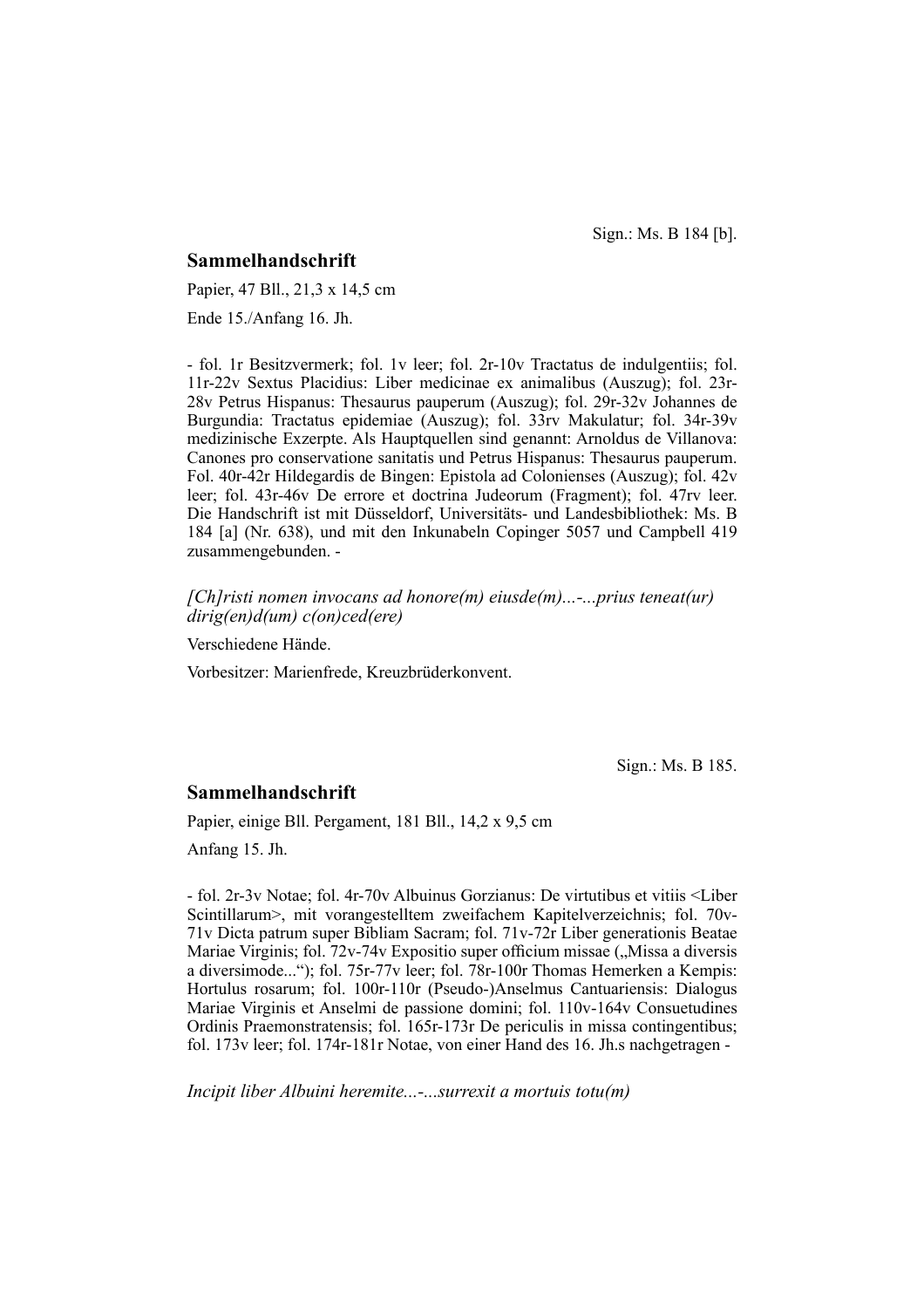*sang(ui)ne(m) et sumpsit*

Schreiber: Henricus de Wyllburg; weitere Hände.

Sign.: Ms. B 186.

## **Theologische Sammelhandschrift**

Papier, 268 Bll. (+ je 2 vor- bzw. nachgeh. Pergamentbll.), 14,5 x 10,5 cm

Einige blau-rot-grüne Zierinitialen.

um 1479

- fol. Ir-IIIr leer; fol. IIIv-IVr Inhaltsübersicht; fol. 1r-16v Henricus Faber: Soliloquium de institutione verae religiosae et perfectae vitae; fol. 16v-41r (Pseudo-)Johannes Gerson: De verbis domini "Venite ad me"; fol. 41r-52r Johannes Gerson: Opus tripartitum (pars III); fol. 52r-57r Speculum peccatoris (Bloomfield-Guyot 4918); fol.  $57v-67v$  De sacramentis ecclesiae (. Sciendum quod VII ecclesiae sacramenta remedia sunt..."); fol. 67v-74v Gallus(?) Aulae Regiae: Malogranatum (Auszug); fol. 75r-79r Sermo de verbis domini "Tollite iugum meum"; fol. 79v-85r Expositio super Gn 19 ("Salva animam tuam et noli respicere post tergum tuum..."); fol. 85r-88r De gratitudine ("Cum gratiarum actione petitiones vestrae ignotescant..."); fol. 88r-91v Bernardus Claraevallensis: Sermones de diversis, Sermo 27; fol. 91v-96r Aurelius Augustinus Hipponensis: Sermones ad fratres in eremo, Sermones 3, 16, 8; fol. 96r-98v (Pseudo-)Augustinus: Epistola ad sororem <Vita sanctae Monicae>; fol. 98v-102r Homiliae variae; fol. 102r-104v Theodorus papa: Epistola 5; fol. 104v-105v Sermo de verbis domini "Ubi sunt duo vel tres..."; fol.  $105v-107v$  Thomas Hemerken a Kempis: Sermones IX devoti (Auszug); fol. 107v-115v Ders.: Sermones ad novitios regulares (Auszug); fol. 115r-146v Collecta ascetica. Neben zahlreichen Verweisungen auf die Heilige Schrift werden als Hauptquellen Gerardus Zerbolt de Zutphania: De spi ritualibus ascensionibus, Johannes Cassianus: Collationes, Isaac Syrus: De contemptu mundi, Antoninus Florentinus: Summa moralis, Aurelius Augustinus Hipponensis: De vita christiana und Gregorius I papa: Moralia in Iob genannt. Fol. 147r-148v Johannes Gerson: Epistola contra professum inoboedientem; fol. 149r-152v De perfectione spirituali (Fragment); fol. 152r-154r Epistola pro confortatione cuiusdam temptati ("Suscipiamus karissime de manu dei..."); fol. 154r-155v Epistola de conversione et perseverantia in bono proposito ("Dilecte frater intime congaudeo tibi..."); fol. 155v-157v Petrus Blesensis: Epistola 137; fol. 157v-170v Jacobus Cartusianus: De profectu spiritualis vitae; fol. 171r-175v Thomas Hemerken a Kempis: Doctrinale iuvenum; fol. 175v-188r Ders.: Hortulus rosarum; fol. 188r-196v Ders.: Dialogus novitiorum, lib. I (Auszug); fol. 197r-207v Johannes Castellensis: De fine religiosae perfectionis; fol. 208r-220v Thomas Hemerken a Kempis: De disciplina claustralium; fol. 220v-252v Collecta ascetica et excerpta canonica. Neben Hinweisen auf die Heilige Schrift werden als Quellen u.a. Jacobus de Jueterbog: Quaestiones, Seneca: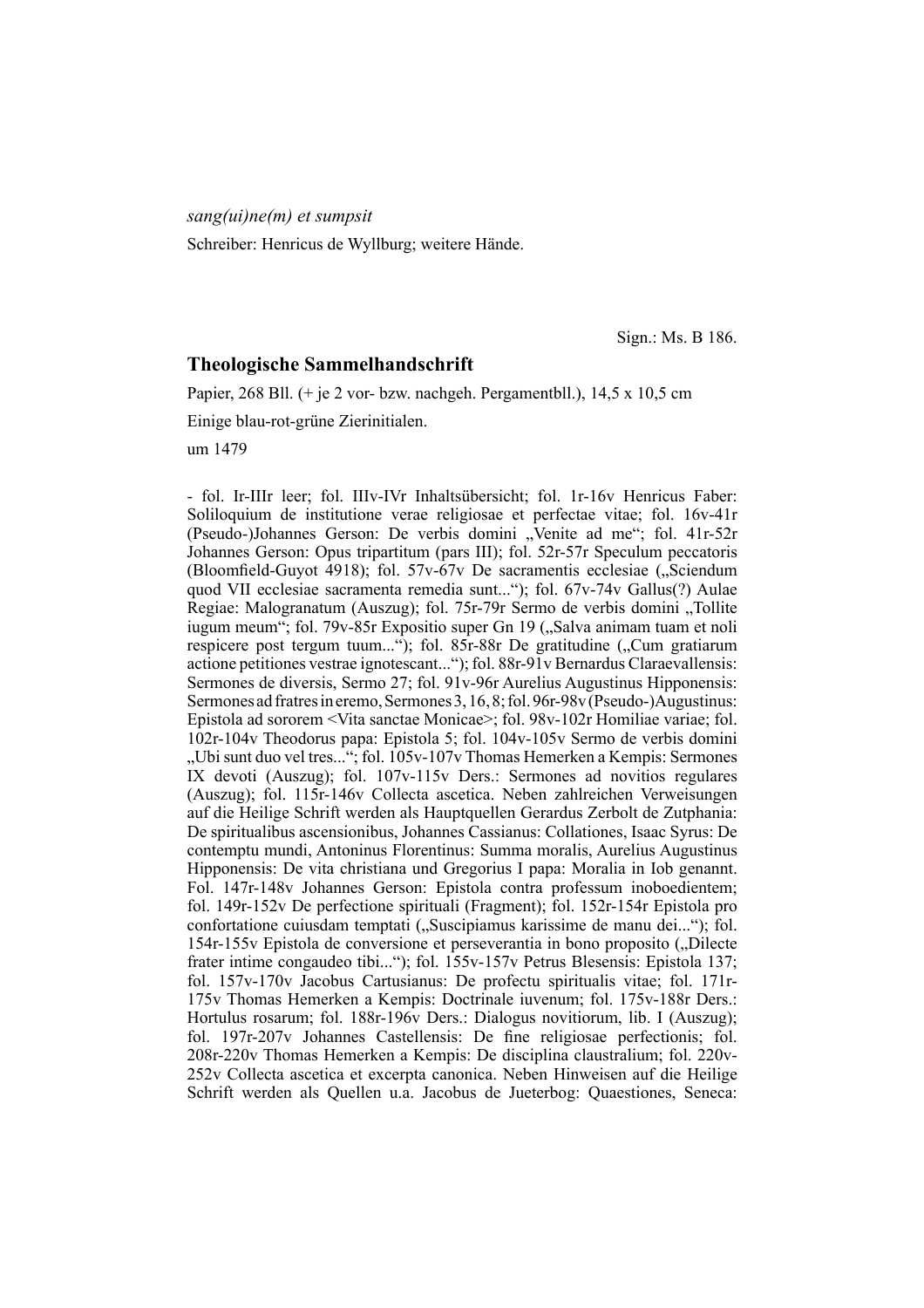De beneficiis, Thomas de Aquino: Summa theologiae genannt. Fol. 243r De contemptu mundi (Bloomfield-Guyot 2532); fol. 253r-255r Leo I papa: Epistolae 43, 25 (Auszug); fol. 255r-256v Johannes de Schoonhovia: Epistola prima in Eemsteyn  $\leq$ Exhortatorium spirituale>; fol. 257r-262v Enchiridion Sixti papae; fol. 263r-266v Hieronymus: Liber psalmorum (Auszug); fol. 266v-267v (Pseudo- )Bernardus Claraevallensis: Sermo de trina qualitate lacrimarum (Auszug); fol. 268r leer; fol. 268v Henricus de Langenstein: De vanitate rerum -

*Incipit soliloq(ui)u(m) devoti et Reverendi p(at)ris henrici fabri...- ...q(uia) multa pace frueris*

Zwei Hände.

Vorbesitzer: Bottenbroich, Cistercienserpriorat.

Sign.: Ms. B 187.

## **Theologische Sammelhandschrift**

Papier, 222 Bll., 28,8 x 20,5 cm, zweispaltig

Fol. 62r Zierinitiale mit vegetabilen Motiven und filigranem Rankenornament; weitere einfache Zierinitialen.

Düsseldorf, Kreuzbrüderkonvent: um 1491

- fol. 1r-4r Origenes: Homilia in I Regum; fol. 4r-20r Ders.: Homiliae IX in Isaiam; fol. 20r-59r Ders.: Homiliae XIV in Ieremiam; fol. 59v-61v leer, abgesehen von einer zweizeiligen Inhaltsübersicht auf fol. 61r; fol. 62r-134r Haimo Autissiodorensis: Commentarius in Epistolam Pauli ad Romanos; fol. 134v-220v Ders.: Commentarius in Epistolas Pauli ad Corinthios. Die Handschrift ist mit einem Druck des 16. Jh.s zusammengebunden. -

*Canticu(m) an(n)e Exposicio Origenis...-...sup(er) s(ecund)am ep(isto)lam pauli ap(osto)li ad chory(n)th[i]os*

Schreiber: Johannes de Asperen; Munckart (frater); Reyner (frater).

Sign.: Ms. B 188.

# **(Pseudo-)Dionysius Areopagita: Opera selecta**

Papier, 149 Bll., 29,5 x 20,5 cm, zweispaltig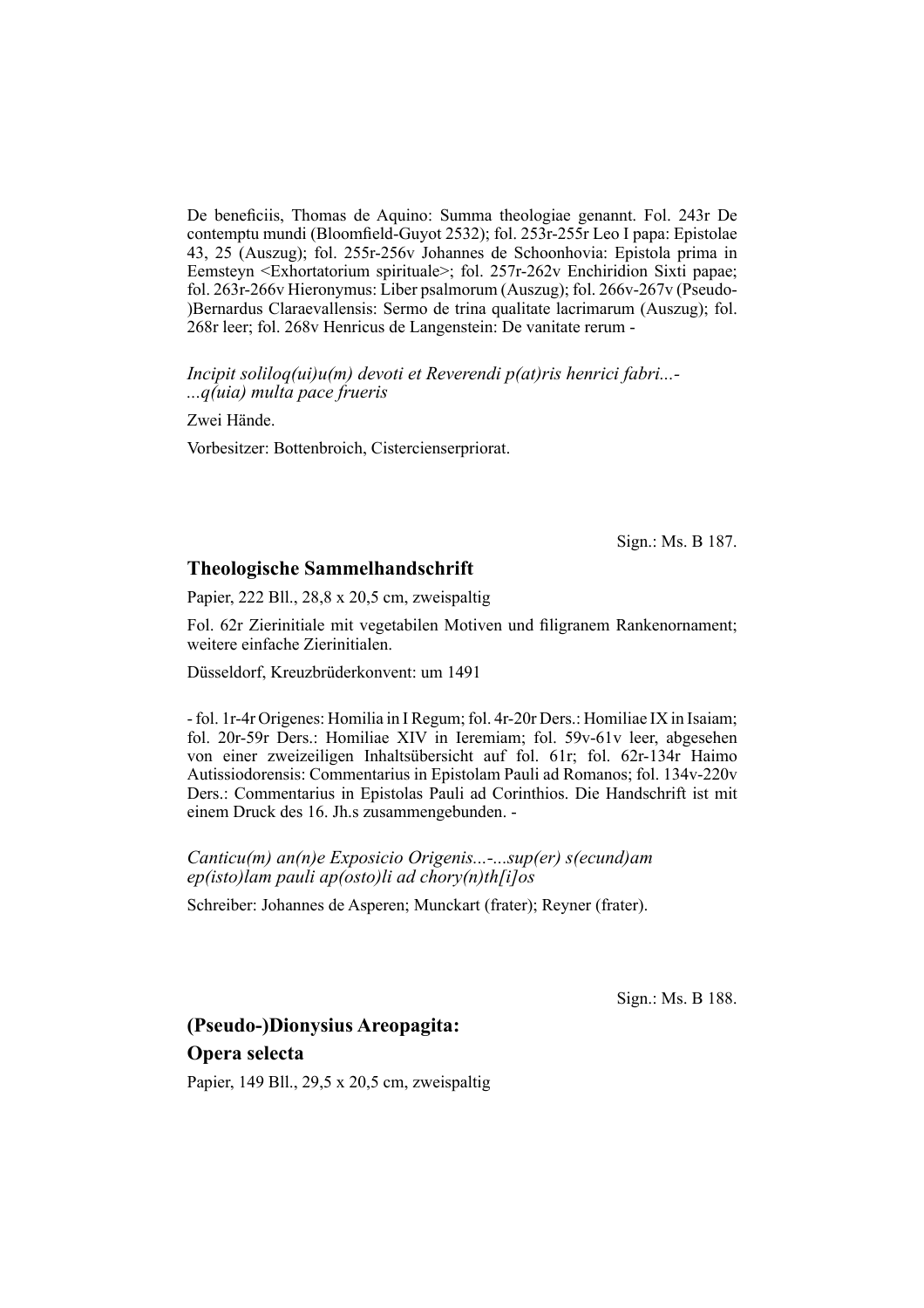Fol. 4v Schmuckinitiale und Rankenornament mit vegetabilen und floralen Motiven zwischen den Textkolumnen; zahlreiche weitere Schmuckinitialen.

Düsseldorf, Kreuzbrüderkonvent: um 1475

- fol. 1r-118r (Pseudo-)Dionysius Areopagita: De caelesti hierarchia cum prae fatio Anastasii apostolicae sedis bibliothecarii; fol. 118r-139r Ders.: De divinis nominibus, mit einem Brief des Sigismund Meisterlin an Sigismund Gossembrot als Praefatio; fol. 139r-140v Ders.: De mystica theologia (Auszug); fol. 140v-146v Ders.: Epistola ad diversos; fol. 147r-149v leer. Die Handschrift ist mit der Inkunabel VK 1046 zusammengebunden. -

*Prefacio anastasii apostolice sedis bibliothecarii...-...Expliciu(n)t ep(ist)olae b(ea)ti dyonisij undecim*

Schreiber: Henricus de Werdenborch; zwei weitere Hände.

Sign.: Ms. B 190.

#### **Henricus Millingen:**

### **Compilatio super Libros Sententiarum (Autograph)**

Papier, 181 Bll., 31,5 x 21,5 cm, zweispaltig

Düsseldorf, Kreuzbrüderkonvent: Anfang 16. Jh.

- Die Handschrift ist mit dem Druck VD 16 P 1872 zusammengebunden. -

*Prohemium. Coll(ec)ta super p(ri)mo libro sente(n)tiaru(m)...- ...generet(ur) lege(n)tib(us).*

Sign.: Ms. B 191.

# **Henricus de Coesfeldia <de Kemenade>: Sermones**

Papier, 148 Bll., 29 x 21 cm, zweispaltig

Verschiedenartige Schmuckinitialen jeweils zu Beginn der einzelnen Sermones. Ende 15. Jh.

- Die Handschrift ist mit der Inkunabel GW 4644 zusammengebunden. -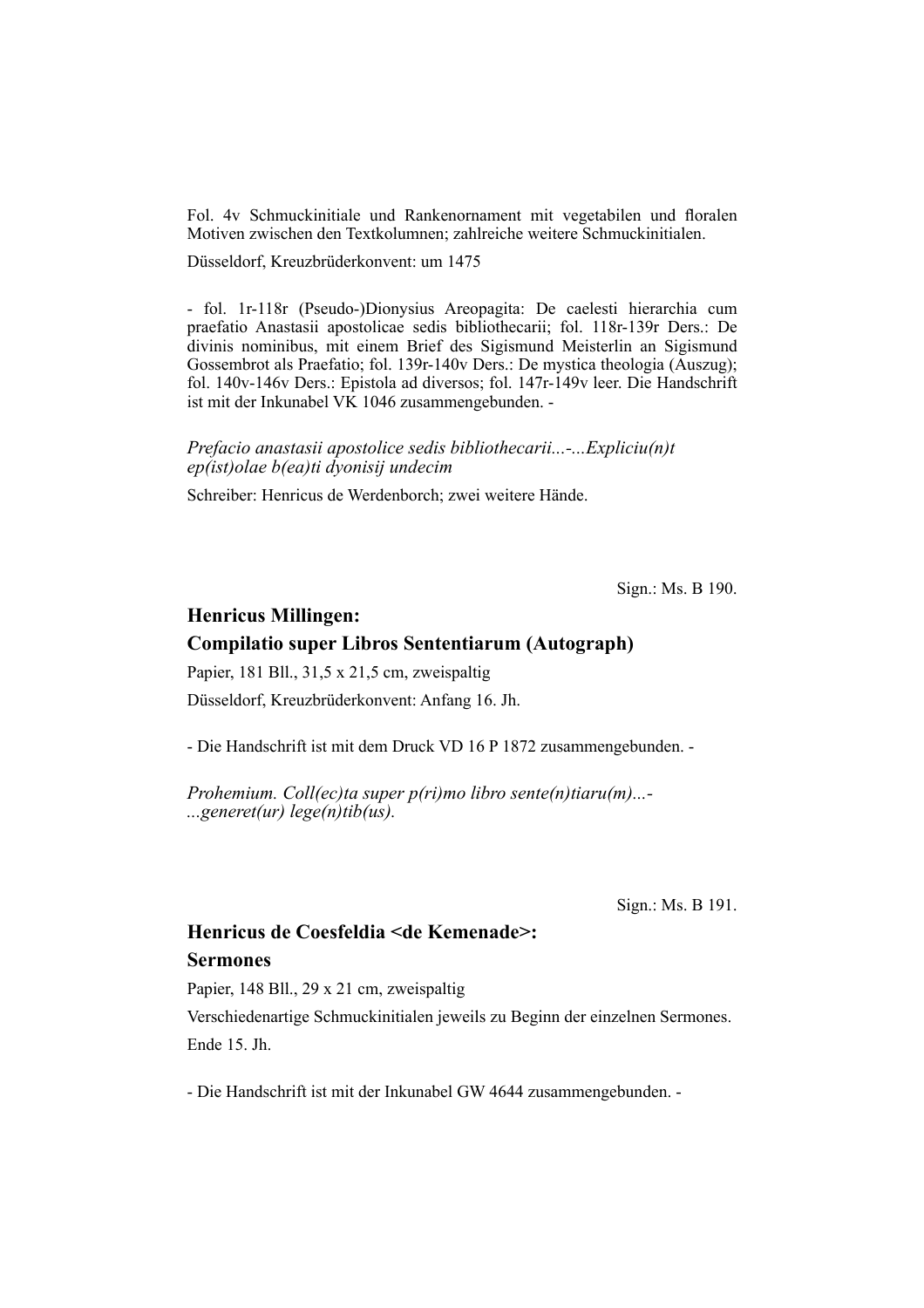*Sermo p(ri)mus henrici coesfeldie cartusie(n)sis in nativitate d(omi)ni...- ...p(at)ris n(ost)ri beatissimi nos p(er)ducat Amen*

Zwei Hände.

Vorbesitzer: Werden a. d. Ruhr, Benediktinerabtei St. Ludger.

Sign.: Ms. B 193.

#### **Theologische Sammelhandschrift**

Papier, 240 Bll.  $(+ 2 \text{ vor} - u. 1 \text{ nachgeh. Pergamenthl.} u. 1 \text{ vorgen. Papierbl.}$ ), 21 x 14 cm, fol. 236r-239v einspaltig

Einige Schmuckinitialen.

Marienfrede, Kreuzbrüderkonvent: um 1489

- fol. Ir Besitzvermerk; fol. Iv-IIv leer; fol. IIIr Besitzvermerk und Inhaltsübersicht; fol. 1r-17v Thascius Caecilius Cyprianus: De habitu virginum; fol. 18r-32v Ders.: De oratione dominica; fol. 33r-112r Henricus Arnoldi de Alveldia: Dialogus de perfectione caritatis; fol. 112v-230r Mechtildis de Hackeborn: Liber specialis gratiae (redactio brevior); fol. 230v-231v leer; fol. 232r-234v Aurelius Augustinus Hipponensis: Sermones supp. 65, 242, 243, 294; fol. 236r-239v Henricus de Langenstein: Epistola de contemptu mundi <ad Eberhardum de Yppelborn>; fol. 240rv leer -

#### *Incipiu(n)t libri b(ea)ti Cipria(n)i ep(iscop)i de v(ir)gi(ni)tate...-...Sit ep(isto)la deo laus.*

Schreiber: Lambertus Bruynkens de Xanten; zwei weitere Hände.

Sign.: Ms. B 194.

## **Bernardus de Parentinis:**

## **Tractatus de officio missae**

Papier, 105 Bll., 28,5 x 21 cm, zweispaltig

Düsseldorf, Kreuzbrüderkonvent: 1510

- fol. 1r-97r Bernardus de Parentinis: Tractatus de officio missae; fol. 97v leer; fol. 98r-104r Hugo de S. Caro: Tractatus super missam <Speculum ecclesiae>; fol. 104v-105v leer. Die Handschrift ist an die Inkunabel GW 9439 angebunden. -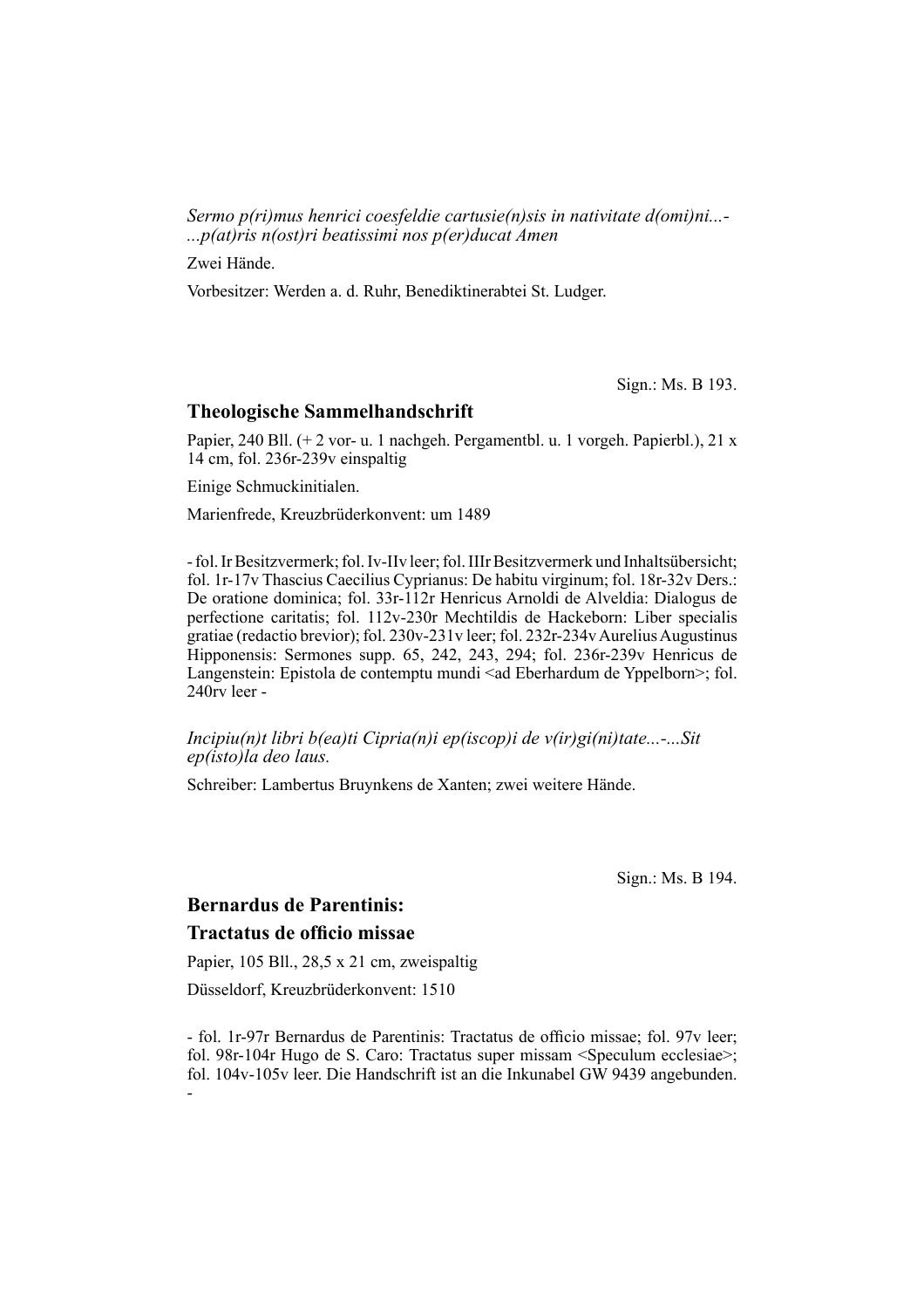*Elucidari(us) o(mn)i(u)m diffic(u)ltatu(m) c(ir)ca officiu(m) misse...-...ho(m)i(n)e(m) in bonis opib(us). Finit spec(u)l(um) ecc(les)ie.*

Schreiber: Henricus de Werdenborch.

Vorbesitzer: Anthonius Kylmann, Kanoniker am Stift St. Marien (und St. Lambertus) in Düsseldorf.

Sign.: Ms. B 197.

#### **Artes moriendi**

Papier, 70 Bll., 28,8 x 20 cm Ende 15./Anfang 16. Jh

- fol. 1r-59r Ars moriendi ("Est stupor ante mori..."); fol. 59v leer; fol. 60r-68r Ars moriendi ("Cum de presentis exilii..."); fol. 68v-70v leer -

*Incipit liber de statu mundi. Est stupor ante mori...-...et regnas deus in secula seculoru(m) Amen*

Vorbesitzer: Düsseldorf, Kreuzbrüderkonvent.

Sign.: Ms. B 198.

# **Matthias de Liegnitz: Postilla super epistolas dominicales**

Papier, 221 Bll., 27,5 x 20,5 cm, zweispaltig

Ende 15./Anfang 16. Jh.

*Videte q(uonia)m n(on) m(ihi) soli labo(ra)vi...-...mathia(m) de beghenitz sac(rae) theologie p(ro)fessore(m)*

Sign.: Ms. B 202.

# **Alexander de Villa Dei: Summarium bibliae metricum** Papier, 12 Bll., 21 x 14,5 cm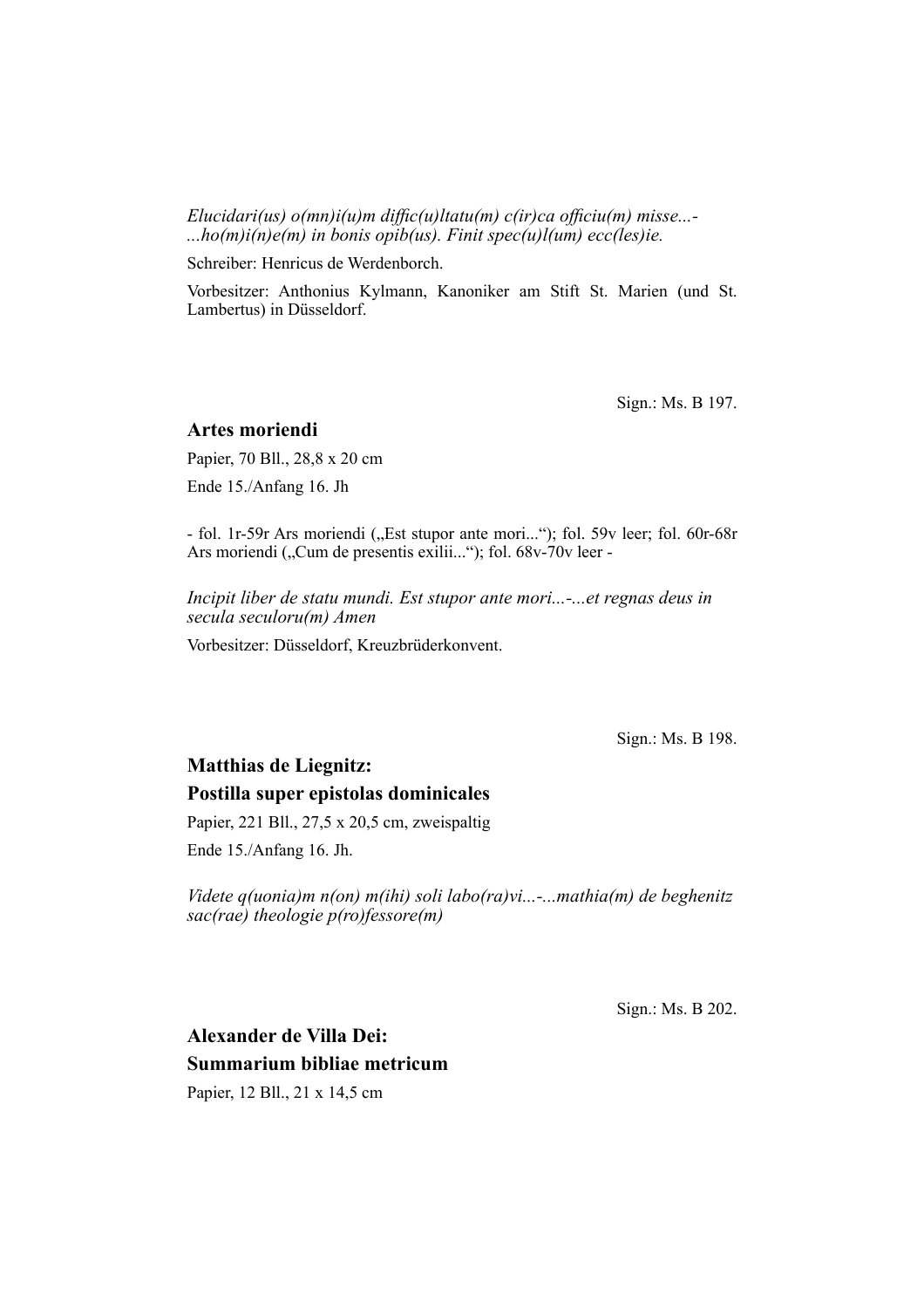15./16. Jh.

*Sex p(ro)hibent peccant Abel Enoch A(r)tha sit...-...Versus divine scripture termi(n)o fine Deo gra(tia)s.* 

Sign.: Ms. B 203.

#### **Theologische Sammelhandschrift**

Papier, 28 Bll., 20 x 13,5 cm

15. Jh.

- fol. 1r-3v Excerpta ex Anselmo Cantuarensi(?) de celebratione missae; fol. 3v-9v Bonaventura: Tractatus de praeparatione ad missam; fol. 9v-20r (Pseudo-)Augustinus: Manuale (Auszug); fol. 20r-24v (Pseudo-)Bernardus Clarae vallensis/Bernardus Silvestris: Formula honestae vitae; fol. 24r-25v Arnulfus de Boheriis: Speculum monachorum (Auszug); fol. 25v-28v Petrus de Alliaco: De quattuor gradibus scalae spiritualis (Auszug) -

*Se(n)tencia deri(v)ativa beati Anselmi Ca(n)tuarie(n)s(is)...- ...co(m)pendiosi(us) ac brevi(us) tra(n)sposita*

Sign.: Ms. B 204.

#### **Theologische Sammelhandschrift**

Papier, einige Bll. Pergament, 225 Bll. (+ 1 vorgeh. Pergamentbl.), 14,5 x 10,5 cm

Blau-rote Zierinitialen mit filigranem Ornament.

Ende 14./Anfang 15. Jh.

- fol. 1r-73y Ambrosius Mediolanensis: De officiis ministrorum; fol. 74r-80r Petrus Blesensis: De amicitia christiana et de dilectione Dei et proximi (Tractatus I); fol. 80v leer; fol. 81r-115v Johannes Gerson: De theologia mystica lectiones sex; fol. 116r-119r Ders.: De meditatione cordis; fol. 119v-125v Ders.: De simplificatione, stabilitione seu mundificatione cordis; fol. 125v-127v Ders.: Sermo de oratione; fol. 128r-137v Ders.: De modo orandi; fol. 138r-139r Compendiosus super orationem dominicam ("Cum sacerdos celebrans dicturus orationem dominicam..."); fol. 139v Kapitelverzeichnis zu fol. 140r-157r Johannes Gerson: Opus tripartitum (Auszug); fol. 157r-161v Ders.: De arte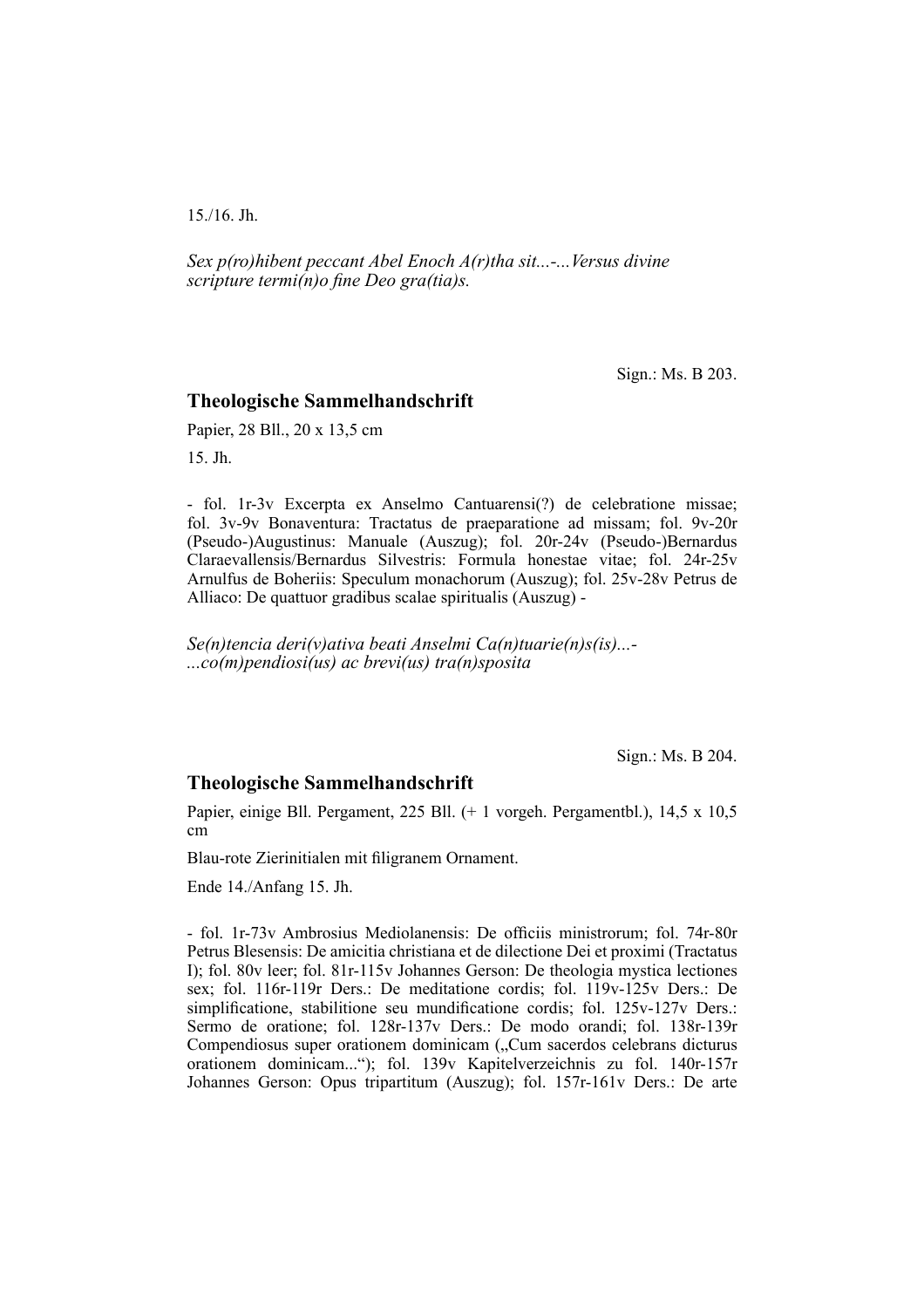audiendi confessiones; fol. 161v-163v Ders.: De remediis contra recidivum peccati; fol. 164rv Ders.: Epistola de absolutione confessionis sacramentalis; fol. 165r-168v Ders.: Responsa ad quattuor quaestiones (quaestio I); fol. 168v-173r Ders.: De probatione spirituum; fol. 173v-175r Ders.: De modo vivendi fidelium; fol. 175v-188r Ders.: De passionibus animae; fol. 188v leer; fol. 189r-195r Ders.: De remediis contra pusillanimitatem; fol. 195r-202v Ders.: Tractatus pro devotis simplicibus; fol. 203r-210r Ders.: De praeparatione ad missam et pollutione nocturna; fol. 210r-216v Ders.: De cognitione castitatis; fol. 216v-225r Ders.: De diversis diaboli tentationibus; fol. 225v Besitzvermerk -

*Inicipit liber prim(us) b(ea)ti Ambrosii de officiis...-...De diversis dy(a)boli te(m)pta(tionibus)*

Sign.: Ms. B 205 an: M.Th.u.Sch. 108 (Ink.).

### **Expositio canonis missae**

Papier, 37 Bll., 21,3 x 14,5 cm

15. Jh.

- Die Handschrift ist mit den Inkunabeln Hain 7705, Hain 7668, Hain 7707 und GW 2900 zusammengebunden. -

*Expositio misse. Karissimi ad sacri cano(n)is exposicione(m)...-...in s(e)c(u)la seculoru(m) b(e)n(e)dicti Amen. Et sic est finis* 

Vorbesitzer: Düsseldorf, Kreuzbrüderkonvent.

Sign.: Ms. B 206 [a] an: M.Th.u.Sch. 109 (Ink.).

# **Johannes Gerson: Opus tripartitum (Auszug)**

Papier, 24 Bll., 21 x 14 cm

15. Jh.

- Johannes Gerson: Opus tripartitum (lib. I - lib. III, cap. 1). Die Handschrift ist mit den Inkunabeln GW 1554, Hain 7690, Hain 7666/7694, Hain 5805/ 8389 und Düsseldorf, Universitäts- und Landesbibliothek: Ms. B 206 [b] zusammengebunden. -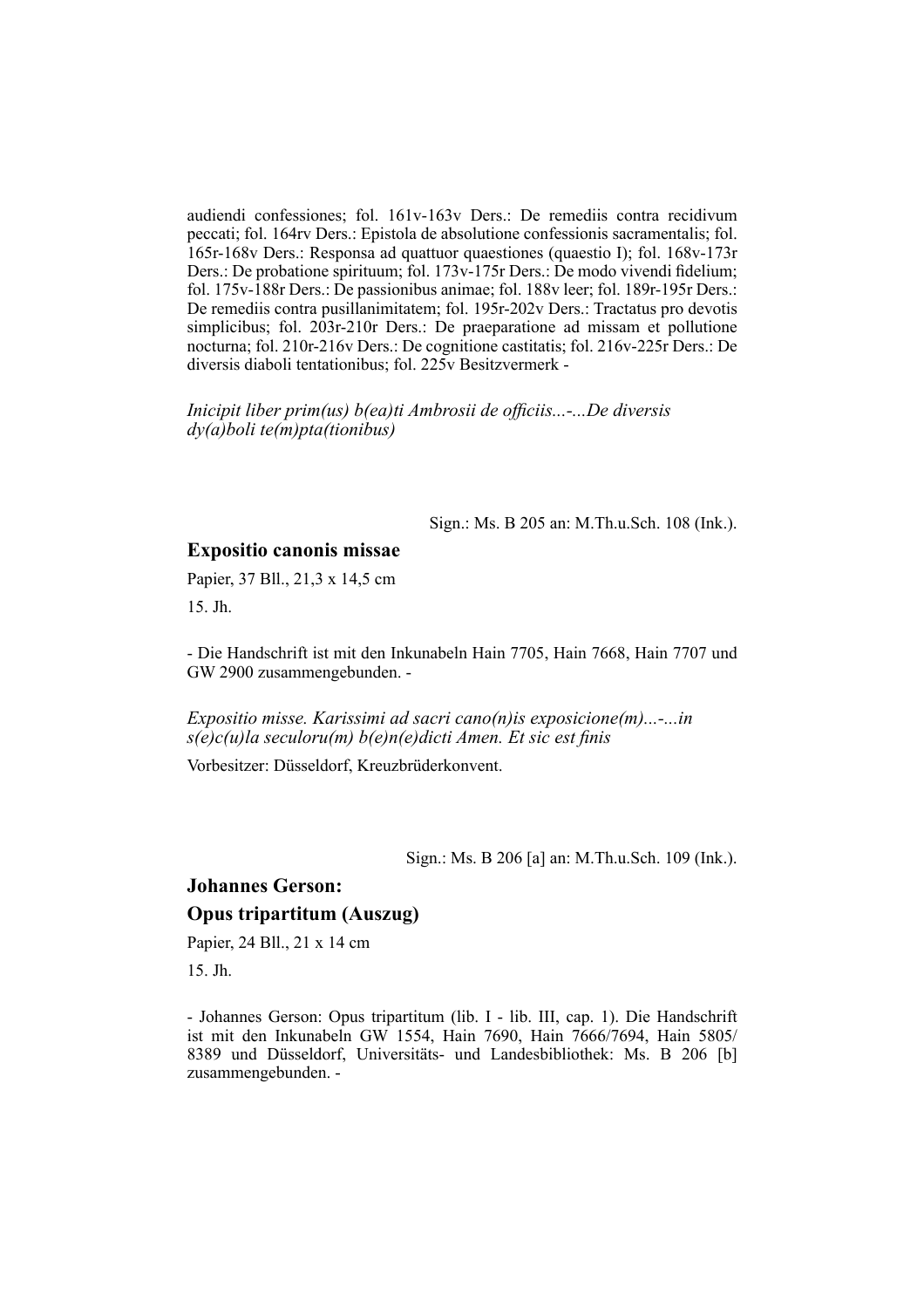*Opus tripartitu(m) Gersonis. de p(rae)ceptis decalogi...-...hic bene et me(r)itorie viventes et deo*

Vorbesitzer: Düsseldorf, Kreuzbrüderkonvent.

Sign.: Ms. B 206 [b] an: M.Th.u.Sch. 109 (Ink.).

#### **Aszetische Sammelhandschrift**

Papier, 166 Bll., 21 x 14 cm

Ende 15./Anfang 16. Jh.

- fol. 1r-3v Johannes Gerson: De modo vivendi fi delium; fol. 4r-15r Her mannus de Schildesche: Speculum manuale sacerdotum; fol. 15v-18r Pius II papa <Aeneas Silvius de Piccolomini>: De remedio amoris vagi; fol. 18v-19r Brieffragment  $($ "In summo honore summa sit tibi humilitas..."); fol. 19v-20v leer; fol. 21r-104v Collecta ascetica. In der Handschrift sind folgende Quellen angegeben: Ambrosius Mediolanensis, Aurelius Augustinus Hipponensis, Hieronymus, Isidorus Hispalensis, Gregorius I papa, Thomas de Aquino, Anselmus Cantuariensis, Hugo de S. Victore, Bernardus Claraevallensis. Fol. 105r-118v Hermannus de Schildesche: Tractatus de occultatione vitiorum sub specie virtutum; fol. 119r-148r Collecta ascetica (Fortsetzung); fol. 148v-164v Regula Sancti Basilii (Auszug); fol. 165r-166v leer. Die Handschrift ist an die Inkunabel GW 1554, Düsseldorf, Universitäts- und Landes bibliothek: Ms. 206 [a], die Inkunabeln Hain 7690, Hain 7666/7694 und Hain 5805/8389 angebunden. -

*Incipit tractat(us) bonus m(a)g(ist)ri Joh(ann)is Gerson de modo vivendi...-...hos sanguis vivus christi dulcedi lavit TELOS*

Vorbesitzer: Düsseldorf, Kreuzbrüderkonvent.

Sign.: Ms. B 207 an: M.Th.u.Sch. 145 (Ink.).

# **Gregorius I papa: Regula pastoralis**

Papier, 56 Bll., 28,7 x 20 cm

Fol. 2r rot-grüne Schmuckinitiale mit vegetabilen Motiven und Rankenornament.

15. Jh.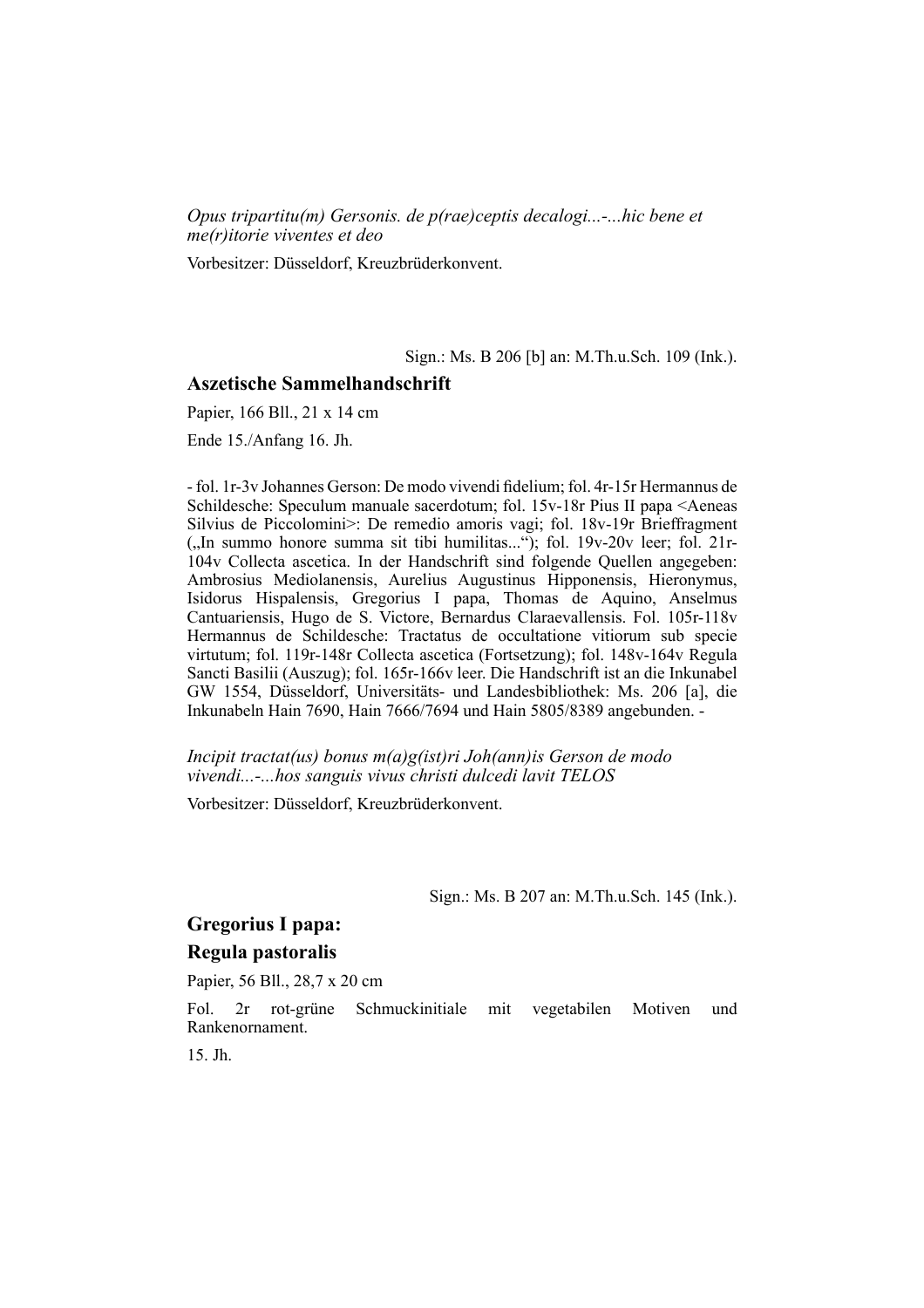- Die Handschrift ist mit den Inkunabeln VK 272, VK 812, VK 787 und einem Druck des 16. Jh.s (Proctor 10137) zusammengebunden. -

*P(ro)log(us) b(ea)ti gregorij i(n) pastorale...-...Explicit Pasto(r)ale sa(n)ctissimi necnon doctissimi gregorij doctoris eximij*

Zwei Hände.

Vorbesitzer: Düsseldorf, Kreuzbrüderkonvent.

Sign.: Ms. B 208.

# **Bernardus Claraevallensis: Sermones (mndd.)**

Papier, 181 Bll., 28,8 x 20 cm, zweispaltig

Fol. 3r Schmuckinitiale mit Fleuronnée und filigranem Rankenornament; zahlreiche weitere Schmuckinitialen.

Niederrhein: 1478

*Dje lewe va(n) iudas geslecht hevet...-...Die in der ewicheit is gebenediet Amen*

Schreiber: Hilkmar Kiesendael de Orsoy.

Vorbesitzer: Düsseldorf, Königliches Gymnasium.

Sign.: Ms. B 209 an: P.Eccl. 39 (Ink.).

#### **Florigerus <Liber florum Augustini>**

Papier, 21 Bll., 20 x 13,7 cm

15. Jh.

- Die Handschrift ist mit den Inkunabeln GW 3038, GW 2903, GW 1610, GW 7209 und einem Druck des 16. Jh.s zusammengebunden. -

*P(ro)logus in v(er)bis exhaustis fonte beato...-...qui vivis et regnas d(eu)s p(er) o(mn)ia s(ae)c(u)la s(ae)c(u)lo(rum) Amen.*

Vorbesitzer: Düsseldorf, Kreuzbrüderkonvent.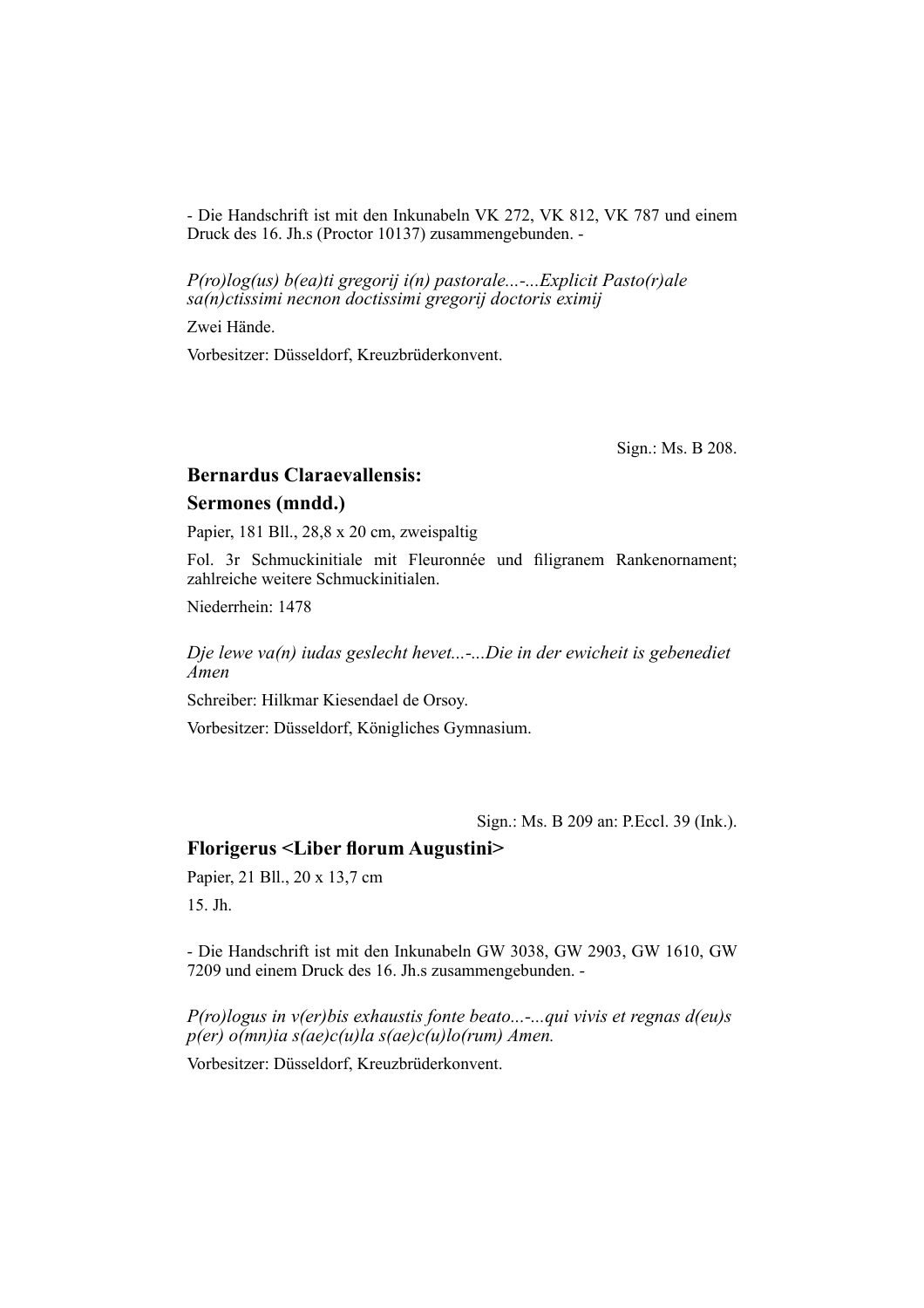Sign.: Ms. B 214 an: AG 46 (Ink.).

#### **Speculum humanae salvationis**

Papier, 50 Bll., 40 x 28 cm, zweispaltig Ende 15. Jh.

- Bloomfield-Guyot 2562. Die Handschrift ist mit der Inkunabel Hain 6919 zusammengebunden. -

*Incipit p(ro)hemium nove copulatio(n)is cuius tytulus est speculu(m) hu(m)ane salvatio(n)is...-...i(n) p(er)petuu(m) b(e)n(e)d(i)ca(m) Amen deo laus*

Vorbesitzer: Marienfrede, Kreuzbrüderkonvent.

Sign.: Ms. C 1.

### **Sammelhandschrift**

Pergament, 48 Bll., 20,2 x 15 cm

Florennes: Ende 12./Anfang 13. Jh.

- fol. 1rv Homiliarfragment; fol. 2rv Orationes, von einer Hand des 16. Jh.s nachgetragen; fol. 3r-44r Usuardus: Martyrologium (unvollständig); fol. 44r-48v Godfridus de Viterbo: Pantheon, Particula XVI <Sibylla Tiburtina> (unvollständig) -

*In nomine d(omi)ni Domino venerabilit(er) recolendo karolo regum...- ...ignisq(ue) [et] sulphinis annis*

*Textausgabe:* fol. 44r-48v in: F. Geiss: Die Sibylle Gotfrieds von Viterbo in anderer Gestalt. In: FDG 19 (1879), S. 372-392; E. Sackur: Sibyllinische Texte und Forschungen. Pseudomethodius, Adso und die Tiburtinische Sibylle. Halle 1897, S. 177-187.

Sign.: Ms. C 2.

## **Offi cium capituli Fratrum Ordinis Sanctae Crucis**

Pergament, 133 Bll. (+ 1 vorgeh. Papierbl.), 29,5 x 21 cm, fol. 89r-133v zweispaltig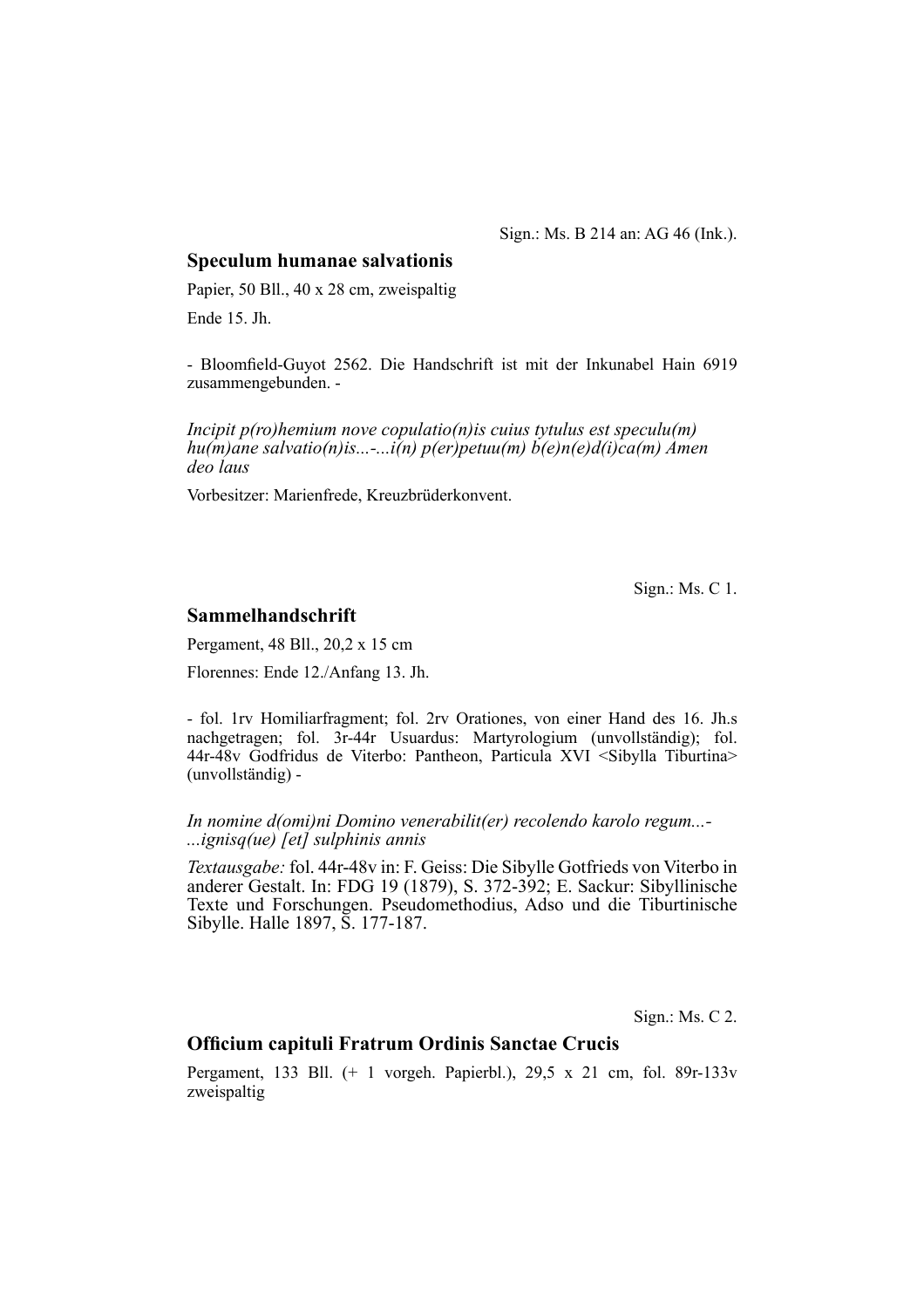Fol. 1r Schmuckinitiale, mit Verwendung von Blattgold; Spiegelverzierung mit vegetabilen und floralen Motiven; fol. 89r, 120r blau-grüne Zierinitialen.

Niederrhein: 15. Jh.

- fol. 1r-86v Usuardus: Martyrologium; fol. 87r leer; fol. 87v-88r komputistische Tabellen, von einer Hand des 17. Jh.s nachgetragen; fol. 88v leer; fol. 89r-119r Constitutiones novae Fratrum Ordinis Sanctae Crucis; fol. 119v leer; fol. 120r-133r Initia evangeliorum; fol. 133v leer -

*Incipit Martirologiu(m) usuardi Monachi p(er) circulu(m) anni...- ...salvam faciet illam. Tu a(u)t(em)*

Vorbesitzer: Marienfrede, Kreuzbrüderkonvent.

Sign.: Ms. C 3.

# **Offi cium capituli Fratrum Ordinis Sanctae Crucis**

Pergament, 171 Bll. (+ 2 vorgeh. Bll.), 30,2 x 20,5 cm, ein- und zweispaltig

Fol. 8r blau-rot-grüne Schmuckinitiale mit vegetabilen Motiven und vegetabilem Rankenornament; einige Zierinitialen.

Niederrhein: 15. Jh.

- fol. Iv-IIr Urkundenabschriften des 15./16. Jh.s, mit Bezug auf den Kreuzbrüderkonvent Marienfrede; fol. 1r-5r De officio legendi de kalendario et luna et martyrologio (Praeliminaria); fol. 5r-130r Usuardus: Martyrologium; fol. 130v-131v Ergänzungen zum Martyrologium Usuardi von einer Hand des 18. Jh.s; fol. 132r-147r Constitutiones Fratrum Ordinis Sanctae Crucis; fol. 147r-162v Initia evangeliorum, mit zahlreichen Ergänzungen von diversen Händen des 18. Jh.s.; fol. 163r-171v Novae Constitutiones Fratrum Ordinis Sanctae Crucis, ebenfalls mit zahlreichen Ergänzungen aus dem 18. Jh. -

*Liber iste qui martirologiu(m) dicitur...-...nec cingulu(m) deponant*

Vorbesitzer: Marienfrede, Kreuzbrüderkonvent.

Sign.: Ms. C 4.

### **Officium capituli Cisterciense**

Pergament, einige Bll. Papier, 188 Bll., 24 x 19,5 cm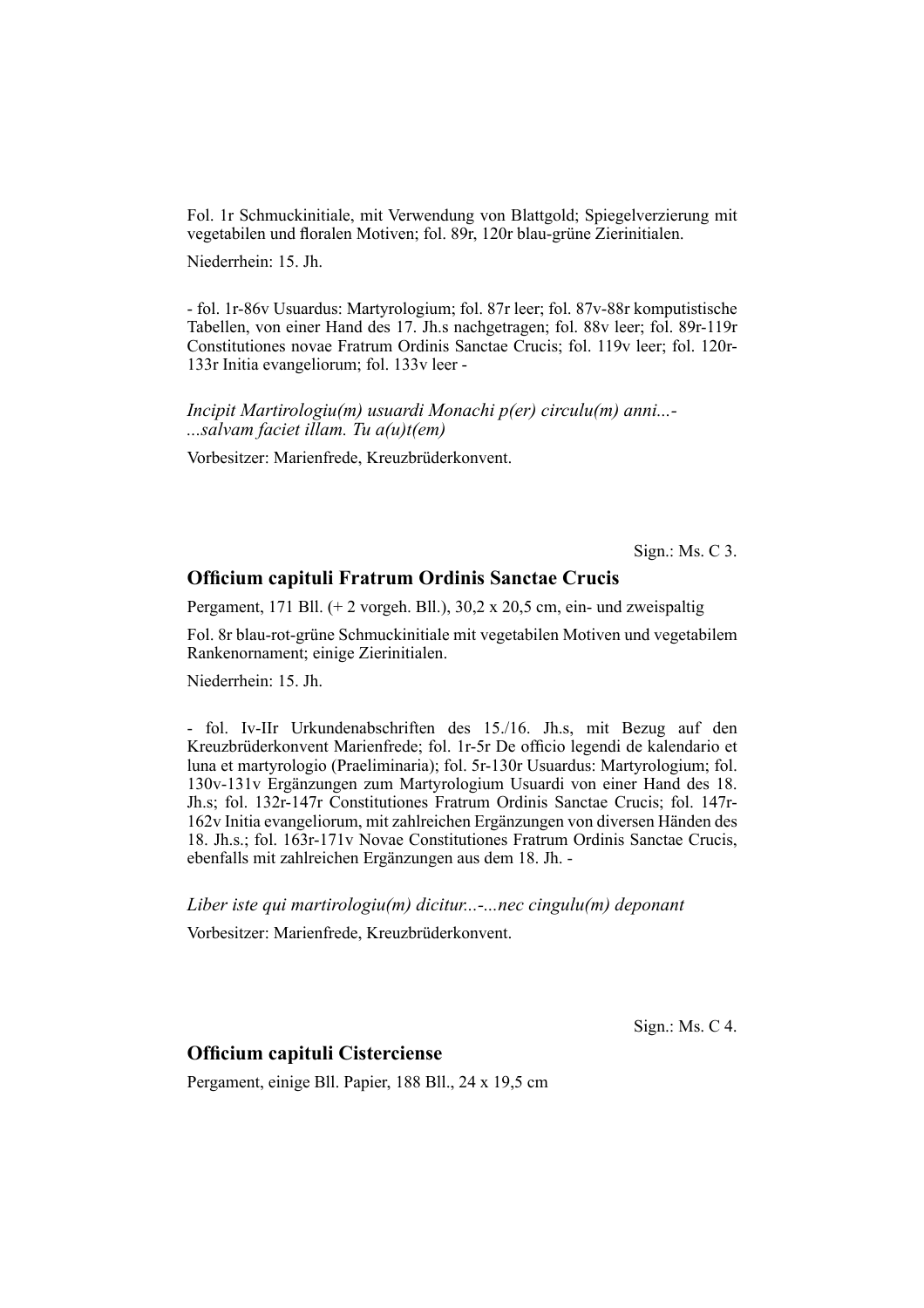Kentrup, Cistercienserinnenkloster: 14./15. Jh.

- fol. 1r-6v Kalendarium, mit zahlreichen nekrologischen Einträgen, die sich auf das Cistercienserinnenkloster Kentrup beziehen. Fol. 7r leer; fol. 7v-126v Martyrologium (Vetus) Romanum; fol. 127r leer; fol. 127v-188v Benedictus Casinensis: Regula. Der Text ist sprachlich auf ein Frauenkloster abgestimmt. Auf den Blatträndern finden sich vereinzelt weitere nekrologische Einträge, die von verschiedenen Händen des 17./18. Jh.s stammen. -

*in K[a]l[endis] Januarij Circu(m)cisio d(omi)ni...-...ista sunt sumpta ex diffi nit(i)onib(us) annalibus*

*Textausgabe:* fol. 1r-6v in Auszügen in: Necrologien des Stiftes Gerresheim und des Klosters Kentorp. In: AGN 6 (1897), S. 83-110, hier S. 102-109.

Sign.: Ms. C 5.

# **Officium capituli Cisterciense**

Pergament, 152 Bll., 35 x 24 cm

Fol. 1v blau-rote Schmuckinitiale mit reichem filigranem Ornament; zahlreiche weitere blau-rote und schwarz-rote Zierinitialen mit filigranen Rankenausläufern.

Altenberg, Cistercienserabtei: 14./15. Jh.

- fol. 1v-120v Usuardus: Martyrologium; fol. 121r leer; fol. 121v-152v Benedictus Casinensis: Regula (unvollständig) -

*Kalendae ianuarij. Luna....-...sibi c(om)misso fu(er)it occupatus occurrat.*

Sign.: Ms. C 6.

# **Jacobus de Voragine:**

# **Legenda aurea**

Pergament, 329 Bll., 35 x 25,5 cm, zweispaltig Fol. 1r, 3r Schmuckinitialen. 1. Hälfte 14. Jh.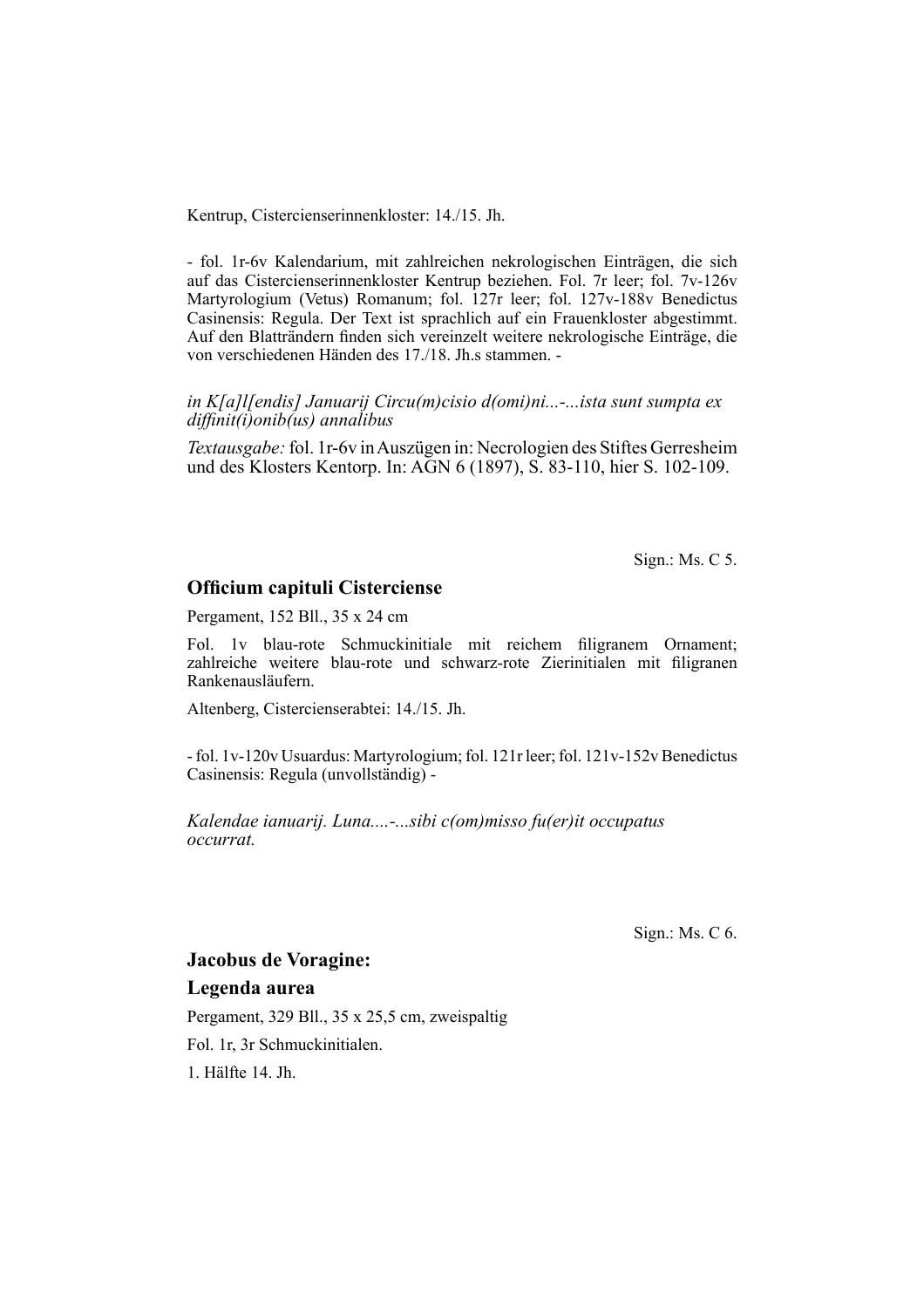# *Incipit prologus super legendam...-...possunt antecedere*

Verschiedene Hände.

Fol. 324r-329r Textergänzungen von verschiedenen Händen des 15. Jh.s. Vorbesitzer: Essen, Kanonissenstift.

Sign.: Ms. C 7.

# **Jacobus de Voragine: Legenda aurea**

Pergament, 303 Bll. (+ 1 vorgeh. Bl.), 27,8 x 19,5 cm, zweispaltig

Zahlreiche rot-blaue Zierinitialen mit filigranem Ornament und Rankenausläu fern.

15. Jh.

- fol. Ir Urkundenfragment. Der Text der Legenda aurea ist am Schluß unvollständig. -

*Prologus Incipit p(ro)logus sup(er) legendas s(an)ctor(um)...-...q(uo)d*  sac(ri)ficiu(m) co(n)sistit mobla [Text bricht ab]

Vorbesitzer: Altenberg, Cistercienserabtei.

Sign.: Ms. C 8.

# Lectionarium officii

Pergament, Bll. 103-107 Papier, 107 Bll. (+ 1 vorgeh. Bl.), 34,7 x 23 cm und 28 x 19,5 cm, zweispaltig

Einige Schmuckinitialen.

Köln: 15. Jh.

*In festo dedicatio(n)is eccl(es)ie. Sermo augustini...-...q(uam) persecutor ad penam. Tu autem d(omi)ne. misere(re) n(ost)ri*

Sign.: Ms. C 9.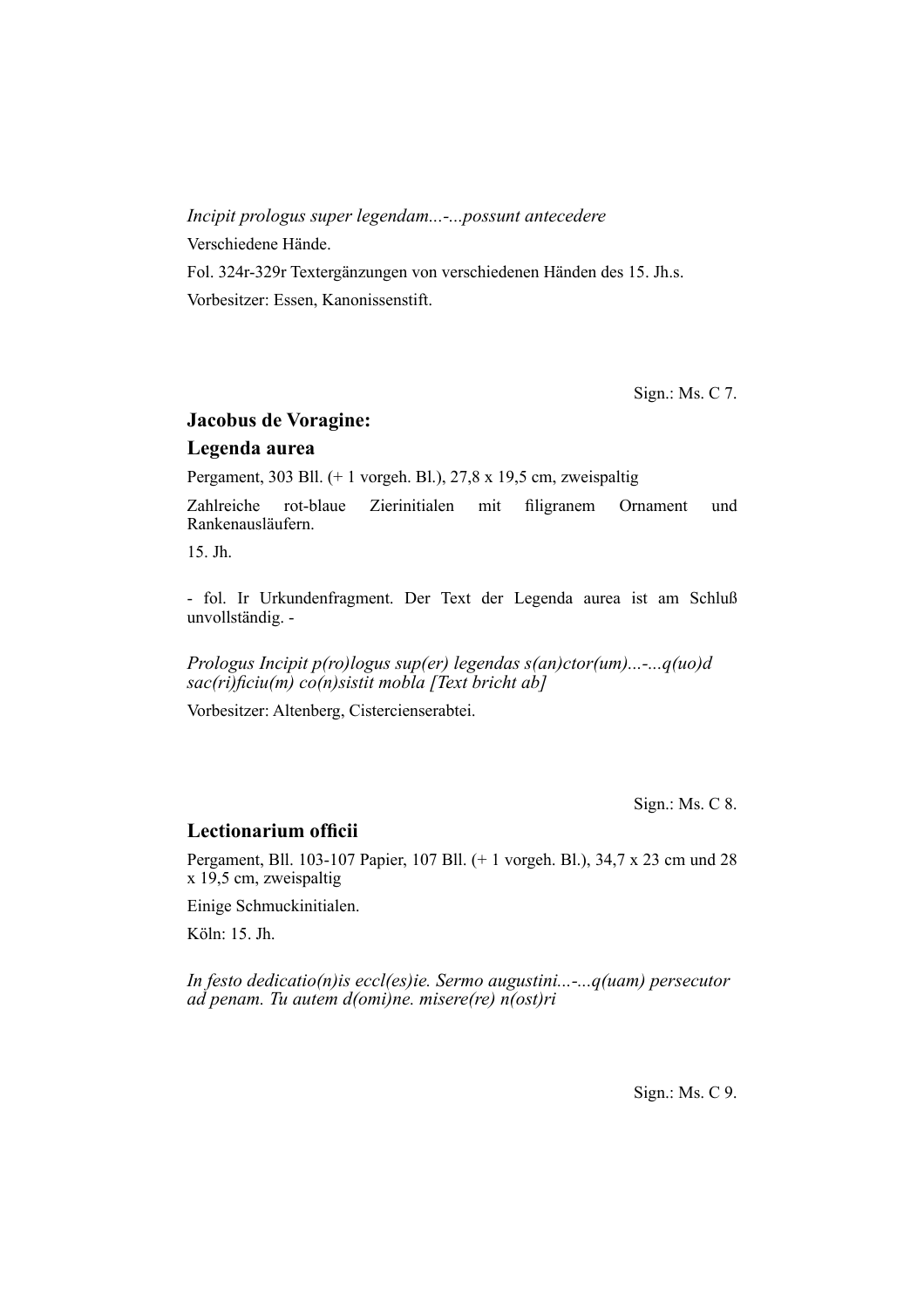# **Legendarium**

Pergament, 195 Bll., 25,5 x 19 cm, zweispaltig 15. Jh.

*tuus e(st). s(an)c(t)us a(u)t(em) andreas fuit colo(r)e niger...-...eni(m) d(omi)ni pietas [i.f. unleserlich]*

Vorbesitzer: Werden a. d. Ruhr, Benediktinerabtei St. Ludger.

Sign.: Ms. C 10a.

# **Legendarium (pars hiemalis)**

Pergament, 230 Bll., 47,5 x 32 cm, zweispaltig

Fol. 25r prächtige M(artinus)-Initiale mit drei Miniaturmedaillons; zahlreiche weitere Schmuckinitialen mit farbenfrohen vegetabilen und zoomorphen Motiven, z.T. mit Verwendung von Blattgold.

Köln, Benediktinerabtei Groß St. Martin: 12. Jh.

*Incipit ep(isto)la s(an)c(t)i Gregorii turonensis archiep(iscop)i...-...Per omnia secula seculorum amen*

*Textausgabe:* fol. 93r-97r Vita Odilae Hohenburgensis in: MG SS rer. Mer. 6, S. 37-50.

Sign.: Ms. C 10b.

#### **Legendarium**

Pergament, 384 Bll. (+ 2 vorgeh. Bll.), 53,5 x 34,5 cm, zweispaltig

Fol. 1r gezeichnete rot-blau-violette Miniaturinitialen in Federzeichnung; dar über hinaus zahlreiche rot-blau-violette Zierinitialen mit vegetabilen, z.T. auch zoomorphen Motiven.

Niederrhein: 15. Jh.

*Dicto de festivitatib(us) que occ(ur)ru(n)t...-...magis me arbitror q(uam) nimiu(m)*

Vorbesitzer: Düsseldorf, Stift St. Marien (und St. Lambertus).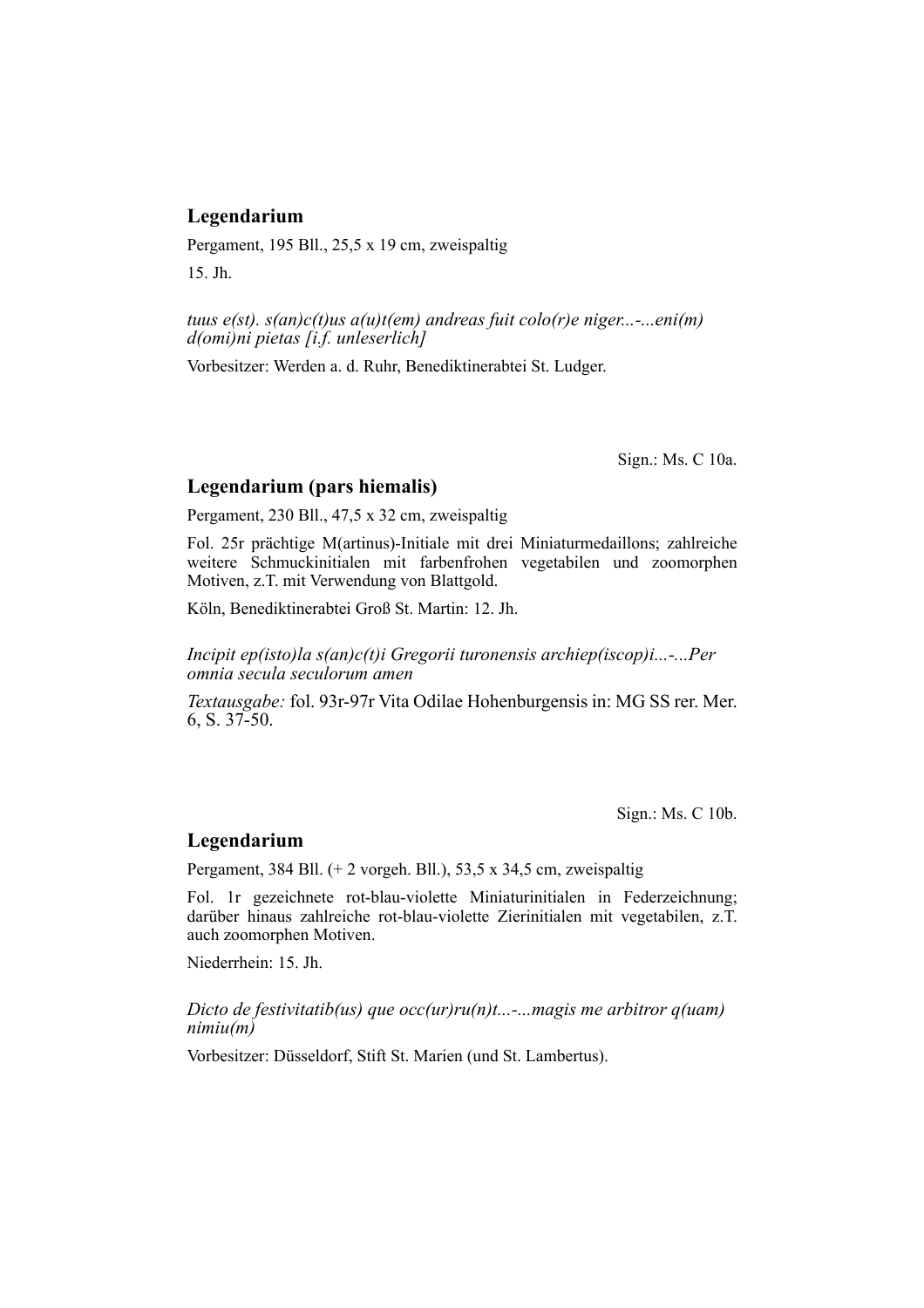Sign.: Ms. C 11.

#### **Legendarium**

Papier, 218 Bll., 29 x 20,5 cm, zweispaltig

Fol. 1r blau-rot-grüne Zierinitiale mit vegetabilem Ornament und filigranen Rankenausläufern.

15. Jh.

*Incipit ep(isto)la s(an)c(t)i gregorij turone(n)sis archiep(iscop)i...-...no(n) puta(n)tis filius ho(min)is veniet.* 

Vorbesitzer: Düsseldorf, Kreuzbrüderkonvent.

*Textausgabe:* fol. 133r-138r Vita Odilae Hohenburgensis in: MG SS rer. Mer. 6, S. 37-50.

Sign.: Ms. C 12.

### **Hagiographische Sammelhandschrift**

Papier, 226 Bll. (+ je 1 vor- bzw. nachgeh. Pergamentbl.), 29 x 20 cm, ein- und zweispaltig

Mitte bis Ende 15. Jh.

- fol. Iv-IIr Urkundenfragment; fol. 1r leer; fol. 1v Besitzvermerk und In halts übersicht; fol. 2r-16r (Pseudo-)Eusebius Cremonensis/Johannes de Novo Foro(?): Epistola ad Damasum et Theodosium de morte Hieronymi; fol. 16r-19r (Pseudo-)Augustinus/Johannes de Novo Foro(?): Epistola ad Cyrillum de magnificentiis Hieronymi; fol. 19r-33r (Pseudo-)Cyrillus/Johannes de Novo Foro(?): Epistola ad Augustinum de miraculis Hieronymi; fol. 33v leer; fol. 34r-98v Gregorius I papa: Dialogorum libri IV; fol. 98v-99v Sulpicius Severus: Epistola III de sancto Martino (ohne Prolog); fol. 99v-100r Gregorius Turonensis: Historia Francorum (lib. I, cap. 43); fol. 100r-101r Ders.: De miraculis Martini (lib. I, cap. 4-6); fol. 101r Notae; fol. 101v leer; fol. 102r-172r Vitae patrum, (lib. III-V) (Auszug); fol. 172v leer; fol. 173r-182v Frater Marcus: Visio Tnugdali; fol. 183r-193r Rabbi Samuel translat. Alphonso Bonihominis: Epistola ad Rabbi Isaac <De adventu Messiae>; fol. 193v leer; fol. 194r-224r Historia Barlaam et Josaphat (BHL 980); fol. 224v-226v hagiographisches Fragment, von einer Hand des 16. Jh.s nachgetragen -

*Incipit ep(isto)la b(ea)ti Eusebij ad s(an)ctu(m) Damasu(m)...-...Finit notabilis historia Josaphat et Barlaam.*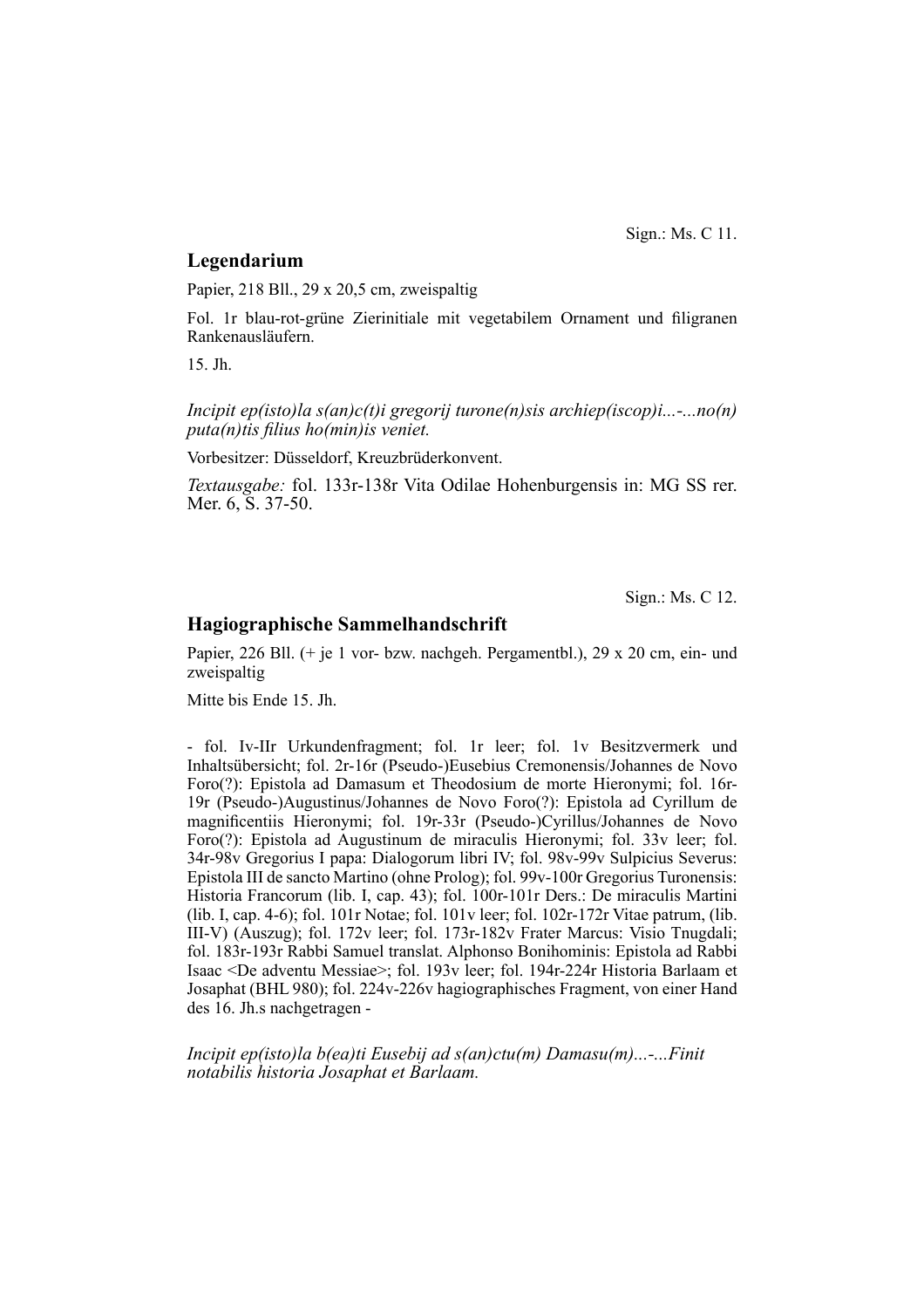Verschiedene Hände.

Vorbesitzer: Marienfrede, Kreuzbrüderkonvent.

Sign.: Ms. C 13.

# **Johannes Contractus:**

#### **Sermones de sanctis**

Papier, 150 Bll. (+ 1 vorgeh. Bl.), 21,3 x 14,5 cm

Fol. 1r rot-grüne Schmuckinitiale mit vegetabilem Ornament und Rankenaus läufern.

Düsseldorf, Kreuzbrüderkonvent: 1473

*De sancto andrea apostolo Ambulans Ih(esu)s iuxta ma(r)e...-...ad qua(m) visione(m) nos p(er)ducet.*

Schreiber: Henricus de Moers.

Sign.: Ms. C 14.

### **Ludolphus de Saxonia:**

#### **Vita Jesu Christi (pars I, cap. 41-92)**

Papier, einige Bll. Pergament, 260 Bll. (+ 2 vor- u. 1 nachgeh. Pergamentbl.), 29,5 x 21 cm, zweispaltig

Fol. 1r blau-rot-(blaß)grüne Schmuckinitiale mit filigranem Fleuronnée-Ornament.

Essen (?): 1432

- fol. Iv, IIIr liturgische Fragmente; fol. IIv fragmentarische Abschrift einer Papsturkunde; Ludolphus de Saxonia: Vita Jesu Christi (pars I, cap. 41-92) -

*De curatio(n)e leprosi. Cap(itulu)m XLI Lege ergo ewangelica i(n) mo(n)te(m) data...-...in viam veritat(is) et iusticie ac salut(is) eterne Amen*

Schreiber: Johannes Vulstal de Boichem.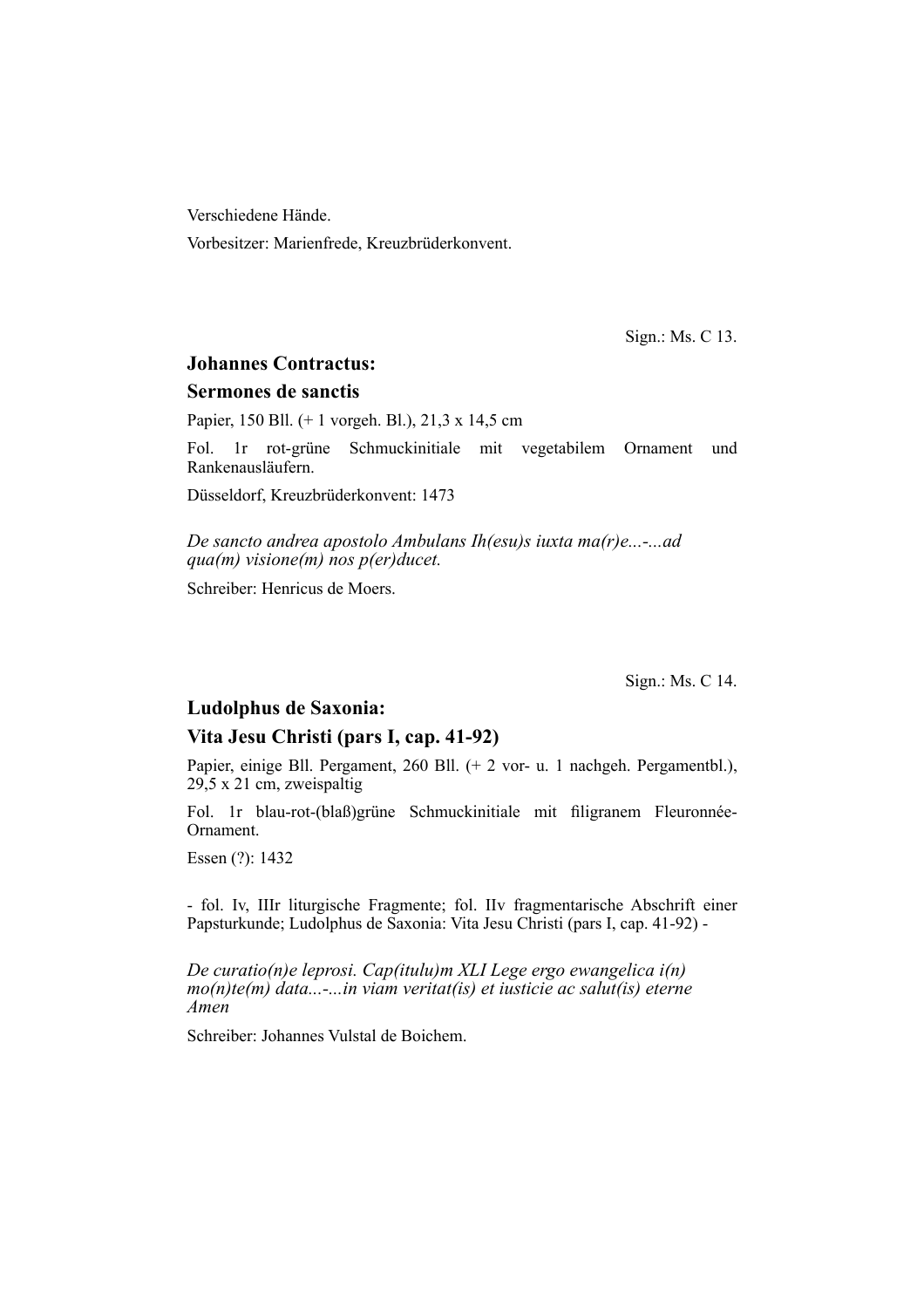Sign.: Ms. C 15.

# **Ludolphus de Saxonia: Vita Jesu Christi (pars II, cap. 58-89)** Papier, 188 Bll., 29,2 x 21 cm, zweispaltig

Fol. 2r schwarz-rote Zierinitiale mit den Symbolen der Passion Christi.

15. Jh.

*Incipit q(ua)rta p(ar)s vite ihesu. occurrit nu(n)c ut passione(m)...- ...corp(or)is et a(n)i(m)e singulor(um) Amen.*

Vorbesitzer: Düsseldorf, Kreuzbrüderkonvent.

Sign.: Ms. C 16.

# **Sammelhandschrift**

Pergament, 122 Bll., 27,8 x 20 cm, zweispaltig

Zahlreiche Zierinitialen.

Kentrup, Cistercienserinnenkloster: 1467

- fol. 1r-11r Historia trium regum (vgl. Ratsbücherei Lüneburg: Cod. fol. 35, fol. 1r-6v.); fol. 11v leer; fol. 12r-33r Bernardus Claraevallensis: Sermones IV in laudibus virginis matris <Missus est>; fol. 33r-34v Sermo de Beata Maria Virgine ("Unigenitus dei filius fratres karissimi dominus noster Ihesus Christus ante assumptam de intemerata virgine..."); fol. 34v-37v Sermo de Beata Maria Virgine ("Audite fratres audite mariam nobis loquentem..."); fol. 37v-44r (Pseudo-)Origenes: Homilia de sancta Maria Magdalena; fol. 44v-118v Guilelmus de S. Theodorico/Bernardus de S. Bonaevalle/Gaufridus Autissio dorensis <Claraevallensis>: Vita prima sancti Bernardi Claraevallensis; fol. 119r Kolophon; fol. 119r-122r Lectio in die resurrectionis ("Omnia sacra misteria que videmus..."); fol. 122v leer -

*Incipit vita seu gesta triu(m) magorum....-...et sp(iri)tuali vita reficeret Amen*

Schreiber: Katerina (soror); weitere Hände.

Sign.: Ms. C 17.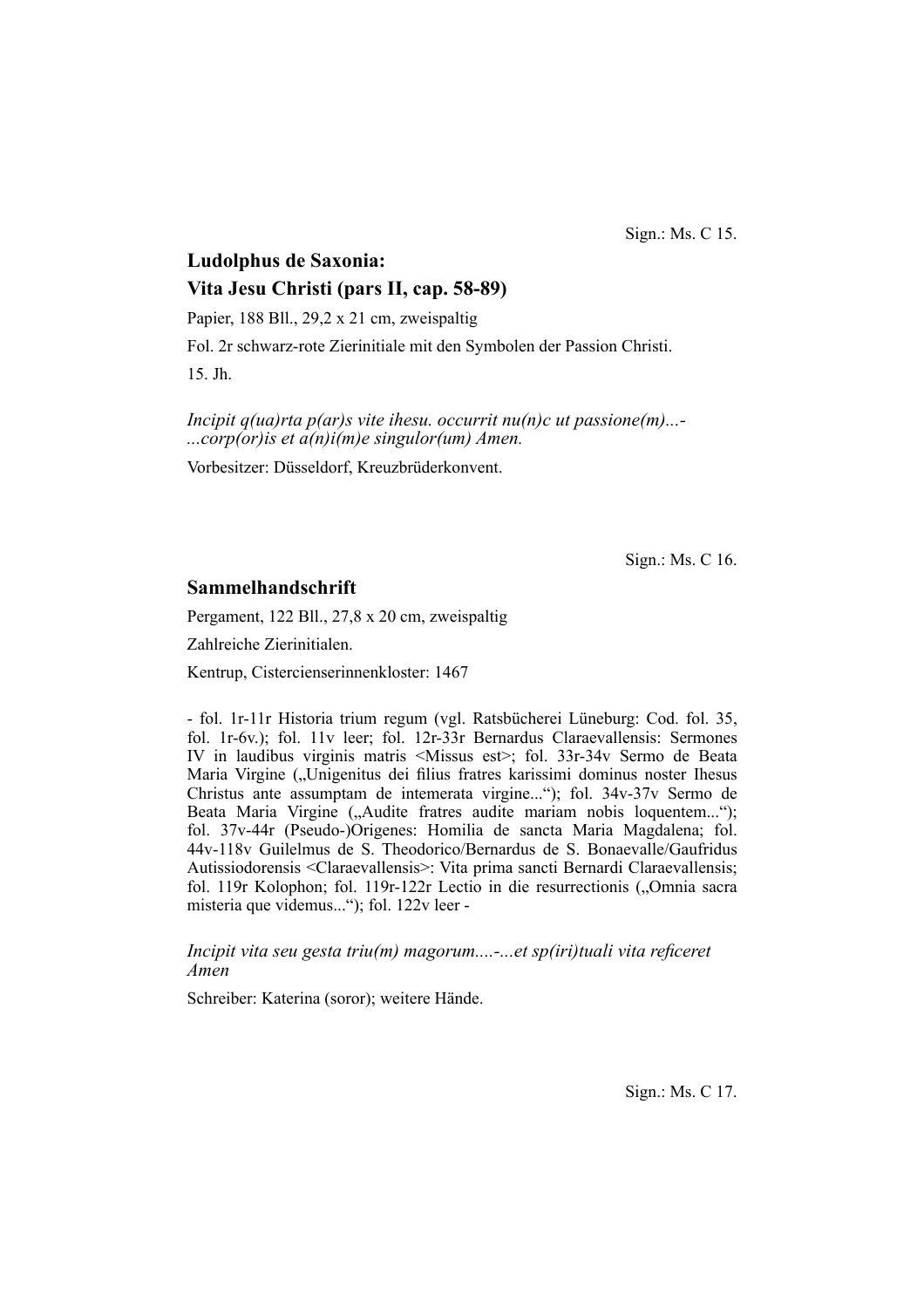# **(Pseudo-)Bonaventura/Johannes de Caulibus (?): Meditationes vitae Christi (mndd.)**

Papier, einige Bll. Pergament, 141 Bll., 20,7 x 14 cm Fol. 3r, 4r rote Zierinitialen. Niederrhein: 15. Jh.

*Hier beghint dat leve(n) unses here(n) ihesu christi...-...Dit is uns heren leven ihesu christi*

Vorbesitzer: Marienfrede, Kreuzbrüderkonvent.

Sign.: Ms. C 18.

# **Conradus (Holtnicker) de Saxonia: Speculum Beatae Mariae Virginis**

Papier, 108 Bll., 21 x 14 cm

Ende 15./Anfang 16. Jh.

*Quonia(m) ut ait b(ea)tus Ihe(r)onim(us) nulli du(biu)m est...-...Explicit speculu(m) ma(r)ie Amen*

Vorbesitzer: Marienfrede, Kreuzbrüderkonvent.

Sign.: Ms. C 19.

# **Hagiographische Sammelhandschrift**

Papier, 191 Bll. (+ 1 nachgeh. Pergamentbl.), 21,3 x 14 cm

Köln, Kreuzbrüderkonvent: 15. Jh.

- fol. 1r leer; fol. 1v Inhaltsübersicht, von einer Hand des 16. Jh.s nachgetragen; fol. 2r leer; fol. 2v Inhaltsübersicht, von einer Hand des 18. Jh.s nachgetragen; fol. 3r-7v Johannes de Wackerzell: Legenda Barbarae; fol. 7v-31r Passio Barbarae (BHL 920); fol. 31r-35v Inventio et translatio Romam et inde Placentiam Barbarae (BHL 926); fol. 35v-50r Miracula Barbarae (BHL 932-950); fol 50v-54v Alia miracula Barbarae (darunter BHL 957-959); fol. 55r-56v leer; fol. 57r-118r Johannes Brugmann: Vita Lidwigis Schiedamensis; fol. 118v-149v Wandalbertus Prumiensis: Vita et miracula Goaris; fol. 150rv leer; fol. 151r-168v Passio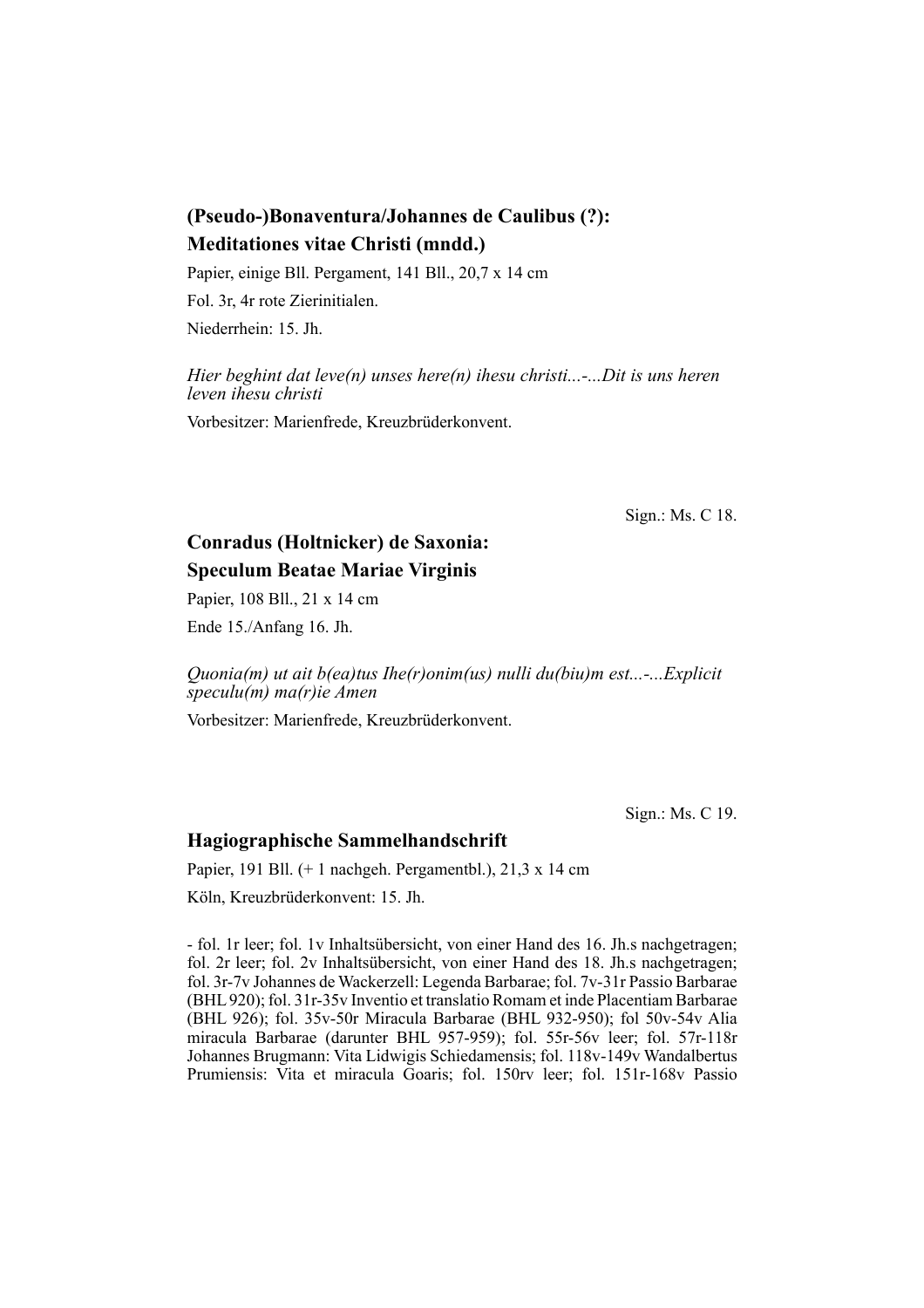Pantaleonis (BHL 6436); fol. 168v-171v Translatio reliquiarum Virodunum (BHL 6443); fol. 172r-173v leer; fol. 174r-188r Re velationes Gwydonis post eius mortem a.D. MCDXXXIII ("Dicit beatus Augustinus in libro de fide ad Petrum..."); fol. 188v-191v leer -

*Incipit p(ro)log(us) sup(er) hystoria(m) b(ea)tissi(m)e v(ir)g(in)is...- ...post festu(m) Epyphanie d(omi)ni.*

Schreiber: Johannes (frater); Hermannus van Loen; weitere Hände.

Vorbesitzer: Düsseldorf, Kreuzbrüderkonvent.

*Textausgabe:* fol. 118v-149v in: H.E. Stiene: Wandalbert von Prüm. Vita et Miracula sancti Goaris. Frankfurt a.M./Bern 1981, S. 2-92.

Sign.: Ms. C 20.

#### **Hagiographische Sammelhandschrift (ndfrk.)**

Papier, 247 Bll. (+ je 1 vor- bzw. nachgeh. Papierbl.), 28,5 x 20,5 cm, zweispaltig

Fol. 24v, 184r, 236v als Federzeichnung von einer Hand des 17. Jh.s ausgeführte Miniaturen; einige rot-schwarze Zierinitialen.

Kettwig, Beginenkonvent: um 1459 u. 1463

- fol. Irv, IIrv gedruckte liturgische Fragmente aus dem 17./18. Jh.; fol. 1r-23v Passio Ursulae (BHL 8433), 1463 abgeschrieben, später mit den übrigen Teilen der Hs. zusammengebunden; fol. 24r leer; fol. 24v Federzeichnung; fol. 25r-124v Jacobus de Voragine: Legenda aurea (pars aestivalis); fol. 125r-135r Alphonsus Bonihominis: Vita Antonii Eremitae; fol. 135r-143v Inventio Antonii Eremitae; fol. 144r-183v Jacobus de Voragine: Legenda aurea (pars aestivalis, Fortsetzung); fol. 184r Federzeichnung; fol. 184v leer; fol. 185r-222r Jacobus de Voragine: Legenda aurea (pars hiemalis); fol. 222v leer; fol. 223r-228r Lambertus Parvus de Legia: Vita apostoli Matthiae; fol. 228r-236r Inventio et translatio apostoli Matthiae; fol. 236v Federzeichnung; fol. 237r-241r Florentius Sancti Judoci supra Mare: Vita Judoci; fol. 241-245r Gregorius auf dem Stein (ndfrk. Prosafassung des altfrz. "Grégoire"); fol. 245r-247v Vita Wenceslai -

*Hyr begynt dye legende va(n) den XI dusent megden...-...to eiren dune gloriosen merteler christi Amen*

Vorbesitzer: Essen, Kapuzinerkonvent.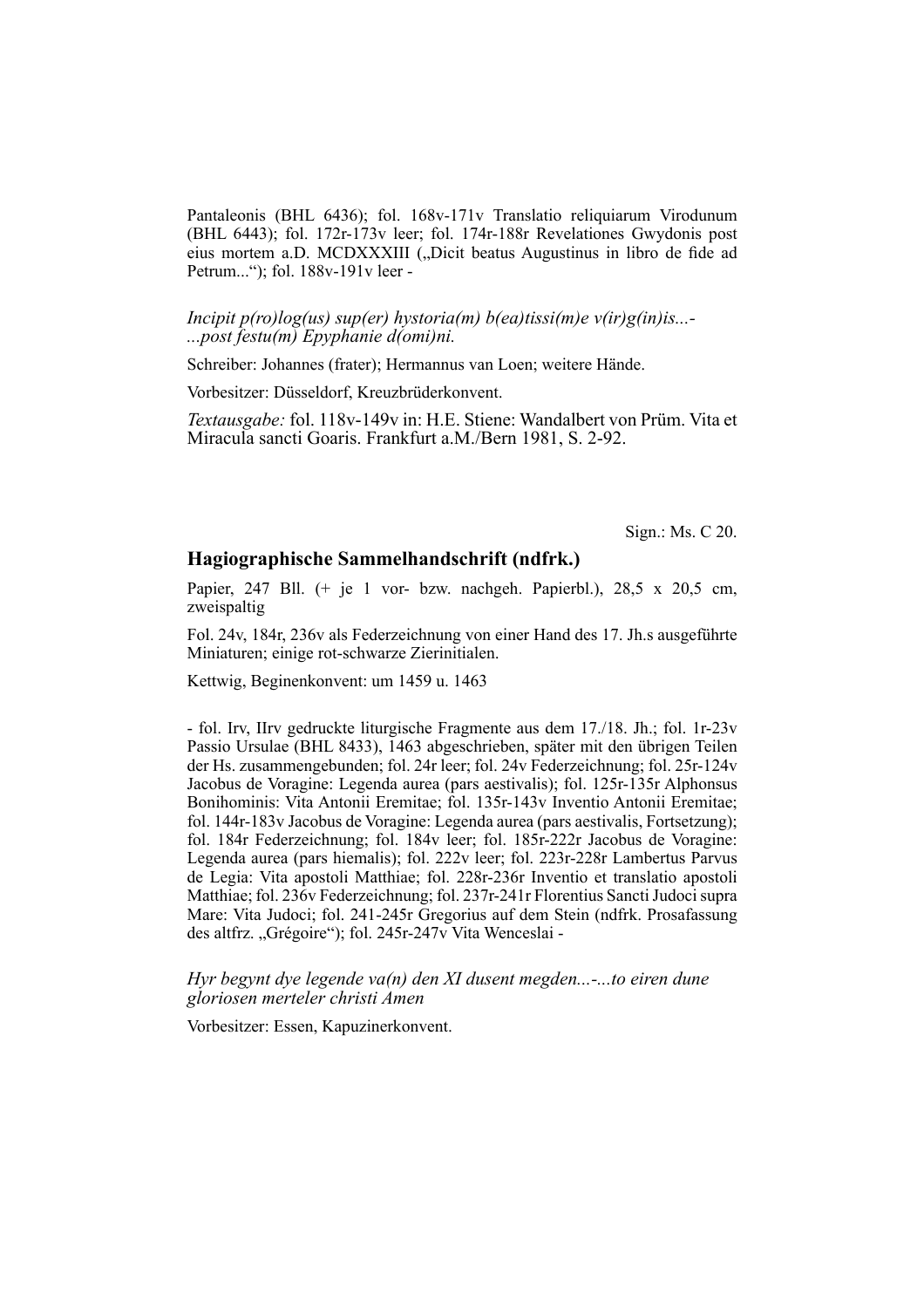Sign.: Ms. C 21.

# **Vita Aurelii Augustini Hipponensis (mndl.)**

Papier, 224 Bll. (+ je 1 vorgeh. Pergament- bzw. Papierbl.), 21,5 x 14,5 cm, zweispaltig

Fol. 54v mehrfarbige Schmuckinitiale; fol. 67v, 81v, 91v, 99r, 192v und 210r blau-rot-grüne Zierinitialen.

1476

*[...]halane(m) hyne(n) en(de) gotte(n)...-...syns lieve(n) knechtes s(an)c(t)us Augustinus Ame(n)*

Sign.: Ms. C 22.

# **Sammelhandschrift (mndl.)**

Papier, 190 Bll. (+ je 2 vorgeh. Papier- u. Pergamentbll., 2 nachgeh. Pergamentbll.), 20,5 x 13,5 cm, zweispaltig

15. Jh.

- fol. 1r-83r: Actus Sancti Francisci et sociorum eius, Fassung A (Auszug); fol. 83r-91v Aegidius Assisiensis: Dicta, 1. Teil (mndl.); fol. 91v-141r Frater Leo: Speculum perfectionis (Auszug); fol. 141r-163r Actus sancti Francisci et sociorum eius, Fassung B (Auszug) mit den Dicta Aegidii Assisiensis (2. Teil) auf fol. 163r-175r; fol. 175r-182r Franciscus Assisiensis: Admonitiones; fol. 182r-187r Bonaventura: Legenda maior Francisci Assisiensis (Auszug); fol. 187v-190v leer -

*Hyr synt de name(n) va(n) sunte fra(n)cisc(us) geselle(n)...-...onde glorie die dat wrachte van ene to ene ame(n)*

Verschiedene Hände.

Vorbesitzer: Marienfrede, Kreuzbrüderkonvent.

Sign.: Ms. C 23.

**Jacobus de Voragine: Legenda aurea (pars aestivalis) (ndfrk.)**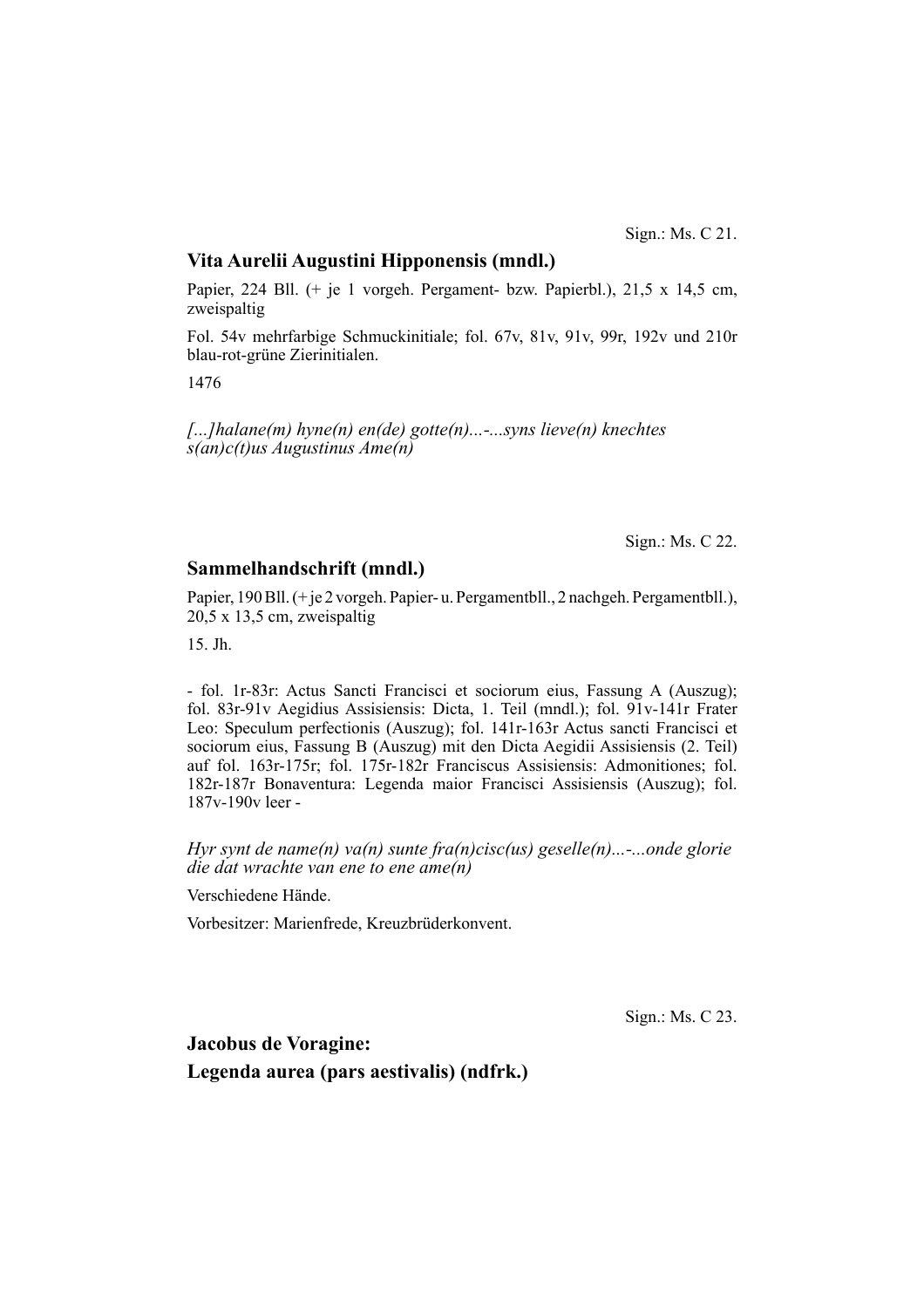Papier, 286 Bll., 28,5 x 10,5 cm, zweispaltig

Marienfrede, Kreuzbrüderkonvent: 15. Jh.

- fol. 1r Besitz-und Schreibervermerk; fol. 1v leer; fol. 2r-245v Jacobus de Voragine: Legenda aurea, pars aestivalis (ndfrk.); fol. 246r-286r Anhang mit fünf theologisch-aszetischen Texten (ndfrk.) -

*Hyr begynt dat som(m)erstick va(n) den passionael...-...du salst almissen geven va(n) [Text bricht ab]*

Schreiber: Goert Rameker.

*Textausgabe:* fol. 223r-245v "Van sinte Elizabeth" in: L. Scharpé: Sunte Elizabetten legende. In: Leuvensche Bijdragen 5 (1983), S. 5-164, hier S. 8-116.

Sign.: Ms. C 24.

# **Marquard von Lindau:**

#### **De decem praeceptis (mndd.)**

Papier, 150 Bll., 21,5 x 14 cm, zweispaltig

Niederrhein: 1462

*Hier begyn(n)et die historie der kinder vo(n) ysrahel...-...doer goeds wille Et sic est finis deo laus et gl(ori)a t(ri)nis* 

Vorbesitzer: Liefnoet van Schonenborne (Stifterin); Marienfrede, Kreuzbrüderkonvent.

Sign.: Ms. C 25.

# **Sammelhandschrift**

Papier, 252 Bll., 29 x 20 cm, zweispaltig

Niederrhein: 15. Jh.

- fol. 1r Besitzvermerk; fol. 1v Inhaltsübersicht; fol. 2r-16v Evangelium Nicodemi <Gesta Pilati> (mndl.); fol. 17r-29r Evangelien, sermoenen en exposities op paesdach ("Wie sal ons den steen [...] In desen ewangelium sint drie punten to verstaen..."); fol. 29v leer; fol. 30r-61v Sermoen van den heligen sacrament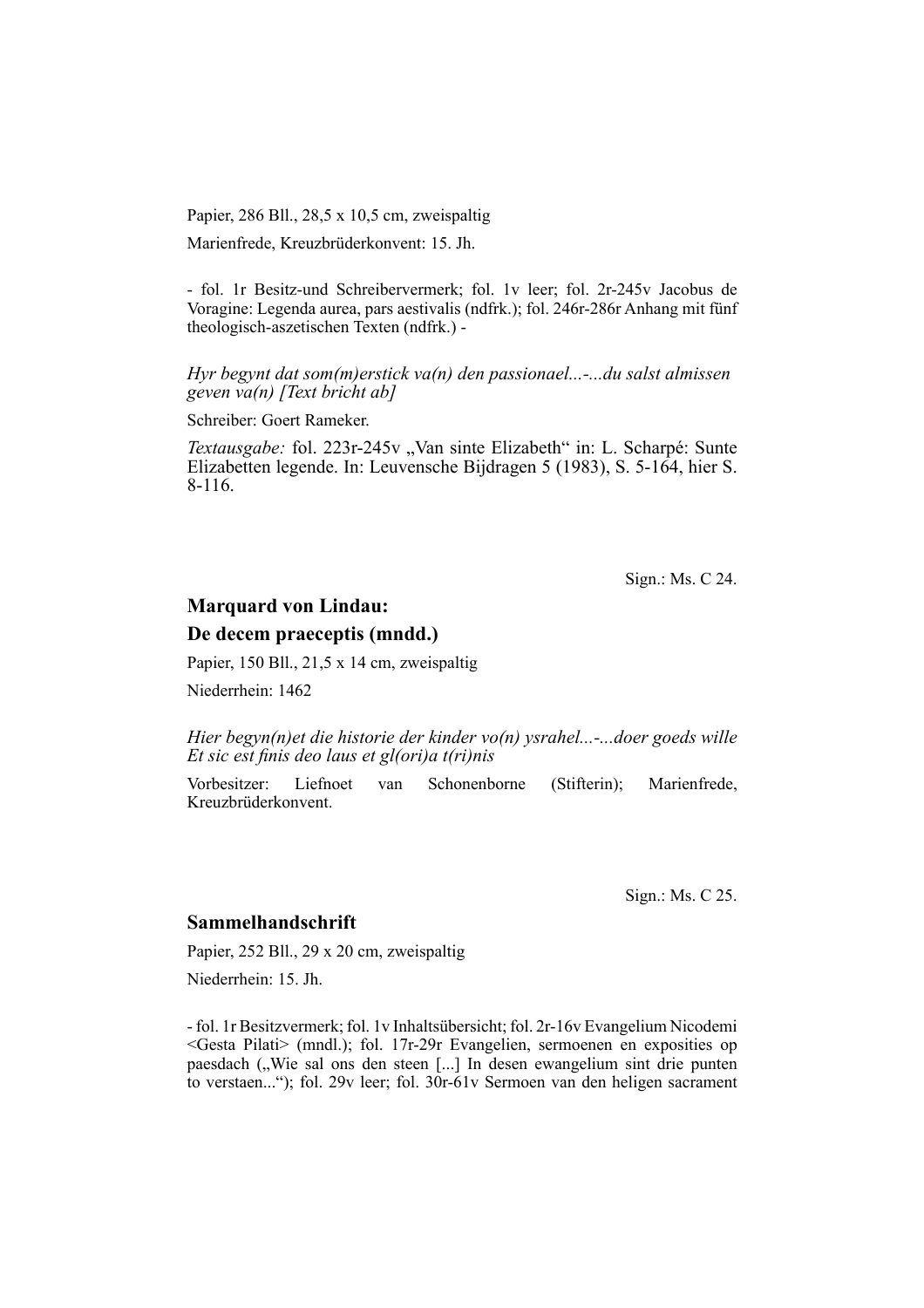onses heren ("Die gloriose name ihesum cristy ons lieven heren den alle engelen ende heligen eren..."); fol. 62r-115v Exempelen en myrakulen; fol. 116r-121r Sermoen op ons heren hemelvaerts dach ("Op een tyt doe die elff dyscipulen by eenander [...] Also sal hie komen..."); fol. 121v leer; fol. 122r-131v Evangelien en sermoenen op pinxtach ("Got vecunde abraham..."); fol. 131v-133v Van den leven der jonferen Marie (Regel und Leben Marias nach Christi Himmelfahrt als Vorbild für Beginen); fol. 134r-180r Aurelius Augustinus Hipponensis: Sermones ad fratres in eremo (mndl.); fol. 180v-181v Ders.: Sermo de oboedientia (mndl.); fol. 182rv leer; fol. 183r-249r Vincentius Bellovacensis: Speculum historiale (lib. XVI, cap. 1-64) <Barlaam et Josaphat> (mndl.); fol. 249r-252v leer -

*Hyr geet aen die upv(er)ste(n)tenisse ons heren ihesu christi...-...onsers heren jh(esu)m christ(u)m Amen Got sy gebenedijt*

Vorbesitzer: Marienfrede, Kreuzbrüderkonvent.

*Textausgabe:* fol. 113r-144v in: A.M. Duinhoven: De geschiedenis van Beatrijs. Bd. 2. Utrecht 1989, S. 5-55.

Sign.: Ms. C 26.

# **Caesarius Heisterbachensis:**

#### **Opera selecta**

Pergament, 252 Bll., 35 x 25 cm, zweispaltig

Mehrfarbige Miniaturinitialen auf fol. 1r, 40v, 99r, 141v, 165v, 224v und 238r; darüber hinaus einige rot-grün-blaue Schmuckinitialen.

13. u. 14. Jh.

- fol. 1r-24v Caesarius Heisterbachensis: De passione domini, Homiliae 1-7 (Schluß fehlt); fol. 25r-252v Ders.: Dialogus miraculorum, (ab Distinctio II, cap. 3). Fol. 191r-210v mit fortlaufendem Text stammen von einer Hand des 14. Jh.s und sind später mit den Teilen des 13. Jh.s zusammengebunden worden. -

*Epistola Cesarij in expositione(m) morale(m) s(upe)r passione(m) Christi...-...ac mores addat nota vera salubres*

Vorbesitzer: Altenberg, Cistercienserabtei.

*Textausgabe:* fol. 1r-24v in: Die Wundergeschichten des Caesarius von Heisterbach. Hrsg. von A. Hilka. Bd. 1. Bonn 1933 (= Publikationen der Gesellschaft für Rheinische Geschichtskunde 43); fol. 25r-225v in: J. Strange: Caesarii Heisterbacensis Monachi ordinis Cisterciensis Dialogus Miraculorum. 2 Bde. Coloniae, Bonnae et Bruxellis 1851. ND Ridgewood (New York) 1966.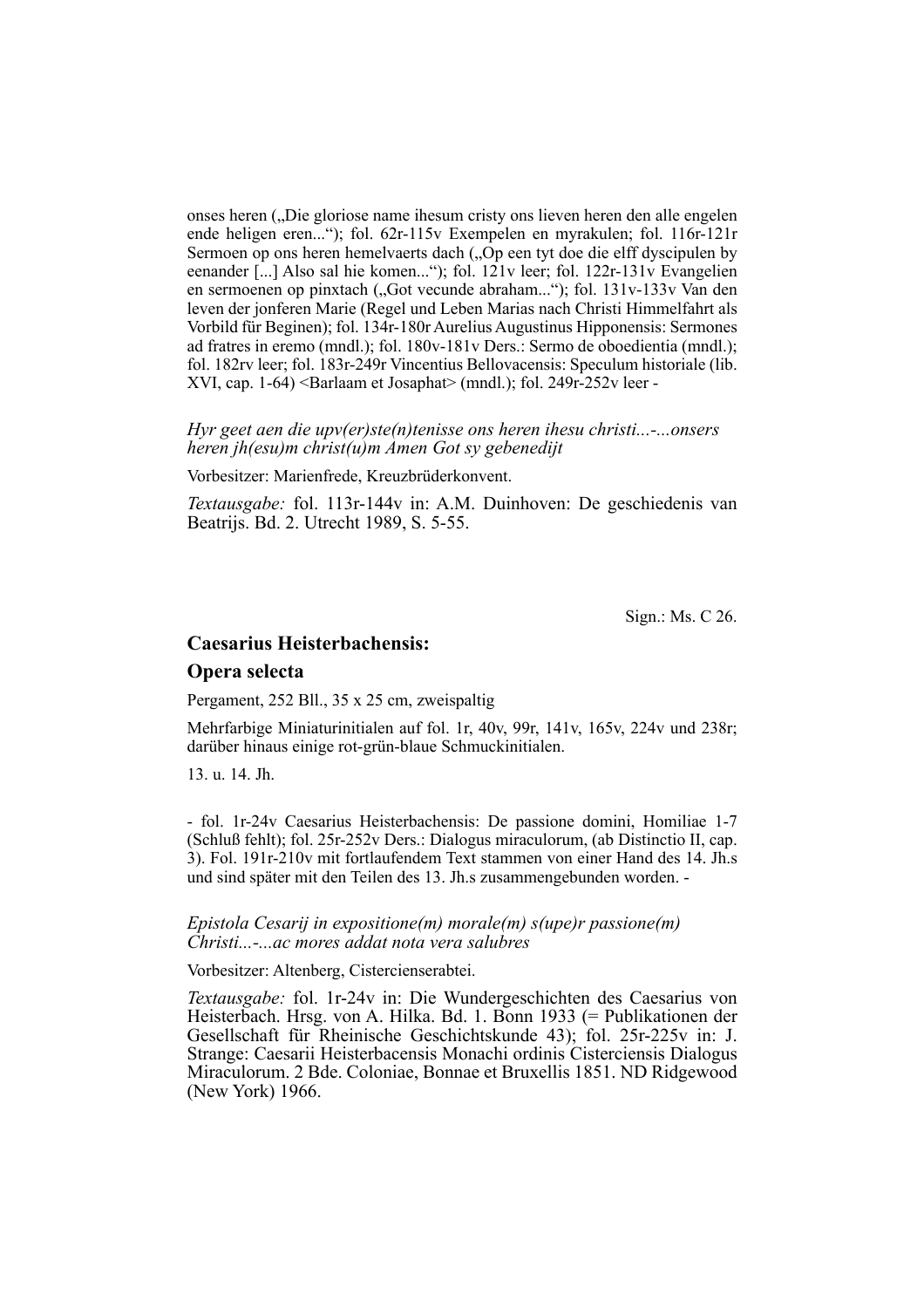Sign.: Ms. C 27.

# **Caesarius Heisterbachensis:**

# **Dialogus miraculorum**

Pergament, 235 Bll. (+ 1 vorgeh. Bl.), 38,5 x 27,5 cm, zweispaltig

Fol. 1r, 2r Miniaturinitialen, einen lehrenden bzw. einen lernenden Cisterciensermönch darstellend; Spiegelverzierung mit vegetabilen und zoomorphen Motiven und Verwendung von Blattgold. Fol. 15v Schmuckinitiale mit geschwungenen Rankenausläufern, zoomorphen Ornamenten und reicher Ver wen dung von Blattgold. Darüber hinaus zahlreiche blau-rot-violette Schmuck initialen mit filigranem Ornament und rot-blauen Rankenausläufern.

1. Hälfte 14. Jh.

*Incipit prologus in libros dyalogorum dom[i]ni Cesarij. Colligite fragmenta...-...Cesarii munus sumat amica manus*

Vorbesitzer: Altenberg, Cistercienserabtei.

*Textausgabe:* J. Strange: Caesarii Heisterbacensis Monachi ordinis Cisterciensis Dialogus Miraculorum. 2 Bde. Coloniae, Bonnae et Bruxellis 1851. ND Ridgewood (N.Y.) 1966.

Sign.: Ms. C 28.

# **Humbertus de Romanis:**

# **Expositio regulae Sancti Augustini**

Pergament, 162 Bll. (+ 2 vorgeh. Bll.), 29,2 x 20 cm, zweispaltig

Fol. 6r, 159v Schmuckinitialen.

Marienfrede, Kreuzbrüderkonvent: 1478

- fol. 1r-159v Humbertus de Romanis: Expositio Regulae Sancti Augustini; fol. 159v-162r Aurelius Augustinus Hipponensis: Regula recepta -

*De laude Auctoris hui(us) libri. ex vita f(rat)r(u)m p(re)dicator(um)...- ...Explicit regula beati Augustini episcopi p(at)ris nostri.*

Sign.: Ms. C 29.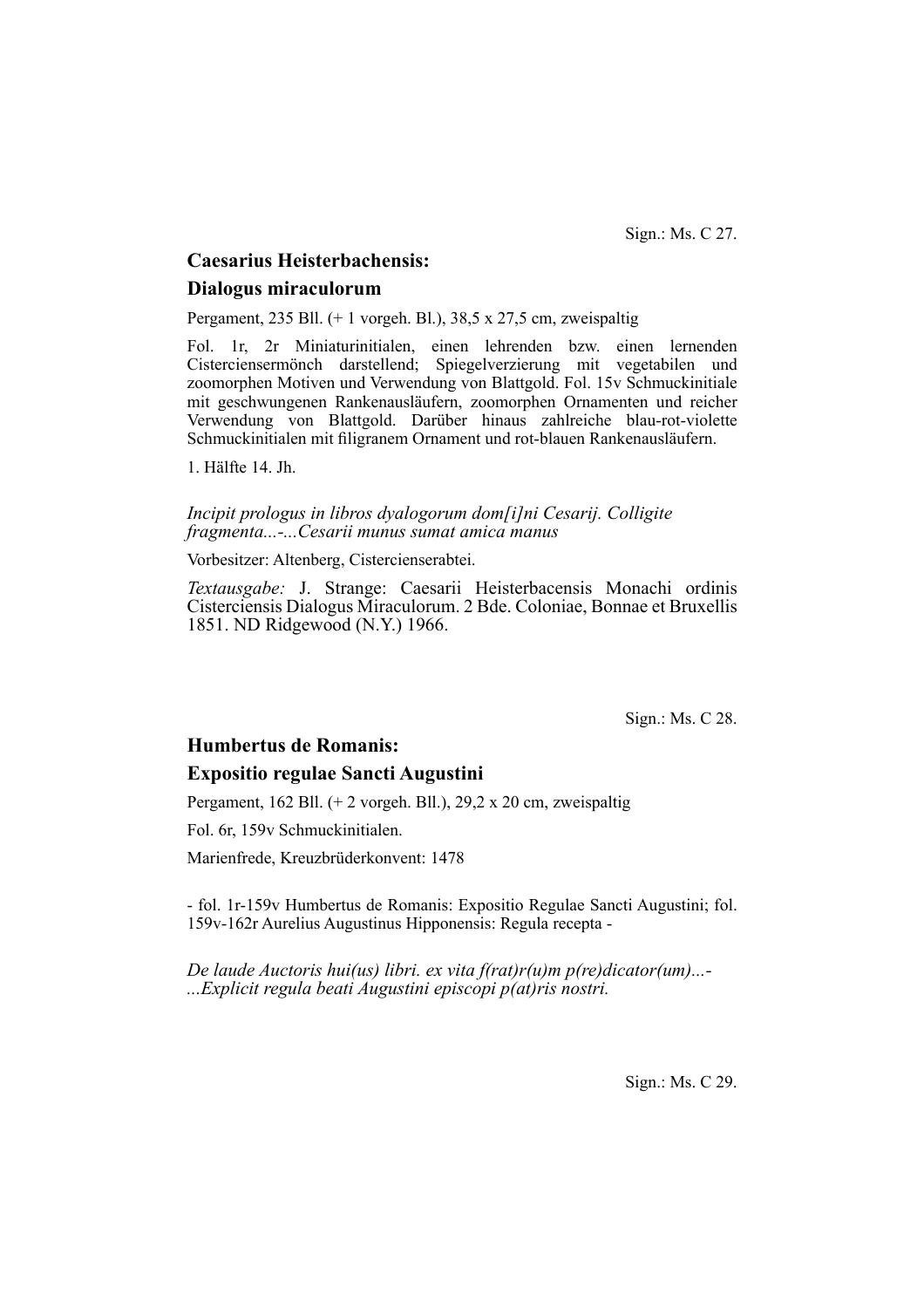# **Humbertus de Romanis: Expositio Regulae Sancti Augustini**

Papier, 177 Bll., 29,3 x 21,5 cm Einige mehrfarbige Zierinitialen. Düsseldorf, Kreuzbrüderkonvent: 1470

- fol. 1r-3v Aurelius Augustinus Hipponensis: Regula recepta; fol. 4r-177r Hum bertus de Romanis: Expositio Regulae Sancti Augustini -

*Incipit regula beati augustini e(pisco)pi patris nostri...-...edita a ven(erabi)li m(a)g(ist)ro hu(m)berto ord(in)is p(re)dicator(um)*

Schreiber: Henricus de Werdenborch und eine weitere Hand.

Sign.: Ms. C 30.

# **Jordanus de Quedlinburg:**

# **Liber vitasfratrum**

Papier, 110 Bll. (+ 1 vorgeh. Pergamentbl. u. je 1 vor- bzw. nachgeh. Papierbll.),  $29x 21$  cm, zweispaltig

15. Jh.

*Spiritualis pulchritudinis vere amatori...-...qui cu(m) p(a)tre et sp(irit)u s(an)c(t)o vivit et regnat in secula seculor(um) Amen*

Zwei Hände.

Vorbesitzer: Beyenburg (Steinhaus), Kreuzbrüderkonvent St. Maria Magdalena.

Sign.: Ms. C 31a.

# **Statuta Ordinis Cisterciensis**

Pergament, 99 Bll. (+ 3 vorgeh. Papierbll.), 19,8 x 12,5 cm

15. Jh.

- fol. 1r-61v Libellus antiquarum definitionum Ordinis Cisterciensis; fol. 62r-83r Libellus novellus definitionum Ordinis Cisterciensis; fol. 83rv Orationes variae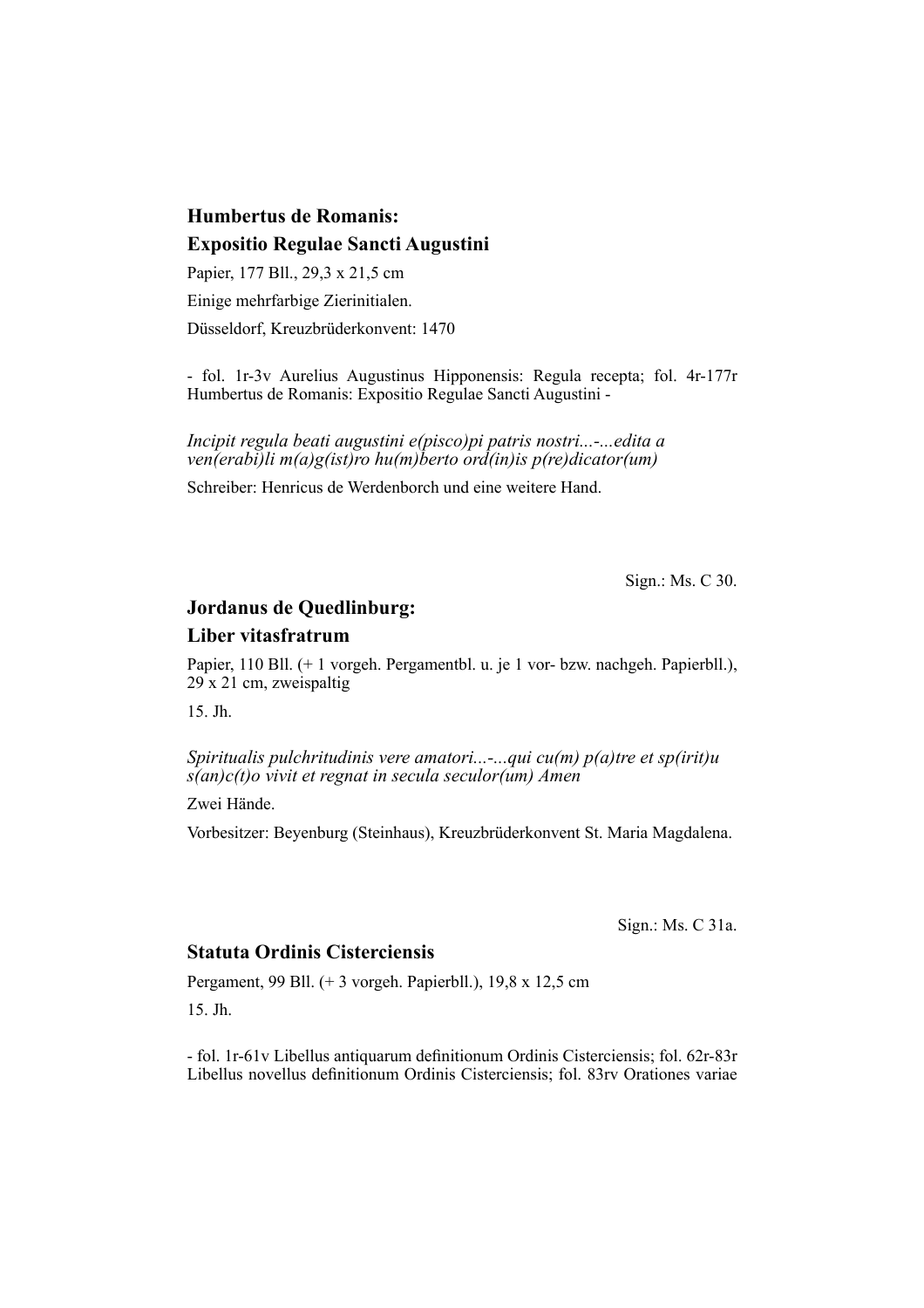et Praecepta; fol. 84r-94v Benedictus XII papa: Constitutio "Fulgens sicut stella matutina" (Auszug); fol. 95r-99v leer -

*Libellus statutor(um) cyst(er)ciensis ord(in)is...-...me iuvet deus et hec sancta ewangelia.*

Zwei Hände.

Sign.: Ms. C 31b.

#### **Liber ordinarius**

Pergament, 36 Bll. (+ je 4 vor- bzw. nachgeh. Papierbll.), 20,5 x 13,5 cm

Himmerod, Cistercienserabtei: 14. Jh.

- Die Handschrift enthält ausführliche Kapitelverzeichnisse des Libellus antiquarum definitionum Ordinis Cisterciensis und des Libellus novellus definitionum Ordinis Cisterciensis, Textauszüge aus den genannten Ordensstatuten, einen Text über die Entstehung des Cistercienserordens ("In episcopatu Lingonensi situm noscitur esse cenobium..."), Angaben über die Gründungsjahre der Cistercienserabteien Himmerod, Heisterbach und Altenberg sowie Auszüge aus den Privilegia Ordinis Cisterciensis -

*Incipiunt tytuli multarum sentenciar(um) p(ro)ut in karta caritatis...- ...infra septa mo(na)st(er)ii domor(um) et g(ra)ngiar(um)*

Vorbesitzer: Heisterbach, Cistercienserabtei (?).

Sign.: Ms. C 32.

#### **Statuta Ordinis Cisterciensis**

Papier, 270 Bll., 15,3 x 10,5 cm

Einige dunkeltonige Zierinitialen.

16. Jh.

- fol. 1r Leseanleitungen und Kapitelverzeichnis (fragmentarisch); fol. 1v-113r Libellus antiquarum definitionum Ordinis Cisterciensis; fol. 114r-158v Libellus novellus definitionum Ordinis Cisterciensis; fol. 159r leer; fol. 159v-191v Benedictus XII papa: Constitutio "Fulgens sicut stella matutina"; fol. 192r-235r Privilegia et Constitutiones novae Ordinis Cisterciensis (Auszüge); fol.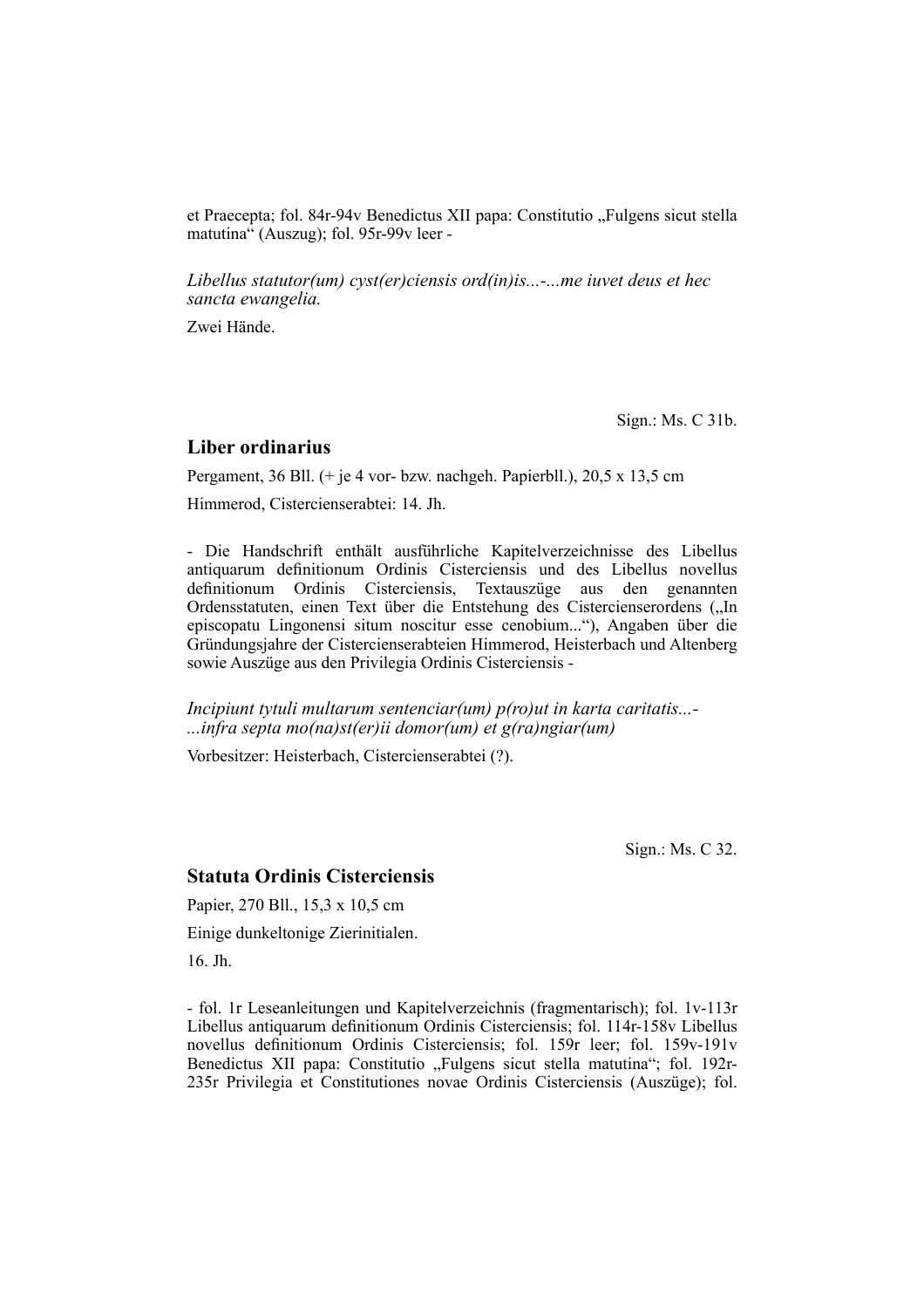235v-239r leer; fol. 239v-268v Nomina abbatiarum et monasteriorum Ordinis Cisterciensis; fol. 269r-270v leer -

*[Ca]pituli g(e)n(er)alis fuerunt annis...-...Explicunt nomina Mo(n)asteriorum tam monachorum q(uam) monalium ord(in)is Cystercii.*

Vorbesitzer: Altenberg, Cistercienserabtei.

*Textausgabe:* fol. 265r-268v in: F. Winter: Die Cistercienser des nordöstlichen Deutschlands. Bd. 3. Von 1300 bis zur Reformation. Gotha 1871, S. 176-186.

Sign.: Ms. C 34.

#### **Statuta Ordinis Cisterciensis**

Pergament, 117 Bll., 17,5 x 12,5 cm

15. Jh.

- fol. 1r-37v Libellus antiquarum definitionum Ordinis Cisterciensis; fol. 38r-47v Benedictus XII papa: Constitutio "Fulgens sicut stella matutina"; fol. 48r-63v Libellus novellus definitionum Ordinis Cisterciensis; fol. 64r-76v Privilegia Ordinis Cisterciensis (Auswahl); fol. 77r-113v Liber ordinarius Ordinis Cisterciensis; fol. 114r-115v Ergänzungen zum Liber ordinarius Ordinis Cisterciensis von einer anderen Hand des 15. Jh.s; fol. 116r-117v leer; fol. 117v Formula absolutionis, von einer Hand des 17. Jh. s nachgetragen. Die Handschrift ist mit zwei Papierhandschriften des 18. Jh.s zusammengebunden. -

*Incipiunt cap(itu)la p(ri)me distinctio(n)is...-...ad iustu(m) bellu(m) q(ui)a tu(n)c e(st) iustu(m)*

Sign.: Ms. C 38.

#### **Rituale**

Papier, 78 Bll. (+ 1 vorgeh. Bl.), 24 x 18 cm

Fol. 1r Filiationstafel der Cistercienserabtei Altenberg mit dem Wappen des Altenberger Abtes Heinrich Rouffer von Brauweiler (1496-1517).

Altenberg, Cistercienserabtei: um 1517

*Sequitur letania Ordinis Cisterciens(is)...-...Qui faciunt ducenta simul*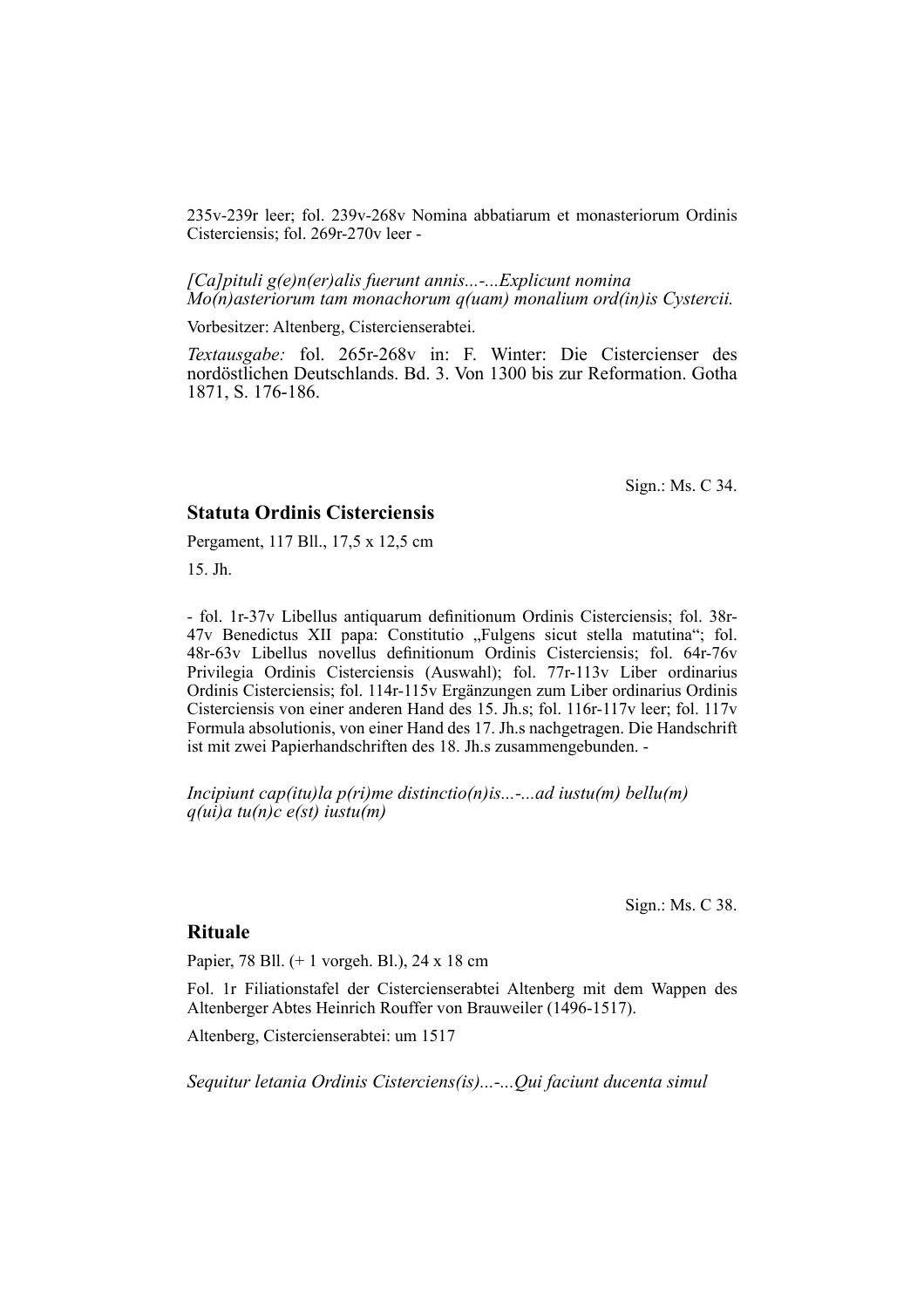*tria milia claustra;*

Sign.: Ms. C 39.

# **Liber ordinarius**

Papier, 251 Bll. (+ 2 vorgeh. Bll.), 20,5 x 14 cm

Fol. 13r blau-rote Zierinitiale mit filigranem Ornament und Rankenausläufern.

Ende 15./Anfang 16. Jh.

- fol. 1r-237r Liber ordinarius, mit einigen Zusätzen aus dem 18. Jh.; fol. 237v leer; fol. 238r-249r Constitutiones Ordinis Cisterciensis; fol. 249v-251v leer -

*Ordinarius Divinorum secundu(m) Cisterciensiu(m)...-...custos finem benedicit.*

Vorbesitzer: Altenberg, Cistercienserabtei.

Sign.: Ms. C 41.

# **Sammelhandschrift**

Papier, 297 Bll., 29,5 x 21,3 cm, zweispaltig

Einige rot-(blaß)grüne Zierinitialen.

Düsseldorf, Kreuzbrüderkonvent: 1467

- fol. 1r Besitzvermerk und Inhaltsübersicht; fol. 1 v leer; fol. 2r-166r Conradus Claraevallensis <Eberbachensis>: Exordium magnum Cisterciense <Liber de viris illustribus>; fol. 166v-168v Frater Herbertus: Miracula Bernardi Claraevallensis, lib. I, cap. 5 <Vita beati Schetzelonis eremitae>; fol. 169r-171v Kapitelverzeichnis zu fol. 2r-166r; fol. 172rv leer; fol. 173r-296v Guilelmus Peraldus: De eruditione religiosorum -

#### *Incipit p(ro)logus met(ri)c(us) i(n) libr(um) seq(uen)te(m)...-...gloriosa dicta su(n)t de te. civitas dei.*

Schreiber: Arnold Erley von Blankenstein.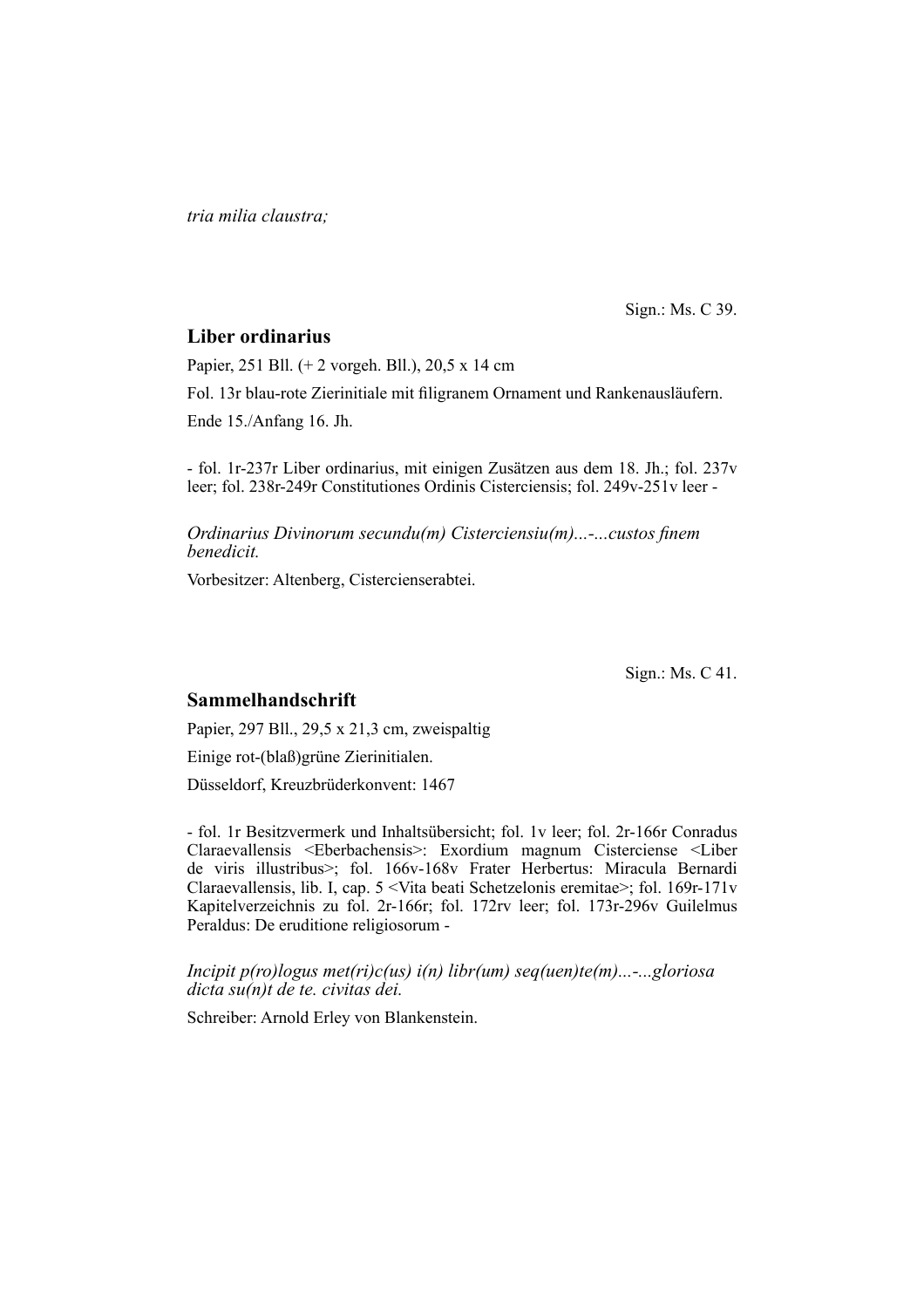#### **Sammelhandschrift**

Papier, 182 Bll. (+ je 1 vorgeh. Pergament- bzw. Papierbl.), 29,3 x 20,5 cm Zahlreiche bunte Zierinitialen, z.T. mit Verwendung von Blattgold.

Heisterbach, Cistercienserabtei: 1454 und später

- fol. Ir leer; fol. Iv Besitz- und Schreibervermerk, Inhaltsübersicht; fol. 1r-10r Birgitta de Suecia: Regula Sancti Salvatoris; fol. 10v-14r Birgerus Upsalensis: Vita Birgittae; fol. 14r-21v Miracula et Canonisatio Birgittae; fol. 22r-72r Birgitta de Suecia: Revelationes (lib. I) cum prologo Matthiae de Lincopia; fol. 72r-86v Dies.: Revelaciones (lib. V); fol. 86v-92v Dies.: Revelaciones (lib. VI, V, IV, VII) (Exzerpt); fol. 93rv leer; fol. 94r-98r Johannes Gerson: De probatione spirituum; fol. 98r-101v Ders.: Ad reformationem contra simoniam; fol. 102r-107v Ders.: De statibus ecclesiasticis; fol. 107v-114r Ders.: De necessaria communione laicorum sub utraque specie; fol. 114v leer; fol. 115r-149r Ders.: De potestate ecclesiastica; fol. 149v-152r Ders.: De plenitudine potestatis ecclesiasticae, mit zwei Schemazeichnungen (Arbores); fol. 152v leer; fol. 153r-181r Tractatus de incarnatione Iesu Christi ("Animarum fidelium Christianorum..."); fol. 181v Nicolaus Cusanus: Coniectura de ultimis diebus (unvollständig); fol. 182rv leer -

*Incipit Regula sancti salvatoris de hu(m)ilitate castitate (et) paup(er)tate...-...septe(m) s(cilicet) dieb(us) septe(m) a(n)nis et septies*

Schreiber: Albertus (frater); weitere Hände.

Sign.: Ms. C 45.

### **Liber ordinarius**

Papier, 209 Bll., 20,8 x 14 cm Dunkeltonige Zierinitialen. 16. Jh.

*Diffinitio ca(pituli) generalis de Salve regina de cantando...-...XVII IIII IX*

Zwei Hände.

Vorbesitzer: Altenberg, Cistercienserabtei.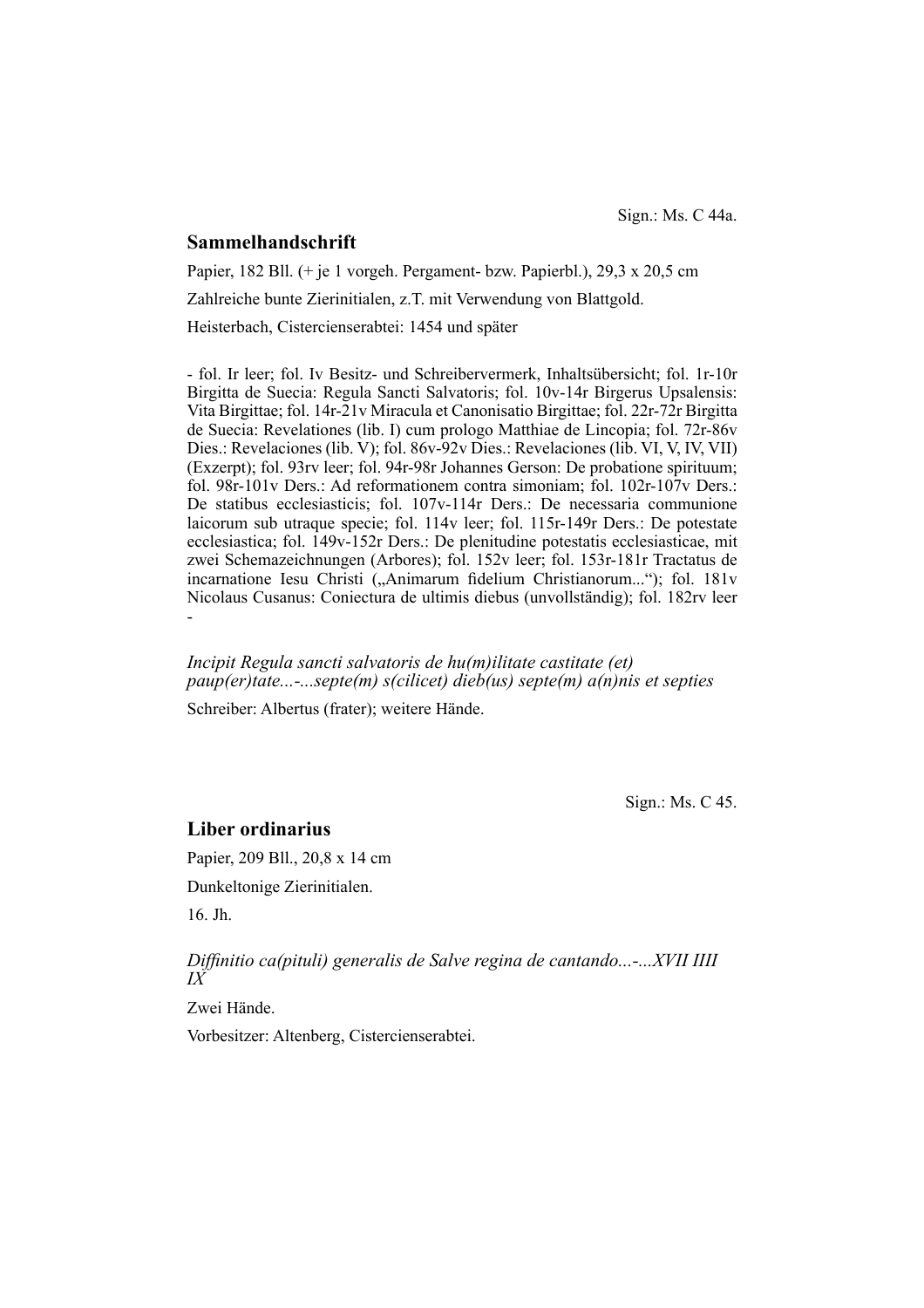Sign.: Ms. C 46.

# **Rituale abbatum**

Pergament, 36 Bll. (+ 1 vorgeh. Bl.), 23 x 16,5 cm

Blau-goldene, blaue, rote, goldene und schwarz-rote Schmuckinitialen mit filigranem Ornament.

Altenberg, Cistercienserabtei: 15. Jh.

- Auf dem Vorsatzblatt befinden sich zahlreiche Namenseintragungen Altenberger Äbte des 17. und 18. Jh.s. -

*Incipit exemplar abbatum Anima fac s(e)c(un)d(u)m exemplar...-...Gloria patri [et] filio [et] spiritui sa(n)cto. Te decet laus.* 

Sign.: Ms. C 47.

#### **Liber ordinarius**

Pergament, 71 Bll. (+ 3 vorgeh. Bll.), 25,5 x 18 cm, zweispaltig Essen, Kanonissenstift: Ende 15. Jh.

*Ordinarius canonicor(um) ecclesie Assindensis...-...et aliud bladum n(on) piscatu(m) est fabrice.*

Sign.: Ms. C 48.

# **Rituale**

Pergament und Papier, 135 Bll. (+ 1 vorgeh. Bl.), 14 x 10,2 cm Werden a. d. Ruhr, Benediktinerabtei St. Ludger: 15. u. 16. Jh.

- fol. 1r-3r Ritus professionis, von einer Hand des 16. Jh.s eingetragen; fol. 6r-37v Rituale; fol. 37v-91r Johannes von Groningen: Notizen und Exzerpte zu Studienzwecken (Autograph); fol. 92r-131r diverse Ergänzungen zum Rituale, z.T. in deutscher Sprache, von verschiedenen Händen des 17. Jh.s nachgetragen; fol. 131v-135v leer -

*B(e)n(e)dictio devota qua(m) edidit b(e)n(e)dictus p(a)pa...-...et de(us)*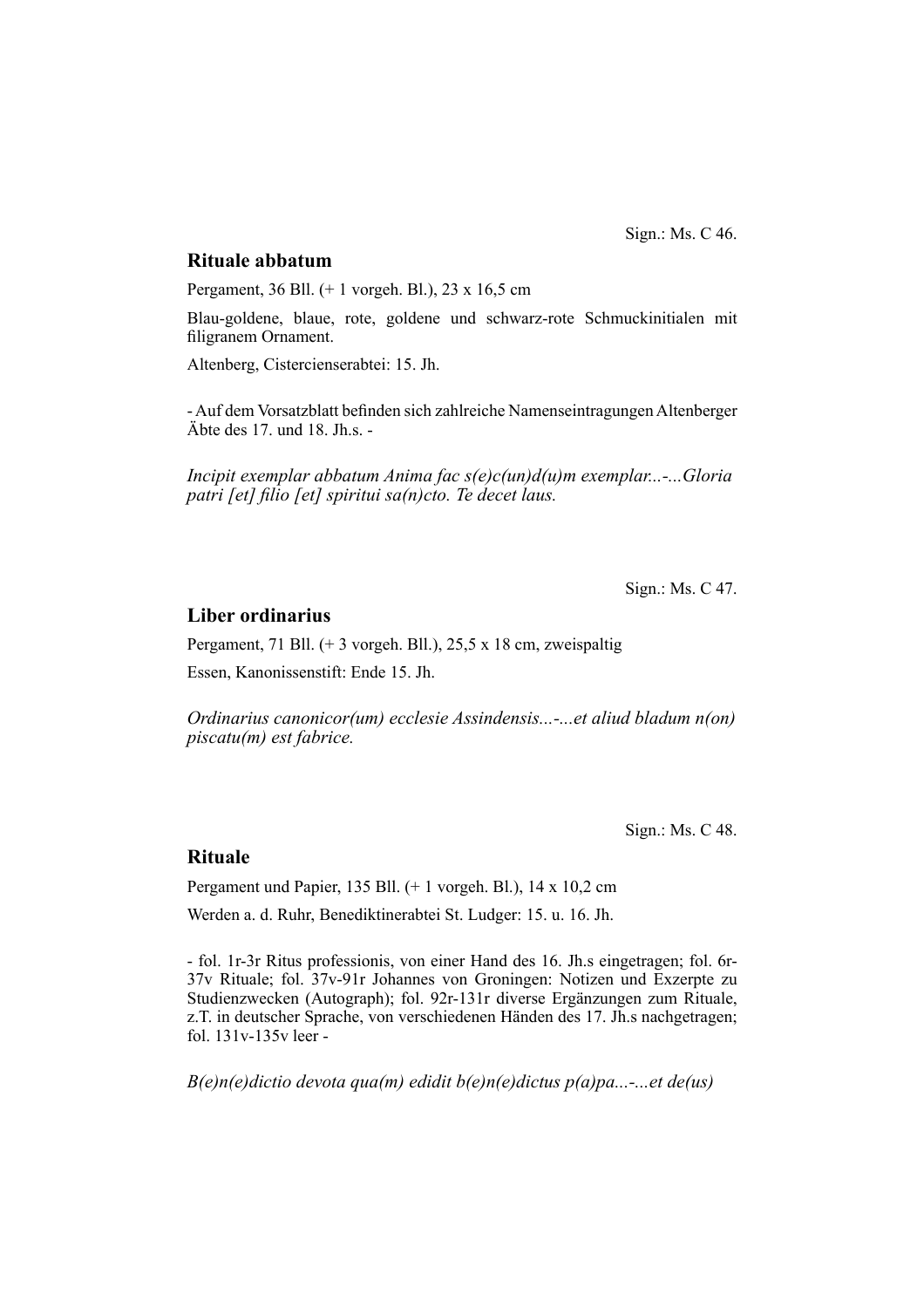*pacis erit vobiscu(m)*

Sign.: Ms. C 49.

# **Liber ordinarius**

Pergament, einige Bll. Papier, 75 Bll. (+ 1 vorgeh. Papierbl.), 24 x 18 cm Werden a. d. Ruhr, Benediktinerabtei St. Ludger (?): 12. Jh.

- Das Original der Handschrift war offenbar bereits im 18. Jh. nicht mehr vollständig erhalten. Fehlende Textpassagen sind in dieser Zeit auf Papierbll. (fol. 1, 47-57) ergänzt und mit der Handschrift des 12. Jh.s zusammengebunden worden. Auch verblaßte Passagen sind von einer Hand des 18. Jh.s teil weise nachgezogen worden. Auf fol. 75v befinden sich einige nekrologische Eintragungen. -

*Incipiu(n)t Ecclesiastica officia de Adventu d(omi)ni...-...frideric(us) nudipes Richard(us) [i.f. unleserlich]*

Sign.: Ms. C 50.

#### **Sammelhandschrift**

Pergament, 112 Bll., 20,5 x 12,5 cm

Gerresheim, Kanonissenstift St. Hippolyt: 13. u. 15. Jh.

- fol. 1rv Orationes; fol. 2r-75r Liber ordinarius des Gerresheimer Damenstiftes St. Hippolytus, 15. Jh., aus zwei Teilen bestehend: der erste Teil (fol. 2r-45r) enthält Consuetudines der Erzdiözese Köln und der zweite Teil (fol. 55r-75r) spezifische Consuetudines des Gerresheimer Damenstiftes St. Hippolytus (darunter: De modo thurifi candi, Sententia arbitralis inter abbatissam et canonicos Gerrisheimenses, De anno gratiae canonicorum Gerrisheimensium, Ordo ad levandum crucem in nocte paschae secundum ordinem ecclesiae Gerrisheimensis). Fol. 45v-54v Henricus de Bitterfeld: De horis canonicis; fol. 75v-111v Rhetorica ecclesiastica, von einer Hand des 13. Jh.s kopiert; fol. 111v Oratio -

*Ad quamcu(m)q(ue) eccl(es)iam te transtule(r)is usui ecclesie...-...(et) karitas semp(er) in nobis maneat.*

Vorbesitzer: Johannes Knippinck (1445-1490) aus Gerresheim (Stifter).

*Textausgabe:* fol. 14rv und 16v-18r in: W. Lippardt: Lateinische Osterfeiern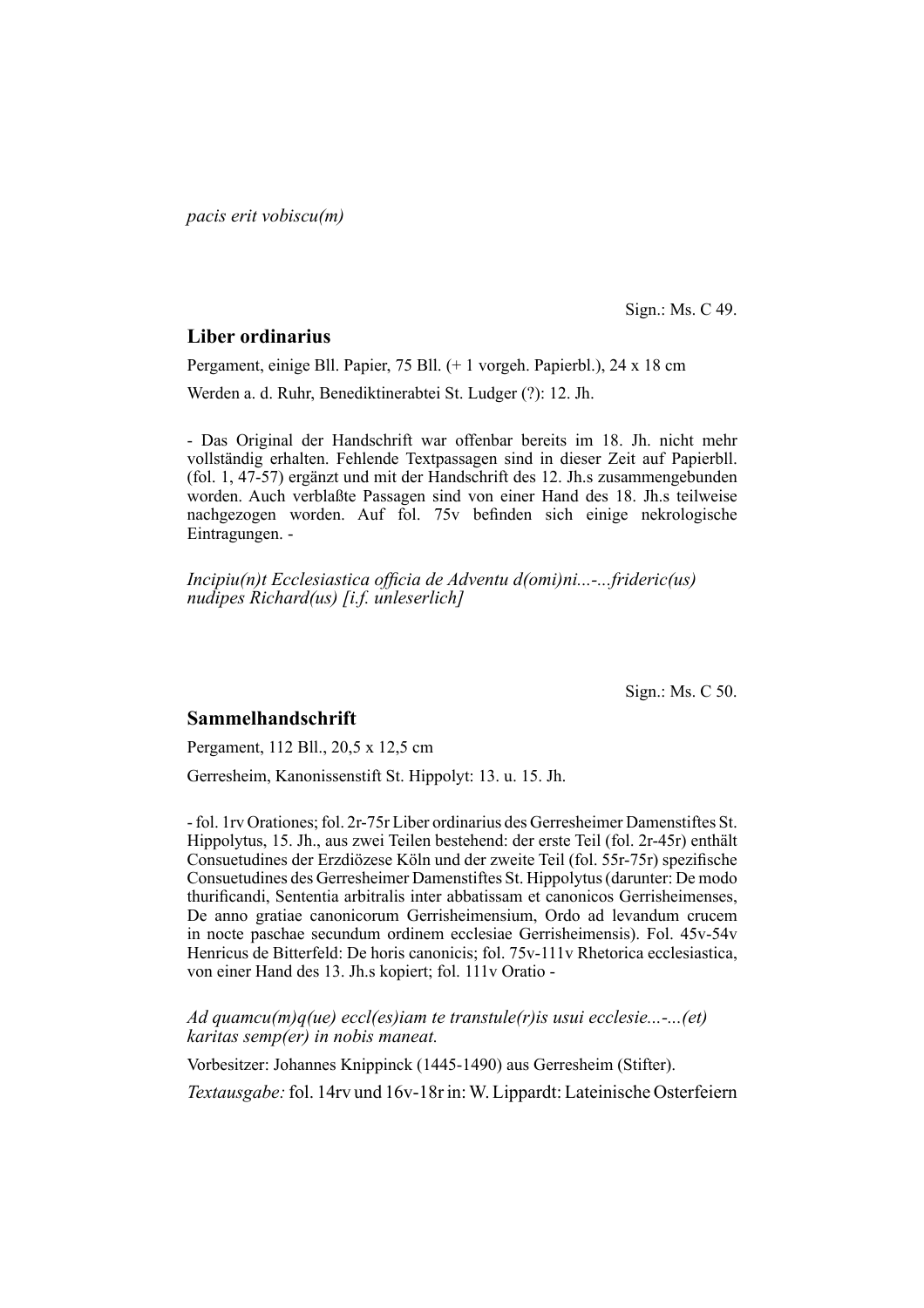und Osterspiele. Bd. 2. Berlin/New York 1976, S. 269-272; fol. 73rv in: Bd. 3, S. 931f.

Sign.: Ms. C 54.

# **Evangelistar**

Pergament, 137 Bll. (+ 1 vorgeh. Papierbl.), 24 x 17 cm

Rote, braune, blaue und braun-rote Zierinitialen.

12. Jh.

- fol. 1r-3v Sakramentarfragment (14. Jh.); fol. 3v Urkundenfragment (14. Jh.); fol. 4r Invocatio Beatae Mariae Virginis; fol. 4v-136v Evangelistar; fol. 137rv liturgisches Fragment -

*Pieq(ue) exaudibilis d(eu)s clementia(m) tuam...-...n(ost)ra vita p(er)he(n)nis amen.*

Vorbesitzer: Altenberg, Cistercienserabtei.

Sign.: Ms. C 55.

#### **Lectionarium**

Pergament, 226 Bll., 36 x 24,5 cm, zweispaltig

Fol. 1r, 110r Schmuckinitialen mit Fleuronnée-Motiv und vergoldetem Buchstabenkörper.

15. Jh.

*Dominica prima Adve(n)tus d(omi)ni ad missa(m) lectio ep(isto)le b[eati] Pauli...-...Si(mi)le e(st) Reg(num) ce[lorum] dece(m) v(irginibus) XVII*

Vorbesitzer: Altenberg, Cistercienserabtei.

Sign.: Ms. C 56.

# **Pontificale**

Pergament, 148 Bll., 30,2 x 20 cm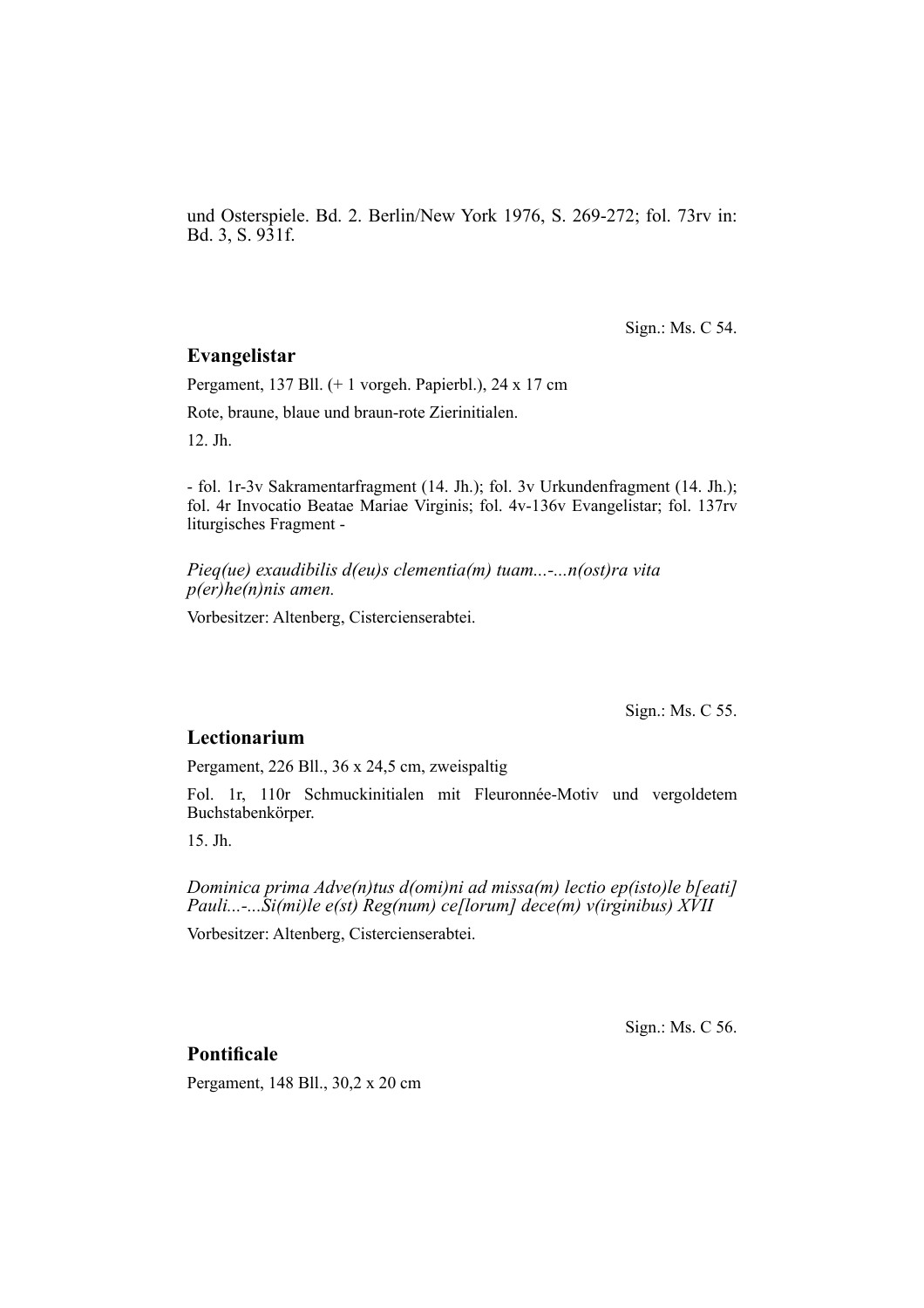Zahlreiche rot-grüne Zierinitialen.

13. Jh.

*[D](omi)ne d(eu)s pater om(nipoten)s statuor...-...item cum hac oratione Domine deus.*

Fol. 147r Ordo primum lapidem ponendi von einer Hand des 14. Jh. nachgetragen.

Vorbesitzer: Altenberg, Cistercienserabtei.

Sign.: Ms. C 57.

# **Pontificale**

Pergament, 163 Bll., 28 x 21,5 cm, zweispaltig

Fol. 2r Miniaturinitiale (Darstellung eines Bischofs), Spiegelverzierung mit ebenso schwungvollen wie farbenfrohen vegetabilen Motiven; zahlreiche Schmuck initialen mit kräftigem Farbauftrag; rot-violette Zierinitialen mit filigranem Ornament.

14./15. Jh.

*Pontificalis ordinis liber i(n)cipit...-...[et] spiritus s(an)c(t)i. Amen. Ambulate in pace:*

Einige Ergänzungen von einer Hand des 16. Jh.s.

Vorbesitzer: Altenberg, Cistercienserabtei.

Sign.: Ms. C 58.

#### **Psalterium Romanum**

Pergament, 195 Bll., 24 x 16,5 cm

Fol. 7v ganzseitige gerahmte Miniatur (Mariae Verkündigung); fol. 8v Initial seite "B[eatus vir...]"; zahlreiche großformatige Schmuckinitialen mit vergoldetem Buchstabenkörper und mit vegetabilen und zoomorphen Motiven auf blaß grünem Grund.

Raum Aachen-Lüttich-Ahrweiler: Ende 12. Jh. u. 15. Jh.

- fol. 1v-151v Psalterium Romanum; fol. 152r-195v Hymnarium, Cantica, Lectiones variae, von einer Hand des 15. Jh.s ergänzt -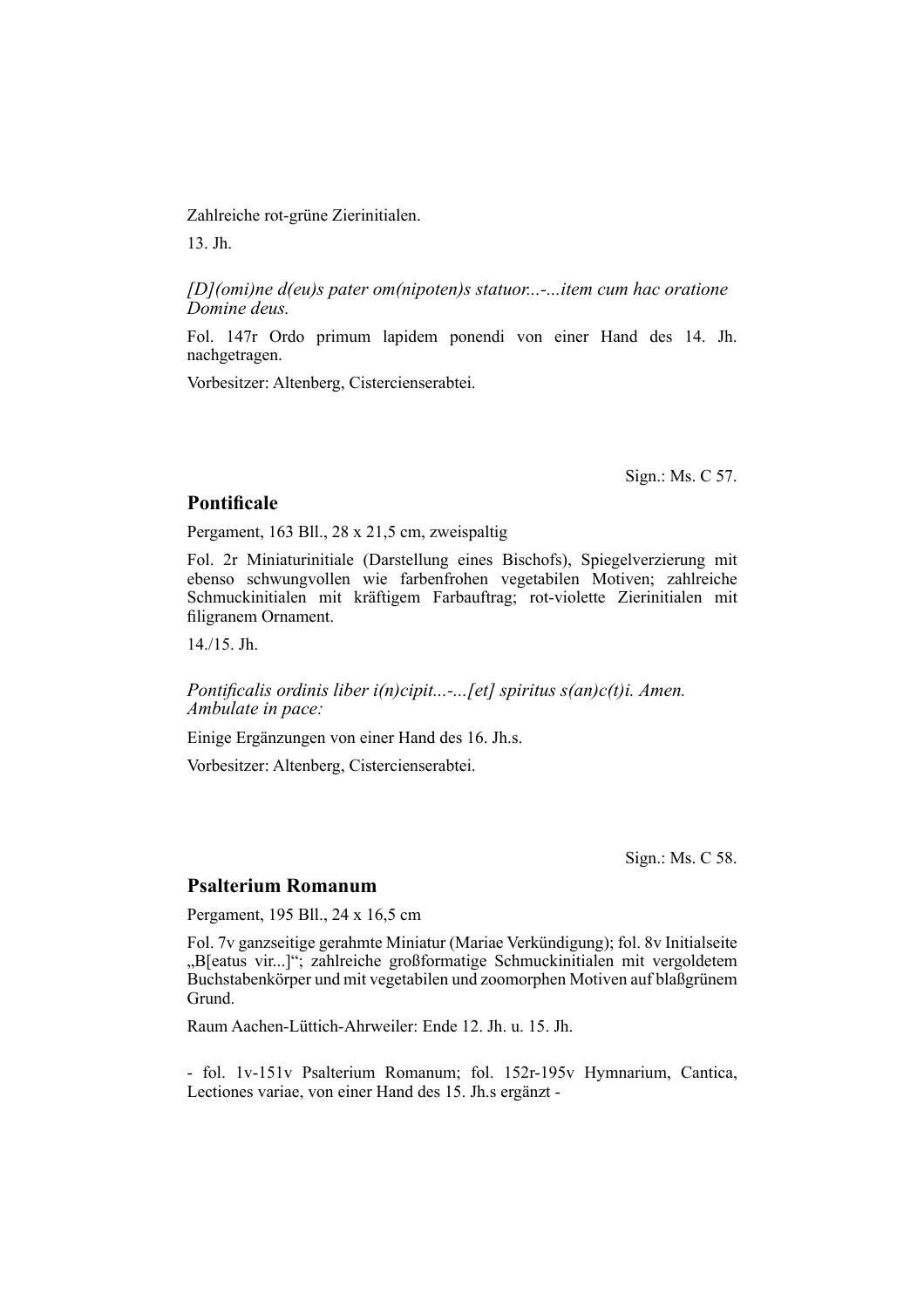*K[a]l[endae] Iani p(ri)ma dies et septima fine timetur...-...et luce(m) nob(is) concede p(er)petuam P[salmus] ad laudes*

Vorbesitzer: Marienthal, Augustiner-Chorfrauenstift (?); Altenberg, Cistercienserabtei.

Sign.: Ms. C 59.

#### **Breviarium**

Pergament, 264 Bll., 20,5 x 13 cm 12. Jh.

*famosissima rutilabat quanto a populoso...-...sed virtutum op(era) negliguntur [i.f. unleserlich]*

Sign.: Ms. C 60.

# **Breviarium**

Pergament, 533 Bll., 15,5 x 11 cm, zweispaltig

Zahlreiche Schmuckseiten mit Miniaturinitiale und Spiegelverzierung aus ge zackten Blattranken, Drolerien und weiteren vegetabilen und zoomorphen Motiven, Verwendung von Blattgold; darüber hinaus rote und blaue Zierinitialen mit filigranem Ornament.

Köln: 14. Jh.

- fol. 509v-533v sind von einer Hand des 15. Jh.s ergänzt worden. -

*D(omi)nicis noctib(us) Invitat(orium) Adoremus d(omi)n(u)m...-...cui(us) fi lius su(m)pta carne p(ro) nobis in ede b(ea)te*

Sign.: Ms. C 61.

# **Breviarium**

Pergament, 443 Bll. (+ 1 vorgeh. Bl.), 14,7 x 10,5 cm, zweispaltig Rote und blaue Zierinitialen mit filigranem Ornament.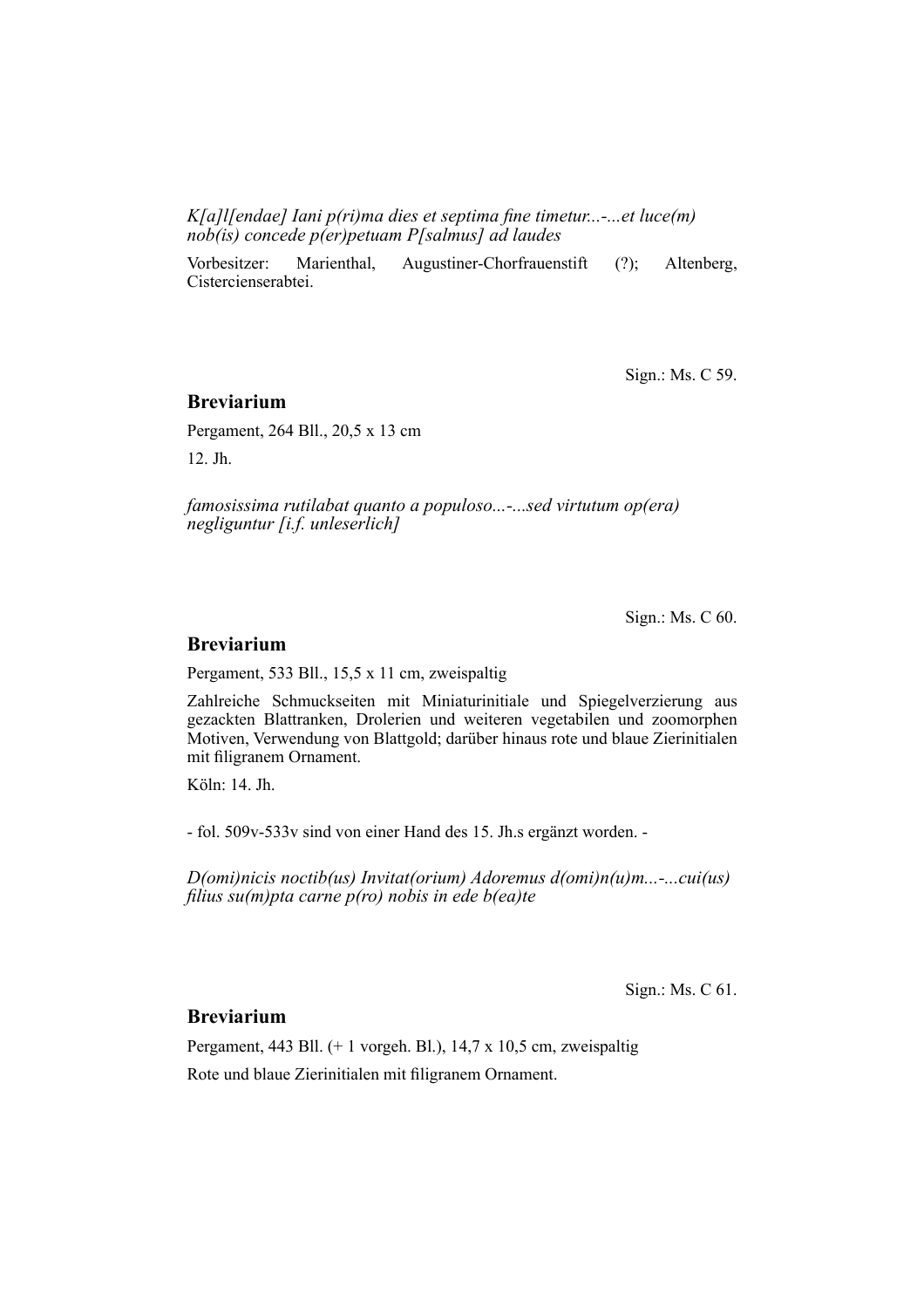Niederrhein: 14. Jh.

*K[a]l[endae] Circumcisio d(omi)ni...-...in celis qui pro Christo*

Sign.: Ms. C 62.

#### **Breviarium**

Pergament, 535 Bll., 14,2 x 10 cm

Fol. 10r, 80r Prunkseiten mit farbenprächtiger Schmuckinitiale und Spiegel ver zierung mit vegetabilen Motiven und reicher Verwendung von Blattgold. Zwi schen fol. 10r und fol. 80r zahlreiche weitere farbenfrohe und z.T. ver gol dete Schmuckinitialen mit Rankenausläufern; ab fol. 81r rote und blaue Zier initialen mit filigranem Ornament.

Niederrhein: 15. Jh.

*K[a]l[endae] Ianuarius h(abe)t dies XXXI luna XXX...-...Ew(angeliu)m et coll(ecta) ut s(umm)a in die*

Verschiedene Hände.

Sign.: Ms. C 63.

### **Breviarium**

Pergament, 213 Bll., 16,5 x 12,5 cm

Fol. 12v ganzseitige Miniatur (Mariae Verkündigung) mit reicher Verwen dung von Blattgold, Rahmen aus ineinander verflochtenen Blattranken und Schriftbändern; fol. 13r mehrzeilige Schmuckinitiale mit dichtem vegetabilem Ornament auf vergoldetem Grund, Spiegelverzierung aus floralen Motiven und filigranem Ornament; weitere farbenprächtige Miniatur- bzw. Schmuck initialen auf fol. 41v, 135v, 139r, 150v, 155v, 206r; darüber hinaus zahlreiche Zierinitialen.

Altenberg, Cistercienserabtei: 15. Jh.

*Tabula de minucione. Aureus...-...In laud(es) an(tiphona). Venie(n)te sponso*

Sign.: Ms. C 64.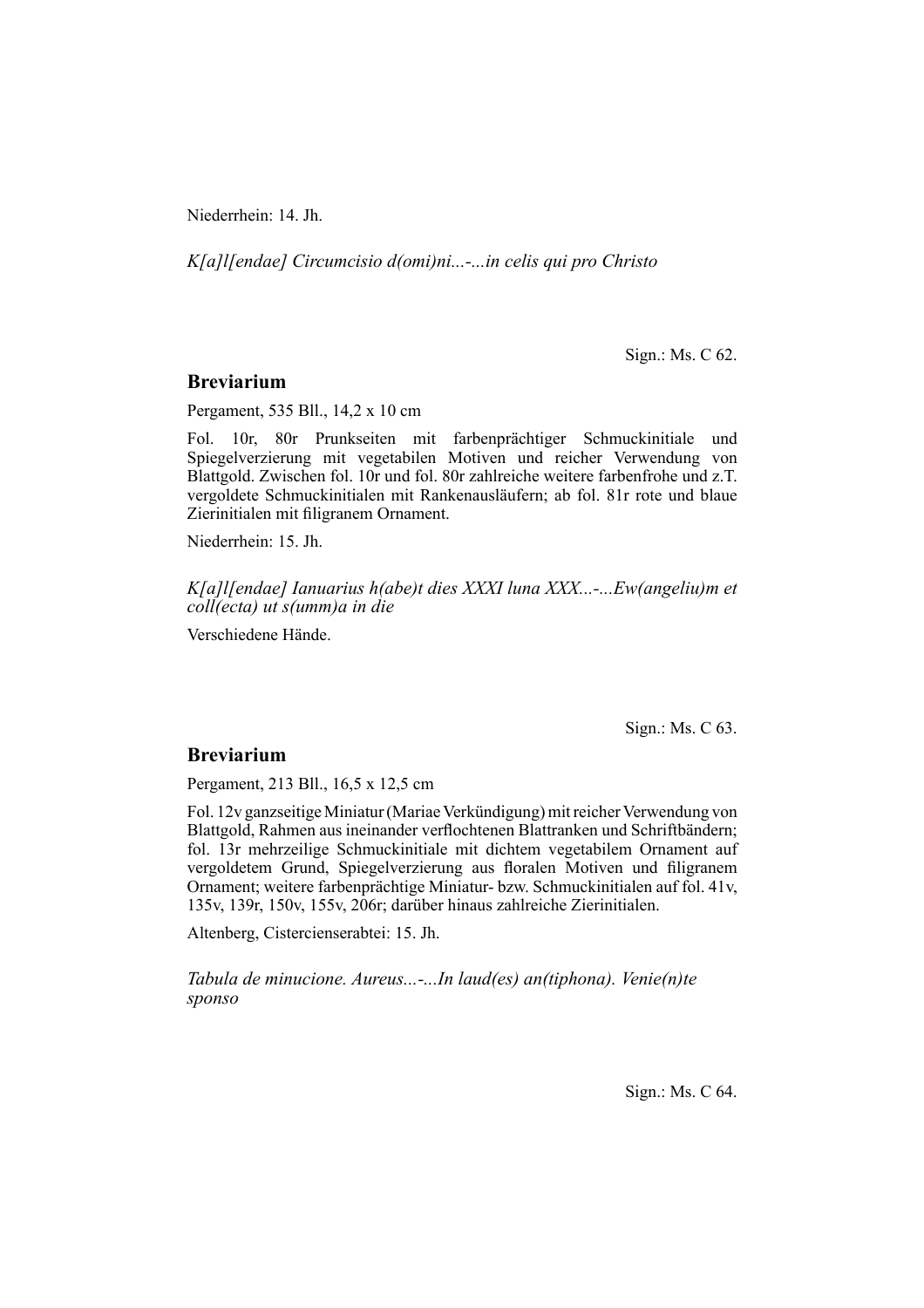# **Breviarium**

Pergament, 526 Bll. (+ je 3 vor- bzw. nachgeh. Papierbll.), 18,5 x 13,5 cm, zweispaltig

Fol. 13r blau-goldene Schmuckinitiale mit vegetabilem Ornament, Spiegelverzierung mit floralen Motiven und filigranem Ornament.

Niederrhein: 15. Jh.

*K[a]l[endae] Januari(us) In his v(ersu)s...-...laude(m) semp(er) deo dem(us) p(ro) qui patro [Text bricht ab]*

Vorbesitzer: Düsseldorf, Stift St. Marien (und St. Lambertus).

Sign.: Ms. C 65.

# **Ordo officii ("Ceremoniale")**

Pergament, 146 Bll. (+ je 1 vor- bzw. nachgeh. Bl.), 21,7 x 15 cm

15. Jh.

*B(e)n(e)dictio e(t) charitas e(t) sapi(enti)a e(t) gra(tia)r(um) actio...- ...precu(m) nostraru(m) salutare(m) c(on)sequam(ur) effectu(m); p(er) [Text bricht ab]*

Vorbesitzer: Marienfrede, Kreuzbrüderkonvent.

Sign.: Ms. C 66.

# **Breviarium (mndd.)**

Papier, 456 Bll. (+ 1 vorgeh. Pergamentbl.), 14,3 x 10,5 cm 15. Jh.

*K[a]l[endae] Die harde maent hesst XXXI daghe...-...die wecken die iß doit Amen*

Düsseldorf, Universitäts- und Landesbibliothek: Ms. C 71 (Nr. 722) und Düsseldorf, Universitäts- und Landesbibliothek: Ms C 66 gehören vermutlich zusammen.

Vorbesitzer: Werden a. d. Ruhr, Benediktinerabtei St. Ludger.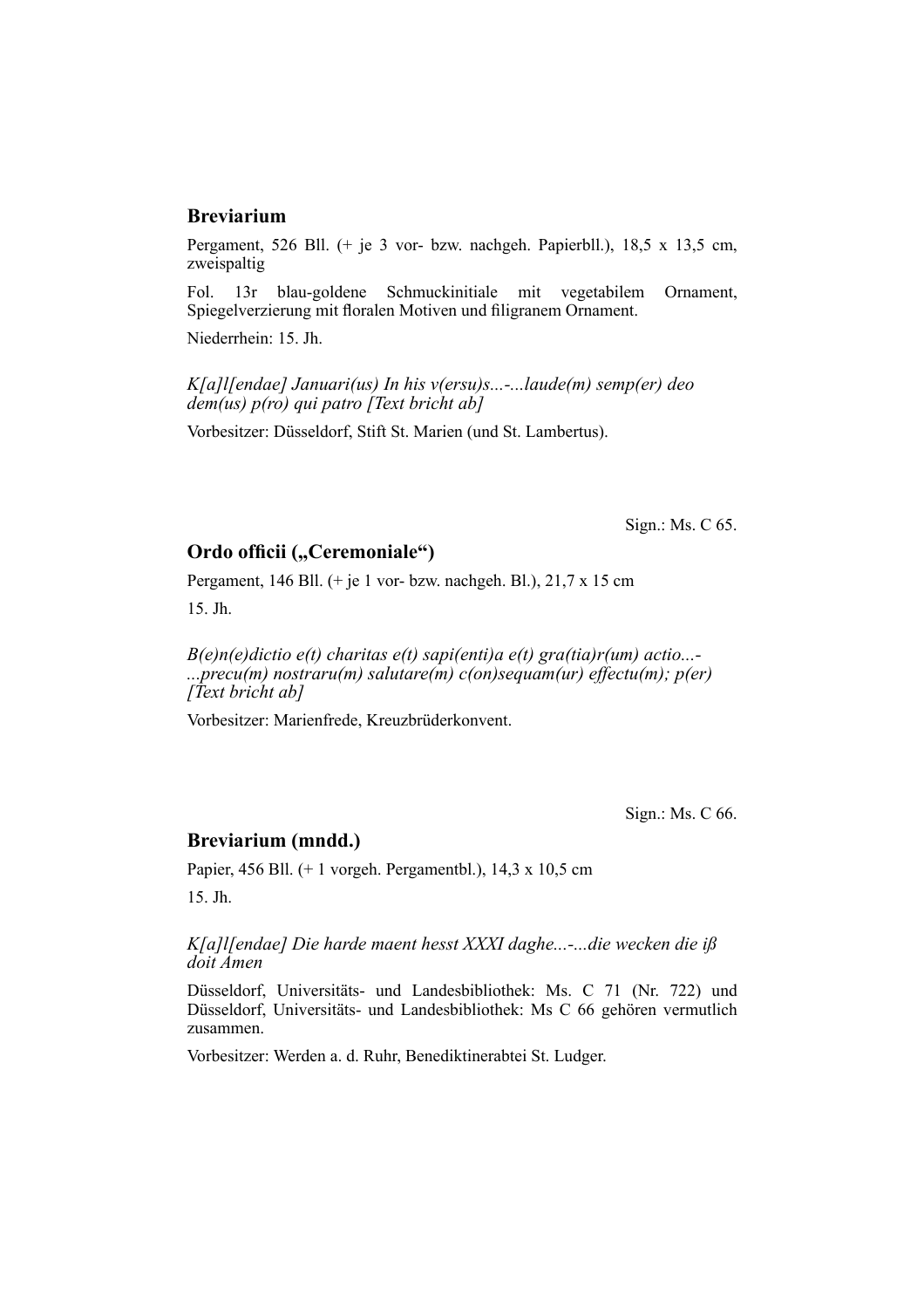Sign.: Ms. C 67.

# **Gebet- und Stundenbuch**

Pergament, 171 Bll., 10,5 x 6,5 cm

Fol. 86v Miniaturinitiale (Andachtsbild) mit vergoldetem Buchstabenkörper. Es handelt sich hierbei um einen nachträglich eingeklebten Ausschnitt eines kolorierten Holzschnitts.

15. Jh.

- Besonders erwähnenswert ist aus dem Inhalt der Handschrift: fol. 16r-52v Henricus Suso translat. Guilelmo Jordaens: Centum meditationes. -

#### *Cu(m) mane surgis vel quoq(ue) pergere velis die...-...P(er) eu(n)de(m) christu(m) d(omi)n(u)m*

Vorbesitzer: Marienfrede, Kreuzbrüderkonvent.

*Textausgabe:* fol. 16r-17r in: J. Deschamps: De middelnederlandse vertalingen en bewerkingen van de Hundert Betrachtungen und Begehrungen van Henricus Suso. In: Ons geestelijk erf 63 (1989), S. 309- 369, hier S. 350.

Sign.: Ms. C 68.

#### **Liber precum**

Pergament, 102 Bll., 10,5 x 7,5 cm

Einige Schmuckinitialen.

15. Jh.

*K[a]l[endae] Ianuari(us) h(abet) XXXI....-...katholica postulat Per Ihesu(m) christum*

Zwei Hände.

Vorbesitzer: Marienfrede, Kreuzbrüderkonvent; Alexander Schaeven aus Er kelenz (19. Jh.).

Sign.: Ms. C 69.

**Liber precum**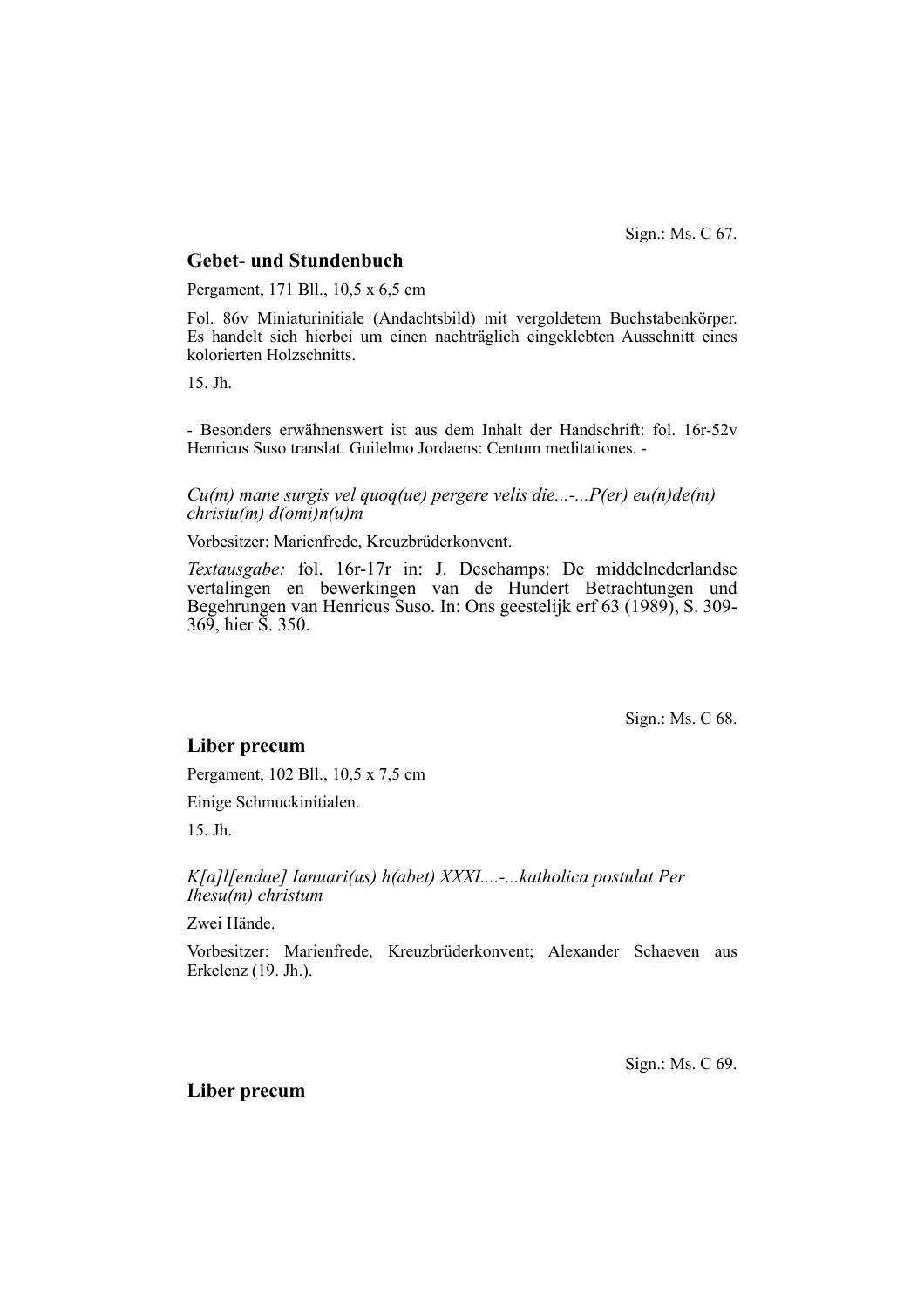Papier, 167 Bll. (+ 3 vorgeh. Bll.), 14,3 x 10,5 cm 16. Jh.

*Incipit moniale seu devotionale devotissimu(m)...-...Laus Deo Cu(n)ctipote(n)ti.*

Vorbesitzer: Düsseldorf, Jesuitenkolleg (?).

Sign.: Ms. C 70.

### **Breviarium**

Pergament, 483 Bll., 14,2 x 10 cm

Fol. 1r verblaßte Schmuckinitialen mit ursprünglich vergoldetem Buchstaben körper und Spiegelrahmung; zahlreiche rot-(blaß)blaue Zierinitialen mit filigranen Rankenausläufern.

15. Jh.

*Salu(tati)o in adventu do(min)i ad ve(spera)s...-...co(n)sona atq(ue) ori ac d(omi)n(u)m lau[dare]*

Sign.: Ms. C 71.

# Lectionarium officii (mndd.)

Papier, 555 Bll. (+ 1 nachgeh. Pergamentbl.), 14,5 x 10 cm

Fol. 1r Zierinitiale.

15. Jh.

*In der Advent ons here(n)...-...Dith dyalogo b(eati) gregori pawes I*

Düsseldorf, Universitäts- und Landesbibliothek: Ms. C 66 (Nr. 717) und Düsseldorf, Universitäts- und Landesbibliothek: Ms. C 71 gehören vermutlich zusammen.

Vorbesitzer: Werden a. d. Ruhr, Benediktinerabtei St. Ludger.

Sign.: Ms. C 72.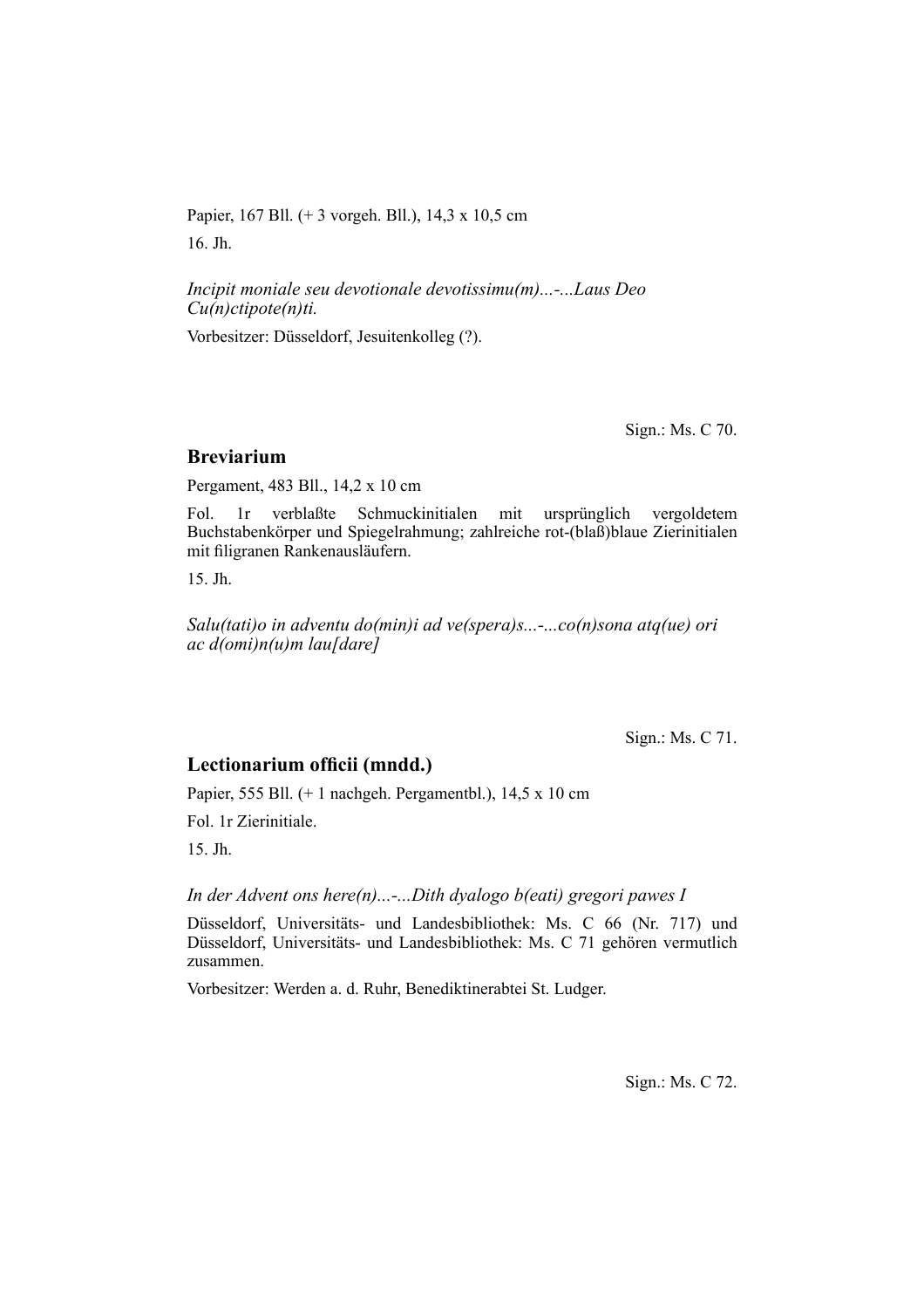# **Breviarium**

Pergament, 302 Bll., 10,5 x 7 cm

Blau-rote Zierinitialen mit filigranem Ornament.

15. Jh.

*VIII Nativitas d(omi)ni n(ost)ri ih(es)u ch(rist)i...-...piscatis me [et] a g(e)n(er)ac(i)o(n)ibus*

Sign.: Ms. C 73.

# **Liber precum (lat. u. mndd.)**

Pergament, 239 Bll., 11,3 x 7,4 cm 15. Jh.

*[G]audeam(us) o(mn)es i(n) d(omi)no die(m) festu(m) celeb(ra)ntes...- ...Ora pro me q(uia) es pastor o(m)ni[um]*

Verschiedene Hände.

Sign.: Ms. C 74.

# **Psalterium**

Pergament, 244 Bll. (+ 1 vorgeh. Bl.), 14,2 x 10 cm

Blau-rot-grüne Schmuckinitialen mit vegetabilen Motiven.

15. Jh.

*Beatus vir qui n(on) abiit in consilio impior(um)...-...p(er) christum d(omi)num n(ost)r(u)m Amen*

Vorbesitzer: Heisterbach, Cistercienserabtei.

Sign.: Ms. C 75.

# **Stundenbuch (mndl.)**

Pergament, 178 Bll. (+ je 1 vor- bzw. nachgeh. Bl.), 11 x 7,5 cm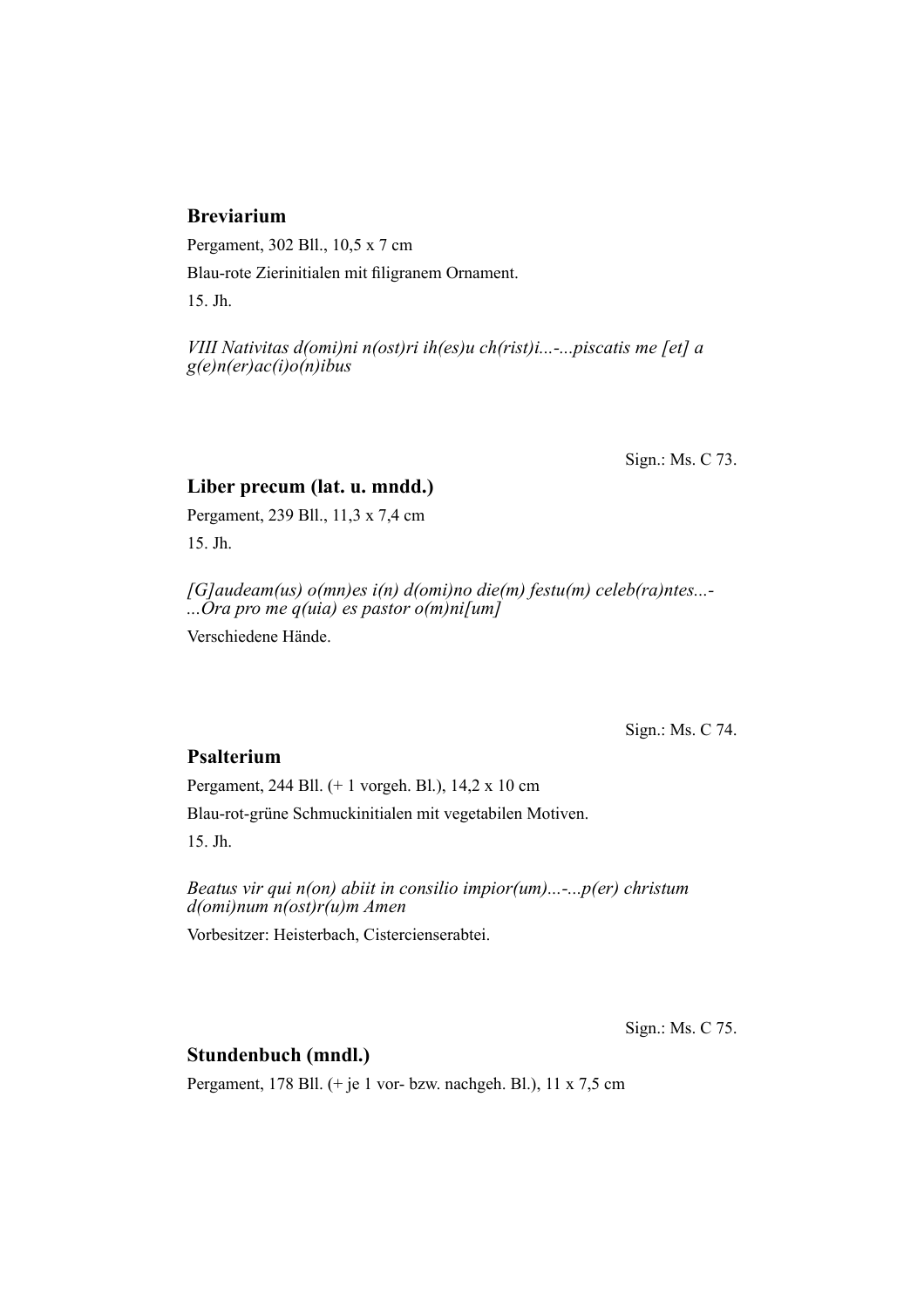Fol. 7r verblaßte Schmuckinitiale, Spiegelverzierung mit floralen Motiven; weitere Schmuckinitialen auf fol. 61r, 85v, 156r.

15. Jh.

*K[a]l[endae] Hardemaent jaersdach...-...Alle gelorige sielen moeten ruesten yn vrede Amen*

Sign.: Ms. C 76.

#### **Psalterium cum ordinario officii**

Pergament, 294 Bll. (+ 2 vorgeh. Bll.), 8 x 5,5 cm

Fol. 23v Initialseite "B[eatus vir]"; fol. 191r blau-rote Schmuckinitiale mit üppigem filigranem Ornament.

15. Jh.

*K[a]l[endae] Januari(us) h(abe)t dies XXXI...-...[et] patris celestis amenitate p(er)ducamur*

Verschiedene Hände.

Fol. 293r-294v Zusätze aus dem 18. und 19. Jh.

Sign.: Ms. C 77.

#### **Stundenbuch**

Pergament, 150 Bll., 10,7 x 7,5 cm

Blau-goldene Schmuckinitialen mit violettem filigranem Ornament und Rankenausläufern.

15. Jh.

*Si [i]ste me(n)te corp(or)e; si libet orare discere...-...or(ati)o p(raemi)ssa n(on) audi(ri)*

Fol. 1r, 148v-150v Besitzvermerk, nekrologische Eintragungen und einige Fürbitten aus dem 16. Jh.

Vorbesitzer: Go(e)swinus de Leiden (+1502); Albertus Stephanus de Leiden  $(+1533)$ .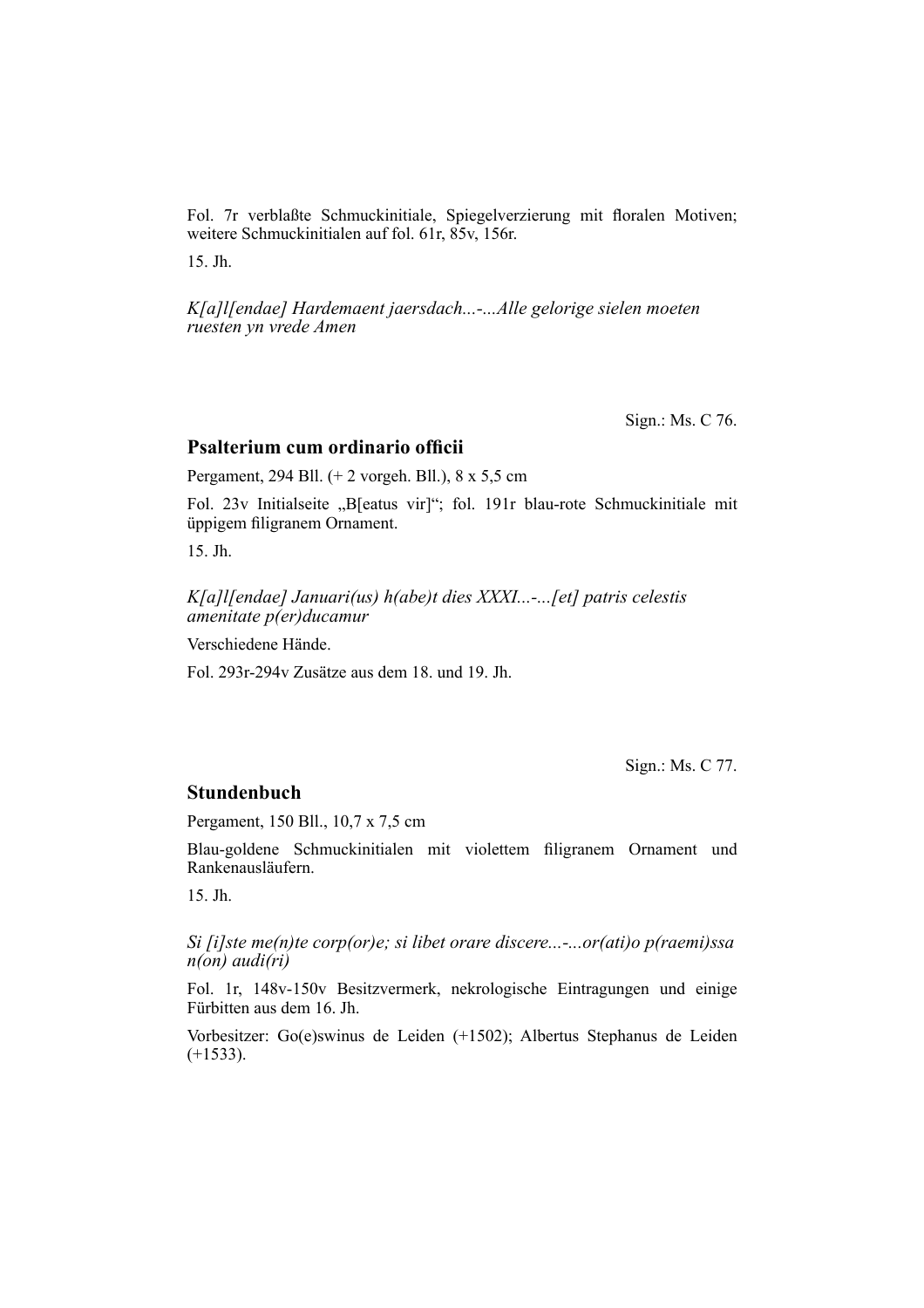# **Liber precum**

Papier, 204 Bll. (+ je 1 vor- bzw. nachgeh. Pergamentbl.), 14 x 9,5 cm 15. Jh.

*Oratio bona de s(an)c(t)a cruce q(ui) potest dici i(n) die s(an)c(t)o parasceves...-...dignat(us) ha(n)c vilissiar(um) pati doloris*

Vorbesitzer: Marienfrede, Kreuzbrüderkonvent.

Sign.: Ms. C 81.

# **Psalterium**

Pergament, 141 Bll., 18,5 x 12,5 cm

Fol. 29r, 41v, 46r, 46v, 94r rosa-smaragdfarbene Schmuckinitialen mit vergoldetem Buchstabenkörper.

12. Jh.

*visibili apparitione dicatur sepe adesse in afflictione...-...et [in]fi rmitatibus et angu[stiis] meis [Text bricht ab]*

Vereinzelt Nachträge einer Hand des 15. Jh.s.

Vorbesitzer: Düsseldorf, Stift St. Marien (und St. Lambertus).

Sign.: Ms. C 82.

# **Missale**

Pergament, 43 Bll. (+ 3 vor- u. 2 nachgeh. Bll.), 21 x 14 cm

Fol. 12 Miniaturinitiale mit Kanonbild; darüber hinaus einige mehrfarbige Schmuckinitialen.

15. Jh.

*Lavabu(n)t in eo sac(er)dotes manus...-...Et sit sac(er)dos c(ir)cumdatus sac(ra) stola*

Vorbesitzer: Düsseldorf, Kreuzbrüderkonvent.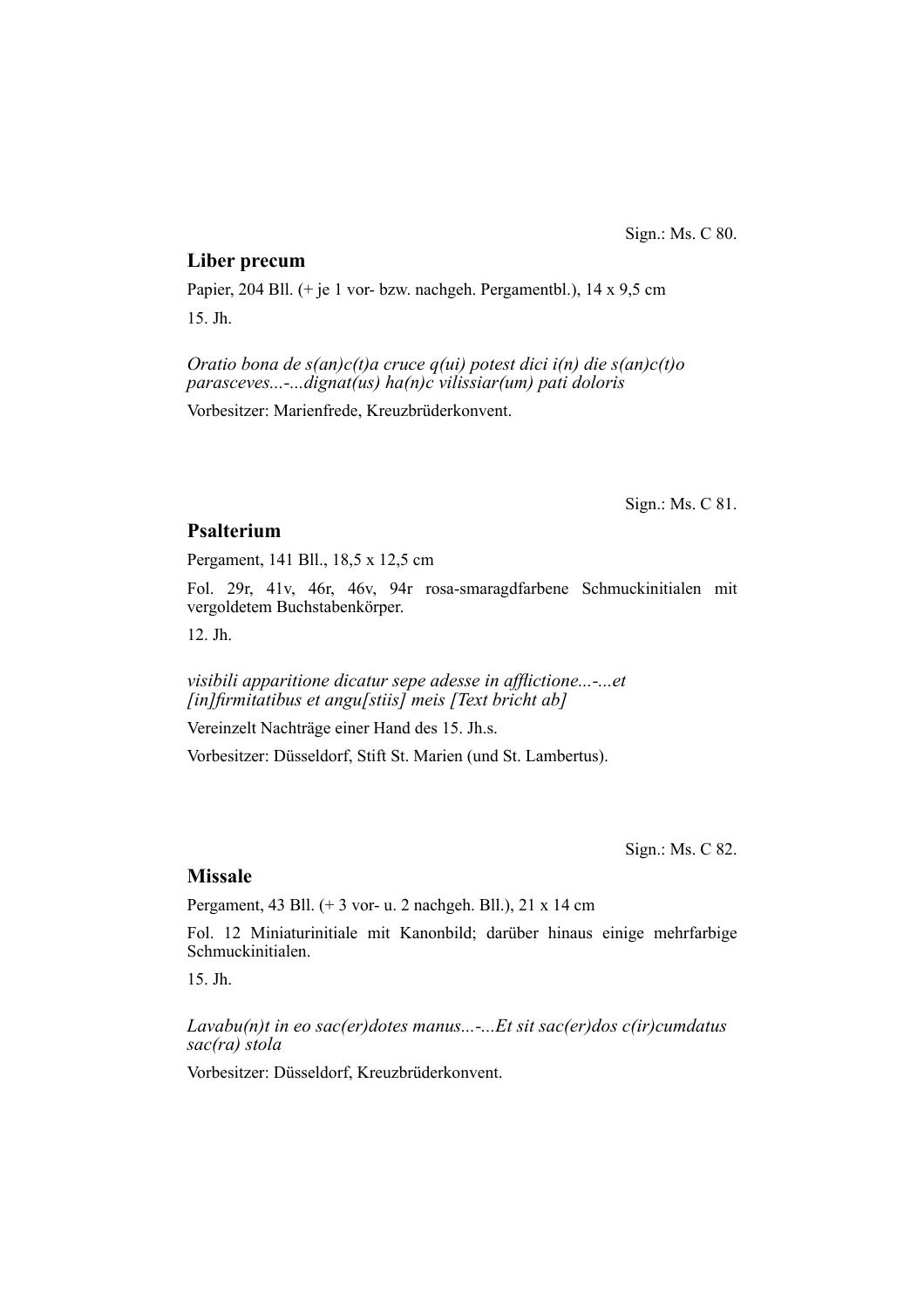Sign.: Ms. C 84.

# **Rituale (Auszug)**

Pergament, 60 Bll., 20 x 15 cm 15. Jh.

- Der Auszug umfaßt den Exorzismus, die Krankensalbung und das Totenoffizium. -

*Exi sathanas. da honore(m) deo vivo et vero....-...Requiescat i(n) pace Ame(n). P(ate)r n(oste)r. finis.* 

Sign.: Ms. C 85.

# **Sammelhandschrift**

Pergament, 109 Bll., 33,7 x 23 cm, zweispaltig

Fol. 1r rot-blaue Zierinitiale.

15. Jh.

- fol. 1r-66v Passionale, mit zahlreichen Sterbedaten und Memorien Altenberger Äbte des 16. und 17. Jh.s versehen; fol. 67r-107v Benedictus Casinensis: Regula (am Anfang unvollständig); fol. 107v-109r Ordo visitationis -

*Rome almachii martiris qui iube(n)te urbis...-...sigillum suu(m) appon(i)t* Vorbesitzer: Altenberg, Cistercienserabtei.

Sign.: Ms. C 86.

# **Liber ordinarius**

Pergament, 54 Bll. (+ 2 vorgeh. Papierbll.), 12,5 x 9 cm

Ende 15. Jh.

- fol. 1r-53v Liber ordinarius S. Petri Vallis; fol. 54rv Magister Jacobus de Nucia: Qualiter tempore interdicti generalis agatur circa infirmos. Die Handschrift ist mit einer Papierhandschrift aus dem Jahre 1628 zusammengebunden.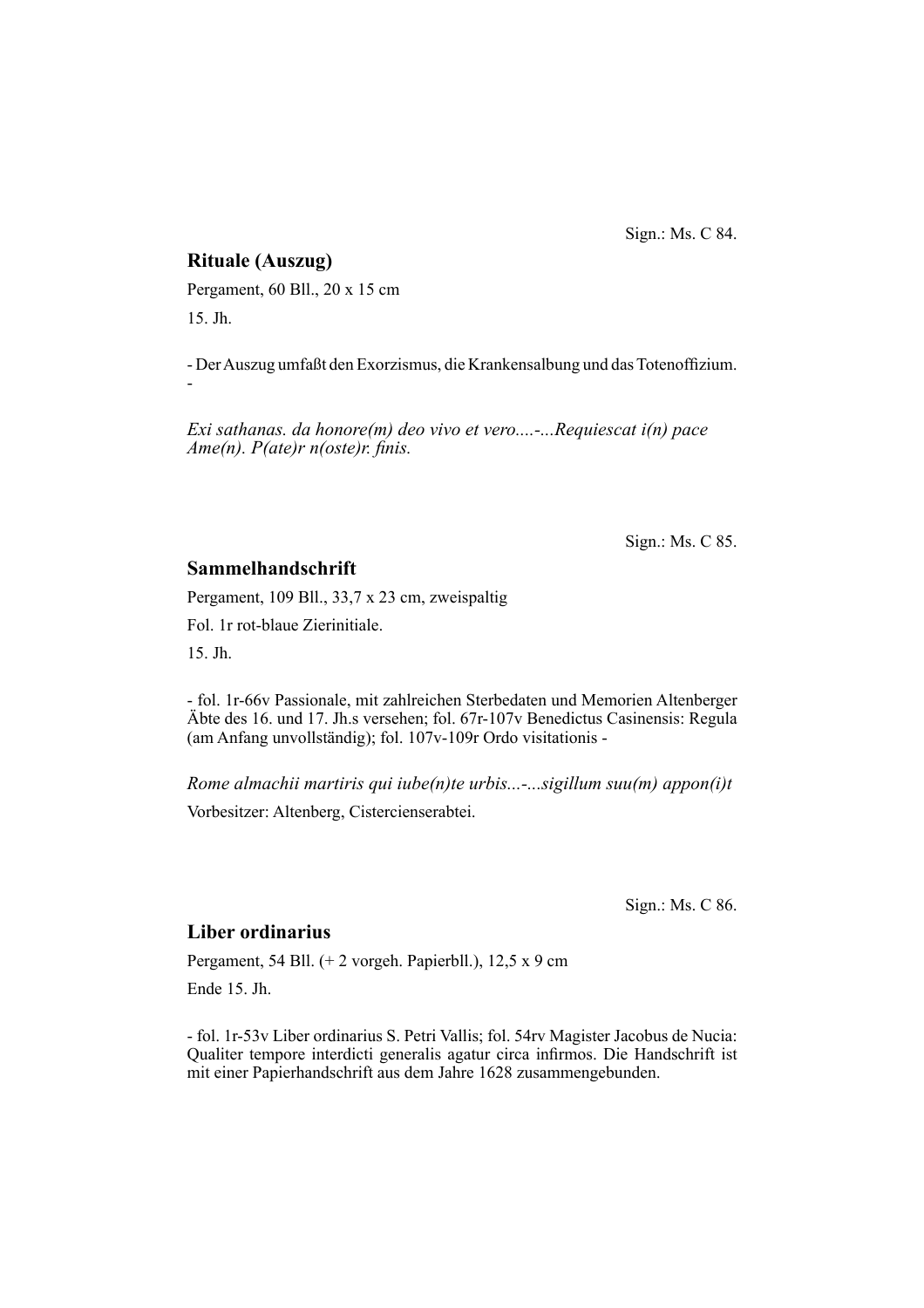*Incipit ordinari(us) ordinis Cist(erciensis) De divinis officiis...-...baptizat(us) fuisti et unitate fi de*

Vorbesitzer: Heisterbach, Cistercienserabtei.

Sign.: Ms. C 88.

# **Liber ordinarius Ordinis Cisterciensis**

Pergament, 46 Bll. (+ 3 vor- u. 2 nachgeh. Papierbll.), 14,3 x 11 cm 14./15. Jh.

- Das erste Blatt fehlt, da es beim Zusammenbinden der Handschrift offenbar heraus geschnitten wurde. Der Rest des Blattes dient als Falz. -

*mag(is) gaudea(n)t Domus aut(em)...-...ab alijs firmit(er) obs(er)vari. Explic(it).*

Sign.: Ms. C 89.

# **Liber precum (lat. u. mndl.)**

Papier, 212 Bll. (+ je 1 vor- bzw. nachgeh. Pergamentbl.), 14,5 x 10,5 cm

Fol. 5r rote Zierinitiale mit filigranen Rankenausläufern.

16. und 17. Jh.

*Hier begint die werdighe passie en(de) lijden ons liefs heeren...-...der y(n)ghelen in eeweghe blyschap Ame(n)*

Verschiedene Hände.

Sign.: Ms. C 91.

#### **(Pseudo-)Alcuinus:**

#### **Liber de divinis officiis**

Pergament, 82 Bll., 22 x 16,5 cm

Fol. 3r (4r) braune Schmuckinitiale mit Flechtbandornament und vegetabilen Motiven.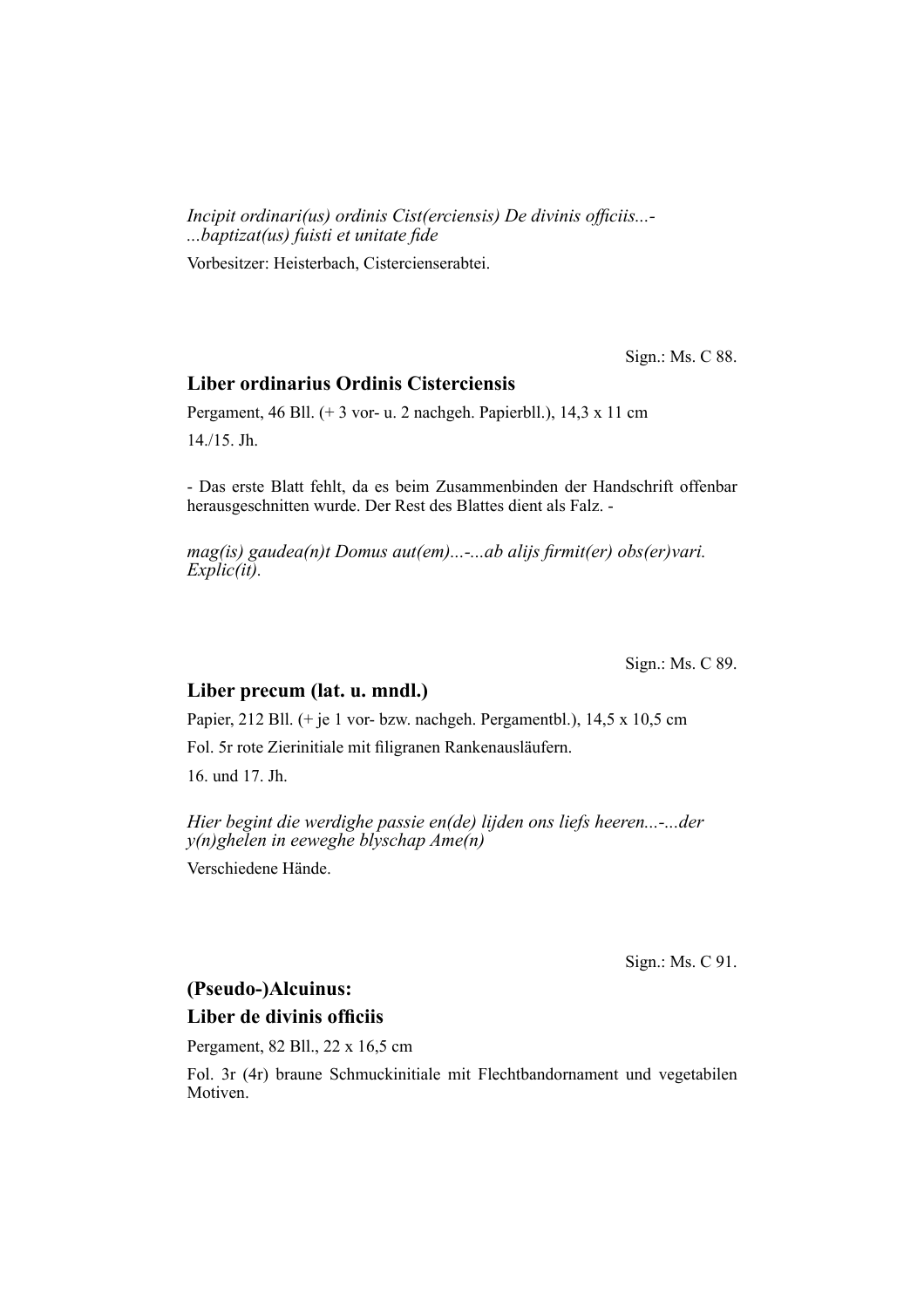St. Gallen, Benediktinerabtei (?): Anfang 11. Jh.

- fol. 1r Besitzvermerk; fol. 1v-2r Sequenz "De Sancto Michaele" (Analecta hymnica 53, 190); fol. 2v Mathildis Sueva: Epistola ad Misegonem II Poloniae regem; fol. 3 [alt] mit einem Dedikationsbild, das Ph. A. Dethier, a.a.O., noch ausführlich beschrieben hatte, fehlt; fol.  $3r(4r) - 82r(83r)$  (Pseudo-)Alcuinus: Liber de divinis officiis (gekürzt und in von PL 101, 1173-1286 abweichender Kapitelfolge) -

*Alleluia Ad celebres rex celice laudes cuncta...-...non solum differentur habitu verum etiam tonsura. Explicit. Explicit.*

Vorbesitzer: Neuzelle (Brandenburg), Cistercienserabtei; Berlin, Kathedrale St. Hedwig; Georg Anton Brinkmann, Weihbischof in Münster (+1856).

*Textausgabe:* fol. 2v in: Ph.A. Dethier: Epistola Inedita Mathildis Suevae ad Misegonem Poloniae regem. Berolini 1842, S. 4f.; B. Kürbis: Die Epistola Mathildis Suevae an Miezko II. in neuer Sicht. Ein Forschungsbericht. In: FMSt 23 (1989), S. 318-343, hier S. 337f.

Sign.: Ms. C 93.

#### **Sammelhandschrift**

Papier, 220 Bll. (+ 1 vorgeh. Bl.), 21,5 x 14,5 cm, fol. 1-80 zweispaltig

Einige Zierinitialen.

Marienfrede, Kreuzbrüderkonvent: 1463

- fol. Ir Inhaltsübersicht; fol. Iv leer; fol. 1r-24v (Pseudo-)Birgitta de Suecia: Passio Jesu Christi (mndd.) <Die passie ons liefs heeren die hij selver gheo penbaert heeft der heiligher vrouwen sinte birgitta>; fol. 25r-80r Bonaventura: Soliloquium (mndd.) <Van den vier oefenighen>; fol. 80rv Spiegel des sondaers (Auszug); fol. 81r-82v leer; fol. 83r-138r Die glose op Pater noster (Angaben über parallele Textüberlieferungen dieser mndd. Pater-noster-Auslegung in K. Ruh: a.a.O.); fol. 138v Nota de silentio (vgl.: Abtei Ottobeuren: Ms.O. 54, fol. 105v); fol. 139r-155v Sermo super Sir 2,1 (mndd.) ("Fili accedens... Dese woerde beschryft ihesus Syrachs soen in ecclesiastico..."); fol. 155v-162v Henricus Suso: Sermo "Lectulus noster floridus" (mndd.); fol. 163r-164r zwei mndd. Fragmente über die Tugend der Armut; fol. 164v leer; fol. 165r-174v Epistelen van den geestelijken lude (zwei kurze Traktate über den geistlichen Stand); fol. 175r-176v Conradus Clarae vallensis <Eberbachensis>: Exordium magnum Cisterciense (mndd., Auszug) <Exempelen van den broederen in Sunte Bernards orden>; fol. 177r-187v Sermonen van den vtersten des mynschen; fol. 188r-219r Bruder Hans: Marienlieder; fol. 219v-220r leer; fol. 220v Weinrechnungen -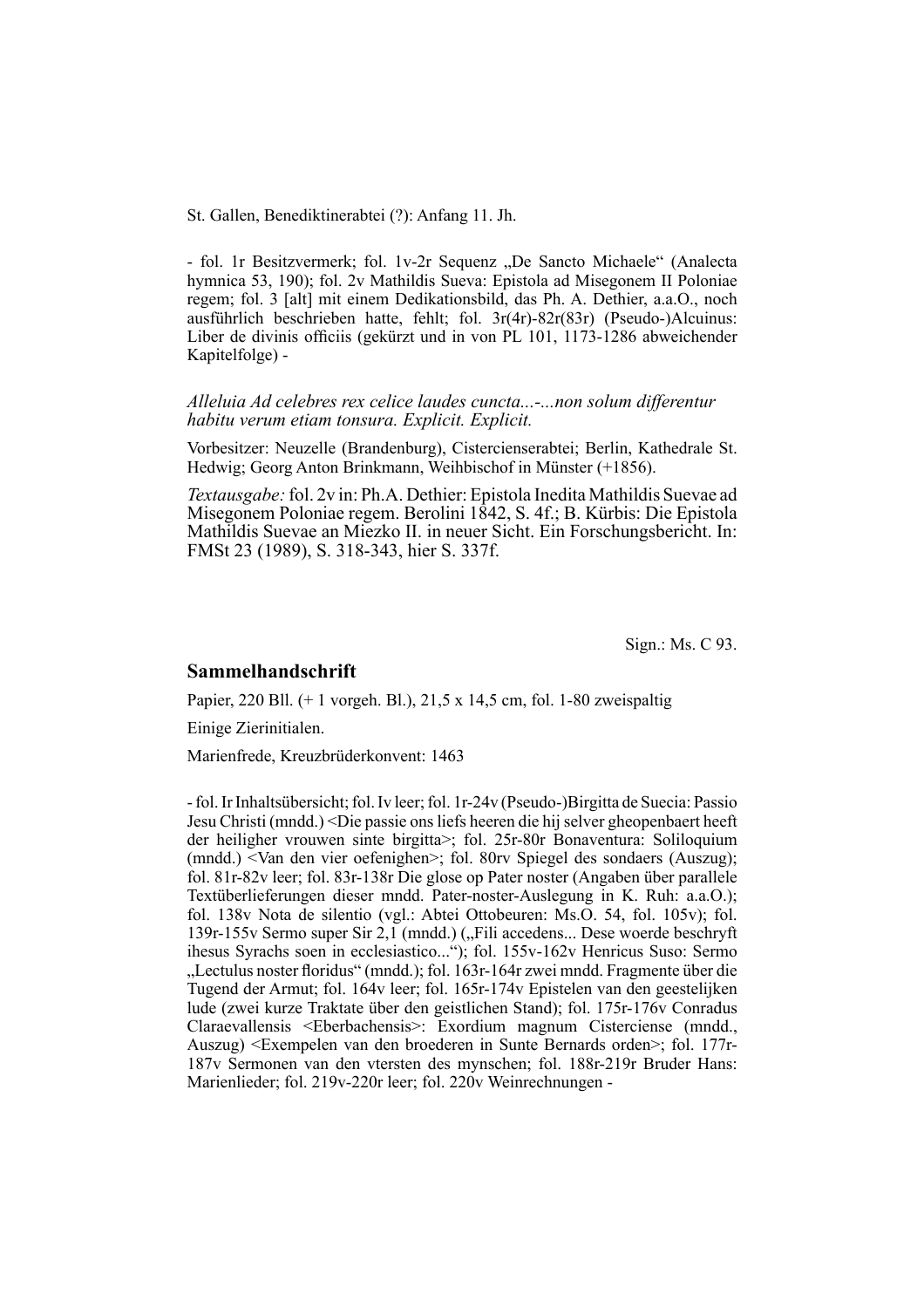*Hier begint die passie die onse lieve h(eer)e selve apenbaerden...-...ons nyt mu(e)cte(n) schame(n) Heer got Amen Amen Amen*

Schreiber: Arnoldus de Vorschelen; weitere Hände.

*Textausgabe:* fol. 177r-187v in: M. Dusch: Drei Sermones van den vtersten des mynschen. In: Niederdeutsches Wort 10 (1970), S. 25-43, hier S. 33-42.

Sign.: Ms. C 94.

#### **Sammelhandschrift**

Papier, einige Bll. Pergament, 401 Bll., 29,2 x 20 cm, zweispaltig

Fol. 7r blau-rote Schmuckinitiale auf vergoldetem Grund; fol. 10r, 315r Miniaturinitialen, die Maiestas Domini bzw. die heilige Birgitta von Schweden dar stellend; darüber hinaus einige blau-rot-grüne Zierinitialen.

Marienfrede, Kreuzbrüderkonvent: 1467

- fol. 1r Besitz- und Titelvermerk; fol. 1v-3v leer; fol. 4r-313v Birgitta de Suecia: Revelationes (lib. I-VII) cum prologo Matthiae de Lincopia; fol. 314rv leer; fol. 315r-324r Alphonsus Giennensis: Epistola solitarii ad reges (am Schluß unvollständig); fol. 324v-361v Birgitta de Suecia: Revelationes (lib. VIII)  $\leq$ Liber caelestis imperatoris ad reges>; fol. 361v-375v Dies.: Sermo angelicus de excellentia Virginis Mariae; fol. 375v-380v (Pseudo-)Birgitta de Suecia: Orationes; fol. 381r-401r Register -

*Incipiunt capitula primi libri revelacionu(m) dei...-...Et sic e(st) finis hui(us) op(er)is r(e)velacionu(m) b(ea)te brigitte deo gracias.*

Drei Hände.

Vorbesitzer: Johannes Amelonck (Stifter).

Sign.: Ms. C 95.

#### **Sammelhandschrift**

Papier, 73 Bll., 27,5 x 20 cm

Ende 15./Anfang 16. Jh.

- fol. 1r-25v Matthias Pillart: Speculum elevationis et exaltationis Ordinis Cisterciensis; fol. 26r-31v Propositiones principales cum praeambulis de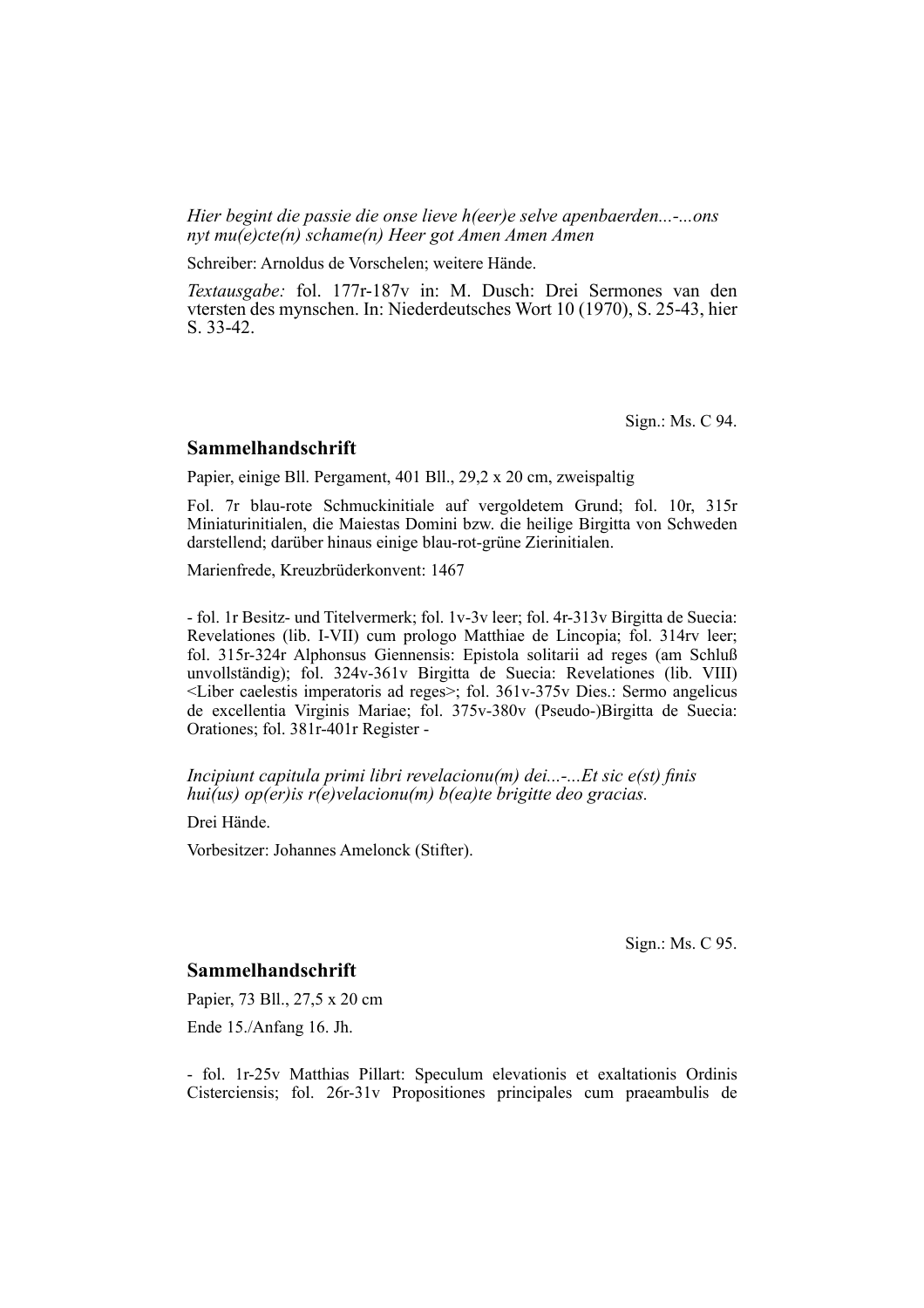reformatione Ordinis Cisterciensis ("Usurpationes et abusus dominorum abbatum cister cii contra communem ordinis statum libertates et iura..."); fol. 32r-33r Compilatio nominum virum illustrium Ordinis Cisterciensis ("Hoc inferius inscribuntur aliqui de sanctis memoria dignis qui in sacratissimo ordine cisterciensis vitam duxerunt..."). Als Quelle wird in der Handschrift Vincentius Bellovacensis: Speculum historiale genannt. Fol. 33y leer; fol. 34r-51r Liber reddituum et proventuum Ordinis Cisterciensis ("Primo super receptam ordinariam villae et civitatis Trecensis..."); fol. 51v leer; fol. 52r-73r Collectio cartu larum Grandissilvae monasterii Ordinis Cisterciensis -

*Incipit libellus qui dicitur speculu(m) elevationis...-...Egidius predictus ita est*

Vorbesitzer: Altenberg, Cistercienserabtei.

Sign.: Ms. C 96.

#### **Sammelhandschrift**

Papier, 116 Bll., 20,3 x 13,5 cm

15. Jh.

- fol. 1r-24r Frater Marcus: Visio Tnugdali (mndd.); fol. 25r-85r Henricus Suso(?)/ Elsbeth Stagel: Vita Henrici Susonis (mndd.) (am Schluß unvollständig); fol. 86r-99r Marquardus de Lindavia: In Hiob (mndd.); fol. 99v-107v Feigenbaumpredigt eines anonymen Straßburger Augustinereremiten (mystischer Sermo vom Feigenbaum, Zumkeller 860); fol. 107v-109v Ascetica varia (mndd.); fol. 110r-116r Vita Gertrudis Nivialensis (mndd.) -

*In godes name(n) Ame(n). It spricht her david in de(n) [p]salme(n)...- ...by dem almechtigem gode Amen*

Sign.: Ms. C 97.

# **Hugo de S. Victore: De institutione novitiorum**

Papier, 50 Bll., 14,5 x 10,5 cm 15. Jh.

- fol. 1rv leer; fol. 2r-43v Hugo de S. Victore: De institutione novitiorum; fol.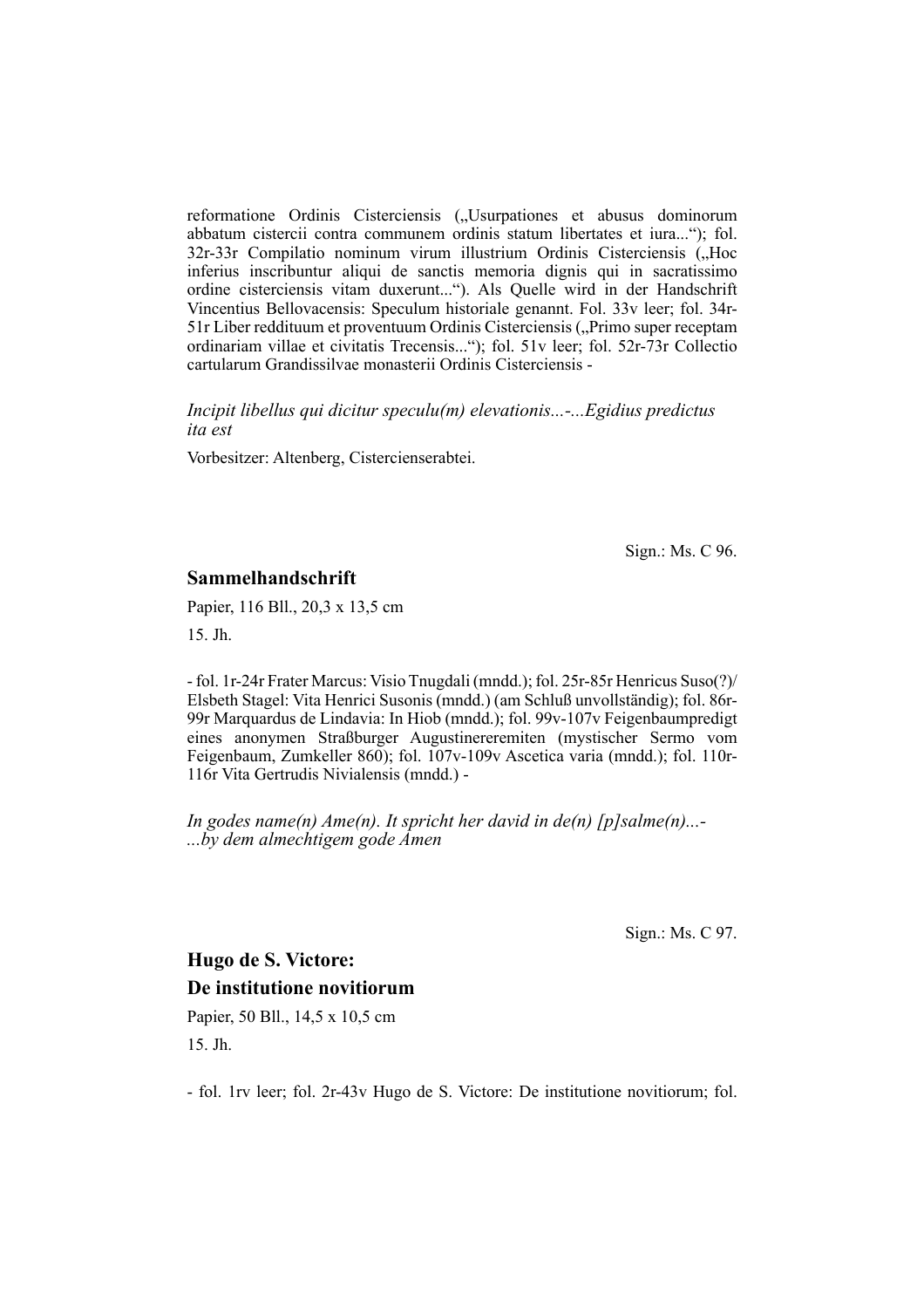44r-47v Dogma salubre vivendi (Bloomfield-Guyot 2323); fol. 48r-50v leer. Die Handschrift ist mit drei Kölner Drucken des 16. Jh.s zusammengebunden. -

*Liber m(agist)ri hugonis de s(an)cto victore de i(n)stitutione monachorum...-...Paru(m) distat a porto. In co(n)suetudinibus*

Vorbesitzer: Düsseldorf, Kreuzbrüderkonvent.

Sign.: Ms. C 99.

#### **Benedictionale cum sacramentario**

Pergament, 34 Bll., 25,8 x 18,5 cm 16. Jh.

*Benedictiones quaeda(m) in S(ancto) Ordine n(ost)ro Cister(ciensis)...- ...Exulte(nt) iusti in co(n)sp(ectu) dei*

Vorbesitzer: Altenberg, Cistercienserabtei.

Sign.: Ms. C 100.

# Libellus antiquarum definitionum Ordinis Cisterciensis **(Auszug)**

Pergament, 8 Bll., 24,3 x 18,5 cm, zweispaltig 14./15. Jh.

- Der Auszug umfaßt dist. 10, cap. 5 - dist. 14, cap. 12. -

*[...]sis fac(er)e om(n)ino. recipiant(ur) in domib(us)...-...deputato i(n)obedie(n)s fu(er)it i(n) ca[Text bricht ab]*

Sign.: Ms. C 101.

# **Psalterium cum ordinario officii**

Pergament, 50 Bll., 25 x 17,5 cm

Gerahmte rot-blaue Zierinitialen mit vegetabilen Motiven.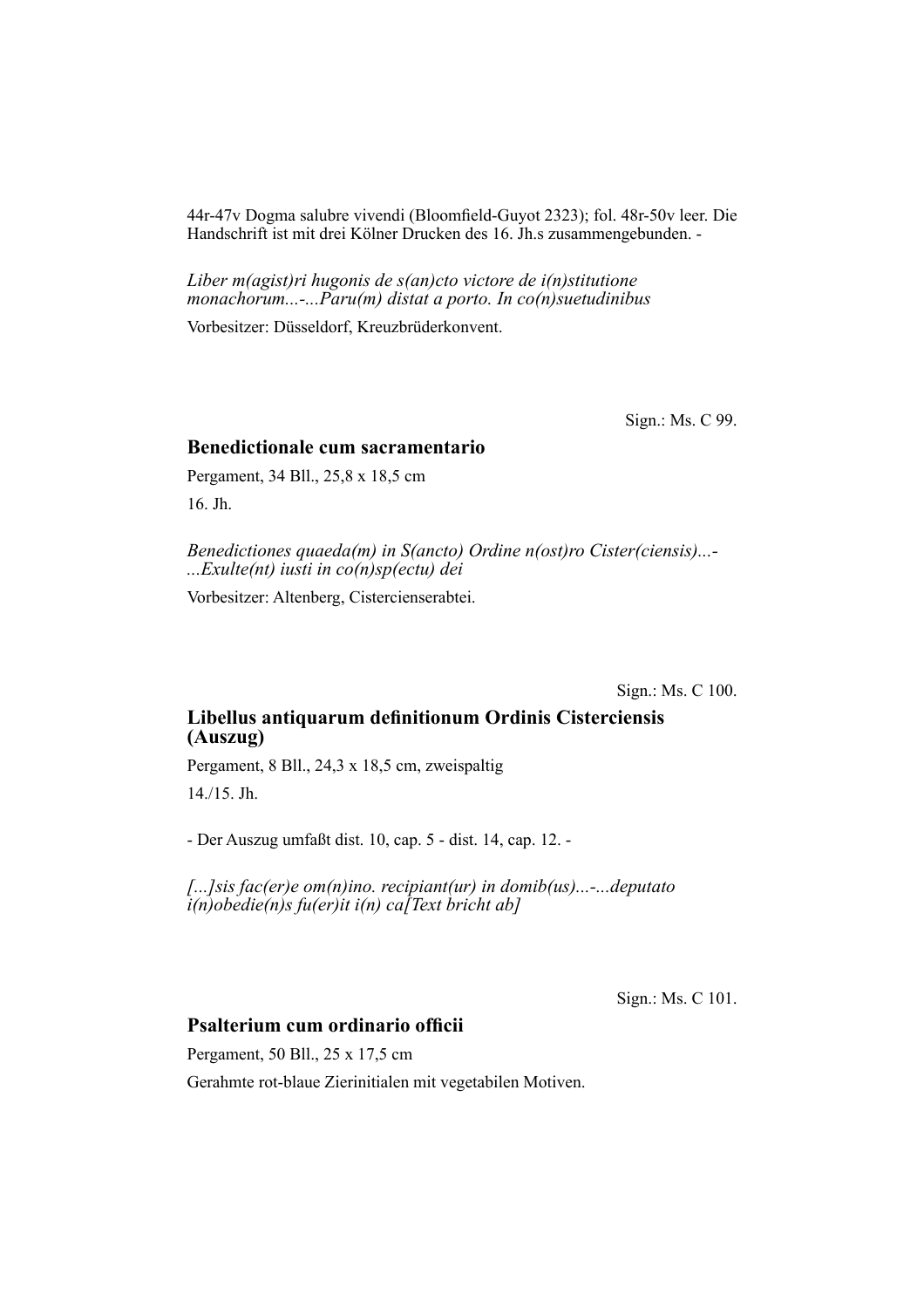14./15. Jh.

*Auribus percipite qui habitatis orbem...-...nostra crimina donando [i.f. unleserlich]*

Sign.: Ms. C 102.

### **Psalterium**

Pergament, 122 Bll., 20,3 x 13,5 cm

Zierinitialen mit vergoldetem Buchstabenkörper und filigranem Ornament.

14./15. Jh.

*q(uonia)m vult eum. Q(uonia)m tu es qui extrahisti me de ventre spes mea...-...S(an)c(t)e Gere[on].*

Sign.: Ms. C 103.

## **Sammelhandschrift**

Papier, 99 Bll. (+ je 2 vor- bzw. nachgeh. Pergamentbll.), 21 x 14,5 cm

Rot-blaue Zierinitialen.

15. Jh.

- fol. 1r-46v Regula Sancti Basilii; fol. 46v-68v (Pseudo-)Hieronymus: Regula monacharum, ad Eustochium sacram Deo virginem; fol. 69r-91r Benedictus Casinensis: Regula; fol. 91v leer; fol. 92r-95v Aurelius Augustinus Hipponensis: Regula recepta; fol. 95v-98r Regula bullata Fratrum Minorum; fol. 98r-99r Franciscus Assisiensis: Testamentum -

*Incipit p(ro)log(us) in regula(m) b(ea)ti Basilii E(pisco)pi...-...et fons ista(m) s(an)c(t)issima(m) benedictione(m) Amen.*

Vorbesitzer: Coesfeld, Augustiner-Chorherrenstift.

Sign.: Ms. C 104.

**Liber memorialis des Benediktinerinnenklosters Liebfrauen-**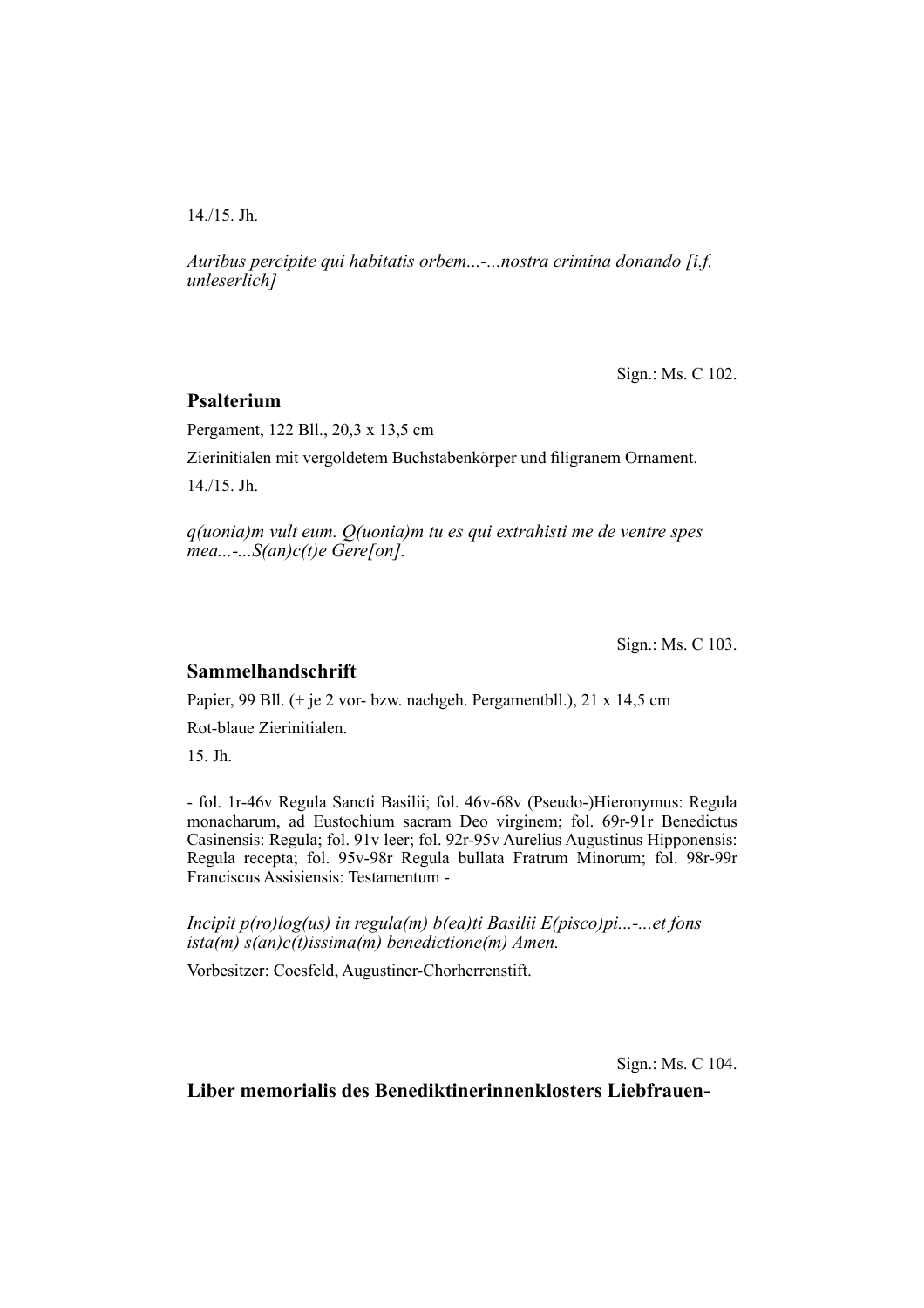# **Überwasser**

Pergament, 31 Bll., 30 x 22 cm

15. bis 18. Jh.

- Das dem Liber memorialis des Münsteraner Benediktinerinnenklosters Lieb frauen-Überwasser zugrundeliegende Kalendar stammt aus dem 15. Jh., während die Memorial- und Nekrologvermerke im 16., 17. und 18. Jh. nachgetragen wurden. -

*K[a]l[endae] Januarii Circu(m)cisio d(omi)ni...-...Silvestri p(a)pe*

Vorbesitzer: Münster, Benediktinerinnenkloster Liebfrauen zu Überwasser.

Sign.: Ms. C 105 an: Bibl.Th.I.A.91 (Ink.).

# **Hagiographische Sammelhandschrift**

Papier, 86 Bll., 27,5 x 19,5 cm, zweispaltig

Fol. 1r rot-blaue Zierinitiale; weitere rote Zierinitialen.

15. Jh.

- fol. 1r-17v Hincmarus Remensis: Vita Remigii (cap. 1-29); fol. 17v-20r Gregorius Turonensis: Vita Nicetii Trevirensis; fol. 20v-22r Alcuinus: Vita Vedasti Atrebatensis; fol. 22r-26v (Pseudo-)Baudemundus Elnonensis: Vita Amandi Traiectensis; fol. 26v-31r Passio Quintini Viromandensis (BHL 7008); fol. 31rv Inventio Quintini Viromandensis (BHL 7002); fol. 32r-34v Passio Caesarii et Iuliani (BHL 1511); fol. 34v-41r Passio Eustachii (BHL 2760); fol. 41r-55r Jonas Aurelianensis: Vita Hucberti Leodiensis; fol. 55r-63v Alcuinus: Vita Willibrordi Traiectensis; fol. 63v-68r Porphyrius: Passio Claudii, Nicostratii, Symphoriani, Castorii et Simplicii; fol. 68r-71r Passio Theodori (BHL 8077); fol. 71r-74r Passio Mennae Aegyptii (BHL 5921); fol. 74r-77v Walahfrid Strabo/Gozbertus: Vita Otmarii Sangallensis; fol. 77v-79v Passio Longini (BHL 4965); fol. 80r-85r Passio Caeciliae (BHL 1465) (am Schluß unvollständig). Die Handschrift ist mit zwei Drucken des 16. Jh.s zusammengebunden. -

*Incipit P(ro)logus i(n) vita(m) sancti Remigii remor(um) Episcopi...- ...secu(m) esse p(rae)cipit quoadusq(ue)*

Zwei Hände.

Vorbesitzer: Düsseldorf, Kreuzbrüderkonvent.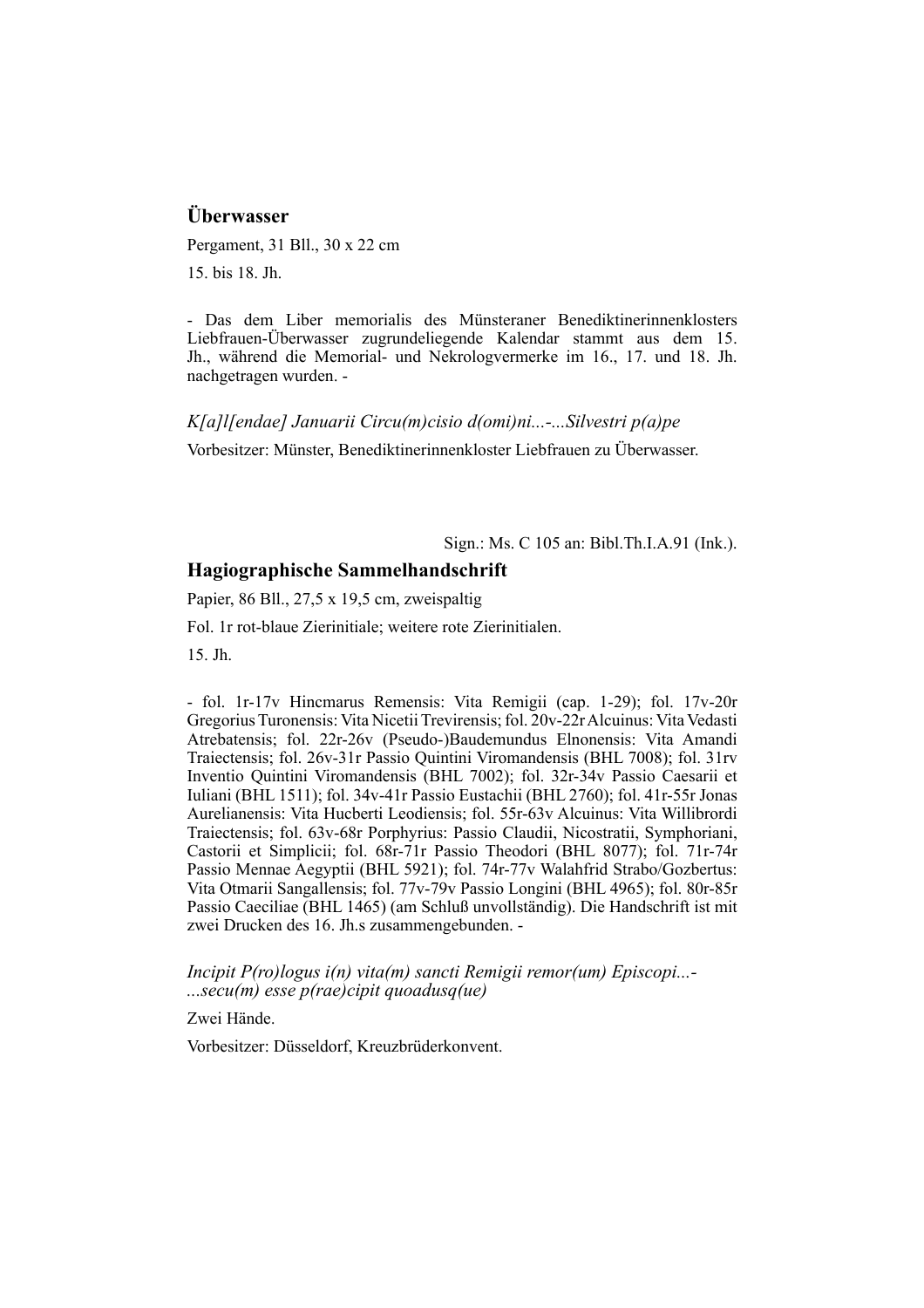#### Sign.: Ms. C 107 an: M.Th.u.Sch. 312 (Ink.).

#### **Hymnus Sanctae Barbarae**

Papier, 4 Bll., 20,7 x 14,3 cm

16. Jh.

- Der aus 29 Strophen bestehende und in sapphischem Versmaß angelegte Hymnus ist mit zahlreichen Interlinearglossen des Schreibers versehen. Die Handschrift ist an die Inkunabeln GW 214, Hain 13708 und drei Drucke des 16. Jh.s angebunden. -

#### *[V]irgo declaro generosa patri...-...cingulum petebant Ense decani TELOS*

Schreiber: Theodericus Duysseldorp.

Vorbesitzer: Theodericus Duysseldorp.

Sign.: Ms. C 108.

## **Sammelhandschrift**

Papier, 18 Bll., 19,7 x 13,5 cm 15. Jh.

- fol. 1rv leer; fol. 2r-11r Passio Caeciliae (BHL 1495); fol. 11r-12r Exzerpte verschiedener Texte zum Martyrium der heiligen Caecilia, u.a. aus Vincentius Bellovacensis: Speculum historiale; fol. 12r-15v Vincentius Ferrerius: Sermo in die festivitatis sanctae Caeciliae; fol. 16r-18v leer -

*Incipit passio s(an)c(t)ae Ceciliae v(ir)ginis ac martiris gloriosae...- ...Ideo ei(us) exe(m)plo co(n)tinuate in bona vita. Explicit Sermo*

Vorbesitzer: Düsseldorf, Kapuzinerkonvent.

Sign.: Ms. C 120.

# **Legendarium (mndd.)**

Papier, 240 Bll., 40 x 28,5 cm, zweispaltig 1459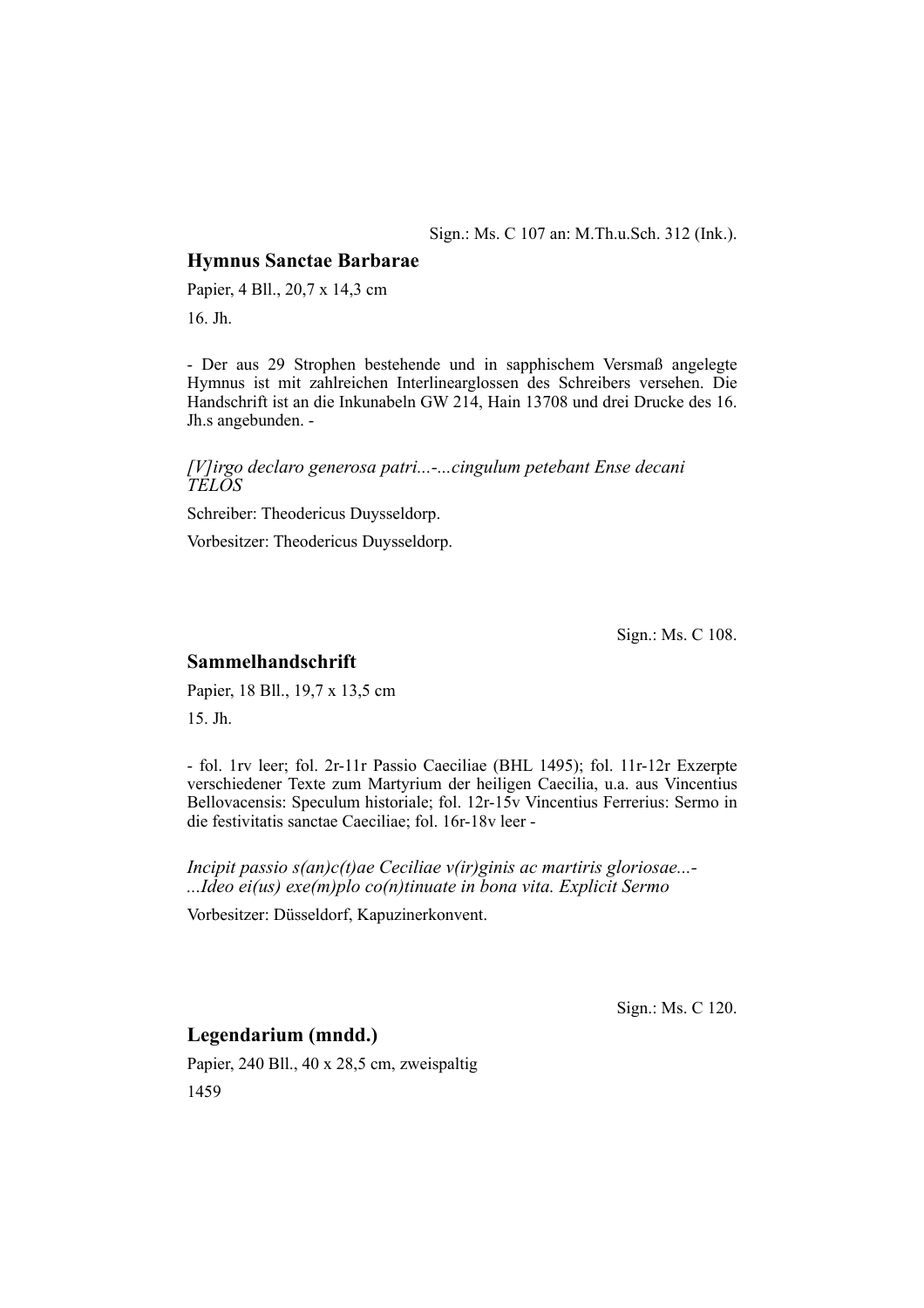*Hie beginet die furrede van dise(m) buche....-...den mynchen die van guden wille(n) synt. Deo gracias*

Sign.: Ms. D 1.

#### **Liturgische Sammelhandschrift**

Pergament, 250 Bll. (+ 1 vorgeh. Bl.), 28 x 20 cm

Fol. 40v, 41r, 52v und 67r braune Zierinitialen mit Flechtbandornament und zoomorphen Motiven (insularer Einfluß).

Werden a. d. Ruhr, Benediktinerabtei St. Ludger (?): um 870

- fol. 1r-7v Votivmessen, von einer Hand des 10. Jh.s nachgetragen; fol. 8r leer; fol. 8v-11r Nomina vivorum et defunctorum ecclesiae SS. Cosmae et Damiani Assindensis, in Form eines Diptychons; fol. 11r-12v verschiedene Benediktionsformeln; fol. 13rv Praefationes; fol. 14r-214v Sacramentarium Hadrianum mit Versatzstücken aus dem Sacramentarium Gelasianum und dem sog. fränkischen Supplement, das in der Forschung Alkuin bzw. Benedikt von Aniane zugeschrieben wird. Darüber hinaus befinden sich in dem Hauptteil der Handschrift zahlreiche Nachträge von späteren Händen, und zwar in Form von: a) verstreuten Namenseintragungen auf fol. 166v, 167v, 169r, 170r, 191v und 237r; b) einem Ordo librorum catholicorum qui in ecclesia romana ponuntur (= Leseordnung über die Verteilung der Schriftlesung und der Texte der Kirchenväter auf das Kirchenjahr) auf fol. 39v-40r; c) Auszü gen aus einer Bußordnung "De infantibus oppressis" auf fol. 48v und der sog. Editio Bonifatii auf fol. 64r-66r; d) neumierten Texten auf fol. 1r, 19v, 52v, 53v, 54r, 82v, 83r, 126v-127r, 130v-131r, 133r, 179rv, 186r, 200r; e) Graduale-Texten als Marginaleintragungen auf fol. 1r, 26v, 40r, 51v-55r, 55v-84r, 126v-140v. Fol. 215rv Pater noster graecum mit lateinischer Interlinearübersetzung; fol. 215v Pater noster hebraicum in lateinischer Transkription und nebenstehender lateinischer Übersetzung; fol. 217r-222r Kalendarium mit nekrologischen Eintragungen; fol. 223r-224v Beda Venerabilis: De temporum ratione (cap. 19) nebst komputistischen Tabellen; fol. 224v-236v Sanctorale; fol. 237r Federproben -

*Missa sacerdotis D(eu)s quilic(et)...-...in s(an)c(t)or(um) tuoru(m) gaudeamus consortio*

Drei Hände.

Vorbesitzer: Essen, Kanonissenstift.

*Textausgabe:* fol. 8v-11r in: W. Harleß: Die ältesten Nekrologien und Namensverzeichnisse des Stiftes Essen. In: AGN 6 (1867/68), S. 63-84, hier S. 69-76; V. Huth: Die Düsseldorfer Sakramentarhandschrift D 1 als Memorialzeugnis. In: FMSt 20 (1986), S. 214-298, hier S. 243-274; J.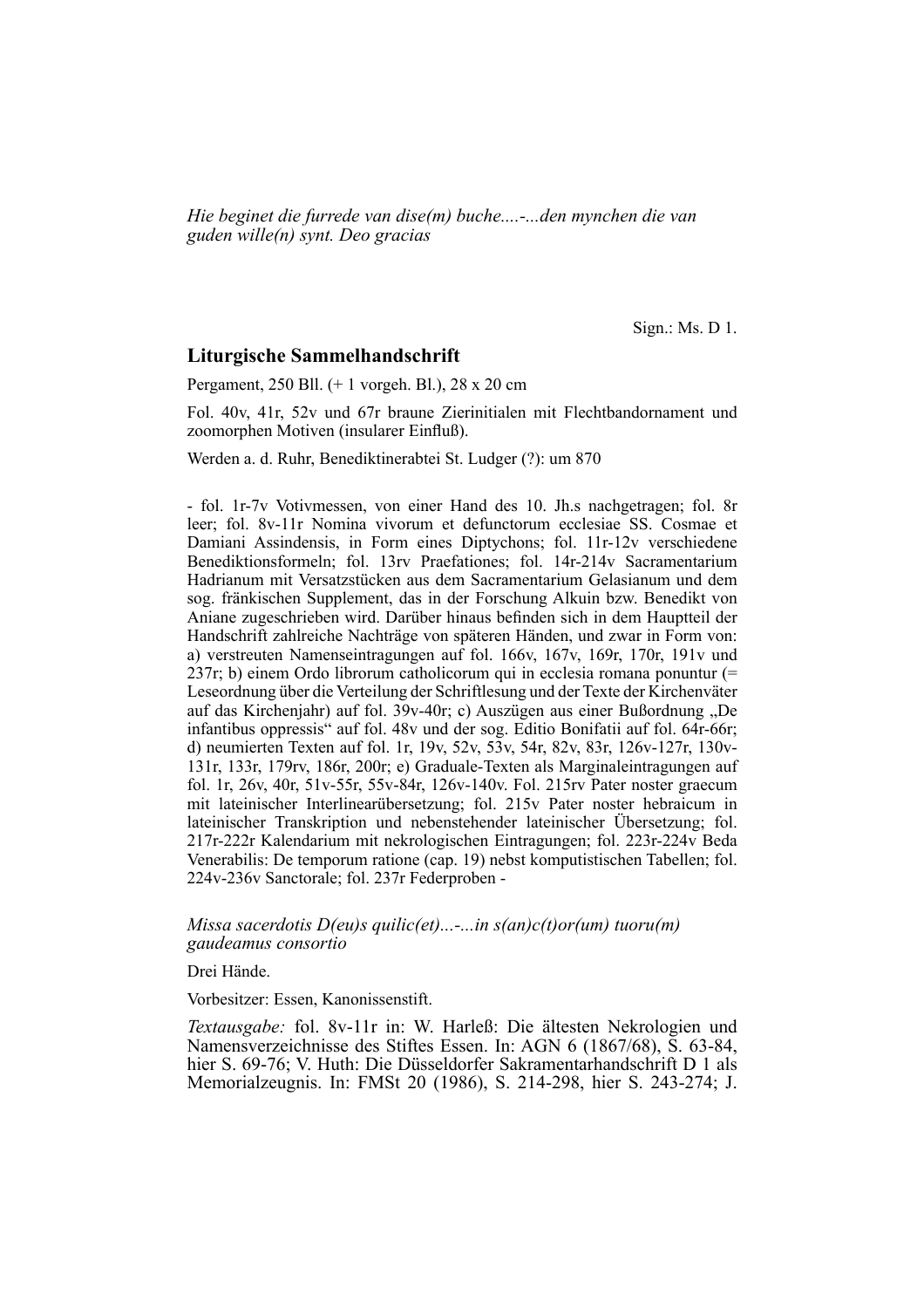Prinz: Der karolingische Kalender der Handschrift Ambrosiana M 12 sup. 8. In: Festschrift für H. Heimpel. Bd. 3. Göttingen 1972, S. 290-327, hier S. 315-317; fol. 14r-214v in: J. Deshusses: Le Sacramentaire grégorien. Ses principales formes d'après les plus anciens manuscrits. Bd. 1. Fribourg 1971; fol. 64r-66r in: A.J. Binterim: Appendix zu Carlo Blasco. Dissertatio in quo ostenditur diaconis numquam fuisse permissum ... Moguntiae 1822, S. 151-153; fol. 215rv in: Ders.: Epistula catholica secunda. Moguntiae 1824, S. 118-120; fol. 217r-222r in: H. Dausend: Das älteste Sakramentar der Münsterkirche zu Essen, literarhistorisch untersucht. Missionskolleg St. Ludwig 1920, S. 64-72; F. Jostes: Altsächsische Kalender aus Werden und Hildesheim. In: BGSW 4 (1895), S. 139-152, hier S. 141-152

Sign.: Ms. D 2.

#### **Liturgische Sammelhandschrift**

Pergament, 237 Bll., 27,3 x 20 cm

Fol. 26v Miniatur, die Päpste Gelasius und Gregorius darstellend; fol. 27v Schmuckinitiale und Kreuzigungsdarstellung. Die Miniaturen sind im Stil der otto nischen Malerschule ausgeführt.

Nordwestdeutschland: Anfang 10. Jh.

- fol. 1r-11r Sanctorale; fol. 11v-17r Kalendarium mit einigen nekrologischen Eintragungen; fol. 17y-18y Computus; fol. 18y Oratio "Suscipe domine animam famuli tui"; fol. 19r Skizze mit 6 leeren Kreisen; fol. 19v-26r Ordo missae und einige Votivmessen; fol. 26v-197v Sacramentarium Hadrianum; fol. 198r-201v Missae variae; 202r-203r Orationes ad Gallum, ad Martyres Cosmam et Damianum; fol. 203rv Missa graeca; fol. 204r-205v Votivmessen; fol. 205v-206r Auszug aus dem Poenitentiale Romanum; fol. 206r-207r Formula confessionis saxonica; fol. 207r-208v Editio sancti Bonifatii; fol. 205r-216v Missae variae; fol. 216v-220v Officium defunctorum; fol. 220v-226v Benediktionsformeln; fol. 226v-234r Missae variae -

#### *De s(an)c(t)o Bonifatio. D(eu)s qui multitudine(m) populoru(m)...-...et cunctis adversitatibus liberari p(er) d(omi)n(u)m.*

Vorbesitzer: Essen, Kanonissenstift.

*Textausgabe:* fol. 11v-17r in: W. Harleß: Die ältesten Nekrologien und Neumenverzeichnisse des Stiftes Essen. In: AGN 6 (1867/68), S. 63-84, hier: S. 77-79; fol. 203rv in: I. Opelt: Die Essener "Missa graeca" der liturgischen Handschrift Düsseldorf D 2. In: JöB 23 (1974), S. 77-88; fol. 206r-207r in: A.J. Binterim: Appendix zu Carlo Blasco. Dissertatio in quo ostenditur diaconis numquam fuisse permissum ... Moguntiae 1822, S. 156-158; W. Braune: Althochdeutsches Lesebuch. 7. Aufl. Halle 1911,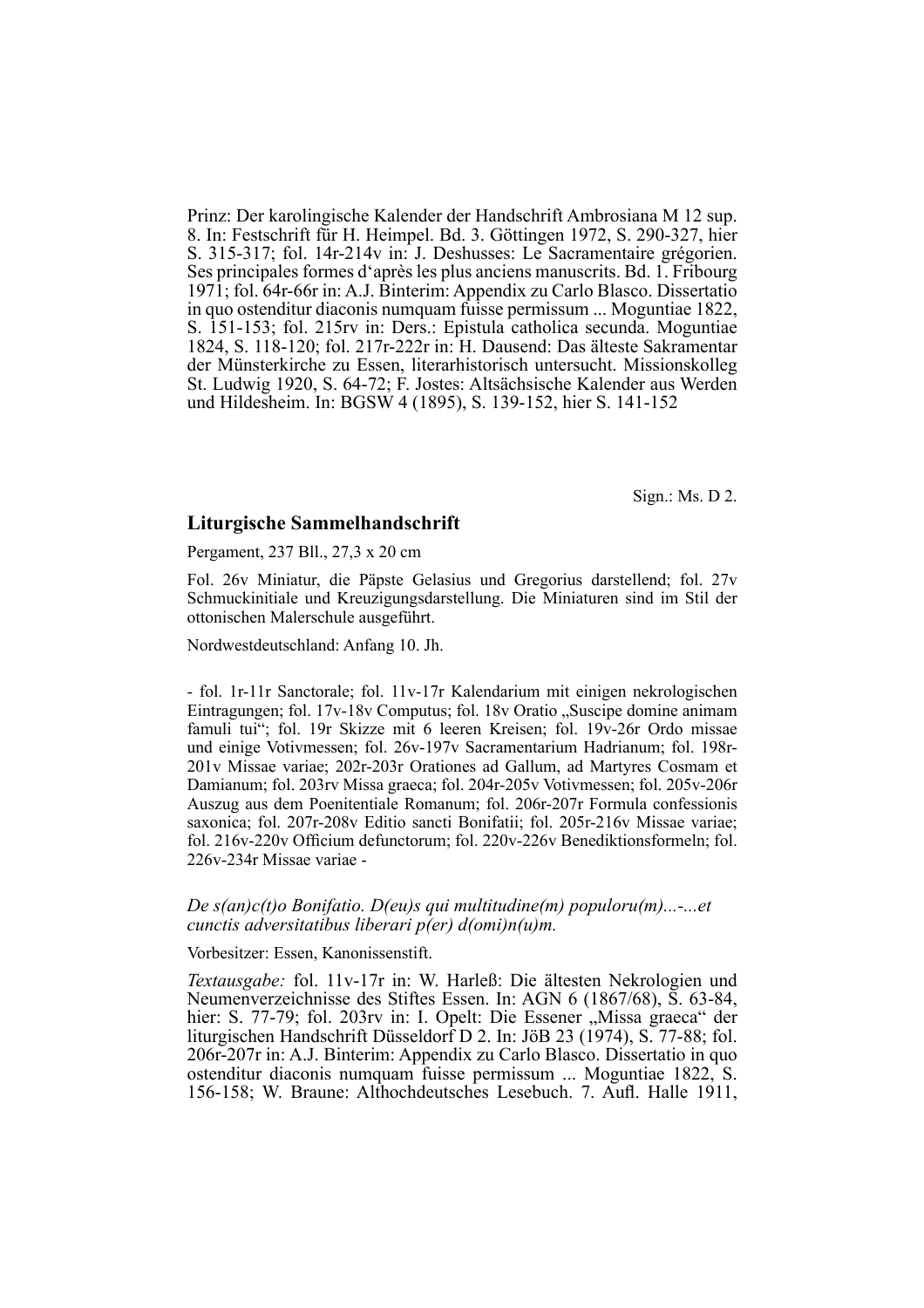S. 166f.; G. Ers: Althochdeutsche Handschriften. München 1949, S. 40f.; J.H. Gallée: Altsächsische Sprachdenkmäler. Leiden 1894, S. 124-126; M. Heyne: Kleinere altniederdeutsche Denkmäler. Paderborn 1867, S. 83f.; H.Th. Hoederath: Die Reichsabtei Essen. Quellen zur Geschichte eines Frauenstifts im Mittelalter. Essen 1929, S. 5-7; F. Jostes: Saxonica. Die altsächsischen Denkmäler in Essener Handschriften. In: ZDA 40 (1896), S. 32ff., hier: S. 148; Th.J. Lacomblet: Sprachdenkmäler. In: AGN 1 (1831), S. 1-9, hier: S. 4-9; Denkmäler deutscher Poesie und Prosa. Hrsg. von K. Müllenhoff und W. Scherer. Berlin 1864, S. 182f.; fol. 207r-208r in: J.H. Gallée: a.a.O., S. 123f.

Sign.: Ms. D 3.

#### **Missale**

Pergament, 308 Bll., 32,5 x 26 cm,

Fol. 17v Zierinitiale und Dedikationsbild, einen Mönch darstellend, der den auf fol. 18r gezeichneten Patronen der Essener Münsterkirche, Cosmas und Damian, eine Handschrift übergibt; fol. 19v einfarbige Zierinitiale mit Flechtbandornament; fol. 20v Kreuzigungsdarstellung, mit der Feder ausgeführt.

Köln (?): 1. Hälfte 10. Jh.

- Es handelt sich um eine Frühform des Missale, was vor allem daran zu erkennen ist, daß sich das - teilweise mit Neumen versehene - Graduale auf den Blatträndern befindet und nicht in den fortlaufenden Text integriert ist. -

#### *K*[a]*l*[en]d[ae] Febr(uarii) Brigide virginis...-...om(ne)s fines t(er)rae *salutare d(e)i [i.f. unleserlich]*

Vorbesitzer: Essen, Kanonissenstift.

*Textausgabe:* fol. 1r-3v in: W. Harleß: Die ältesten Nekrologien und Namensverzeichnisse des Stiftes Essen. In: AGN 6 (1867/68), S. 63-84, hier S. 80-84.

Sign.: Ms. D 4.

#### **Missale (pars hiemalis)**

Pergament, 256 Bll., 28,5 x 21 cm

Fol. 8r zwei mit der Feder ausgeführte Miniaturen, Christus Pantocrator sowie eine Kreuzigung mit Ecclesia und Synagoge darstellend; fol. 11v Zierinitiale.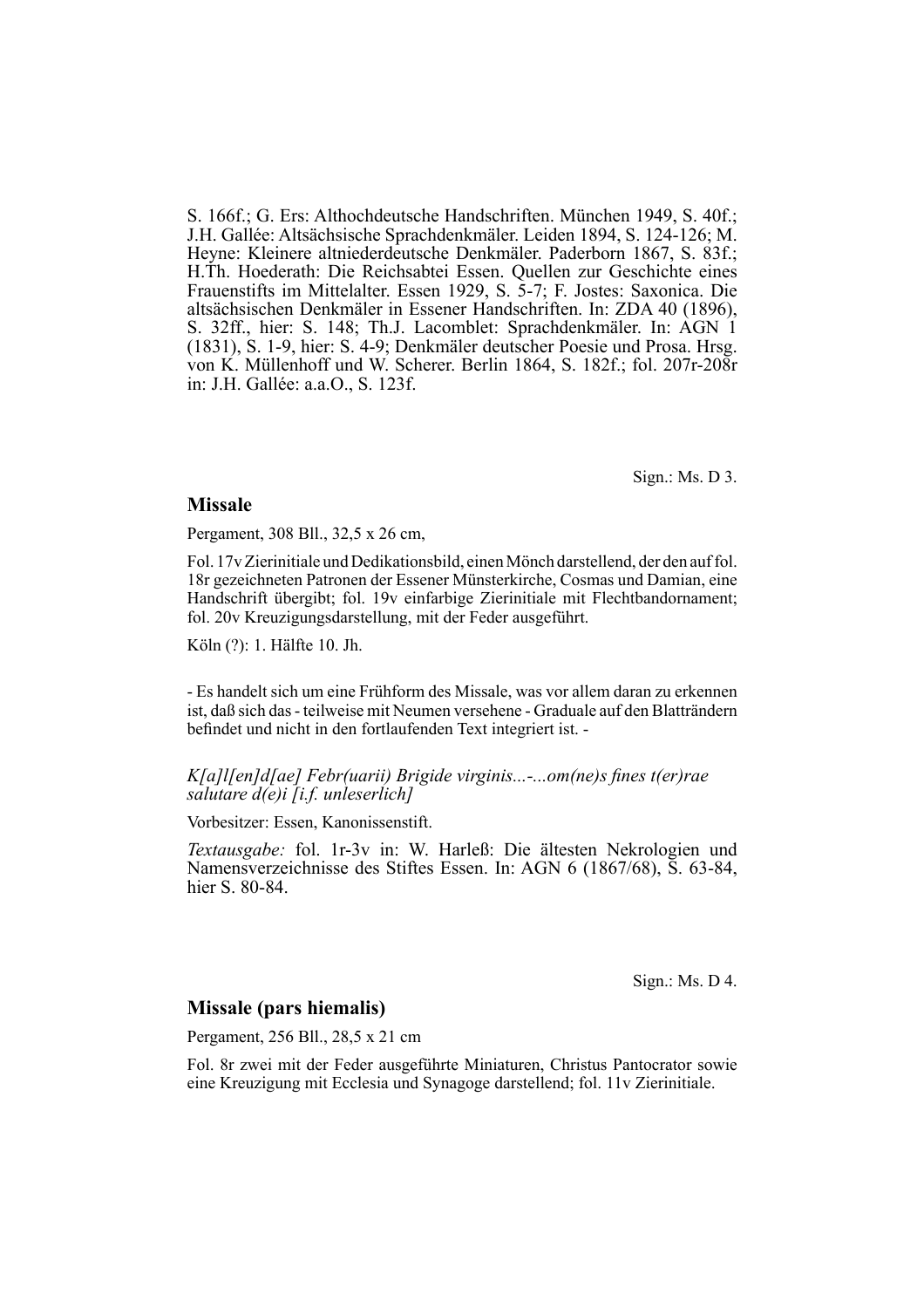Köln (?): 12. Jh.

- fol. 256r Bona altaris sancti Johannis ecclesiae SS. Cosmae et Damiani Assindensis -

*K[a]l[en]dae Ianuari(us) hab(et) dies XXXI. luna XXX...-...p(er) d(omi)n(u)m n(ost)r(u)m Jh(esu)m Christ(u)m fi liu(m) tuu(m)*

Vorbesitzer: Essen, Kanonissenstift.

Sign.: Ms. D 5.

#### **Missale**

Pergament, 128 Bll., 30 x 21,5 cm

Zahlreiche Schmuck- und Zierinitialen, aufwendige Spiegelverzierungen mit vegetabilen Motiven. Besonders hervorzuheben sind: fol. 1r Miniaturinitiale, einen Cistercienserabt, vermutlich Bernhard von Clairveaux, darstellend, sowie ein den gesamten Blattspiegel ausfüllendes Rankenornament; fol. 74r T(e-igitur)- Initiale und Spiegelrahmung mit Fleuronnée-Ornament.

15. Jh.

- Das Missale enthält die Missae abbatiales des Cistercienserordens im Mittelalter: fol. 1r-4v In vigilia nativitatis domini et in ipso die nativitatis; fol. 4v-6v Epiphaniae; fol. 6v-16r In die palmarum; fol. 16r-34r In feriis secunda, tertia, quarta; fol. 34r-36v In cena domini; fol. 36v-48r In feria sexta parasceves; fol. 48r-55v Sancta vigilia paschae; fol. 56r-73v Graduale; fol. 74r-84v Canon; fol. 84v-86r In die paschae; fol 86r-87v In ascensione domini; fol. 87v-94r In vigilia penthecostes et in ipso die; fol. 94r-95v In dominica trinitatis; fol 96r-97v In die sacramenti; fol. 97v-99v In purificatione sanctae Mariae; fol. 99v-100v In natali sancti Benedicti abbatis; fol. 100v-102v In Annunciatione sanctae Mariae; fol  $102v-104v$  In nativitate sancti Johannis Baptistae; fol.  $104v-106r$  In die beatissimorum apostolorum Petri et Pauli; fol. 106r-108r In visitatione sanctae Mariae; fol. 108r-111r In assumptione sanctae Mariae; fol. 111r-112v In natali sancti Bernardi; fol. 112v-114v In nativitate sanctae Mariae; fol. 115r-116v In die omnium sanctorum; fol. 117 fehlt heute in der Handschrift; fol. 118rv In conceptione sanctae Mariae; fol. 119r-125v Pro defunctis; fol. 125v-126r . Abbas celebrat missam his diebus in conventu solemniter" (= Notiz, die wichtigsten cisterciensischen Missae abbatiales betreffend) -

*In vigilia natalis domini Ad missa(m) Introitus...-...expeditos: Per eundem*

Vorbesitzer: Altenberg, Cistercienserabtei.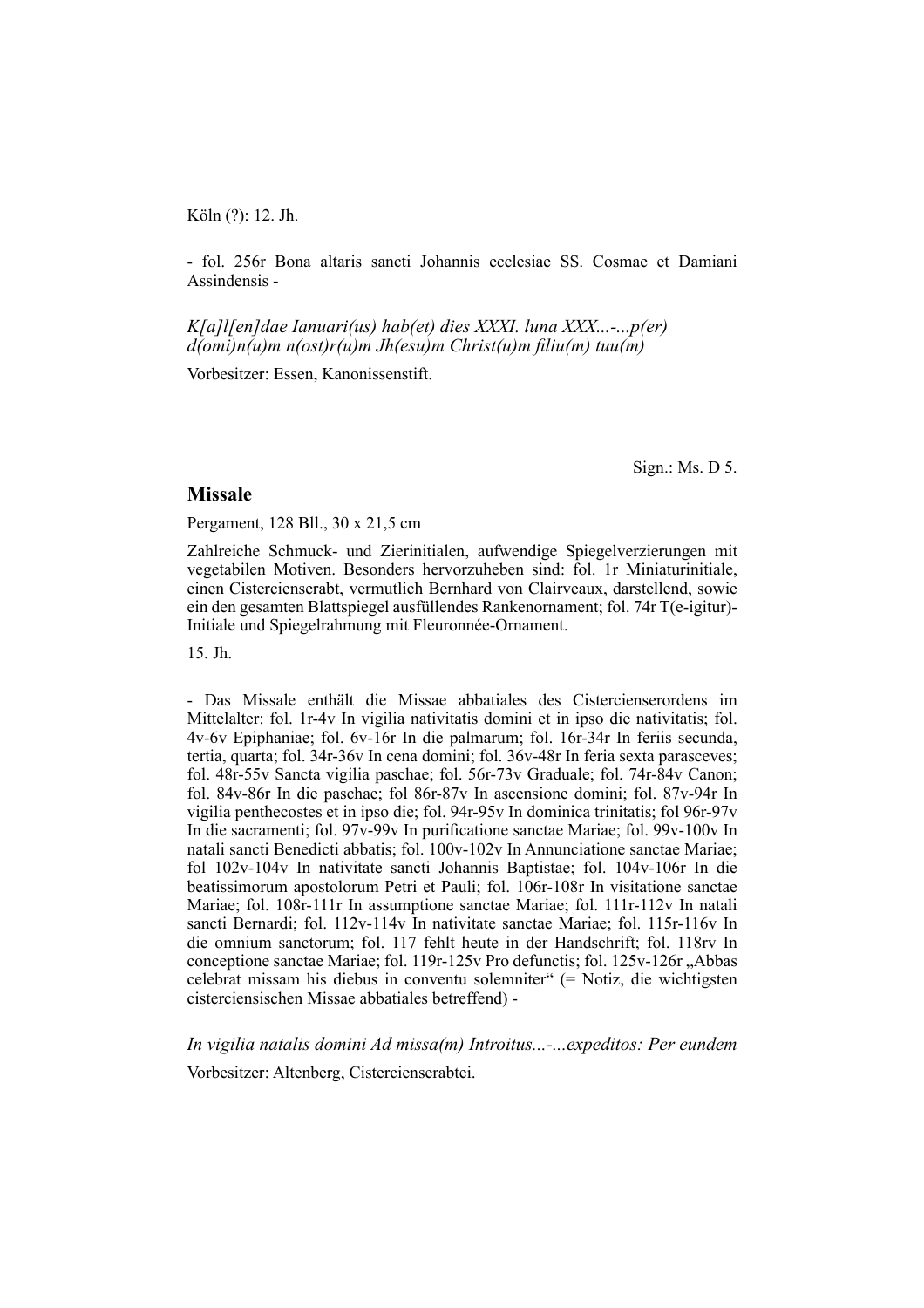Sign.: Ms. D 6.

# **Graduale ("Kamper Graduale")**

Pergament, 186 Bll., 33 x 23 cm

Mehrfarbige gerahmte Zierinitialen mit Bandgeflecht sowie zoomorphen und vegetabilen Motiven.

Niederrhein: Anfang 13. Jh.

*Ad te levavi anima(m) meam...-...in redemptionem salutis nostrae* Vorbesitzer: Kamp, Cistercienserabtei St. Marien.

Sign.: Ms. D 7.

#### Antiphonarium officii (pars hiemalis)

Pergament, einige Bll. Papier, 267 Bll., 40,5 x 29,5 cm

Zahlreiche Miniatur- und Ornamentinitialen mit Verwendung von Blattgold.

Westfalen: Anfang 14. Jh.

- Die Papierteile der Handschrift gehen auf im 18. und 19. Jahrhundert erfolgte Ergänzungs- und Restaurationsmaßnahmen zurück. -

#### *Sic mediatur et sic finitur...-...nos iunge sanctor(um)*

Vgl. den in Düsseldorf Universitäts- und Landesbibliothek: Ms. D 9 (Nr. 761) vorhandenen Sommerteil des zweibändigen Antiphonars aus dem Soester Domin ikanerinnenkloster Paradies.

Vorbesitzer: Soest (Westfalen), Dominikanerinnenkonvent Paradies.

Sign.: Ms. D 8.

# **Lectionarium officii et Responsoriale**

Pergament, 73 Bll., 27 x 19,5 cm Zahlreiche Schmuckinitialen; vgl. vor allem fol. 10v und fol. 45v. 13. Jh.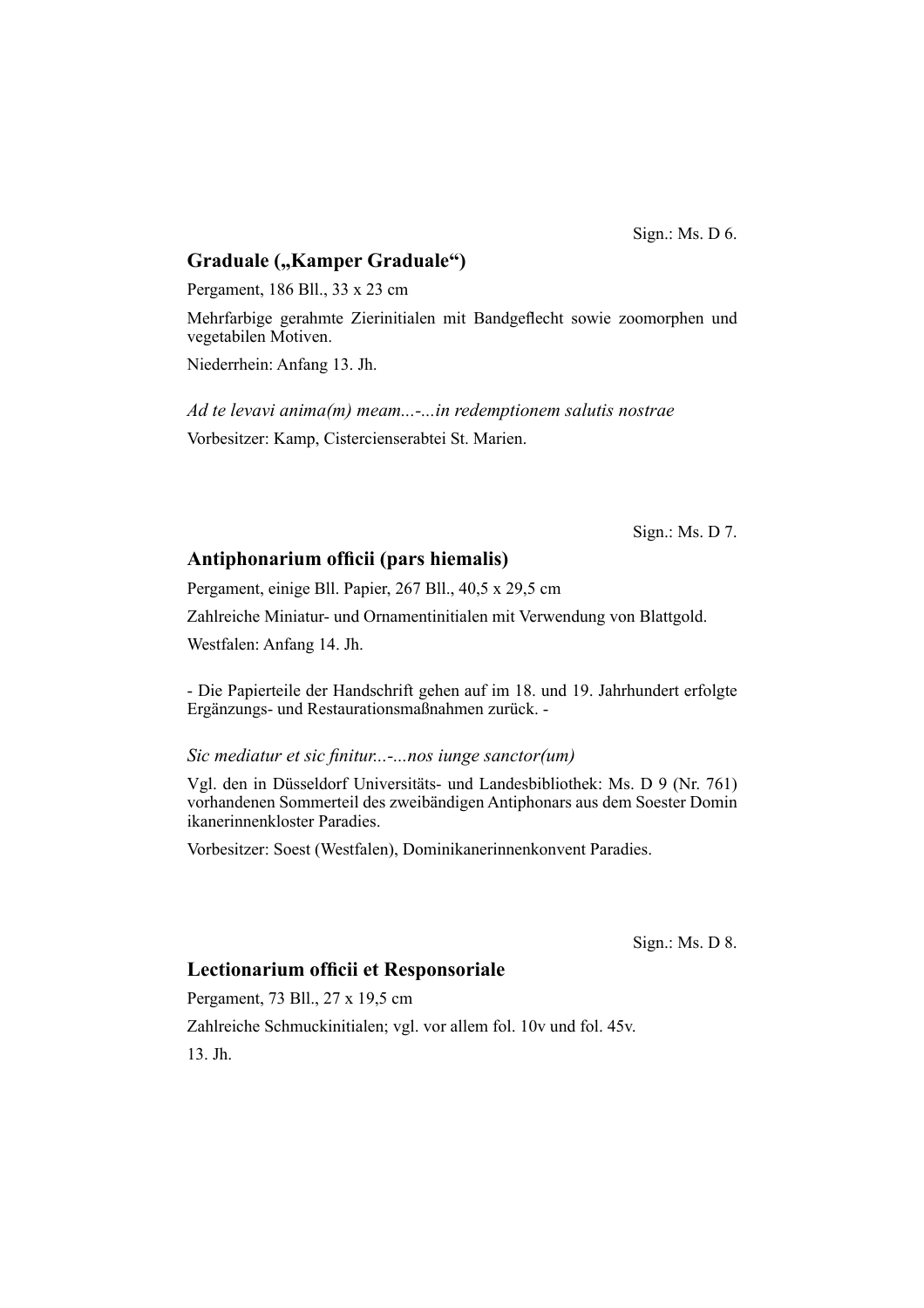*Alleluia. Panis vine ihesu bone nos tui communione...-...generare reginam caelorum et hominum*

Sign.: Ms. D 9.

#### Antiphonarium officii (pars aestivalis)

Pergament, einige Bll. Papier, 300 Bll., 41,5 x 30 cm

Zahlreiche Ornament- und Miniaturinitialen mit Verwendung von Blattgold.

Westfalen: Anfang 14. Jh.

- Die Papierteile der Handschrift gehen auf im 18. und 19. Jh. erfolgte Ergänzungs- und Restaurationsmaßnahmen zurück. -

*Omnis cantus ecc(lesi)astic(us)...-...d(omi)ne exaudi nos pe[Text bricht ab]*

Die Offizien der Katharina von Siena und Johannes' des Täufers wurden von einer Hand des 15. Jh.s nachgetragen.

Vgl. den in Düsseldorf Universitäts- und Landesbibliothek: Ms. D 7 (Nr. 759) vorhandenen Winterteil eines zweiteiligen Antiphonars aus dem Soester Domini kanerinnenkonvent Paradies.

Vorbesitzer: Soest (Westfalen), Dominikanerinnenkonvent Paradies.

Sign.: Ms. D 10a.

# **Graduale (pars hiemalis)**

Pergament, einige Bll. Papier, 216 Bll., 38 x 28 cm

Reich ausgeschmückte Miniaturinitialen auf fol. 2v, 92v, 116r, 135r, 158v, 160v und 164r.

Rhein-Maas-Gebiet: 15. Jh.

Gloria patri et filio et spiritui sancto...-...ima signat vivuos

Sign.: Ms. D 10b.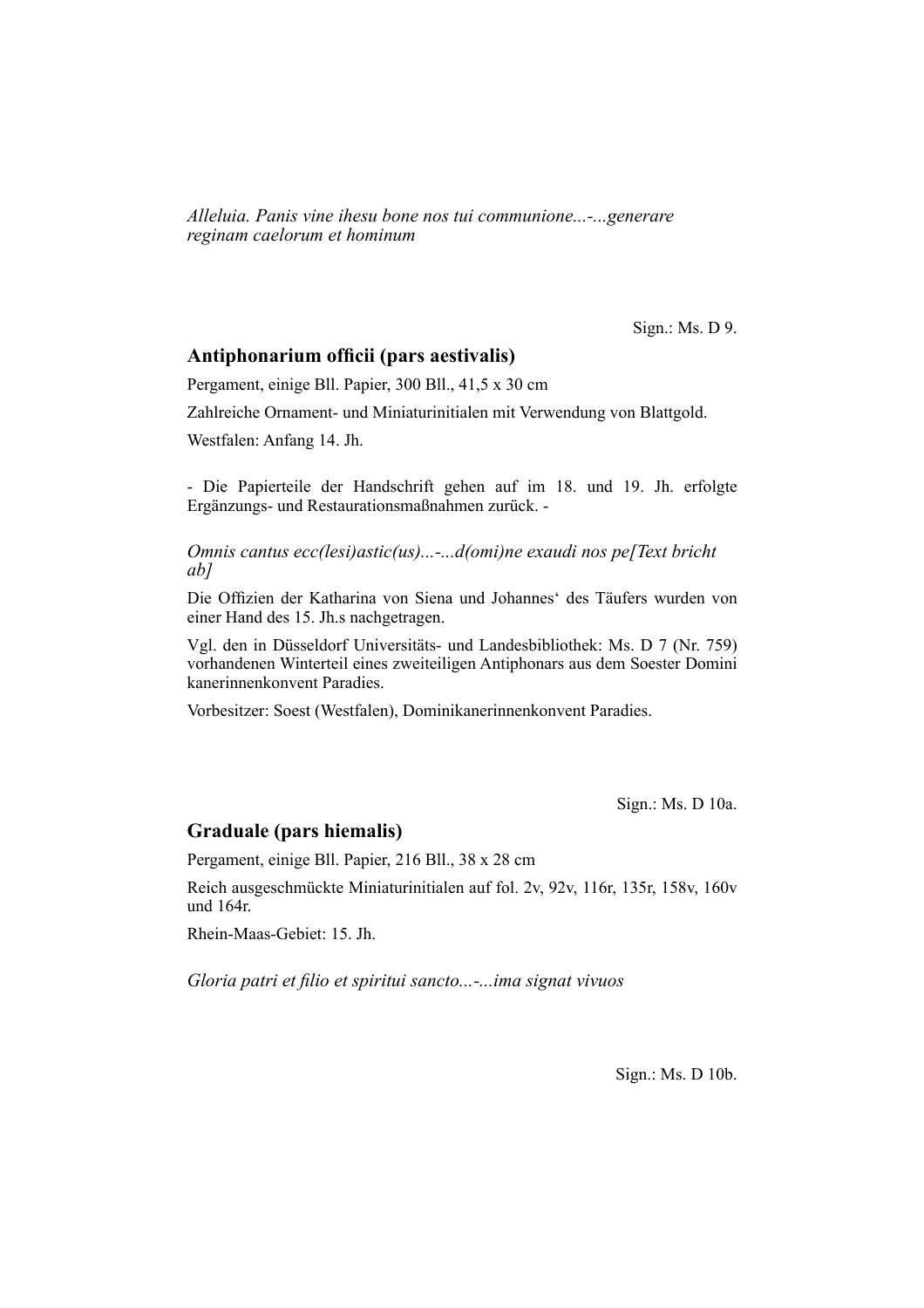# **Stundenbuch**

Pergament, 134 Bll., (+ 2 vorgeh. Bll.), 18,5 x 13,5 cm

Flämische Miniaturen. Hervorzuheben sind die besonders reich ausgestatteten Miniatur- und Ornamentseiten auf fol. IIv, 6r, 10v, 16r, 45v, 58v und 75v.

Niederlande: um 1510

- fol. 57v-58r, 60v-61r, 90r-98r, 102r-105v, 111v, 123r paraliturgische Texte in frz. Sprache -

*Gaude pia magdalena. spes salutis vitis vera...-...de sentina superum in patria. Amen.*

Vorbesitzer: Antoinette Françoise de Alvarado Gräfin von Reuschenberg.

Sign.: Ms. D 11.

#### **Graduale**

Pergament, 346 Bll., 44 x 31 cm

Schmuckinitialen mit Verwendung von Blattgold.

Westfalen: 14. Jh.

*Tollite hostias et introite in atria...-...p(er) o(mn)ia saecula saeculor(um). Amen*

Vorbesitzer: Soest (Westfalen), Dominikanerinnenkonvent Paradies.

Sign.: Ms. D 12.

# **Graduale**

Pergament, 326 Bll., 52 x 38 cm

Reicher Initialschmuck: filigranes Ornament, zahlreiche Miniaturen, Verwendung von Blattgold.

Soest, Dominikanerinnenkonvent Paradies: 15. Jh.

*Haec est dies quam fecit dominus...-...et hijs (com)munis tibi laus et gloria. amen*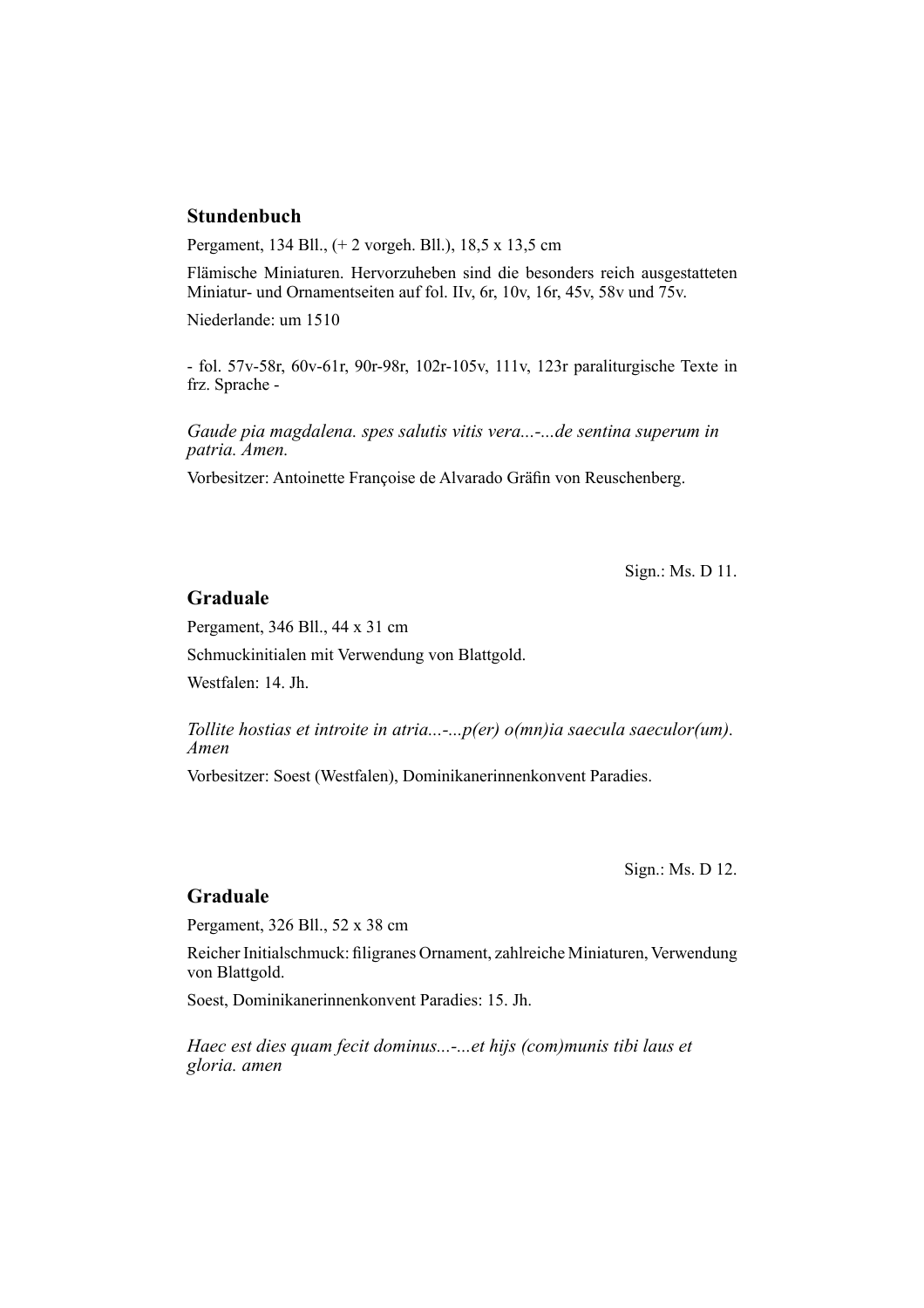Schreiber: Elisabeth Rathus.

Sign.: Ms. D 13.

# **Antiphonarium officii**

Pergament, 226 Bll., 51 x 35,5 cm

Zahlreiche blau-rot-grüne Zierinitialen mit Fleuronnée-Motiv; fol. 1r, 30v, 194r mehrfarbige Miniaturinitialen mit Verwendung von Blattgold.

Ende 15./Anfang 16. Jh.

*Ecce nome(n) d(omi)ni qui venit de longinquo...-...in te domine speravi non confundar in aeternum*

Sign.: Ms. D 14.

# **Antiphonarium officii**

Pergament, 216 Bll. (+ 1 vorgeh. Bl.), 50,5 x 35,5 cm

Schmuckinitialen mit Verwendung von Blattgold.

Ende 15. Jh.

*Ecce nome(n) domini venit de lo(n)ginquo...-...lo(n)gitudine(m) dieru(m) in saeculum saeculi*

Vorbesitzer: Marienfrede, Kreuzbrüderkonvent.

Sign.: Ms. D 15.

## **Psalterium cum ordinario officii**

Pergament, 201 Bll., 52,5 x 38 cm

Einige Fleuronnée-Initialen.

Werden a. d. Ruhr, Benediktinerabtei St. Ludger: 1480

*Beatus vir qui non abiit in consilio impioru(m)...-...confessor dei qui unicu(m)*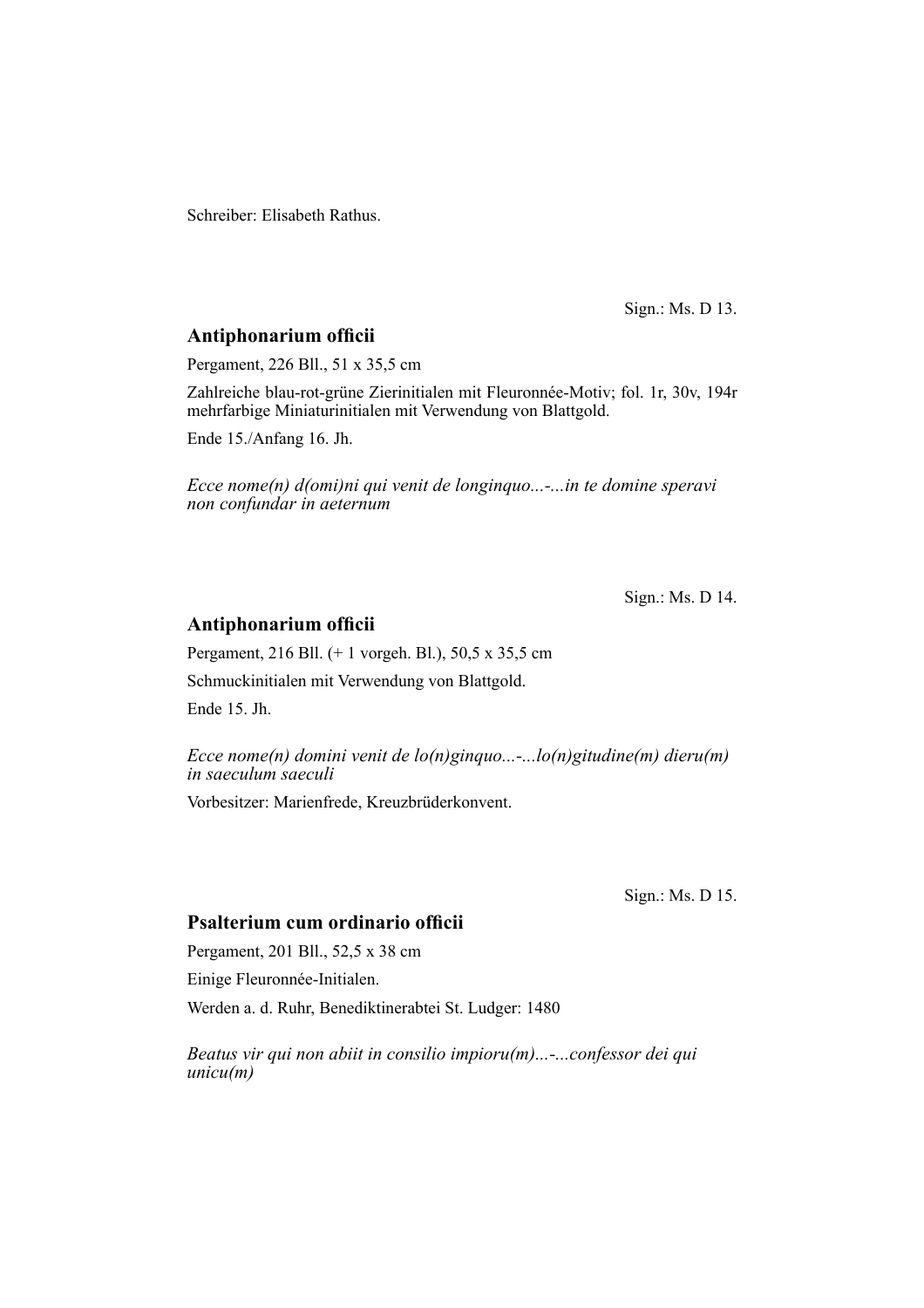Schreiber: Fredericus Hugenpoet.

Sign.: Ms. D 16.

# Antiphonarium officii (pars hiemalis)

Pergament, 212 Bll., 50 x 35,5 cm

Fol. 1r, 169r farbenprächtige Fleuronnée-Initialen; fol. 112r Miniaturinitiale. Ende 15. Jh.

*Ecce nome(n) domini venit de lo(n)ginquo...-...de oct(avis) agit(ur) n(on) i(n) d(omi)nica*

Vorbesitzer: Düsseldorf, Kreuzbrüderkonvent.

Sign.: Ms. D 17.

#### Antiphonarium officii (pars hiemalis)

Pergament, 202 Bll., 52 x 36 cm Zahlreiche Schmuckinitialen.

Niederrhein: Anfang 16. Jh.

*Ecce nome(n) domini venit de lo(n)ginquo...-...Aeterna fac cum sa(n)ctis tuis*

Zwischen die Bll. 95 und 96 sind nachträglich 4 Papierbll. geheftet worden, auf denen sich Ergänzungen zum Antiphonar befinden.

Sign.: Ms. D 18.

#### Antiphonarium officii (pars aestivalis)

Pergament, 217 Bll., 50 x 37 cm Mehrfarbige Fleuronnée-Initialen, z.T. mit Verwendung von Blattgold. Ende 15. Jh.

*alleluya alleluya. Deo g(rati)as...-...passus es pro ho(m)i(n)e. cu(m)*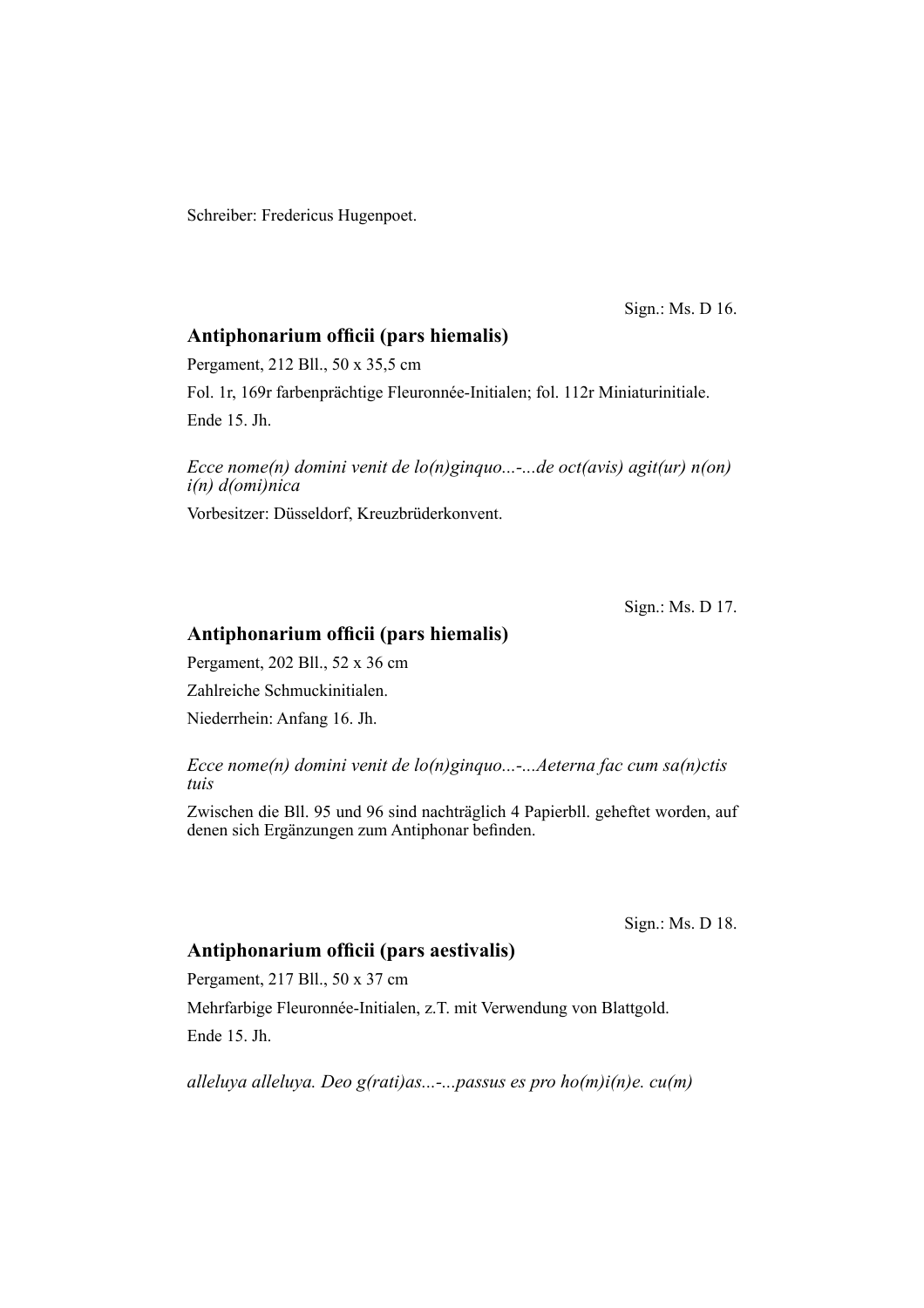*p(at)re*

Sign.: Ms. D 19.

# **Graduale (pars hiemalis)**

Pergament, 151 Bll., 58,5 x 41 cm

Schmuckinitialen; vereinzelt Rankeninitialen und Spiegelverzierungen; Miniaturinitialen auf fol. 1r, 83v, 84r.

Ende 15. Jh.

*Ad te levavi anima(m) meam...-...vel cetera alleluia* Vorbesitzer: Altenberg, Cistercienserabtei.

Sign.: Ms. D 20.

## **Graduale**

Pergament, 116 Bll., 49 x 35 cm Mehrfarbige Initialen. 15. Jh.

*Mihi aute(m) nimis honorati sunt...-...Seque(n)tia Ave terno[Text bricht ab]*

Vorbesitzer: Marienfrede, Kreuzbrüderkonvent.

Sign.: Ms. D 21.

# Antiphonarium officii (pars hiemalis)

Pergament, 217 Bll., 57 x 40 cm

Vereinzelt Schmuck- und Zierinitialen; Miniaturinitiale mit dem heiligen Benedikt auf fol. 168r.

Werden a. d. Ruhr, Benediktinerabtei St. Ludger: 1486

*Plantaverat aute(m) domin(us) deus paradisu(m) voluptatis...-...et in*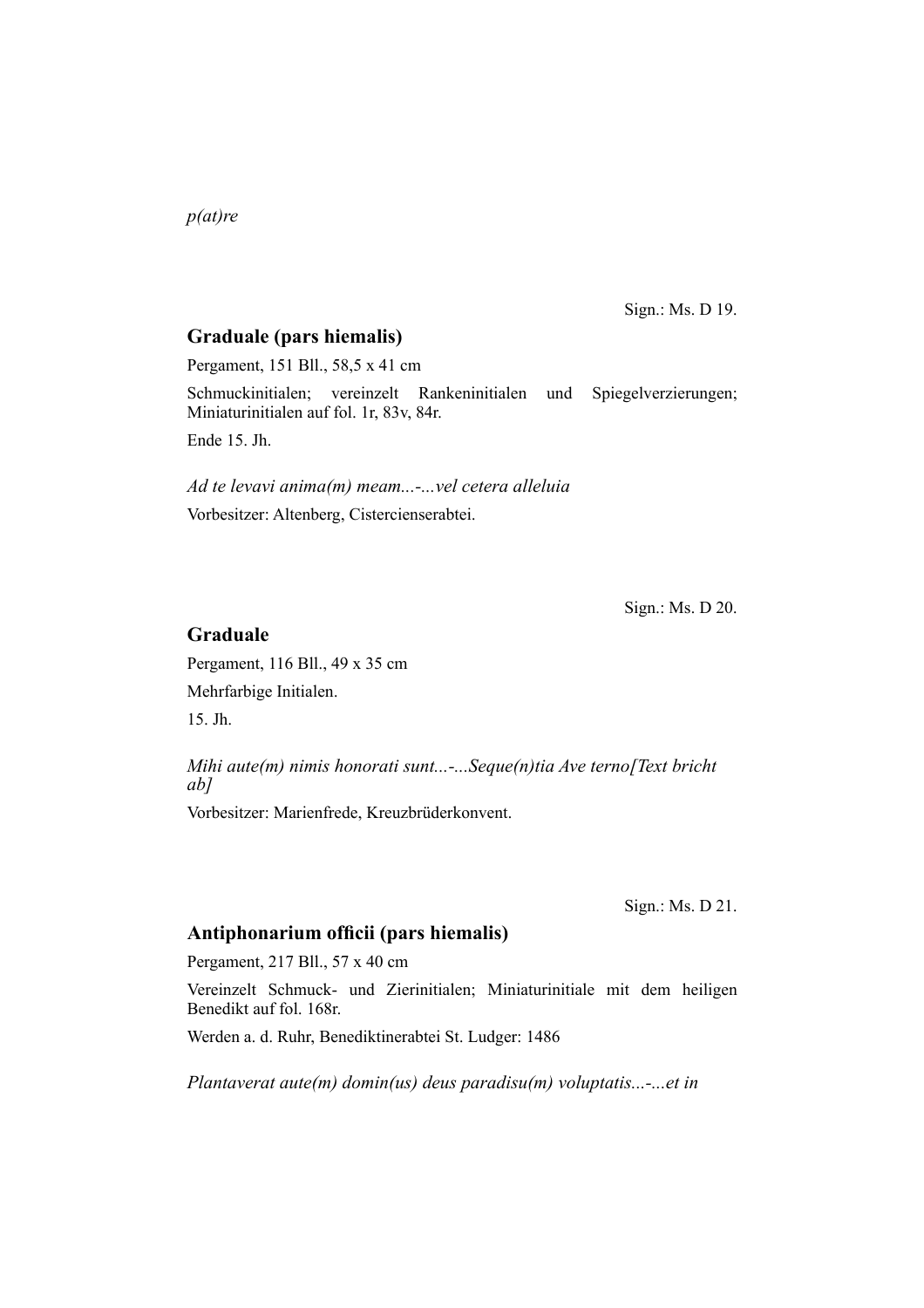*morte non su(n)t separati* Schreiber: Fredericus Hugenpoet.

Sign.: Ms. D 22.

# Antiphonarium officii (pars aestivalis)

Pergament, 248 Bll., 49,5 x 35 cm

Einige kleinere Schmuckinitialen mit Verwendung von Blattgold.

15. Jh.

*Estote fortes in bello et pugnate cu(m) antiquo serpente...-...prome(t) cantibus [Text bricht ab]*

Vorbesitzer: Marienfrede, Kreuzbrüderkonvent.

Sign.: Ms. D 23.

# Antiphonarium officii (pars hiemalis)

Pergament, 123 Bll., 57 x 40 cm

Mehrfarbige Schmuckinitialen auf fol. 150r, 199r; kostbare Miniaturinitiale sowie Spiegelverzierung mit vegetabilen und zoomorphen Motiven auf fol. 110r; weitere Miniaturinitialen auf fol. 139r, 166r, 176r, 187v.

Werden a. d. Ruhr, Benediktinerabtei St. Ludger: 1487

*Plantaverat aute(m) dominus deus...-...virginis salutifero M°CCCC°LXXXVII°*

Schreiber: Fredericus Hugenpoet.

Sign.: Ms. D 24.

## Antiphonarium officii (pars hiemalis)

Pergament, 241 Bll., 58 x 41 cm

Fol. 1r Miniaturinitiale sowie Spiegelverzierung mit florealem Ornament; weitere Miniaturinitialen auf fol. 69v, 156r, 166v, 225r; große Schmuckinitialen auf fol. 48v, 104r; weitere kleinere Schmuckinitialen.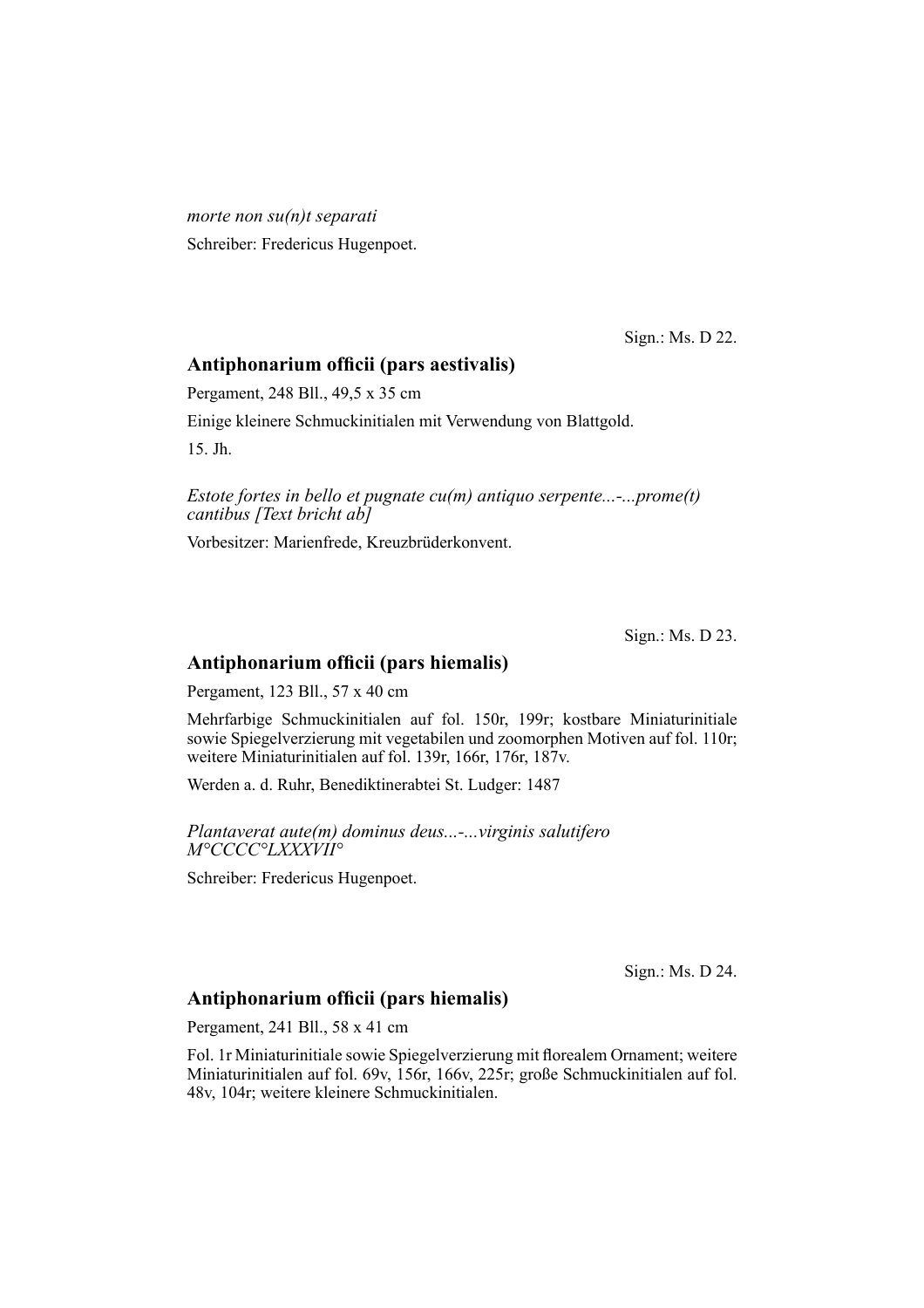15. Jh.

*Ecce nome(n) domini venit de longinquo...-...expandit man(us) suas ad deu(m) et dix(it)*

Vorbesitzer: Werden a. d. Ruhr, Benediktinerabtei St. Ludger (?).

Sign.: Ms. D 25.

# **Nocturnale**

Pergament, 219 Bll., 49 x 33,5 cm Zwei Miniaturinitialen (fol. 102r, 117r); eine Schmuckinitiale auf fol. 195v. Werden a. d. Ruhr, Benediktinerabtei St. Ludger: 1498

*[...]nitas d(eu)s n(oste)r...-...ut enarr(ar)et mirabilia tua* Schreiber: Fredericus Hugenpoet.

Sign.: Ms. D 26.

# **Nocturnale**

Pergament, 160 Bll., 51 x 35 cm Einfache Schmuckinitialen. Ende 15. Jh.

*magnus et filius altissimi vocabitur...-...dominu(m) que(m) lauda(n)t angeli cui che[Text bricht ab]*

Sign.: Ms. D 27.

# **Graduale**

Pergament, 92 Bll., 56,5 x 39 cm Miniatur- und Fleuronnée-Initialen. Ende 15. Jh.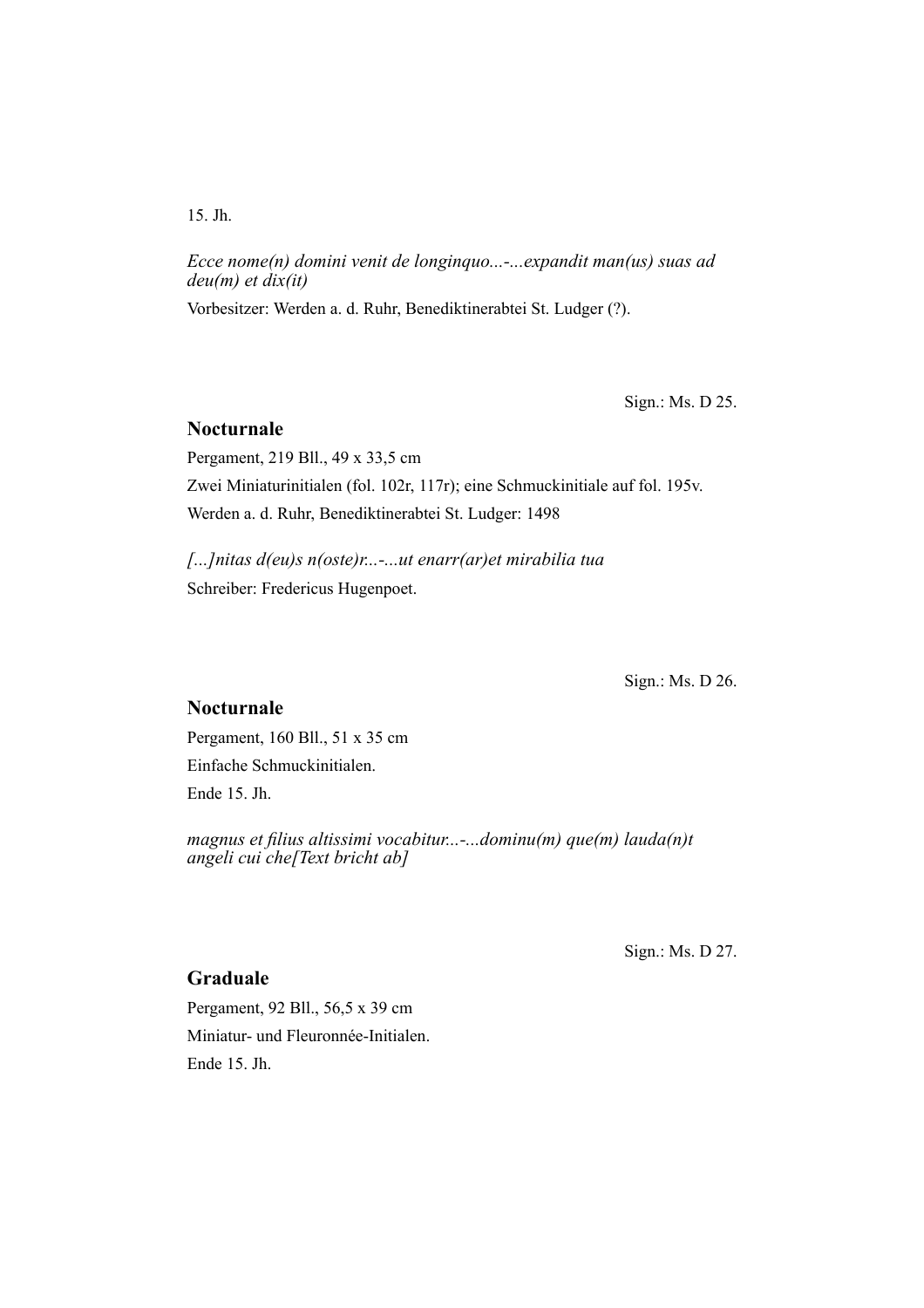*Qui me dignatus est ab omni plaga curare...-...qui venit i(n) nomine do[mini]*

Vorbesitzer: Werden a. d. Ruhr, Benediktinerabtei St. Ludger.

Sign.: Ms. D 28.

#### **Nocturnale**

Pergament, 149 Bll., 48 x 34 cm Miniatur- und Fleuronnée-Initialen. Ende 15. Jh.

*[...]vit igitur dominus...-...Letamini in d(omi)no et exultate* Vorbesitzer: Werden a. d. Ruhr, Benediktinerabtei St. Ludger.

Sign.: Ms. D 29.

# **Antiphonarium officii cum Psalterio**

Pergament, 101 Bll., 47,5 x 33 cm

Fol. 29r Miniaturinitiale mit dem hl. Benedikt, Spiegelverzierung mit vegetabilen und zoomorphen Motiven.

Ende 15. Jh.

*Qui ve(n)turus est veniet et non tardabit...-...hoc lege(m) dabit delinque(n)tib(us) in via.*

Vorbesitzer: Werden a. d. Ruhr, Benediktinerabtei St. Ludger.

Sign.: Ms. D 30.

# **Graduale (pars hiemalis)**

Pergament, 211 Bll., 49,5 x 34,5 cm Miniaturinitiale auf fol. 115r; weitere vereinzelte Schmuckinitialen. 15. Jh.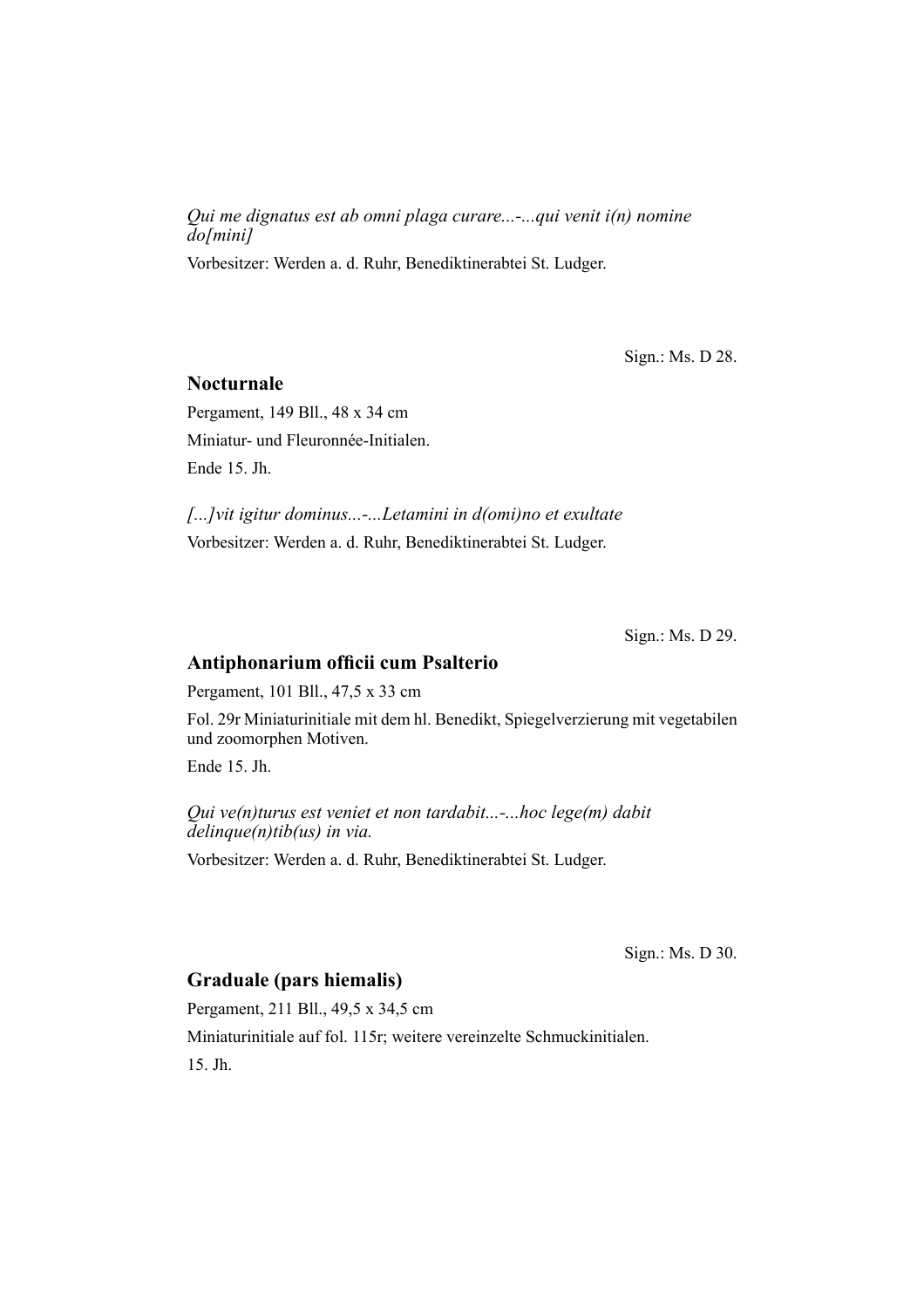*Gloria p(at)ri et filio et spi(ri)tui s(an)c(t)o...-...filiu(m) iudice(m) nostr(um). Allel[ui]a*

Vorbesitzer: Düsseldorf, Kreuzbrüderkonvent.

Sign.: Ms. D 31.

## **Psalterium cum ordinario officii**

Pergament, 165 Bll. (+ 1 vorgeh. Bl.), 36,5 x 34 cm, zweispaltig

Fol. 1r Schmuckinitiale nebst Spiegelverzierung aus dem 16. Jh.; außerdem Zierinitialen.

15. Jh.

*Beatus vir qui non abiit in consilio i(m)piorum...-...resurrectione(m) vitam aeterna(m) Amen*

Fol. 159v-165v verschiedene Ergänzungen zum Ordinariumsteil aus dem 19. Jh. Vorbesitzer: Marienfrede, Kreuzbrüderkonvent.

Sign.: Ms. D 32.

#### **Graduale (pars hiemalis)**

Pergament, 213 Bll., 54 x 37 cm

Einige Miniaturinitialen sowie einige gerahmte Spiegelverzierungen.

Altenberg, Cistercienserabtei: 1. Hälfte 16. Jh.

*[no]tas fac mihi et semitas tuas...-...gloria patri et filio et spiritui sancto. Sicut erat in p(at)ria*

Sign.: Ms. D 33.

#### **Antiphonarium officii**

Pergament, 410 Bll., 55 x 38 cm

Aufwendig gestaltete Fleuronnée-Initialen und Fleuronnée-Spiegelverzierungen; Miniaturinitialen jeweils zu Beginn der Liturgie der Hauptfeste des Kirchenjahres.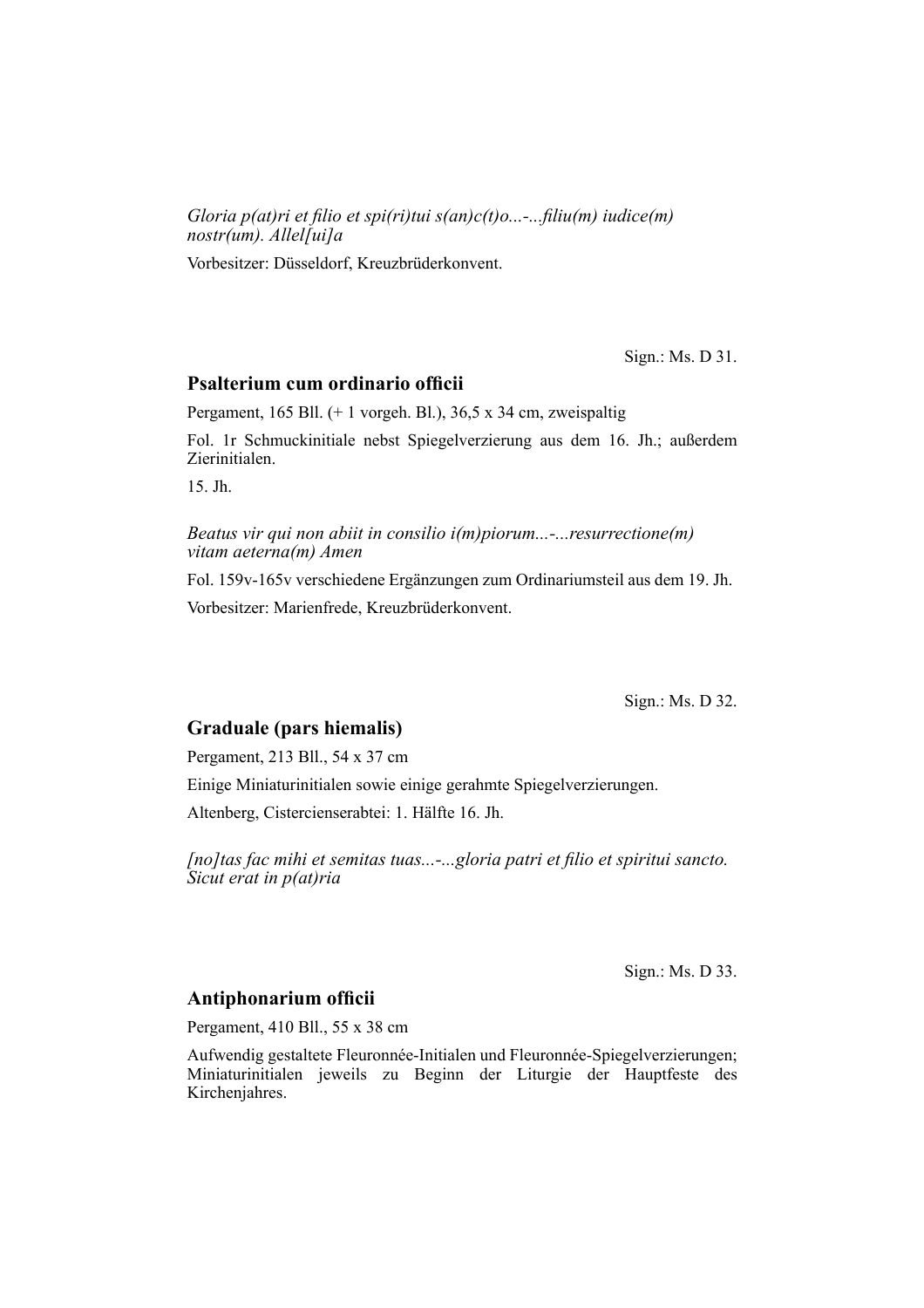Altenberg, Cistercienserabtei: 1544

*Custodit dominus o(m)nes diligentes...-...laudem in terra. Gl(ori)a patri* Schreiber: Henricus de Kürten; Johannes de Kempen.

Sign.: Ms. D 34.

#### **Antiphonarium officii**

Pergament, 321 Bll., 54 x 37 cm

Fleuronnée-Initialen; Miniaturinitialen; vereinzelt auch gerahmte Spiegelverzierungen mit vegetabilen und zoomorphen Motiven. Altenberg, Cistercienserabtei: um 1550

*Evenite in virtute...-...laureae coronant plurimae. Sublime(n)* Schreiber: Peter Elstorp; Gottfried von Sundorf.

Sign.: Ms. D 35.

# **Graduale (pars hiemalis)**

Pergament, 206 Bll., 56,5 x 39 cm

Miniaturinitialen auf fol. 1v, 17r, 155r, 204v; Fleuronnée-Initialen mit Verwendung von Blattgold.

Altenberg, Cistercienserabtei: 1545

*Ad te levavi anima(m) mea(m)...-...charitate vulneratus castitate* Schreiber: Henricus de Kürten; Johannes de Kempen.

Sign.: Ms. D 36.

#### **Antiphonarium officii**

Pergament, 393 Bll., 55 x 37,5 cm

Zahlreiche größere und kleinere Fleuronnée-Initialen, zum Teil mit Verwendung von Blattgold; Miniaturinitialen vor allem im Proprium Sanctorum.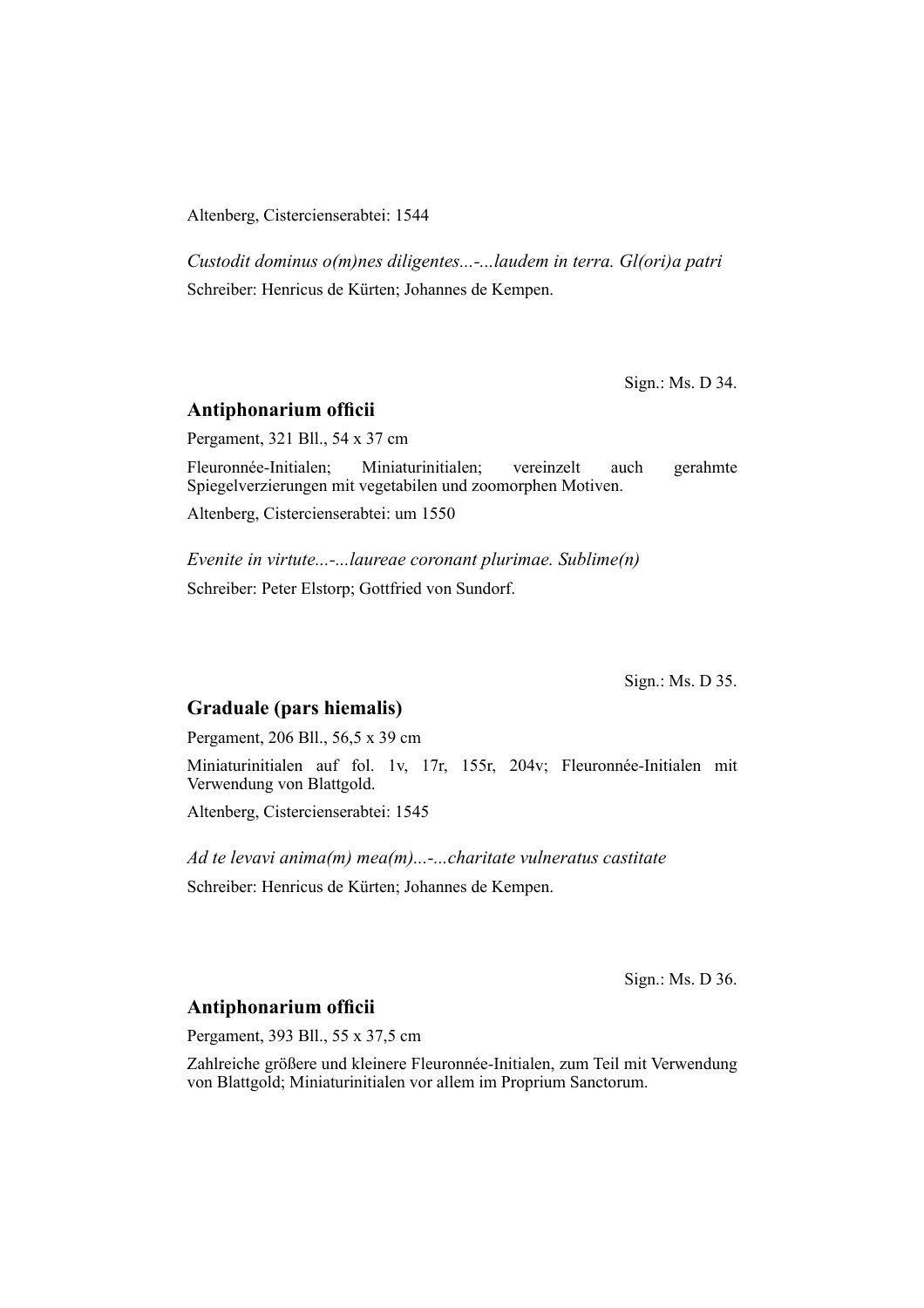Altenberg, Cistercienserabtei: um 1547

*Alleluia alleluia alleluia alleluia...-...et in saecula saeculo(rum) amen.*

Sign.: Ms. E 1.

## **Kanonistische Sammelhandschrift**

Pergament, 144 Bll., 34,5 x 27,5 cm, zweispaltig Italien: Ende 9. Jh.

- fol. 1v-2v Cresconius: Praefatio der Concordia canonum (unvollständig); fol. 3rv leer; fol. 4r-143v Collectio canonum Dionysio-Hadriana -

*Incip(it) Praefatio Cresconii Concordia canonu(m) ad Liberinu(m)...- ...Fortunatus Suestan(us)*

Vorbesitzer: Werden a. d. Ruhr, Benediktinerabtei St. Ludger; Essen, Kanonissenstift.

Sign.: Ms. E 2.

#### **Collectio canonum Dionysio-Hadriana**

Pergament, 196 Bll. (+ je 1 vor- bzw. nachgeh. Bll.), 30,3 x 21 cm Fulda (?): um 900

*Divina fulgens doctrina sceptra praecellit regni...-...Explicit constituta papae Gregorii sub anathematae interdictam*

Vorbesitzer: Werden a. d. Ruhr, Benediktinerabtei St. Ludger.

Sign.: Ms. E 3.

**Regino Prumiensis:**

# **De synodalibus causis et disciplinis ecclesiasticis**

Pergament, 129 Bll., 30,2 x 23,4 cm, zweispaltig 10. Jh.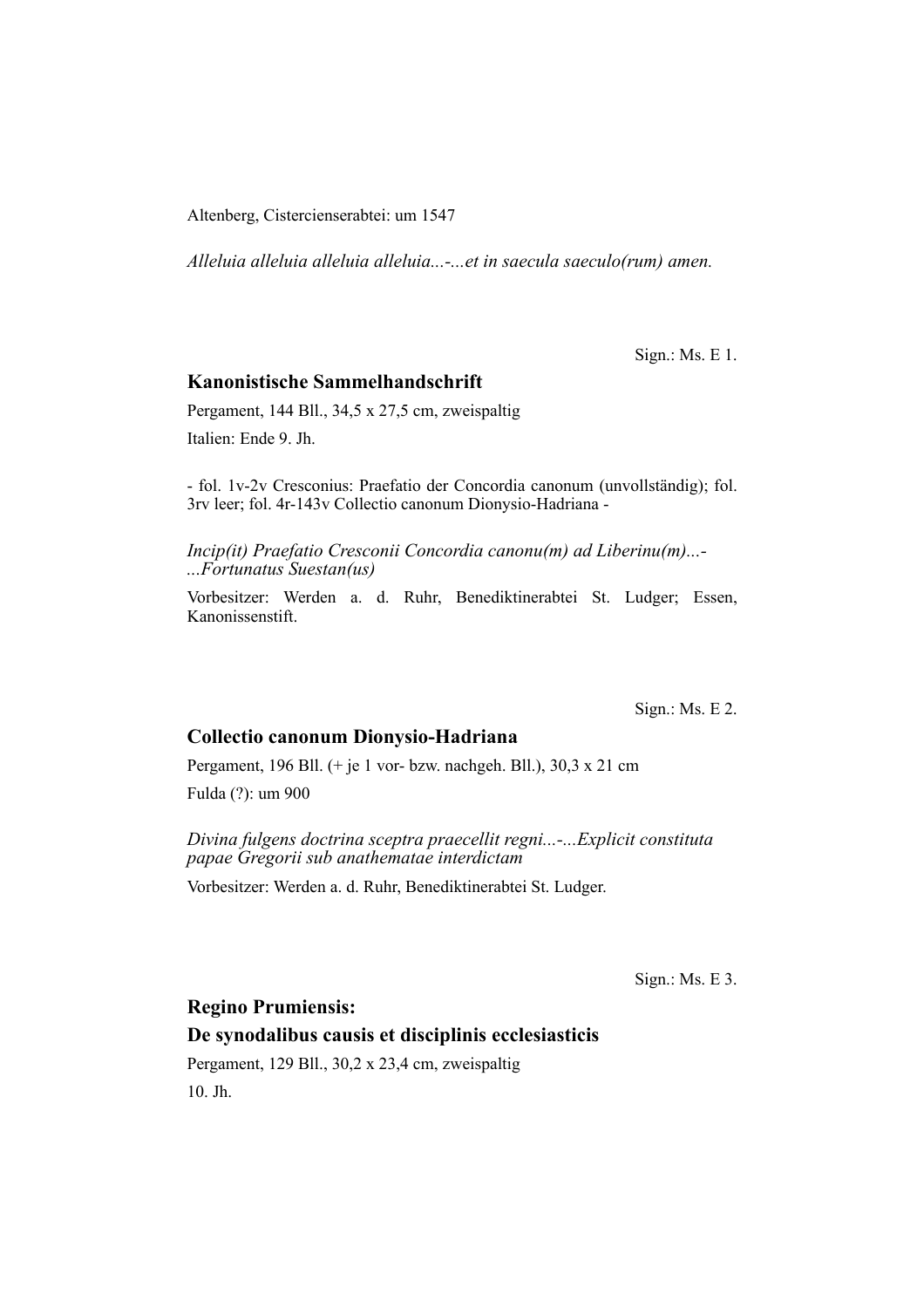- fol. 1v-6v Inhaltsübersicht; fol. 7r-8r Auszüge aus den Appendices zu Regino Prumiensis: De synodalibus causis et disciplinis ecclesiasticis; fol. 8r-124r Regino Prumiensis: De synodalibus causis et disciplinis ecclesiasticis; fol. 124r-129v weitere Auszüge aus den genannten Appendices -

*Ex decretis papae Innocentii titulo XX...-...decimas eade(m) ecclesiae conferat. Amen*

Vorbesitzer: Werden a. d. Ruhr, Benediktinerabtei St. Ludger.

Sign.: Ms. E 4.

# **Kanonistische Sammelhandschrift**

Pergament, 314 Bll., 30,5 x 21 cm, zweispaltig

Ende 13./Anfang 14. Jh.

- fol. 1r-297r Decretales Gregorii IX papae <Liber extra> cum glossa Bernardi Parmensis de Botone; fol. 297v nachgestelltes Inhaltsverzeichnis; fol. 298r-313v Decretalium Innocentii IV papae compilatio cum glossa Bernhardi Compostellani; fol. 314rv kanonistische Fragmente -

*Gregorius ep(is)c(opus) servus servo(rum) dei...-...q(ua)rta p(ro)ducta* Vorbesitzer: Werden a. d. Ruhr, Benediktinerabtei St. Ludger.

Sign.: Ms. E 5.

# **Goffredus de Trano: Summa super rubricas decretalium**

Pergament, 99 Bll. (+ 1 vorgeh. Bl.), 15,8 x 12,5 cm 14. Jh.

- Teilweise gekürzte Fassung der Summa super rubricas decretalium. -

*Glosa(rum) div(er)sitas intelligentia(m) text(us) n(on) nu(m)q(uam) obten(e)brat...-...suasit utilitas et i(n)duxit*

Zwei Hände.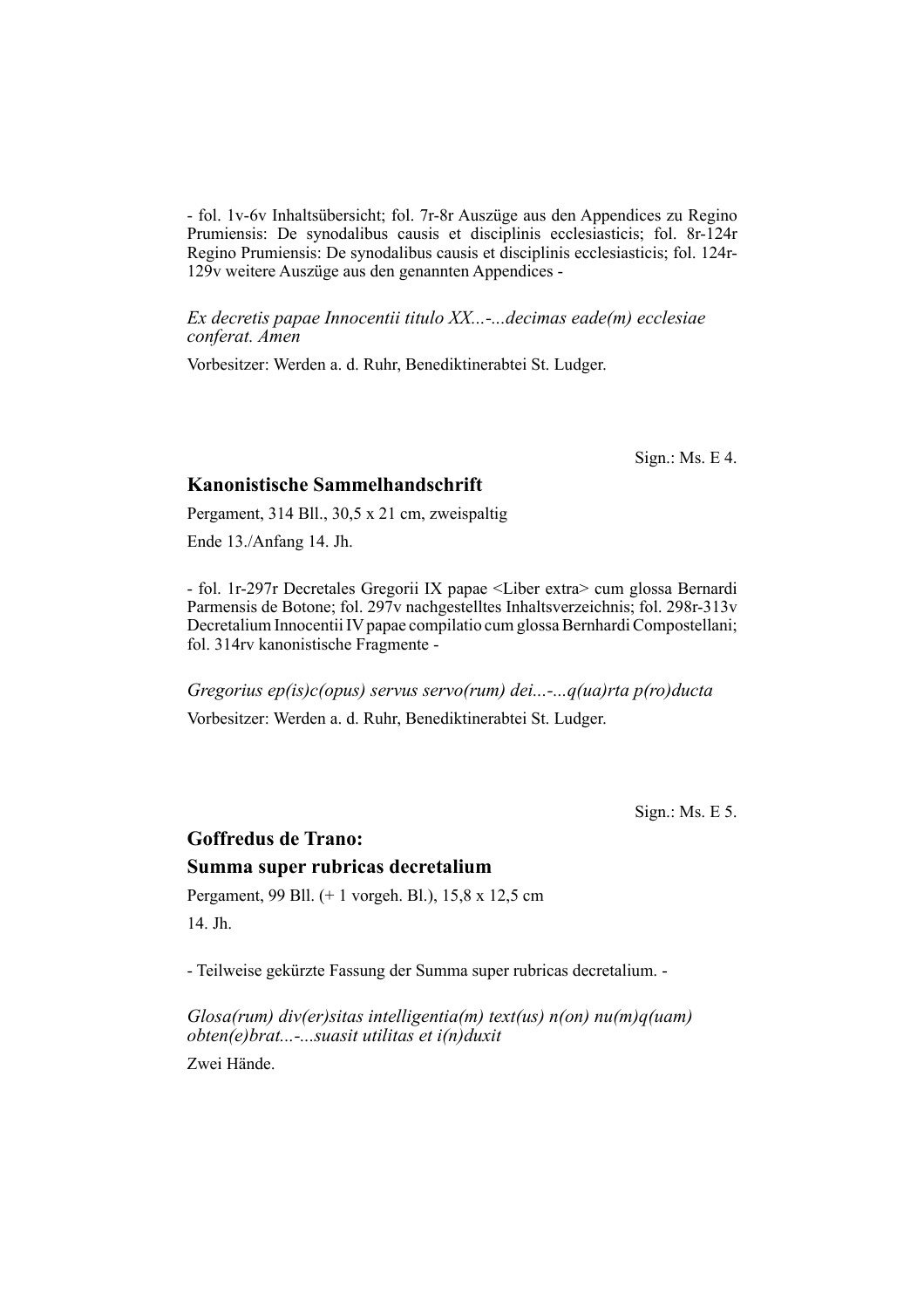Sign.: Ms. E 6.

# **Goffredus de Trano: Summa super rubricas decretalium**

Pergament, 237 Bll. (+ 1 vorgeh. Bl.), 24 x 16,5 cm, zweispaltig 14. Jh.

*Glosa(rum) div(er)sitas intelligentia(m) textus n(on) numq(uam) obtenebrat...-...Explicit summa mag(ist)ri Gaufridi de trano* Vorbesitzer: Essen, Kanonissenstift.

Sign.: Ms. E 7.

#### **Summa super tertium librum decretalium**

Papier, 318 Bll. (+ 1 vorgeh. Bl.), 31,2 x 21,5 cm, zweispaltig Fol. 1r Zierinitiale mit vegetabilen Motiven. 15. Jh.

*De p(re)cariis sup(ra) visum e(st) de cont(rac)tibus...-...ineffabilem cleme(n)tiam. Amen*

Verschiedene Hände.

Vorbesitzer: Düsseldorf, Kreuzbrüderkonvent.

Sign.: Ms. E 8a.

#### **Statuten**

Pergament, 72 Bll. (+ 1 vorgeh. Bl.), 32 x 22,5 cm

Düsseldorf oder Köln: Anfang 15. Jh.

- fol. Iv Urkundenabschrift (1400 April 11, eine Pachtfrage des Düsseldorfer Stiftes St. Marien (und St. Lambertus) betreffend); fol. 1r-66v Statuten der Kölner Erzbischöfe Konrad von Hochstaden (1238-1261), Engelbert II. (1261-1274), Siegfried von Westerburg (1275-1297), Wikbold (1297-1304), Heinrich von Virneburg (1304-1332), Walram von Jülich (1332-1349), Wilhelm von Gennep (1349-1362) und Friedrich von Saarwerden (1370-1414); fol. 67r-70v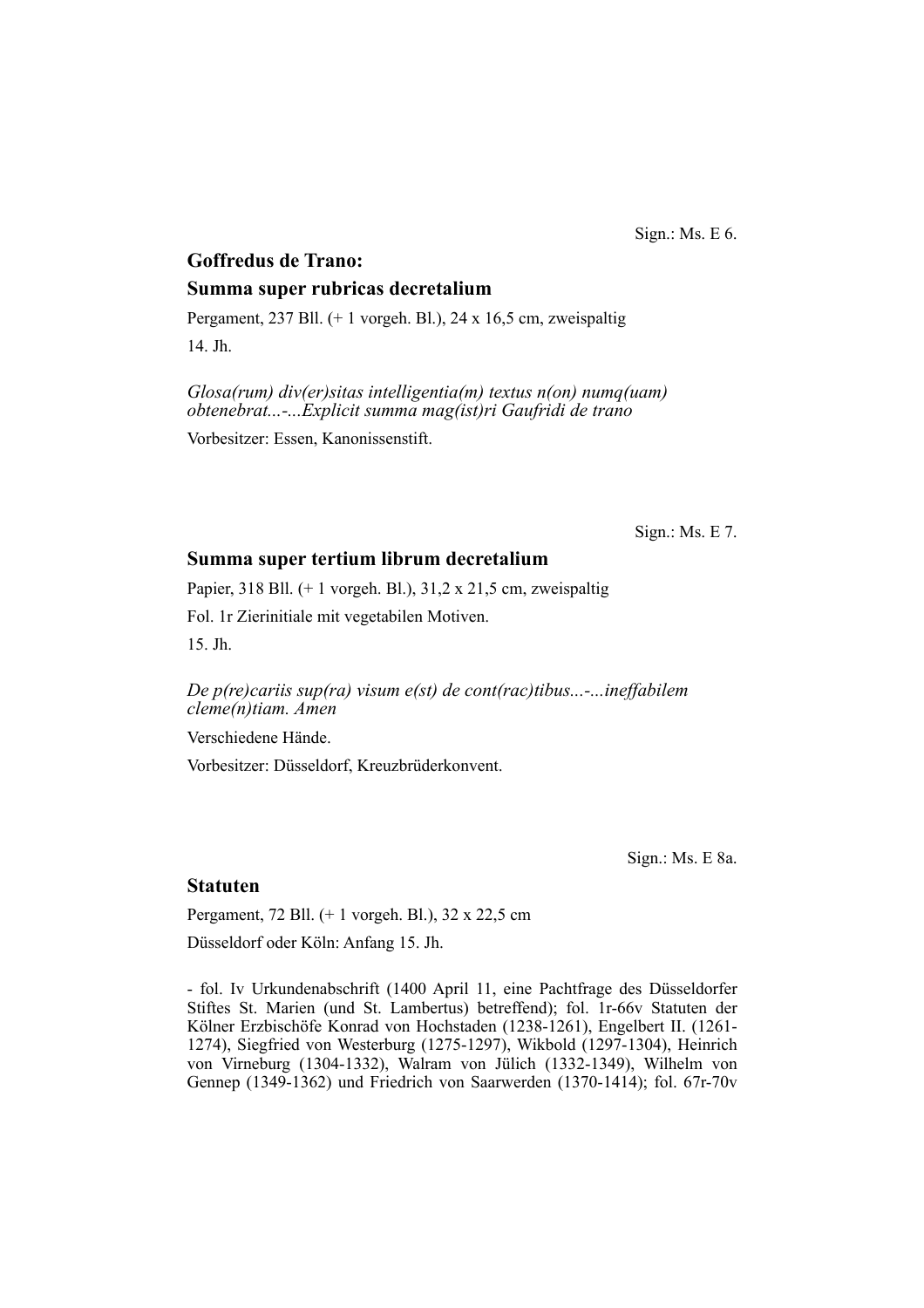Statuten des Stiftes St. Marien (und St. Lambertus) in Düsseldorf; fol. 71r-72r In halts verzeichnis -

*I[n] nomine d(omi)ni Amen. Nos Conrad(us) [d]ei gr(ati)a...-...et haec sancta dei ewangelia*

Vorbesitzer: Düsseldorf, Stift St. Marien (und St. Lambertus).

Sign.: Ms. E 9a.

#### **Sammelhandschrift**

Pergament, 269 Bll. (+ je 1 vor- bzw. nachgeh. Papierbl.), 33,2 x 21 cm, zweispaltig

Italien (?): 13. Jh.

- fol. 1r-22r Placentinus: Summa institutionum; fol. 23r-32r Ders.: Summa de actionum varietate; fol. 33r-165r Ders.: Summa codicis; fol. 165rv Ders.: Exordium summae codicis; fol. 165v-167r Ders.: Summa trium librorum (un voll ständig); fol. 167rv Ders.: Summa de restitutionibus; fol. 167v-168r Ders.: Summula; fol. 168rv Ders.: Distinctio de probationibus; fol. 168v-169v Ders.: Summula; fol. 169rv Ders.: Summula de verborum obligationibus; fol. 170r-269v Guilelmus de Cabriano: Casus codicum -

*Incipi(un)t summae inst(ituti)onu(m) a Place(n)tino (com)positae...- ...p(er)so siduo*

Vorbesitzer: Düsseldorf, Jesuitenkolleg.

Sign.: Ms. E 9b.

#### **Sammelhandschrift**

Pergament, 199 Bll., 20,5 x 15,5 cm, zweispaltig

14. Jh.

- fol. 1r-15r Kapitelverzeichnis der verschiedenen Sammlungen des Corpus Iuris Civilis; fol. 15r-16v Kapitelverzeichnis zu den 5 Büchern der Decretalium Gregorii IX papae  $\leq$ Liber extra $\geq$ ; fol. 16v De quattuor sensibus expositionis sacrae scripturae; fol. 17r-64v Vocabularium Iuris Canonici; fol. 64v-65r Inhaltsübersicht zu den 4 Büchern der Summa de poenitentia des Raimundus de Pennaforte; fol. 65v leer; fol. 66r kanonistisches Fragment; fol. 66v-85v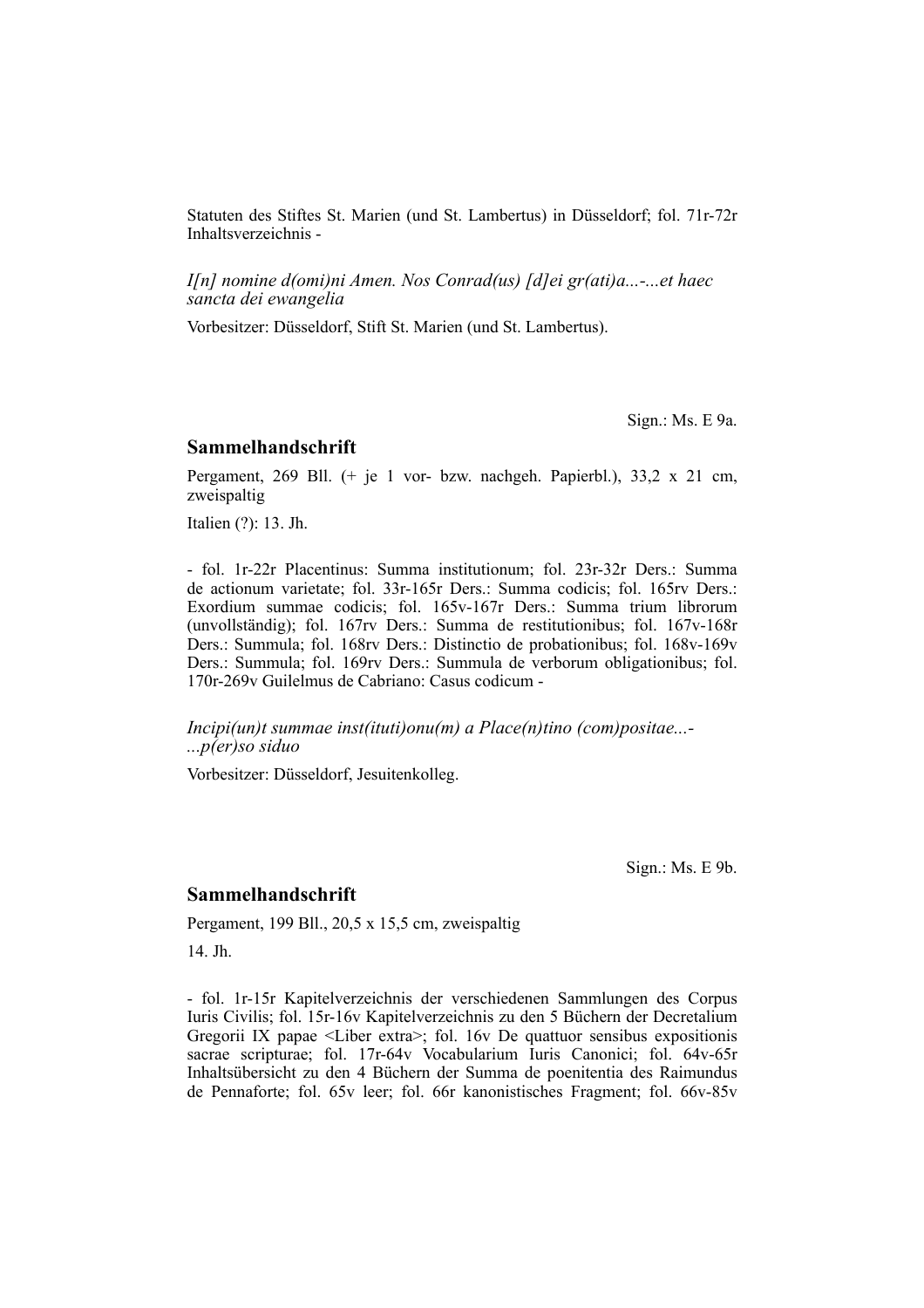Alcherus Claraevallensis: Liber de spiritu et anima; fol. 86r-87v ein weiteres kanonistisches Fragment; fol. 88r-199r Hugo Ripelin de Argentina: Compendium theologicae veritatis; fol. 199r Auszug aus einem Brief des Aurelius Augustinus Hipponensis -

*Incipiunt tituli om(n)i(um) libr(orum) legaliu(m)...-...salub(er)rima pietate credendu(m) est.*

Vorbesitzer: Altenberg, Cistercienserabtei.

Sign.: Ms. E 10.

# **Bernardus Gordianus:**

# **Lilium medicinae**

Papier, 241 Bll., 31 x 19,7 cm, ab fol. 73r zweispaltig

1479

- fol. 2r-214v Bernardus Gordianus: Lilium medicinae; fol. 215r-241v Bernardus Provincialis: Commentarius super tabulas duodecim Magistri Salerni. Fol. 2r-214r sind 1479 geschrieben worden, während fol. 215r-241v von einer anderen Hand des 15. Jh.s ausgeführt und vermutlich nachträglich eingefügt worden sind. -

*Interrogatus a quoda(m) Socrates...-...Explicit com(m)entum cu(m) tabula interserta feliciter.*

Zwei Hände.

Sign.: Ms. E 11.

## **Medizinische Sammelhandschrift**

Papier, 261 Bll. (+ 2 vorgeh. Pergamentbll.), 21,8 x 14,5 cm

Ende 15./Anfang 16. Jh.

- fol. 1r-49r De doloribus (Auszug aus einem medizinischen Traktat, Schmerz und Schmerzbekämpfung betreffend); fol. 49v leer; fol. 50r-68r Flos medicinae metrica; fol. 68v-81v Liber de simplicibus medicinis; fol. 82r De iudicio sanguinis (in Versform); fol. 82v leer; fol. 83r-87v Thaddaeus Florentinus: De herbis; fol. 87v-89v Liber de pulsis; fol. 90r-106r Tractatus de crisibus; fol.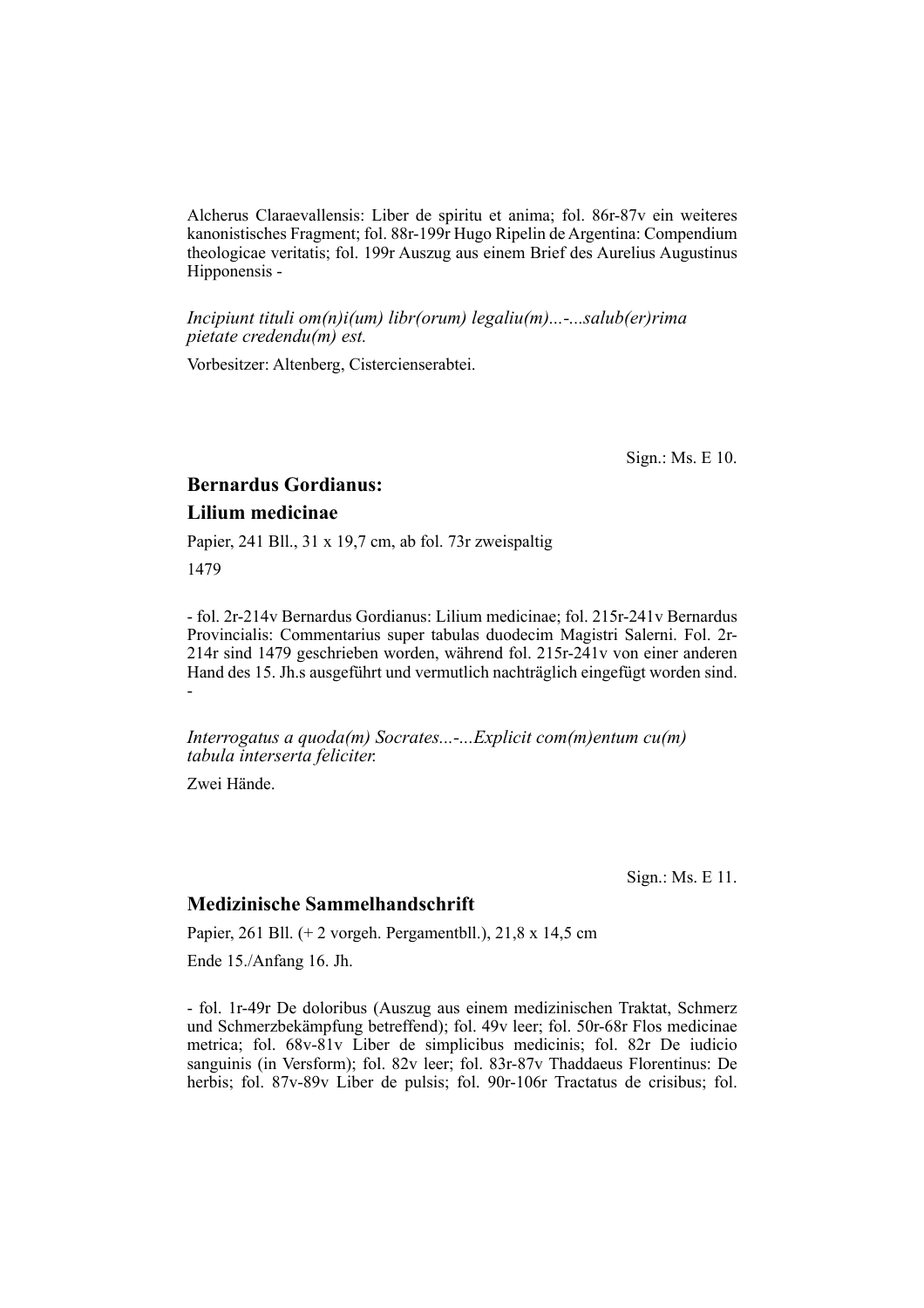106rv De pestilentia (Textsammlung); fol. 107r-108v De modo cognoscendi aegritudinem; fol. 108v-109v Regimen principuum Aristotelis; fol. 110v-121r diverse pharmazeutisch-therapeutische Hinweise; fol. 121v-129r De pestilentia (Textsammlung, in deren Rahmen mehrfach auf Johannes de Tornamira: Praeservatio et cura apostematon antrosonum pestilentialium verwiesen wird); fol. 129y leer; 130r-141r Kompilation diagnostischer und the rapeutischer Hinweise; fol. 141v leer; fol. 142r-172r Gerardus de Cremona: Tractatus de modo medendi; fol. 172v-184r medizinischer Traktat ("Christi filii Dei caritas..."); fol. 184r-187r Johannes Parmensis: Tractatus medicus secundum Johannem Mesue; fol. 187r-188v De herbis; fol. 188v-191r Gerardus de Solo: Tractatus medicus; fol. 191r-197v verschiedene medizinische Traktate; fol. 197v-202v Vocabularium medicinae (griech.-lat.); fol. 203r-205v De capite; fol. 206r-225r internistische Traktate; fol. 225v leer; fol. 226r-234v De iudiciis urinae; fol. 235r-237v verschiedene medizini sche Texte; fol. 238r-239v Magister Gallus: Tractatus de urinis; fol. 240r-245r Diagnostisches und Therapeutisches aus dem Gebiet der Urologie; fol. 246r-261r Mondino de Liucci: De anathomia (Auszug); fol. 261v medizinisches Fragment -

*Quonia(m) quidem corp(us) hu(m)anu(m) fragile...-...in q(ui)b(us) [i.f. unleserlich]*

Vorbesitzer: Marienfrede, Kreuzbrüderkonvent.

Sign.: Ms. E 27.

#### **Stadtrecht von Kleve (ndd.)**

Papier, 225 Bll. (+ je 2 vor- bzw. nachgeh. Pergamentbll.), 20,5 x 14 cm

Niederrhein: 1487-1500

- fol. 1r-17v leer; fol. 18r-26r Register; fol. 26r-32v leer; fol. 32v-173r Stadtrecht von Kleve; fol. 173v-215v leer -

*Dye speek up halden off gehenghen...-...sullen off besegellen. Deo gratias.*

Fol. 216r-225v Nachträge mit juristischem Inhalt.

Vorbesitzer: Robert van Reydt, Mitglied des städtischen Rates in Kleve (1582- 88).

Sign.: Ms. E 28 an: M.Th.u.Sch. 177 (Ink.).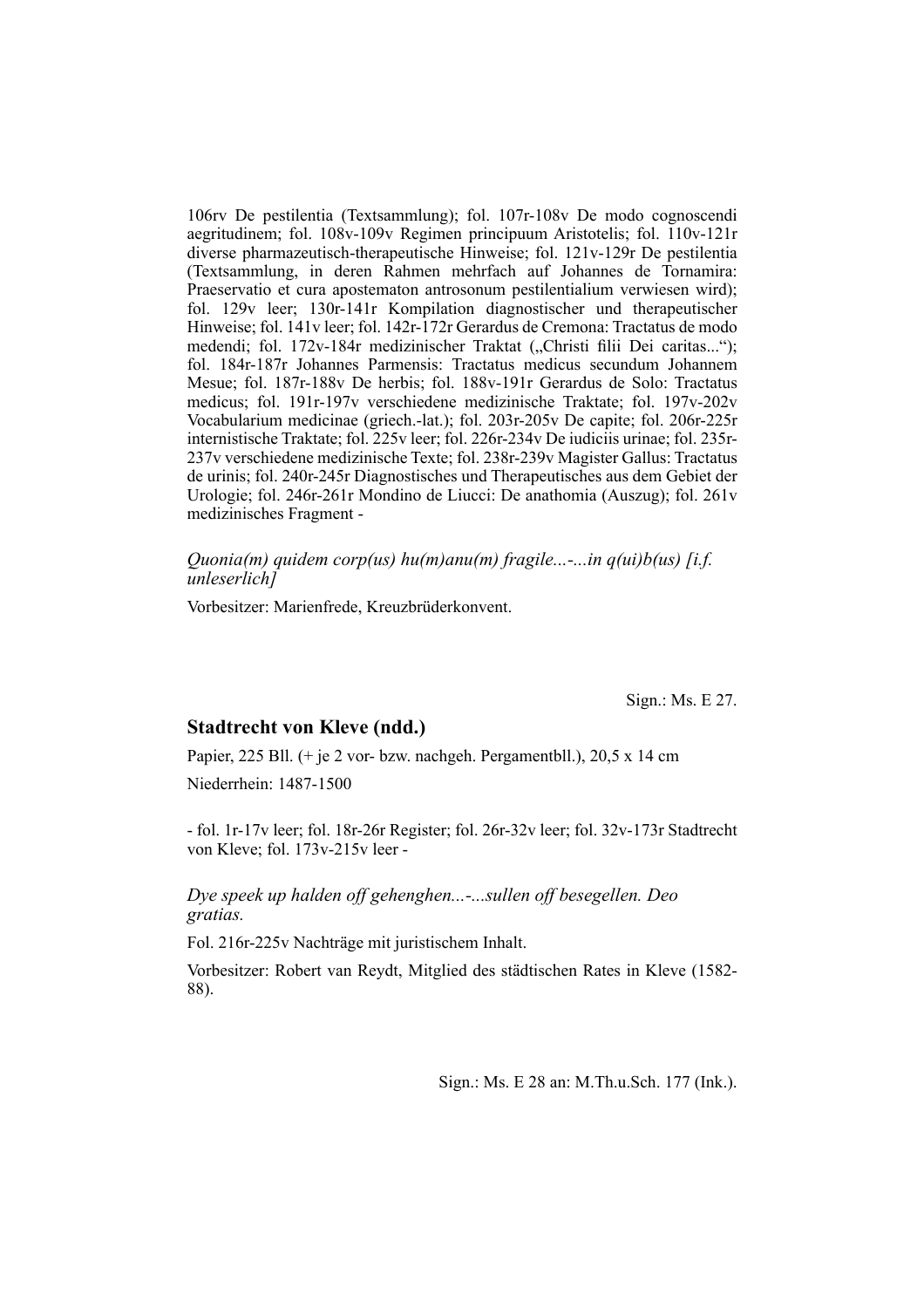# **Martinus Polonus <Oppaviensis>: Margarita decreti**

Papier, fol. 71 Pergament, 79 Bll., 31,5 x 22 cm, zweispaltig

15. Jh.

- fol. 1r Modus allegrandi in decretalibus (kanonistisches Fragment); fol. 1r-76v Martinus Polonus < $Onaviensis$ : Margarita decreti; fol. 77r-78r De officio archipresbyteri (Nota); fol. 78v-79v De decreto Gratiani (Fragment). Die Handschrift ist mit der Inkunabel GW 3326 zusammengebunden. -

*Ius canonu(m) i(n) q(uattu)or libris p(ri)ncipalib(us) est nob(is) traditu(m)...-...et c(on)venies seq(uen)tia.*

Vorbesitzer: Düsseldorf, Kreuzbrüderkonvent.

Sign.: Ms. F 1.

# **Aurelius Prudentius Clemens:**

**Carmina**

Pergament, 70 Bll., 32 x 24 cm, zweispaltig

Ende 10. Jh.

- fol. 1rv Federproben; fol. 2rv Praefatio; fol. 2v-11v Cathemerinon; fol. 11v-20v Apotheosis; fol. 20v-29r Amartigenia; fol. 29r-36v Psychomachia; fol. 36v-52r Contra orationem Symmachi; fol. 52v-58v Peristephanon I-XIII. Die gesamte Handschrift ist mit zahlreichen Interlinearglossen versehen, von denen ein erheblicher Teil in ahd. bzw. altsächs. Sprache abgefaßt ist. -

*[unleserlich, dann] per quinquennia iam decem...-...die(m) lege(m)q(ue) obeundi*

Vorbesitzer: Werden a. d. Ruhr, Benediktinerabtei St. Ludger; Essen, Kanonissenstift.

*Textausgabe:* CCSL 126. Aurelii Prudentii Clementis Carmina; Edition der althochdeutschen bzw. altsächsischen Glossen in: R. Jahn: Die ältesten Sprach- und Literaturdenkmäler aus Werden und Essen. In: BGSE 60 (1940), S. 9-142, hier S. 73f.; E. Steinmeyer: Glossen zu Prudentius. In: ZDA 15 (1872), S. 517-532; E. Steinmeyer u. E. Sievers: Die althochdeutschen Glossen. Bd. 2. Berlin 1882, S. 575-590; Th. Stührenberg: Die althochdeutschen Prudentiusglossen der Handschrift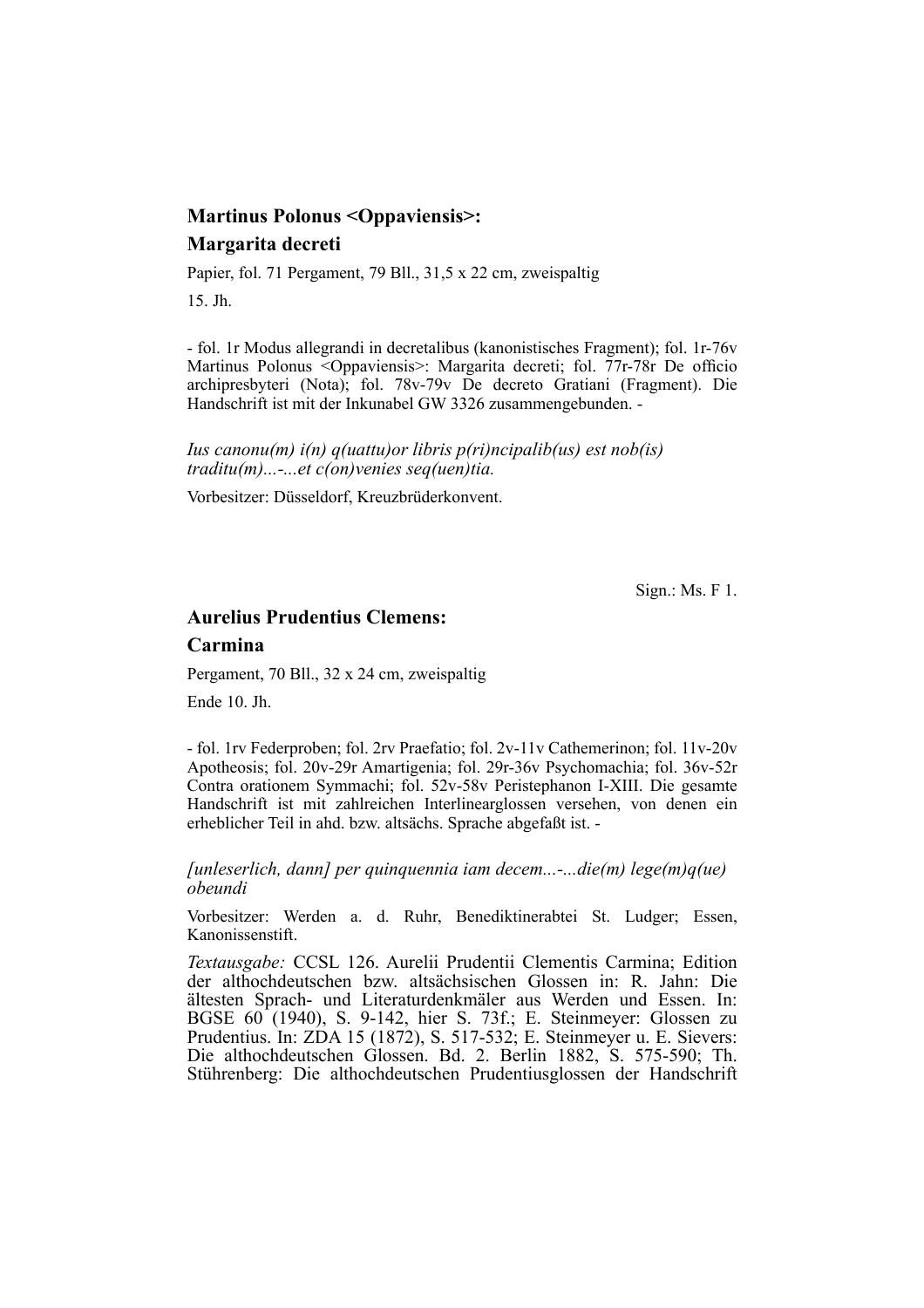Düsseldorf F 1. Bonn 1974 (= Rheinisches Archiv 91), S. 40-73; E. Wadstein: Kleinere altsächsische Sprachdenkmäler. Norden/Leipzig 1899 (= Niederdeutsche Denkmäler 6), S. 89-104.

Sign.: Ms. F 2.

# **Boethius, Anicius Manlius Severinus: De consolatione philosophiae**

Papier, 142 Bll., 28,6 x 21,5 cm

Vereinzelte tiefrote Zierinitialen.

Niederrhein: 1417

- Anicius Manlius Severinus Boethius: De consolatione philosophiae libri I-V, cap. 2,6. Die fehlenden Seiten sind später herausgerissen worden. Die Hand schrift ist mit Interlinear- und Marginalglossen versehen. -

*Terra libror(um) p(er) eor(um) ordine(m) posita...-...sic sacro calamo sc(ri)ptor sulca(n)te libellos*

Schreiber: Henricus de Tulpeto.

Vorbesitzer: Marienfrede, Kreuzbrüderkonvent.

Sign.: Ms. F 3.

#### **Commentarius in Boethii de consolatione philosophiae libros V**

Papier, 86 Bll., 29,2 x 20,2 cm, zweispaltig

2. Hälfte 15. Jh.

*Prologus Sicut dicit ph(ilosoph)us tertio...-...malum v(erbu)m q(ua)m ad fugam*

Vorbesitzer: Marienfrede, Kreuzbrüderkonvent.

Sign.: Ms. F 4.

## **Petrus Lombardus:**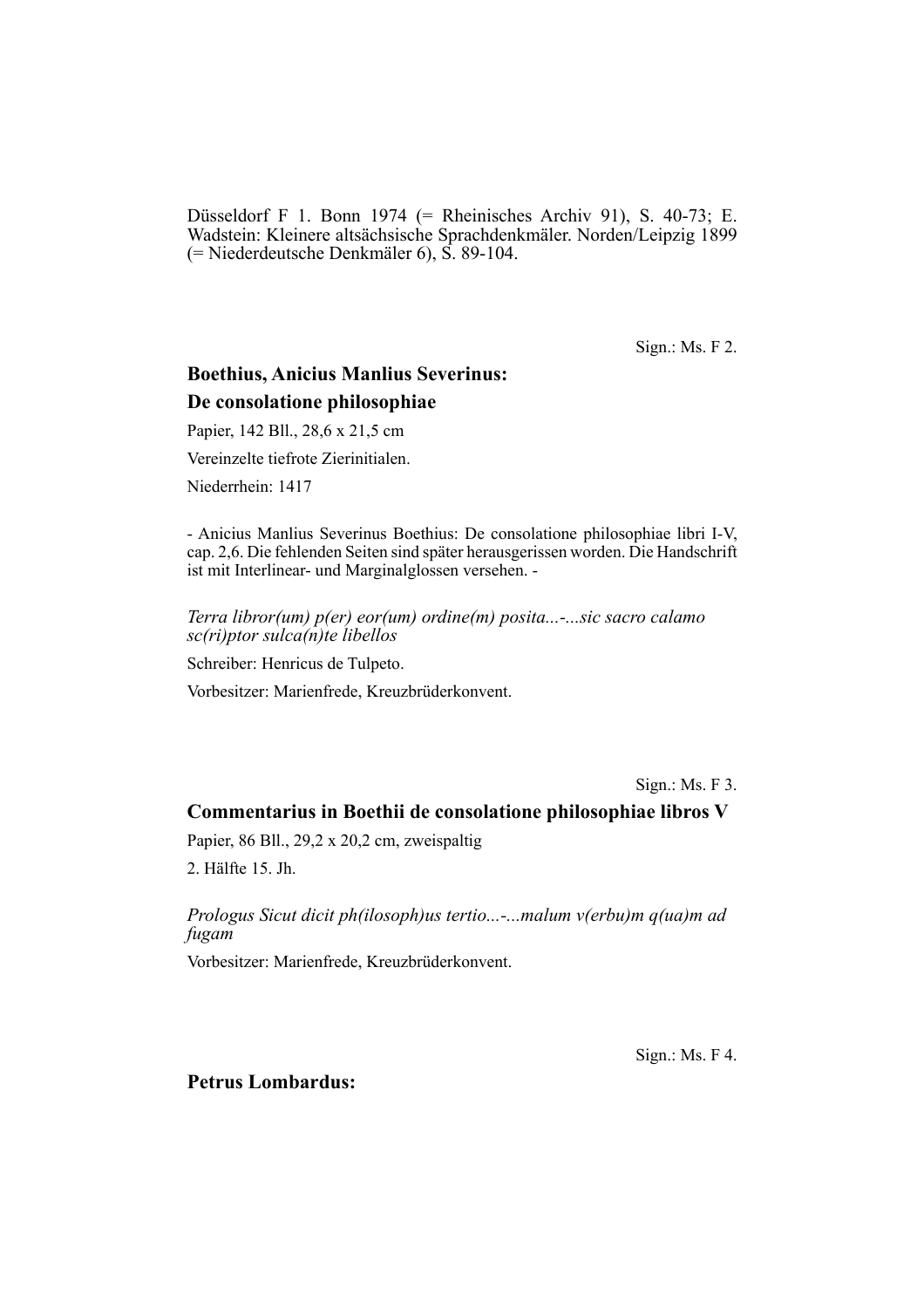# **Sententiarum libri IV**

Papier, 261 Bll., 29,3 x 21,5 cm, zweispaltig

Jeweils zu Beginn der einzelnen Bücher dreifarbige Schmuckinitialen.

Düsseldorf, Kreuzbrüderkonvent: 1471

*Incipit prologus in libros sententiarum cupientes aliquid de penuria...- ...p(er) media ad pedes usq(ue) Via duce p(er)venit.*

Schreiber: Arnold Erley von Blankenstein.

Sign.: Ms. F 5.

#### **Robertus Holcot:**

## **Opera selecta**

Papier, 330 Bll. (+ je 1 vor- bzw. nachgeh. Pergamentbl.), 27.5 x 20.5 cm, zweispaltig

Düsseldorf, Kreuzbrüderkonvent: 1512

- fol. 1r-2v theologisches Fragment; fol. 3rv leer; fol. 4r-194v Robertus Holcot: Super libros sententiarum quaestiones; fol. 194r-202v Ders.: Quaedam conferentiae; fol. 203r-239v Ders.: De imputabilitate peccati; fol. 239v-325r Ders.: Determinationes; fol. 325v-330r leer; fol. 330v Urkundenabschrift, von einer Hand des 16. Jh.s nachgetragen -

*iubet deus t(er)ra(m) eam cui hoc ipse...-...et varias enarrationes naturae. Amen*

Schreiber: Henricus de Werdenborch.

Sign.: Ms. F 6.

#### **Sammelhandschrift**

Papier, 270 Bll. (+ je 1 vor- bzw. nachgeh. Pergamentbl.), 29 x 21 cm, zweispaltig

Ende 15./Anfang 16. Jh.

- fol. 2r-28r Petrus de Alliaco: De quattuor gradibus scalae spiritualis; fol. 28r-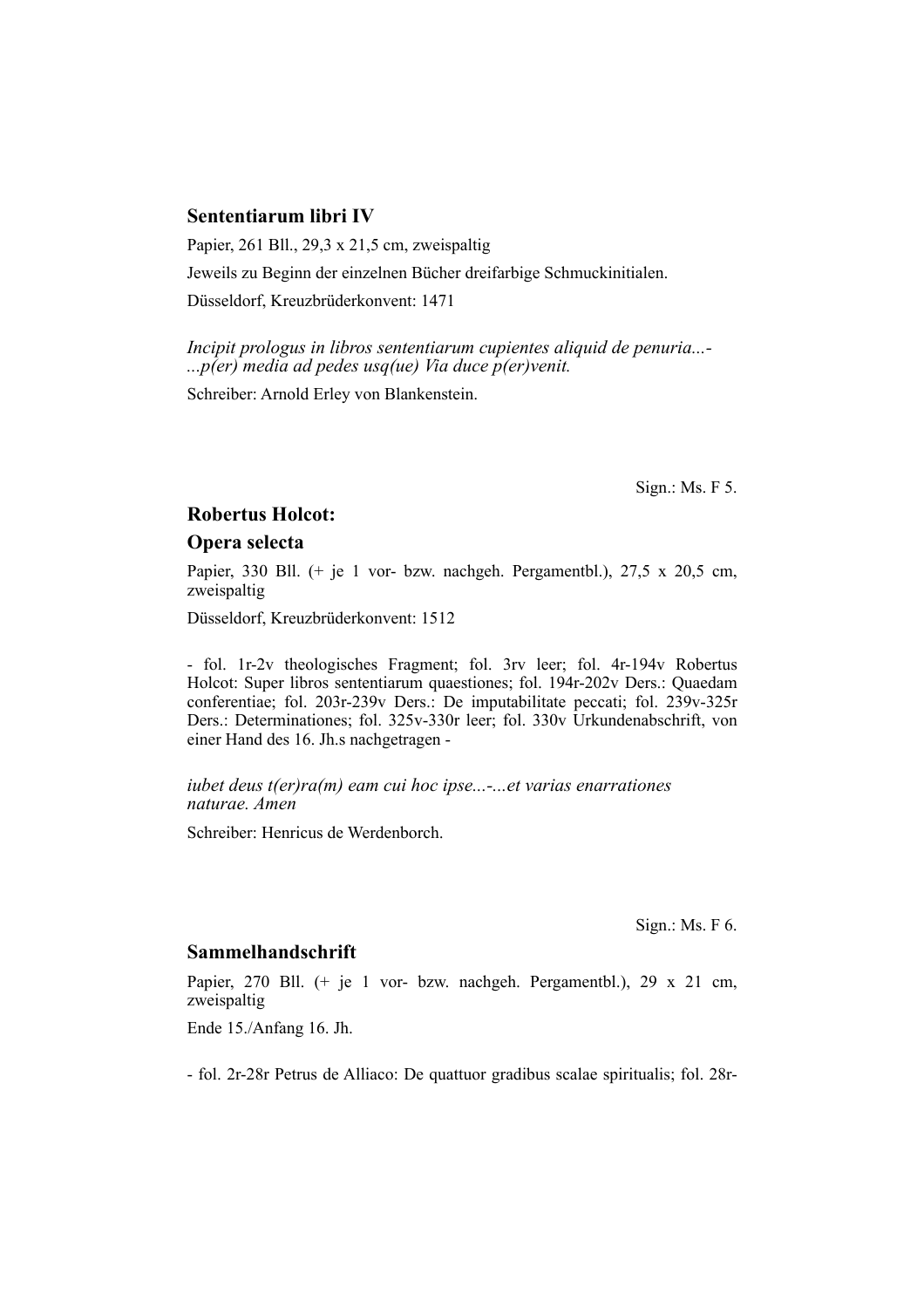120r Johannes Versorius: Quaedam quaestiones philosophiae et theologiae; fol. 120rv Übersicht über die Werke Platons; fol. 121r-139v Gerardus de Monte: Concordantiae dictorum Alberti Magni et Thomae de Aquino; fol. 140rv Aulus Persius Flaccus: Satyra I, mit Scholien von Johannes Murmellius Ruremundensis versehen; fol. 141r-186v Aegidius Romanus: Tractatus de universalium entitate, eingebettet in einen Kommentar des Gerardus de Monte. Der Aegidius-Text ist in der Handschrift deutlich markiert. Fol. 186v-197r Auszüge aus verschiedenen theologischen Werken des Johannes Versorius; fol. 197r-230r Auszüge aus verschiedenen Studien des Lambertus de Monte zur Aristoteles-Rezeption bei Thomas de Aquino; fol. 231r-233r Inhalts verzeichnisse zu den Johannes Versorius- und den Lambertus de Monte-Exzerpten; fol. 233v-234r zwei theologische Fragmente; fol. 234r-240r Georgius Trapezuntius: Rhetoricae (Auszug); fol. 240v-244r Anicius Manlius Severinus Boethius: De divisione (Auszug); fol. 244r-249v Johannes Murmellius Ruremundensis: Isagoge (Auszug), mit zahlreichen arbores porphyrianae; fol. 249v-270r Auszug aus einer medizinischen Abhandlung des Johannes de Ketham -

*Incipit tr(ac)tat(us) co(m)pilat(us) a rev(er)endissimo d(omi)no d(omi)no Petro de Ayliaco...-...ut spe(cie)s uni(us) rei recepta a duob(us)*

Vorbesitzer: Düsseldorf, Kreuzbrüderkonvent.

Sign.: Ms. F 7.

# **Johannes de Assindia (?): Dictionarium latinum**

Papier, 297 Bll. (+ 1 vorgeh. Bl.), 29 x 20,5 cm, zweispaltig Fol. 1r, 250r, 289r blau-rot-grüne Schmuckinitialen. Niederrhein: 15. Jh.

*Aaa domine nescio loqui quia puer ego sum...-...Zinzio. tis. e(st) merulor(um)*

Vorbesitzer: Marienfrede, Kreuzbrüderkonvent.

Sign.: Ms. F 8.

# **Glossar (lat.-ndd./ndd.-lat.)**

Papier, einige Bll. Pergament, 139 Bll. (+ 1 vorgeh. Bl.), 29,2 x 20,5 cm, zweispaltig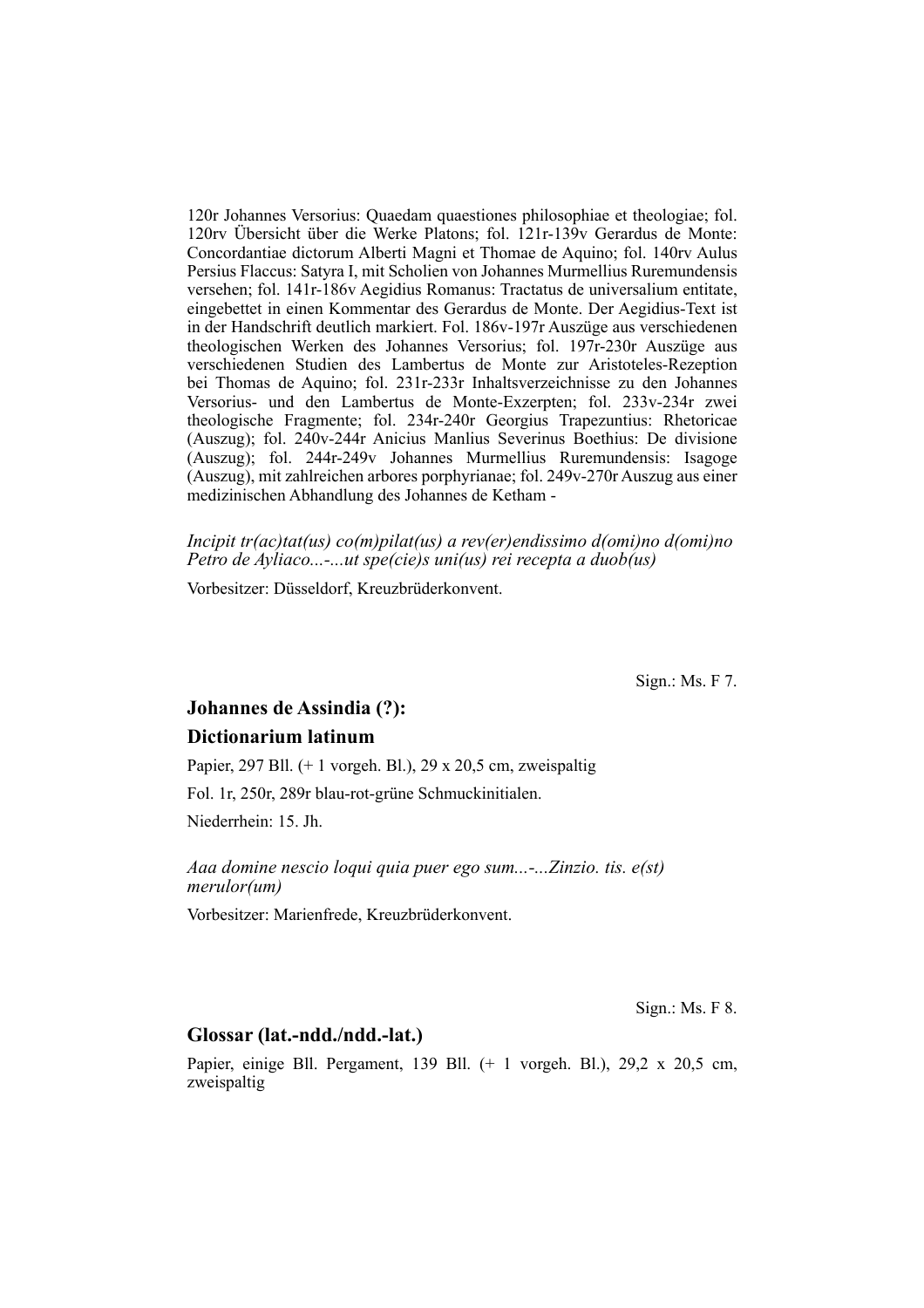15. Jh.

- fol. 1r-112v lat.-ndd. Glossar, dessen Anfang fehlt; fol. 113r-139v ndd.-lat. Glossar. Angebunden sind die Inkunabeln Hain-Copinger 11467 und GW V Sp. 573. -

*fu(eru)nt p(at)ris luctus et amar(i)tudo...-...Et sic est finis de quo sit gl(ori)a t(ri)nis*

Vier Hände.

Vorbesitzer: Düsseldorf, Kreuzbrüderkonvent.

*Textausgabe:* fol. 1r-112v auszugsweise in: E.N. Liljebäck: Aus einem lateinisch-niederdeutschen Vokabular. Beitrag zur mittelniederdeutschen Wortkunde. Lund 1931, S. 11-55.

Sign.: Ms. F 9.

#### **Glossar (lat.-ndd.)**

Papier, 226 Bll.  $(+ 2 \text{ vor- } u. 1 \text{ nachgeh. Pergamenthl.), } 21.6 \text{ x } 14 \text{ cm, zweispaltig}$ Ende 15. Jh.

*A. Prior est omnibus litteris...-...Tutus a um*

Vorbesitzer: Beyenburg (Steinhaus), Kreuzbrüderkonvent St. Maria Magdalena.

Sign.: Ms. F 10.

## **Humanistische Sammelhandschrift**

Papier, 439 Bll., 28,8 x 20,7 cm, zweispaltig

1. Hälfte 16. Jh.

- fol. 1r-3r Plato translat. Marsilio Ficino: Ion; fol. 3r-5v Ders.: Sophistes; fol. 6r-82r Franciscus Philelphus: Orationes und Epistolae (Es handelt sich dabei um verschiedene Laudationes, die Francesco Philelfo Mitgliedern italienischer Herrscher- und Patrizierfamilien, darunter den Sforza, Este und Archimboldi, zu unterschiedlichen Anlässen widmete); fol. 82r-87v Marcus Tullius Cicero: Cato maior de senectute (Auszug aus GW 6986); fol. 87v-88r Jacobus Canter Frisius: Prologus zu (Pseudo-)Plato: Axiochus (in Form eines Briefes an Johannes Pincus, Köln); fol. 88r-91v (Pseudo-)Plato translat. Rodulpho Agricola: Axiochus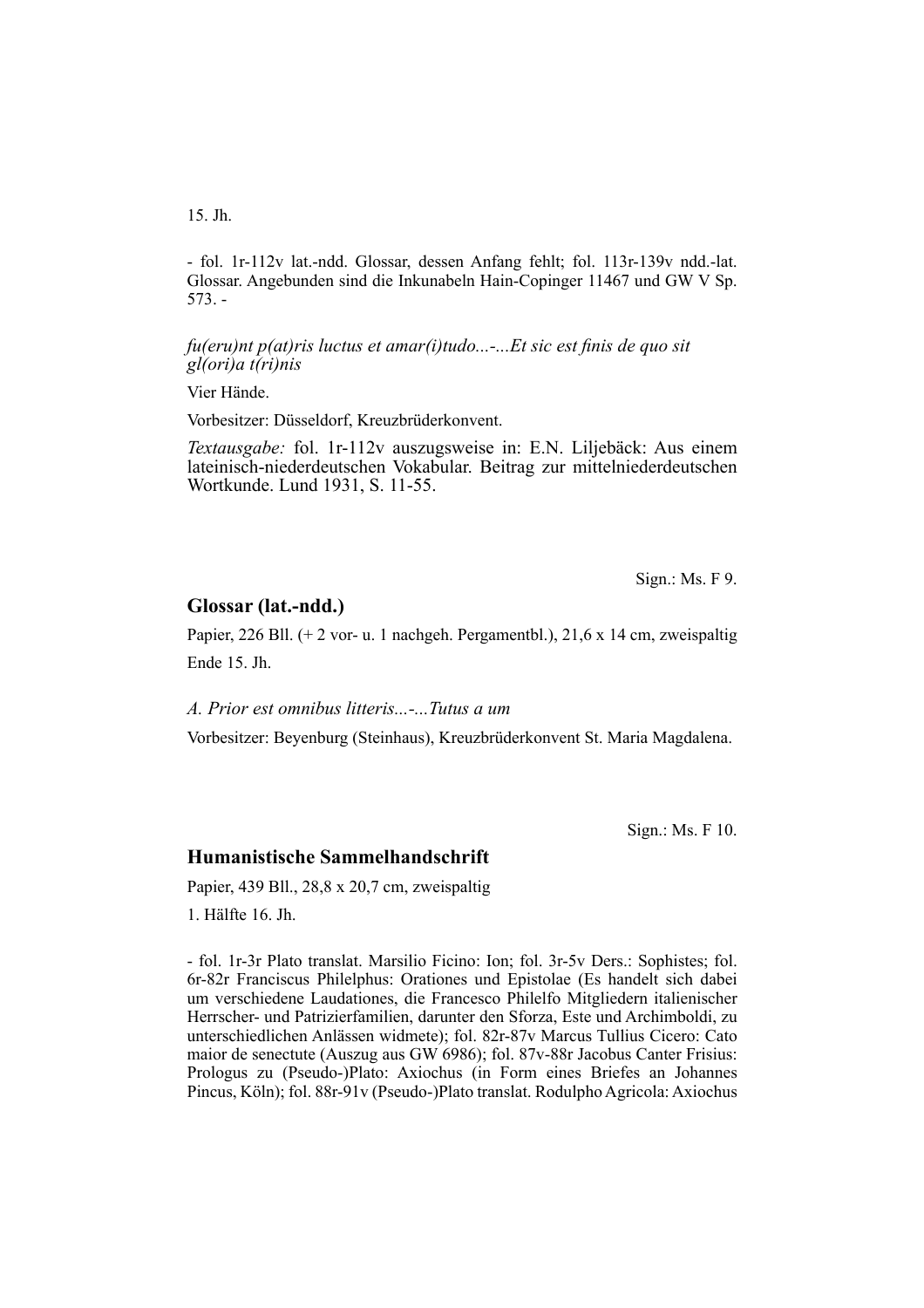(vermutlich Abschrift aus HC 4766); fol. 91r Publius Vergilius Maro: Georgica (Auszug); fol. 91v-94r (Pseudo-)Plato trans lat. Marsilio Ficino: Axiochus (in der Rezeption durch Xenokrates); fol. 94v-96r Inhaltsverzeichnis; fol. 96v-105r Kompilation von Exzerpten und Hinweisen, die sich auf Sokrates, Aristoteles und vor allem Plato in der Übersetzung des Marsilius Ficinus beziehen; fol. 105v-110r Plato translat. Marsilio Ficino: Euthyphron; fol. 110r-133r Ders.: Timaios; fol. 133r-154r Marsilius Ficinus: Compendium in Timaeum; fol. 154rv Iustinus Marcus Iunianus : De priscorum proprietate verborum (Auszug); fol. 155r-181r Plato translat. Marsilio Ficino: Phaidon; fol. 181v-182r Hinweise auf die Platorezeption bei Aurelius Augustinus Hipponensis; fol. 182v-183r Marsilius Ficinus(?): Compendium in Phaedronem (Auszug); fol. 183r-204r Kompilation von Exzerpten aus verschiedenen Werken des Plato bzw. den einführenden Argumenta des Marsilius Ficinus (u.a. zu Kriton, Politeia, Nomoi. Dem Schreiber haben dabei of fenbar die Editionen Hieronymus Froben, Basel 1532 und Jodocus Badius Ascensius, Paris 1522 vorgelegen.); fol. 204v-424v Marsilius Ficinus: Theologia platonica de immortalitate animorum (Abschrift aus HC 13063); fol. 425r-439v Exzerpt aus Marsilius Ficinus: Argumenta zu (Pseudo-)Plato: Al kibiades I und II, Menexenos, Hippias sowie Plato: Parmenides und Politeia -

*Arg(umentum) Mars(ilii) in Ione(m)...-...Quid pulch(rum) et turpe bonu(m)q(ue) et malu(m)*

Verschiedene Hände.

Vorbesitzer: Werden a. d. Ruhr, Benediktinerabtei St. Ludger.

Sign.: Ms. F 13.

#### **Mathematisch-astrologische Sammelhandschrift**

Papier, Bl. 25 Pergament, 190 Bll., 20,5 x 14,3 cm

Fol. 31v und fol. 51v ganzseitige Miniaturen; darüber hinaus zahlreiche geometrische und astrologische Diagramme und Schaubilder.

um 1520

- Die Handschrift ist mit Teilen von Inkunabeln und Postinkunabeln zusam mengebunden. Die im folgenden angegebene Foliierung bezieht sich auf den Gesamtumfang des Buches von 305 Bll. Fol. 1r-6v verschiedene Definitionen von mathematischen Axiomen und Operationen in 21 Kapiteln; fol. 7r-10v In geometricas dimensiones dispositio; fol. 21r Euklidfragment; fol. 22r-24r De scriptio Rithimachiae; fol. 25r Thiemo Bambergensis: Tabula Rithimachiae. Das Zahlenkampfspiel besteht aus einem Pergamentbl., das 13,5 x 20,5 cm mißt und auf der Rückseite leer ist; fol. 26v-27v Liber de elementis geometriae; fol. 48r-59v In praxim geometriae tractatus secundus; fol. 60r-61v leer; fol. 62r-63r Hermannus Augiensis <Contractus>: De utilitatibus astrolabii (lib. II); fol. 63v-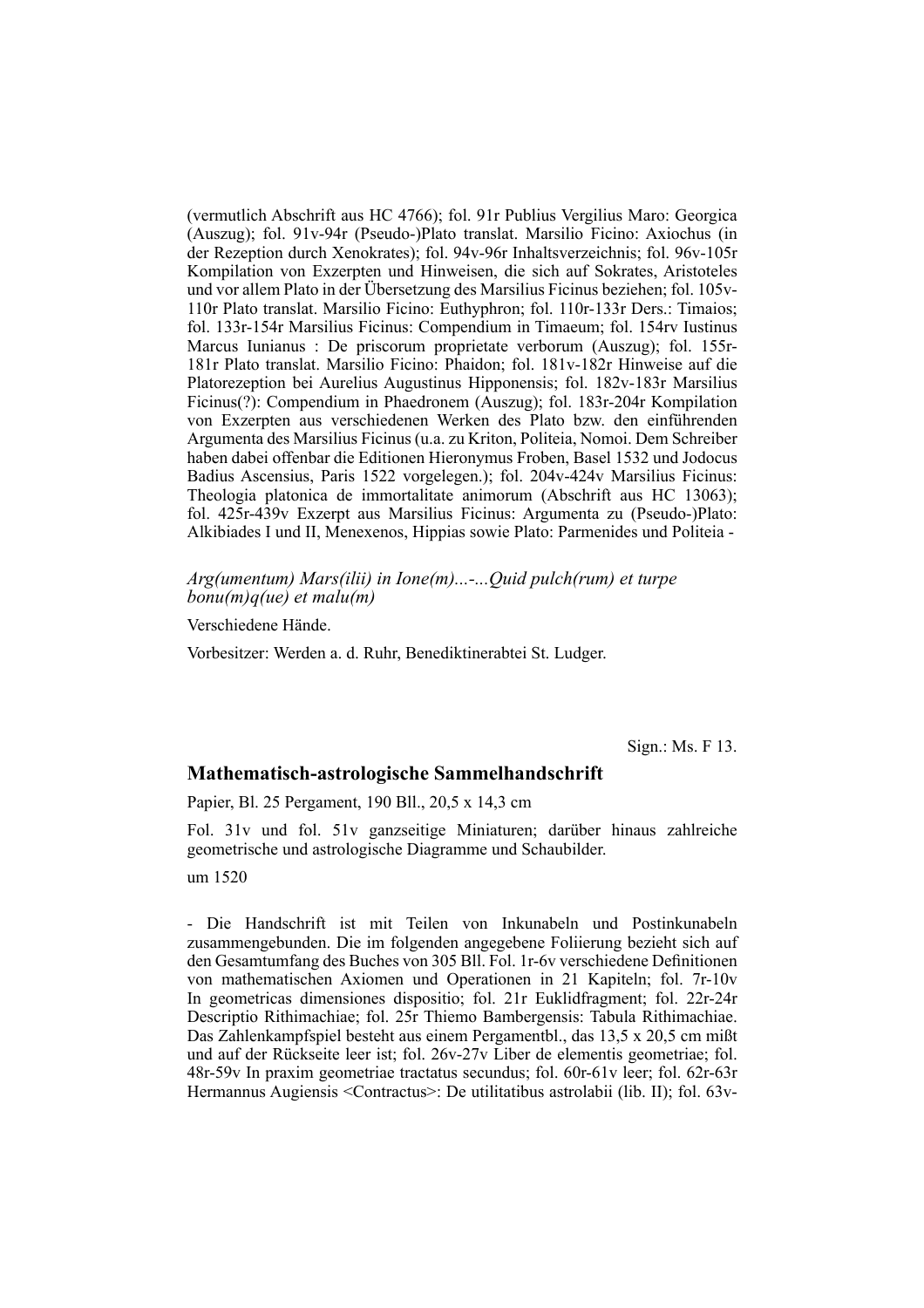78r Silvester II papa: De geometria (cap. XVI-XXXVIII); fol. 79r-81v leer; fol. 84r-85v handschriftliche Ergänzungen zu Johannes de Sacro Bosco: Opusculum sphericum, einer der in die vorliegende Handschrift eingebundenen Inkunabeln und Postinkunabeln; fol. 120r-121v Traktat über die Ellipse; fol. 122r-125r Traktat über den Mondzyklus; fol. 126r-127v leer; fol. 200r-205v Computistica; fol. 206r-207v leer; fol. 208r-209v Fragment über das Astrolabium; fol. 210r-223r Canones zur Zeitbestimmung mit Hilfe eines Astrolabs; fol. 224r-230v De zodiaco; fol. 231r-236v De stellis; fol. 237r-243r Hermannus Augiensis <Contractus>: De mensura astrolabii; fol. 243v Ders.: De utilitatibus astrolabii (lib. I, cap. 12); fol. 244r-263r ver schiedene komputistische Fragmente und Canones; fol. 263v-264r leer; fol. 264r Zirkelübung; fol. 265r-272v Horologia; fol. 274r-305v Kompilation von komputistischen Exzerpten (u.a. Hermannus Augiensis <Contractus>, Sil vester II papa) -

*Arithmeticae definitio. inve(n)tore divisione. Caput primum...-...per [i.f. unleserlich, dann] infra*

*Textausgabe:* fol. 25r in: A. Borst: Das mittelalterliche Zahlenkampfspiel. Heidelberg 1986 (= Supplemente zu den Sitzungsberichten der Heidelberger Akademie der Wissenschaften 5), S. 403f.

Sign.: Ms. F 14.

#### **Sammelhandschrift**

Papier, 287 Bll. (+ 1 vorgeh. Bl.), 28,8 x 20,5 cm, zweispaltig

Düsseldorf, Kreuzbrüderkonvent: 1506

- fol. 1r-254r Geert van der Schueren: Teutonista (Abschrift von Hain-Copinger 14513. Ein 1477 entstandenes und aus dem Kreuzbrüderkonvent Marienfrede stam mendes Exemplar dieser Inkunabel, das sich unter der Signatur Ling. 246 (Ink.) in der Universitäts- und Landesbibliothek Düsseldorf befindet, diente dem Kopisten Henricus de Werdenborch vermutlich als Vorlage); fol. 255r-284v Hugo de S. Victore(?): Expositio in regulam beati Augustini; fol. 285rv De origine Carthusiensium (Auszug) -

*Incipit voc(a)bulari(us) d(i)c(tu)s Teutonista...-...Annis a(u)t(em) qui(n)deci(m) cistercie(n)si h(ic) ordo p(rae)cessit*

Schreiber: Arnoldus de Colonia; Henricus de Werdenborch.

Sign.: Ms. F 55.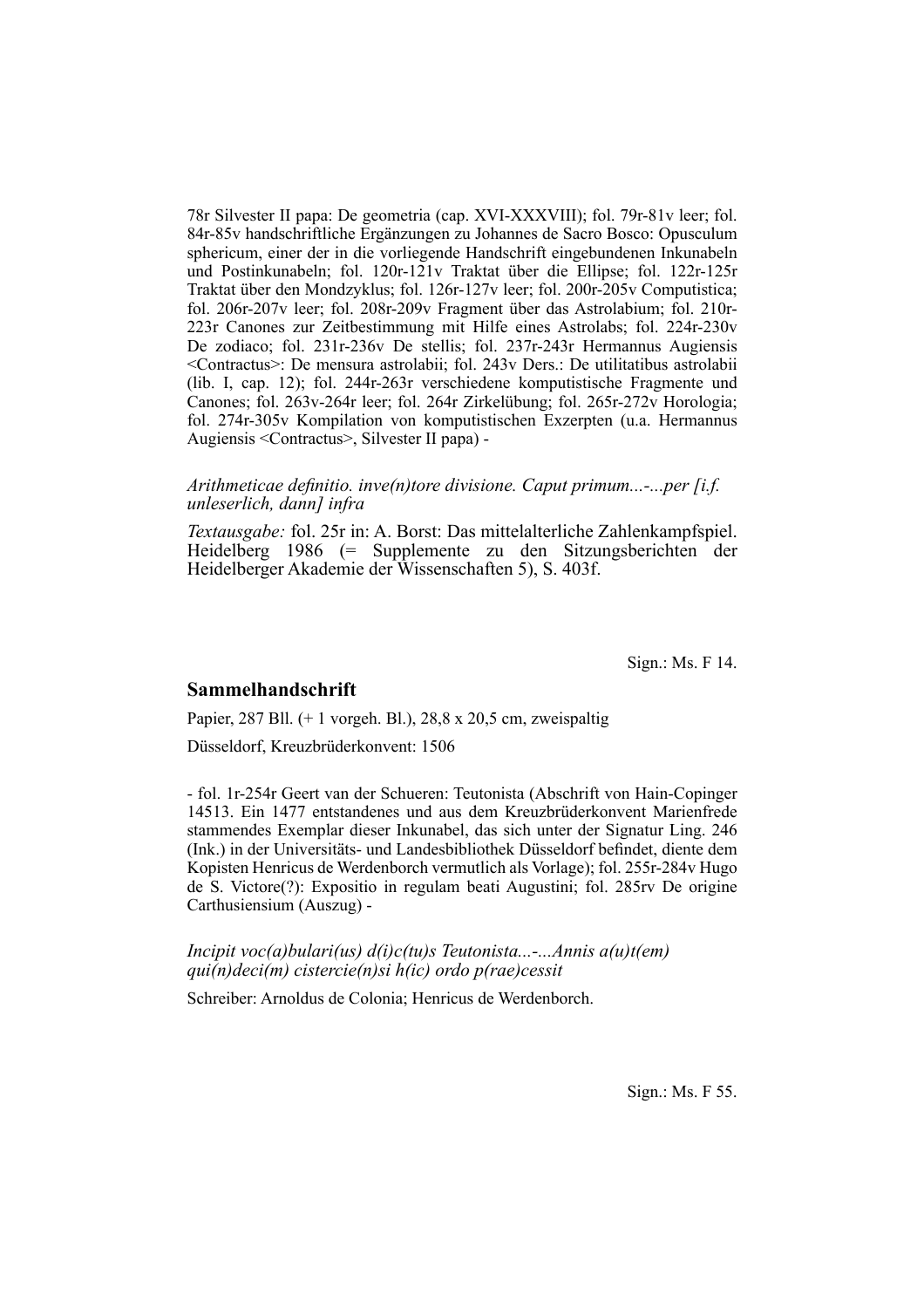## **Erbauungsbuch (dt.)**

Papier,  $227$  Bll. (+ 2 vorgeh. Bl.),  $26 \times 18.5$  cm, ab fol. 165r zweispaltig (ausgenommen fol. 178rv)

Zahlreiche lavierte Federzeichnungen.

Rheinfranken: 15. Jh.

- fol. Irv leer; fol. IIr Besitzvermerk; fol. IIv leer; fol. 1r-27v Albertanus Brixiensis: Werkauszug; fol. 28r-30r Mönch von Salzburg: Weihnachtslied; fol. 30v-36v Dekalog in Reimversen; fol. 37rv leer; fol. 38r-39v Reimgedicht über die 7 Sakramente (unvollständig); fol. 39v-43r Reimgedicht über die Werke der Barmherzigkeit; fol. 43y-46r Passio Christi; fol. 46y-49y Apokalypse in Versform; fol. 49v-51v Reimgedicht über die 5 Wundmale Christi; fol. 51v-52v Jamers clage; fol. 53r-64v Weltlohn; fol. 64v-68r Teufels beichte; fol. 68v-75r Wie ein iglich mensch in gotliher liebe sterben soll; fol. 75r-79v Hie lere din leben nach gottes willen; fol. 79v-80r Wie got dem propheten kuntete; fol. 80r-83v Reimgedicht, die Übergabe der zehn Gebote an das Volk Israel beschreibend; fol. 83v-85r Reimgedicht zur Dreifaltigkeit; fol. 85r-116r diverse Anleitung zur Gewissenserforschung, Buß- und Frömmigkeitsübungen in gereimten Versen; fol. 116r-118v ein weiteres Reimgedicht zur Dreifaltigkeit; fol. 119r-133v Gebetscurriculum; fol. 133v-136r Der Waldbruder; fol. 136v-153r verschiedene Texte in Versform über ein Leben nach Gottes Willen: fol. 153v-155v Wo fur man die psalme lesen sal; fol. 156r-158r Johannes der Weise: Wol müsse mir gelingen; fol. 158r-159v und 178rv Englischer Gruß (dt.); fol. 160r-164v Was da sy ein christen leben; fol. 165r-177v und fol. 179r-224v Sermones zu den sonntäglichen Perikopen vom 1. Advent bis zum 17. Sonntag nach Trinitatis; fol. 225r-227v leer -

#### *Davon got in dem Ewangelio...-...die in der hellen sint du forchtest*

Vorbesitzer: August Eugen Fürst von Salm-Reifferscheidt-Dyck.

*Textausgabe:* fol. 51v-64v in: Weltlohn, Teufelsbeichte, Waldbruder. Hrsg. von A. Closs. Heidelberg 1934 (= Germanische Bibliothek. 2. Abteilung 37), S. 64-91; fol. 64v-78r in: ebd., S. 97-106; fol. 133v-136r in: ebd., S.  $114 - 119$ .

Sign.: Ms. G 1.

# **Flavius Josephus translat. Rufino Tyrannio <Aquileiensi>: Opera selecta**

Papier, 291 Bll., 39 x 27,5 cm, zweispaltig

Fol. 1r blau-rot-grüne Zierinitiale mit vegetabilen Motiven.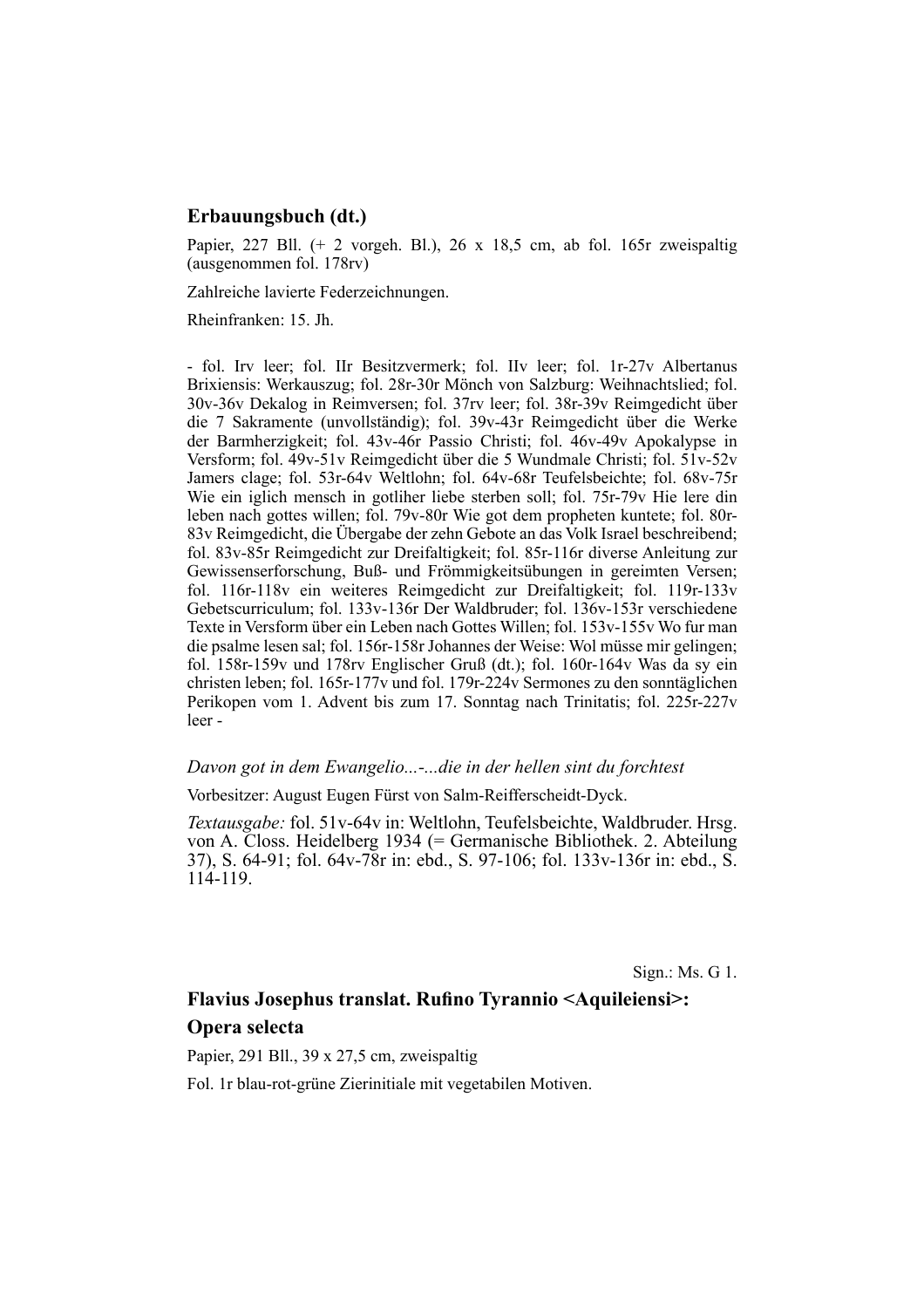Düsseldorf, Kreuzbrüderkonvent: 1506

- fol. 1r-195v Flavius Josephus translat. Rufino Tyrannio <Aquileiensi>: Antiquitates Iudaicae. Vor allen Büchern des Werks befinden sich Kapitelverz eichnisse. Fol. 196r-274r Ders.: Bellum Iudaicum; fol. 274r-287r Ders.: Contra Apionem; fol. 287r-291v Passio Sanctorum Maccabaeorum. Es handelt sich dabei um die freie Wiedergabe eines Teils des apokryphen Liber Macchabaeorum IV. -

*Isti libri su(n)t ex graeco i(n) latinu(m) traductae...-...Q(uo)d de mirabilib(us) Machabaeoru(m) de sacris br(eviatur)is co(m)peri co(n)scripta supposui. Amen.*

Schreiber: Henricus de Werdenborch und eine weitere Hand.

Sign.: Ms. G 2.

# **Flavius Magnus Aurelius Cassiodorus: Historia ecclesiastica tripartita**

Papier, 181 Bll. (+ je 1 vor- bzw. nachgeh. Bl.), 29 x 21 cm, zweispaltig

Mehrfarbige Schmuckinitialen mit vegetabilen Motiven.

Düsseldorf, Kreuzbrüderkonvent: Ende 15./Anfang 16. Jh.

*Utiliter nimis in capite libri praefatio ponitur...-...tota ecc(lesi)astica hystoria t(ri)p(ar)tita*

Schreiber: Georg van Ypern.

Sign.: Ms. G 3.

# **Sammelhandschrift**

Pergament, 105 Bll., 20 x 13,5 cm, zweispaltig

15. Jh.

- fol. 1r-18r Auszug aus Vincentius Bellovacensis: Speculum historiale (erster Teil); fol. 18r-21r Auszug aus Eusebius Caesariensis translat. Rufino Tyrannio <Aquileiensi>: Historia ecclesiastica; fol. 21r-27v Auszug aus Flavius Magnus Aurelius Cassiodorus: Historia ecclesiastica tripartita; fol. 27v-30r Auszug aus den Vitae patrum; fol. 30r-39v Auszug aus Gregorius I papa: Dialogorum libri IV; fol. 40r-50v Auszüge aus diversen Briefen des Hieronymus; fol. 50v-53v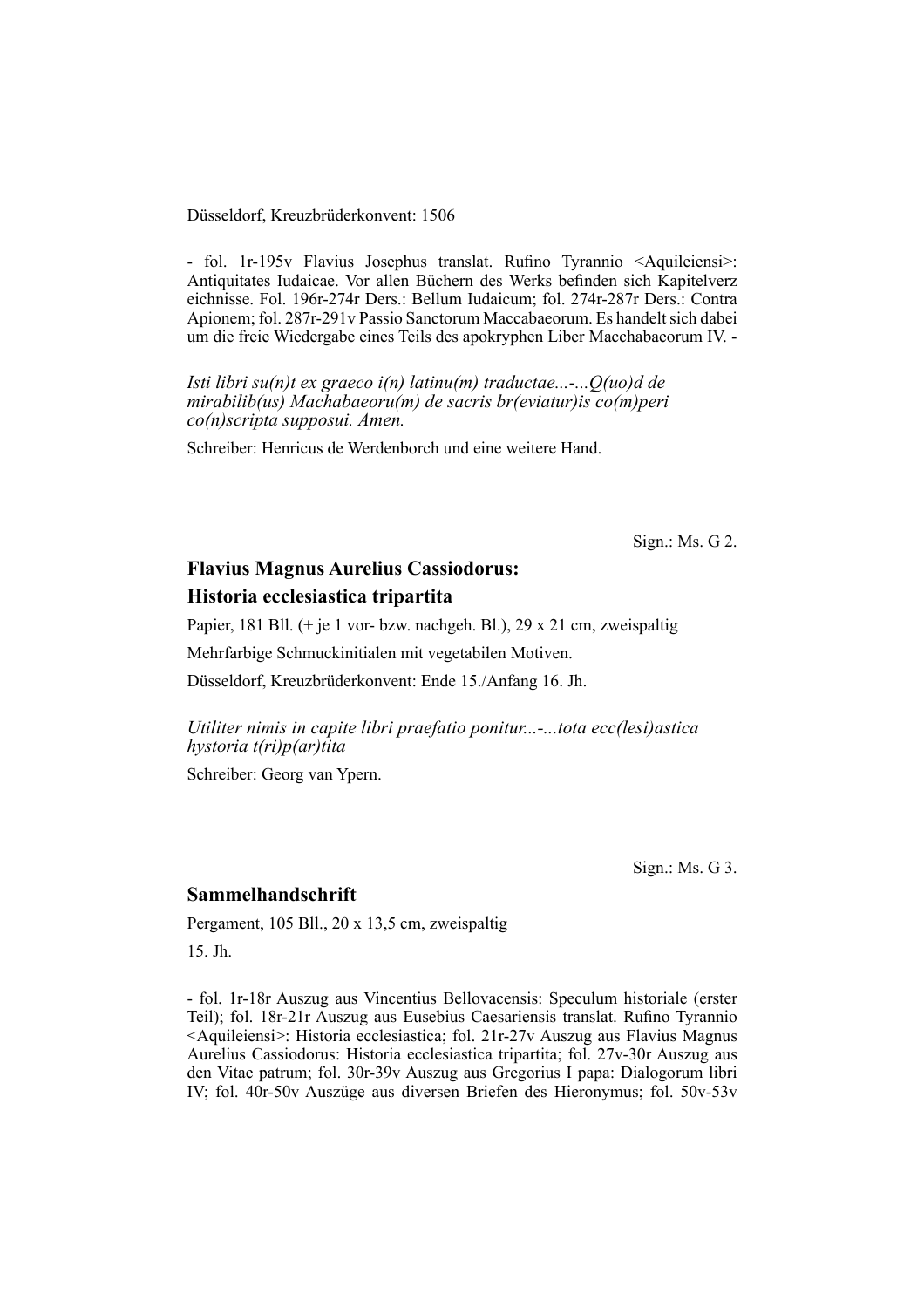Auszug aus Ders.: Adversus Iovinianum libri duo; fol. 53v-55r Vitae Sanctorum in fragmentarischer Form; fol. 55r-56v Auszug aus Aurelius Augustinus Hipponensis: Confessiones; fol. 56v-63v Auszug aus Ders.: Enarrationes in psalmos; fol. 63v-64r Vita Johannis Damasceni (Fragment); fol. 64r-68v Auszug aus Ambrosius Mediolanensis: Hexaemeron; fol. 68v-69v Auszug aus Ders.: Expositio Evangelii secundum Lucam; fol. 69v-92r Auszug aus Vincentius Bellovacensis: Speculum historiale (Fortsetzung von fol. 1r-18r); fol. 92r-100r verschiedene theologische Fragmente; fol. 100r-105v Chronik eines anonymen Verfassers -

*Ab adam usq(ue) a[d] diluviu(m)...-...et cetera. Explicit iste liber.* Zwei Hände; fol. 72v Schreiberwechsel.

Sign.: Ms. G 5.

#### **Hagiographische Sammelhandschrift**

Pergament, 115 Bll., 21,8 x 14,5 cm

Fol. 9r schwarz-rote Zierinitiale; fol. 10r Miniaturinitiale mit dem Kölner Erzbischof Anno II(?); fol. 18v Schmuckinitiale.

Siegburg (?): 12. Jh.

- fol. 1r-8v Anno-Officium, mit Neumen versehen; fol. 9r-17v Libellus de trans latione Annonis archiepiscopi; fol. 18r-19v leer. Diese Seiten sind - die Schmuckinitiale auf fol. 18v ausgenommen - im nachhinein durch Rasur unkenntlich gemacht worden. Fol. 19r-114r Miraculorum Annonis libri IV -

#### *[zunächst unleserlich, dann] nobili sede urbis agripine...-...fallere inconveniens duxim(us).*

*Textausgabe:* fol. 1r-8v in: P. Mittler: Zwei Handschriften mit dem Offizium zu Ehren des heiligen Erzbischofs Anno von Köln. In: Siegburger Studien 1. Siegburg 1966, S. 61-104, hier S. 88-96; fol. 9r-17v in: Libellus de translatione S. Annonis. Hrsg. von M. Mittler. Siegburg 1966 (= Siegburger Studien 3); B. Simson: Zur Translatio S. Annonis. In: FDG 20 (1880), S. 600-604; fol. 19r-114r in: H.R. Fehlmann: Das Mirakelbuch Anno II. Erzbischof von Köln (ca. 1010-1075) als Quelle heilkundlicher Kasuistik. Phil. Diss. Marburg 1968, S. 102-297.

Sign.: Ms. G 12.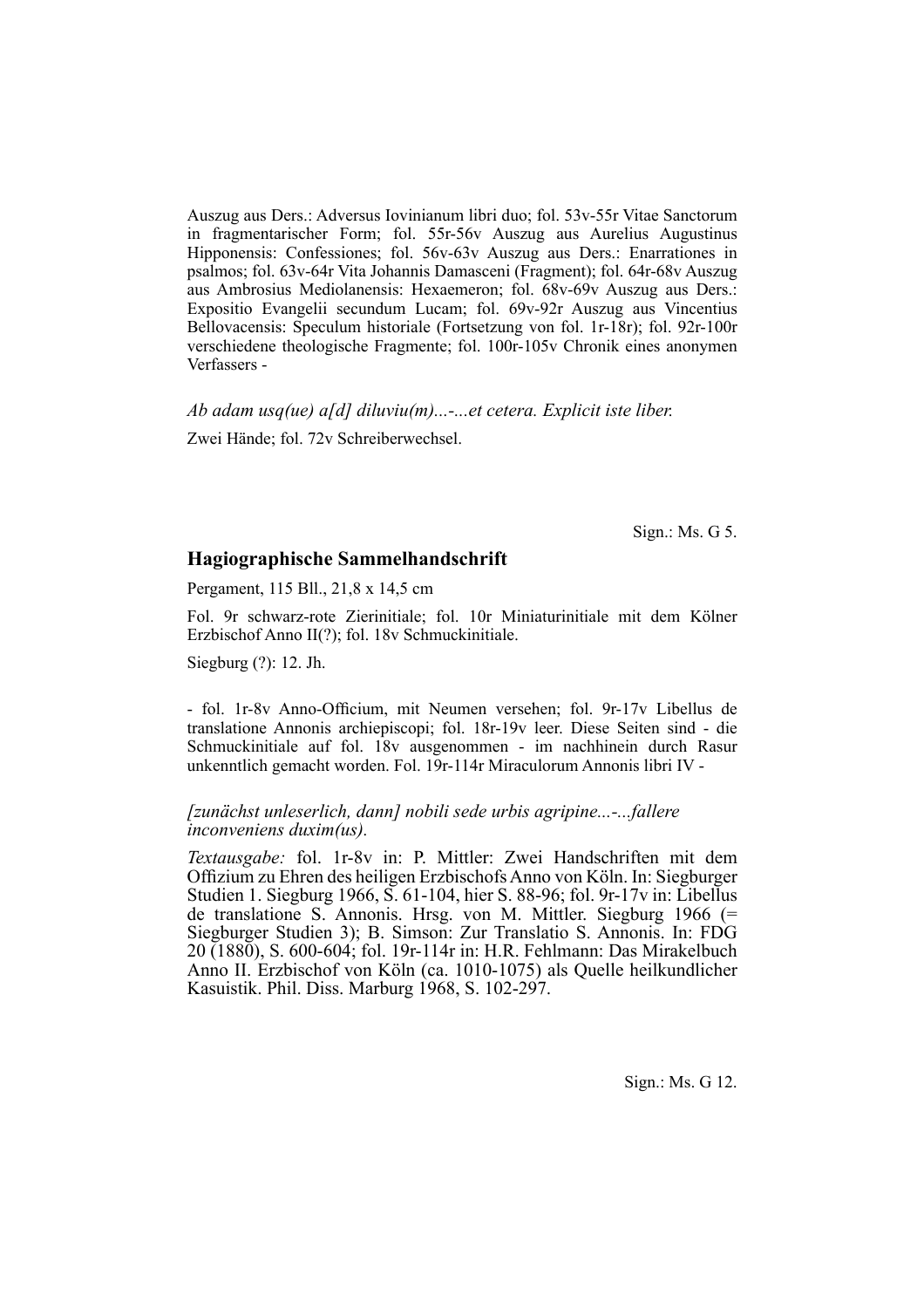# **Sammelhandschrift**

Papier, 136 Bll., 29,2 x 21 cm

Fol. 54r rote Zierinitiale.

1. Hälfte 15. Jh.

- fol. 1r-51v Johannes de Montevilla: Itinerarium ab Anglia ad Hierosolymitam; fol. 52r-53v leer; fol. 54r-136r Jacobus de Theramo: Litigatio Christi cum Belial <Consolatio peccatorum> -

*Incipit [itine]rarius mag(ist)ri Joh(ann)is de Mandelvelti ad [terras] Iherosolimitanas...-...et (con)versus consolatus es me ad vitam p(er)henne(m). Amen. Amen.*

Zwei Hände.

Vorbesitzer: Johannes Knippinck aus Gerresheim (1445-1490); Düsseldorf, Kreuzbrüderkonvent.

Sign.: Ms. G 13.

#### **Frühhumanistische Sammelhandschrift**

Papier, 95 Bll. (+ 5 vor- u. 4 nachgeh. Bll.), 31 x 28 cm

Von den zahlreichen kartographischen Skizzen, astronomischen Diagrammen und komputistischen Tafeln seien besonders hervorgehoben: fol. 54r mit einer ganzseitigen Stadtansicht von Konstantinopel; fol. 68r mit Illustrationen und Diagrammen zum ptolemäischen Weltbild und fol. 79r "Figura rotonda" mit den Tierkreiszeichen.

Italien: Mitte 15. Jh.

- fol. 1r-19r Johannes de Gmunden: Opera astronomica; fol. 19v-27v leer; fol. 28r-58r Cristoforo Buondelmondi: Liber insularum Archipelagi mit kartographischen Skizzen; fol. 58v-67r Historia Archipelagi; fol. 68r-72r Claudius Ptolemaeus: Cosmographia (Auszug); fol. 73rv leer; fol. 74r-75r Tabula ascendentium civitatum; fol. 75v Epitaph auf Francesco Sforza I.; fol. 76r-85v Computistica, überwiegend in italienischer Sprache; fol. 86r-94v Cristo foro Buondelmondi: Descriptio insulae Cretae -

*Si vis scire Aureu(m) numeru(m)...-...XX me(n)sis Septembris in vigilia*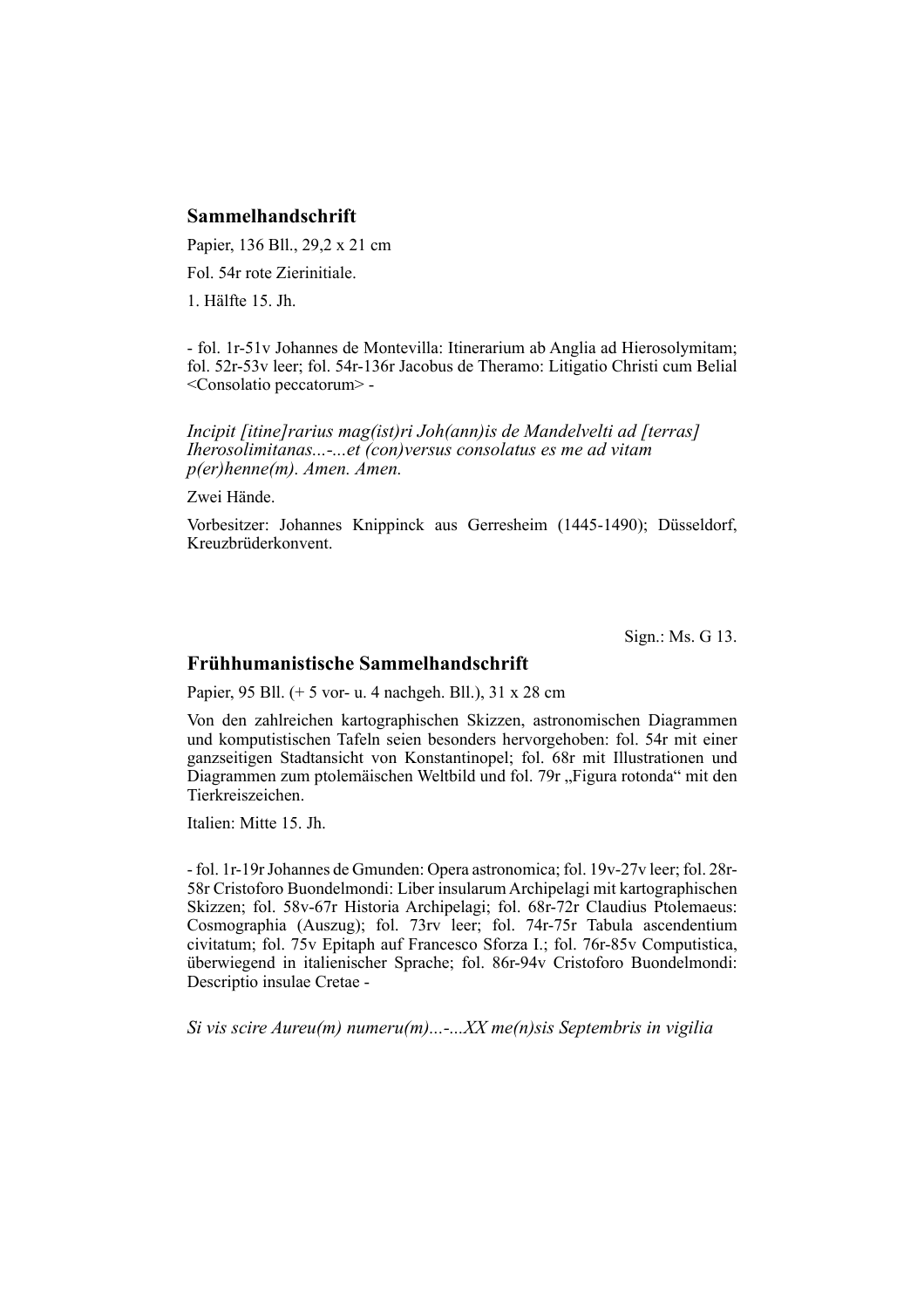Sign.: Ms. G 31.

# **Astrologisch-komputistische Sammelhandschrift**

Papier, 53 Bll., 19 x 14 cm

Niederrhein: um 1500

- fol. 2r-8r Traktat über die 12 Tierkreiszeichen in ndd. Sprache; fol. 8r-28r Traktat über die 7 Planeten in ndd. Sprache; fol. 28v-29v De motu signorum zodiaci; fol. 29v-31r Tabula latitudinum regionum et civitatum (Liste damals bekannter Länder und Städte, den "Breitengraden" von Norden nach Süden folgend); fol. 31r-34v medizinisch-astrologisches Fragment in lateinischer Sprache; fol. 34v-36r lateinische Traktate über den Sternenhimmel; fol. 36r-37v medizinischastrologisches Fragment in lateinischer Sprache; fol. 37v-46v verschiedene komputistische Tractatus, Exempla und Canones, deren Beobachtungsgrundlage Sonnenstand und Sternenhimmel sind; fol. 46v-53r Adam de Kerpen: Tabulae computisticae (Zusammenstellung komputistischer Tabellen in Anlehnung an vergleichbare Modelle des Magisters Johannes de Königsberg. Annus currens:  $1494$ ) -

*Der wyder hait aen dem my(n)che(n)...-...ascendentis p(er) idem almutem acq(ui)sitio.*

Zwei Hände.

Sign.: Ms. N 1.

# **Ordo in dominica palmarum**

Papier, 114 Bll., 13,5 x 10 cm

Wesel, Kartause (?): um 1520

- fol. 1r-2v leer; fol. 3rv In adoratione sancte crucis; fol. 14, fol. 29v-30v leer; fol. 31r-58v Druck des 16. Jh.s (1520); fol. 59r, 89v leer; fol. 90r-111r Druck des 16. Jh.s (1520); fol. 111r-114v leer -

*In adoracio(n)e s(anc)te crucis...-...monumentu(m) posueru(n)t Ihesum*

825

Sign.: Ms. N 2.

**Liber precum (mndd.)**